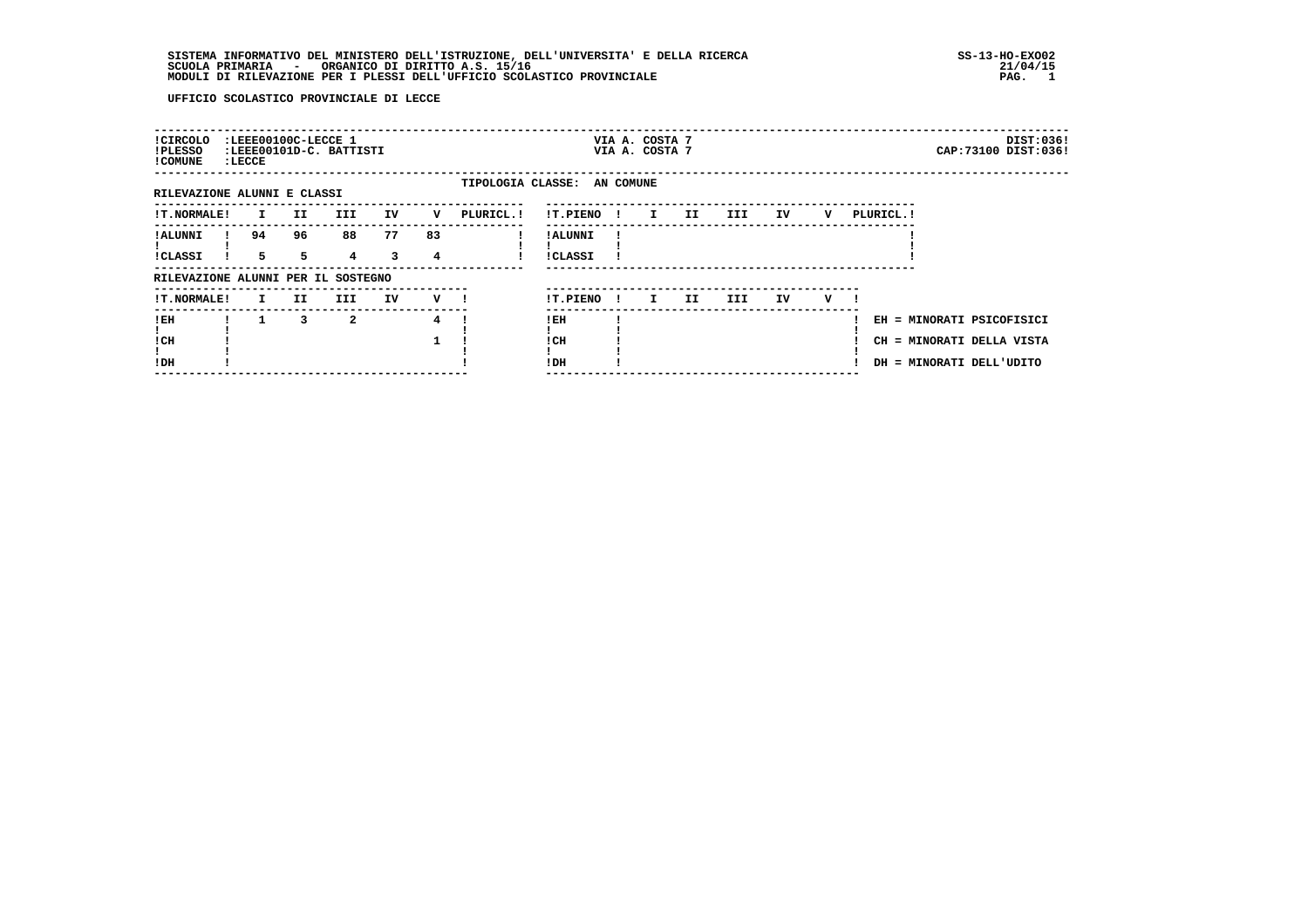$21/04/15$ 

### **MODULI DI RILEVAZIONE PER I PLESSI DELL'UFFICIO SCOLASTICO PROVINCIALE PAG. 2**

 **UFFICIO SCOLASTICO PROVINCIALE DI LECCE**

### **RILEVAZIONE POSTI PER IL CIRCOLO :LEEE00100C**

 **COMUNE :LECCE**

| ORGANICO FUNZIONALE DI CIRCOLO | TIPO POSTO | <b>DESCRIZIONE</b>            |    | N. POSTI<br>! O.D. CALC. ! O.D. ATT. | $1$ O.D. PREC. $1$ |  |
|--------------------------------|------------|-------------------------------|----|--------------------------------------|--------------------|--|
|                                | AF         | !ORGANICO DI CIRCOLO          | 25 | 25                                   | 24                 |  |
|                                | <b>IL</b>  | !LINGUA INGLESE               |    |                                      |                    |  |
|                                | CH         | ISOST. MINORATI DELLA VISTA ! |    |                                      |                    |  |
|                                | DH         | ISOST. MINORATI DELL' UDITO ! |    |                                      |                    |  |
|                                | EH         | !SOST. MINORATI PSICOFISICI ! |    |                                      |                    |  |
|                                |            |                               |    |                                      |                    |  |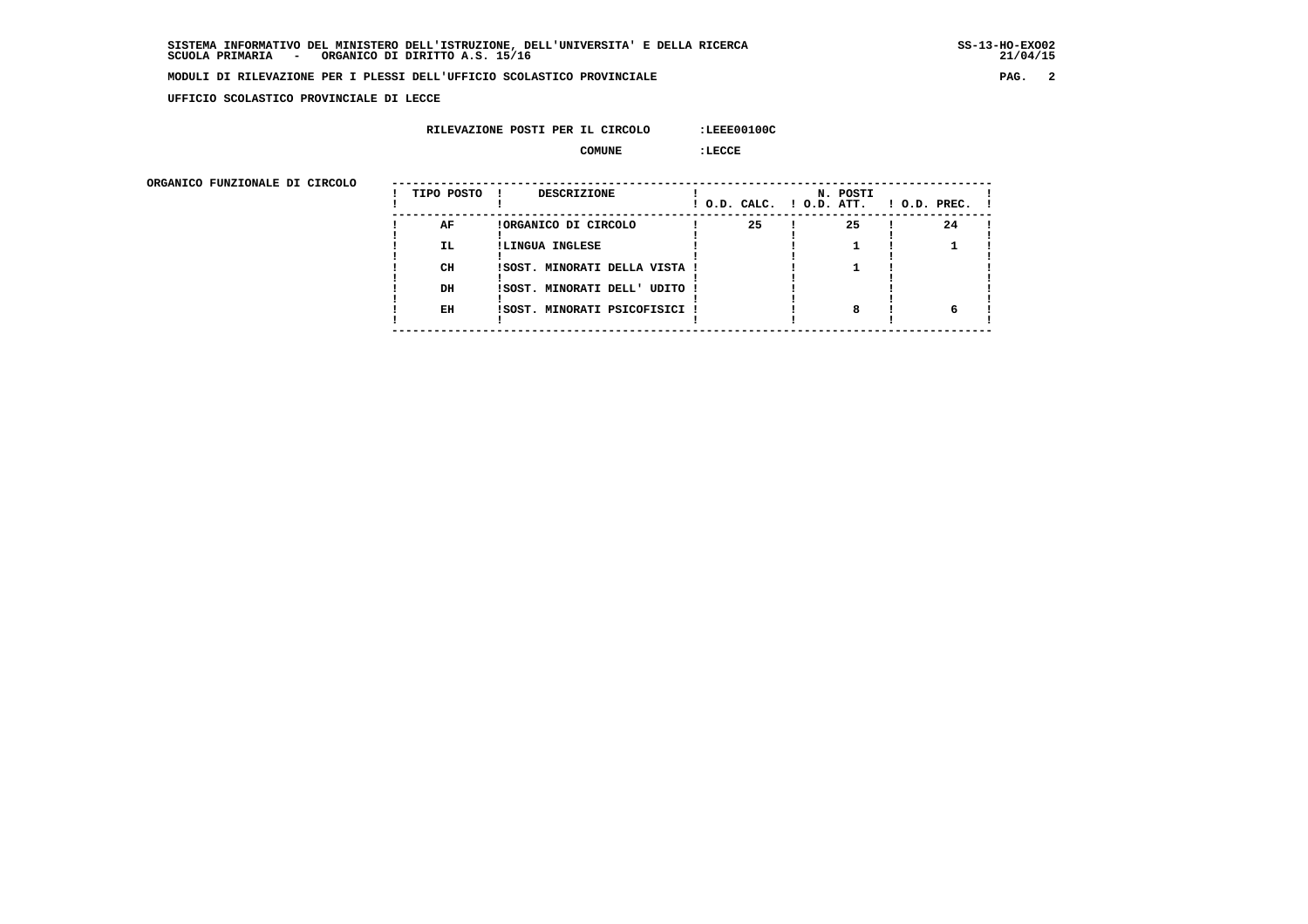| !CIRCOLO :LEEE00400X-LECCE 4<br>!PLESSO :LEEE004022-VIA CANTOBELLI<br>! COMUNE : LECCE |  |                                       |  |                                |                                            | VIA CANTOBELLI                   | VIA CANTOBELLI |             |  |             | CAP: 73100 DIST: 036!         | DIST:036! |
|----------------------------------------------------------------------------------------|--|---------------------------------------|--|--------------------------------|--------------------------------------------|----------------------------------|----------------|-------------|--|-------------|-------------------------------|-----------|
| RILEVAZIONE ALUNNI E CLASSI                                                            |  |                                       |  |                                | TIPOLOGIA CLASSE: AN COMUNE                |                                  |                |             |  |             |                               |           |
|                                                                                        |  |                                       |  |                                |                                            |                                  |                |             |  | V PLURICL.! |                               |           |
| !ALUNNI ! 62 74 69 52 50                                                               |  |                                       |  | $\mathbf{I}$                   | !ALUNNI ! 21                               |                                  |                | 25 25 18 22 |  |             |                               |           |
| $\mathbf{I}$ and $\mathbf{I}$ and $\mathbf{I}$<br>ICLASSI 1 3 3 3 2 2                  |  |                                       |  |                                | !!CLASSI ! 1 1 1 1 1                       |                                  |                |             |  |             |                               |           |
| RILEVAZIONE ALUNNI PER IL SOSTEGNO                                                     |  |                                       |  |                                |                                            |                                  |                |             |  |             |                               |           |
| !T.NORMALE! I II III IV V !                                                            |  |                                       |  |                                | !T.PIENO! I II III IV V!                   |                                  |                |             |  |             |                               |           |
| $!$ EH                                                                                 |  |                                       |  | $1 \t 1 \t 3 \t 1 \t 1$        | ---------------<br>$1$ EH $1$ $1$          |                                  |                |             |  |             | 1   EH = MINORATI PSICOFISICI |           |
| $\mathbf{I}$ and $\mathbf{I}$<br>ICH                                                   |  |                                       |  |                                | $\mathbf{I}$<br>l CH                       |                                  |                |             |  |             | ! CH = MINORATI DELLA VISTA   |           |
| $\mathbf{I}$<br>! DH                                                                   |  |                                       |  |                                | $\mathbf{I}$<br>$!$ $\Box$ $\Box$ $!$      |                                  |                |             |  |             | ! DH = MINORATI DELL'UDITO    |           |
|                                                                                        |  |                                       |  |                                |                                            |                                  |                |             |  |             |                               |           |
| !CIRCOLO :LEEE00400X-LECCE 4<br>!PLESSO :LEEE004022-VIA CANTOBELLI<br>! COMUNE : LECCE |  |                                       |  |                                |                                            | VIA CANTOBELLI<br>VIA CANTOBELLI |                |             |  |             | CAP: 73100 DIST: 036!         | DIST:036! |
| RILEVAZIONE ALUNNI E CLASSI                                                            |  |                                       |  |                                | TIPOLOGIA CLASSE: HN CON METODO MONTESSORI |                                  |                |             |  |             |                               |           |
| !T.NORMALE! I II III                                                                   |  |                                       |  | . <u>.</u> .<br>IV V PLURICL.! | !T.PIENO ! I II III IV                     |                                  |                |             |  | V PLURICL.! |                               |           |
| ---------<br>!ALUNNI !                                                                 |  | ------------------------------------- |  |                                | !ALUNNI ! 22                               |                                  |                |             |  |             |                               |           |
| $\mathbf{I}$ and $\mathbf{I}$ and $\mathbf{I}$<br>!CLASSI !                            |  |                                       |  |                                | $\mathbf{I}$<br>!CLASSI ! 1                |                                  |                |             |  |             |                               |           |
| RILEVAZIONE ALUNNI PER IL SOSTEGNO                                                     |  |                                       |  |                                |                                            |                                  |                |             |  |             |                               |           |
| !T.NORMALE! I II III IV V !                                                            |  |                                       |  |                                | !T.PIENO ! I II III IV V !                 |                                  |                |             |  |             |                               |           |
| --------------<br>! EH                                                                 |  |                                       |  |                                | $!$ EH                                     | $\frac{1}{2}$                    |                |             |  |             | ! EH = MINORATI PSICOFISICI   |           |
| $\mathbf{I}$<br>! CH<br>I.                                                             |  |                                       |  |                                | $\mathbf{I}$<br>! CH<br>$\mathbf{I}$       |                                  |                |             |  |             | ! CH = MINORATI DELLA VISTA   |           |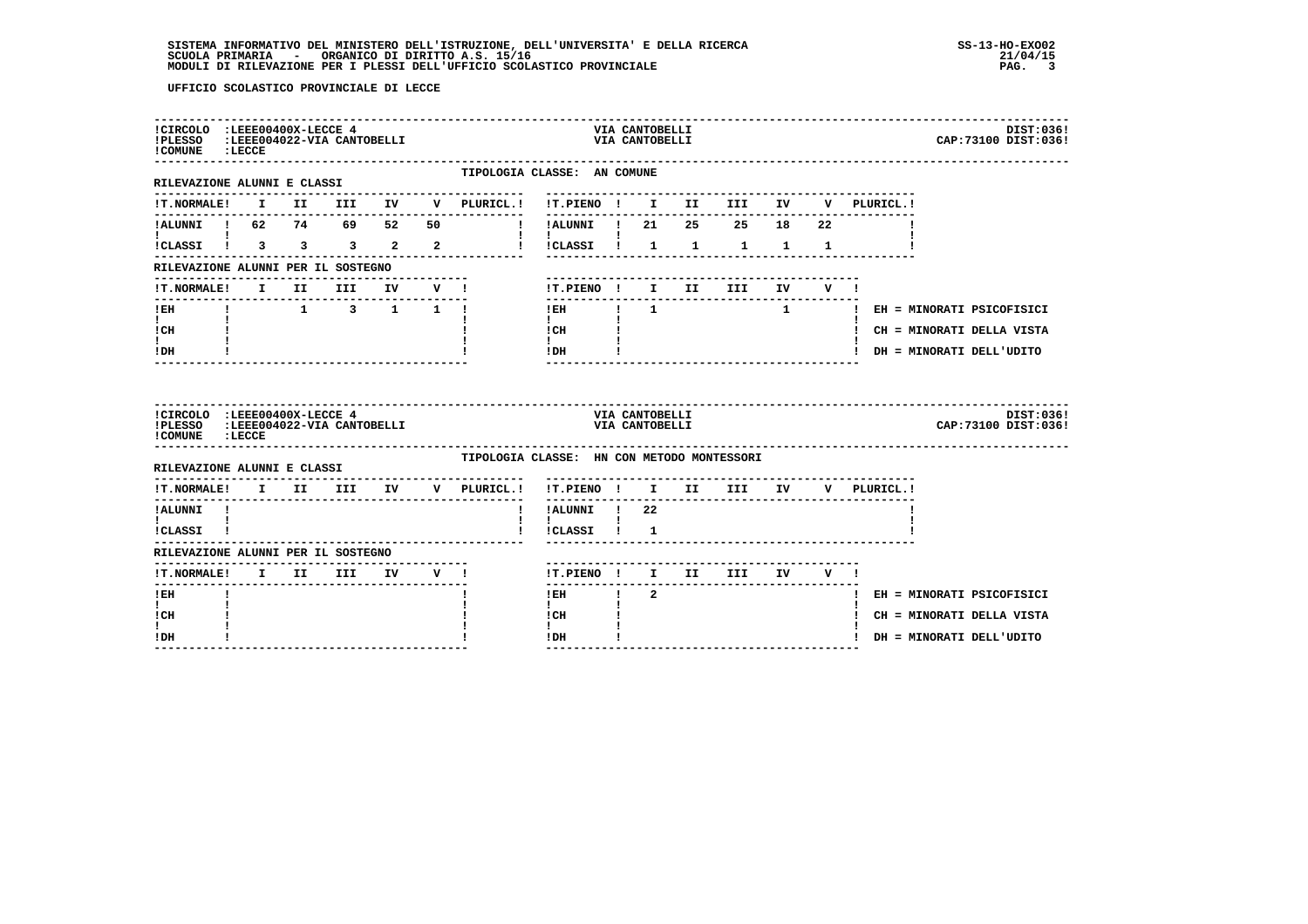| ! CIRCOLO<br>!PLESSO<br>! COMUNE   | : LECCE      | :LEEE00400X-LECCE 4 | :LEEE004033-ARIA SANA |          |                |            |                             |      | VIA CANTOBELLI<br>VIA S.CESARIO 105 |    |            |    |   |            | DIST:036!<br>CAP: 73100 DIST: 036!                                                 |  |
|------------------------------------|--------------|---------------------|-----------------------|----------|----------------|------------|-----------------------------|------|-------------------------------------|----|------------|----|---|------------|------------------------------------------------------------------------------------|--|
| RILEVAZIONE ALUNNI E CLASSI        |              |                     |                       |          |                |            | TIPOLOGIA CLASSE: AN COMUNE |      |                                     |    |            |    |   |            |                                                                                    |  |
| <b>!T.NORMALE!</b>                 | $\mathbf{I}$ | II                  | <b>III</b>            | IV       | v              | PLURICL. ! | !T.PIENO                    | - 11 | $\mathbf{I}$                        | II | III        | IV | v | PLURICL. ! |                                                                                    |  |
| ! ALUNNI<br><b>!CLASSI</b>         |              | 23                  | 16                    | 17<br>1. | 18             |            | ! ALUNNI<br><b>!CLASSI</b>  |      |                                     |    |            |    |   |            |                                                                                    |  |
| RILEVAZIONE ALUNNI PER IL SOSTEGNO |              |                     |                       |          |                |            |                             |      |                                     |    |            |    |   |            |                                                                                    |  |
| <b>!T.NORMALE!</b>                 | $\mathbf{I}$ | II.                 | III                   | IV       | $\mathbf{v}$ 1 |            | !T.PIENO                    | -11  | I.                                  | II | <b>III</b> | IV | v |            |                                                                                    |  |
| !EH<br>! CH<br>!DH                 |              |                     |                       | 1        | 2              |            | !EH<br>! CH<br>!DH          |      |                                     |    |            |    |   |            | EH = MINORATI PSICOFISICI<br>CH = MINORATI DELLA VISTA<br>DH = MINORATI DELL'UDITO |  |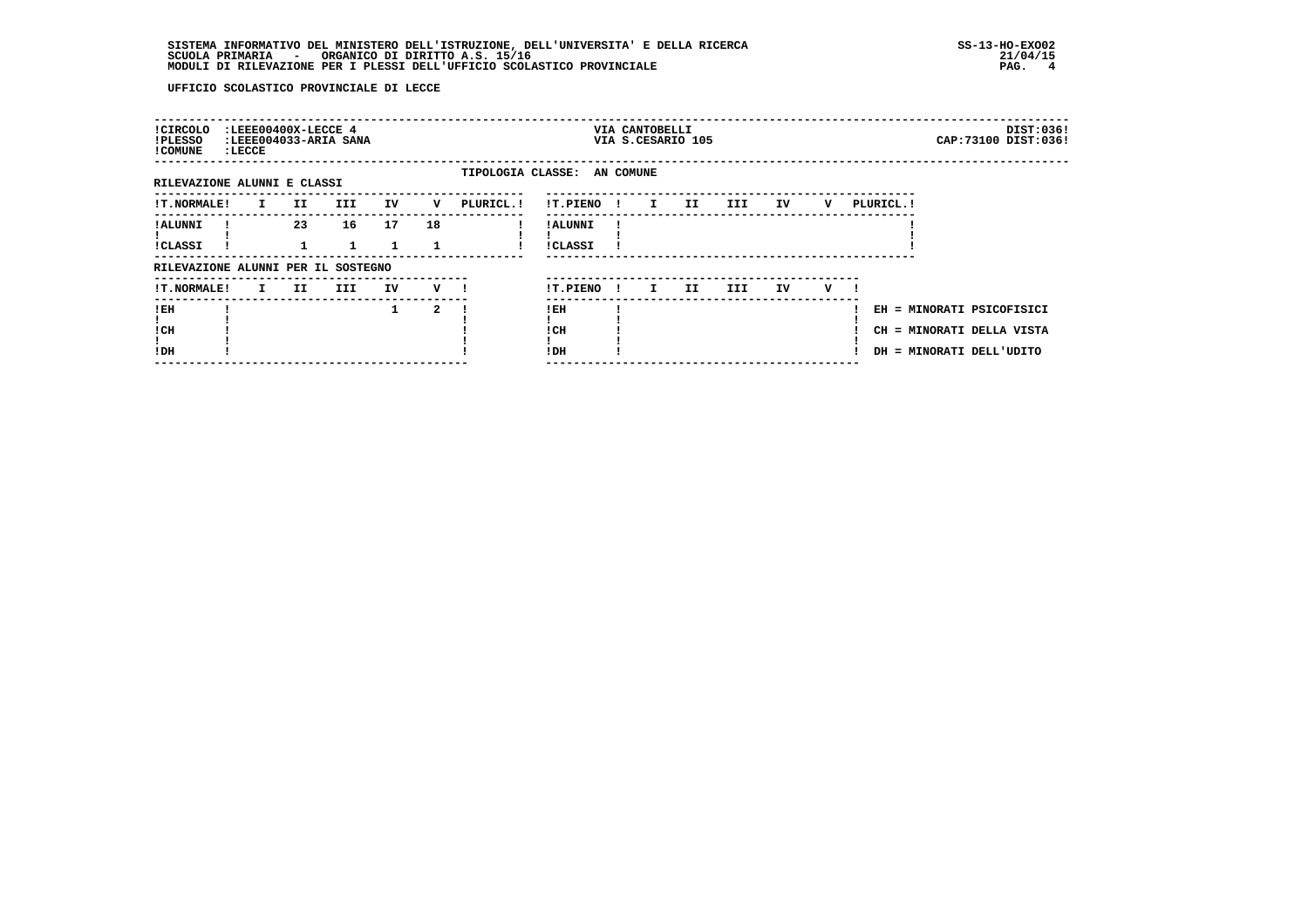$21/04/15$ 

### **MODULI DI RILEVAZIONE PER I PLESSI DELL'UFFICIO SCOLASTICO PROVINCIALE PAG. 5**

 **UFFICIO SCOLASTICO PROVINCIALE DI LECCE**

### **RILEVAZIONE POSTI PER IL CIRCOLO :LEEE00400X**

 **COMUNE :LECCE**

ORGANICO FUNZIONALE DI CIRCOLO

| ORGANICO FUNZIONALE DI CIRCOLO |            |                               |    |          |                                                 |
|--------------------------------|------------|-------------------------------|----|----------|-------------------------------------------------|
|                                | TIPO POSTO | DESCRIZIONE<br>$\mathbf{I}$   |    | N. POSTI | $!$ O.D. CALC. $!$ O.D. ATT. $!$ O.D. PREC. $!$ |
|                                | AF         | !ORGANICO DI CIRCOLO          | 30 | 30       | 29                                              |
|                                | HN         | <b>!CON METODO MONTESSORI</b> |    |          |                                                 |
|                                | IL.        | !LINGUA INGLESE               |    |          |                                                 |
|                                | CH         | ISOST. MINORATI DELLA VISTA ! |    |          |                                                 |
|                                | DH         | ISOST. MINORATI DELL' UDITO   |    |          |                                                 |
|                                | EH         | !SOST. MINORATI PSICOFISICI ! |    |          |                                                 |
|                                |            |                               |    |          |                                                 |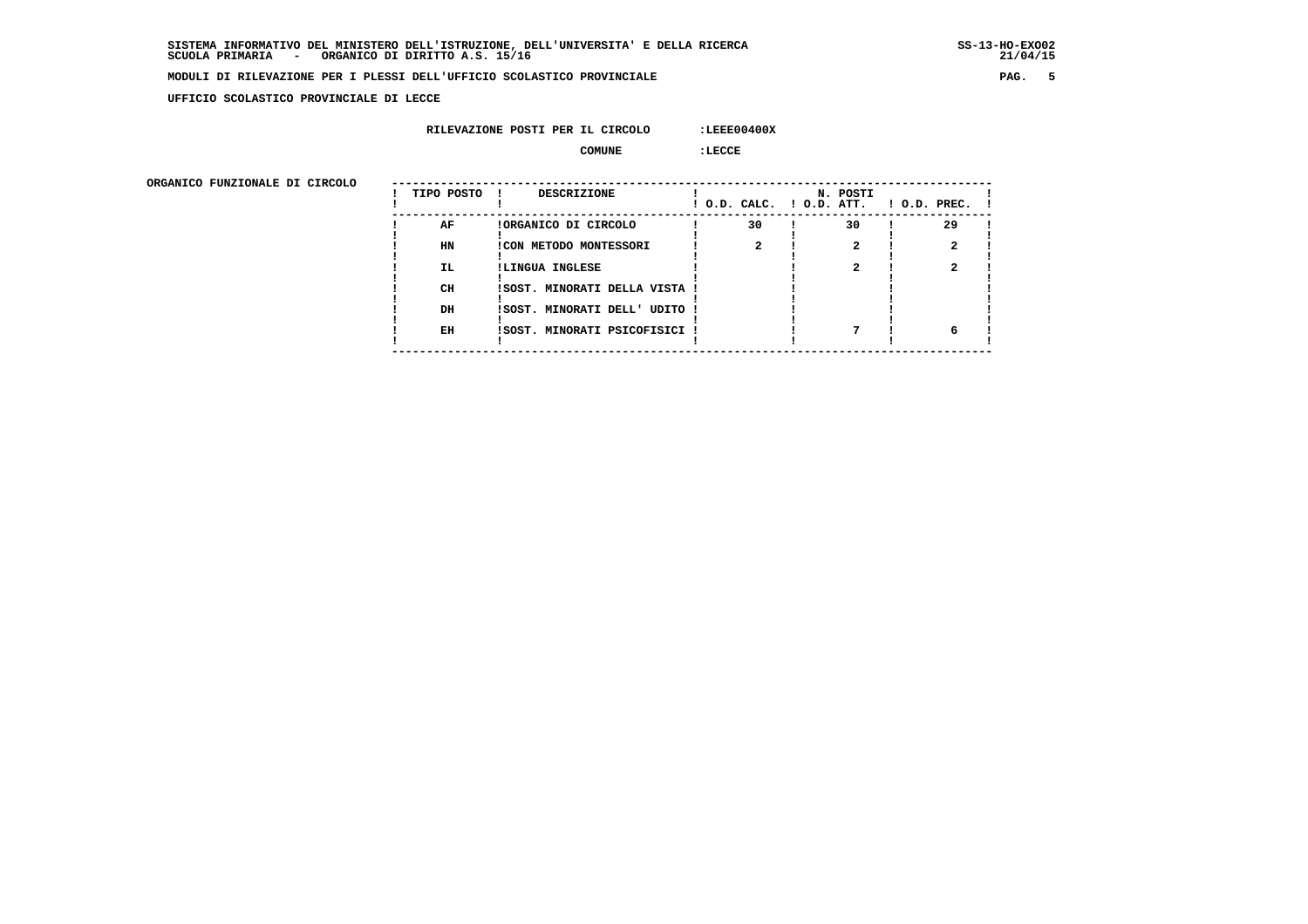| ! CIRCOLO<br>!PLESSO<br>! COMUNE   | : LECCE            | :LEEE00500Q-LECCE 5 | :LEEE00501R-L. TEMPESTA |     |                          |           |                             |              | VIA ARCHITA DA TARANTO<br>VIA ARCHITA DA TARANTO |    |      |    |   |                                                                                    |  | DIST:036!<br>CAP: 73100 DIST: 036! |
|------------------------------------|--------------------|---------------------|-------------------------|-----|--------------------------|-----------|-----------------------------|--------------|--------------------------------------------------|----|------|----|---|------------------------------------------------------------------------------------|--|------------------------------------|
| RILEVAZIONE ALUNNI E CLASSI        |                    |                     |                         |     |                          |           | TIPOLOGIA CLASSE: AN COMUNE |              |                                                  |    |      |    |   |                                                                                    |  |                                    |
| <b>!T.NORMALE!</b>                 | $\mathbf{I}$       | II.                 | III                     | IV  | V                        | PLURICL.! | !T.PIENO!                   |              | $\mathbf{I}$ and $\mathbf{I}$                    | II | III) | IV | v | PLURICL. !                                                                         |  |                                    |
| ! ALUNNI<br>!CLASSI                | 116<br>$5^{\circ}$ | 102<br>$5 - 1$      | 130<br>6 —              | 124 | 135<br>$5^{\circ}$<br>-6 |           | ! ALUNNI<br>!CLASSI         |              |                                                  |    |      |    |   |                                                                                    |  |                                    |
| RILEVAZIONE ALUNNI PER IL SOSTEGNO |                    |                     |                         |     |                          |           |                             |              |                                                  |    |      |    |   |                                                                                    |  |                                    |
| !T.NORMALE!                        | I.                 | II.                 | III                     | IV  | $V$ $l$                  |           | !T.PIENO                    | $\mathbf{I}$ | I.                                               | II | III. | IV | v |                                                                                    |  |                                    |
| ! EH<br>! CH<br>!DH                |                    | $\overline{2}$      | $\overline{a}$          | 4   | 3                        |           | ! EH<br>! CH<br>!DH         |              |                                                  |    |      |    |   | EH = MINORATI PSICOFISICI<br>CH = MINORATI DELLA VISTA<br>DH = MINORATI DELL'UDITO |  |                                    |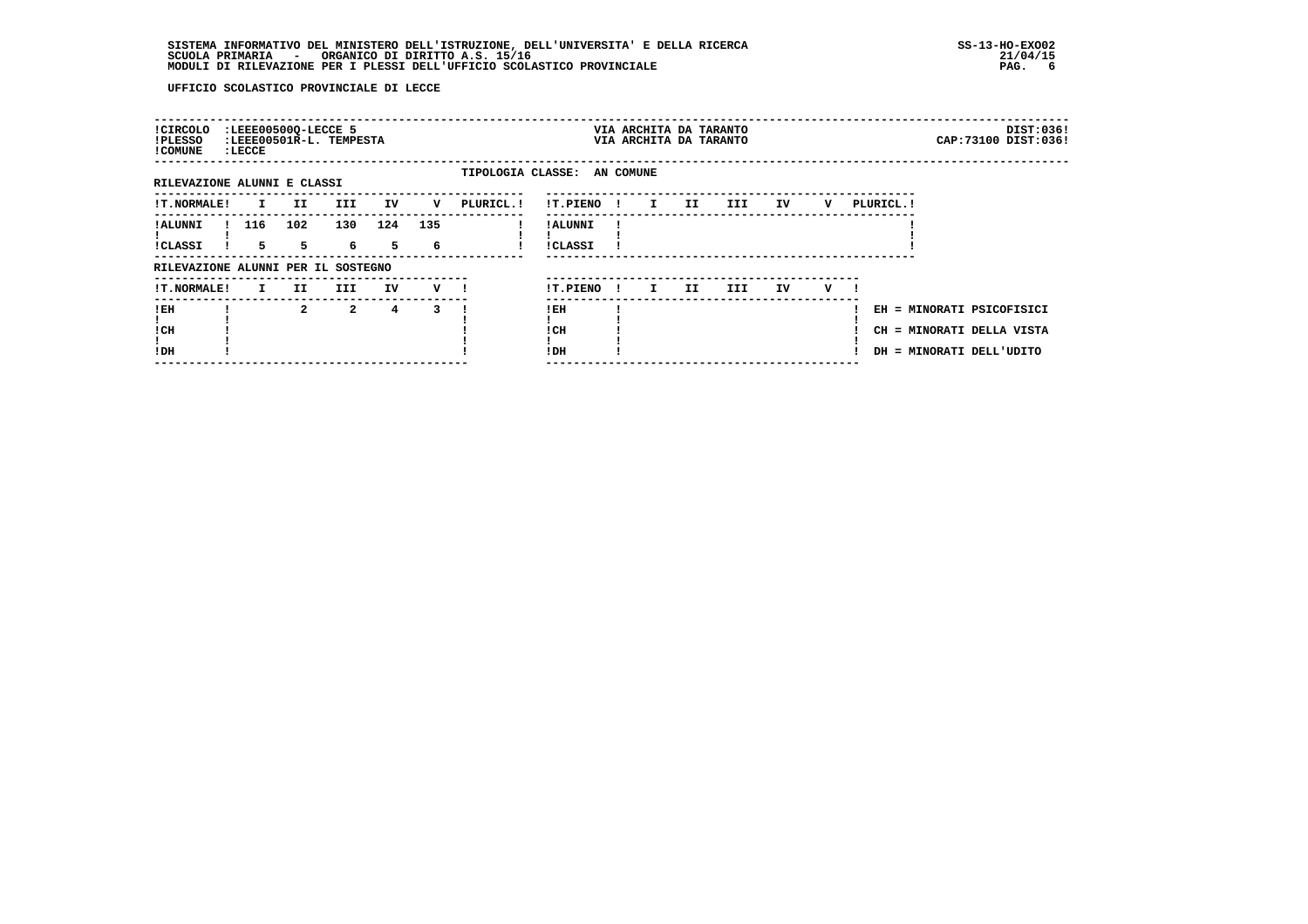$21/04/15$ 

### **MODULI DI RILEVAZIONE PER I PLESSI DELL'UFFICIO SCOLASTICO PROVINCIALE PAG. 7**

 **UFFICIO SCOLASTICO PROVINCIALE DI LECCE**

### **RILEVAZIONE POSTI PER IL CIRCOLO :LEEE00500Q**

 **COMUNE :LECCE**

| ORGANICO FUNZIONALE DI CIRCOLO | TIPO POSTO | DESCRIZIONE                   | ! O.D. CALC. ! O.D. ATT. | N. POSTI | $1$ O.D. PREC. $1$ |
|--------------------------------|------------|-------------------------------|--------------------------|----------|--------------------|
|                                | AF         | !ORGANICO DI CIRCOLO          | 33                       | 32       | 33                 |
|                                | <b>IL</b>  | !LINGUA INGLESE               |                          |          |                    |
|                                | CH         | !SOST. MINORATI DELLA VISTA ! |                          |          |                    |
|                                | DH         | !SOST. MINORATI DELL' UDITO ! |                          |          |                    |
|                                | EH         | !SOST. MINORATI PSICOFISICI ! |                          |          |                    |
|                                |            |                               |                          |          |                    |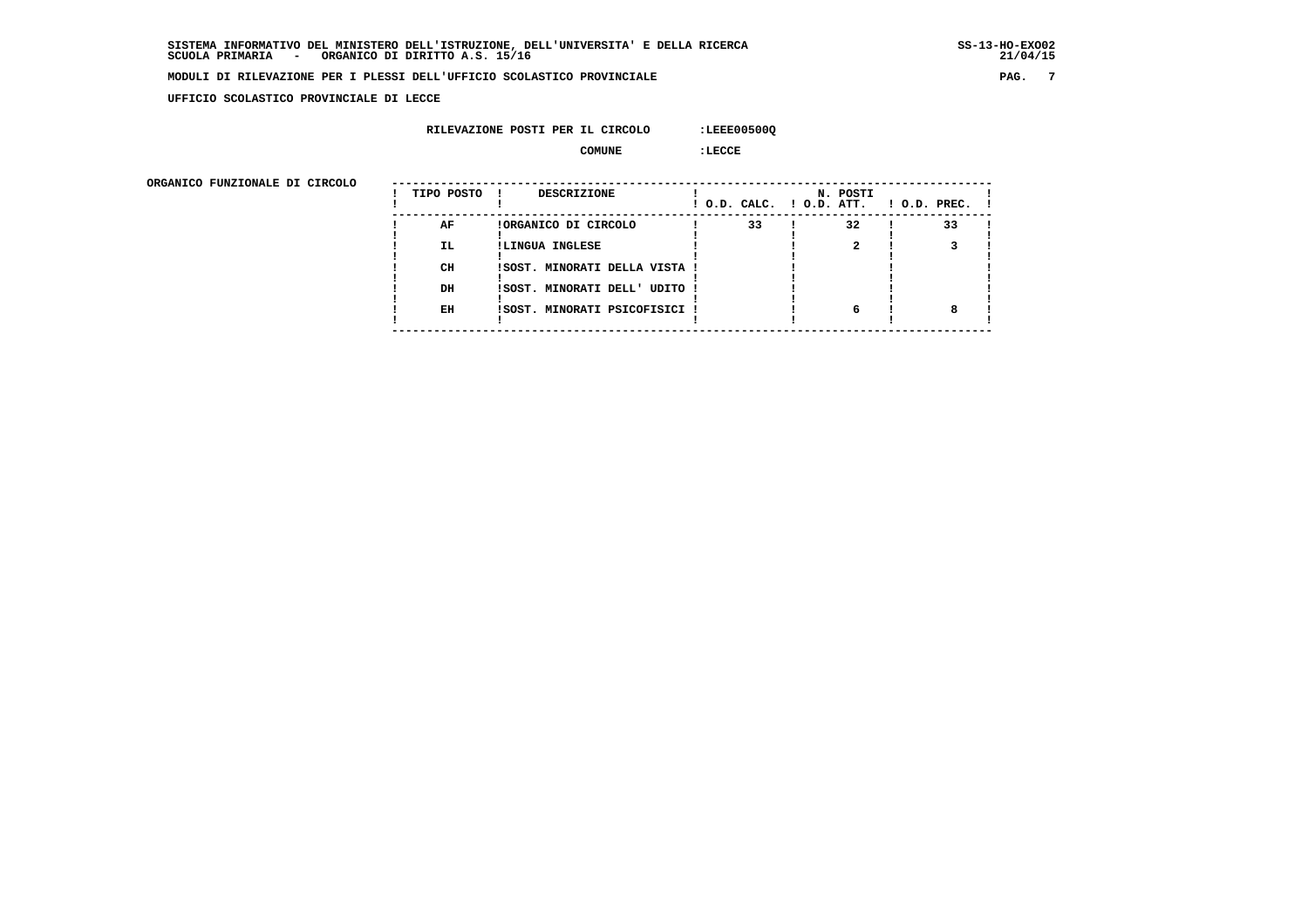| ! COMUNE : MAGLIE                   |                 |  |  |                                                                                                         |  |  |  |  | DIST:043!<br>CAP: 73024 DIST: 043!          |
|-------------------------------------|-----------------|--|--|---------------------------------------------------------------------------------------------------------|--|--|--|--|---------------------------------------------|
| RILEVAZIONE ALUNNI E CLASSI         |                 |  |  | TIPOLOGIA CLASSE: AN COMUNE                                                                             |  |  |  |  |                                             |
|                                     |                 |  |  |                                                                                                         |  |  |  |  |                                             |
| <b>Experience</b>                   |                 |  |  | !ALUNNI ! 63 64 68 69 71 !!!ALUNNI !<br>$\mathbf{1}$ $\mathbf{1}$                                       |  |  |  |  |                                             |
|                                     |                 |  |  | ICLASSI 1 3 3 3 3 3 1 ICLASSI 1                                                                         |  |  |  |  |                                             |
|                                     |                 |  |  |                                                                                                         |  |  |  |  |                                             |
|                                     |                 |  |  |                                                                                                         |  |  |  |  |                                             |
|                                     |                 |  |  |                                                                                                         |  |  |  |  |                                             |
|                                     |                 |  |  |                                                                                                         |  |  |  |  |                                             |
| $\mathbf{I}$<br>IDH                 | $\frac{1}{2}$ 1 |  |  | $\begin{tabular}{ccccc} ! & CH & & & & ! \\ ! & & & & ! \\ ! & & & & ! \\ ! & & & & ! \\ \end{tabular}$ |  |  |  |  | ! DH = MINORATI DELL'UDITO                  |
|                                     |                 |  |  |                                                                                                         |  |  |  |  |                                             |
| ! COMUNE : MAGLIE                   |                 |  |  |                                                                                                         |  |  |  |  | DIST:043!<br>CAP: 73024 DIST: 043!          |
|                                     |                 |  |  | TIPOLOGIA CLASSE: AN COMUNE                                                                             |  |  |  |  |                                             |
|                                     |                 |  |  |                                                                                                         |  |  |  |  |                                             |
| !ALUNNI !                           |                 |  |  | !!ALUNNI!! 16 22 23 21 23                                                                               |  |  |  |  |                                             |
|                                     |                 |  |  | $\mathbf{I}$ $\mathbf{I}$                                                                               |  |  |  |  |                                             |
| RILEVAZIONE ALUNNI PER IL SOSTEGNO  |                 |  |  |                                                                                                         |  |  |  |  |                                             |
|                                     |                 |  |  | !T.PIENO! I II III IV V !                                                                               |  |  |  |  |                                             |
| $!$ EH                              |                 |  |  |                                                                                                         |  |  |  |  | IEH   1   1   I   EH = MINORATI PSICOFISICI |
| <b>Line</b><br>! CH<br>$\mathbf{I}$ |                 |  |  | $\mathbf{I}$<br>! CH<br>$\mathbf{I}$                                                                    |  |  |  |  | ! CH = MINORATI DELLA VISTA                 |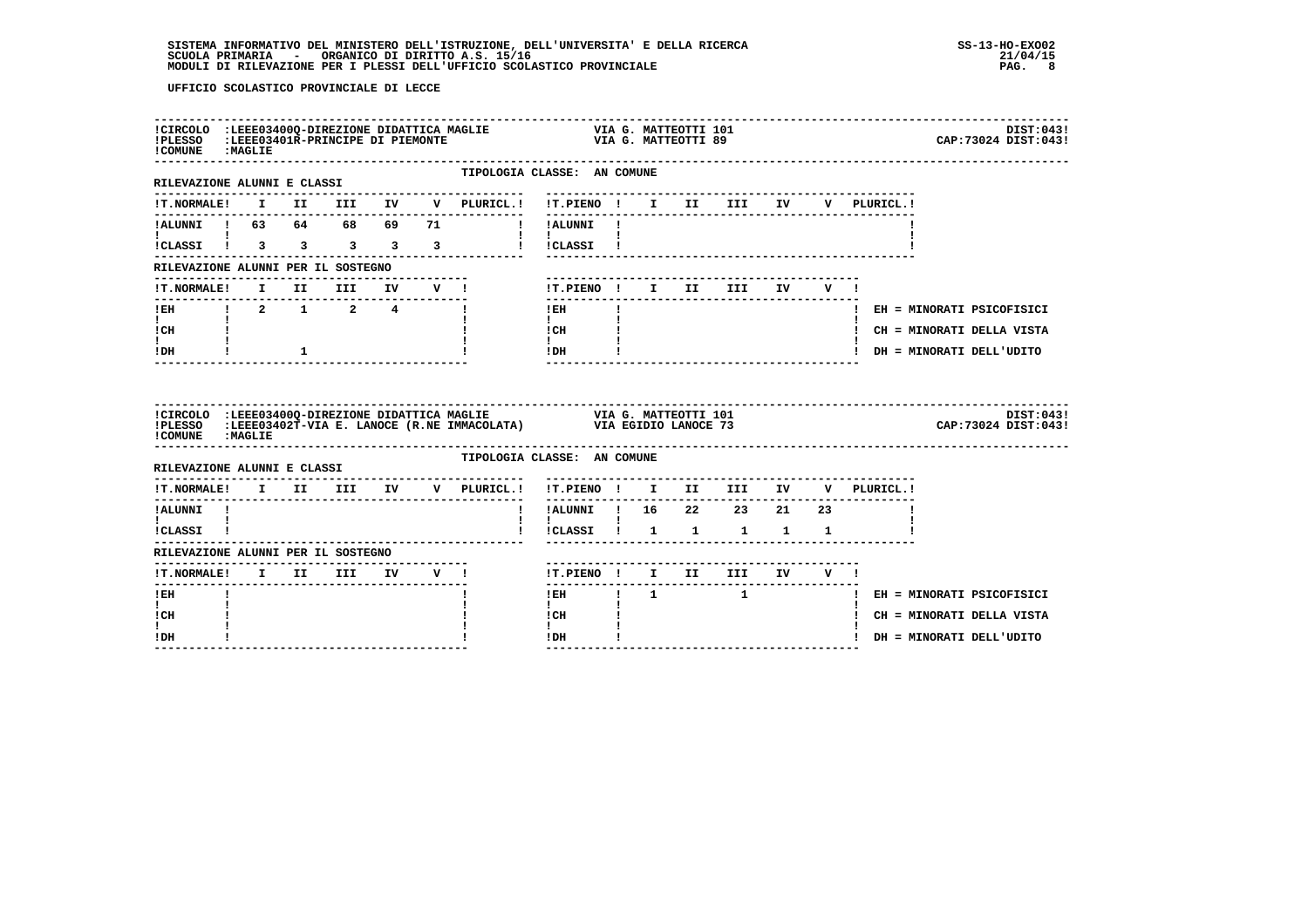**UFFICIO SCOLASTICO PROVINCIALE DI LECCE**

### **RILEVAZIONE POSTI PER IL CIRCOLO :LEEE03400Q**

 **COMUNE :MAGLIE**

| ORGANICO FUNZIONALE DI CIRCOLO | TIPO POSTO | DESCRIZIONE                   |    | N. POSTI<br>! O.D. CALC. ! O.D. ATT. | $1$ O.D. PREC. $1$ |
|--------------------------------|------------|-------------------------------|----|--------------------------------------|--------------------|
|                                | AF         | !ORGANICO DI CIRCOLO          | 28 | 27                                   | 27                 |
|                                | IL.        | !LINGUA INGLESE               |    |                                      |                    |
|                                |            |                               |    |                                      |                    |
|                                | CH         | !SOST. MINORATI DELLA VISTA ! |    |                                      |                    |
|                                | DH         | !SOST. MINORATI DELL' UDITO ! |    |                                      |                    |
|                                |            |                               |    |                                      |                    |
|                                | EH         | !SOST. MINORATI PSICOFISICI ! |    |                                      |                    |
|                                |            |                               |    |                                      |                    |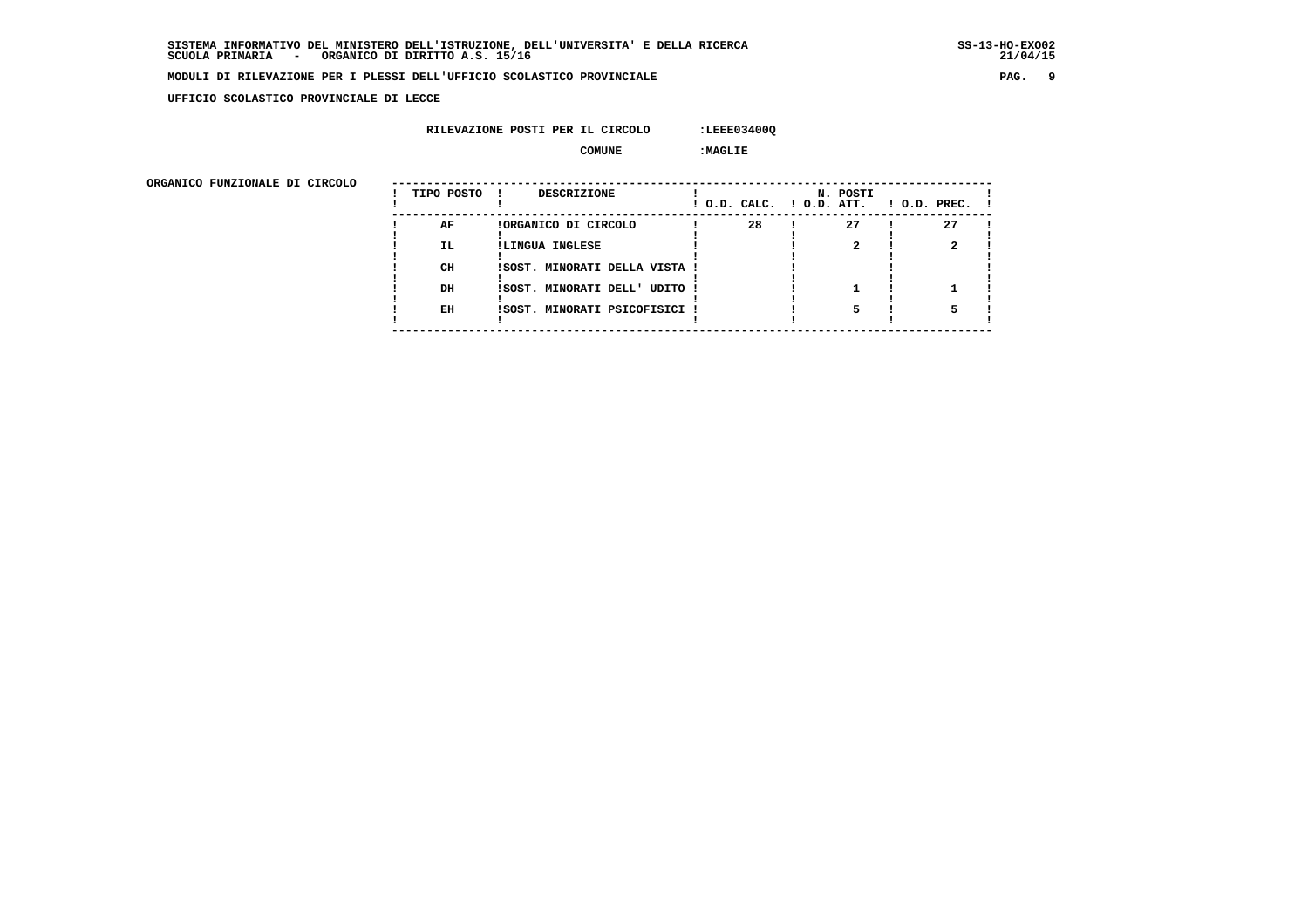| !CIRCOLO :LEEE07100P-LECCE 2<br>!PLESSO :LEEE07101Q-E.DE AMICIS<br>! COMUNE : LECCE         |  |                                         |  |                                                            |                                                                                                                                                                                                                                                                                                                                                             |    |  | P.TTA CORTE CONTE ACCARDO<br>PIAZZETTA CONTE ACCARDO 8 |  |             | DIST:036!<br>CAP: 73100 DIST: 036! |
|---------------------------------------------------------------------------------------------|--|-----------------------------------------|--|------------------------------------------------------------|-------------------------------------------------------------------------------------------------------------------------------------------------------------------------------------------------------------------------------------------------------------------------------------------------------------------------------------------------------------|----|--|--------------------------------------------------------|--|-------------|------------------------------------|
| --------------------<br>RILEVAZIONE ALUNNI E CLASSI                                         |  |                                         |  | TIPOLOGIA CLASSE: AN COMUNE                                |                                                                                                                                                                                                                                                                                                                                                             |    |  |                                                        |  |             |                                    |
|                                                                                             |  |                                         |  | !T.NORMALE! I II III IV V PLURICL.! !T.PIENO ! I II III IV |                                                                                                                                                                                                                                                                                                                                                             |    |  | -----------------------------------                    |  | V PLURICL.! |                                    |
| !ALUNNI ! 51 56 60 53 24                                                                    |  |                                         |  | ! !ALUNNI !                                                | ----------                                                                                                                                                                                                                                                                                                                                                  |    |  |                                                        |  |             |                                    |
| !CLASSI ! 2 3 3 2 1                                                                         |  |                                         |  |                                                            | $\mathbf{I}$<br>I ICLASSI I                                                                                                                                                                                                                                                                                                                                 |    |  |                                                        |  |             |                                    |
| RILEVAZIONE ALUNNI PER IL SOSTEGNO                                                          |  |                                         |  |                                                            |                                                                                                                                                                                                                                                                                                                                                             |    |  |                                                        |  |             |                                    |
| !T.NORMALE! I II                                                                            |  |                                         |  | III IV V !                                                 |                                                                                                                                                                                                                                                                                                                                                             |    |  | !T.PIENO ! I II III IV V !                             |  |             |                                    |
| ! EH                                                                                        |  |                                         |  | $1$ $2$ $1$                                                | $!$ EH                                                                                                                                                                                                                                                                                                                                                      | -1 |  |                                                        |  |             | ! EH = MINORATI PSICOFISICI        |
| $\mathbf{I}$<br>! CH                                                                        |  |                                         |  |                                                            | $\mathbf{I}$<br>! CH                                                                                                                                                                                                                                                                                                                                        |    |  |                                                        |  |             | ! CH = MINORATI DELLA VISTA        |
| $\mathbf{I}$                                                                                |  |                                         |  |                                                            | $\mathbf{I}$<br>!DH                                                                                                                                                                                                                                                                                                                                         |    |  |                                                        |  |             | ! DH = MINORATI DELL'UDITO         |
| ! DH                                                                                        |  |                                         |  |                                                            |                                                                                                                                                                                                                                                                                                                                                             |    |  |                                                        |  |             |                                    |
| !CIRCOLO : LEEE07100P-LECCE 2<br>!PLESSO :LEEE07102R-SAN DOMENICO SAVIO<br>! COMUNE : LECCE |  |                                         |  |                                                            |                                                                                                                                                                                                                                                                                                                                                             |    |  |                                                        |  |             | DIST:036!                          |
| RILEVAZIONE ALUNNI E CLASSI                                                                 |  |                                         |  | TIPOLOGIA CLASSE: AN COMUNE                                |                                                                                                                                                                                                                                                                                                                                                             |    |  |                                                        |  |             |                                    |
| <b>!T.NORMALE!</b>                                                                          |  | I II III IV                             |  | V PLURICL.!                                                | !T.PIENO ! I II III IV                                                                                                                                                                                                                                                                                                                                      |    |  |                                                        |  | V PLURICL.! |                                    |
| !ALUNNI ! 76 69 79 73 75                                                                    |  |                                         |  |                                                            | ! !ALUNNI !                                                                                                                                                                                                                                                                                                                                                 |    |  |                                                        |  |             |                                    |
| $\mathbf{I}$ and $\mathbf{I}$ and $\mathbf{I}$<br>!CLASSI ! 4 4 4 3 3                       |  |                                         |  |                                                            | $\mathbf{I}$ and $\mathbf{I}$<br>! !CLASSI !                                                                                                                                                                                                                                                                                                                |    |  |                                                        |  |             |                                    |
| RILEVAZIONE ALUNNI PER IL SOSTEGNO                                                          |  |                                         |  |                                                            |                                                                                                                                                                                                                                                                                                                                                             |    |  |                                                        |  |             |                                    |
| !T.NORMALE! I II III IV V !                                                                 |  |                                         |  | --------------------------                                 |                                                                                                                                                                                                                                                                                                                                                             |    |  | !T.PIENO! I II III IV V!                               |  |             |                                    |
| ------<br>$!$ EH                                                                            |  | $1 \qquad 1 \qquad 4 \qquad 1 \qquad 1$ |  |                                                            | $- - - - - -$<br>$!$ EH $\qquad$ $\qquad$ $\qquad$ $\qquad$ $\qquad$ $\qquad$ $\qquad$ $\qquad$ $\qquad$ $\qquad$ $\qquad$ $\qquad$ $\qquad$ $\qquad$ $\qquad$ $\qquad$ $\qquad$ $\qquad$ $\qquad$ $\qquad$ $\qquad$ $\qquad$ $\qquad$ $\qquad$ $\qquad$ $\qquad$ $\qquad$ $\qquad$ $\qquad$ $\qquad$ $\qquad$ $\qquad$ $\qquad$ $\qquad$ $\qquad$ $\qquad$ |    |  | ----------------------                                 |  |             | ! EH = MINORATI PSICOFISICI        |
| $\mathbf{I}$<br>! CH                                                                        |  |                                         |  |                                                            | $\mathbf{I}$<br>! CH                                                                                                                                                                                                                                                                                                                                        |    |  |                                                        |  |             | ! CH = MINORATI DELLA VISTA        |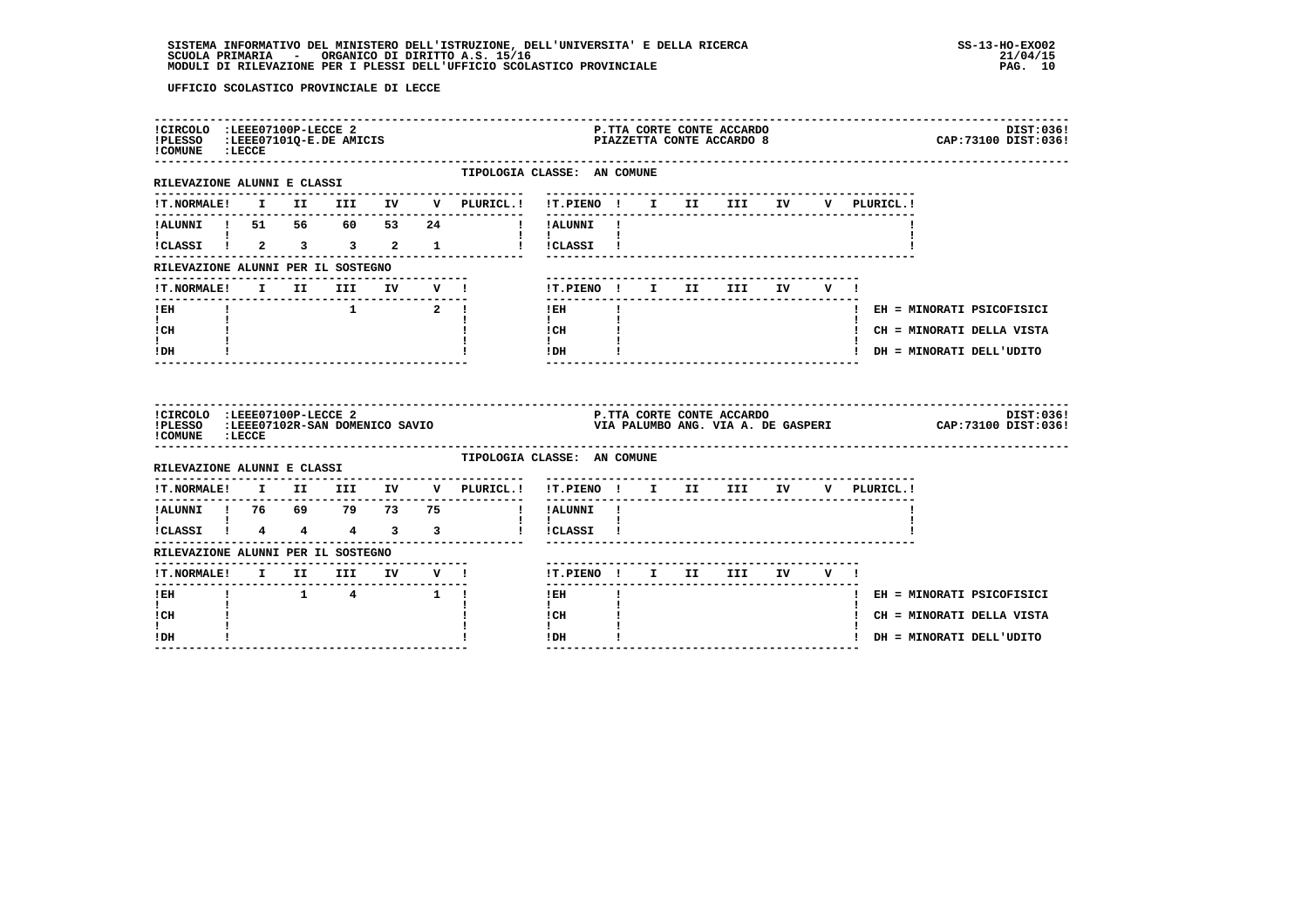$21/04/15$ 

### **MODULI DI RILEVAZIONE PER I PLESSI DELL'UFFICIO SCOLASTICO PROVINCIALE PAG. 11**

 **UFFICIO SCOLASTICO PROVINCIALE DI LECCE**

### **RILEVAZIONE POSTI PER IL CIRCOLO :LEEE07100P**

 **COMUNE :LECCE**

| ORGANICO FUNZIONALE DI CIRCOLO | TIPO POSTO | <b>DESCRIZIONE</b>            |    | N. POSTI<br>! O.D. CALC. ! O.D. ATT. | $1$ O.D. PREC. $1$ |
|--------------------------------|------------|-------------------------------|----|--------------------------------------|--------------------|
|                                | AF         | !ORGANICO DI CIRCOLO          | 35 | 35                                   | 34                 |
|                                | <b>IL</b>  | !LINGUA INGLESE               |    |                                      |                    |
|                                | CH         | ISOST. MINORATI DELLA VISTA ! |    |                                      |                    |
|                                |            |                               |    |                                      |                    |
|                                | DH         | ISOST. MINORATI DELL' UDITO ! |    |                                      |                    |
|                                | EH         | !SOST. MINORATI PSICOFISICI ! |    |                                      |                    |
|                                |            |                               |    |                                      |                    |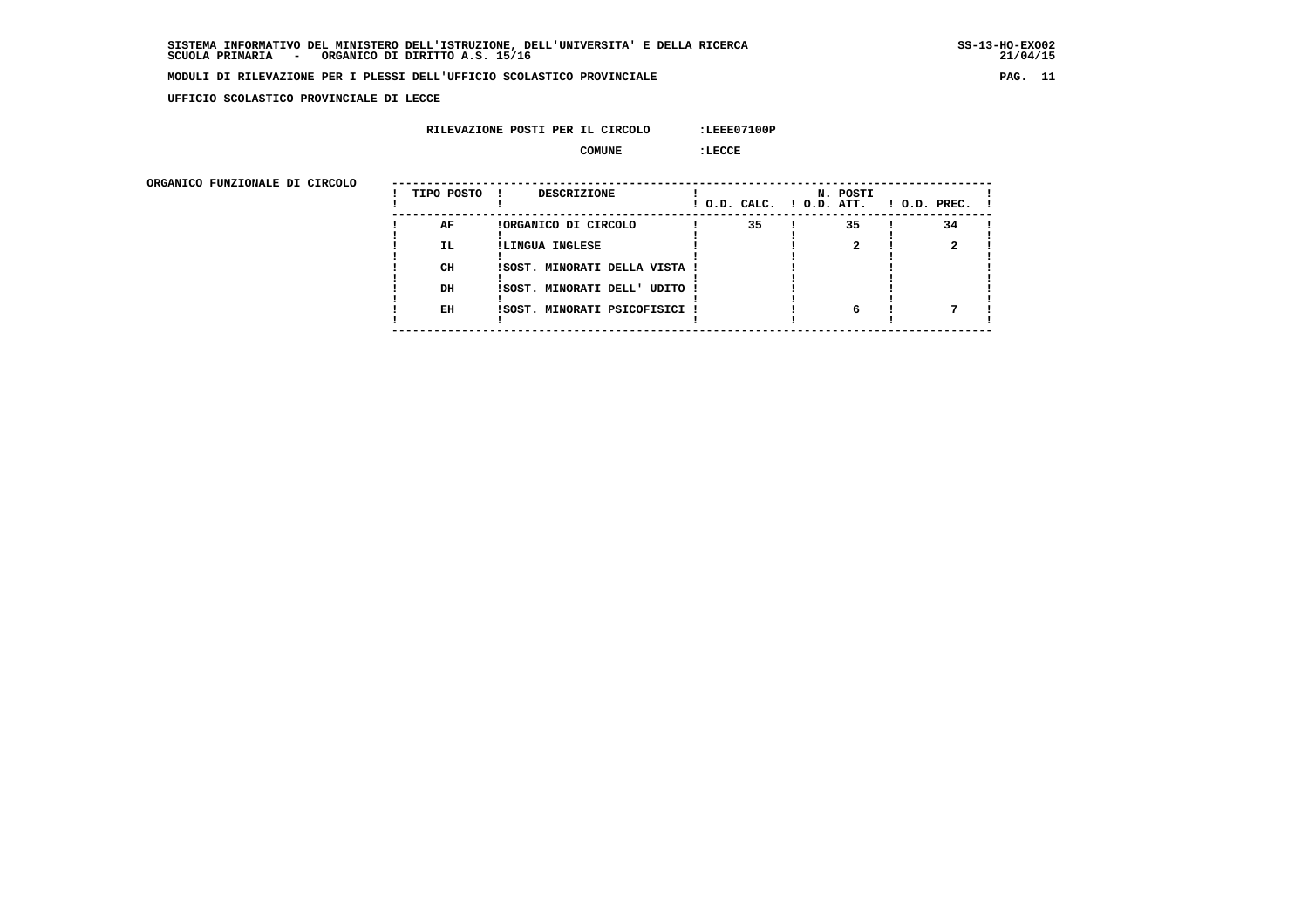| ! CIRCOLO<br>!PLESSO<br>! COMUNE   | : SURBO            |         | :LEEE08101A-V. AMPOLO |           |         | :LEEE081009-DIREZIONE DIDATTICA "V.AMPOLO" |                            |     | VIA MAZZINI,14<br>VIA G. MAZZINI 14 |    |     |    |   |           |                                                                                    | DIST:036!<br>CAP: 73010 DIST: 036! |
|------------------------------------|--------------------|---------|-----------------------|-----------|---------|--------------------------------------------|----------------------------|-----|-------------------------------------|----|-----|----|---|-----------|------------------------------------------------------------------------------------|------------------------------------|
| RILEVAZIONE ALUNNI E CLASSI        |                    |         |                       |           |         | TIPOLOGIA CLASSE: AN COMUNE                |                            |     |                                     |    |     |    |   |           |                                                                                    |                                    |
| <b>!T.NORMALE!</b>                 | $\mathbf{I}$       | II      | III                   | IV        | v       | PLURICL. !                                 | !T.PIENO !                 |     | $\mathbf{I}$                        | II | III | IV | v | PLURICL.! |                                                                                    |                                    |
| ! ALUNNI<br><b>!CLASSI</b>         | 107<br>$5^{\circ}$ | 98<br>5 | 95<br>5 <sub>1</sub>  | 126<br>5. | 98<br>4 |                                            | ! ALUNNI<br><b>!CLASSI</b> |     |                                     |    |     |    |   |           |                                                                                    |                                    |
| RILEVAZIONE ALUNNI PER IL SOSTEGNO |                    |         |                       |           |         |                                            |                            |     |                                     |    |     |    |   |           |                                                                                    |                                    |
| <b>!T.NORMALE!</b>                 | I.                 | II.     | III                   | IV        | v —     |                                            | !T.PIENO                   | -11 | I.                                  | II | III | IV | v |           |                                                                                    |                                    |
| ! EH<br>! CH<br>!DH                |                    | 1       | 1                     | 3         | 4       |                                            | !EH<br>! CH<br>! DH        |     |                                     |    |     |    |   |           | EH = MINORATI PSICOFISICI<br>CH = MINORATI DELLA VISTA<br>DH = MINORATI DELL'UDITO |                                    |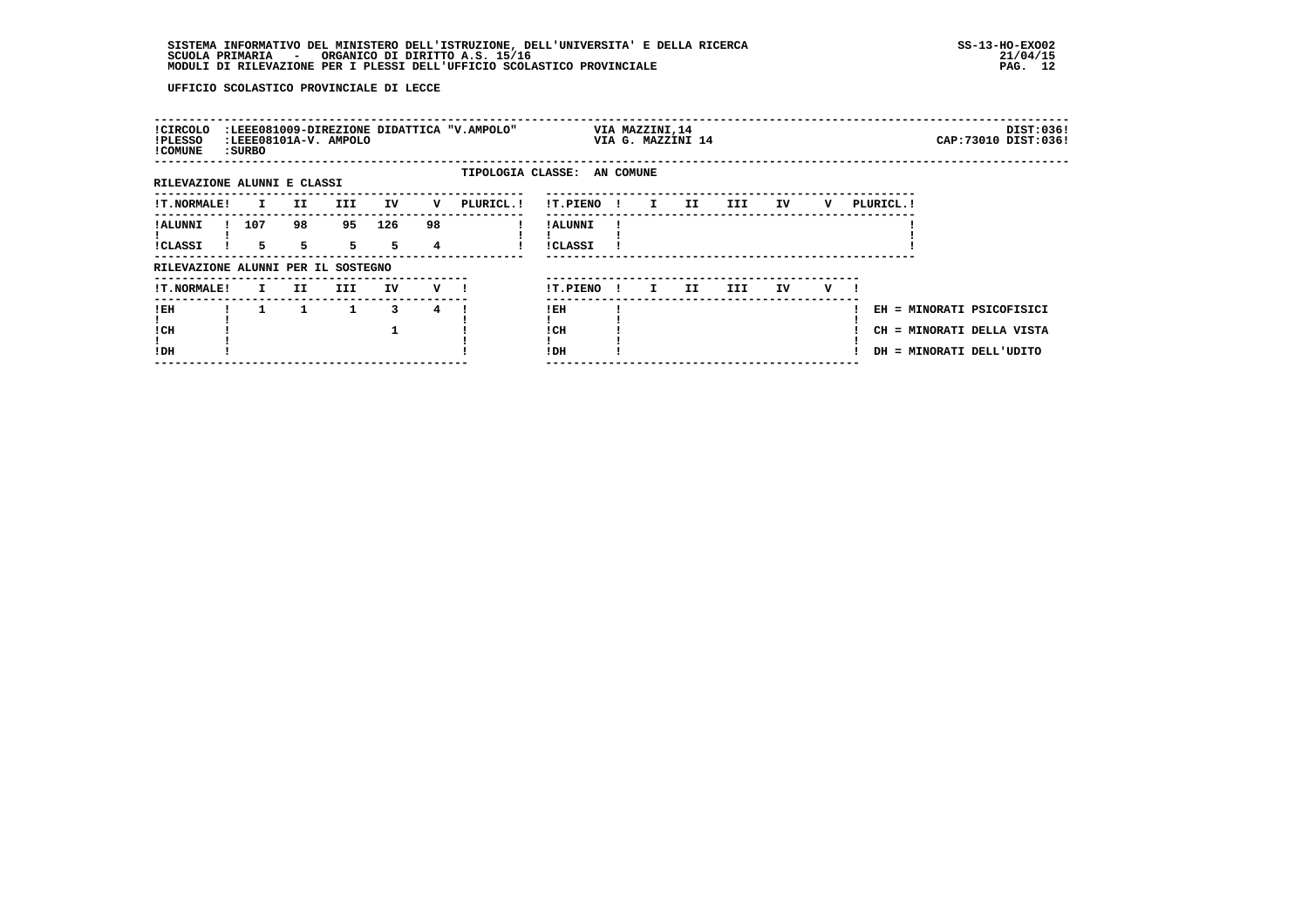$21/04/15$ 

#### **MODULI DI RILEVAZIONE PER I PLESSI DELL'UFFICIO SCOLASTICO PROVINCIALE PAG. 13**

 **UFFICIO SCOLASTICO PROVINCIALE DI LECCE**

#### **RILEVAZIONE POSTI PER IL CIRCOLO :LEEE081009**

 **COMUNE :SURBO**

| ORGANICO FUNZIONALE DI CIRCOLO | TIPO POSTO | DESCRIZIONE                   |    | N. POSTI<br>! O.D. CALC. ! O.D. ATT. | $1$ O.D. PREC. $1$ |
|--------------------------------|------------|-------------------------------|----|--------------------------------------|--------------------|
|                                | AF         | !ORGANICO DI CIRCOLO          | 29 | 28                                   | 27                 |
|                                | <b>IL</b>  | !LINGUA INGLESE               |    |                                      |                    |
|                                | CH         | !SOST. MINORATI DELLA VISTA ! |    |                                      |                    |
|                                | DH         | !SOST. MINORATI DELL' UDITO ! |    |                                      |                    |
|                                | EH         | !SOST. MINORATI PSICOFISICI ! |    |                                      |                    |
|                                |            |                               |    |                                      |                    |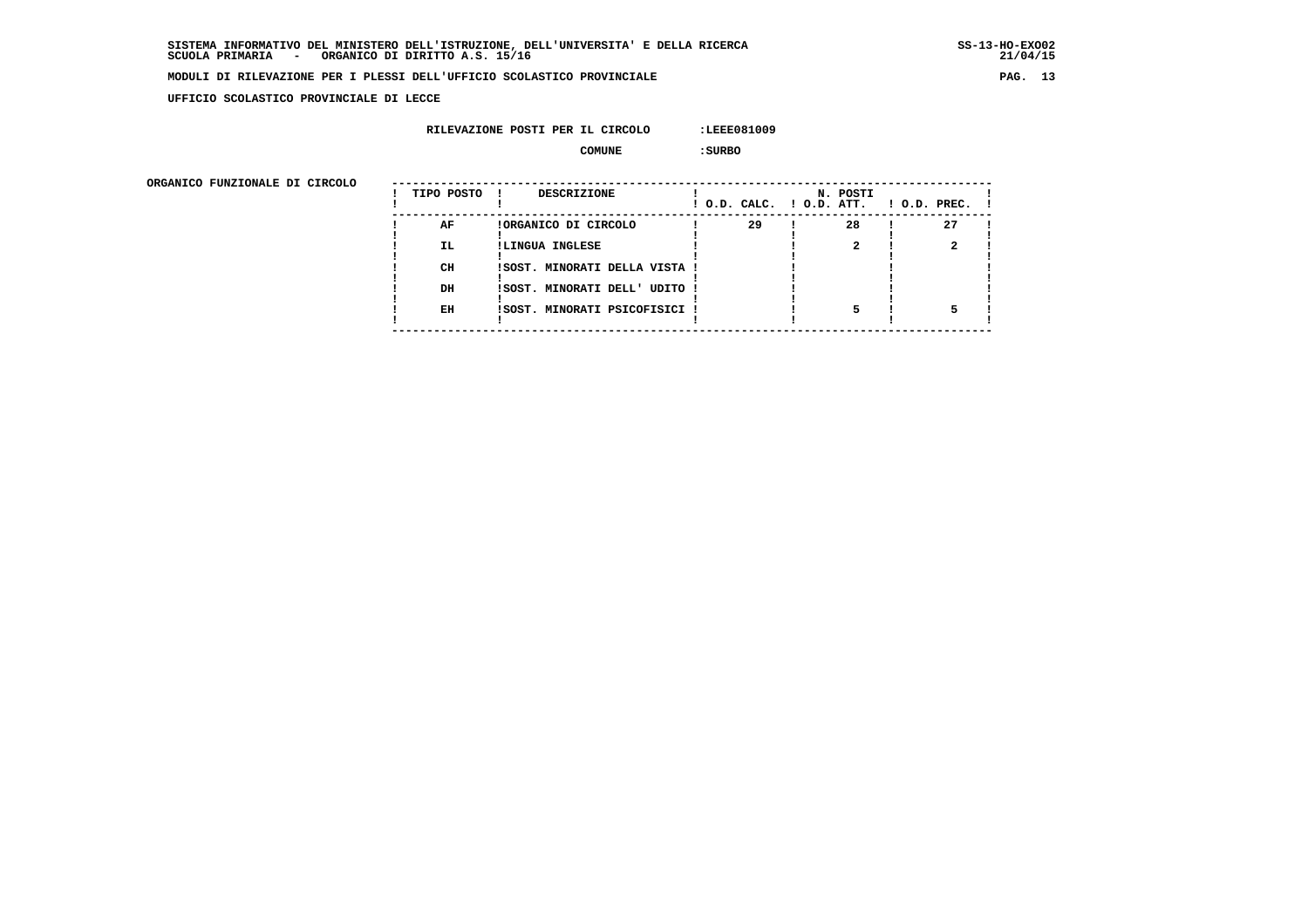| !IST.COMP.:LEIC80000E-CAVALLINO<br>!PLESSO<br>! COMUNE : CAVALLINO                       |  | :LEEE80001L-"S.CASTROMEDIANO" |  |                                                                                        |                                           |              | VIA TOGLIATTI<br>VIA CROCIFISSO  |                            |  |                                    | DIST:039!<br>CAP: 73020 DIST: 039! |
|------------------------------------------------------------------------------------------|--|-------------------------------|--|----------------------------------------------------------------------------------------|-------------------------------------------|--------------|----------------------------------|----------------------------|--|------------------------------------|------------------------------------|
| RILEVAZIONE ALUNNI E CLASSI                                                              |  |                               |  | TIPOLOGIA CLASSE: AN COMUNE<br>--------------                                          | ---------------------------               |              |                                  |                            |  |                                    |                                    |
|                                                                                          |  |                               |  | !T.NORMALE! I II III IV V PLURICL.!                                                    |                                           |              |                                  |                            |  | !T.PIENO ! I II III IV V PLURICL.! |                                    |
| !ALUNNI ! 61<br><b>The Community</b>                                                     |  |                               |  | <b>I</b>                                                                               | ! ALUNNI!                                 |              |                                  |                            |  |                                    |                                    |
| ICLASSI I 3                                                                              |  |                               |  |                                                                                        | ! !CLASSI !                               |              |                                  |                            |  |                                    |                                    |
| RILEVAZIONE ALUNNI PER IL SOSTEGNO                                                       |  |                               |  |                                                                                        |                                           |              |                                  |                            |  |                                    |                                    |
| !T.NORMALE! I II III IV V !                                                              |  |                               |  |                                                                                        |                                           |              |                                  | !T.PIENO ! I II III IV V ! |  |                                    |                                    |
| $!$ EH<br>$\mathbf{I}$ and $\mathbf{I}$                                                  |  | $\overline{4}$                |  |                                                                                        | $!$ EH<br>$\mathbf{I}$                    | $\mathbf{I}$ |                                  |                            |  |                                    | ! EH = MINORATI PSICOFISICI        |
| ! CH                                                                                     |  |                               |  |                                                                                        | ! CH                                      |              |                                  |                            |  |                                    | ! CH = MINORATI DELLA VISTA        |
| $\mathbf{I}$<br>! DH                                                                     |  |                               |  |                                                                                        | $\mathbf{I}$<br>! DH                      |              |                                  | -------------------------  |  |                                    | ! DH = MINORATI DELL'UDITO         |
| !IST.COMP.:LEIC80000E-CAVALLINO<br>!PLESSO :LEEE80002N-DON MINZONI<br>COMUNE : CAVALLINO |  |                               |  |                                                                                        |                                           |              | VIA TOGLIATTI<br>VIA DON MINZONI |                            |  |                                    | DIST:039!<br>CAP: 73020 DIST: 039! |
| RILEVAZIONE ALUNNI E CLASSI                                                              |  |                               |  | TIPOLOGIA CLASSE: AN COMUNE                                                            |                                           |              |                                  |                            |  |                                    |                                    |
|                                                                                          |  | -----------------             |  | $\verb !T.NORMALE! \quad I \quad II \quad III \quad IV \quad V \quad \verb PLURICL. !$ | !T.PIENO ! I II III IV<br>--------------- |              |                                  |                            |  | V PLURICL.!                        |                                    |
| !ALUNNI ! 58 45 54 51<br>$\mathbf{I}$ and $\mathbf{I}$ and $\mathbf{I}$                  |  |                               |  |                                                                                        | ! !ALUNNI !<br>$\mathbf{1}$ $\mathbf{1}$  |              |                                  |                            |  |                                    |                                    |
| !CLASSI ! 3 2 2 2                                                                        |  |                               |  |                                                                                        | ! !CLASSI !                               |              |                                  |                            |  |                                    |                                    |
| RILEVAZIONE ALUNNI PER IL SOSTEGNO                                                       |  |                               |  |                                                                                        |                                           |              |                                  |                            |  |                                    |                                    |
| IT.NORMALE! I II III IV V !<br>---------------                                           |  |                               |  |                                                                                        | --------                                  |              |                                  | !T.PIENO! I II III IV V!   |  |                                    |                                    |
| ! EH<br>$\mathbf{I}$                                                                     |  | 3 2 1 1                       |  |                                                                                        | $1$ EH and $-$                            | Τ.           |                                  |                            |  |                                    | ! EH = MINORATI PSICOFISICI        |
| ! CH                                                                                     |  |                               |  |                                                                                        | $\mathbf{I}$<br>! CH                      |              |                                  |                            |  |                                    | ! CH = MINORATI DELLA VISTA        |
|                                                                                          |  |                               |  |                                                                                        |                                           |              |                                  |                            |  |                                    |                                    |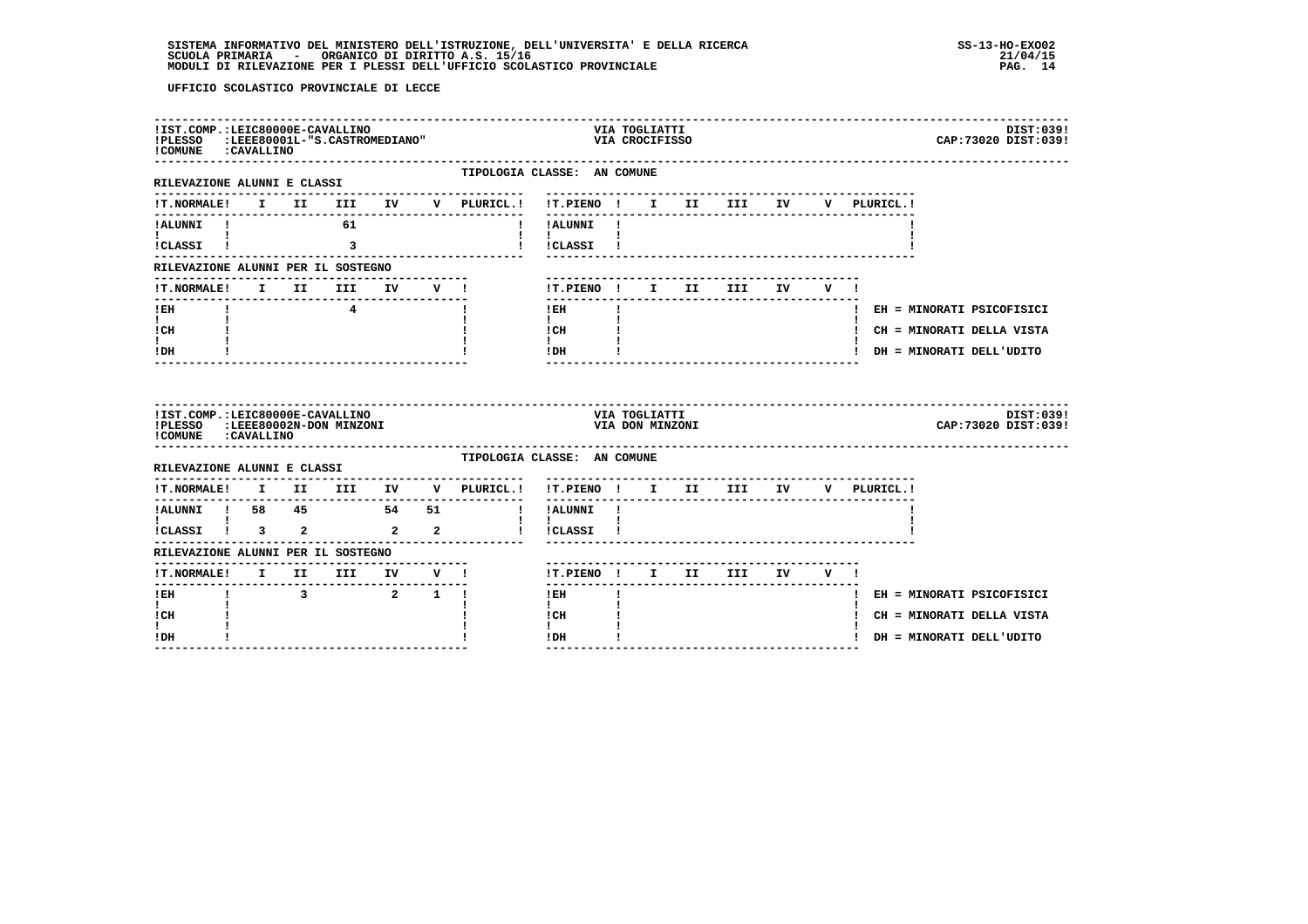| !IST.COMP.:LEIC80000E-CAVALLINO<br>!PLESSO<br>! COMUNE | <b>: CAVALLINO</b> |     |      |                      |                      | :LEEE80003P-VIA CARDUCCI-R.NE CASTROMEDIANO |                             |              | VIA TOGLIATTI<br>VIA CARDUCCI |     |      |    |   |                                                                                    |  | DIST:039!<br>CAP: 73020 DIST: 039! |
|--------------------------------------------------------|--------------------|-----|------|----------------------|----------------------|---------------------------------------------|-----------------------------|--------------|-------------------------------|-----|------|----|---|------------------------------------------------------------------------------------|--|------------------------------------|
| RILEVAZIONE ALUNNI E CLASSI                            |                    |     |      |                      |                      |                                             | TIPOLOGIA CLASSE: AN COMUNE |              |                               |     |      |    |   |                                                                                    |  |                                    |
| !T.NORMALE!                                            | I.                 | II. | III. | IV                   | v                    | PLURICL.!                                   | !T.PIENO!                   |              | $\mathbf{I}$                  | II  | III  | IV | v | PLURICL. !                                                                         |  |                                    |
| ! ALUNNI<br>!CLASSI                                    | 32                 | 26  | 27   | 50<br>$\overline{a}$ | 42<br>$\overline{a}$ |                                             | ! ALUNNI<br><b>!CLASSI</b>  |              |                               |     |      |    |   |                                                                                    |  |                                    |
| RILEVAZIONE ALUNNI PER IL SOSTEGNO                     |                    |     |      |                      |                      |                                             |                             |              |                               |     |      |    |   |                                                                                    |  |                                    |
| <b>!T.NORMALE!</b>                                     | $\mathbf{I}$       | II. | III  | IV                   | V !                  |                                             | !T.PIENO                    | $\mathbf{I}$ | I.                            | II. | III. | IV | v |                                                                                    |  |                                    |
| !EH<br>! CH<br>!DH                                     |                    |     |      | 1                    | $\overline{a}$       |                                             | ! EH<br>! CH<br>! DH        |              |                               |     |      |    |   | EH = MINORATI PSICOFISICI<br>CH = MINORATI DELLA VISTA<br>DH = MINORATI DELL'UDITO |  |                                    |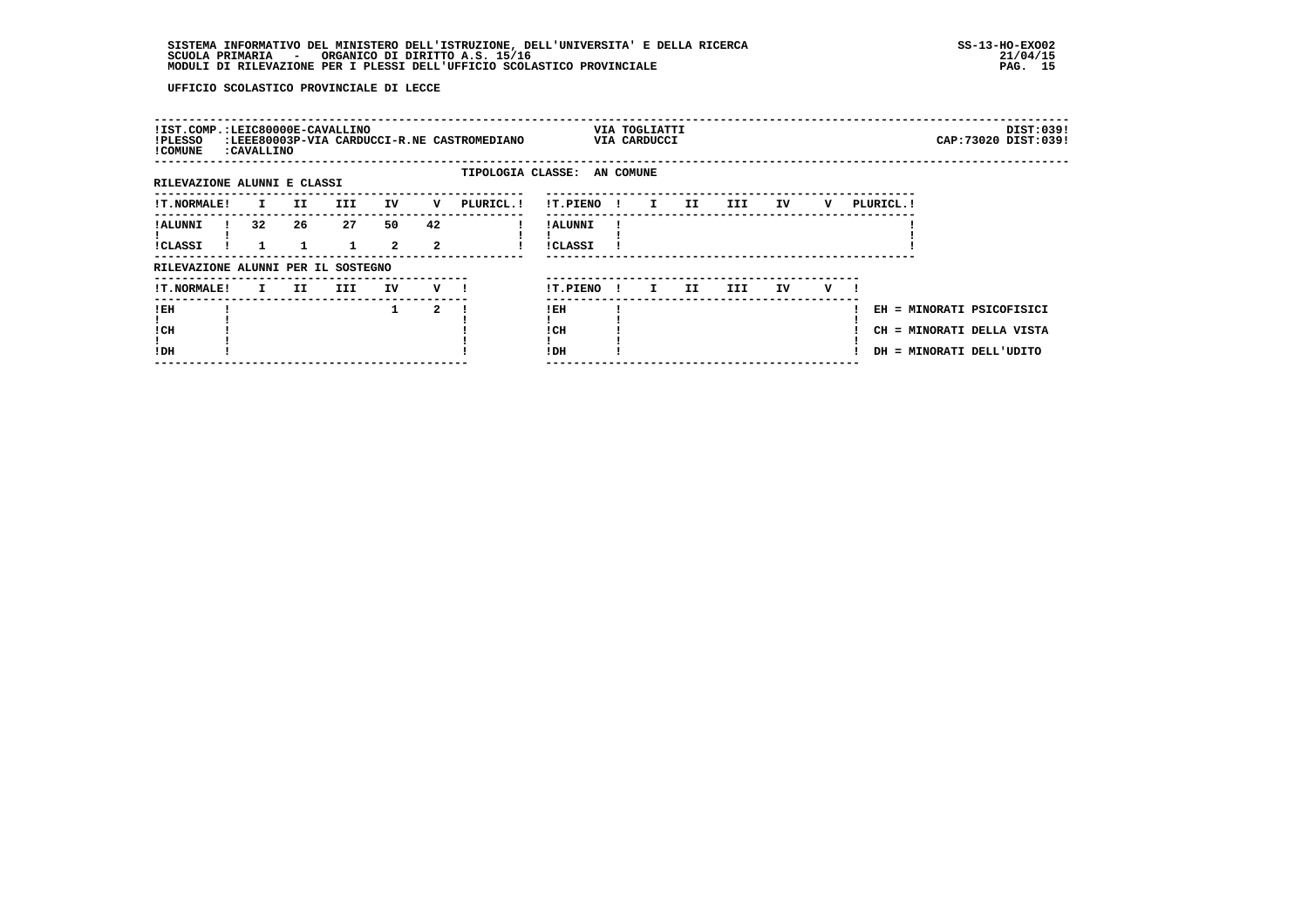**UFFICIO SCOLASTICO PROVINCIALE DI LECCE**

#### **RILEVAZIONE POSTI PER L'IST.COMPRENSIVO:LEIC80000E**

#### **COMUNE :CAVALLINO**

| ORGANICO FUNZIONALE DI CIRCOLO |            |                               |                          |          |                    |
|--------------------------------|------------|-------------------------------|--------------------------|----------|--------------------|
|                                | TIPO POSTO | DESCRIZIONE                   | ! O.D. CALC. ! O.D. ATT. | N. POSTI | $1$ O.D. PREC. $1$ |
|                                | AF         | !ORGANICO DI CIRCOLO          | 23                       | 23       | 21                 |
|                                | IL.        | !LINGUA INGLESE               |                          |          |                    |
|                                | CH         | !SOST. MINORATI DELLA VISTA ! |                          |          |                    |
|                                | DH         | !SOST. MINORATI DELL' UDITO ! |                          |          |                    |
|                                | EH         | !SOST. MINORATI PSICOFISICI ! |                          | 4        |                    |
|                                |            |                               |                          |          |                    |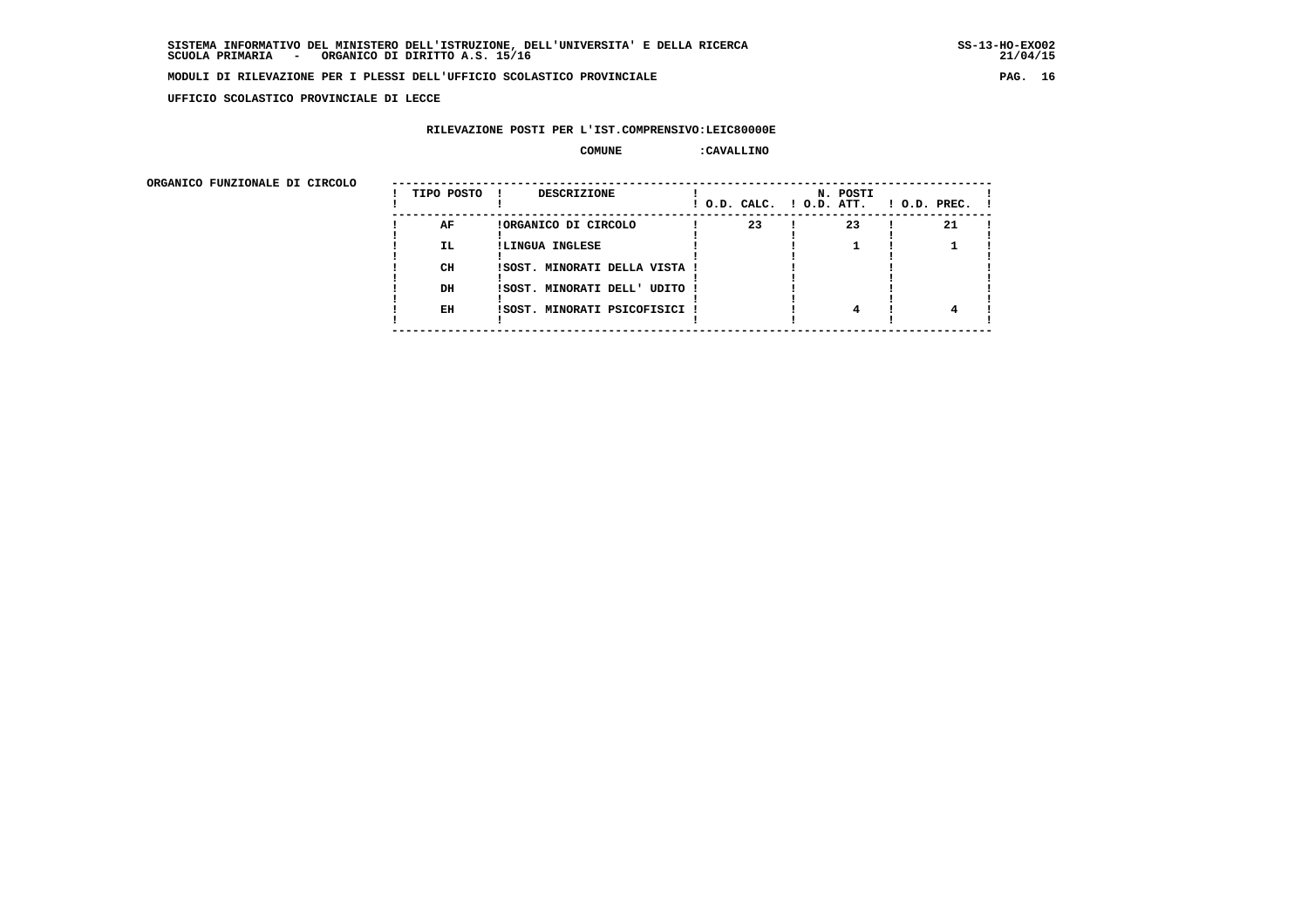| !IST.COMP.:LEIC803002-SALVE<br>!PLESSO<br>! COMUNE : SALVE                                    |  | :LEEE803014-"ANTONIO CORCIULO" |  |                                                            |                              |                             | VIA G. CARDUCCI | VIA ROSENBERG, 4                        |     |    |         |             | DIST:047!<br>CAP: 73050 DIST: 047!                         |
|-----------------------------------------------------------------------------------------------|--|--------------------------------|--|------------------------------------------------------------|------------------------------|-----------------------------|-----------------|-----------------------------------------|-----|----|---------|-------------|------------------------------------------------------------|
| -------------------<br>RILEVAZIONE ALUNNI E CLASSI                                            |  |                                |  |                                                            | TIPOLOGIA CLASSE: AN COMUNE  |                             |                 |                                         |     |    |         |             |                                                            |
|                                                                                               |  |                                |  | !T.NORMALE! I II III IV V PLURICL.! !T.PIENO ! I II III IV |                              |                             |                 |                                         |     |    |         | V PLURICL.! |                                                            |
| !ALUNNI ! 27 29 30 22 31                                                                      |  |                                |  |                                                            | <b>Example 1</b> Part 1 I    |                             |                 |                                         |     |    |         |             |                                                            |
|                                                                                               |  |                                |  | ICLASSI ! 2 2 2 1 2 1 ICLASSI !                            | $\mathbf{I}$                 |                             |                 |                                         |     |    |         |             |                                                            |
| RILEVAZIONE ALUNNI PER IL SOSTEGNO                                                            |  |                                |  |                                                            |                              |                             |                 |                                         |     |    |         |             |                                                            |
| <b>!T.NORMALE!</b>                                                                            |  |                                |  |                                                            | !T.PIENO ! I II              |                             |                 |                                         | III | IV | $V = 1$ |             |                                                            |
| $1$ EH $\sim$<br>$\mathbf{I}$ and $\mathbf{I}$<br>! CH                                        |  |                                |  |                                                            | ! EH<br>$\mathbf{I}$<br>! CH | $\sim 10^{11}$ M $_{\odot}$ |                 |                                         |     |    |         |             | ! EH = MINORATI PSICOFISICI<br>! CH = MINORATI DELLA VISTA |
| I.<br>! DH                                                                                    |  |                                |  |                                                            | $\mathbf{I}$<br>! DH         |                             |                 |                                         |     |    |         |             | ! DH = MINORATI DELL'UDITO                                 |
| !IST.COMP.:LEIC803002-SALVE<br>!PLESSO :LEEE803025-"G.PASCOLI"<br>!COMUNE : MORCIANO DI LEUCA |  |                                |  |                                                            |                              |                             |                 | VIA ROSENBERG, 4<br>VIA RISORGIMENTO, 5 |     |    |         |             | DIST:047!<br>CAP: 73040 DIST: 047!                         |
| RILEVAZIONE ALUNNI E CLASSI                                                                   |  |                                |  |                                                            | TIPOLOGIA CLASSE: AN COMUNE  |                             |                 |                                         |     |    |         |             |                                                            |
| <b>!T.NORMALE!</b>                                                                            |  |                                |  | I II III IV V PLURICL.!                                    | !T.PIENO ! I II III IV       |                             |                 |                                         |     |    |         | V PLURICL.! |                                                            |
|                                                                                               |  |                                |  | ---------------<br>$\mathbf{I}$                            | --------<br>!ALUNNI !        |                             |                 |                                         |     |    |         |             |                                                            |
| .<br>ICLASSI 1 1 1 2 2 1                                                                      |  |                                |  | and the property of the property                           | $\mathbf{I}$<br>!CLASSI !    |                             |                 |                                         |     |    |         |             |                                                            |
| RILEVAZIONE ALUNNI PER IL SOSTEGNO                                                            |  |                                |  |                                                            |                              |                             |                 |                                         |     |    |         |             |                                                            |
| !T.NORMALE! I II III IV V !                                                                   |  |                                |  |                                                            | !T.PIENO ! I II III          |                             |                 |                                         |     |    | IV V !  |             |                                                            |
| ! EH<br>$\mathbf{I}$                                                                          |  |                                |  |                                                            | $!$ EH<br>$\mathbf{I}$       |                             |                 |                                         |     |    |         |             | ! EH = MINORATI PSICOFISICI                                |
| ! CH<br>L<br>! DH                                                                             |  |                                |  |                                                            | ! CH<br>$\mathbf{I}$<br>!DH  |                             |                 |                                         |     |    |         |             | ! CH = MINORATI DELLA VISTA<br>DH = MINORATI DELL'UDITO    |
|                                                                                               |  |                                |  |                                                            | --------------               |                             |                 |                                         |     |    |         |             |                                                            |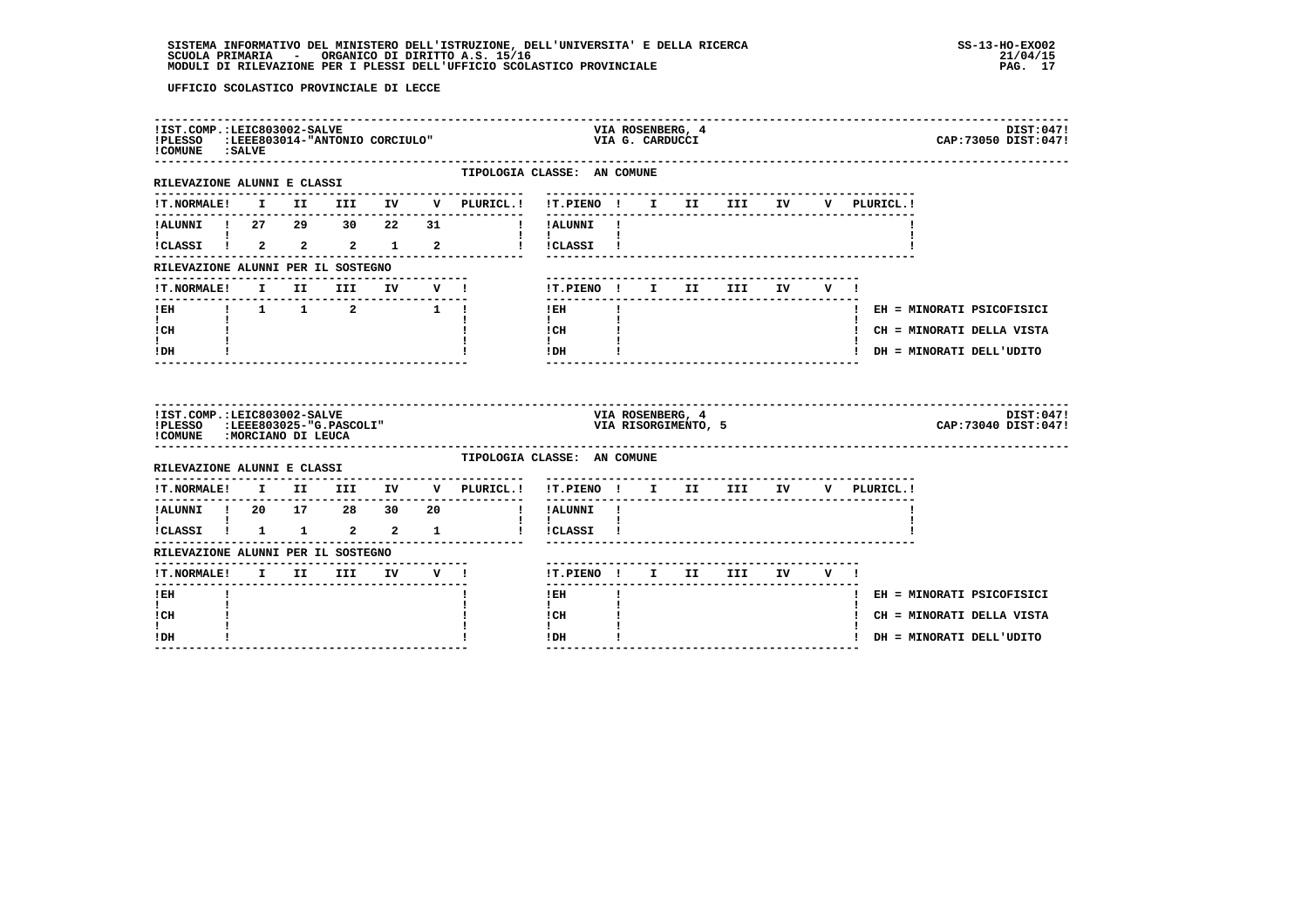**UFFICIO SCOLASTICO PROVINCIALE DI LECCE**

### **RILEVAZIONE POSTI PER L'IST.COMPRENSIVO:LEIC803002**

 **COMUNE :SALVE**

ORGANICO FUNZIONALE DI CIRCOLO

| ORGANICO FUNZIONALE DI CIRCOLO | TIPO POSTO ! | DESCRIZIONE                   |    | N. POSTI | $!$ O.D. CALC. $!$ O.D. ATT. $!$ O.D. PREC. $!$ |  |
|--------------------------------|--------------|-------------------------------|----|----------|-------------------------------------------------|--|
|                                | AF           | !ORGANICO DI CIRCOLO          | 19 | 19       | 18                                              |  |
|                                | IL.          | !LINGUA INGLESE               |    |          |                                                 |  |
|                                |              |                               |    |          |                                                 |  |
|                                | CH           | !SOST. MINORATI DELLA VISTA ! |    |          |                                                 |  |
|                                |              |                               |    |          |                                                 |  |
|                                | DH           | !SOST. MINORATI DELL' UDITO ! |    |          |                                                 |  |
|                                |              |                               |    |          |                                                 |  |
|                                | EH           | !SOST. MINORATI PSICOFISICI ! |    |          |                                                 |  |
|                                |              |                               |    |          |                                                 |  |
|                                |              |                               |    |          |                                                 |  |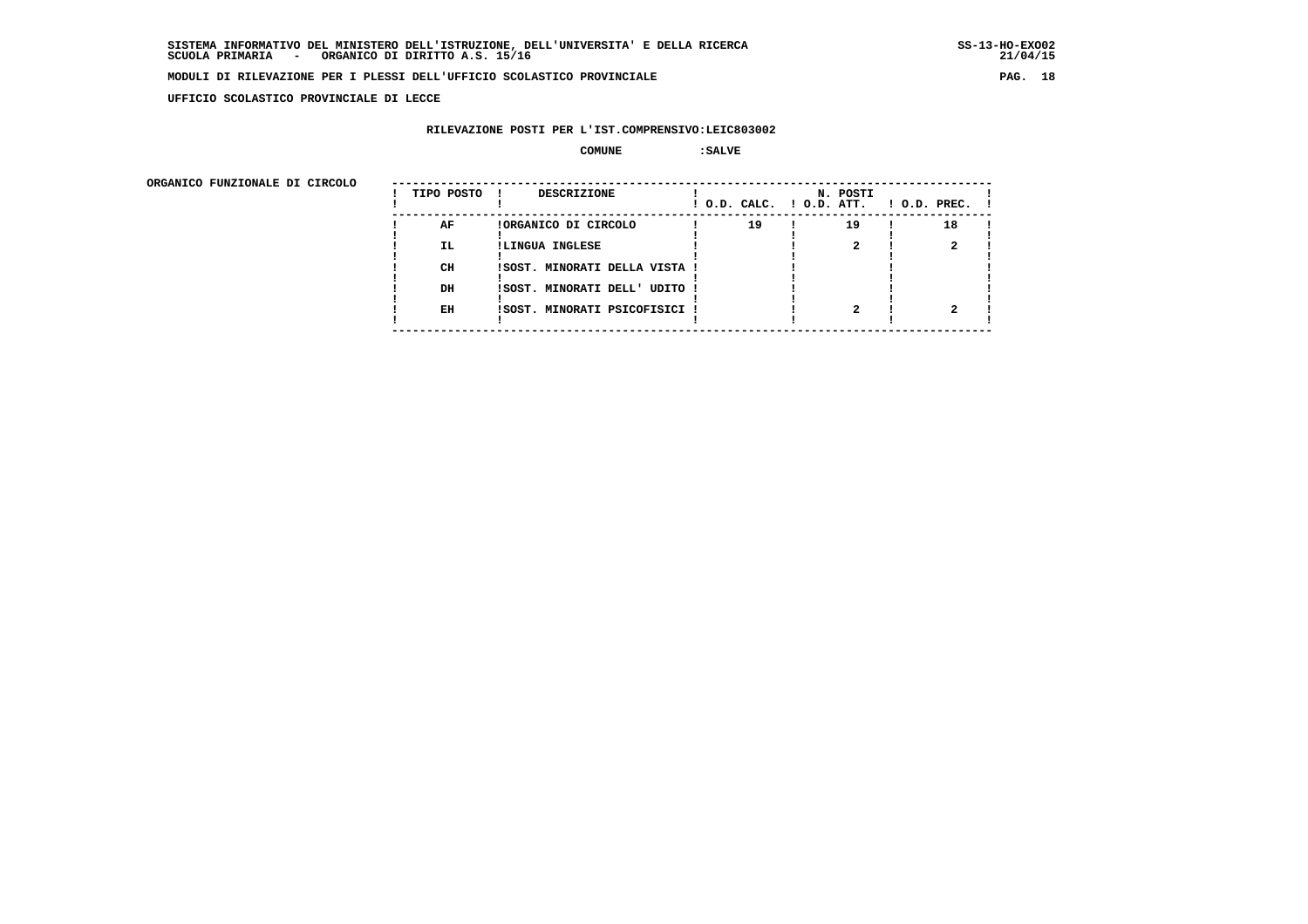| !IST.COMP.:LEIC80400T-ALESSANO<br>!PLESSO :LEEE80401X-O. G. COSTA<br>! COMUNE : ALESSANO |  |                |  |                                                                    |                                                                                                                                                                                                                                                                                                                                            |              | VIA RIMEMBRANZE 2<br>VIA RIMEMBRANZE 2 |                            |  |                                                                        | DIST:047!<br>CAP: 73031 DIST: 047! |
|------------------------------------------------------------------------------------------|--|----------------|--|--------------------------------------------------------------------|--------------------------------------------------------------------------------------------------------------------------------------------------------------------------------------------------------------------------------------------------------------------------------------------------------------------------------------------|--------------|----------------------------------------|----------------------------|--|------------------------------------------------------------------------|------------------------------------|
| ----------------------------<br>RILEVAZIONE ALUNNI E CLASSI                              |  |                |  | TIPOLOGIA CLASSE: AN COMUNE                                        |                                                                                                                                                                                                                                                                                                                                            |              |                                        |                            |  |                                                                        |                                    |
| <b>!T.NORMALE!</b>                                                                       |  |                |  | I II III IV V PLURICL.! !T.PIENO ! I II III IV                     |                                                                                                                                                                                                                                                                                                                                            |              |                                        |                            |  | V PLURICL.!                                                            |                                    |
|                                                                                          |  |                |  | !ALUNNI ! 14  27  47  44  42  !!!ALUNNI ! 16                       |                                                                                                                                                                                                                                                                                                                                            |              |                                        |                            |  |                                                                        |                                    |
| <b>I</b> and the state of the state of                                                   |  |                |  | ICLASSI 1 1 2 3 2 2 1 ICLASSI 1 1                                  | $\mathbf{1}$ $\mathbf{1}$                                                                                                                                                                                                                                                                                                                  |              |                                        |                            |  |                                                                        |                                    |
| RILEVAZIONE ALUNNI PER IL SOSTEGNO                                                       |  |                |  |                                                                    |                                                                                                                                                                                                                                                                                                                                            |              |                                        |                            |  |                                                                        |                                    |
| !T.NORMALE!                                                                              |  |                |  | I II III IV V !                                                    |                                                                                                                                                                                                                                                                                                                                            |              |                                        | !T.PIENO ! I II III IV V ! |  |                                                                        |                                    |
| $I$ EH                                                                                   |  | $\overline{4}$ |  |                                                                    | ---------------<br>$1$ EH                                                                                                                                                                                                                                                                                                                  |              |                                        |                            |  |                                                                        | ! EH = MINORATI PSICOFISICI        |
| $\mathbf{I}$ and $\mathbf{I}$<br>ICH                                                     |  |                |  |                                                                    | $\mathbf{I}$ and $\mathbf{I}$<br>$\frac{1}{1}$ $\frac{1}{1}$ $\frac{1}{1}$                                                                                                                                                                                                                                                                 |              |                                        |                            |  |                                                                        | ! CH = MINORATI DELLA VISTA        |
| t in<br>IDH                                                                              |  |                |  |                                                                    | $!$ DH $\qquad$ $\qquad$ $\qquad$ $\qquad$ $\qquad$ $\qquad$ $\qquad$ $\qquad$ $\qquad$ $\qquad$ $\qquad$ $\qquad$ $\qquad$ $\qquad$ $\qquad$ $\qquad$ $\qquad$ $\qquad$ $\qquad$ $\qquad$ $\qquad$ $\qquad$ $\qquad$ $\qquad$ $\qquad$ $\qquad$ $\qquad$ $\qquad$ $\qquad$ $\qquad$ $\qquad$ $\qquad$ $\qquad$ $\qquad$ $\qquad$ $\qquad$ |              |                                        | -------------------------  |  |                                                                        | ! DH = MINORATI DELL'UDITO         |
| !IST.COMP.:LEIC80400T-ALESSANO<br>!COMUNE : ALESSANO                                     |  |                |  | !PLESSO :LEEE804021-P.ZZA S. ANTONIO (MONTESARDO) P.ZZA S. ANTONIO |                                                                                                                                                                                                                                                                                                                                            |              | <b>VIA RIMEMBRANZE 2</b>               |                            |  |                                                                        | DIST:047!<br>CAP: 73031 DIST: 047! |
| RILEVAZIONE ALUNNI E CLASSI                                                              |  |                |  | TIPOLOGIA CLASSE: AN COMUNE                                        |                                                                                                                                                                                                                                                                                                                                            |              |                                        |                            |  |                                                                        |                                    |
|                                                                                          |  |                |  | --------------                                                     | . <u>.</u> .                                                                                                                                                                                                                                                                                                                               |              |                                        |                            |  | !T.NORMALE! I II III IV V PLURICL.! !T.PIENO ! I II III IV V PLURICL.! |                                    |
|                                                                                          |  |                |  | !ALUNNI ! 13  20  20  22  14  !!ALUNNI !                           |                                                                                                                                                                                                                                                                                                                                            |              |                                        |                            |  |                                                                        |                                    |
| $\mathbf{I}$ and $\mathbf{I}$<br>.<br>ICLASSI 1 1 1 1 1 1                                |  |                |  |                                                                    | $\mathbf{I}$<br>! !CLASSI !                                                                                                                                                                                                                                                                                                                |              |                                        |                            |  |                                                                        |                                    |
| RILEVAZIONE ALUNNI PER IL SOSTEGNO                                                       |  |                |  |                                                                    |                                                                                                                                                                                                                                                                                                                                            |              |                                        |                            |  |                                                                        |                                    |
| !T.NORMALE! I II III IV V !<br>----------------------                                    |  |                |  |                                                                    | !T.PIENO! I II III IV V!                                                                                                                                                                                                                                                                                                                   |              |                                        |                            |  |                                                                        |                                    |
| ! EH                                                                                     |  | 2 1 1          |  | $\mathbf{I}$                                                       | ! EH                                                                                                                                                                                                                                                                                                                                       |              |                                        |                            |  |                                                                        | ! EH = MINORATI PSICOFISICI        |
| $\mathbf{I}$<br>! CH                                                                     |  |                |  |                                                                    | $\mathbf{I}$<br>! CH                                                                                                                                                                                                                                                                                                                       |              |                                        |                            |  |                                                                        | ! CH = MINORATI DELLA VISTA        |
| $\mathbf{I}$<br>! DH                                                                     |  |                |  |                                                                    | $\mathbf{I}$<br>! DH                                                                                                                                                                                                                                                                                                                       | $\mathbf{I}$ |                                        |                            |  | ! DH = MINORATI DELL'UDITO                                             |                                    |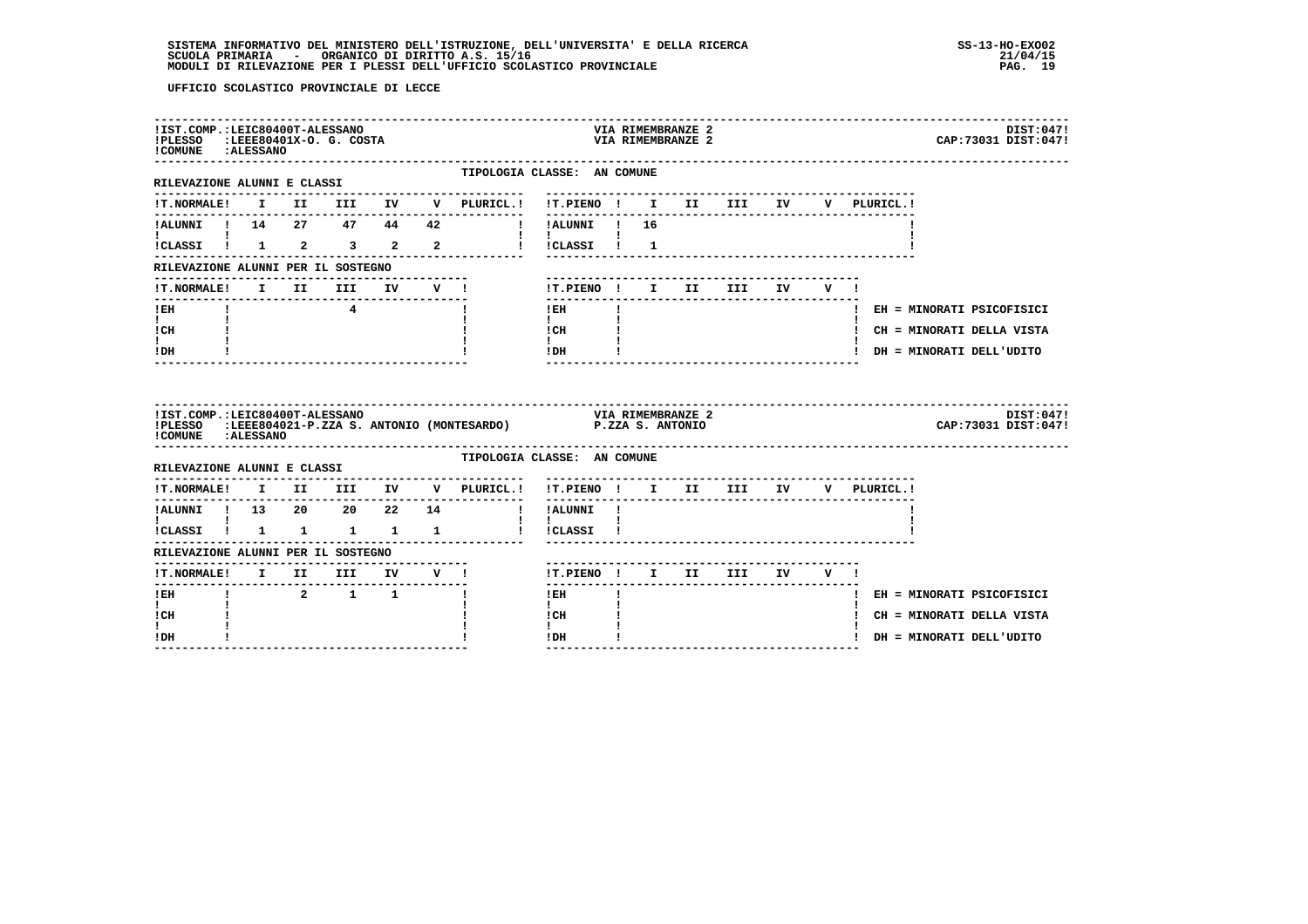**UFFICIO SCOLASTICO PROVINCIALE DI LECCE**

#### **RILEVAZIONE POSTI PER L'IST.COMPRENSIVO:LEIC80400T**

#### **COMUNE :ALESSANO**

| ORGANICO FUNZIONALE DI CIRCOLO | TIPO POSTO | DESCRIZIONE                   | ! O.D. CALC. ! O.D. ATT. | N. POSTI | $1$ O.D. PREC. $1$ |
|--------------------------------|------------|-------------------------------|--------------------------|----------|--------------------|
|                                | AF         | !ORGANICO DI CIRCOLO          | 20                       | 19       | 20                 |
|                                | <b>IL</b>  | !LINGUA INGLESE               |                          |          |                    |
|                                | CH         | !SOST. MINORATI DELLA VISTA ! |                          |          |                    |
|                                | DH         | !SOST. MINORATI DELL' UDITO ! |                          |          |                    |
|                                | EH         | !SOST. MINORATI PSICOFISICI ! |                          |          |                    |
|                                |            |                               |                          |          |                    |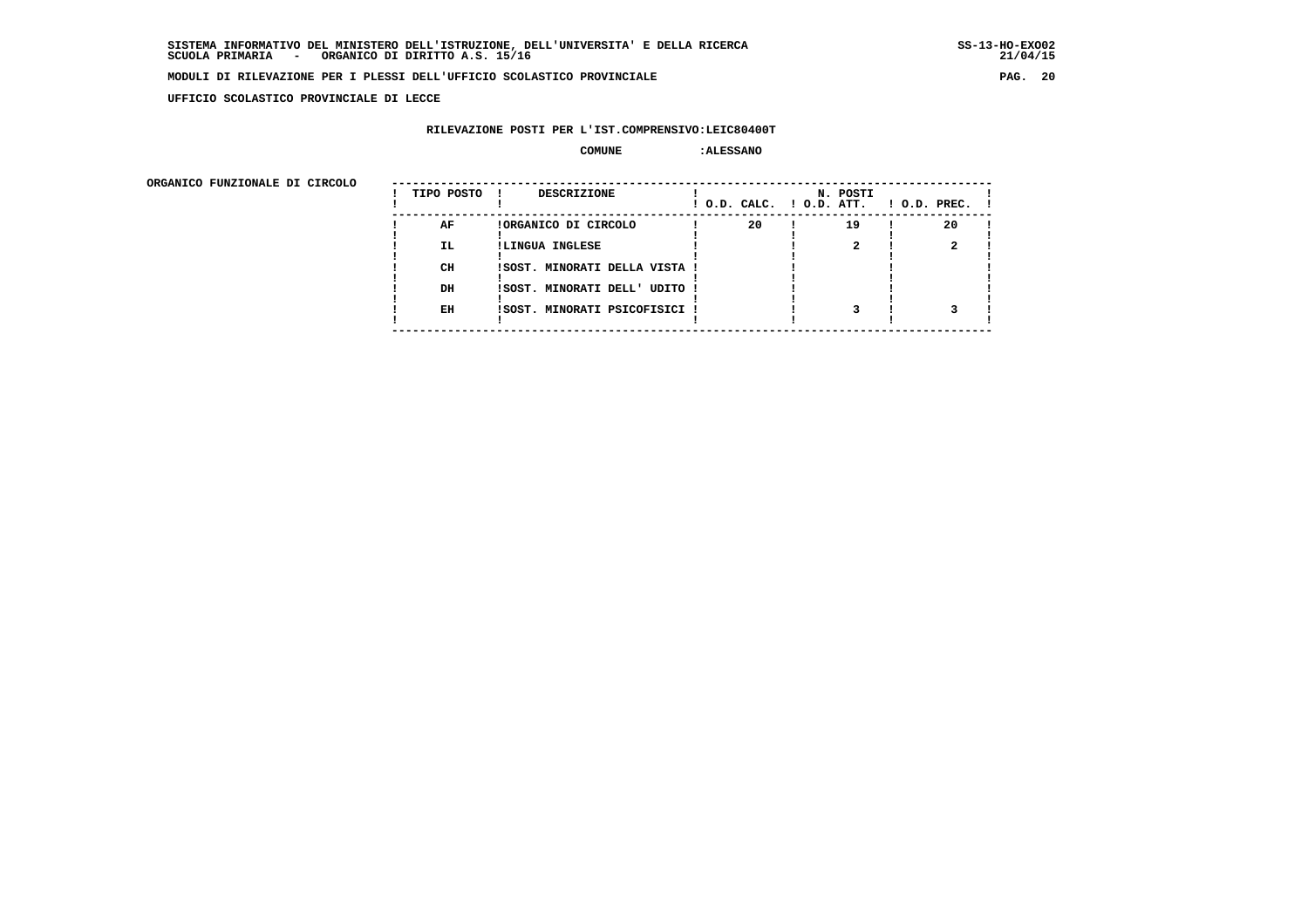| !IST.COMP.:LEIC810005- ARADEO<br>!PLESSO :LEEE810028-A. MANZONI<br>! COMUNE : ARADEO                |              |          |      |                                                                   |                         |              |                                  |                           |                | VIA TOGLIATTI, 31<br>VIA TOGLIATTI, 31 |                              |    |       |             | DIST: 042!<br>CAP: 73040 DIST: 042! |
|-----------------------------------------------------------------------------------------------------|--------------|----------|------|-------------------------------------------------------------------|-------------------------|--------------|----------------------------------|---------------------------|----------------|----------------------------------------|------------------------------|----|-------|-------------|-------------------------------------|
| -------------------<br>RILEVAZIONE ALUNNI E CLASSI                                                  |              |          |      |                                                                   |                         |              | TIPOLOGIA CLASSE: AN COMUNE      |                           |                |                                        |                              |    |       |             |                                     |
| <b>!T.NORMALE!</b>                                                                                  |              |          |      |                                                                   |                         |              | I II III IV V PLURICL.!          | !T.PIENO ! I II III IV    |                |                                        |                              |    |       | V PLURICL.! |                                     |
| !ALUNNI ! 77 71 66 45                                                                               |              |          |      |                                                                   |                         |              | $\sim 10^{-11}$                  | !ALUNNI !                 |                |                                        |                              |    |       |             |                                     |
| ICLASSI 1 3 3 3 2                                                                                   |              |          |      |                                                                   |                         |              | and the property of the property | $\mathbf{I}$<br>!CLASSI ! |                |                                        |                              |    |       |             |                                     |
| RILEVAZIONE ALUNNI PER IL SOSTEGNO                                                                  |              |          |      |                                                                   |                         |              |                                  |                           |                |                                        |                              |    |       |             |                                     |
| !T.NORMALE!                                                                                         |              |          | I II | <b>III</b>                                                        |                         | IV V !       |                                  | !T.PIENO ! I II           |                |                                        | III                          | IV | V I   |             |                                     |
| ! EH                                                                                                |              |          |      | $\begin{array}{cccccccccc} 1 & 1 & & & 1 & & & 2 & 1 \end{array}$ |                         |              |                                  | $!$ EH                    |                |                                        |                              |    |       |             | ! EH = MINORATI PSICOFISICI         |
| $\mathbf{I}$<br>! CH                                                                                |              |          |      |                                                                   |                         |              |                                  | $\mathbf{I}$<br>! CH      |                |                                        |                              |    |       |             | ! CH = MINORATI DELLA VISTA         |
|                                                                                                     |              |          |      |                                                                   |                         |              |                                  | $\mathbf{I}$<br>! DH      |                |                                        |                              |    |       |             | ! DH = MINORATI DELL'UDITO          |
| $\mathbf{I}$<br>! DH                                                                                |              |          |      |                                                                   |                         |              |                                  |                           |                |                                        |                              |    |       |             |                                     |
| !IST.COMP.:LEIC810005- ARADEO<br>!PLESSO :LEEE810039-E. DE AMICIS                                   |              |          |      |                                                                   |                         |              |                                  |                           | VIA SERENI, 23 | VIA TOGLIATTI, 31                      |                              |    |       |             | DIST:042!<br>CAP: 73040 DIST: 042!  |
| ! COMUNE : ARADEO<br>RILEVAZIONE ALUNNI E CLASSI                                                    |              |          |      |                                                                   |                         |              | TIPOLOGIA CLASSE: AN COMUNE      |                           |                |                                        |                              |    |       |             |                                     |
| <b>!T.NORMALE!</b>                                                                                  |              |          |      |                                                                   |                         |              | I II III IV V PLURICL.!          | !T.PIENO ! I II III IV    |                |                                        | ---------------------------- |    |       | V PLURICL.! |                                     |
|                                                                                                     |              |          |      |                                                                   |                         |              | $\mathbf{I}$                     | ! ALUNNI!                 |                |                                        |                              |    |       |             |                                     |
| !ALUNNI ! 18  24  46  29  23<br>$\mathbf{I}$ and $\mathbf{I}$ and $\mathbf{I}$<br>!CLASSI ! 1 1 2 2 |              |          |      |                                                                   |                         | $\mathbf{1}$ |                                  | $\mathbf{I}$<br>!CLASSI ! |                |                                        |                              |    |       |             |                                     |
| RILEVAZIONE ALUNNI PER IL SOSTEGNO                                                                  |              |          |      |                                                                   |                         |              |                                  |                           |                |                                        |                              |    |       |             |                                     |
| !T.NORMALE! I II III IV V !                                                                         |              |          |      |                                                                   |                         |              |                                  | !T.PIENO ! I II           |                |                                        | III                          |    | IV V! |             |                                     |
| ---------------<br>! EH                                                                             | $\mathbf{I}$ | $\sim$ 1 |      | $\overline{a}$                                                    | $\overline{\mathbf{3}}$ |              |                                  | -------<br>$!$ EH         |                |                                        | ---------------------        |    |       |             | ! EH = MINORATI PSICOFISICI         |
| $\mathbf{I}$<br>! CH                                                                                |              |          |      |                                                                   |                         |              |                                  | $\mathbf{I}$<br>! CH      |                |                                        |                              |    |       |             | ! CH = MINORATI DELLA VISTA         |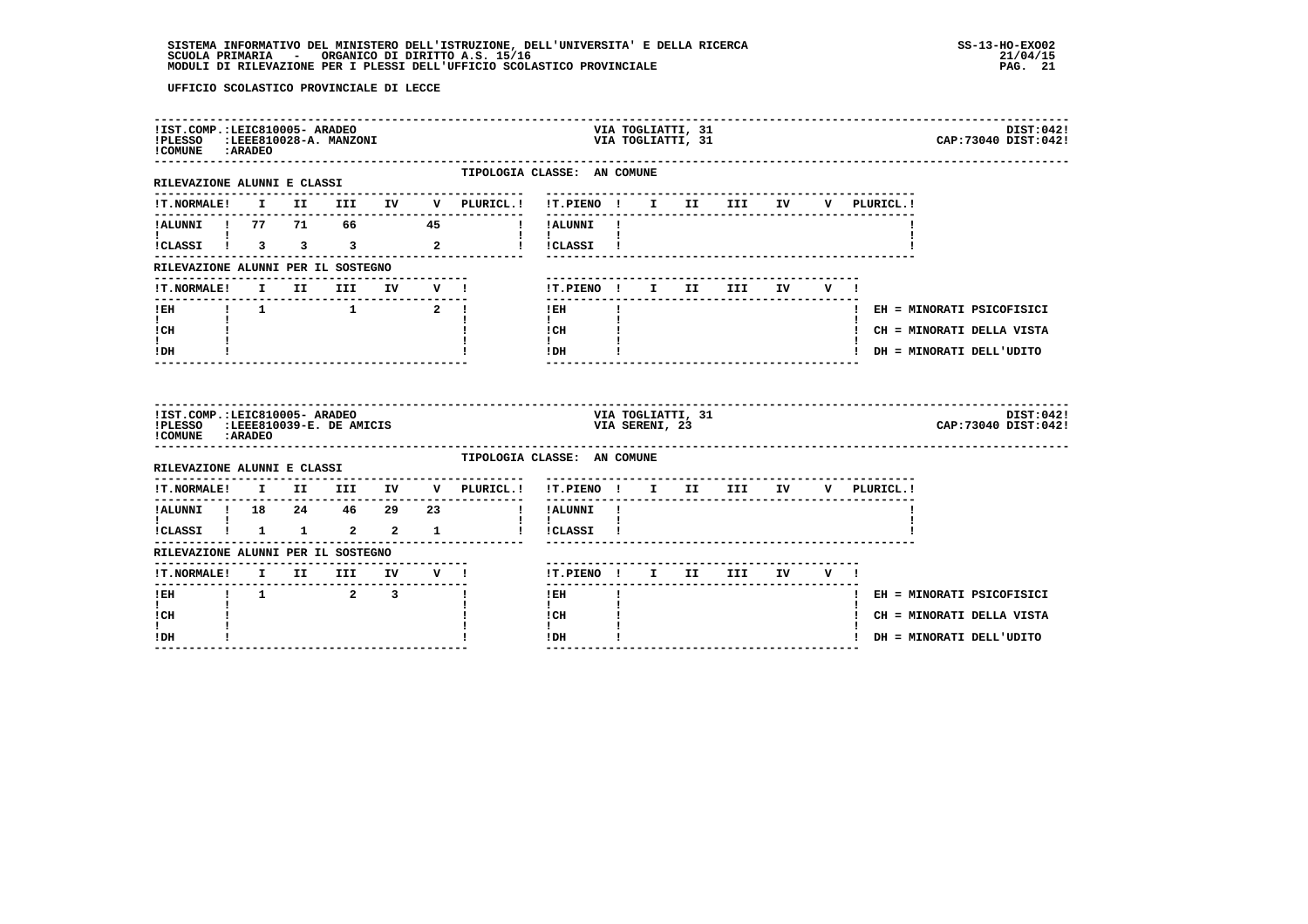| !IST.COMP.:LEIC810005- ARADEO<br>!PLESSO<br>! COMUNE | : ARADEO |      |     | :LEEE81004A-VIA XXIV MAGGIO, N.4 |     |                             |                            |              | VIA XXIV MAGGIO | VIA TOGLIATTI, 31 |     |    |   |           | CAP: 73040 DIST: 042!                                                              | DIST:042! |
|------------------------------------------------------|----------|------|-----|----------------------------------|-----|-----------------------------|----------------------------|--------------|-----------------|-------------------|-----|----|---|-----------|------------------------------------------------------------------------------------|-----------|
| RILEVAZIONE ALUNNI E CLASSI                          |          |      |     |                                  |     | TIPOLOGIA CLASSE: AN COMUNE |                            |              |                 |                   |     |    |   |           |                                                                                    |           |
| <b>!T.NORMALE!</b>                                   | I.       | II D | III | IV                               | v   | PLURICL.!                   | !T.PIENO !                 |              | $\mathbf{I}$    | II                | III | IV | V | PLURICL.! |                                                                                    |           |
| ! ALUNNI<br>!CLASSI                                  |          |      |     | 66<br>3                          | 22  |                             | ! ALUNNI<br><b>!CLASSI</b> |              |                 |                   |     |    |   |           |                                                                                    |           |
| RILEVAZIONE ALUNNI PER IL SOSTEGNO                   |          |      |     |                                  |     |                             |                            |              |                 |                   |     |    |   |           |                                                                                    |           |
| <b>!T.NORMALE!</b>                                   |          | I II | III | IV                               | V ! |                             | !T.PIENO                   | $\mathbf{I}$ | I.              | II                | III | IV | v |           |                                                                                    |           |
| !EH<br>! CH<br>!DH                                   |          |      |     | 1                                |     |                             | !EH<br>! CH<br>! DH        |              |                 |                   |     |    |   |           | EH = MINORATI PSICOFISICI<br>CH = MINORATI DELLA VISTA<br>DH = MINORATI DELL'UDITO |           |
|                                                      |          |      |     |                                  |     |                             |                            |              |                 |                   |     |    |   |           |                                                                                    |           |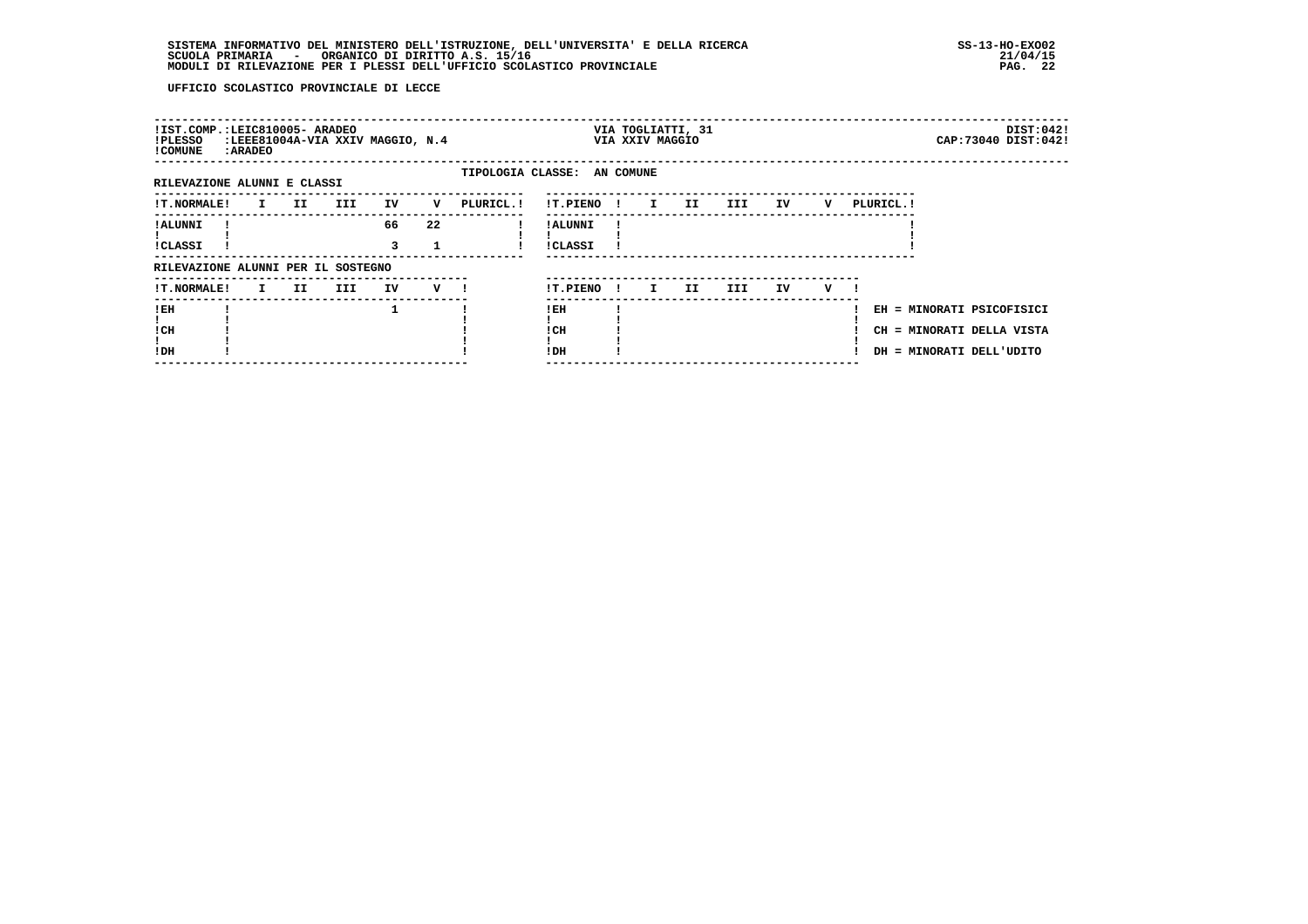**UFFICIO SCOLASTICO PROVINCIALE DI LECCE**

#### **RILEVAZIONE POSTI PER L'IST.COMPRENSIVO:LEIC810005**

#### **COMUNE :ARADEO**

ORGANICO FUNZIONALE DI CIRCOLO

| ORGANICO FUNZIONALE DI CIRCOLO | TIPO POSTO | DESCRIZIONE<br>$\mathbf{I}$   |    | N. POSTI<br>! O.D. CALC. ! O.D. ATT. | $!$ 0.D. PREC. $!$ |
|--------------------------------|------------|-------------------------------|----|--------------------------------------|--------------------|
|                                | AF         | !ORGANICO DI CIRCOLO          | 27 | 26                                   | 27                 |
|                                | IL.        | !LINGUA INGLESE               |    |                                      |                    |
|                                |            |                               |    |                                      |                    |
|                                | CH         | !SOST. MINORATI DELLA VISTA ! |    |                                      |                    |
|                                |            |                               |    |                                      |                    |
|                                | DH         | !SOST. MINORATI DELL' UDITO ! |    |                                      |                    |
|                                |            |                               |    |                                      |                    |
|                                | EH         | !SOST. MINORATI PSICOFISICI ! |    |                                      |                    |
|                                |            |                               |    |                                      |                    |
|                                |            |                               |    |                                      |                    |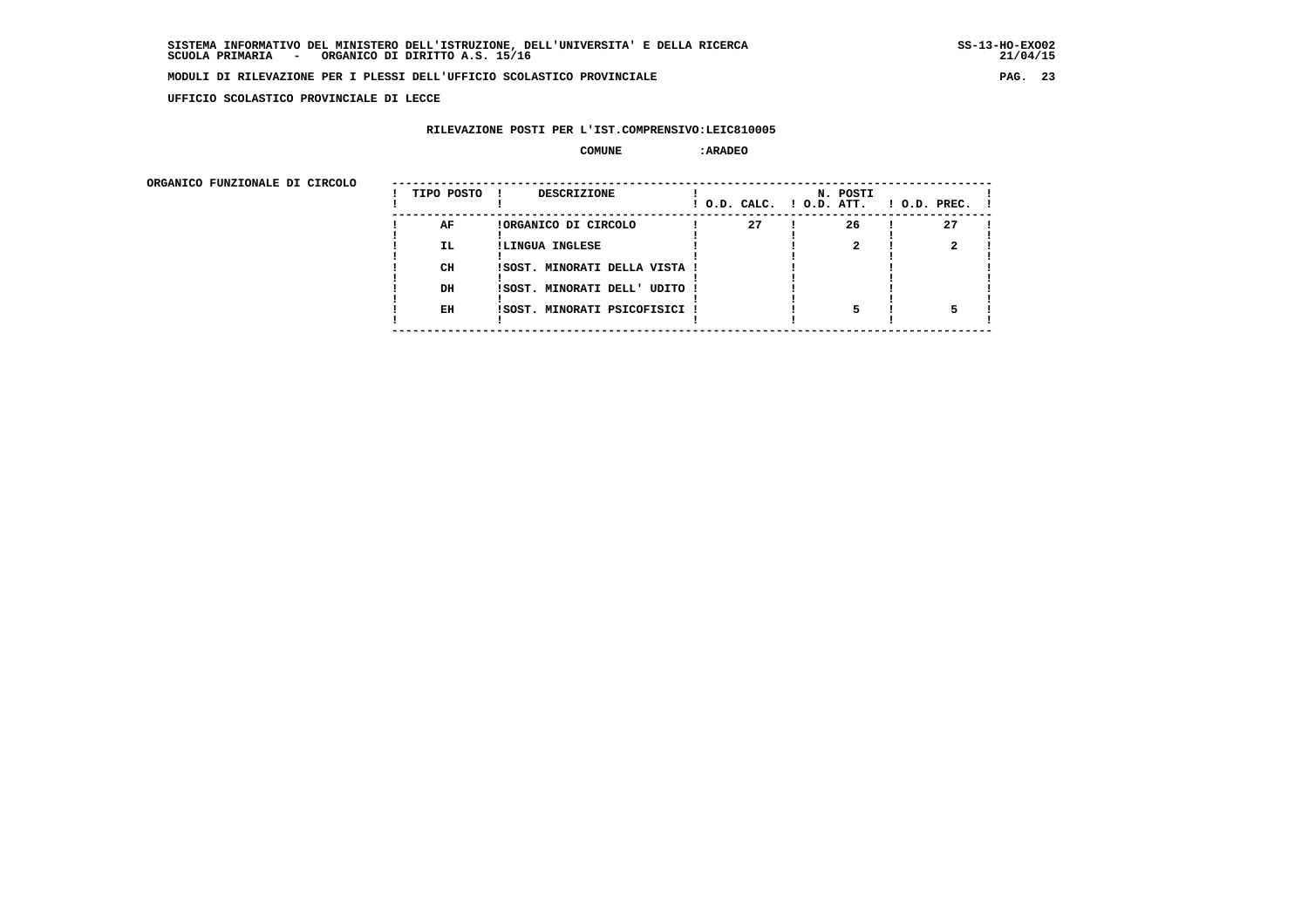| !IST.COMP.:LEIC81200R-CURSI<br>!PLESSO :LEEE81201V-DON BOSCO<br>!COMUNE : CURSI                    |  |                 |              |                                     |                                                                            |                | VIA E. DE AMICIS 49<br>PIAZZA RIMEMBRANZE |                            |              |             | DIST:043!<br>CAP: 73020 DIST: 043! |
|----------------------------------------------------------------------------------------------------|--|-----------------|--------------|-------------------------------------|----------------------------------------------------------------------------|----------------|-------------------------------------------|----------------------------|--------------|-------------|------------------------------------|
| RILEVAZIONE ALUNNI E CLASSI                                                                        |  |                 |              | TIPOLOGIA CLASSE: AN COMUNE         |                                                                            |                |                                           |                            |              |             |                                    |
|                                                                                                    |  |                 |              |                                     |                                                                            |                |                                           |                            |              | V PLURICL.! |                                    |
|                                                                                                    |  |                 |              | ! !ALUNNI ! 20                      |                                                                            |                |                                           |                            | 21           |             |                                    |
| $\mathbf{I}$ and $\mathbf{I}$ and $\mathbf{I}$                                                     |  |                 |              |                                     | $\mathbf{I}$ and $\mathbf{I}$ and $\mathbf{I}$                             |                |                                           |                            | $\mathbf{1}$ |             |                                    |
| RILEVAZIONE ALUNNI PER IL SOSTEGNO                                                                 |  |                 |              |                                     |                                                                            |                |                                           |                            |              |             |                                    |
| !T.NORMALE!                                                                                        |  | I II III        |              |                                     | !T.PIENO ! I II                                                            |                |                                           | <b>III</b>                 | IV V !       |             |                                    |
| $!$ EH                                                                                             |  | $2 \t 1$        |              |                                     | $!$ EH                                                                     |                |                                           |                            |              |             | ! EH = MINORATI PSICOFISICI        |
| $\mathbf{I}$ and $\mathbf{I}$<br>ICH                                                               |  |                 |              |                                     | $\mathbf{I}$ and $\mathbf{I}$<br>$\frac{1}{1}$ $\frac{1}{1}$ $\frac{1}{1}$ |                |                                           |                            |              |             | ! CH = MINORATI DELLA VISTA        |
| I.<br>$!$ DH                                                                                       |  |                 |              |                                     | $IDH$ $I$                                                                  |                |                                           |                            |              |             | ! DH = MINORATI DELL'UDITO         |
|                                                                                                    |  |                 |              |                                     |                                                                            |                |                                           |                            |              |             |                                    |
| !IST.COMP.:LEIC81200R-CURSI<br>!PLESSO :LEEE81202X-VIA S. PERTINI<br>!COMUNE : BAGNOLO DEL SALENTO |  |                 |              |                                     |                                                                            | VIA S. PERTINI | VIA E. DE AMICIS 49                       |                            |              |             | DIST:043!<br>CAP: 73020 DIST: 043! |
| RILEVAZIONE ALUNNI E CLASSI                                                                        |  |                 |              | TIPOLOGIA CLASSE: AN COMUNE         |                                                                            |                |                                           |                            |              |             |                                    |
|                                                                                                    |  |                 |              | !T.NORMALE! I II III IV V PLURICL.! | !T.PIENO ! I II III IV                                                     |                |                                           |                            |              | V PLURICL.! |                                    |
|                                                                                                    |  |                 |              | !ALUNNI ! 8 13 12 18 16 ! !ALUNNI ! |                                                                            |                |                                           |                            |              |             |                                    |
| $\mathbf{I}$ and $\mathbf{I}$ and $\mathbf{I}$<br>ICLASSI ! 1 1 1 1 1                              |  |                 |              |                                     | $\mathbf{I}$<br>! !CLASSI !                                                |                |                                           |                            |              |             |                                    |
| RILEVAZIONE ALUNNI PER IL SOSTEGNO                                                                 |  |                 |              |                                     |                                                                            |                |                                           |                            |              |             |                                    |
| <b>!T.NORMALE!</b>                                                                                 |  | I II III IV V ! |              |                                     |                                                                            |                |                                           | !T.PIENO ! I II III IV V ! |              |             |                                    |
| ---------------<br>! EH                                                                            |  |                 | $\mathbf{1}$ | п.                                  | ---------<br>$!$ EH                                                        |                |                                           |                            |              |             | ! EH = MINORATI PSICOFISICI        |
| $\mathbf{I}$<br>! CH<br>I.                                                                         |  |                 |              |                                     | $\mathbf{I}$<br>! CH<br>$\mathbf{I}$                                       |                |                                           |                            |              |             | ! CH = MINORATI DELLA VISTA        |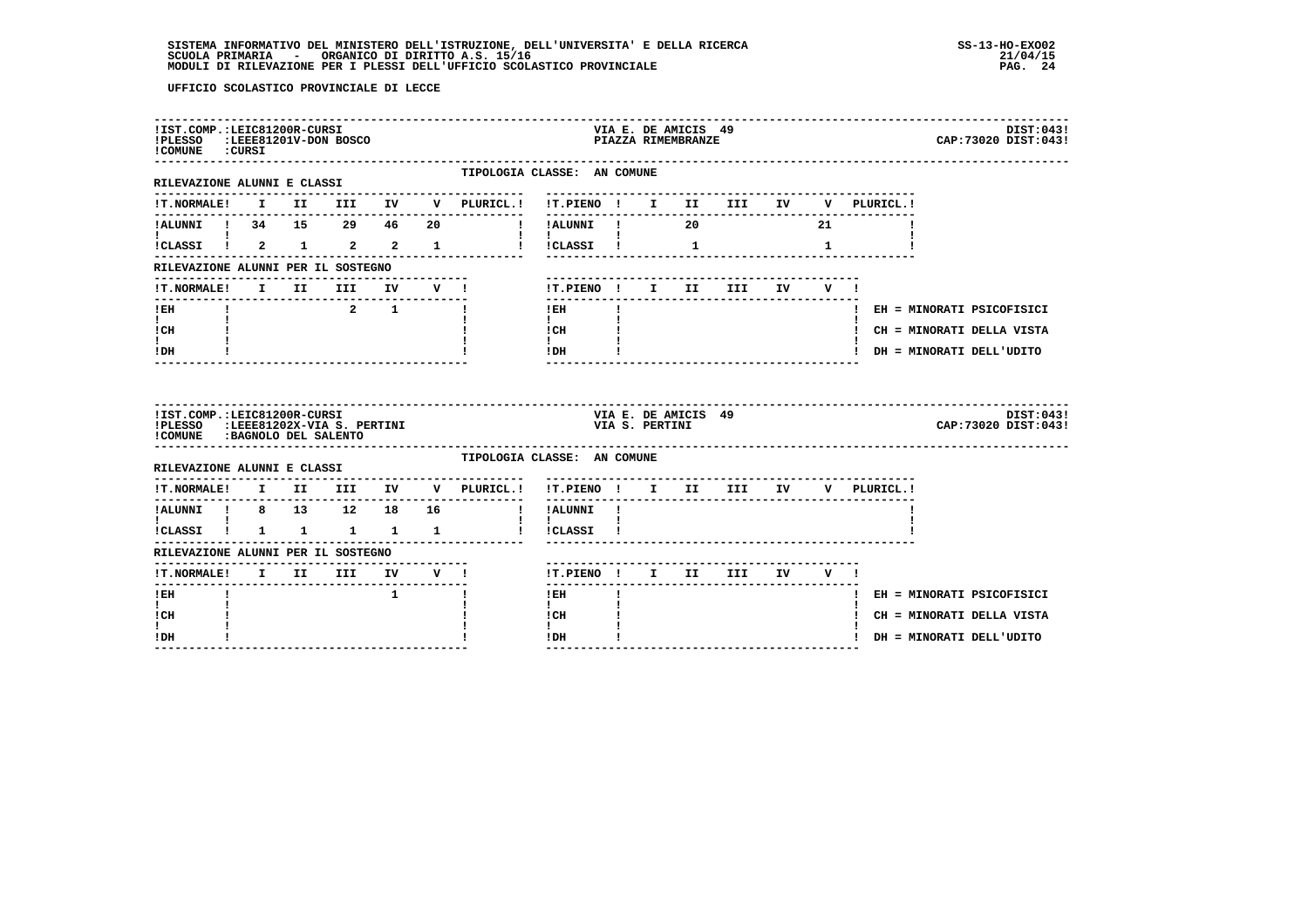| !IST.COMP.:LEIC81200R-CURSI<br>!PLESSO<br>! COMUNE | : CANNOLE    |     | :LEEE812031-VIA TRENTO |    |    |                             |                            |              | VIA E. DE AMICIS 49<br>VIA TRENTO |     |      |     |   |                                                             |                        | DIST:043!<br>CAP: 73020 DIST: 043! |
|----------------------------------------------------|--------------|-----|------------------------|----|----|-----------------------------|----------------------------|--------------|-----------------------------------|-----|------|-----|---|-------------------------------------------------------------|------------------------|------------------------------------|
| RILEVAZIONE ALUNNI E CLASSI                        |              |     |                        |    |    | TIPOLOGIA CLASSE: AN COMUNE |                            |              |                                   |     |      |     |   |                                                             |                        |                                    |
| <b>!T.NORMALE!</b>                                 | $\mathbf{I}$ | II. | III.                   | IV | v  | PLURICL. !                  | !T.PIENO                   | $\mathbf{I}$ | $\mathbf{I}$                      | II  | III. | IV  | v | PLURICL. !                                                  |                        |                                    |
| ! ALUNNI<br><b>!CLASSI</b>                         | 11           | 17  | 16                     | 16 | 17 |                             | ! ALUNNI<br><b>!CLASSI</b> |              |                                   |     |      |     |   |                                                             |                        |                                    |
| RILEVAZIONE ALUNNI PER IL SOSTEGNO                 |              |     |                        |    |    |                             |                            |              |                                   |     |      |     |   |                                                             |                        |                                    |
| <b>!T.NORMALE!</b>                                 | $\mathbf{I}$ | II. | III                    | IV | v  |                             | !T.PIENO                   | -11          | I.                                | II. | III. | IV. | v |                                                             |                        |                                    |
| !EH<br>! CH<br>!DH                                 |              |     |                        |    |    |                             | ! EH<br>! CH<br>! DH       |              |                                   |     |      |     |   | EH = MINORATI PSICOFISICI<br>CH<br>DH = MINORATI DELL'UDITO | = MINORATI DELLA VISTA |                                    |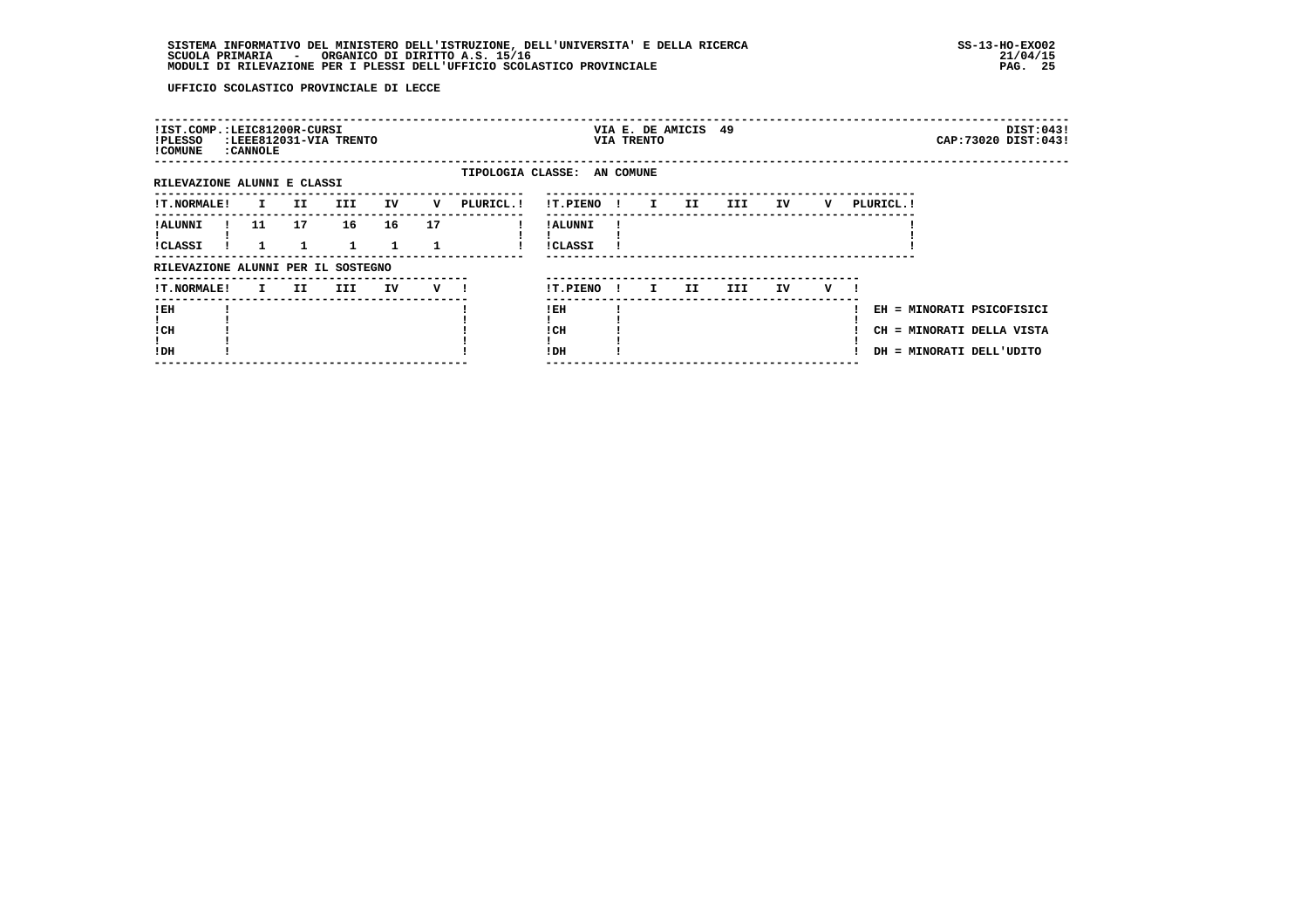**UFFICIO SCOLASTICO PROVINCIALE DI LECCE**

### **RILEVAZIONE POSTI PER L'IST.COMPRENSIVO:LEIC81200R**

 **COMUNE :CURSI**

ORGANICO FUNZIONALE DI CIRCOLO

| ORGANICO FUNZIONALE DI CIRCOLO | TIPO POSTO ! | <b>DESCRIZIONE</b>            |    | N. POSTI | $!$ O.D. CALC. $!$ O.D. ATT. $!$ O.D. PREC. $!$ |  |
|--------------------------------|--------------|-------------------------------|----|----------|-------------------------------------------------|--|
|                                | AF           | !ORGANICO DI CIRCOLO          | 26 | 25       | 25                                              |  |
|                                | IL.          | !LINGUA INGLESE               |    |          |                                                 |  |
|                                |              |                               |    |          |                                                 |  |
|                                | CH           | ISOST. MINORATI DELLA VISTA ! |    |          |                                                 |  |
|                                |              |                               |    |          |                                                 |  |
|                                | DH           | ISOST. MINORATI DELL' UDITO ! |    |          |                                                 |  |
|                                |              |                               |    |          |                                                 |  |
|                                | EH           | !SOST. MINORATI PSICOFISICI ! |    |          |                                                 |  |
|                                |              |                               |    |          |                                                 |  |
|                                |              |                               |    |          |                                                 |  |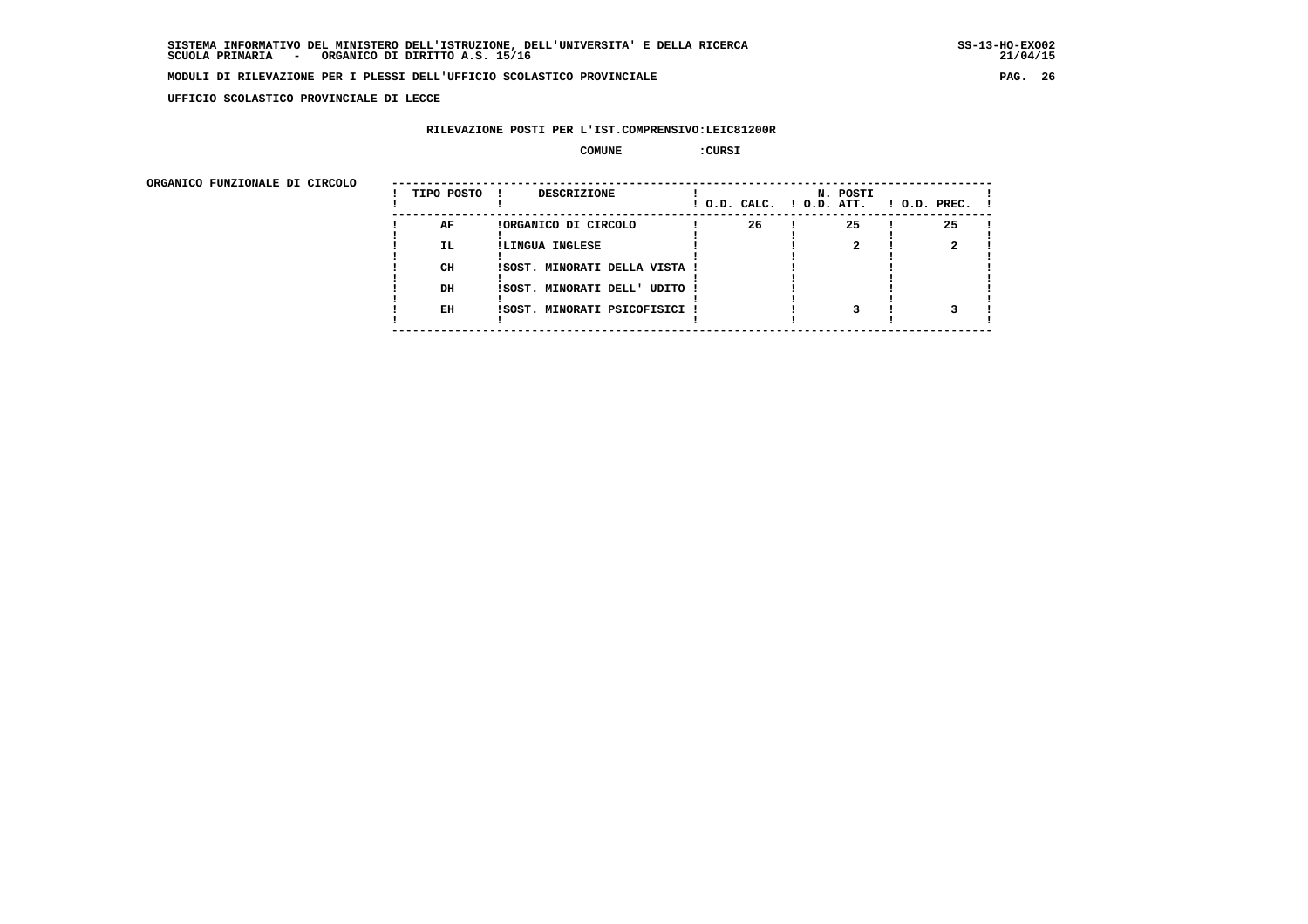| ! COMUNE : MURO LECCESE                                                                          |  | !IST.COMP.:LEIC81300L-MURO LECCESE |              | !PLESSO :LEEE81301P-PRIMARIA VIA ARIMONDI           |                                          | VIA ARIMONDI 23 | VIA MARTIRI D'OTRANTO |                               |        |     |             |  | CAP: 73036 DIST: 043!       | DIST:043! |
|--------------------------------------------------------------------------------------------------|--|------------------------------------|--------------|-----------------------------------------------------|------------------------------------------|-----------------|-----------------------|-------------------------------|--------|-----|-------------|--|-----------------------------|-----------|
| ----------------------------<br>RILEVAZIONE ALUNNI E CLASSI                                      |  |                                    |              | TIPOLOGIA CLASSE: AN COMUNE<br>-------------------- | --------------------------------         |                 |                       |                               |        |     |             |  |                             |           |
| <b>!T.NORMALE!</b>                                                                               |  |                                    |              | I II III IV V PLURICL.!                             | !T.PIENO ! I II III IV                   |                 |                       |                               |        |     | V PLURICL.! |  |                             |           |
| !ALUNNI ! 41  45  50  55  22                                                                     |  |                                    |              |                                                     | I IALUNNI I                              |                 |                       |                               |        |     |             |  |                             |           |
| !CLASSI ! 2 2 2 3 1                                                                              |  |                                    |              |                                                     | ! !CLASSI !                              |                 |                       |                               |        |     |             |  |                             |           |
| RILEVAZIONE ALUNNI PER IL SOSTEGNO                                                               |  |                                    |              |                                                     |                                          |                 |                       |                               |        |     |             |  |                             |           |
| !T.NORMALE! I II III IV V !                                                                      |  |                                    |              |                                                     | !T.PIENO ! I II III IV                   |                 |                       |                               |        | V I |             |  |                             |           |
| ! EH                                                                                             |  | $\overline{a}$                     | $\mathbf{1}$ |                                                     | ! EH                                     |                 |                       |                               |        |     |             |  | ! EH = MINORATI PSICOFISICI |           |
| $\mathbf{I}$<br>! CH                                                                             |  |                                    |              |                                                     | $\mathbf{I}$<br>! CH                     |                 |                       |                               |        |     |             |  | ! CH = MINORATI DELLA VISTA |           |
| I.<br>! DH                                                                                       |  |                                    |              |                                                     | $\mathbf{I}$<br>! DH                     |                 |                       |                               |        |     |             |  | ! DH = MINORATI DELL'UDITO  |           |
|                                                                                                  |  |                                    |              |                                                     |                                          |                 |                       |                               |        |     |             |  |                             |           |
| !IST.COMP.:LEIC81300L-MURO LECCESE<br>!PLESSO :LEEE81302Q-VIA TRIESTE<br>! COMUNE : MURO LECCESE |  |                                    |              |                                                     | VIA MARTIRI D'OTRANTO                    |                 |                       |                               |        |     |             |  | CAP: 73036 DIST: 043!       |           |
| RILEVAZIONE ALUNNI E CLASSI                                                                      |  |                                    |              | TIPOLOGIA CLASSE: AN COMUNE                         |                                          |                 |                       |                               |        |     |             |  |                             |           |
| <b>!T.NORMALE!</b>                                                                               |  | I II III IV                        |              | V PLURICL.!                                         | !T.PIENO ! I II III IV                   |                 |                       |                               |        |     | V PLURICL.! |  |                             |           |
| !ALUNNI !                                                                                        |  |                                    | 20           | $\mathbf{I}$                                        | ----------<br>!ALUNNI !                  |                 |                       | ----------------------------- |        |     |             |  |                             |           |
| $\mathbf{I}$ and $\mathbf{I}$<br>!CLASSI !                                                       |  |                                    | $\mathbf{1}$ |                                                     | $\mathbf{I}$ $\mathbf{I}$<br>! !CLASSI ! |                 |                       |                               |        |     |             |  |                             |           |
| RILEVAZIONE ALUNNI PER IL SOSTEGNO                                                               |  |                                    |              |                                                     |                                          |                 |                       |                               |        |     |             |  |                             |           |
| <b>!T.NORMALE!</b>                                                                               |  | I II III IV V !                    |              |                                                     | !T.PIENO ! I II III                      |                 |                       |                               | IV V ! |     |             |  |                             | DIST:043! |
| -------<br>$!$ EH                                                                                |  |                                    |              |                                                     | ------<br>$!$ EH                         |                 |                       |                               |        |     |             |  | ! EH = MINORATI PSICOFISICI |           |
| $\mathbf{I}$<br>! CH                                                                             |  |                                    |              |                                                     | $\mathbf{I}$<br>! CH                     |                 |                       |                               |        |     |             |  | ! CH = MINORATI DELLA VISTA |           |
| Ι.<br>! DH                                                                                       |  | ----------------------             |              |                                                     | !DH                                      |                 |                       | ---------------------         |        |     |             |  | ! DH = MINORATI DELL'UDITO  |           |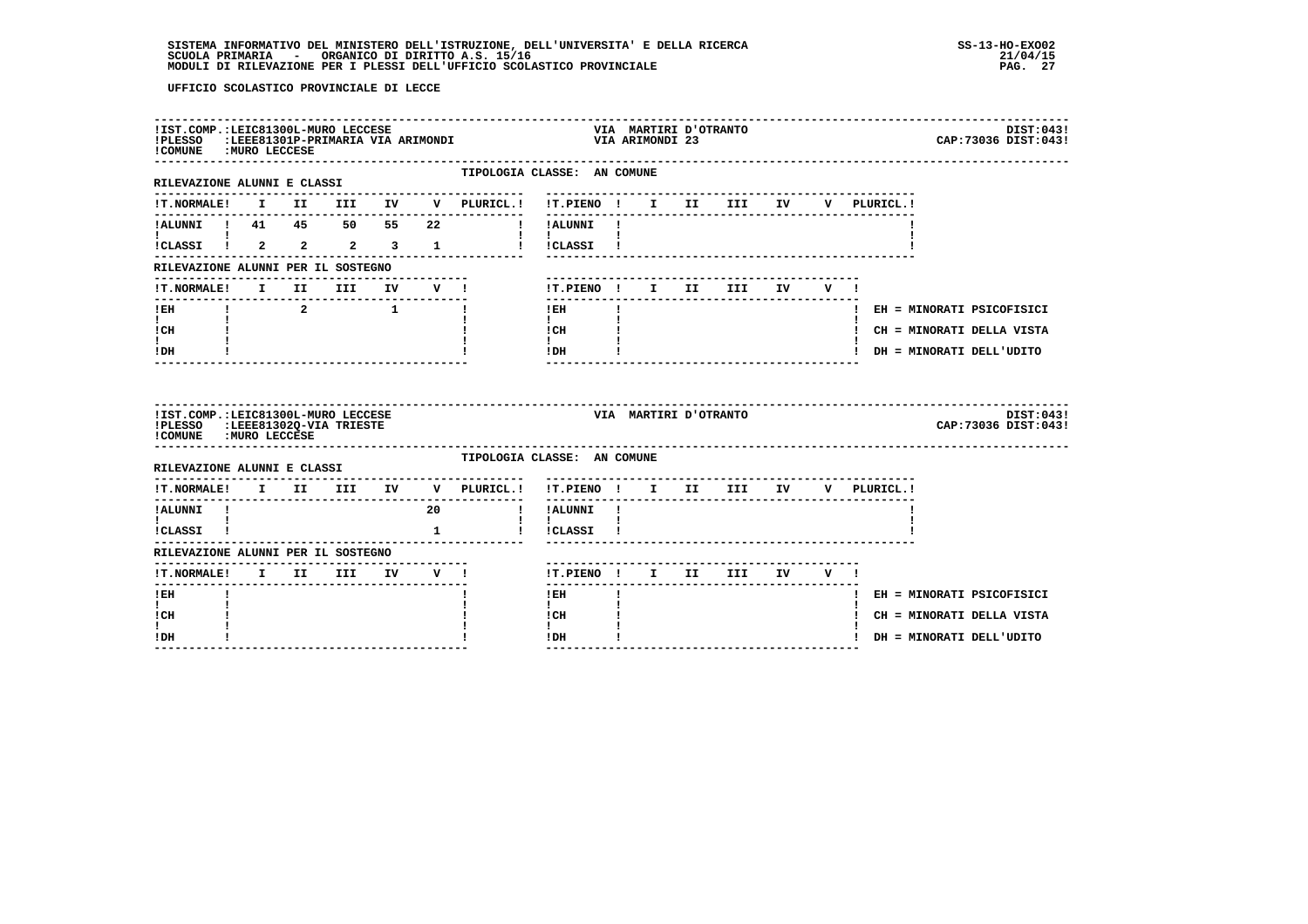| !COMUNE : PALMARIGGI                 |  | !IST.COMP.:LEIC81300L-MURO LECCESE |  | !PLESSO :LEEE81303R-PRIMARIA PALMARIGGI                                                                                                                                                                                                                                                                                                                                                                                                  | VIA MAKTIKI D VINGRIJ<br>VIA GIACOMO LEOPARDI, 1          |                          | VIA MARTIRI D'OTRANTO |  |  |                             | DIST: 043!<br>CAP: 73020 DIST: 043! |
|--------------------------------------|--|------------------------------------|--|------------------------------------------------------------------------------------------------------------------------------------------------------------------------------------------------------------------------------------------------------------------------------------------------------------------------------------------------------------------------------------------------------------------------------------------|-----------------------------------------------------------|--------------------------|-----------------------|--|--|-----------------------------|-------------------------------------|
| RILEVAZIONE ALUNNI E CLASSI          |  |                                    |  | TIPOLOGIA CLASSE: AN COMUNE<br>--------------                                                                                                                                                                                                                                                                                                                                                                                            |                                                           |                          |                       |  |  |                             |                                     |
|                                      |  |                                    |  |                                                                                                                                                                                                                                                                                                                                                                                                                                          |                                                           |                          |                       |  |  |                             |                                     |
|                                      |  |                                    |  |                                                                                                                                                                                                                                                                                                                                                                                                                                          |                                                           |                          |                       |  |  |                             |                                     |
|                                      |  |                                    |  | $\begin{array}{cccccccccccccc} \texttt{!} & & & & & & & & & & & & \texttt{!} & & & & \texttt{!} & & & \texttt{!} & & \texttt{!} & & \texttt{!} & & \texttt{!} & & \texttt{!} & \texttt{!} & \texttt{!} & \texttt{!} & \texttt{!} & \texttt{!} & \texttt{!} & \texttt{!} & \texttt{!} & \texttt{!} & \texttt{!} & \texttt{!} & \texttt{!} & \texttt{!} & \texttt{!} & \texttt{!} & \texttt{!} & \texttt{!} & \texttt{!} & \texttt{!} & \$ |                                                           |                          |                       |  |  |                             |                                     |
| RILEVAZIONE ALUNNI PER IL SOSTEGNO   |  |                                    |  |                                                                                                                                                                                                                                                                                                                                                                                                                                          |                                                           |                          |                       |  |  |                             |                                     |
|                                      |  |                                    |  | !T.NORMALE! I II III IV V !                                                                                                                                                                                                                                                                                                                                                                                                              | !T.PIENO! I II III IV V!                                  |                          |                       |  |  |                             |                                     |
| --------------------                 |  |                                    |  |                                                                                                                                                                                                                                                                                                                                                                                                                                          | $!$ EH                                                    | <b>Contract Contract</b> |                       |  |  | ! EH = MINORATI PSICOFISICI |                                     |
| $\mathbf{I}$ and $\mathbf{I}$<br>ICH |  |                                    |  |                                                                                                                                                                                                                                                                                                                                                                                                                                          | $\mathbf{I}$<br>$\frac{1}{1}$ $\frac{1}{1}$ $\frac{1}{1}$ |                          |                       |  |  | ! CH = MINORATI DELLA VISTA |                                     |
| t i<br>! DH                          |  |                                    |  |                                                                                                                                                                                                                                                                                                                                                                                                                                          | $IDH$ $I$                                                 |                          |                       |  |  | ! DH = MINORATI DELL'UDITO  |                                     |
|                                      |  |                                    |  |                                                                                                                                                                                                                                                                                                                                                                                                                                          |                                                           |                          |                       |  |  |                             |                                     |
| !COMUNE : GIUGGIANELLO               |  | !IST.COMP.:LEIC81300L-MURO LECCESE |  | TELESSO :LEEE81305V-PRIMARIA GIUGGIANELLO VIA TOMMASO FIORE                                                                                                                                                                                                                                                                                                                                                                              | VIA MARTIRI D'OTRANTO                                     |                          |                       |  |  |                             | DIST:043!<br>CAP: 73030 DIST: 044!  |
| RILEVAZIONE ALUNNI E CLASSI          |  |                                    |  | TIPOLOGIA CLASSE: AN COMUNE                                                                                                                                                                                                                                                                                                                                                                                                              |                                                           |                          |                       |  |  |                             |                                     |
|                                      |  |                                    |  | !T.NORMALE! I II III IV V PLURICL.! !T.PIENO ! I II III IV V PLURICL.!                                                                                                                                                                                                                                                                                                                                                                   |                                                           |                          |                       |  |  |                             |                                     |
|                                      |  |                                    |  | !ALUNNI ! 13 14 9 15 12 ! !ALUNNI !                                                                                                                                                                                                                                                                                                                                                                                                      |                                                           |                          |                       |  |  |                             |                                     |
| $\mathbf{1}$ $\mathbf{1}$            |  |                                    |  | !CLASSI ! 1 1 1 1 1 ! !CLASSI !                                                                                                                                                                                                                                                                                                                                                                                                          | $\mathbf{I}$                                              |                          |                       |  |  |                             |                                     |
| RILEVAZIONE ALUNNI PER IL SOSTEGNO   |  |                                    |  |                                                                                                                                                                                                                                                                                                                                                                                                                                          |                                                           |                          |                       |  |  |                             |                                     |
|                                      |  |                                    |  |                                                                                                                                                                                                                                                                                                                                                                                                                                          | !T.PIENO ! I II III IV V !                                |                          |                       |  |  |                             |                                     |
| $I$ EH                               |  |                                    |  |                                                                                                                                                                                                                                                                                                                                                                                                                                          | $1$ EH $\sim$                                             |                          |                       |  |  | ! EH = MINORATI PSICOFISICI |                                     |
| $\mathbf{I}$<br>! CH<br>$\mathbf{I}$ |  |                                    |  |                                                                                                                                                                                                                                                                                                                                                                                                                                          | $\mathbf{I}$<br>! CH<br>$\mathbf{I}$                      |                          |                       |  |  | ! CH = MINORATI DELLA VISTA |                                     |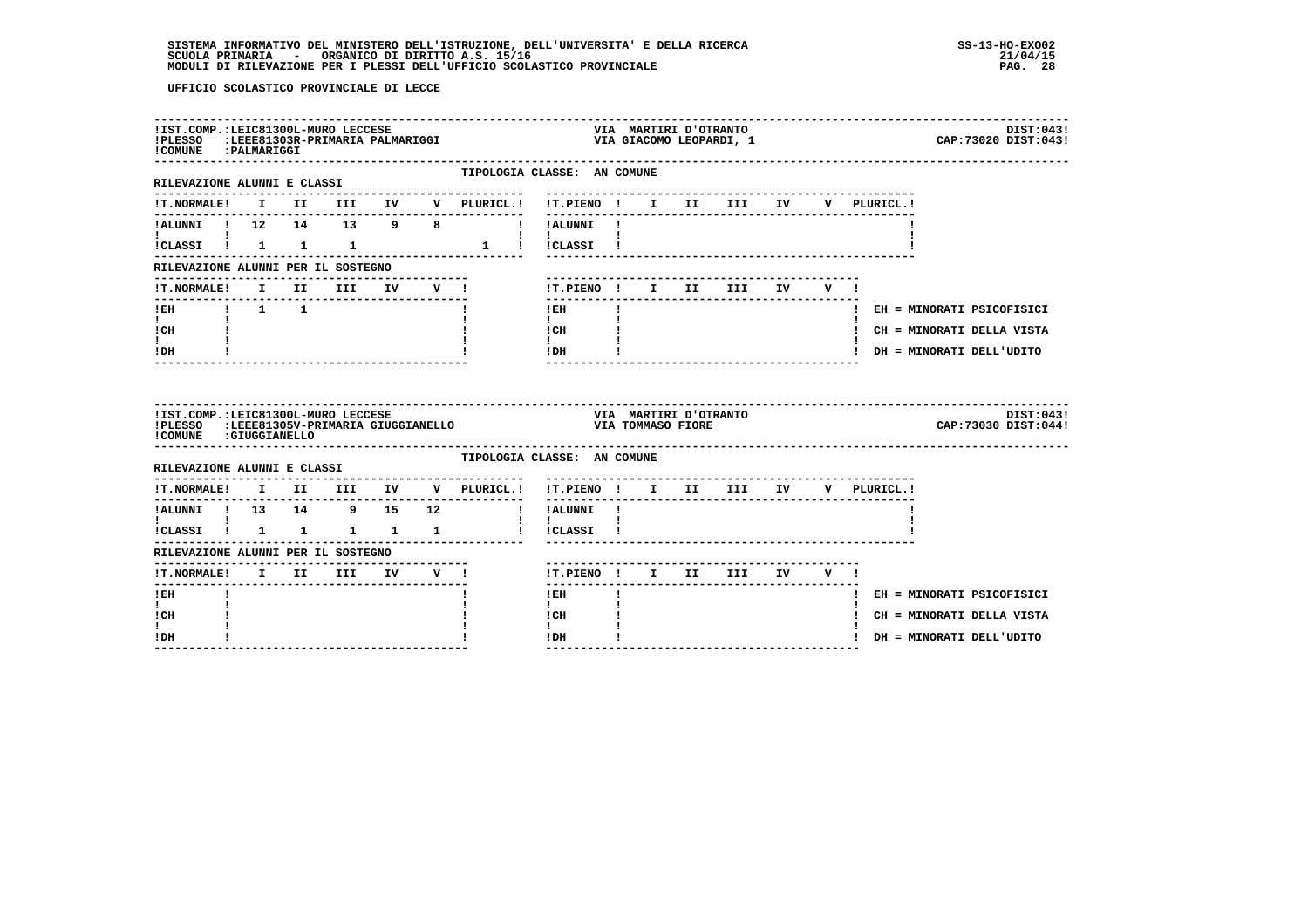**UFFICIO SCOLASTICO PROVINCIALE DI LECCE**

#### **RILEVAZIONE POSTI PER L'IST.COMPRENSIVO:LEIC81300L**

#### **COMUNE :MURO LECCESE**

| ORGANICO FUNZIONALE DI CIRCOLO | TIPO POSTO | DESCRIZIONE                   | ! O.D. CALC. ! O.D. ATT. | N. POSTI | $1$ O.D. PREC. $1$ |
|--------------------------------|------------|-------------------------------|--------------------------|----------|--------------------|
|                                | AF         | !ORGANICO DI CIRCOLO          | 24                       | 23       | 25                 |
|                                | <b>IL</b>  | !LINGUA INGLESE               |                          |          |                    |
|                                | CH         | !SOST. MINORATI DELLA VISTA ! |                          |          |                    |
|                                | DH         | !SOST. MINORATI DELL' UDITO ! |                          |          |                    |
|                                | EH         | !SOST. MINORATI PSICOFISICI ! |                          |          |                    |
|                                |            |                               |                          |          |                    |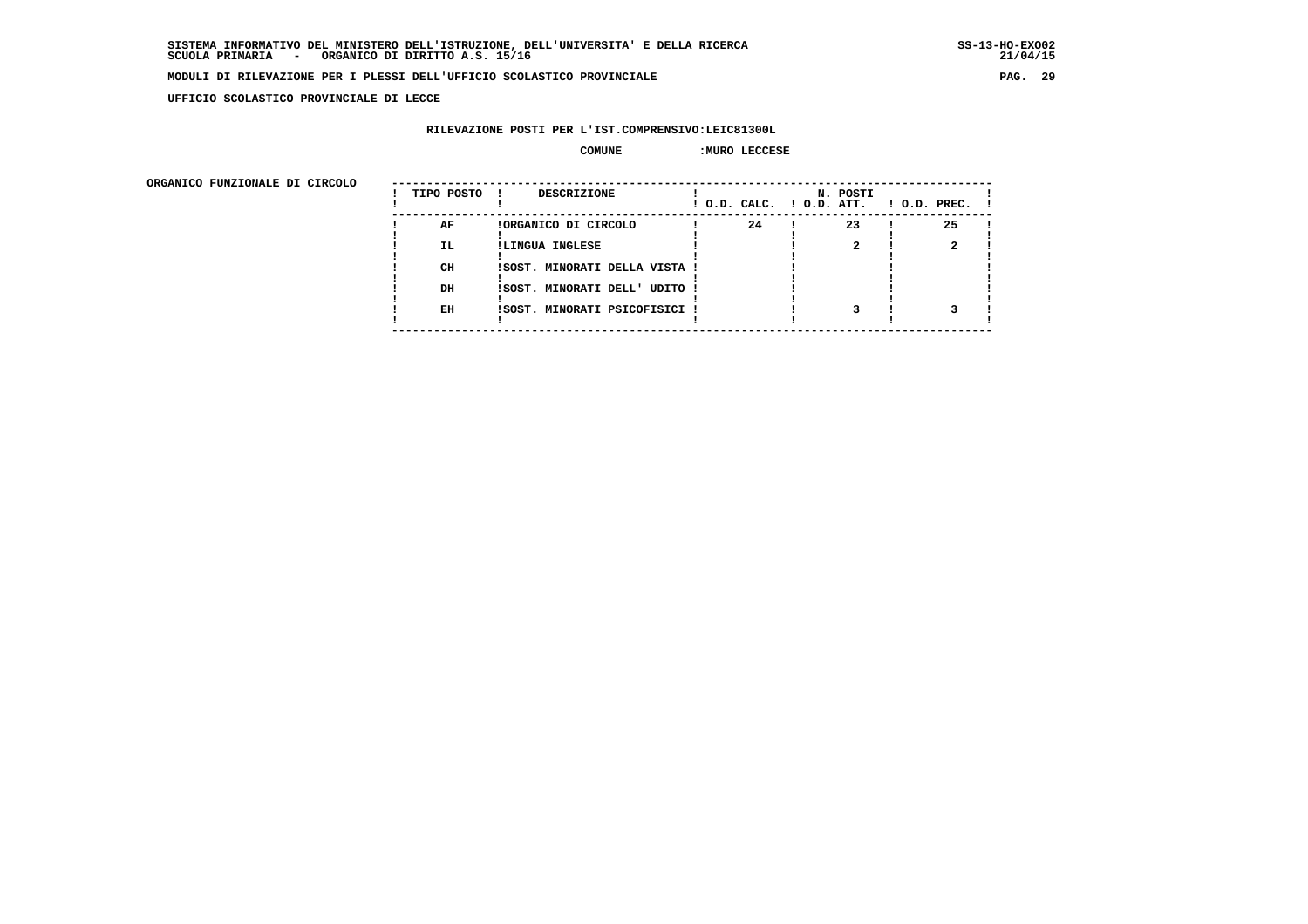| ! COMUNE : CALIMERA                                                                        |  | !IST.COMP.:LEIC816004-CALIMERA |  | !PLESSO :LEEE816016-SOTTOTENENTE R. SPRO' | VIA UGO FOSCOLO N.1<br>VIA KENNEDY N.1                                      | DIST:040!<br>CAP: 73021 DIST: 040! |
|--------------------------------------------------------------------------------------------|--|--------------------------------|--|-------------------------------------------|-----------------------------------------------------------------------------|------------------------------------|
| ----------------------<br>RILEVAZIONE ALUNNI E CLASSI                                      |  |                                |  |                                           | TIPOLOGIA CLASSE: AN COMUNE                                                 |                                    |
|                                                                                            |  |                                |  |                                           | IT. NORMALE! I II III IV V PLURICL.! IT. PIENO ! I II III IV<br>V PLURICL.! |                                    |
|                                                                                            |  |                                |  | I !ALUNNI !                               |                                                                             |                                    |
| ICLASSI 1 3 3 3 3 3                                                                        |  |                                |  | $\mathbf{I}$ and $\mathbf{I}$             | I ICLASSI I                                                                 |                                    |
| RILEVAZIONE ALUNNI PER IL SOSTEGNO                                                         |  |                                |  |                                           |                                                                             |                                    |
| !T.NORMALE!                                                                                |  |                                |  |                                           | !T.PIENO ! I II III<br>IV<br>V !                                            |                                    |
| ! EH                                                                                       |  | 3 1 3 1                        |  |                                           | ! EH                                                                        | ! EH = MINORATI PSICOFISICI        |
| $\mathbf{I}$ and $\mathbf{I}$<br>! CH                                                      |  |                                |  |                                           | $\mathbf{I}$<br>$\frac{1}{1}$ $\frac{1}{1}$ $\frac{1}{1}$                   | ! CH = MINORATI DELLA VISTA        |
| I.<br>! DH                                                                                 |  |                                |  |                                           | ! DH                                                                        | ! DH = MINORATI DELL'UDITO         |
|                                                                                            |  |                                |  |                                           |                                                                             |                                    |
| !IST.COMP.:LEIC816004-CALIMERA<br>!PLESSO :LEEE816027-G. PALMIERI<br>! COMUNE : MARTIGNANO |  |                                |  |                                           | VIA UGO FOSCOLO N.1<br>VIA GARIBALDI                                        | DIST:040!<br>CAP: 73020 DIST: 040! |
| RILEVAZIONE ALUNNI E CLASSI                                                                |  |                                |  |                                           | TIPOLOGIA CLASSE: AN COMUNE                                                 |                                    |
| <b>!T.NORMALE!</b>                                                                         |  |                                |  | I II III IV V PLURICL.!                   | !T.PIENO ! I II III IV<br>V PLURICL. !                                      |                                    |
| ----------<br>!ALUNNI ! 10 14 18 14 7                                                      |  |                                |  | ---------------                           | ! !ALUNNI !                                                                 |                                    |
| $\mathbf{I}$ and $\mathbf{I}$ and $\mathbf{I}$<br>!CLASSI ! 1 1 1 1 1                      |  |                                |  | $\mathbf{I}$                              | $\mathbf{I}$<br>! !CLASSI !                                                 |                                    |
| RILEVAZIONE ALUNNI PER IL SOSTEGNO                                                         |  |                                |  |                                           |                                                                             |                                    |
| !T.NORMALE! I II III IV V !                                                                |  |                                |  |                                           | !T.PIENO ! I II III IV V !                                                  |                                    |
| ! EH                                                                                       |  |                                |  |                                           | ! EH                                                                        | ! EH = MINORATI PSICOFISICI        |
| $\mathbf{I}$<br>! CH<br>L                                                                  |  |                                |  |                                           | $\mathbf{I}$<br>! CH<br>$\mathbf{I}$                                        | ! CH = MINORATI DELLA VISTA        |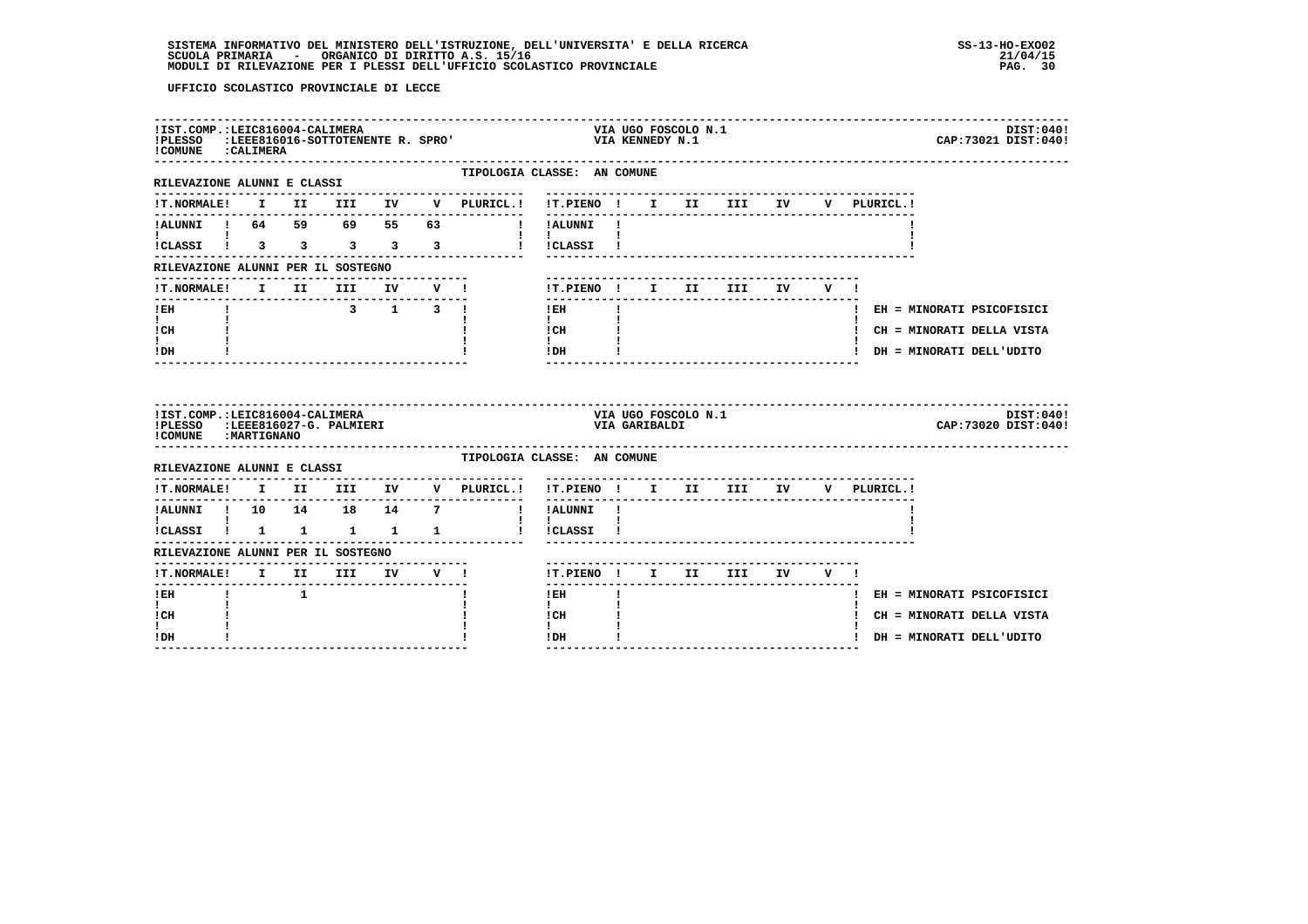**UFFICIO SCOLASTICO PROVINCIALE DI LECCE**

#### **RILEVAZIONE POSTI PER L'IST.COMPRENSIVO:LEIC816004**

#### **COMUNE :CALIMERA**

ORGANICO FUNZIONALE DI CIRCOLO

| ORGANICO FUNZIONALE DI CIRCOLO |            |                               |    |                                      |                    |
|--------------------------------|------------|-------------------------------|----|--------------------------------------|--------------------|
|                                | TIPO POSTO | DESCRIZIONE<br>. .            |    | N. POSTI<br>! O.D. CALC. ! O.D. ATT. | $!$ 0.D. PREC. $!$ |
|                                | AF         | !ORGANICO DI CIRCOLO          | 24 | 24                                   | 24                 |
|                                | IL.        | !LINGUA INGLESE               |    |                                      |                    |
|                                |            |                               |    |                                      |                    |
|                                | CH         | !SOST. MINORATI DELLA VISTA ! |    |                                      |                    |
|                                |            |                               |    |                                      |                    |
|                                | DH         | !SOST. MINORATI DELL' UDITO ! |    |                                      |                    |
|                                |            |                               |    |                                      |                    |
|                                | EH         | !SOST. MINORATI PSICOFISICI ! |    |                                      |                    |
|                                |            |                               |    |                                      |                    |
|                                |            |                               |    |                                      |                    |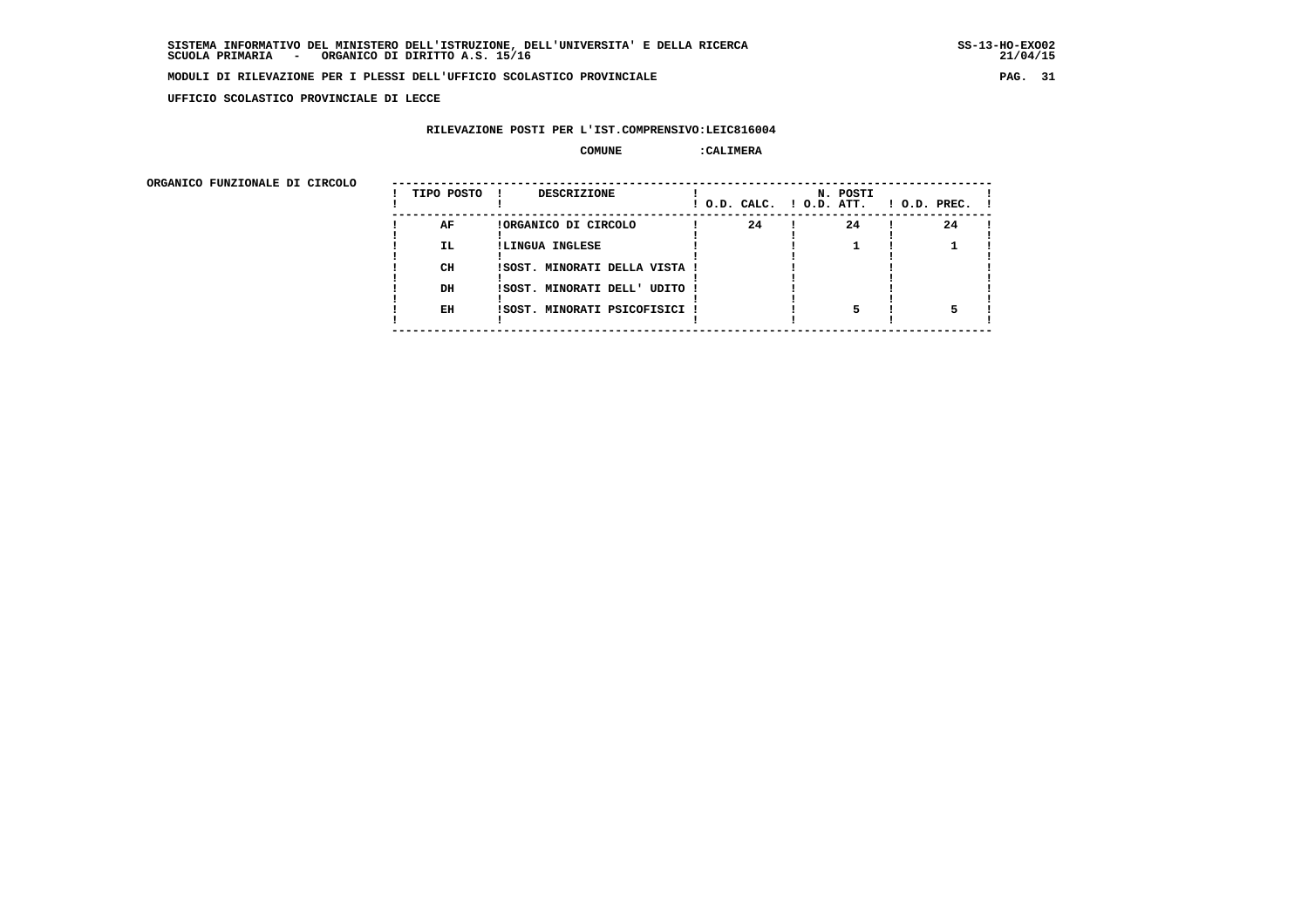| !IST.COMP.:LEIC81700X-MARTANO<br>! COMUNE : MARTANO            |              |                                                  |        | !PLESSO :LEEE817034-SOTTOTENENTE F. GALIOTTA |                                             |              |  | VIA M.BUONARROTI 8<br>VIA M. BUONARROTI |                                        |                 |     |              |  | DIST:040!<br>CAP: 73025 DIST: 040! |  |
|----------------------------------------------------------------|--------------|--------------------------------------------------|--------|----------------------------------------------|---------------------------------------------|--------------|--|-----------------------------------------|----------------------------------------|-----------------|-----|--------------|--|------------------------------------|--|
| -------------------------<br>RILEVAZIONE ALUNNI E CLASSI       |              |                                                  |        | TIPOLOGIA CLASSE: AN COMUNE                  |                                             |              |  |                                         |                                        |                 |     |              |  |                                    |  |
| !T.NORMALE!                                                    |              |                                                  |        | I II III IV V PLURICL.!                      | !T.PIENO ! I II III IV                      |              |  |                                         |                                        |                 |     | V PLURICL. ! |  |                                    |  |
| !ALUNNI ! 33 38 44 44 47                                       |              |                                                  |        | and a strong for                             | !ALUNNI !                                   |              |  |                                         |                                        |                 |     |              |  |                                    |  |
| ICLASSI 1 2 2 2 2 2                                            |              |                                                  |        |                                              | ! !CLASSI !                                 |              |  |                                         |                                        |                 |     |              |  |                                    |  |
| RILEVAZIONE ALUNNI PER IL SOSTEGNO                             |              |                                                  |        |                                              |                                             |              |  |                                         |                                        |                 |     |              |  |                                    |  |
| !T.NORMALE!                                                    | $\mathbf{I}$ | II III                                           | IV V ! |                                              | !T.PIENO ! I II III                         |              |  |                                         |                                        | IV <sub>D</sub> | V ! |              |  |                                    |  |
| $!$ EH                                                         |              | $1 \qquad 1 \qquad 2 \qquad 1 \qquad 1 \qquad 1$ |        |                                              | $!$ EH                                      |              |  |                                         |                                        |                 |     |              |  | ! EH = MINORATI PSICOFISICI        |  |
| $\mathbf{I}$ and $\mathbf{I}$<br>! CH                          |              |                                                  |        |                                              | $\mathbf{I}$<br>$\frac{1}{1}$ $\frac{1}{1}$ |              |  |                                         |                                        |                 |     |              |  | ! CH = MINORATI DELLA VISTA        |  |
| $\mathbf{I}$<br>! DH                                           |              |                                                  |        |                                              | ! DH                                        |              |  |                                         |                                        |                 |     |              |  | ! DH = MINORATI DELL'UDITO         |  |
| !IST.COMP.:LEIC81700X-MARTANO<br>!PLESSO<br>! COMUNE : MARTANO |              | :LEEE817045-ROSSELLI                             |        |                                              |                                             | VIA ROSSELLI |  | VIA M.BUONARROTI 8                      |                                        |                 |     |              |  | DIST:040!<br>CAP: 73025 DIST: 040! |  |
| RILEVAZIONE ALUNNI E CLASSI                                    |              |                                                  |        | TIPOLOGIA CLASSE: AN COMUNE                  |                                             |              |  |                                         |                                        |                 |     |              |  |                                    |  |
| !T.NORMALE!                                                    |              |                                                  |        | I II III IV V PLURICL.!                      | !T.PIENO ! I II III IV V PLURICL.!          |              |  |                                         |                                        |                 |     |              |  |                                    |  |
|                                                                |              |                                                  |        | $\mathbf{I}$                                 | ----------<br>!ALUNNI !                     |              |  |                                         | -------------------------------------- |                 |     |              |  |                                    |  |
| 1 ALUNNI 1 27 31 37 35 25<br>1 1 1 2 2 2 1                     |              |                                                  |        | $\mathbf{I}$                                 | $\mathbf{I}$<br>!CLASSI !                   |              |  |                                         |                                        |                 |     |              |  |                                    |  |
| RILEVAZIONE ALUNNI PER IL SOSTEGNO                             |              |                                                  |        |                                              |                                             |              |  |                                         |                                        |                 |     |              |  |                                    |  |
| !T.NORMALE! I II III IV V !                                    |              |                                                  |        | -------------                                | !T.PIENO ! I II III IV V !                  |              |  |                                         |                                        |                 |     |              |  |                                    |  |
| ! EH                                                           |              |                                                  | 1 1 1  |                                              | $!$ EH                                      |              |  |                                         |                                        |                 |     |              |  | ! EH = MINORATI PSICOFISICI        |  |
| $\mathbf{I}$<br>! CH                                           |              |                                                  |        |                                              | $\mathbf{I}$<br>! CH                        |              |  |                                         |                                        |                 |     |              |  | ! CH = MINORATI DELLA VISTA        |  |
| L<br>! DH                                                      |              |                                                  |        |                                              | $\mathbf{I}$<br>! DH                        |              |  |                                         |                                        |                 |     |              |  | ! DH = MINORATI DELL'UDITO         |  |
|                                                                |              |                                                  |        |                                              |                                             |              |  |                                         |                                        |                 |     |              |  |                                    |  |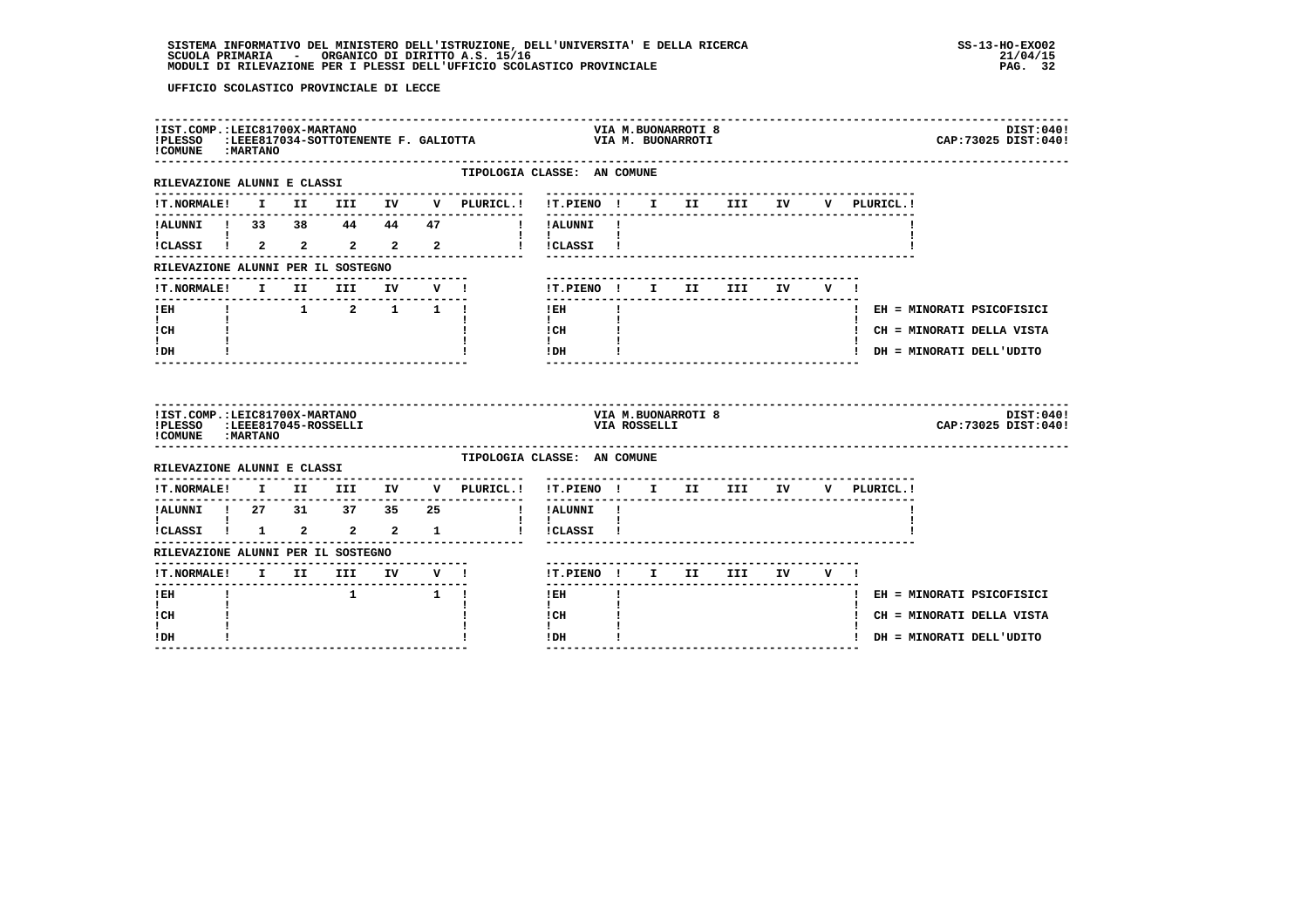**UFFICIO SCOLASTICO PROVINCIALE DI LECCE**

#### **RILEVAZIONE POSTI PER L'IST.COMPRENSIVO:LEIC81700X**

#### $\begin{array}{ccc} \text{COMUNE} & \text{!} & \text{!}} \ \text{MARTANO} & \end{array}$

ORGANICO FUNZIONALE DI CIRCOLO

| ORGANICO FUNZIONALE DI CIRCOLO |            |                               |                          |          |                    |
|--------------------------------|------------|-------------------------------|--------------------------|----------|--------------------|
|                                | TIPO POSTO | DESCRIZIONE<br>. .            | ! O.D. CALC. ! O.D. ATT. | N. POSTI | $!$ 0.D. PREC. $!$ |
|                                | AF         | !ORGANICO DI CIRCOLO          | 22                       | 21       | 22                 |
|                                | IL.        | !LINGUA INGLESE               |                          |          |                    |
|                                |            |                               |                          |          |                    |
|                                | CH         | !SOST. MINORATI DELLA VISTA ! |                          |          |                    |
|                                |            |                               |                          |          |                    |
|                                | DH         | !SOST. MINORATI DELL' UDITO ! |                          |          |                    |
|                                |            |                               |                          |          |                    |
|                                | EH         | !SOST. MINORATI PSICOFISICI ! |                          |          |                    |
|                                |            |                               |                          |          |                    |
|                                |            |                               |                          |          |                    |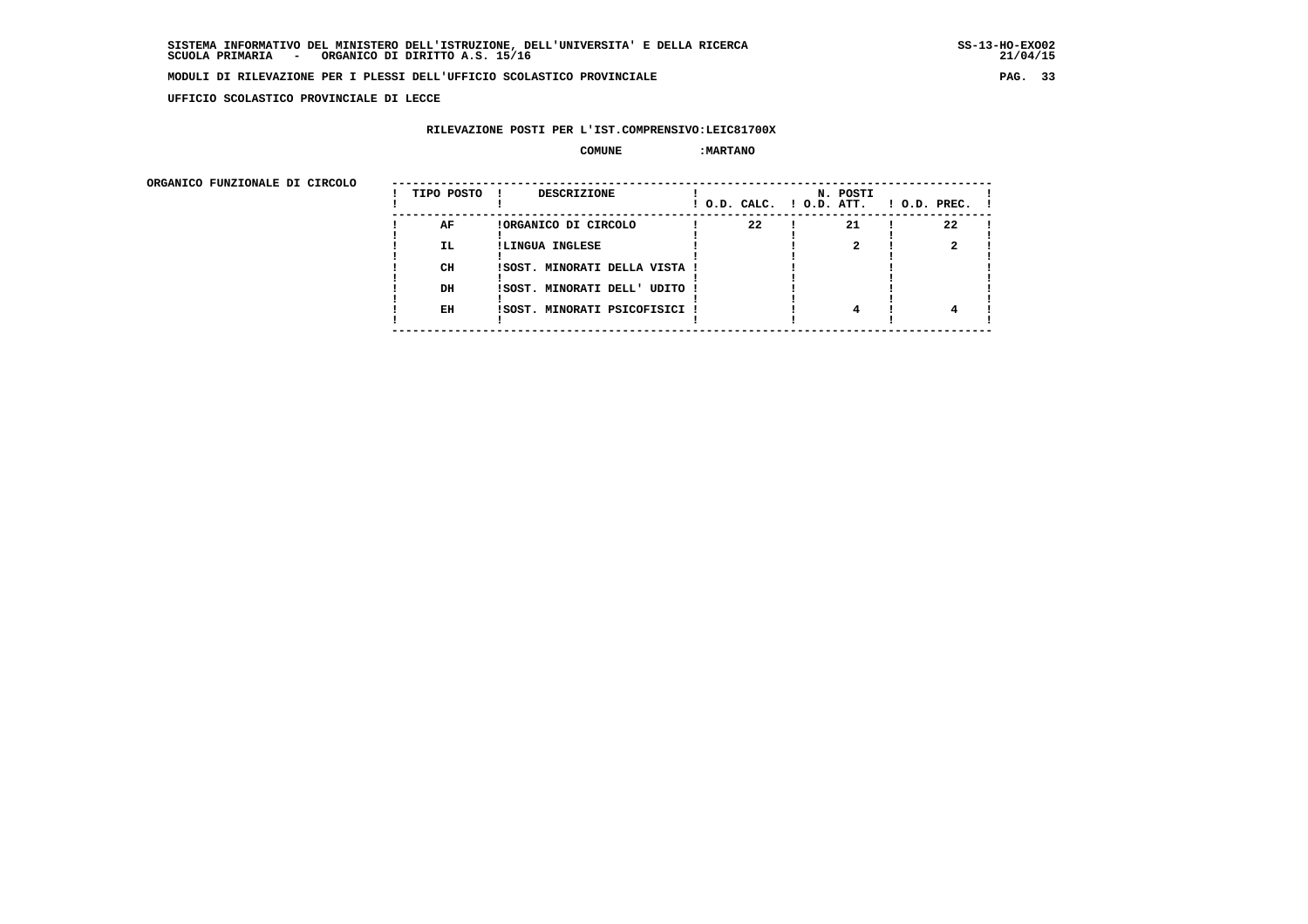| !IST.COMP.:LEIC81900G-ISTITUTO COMPRENSIVO<br>!PLESSO :LEEE81901N-SCUOLA PRIMARIA<br>!COMUNE : CORIGLIANO D'OTRANTO |  |                                          |  |                                                | PESCHIULLI, 53<br>VIA PESCHIULLI, 53                             |    |  |                        |              |             | DIST:043!<br>CAP: 73022 DIST: 043! |
|---------------------------------------------------------------------------------------------------------------------|--|------------------------------------------|--|------------------------------------------------|------------------------------------------------------------------|----|--|------------------------|--------------|-------------|------------------------------------|
| RILEVAZIONE ALUNNI E CLASSI                                                                                         |  |                                          |  |                                                | TIPOLOGIA CLASSE: AN COMUNE                                      |    |  |                        |              |             |                                    |
| <b>!T.NORMALE!</b>                                                                                                  |  |                                          |  | I II III IV V PLURICL.! !T.PIENO ! I II III IV |                                                                  |    |  |                        |              | V PLURICL.! |                                    |
| !ALUNNI ! 33  23  44  38  27                                                                                        |  |                                          |  |                                                |                                                                  |    |  |                        | 15           |             |                                    |
|                                                                                                                     |  |                                          |  | !CLASSI ! 2 1 2 2 1 ! !CLASSI ! 1              |                                                                  |    |  |                        | $\mathbf{1}$ |             |                                    |
| RILEVAZIONE ALUNNI PER IL SOSTEGNO                                                                                  |  |                                          |  |                                                |                                                                  |    |  |                        |              |             |                                    |
| <b>!T.NORMALE!</b>                                                                                                  |  |                                          |  | I II III IV V !                                | !T.PIENO! I II III IV V!                                         |    |  |                        |              |             |                                    |
| ! EH                                                                                                                |  | $\begin{array}{ccc} & 1 & 2 \end{array}$ |  | - 11                                           | $!$ EH                                                           |    |  |                        |              |             | ! EH = MINORATI PSICOFISICI        |
| $\mathbf{I}$<br>! CH                                                                                                |  |                                          |  |                                                | $\mathbf{I}$ and $\mathbf{I}$<br>$\frac{1}{1}$ $\frac{1}{1}$     |    |  |                        |              |             | ! CH = MINORATI DELLA VISTA        |
|                                                                                                                     |  |                                          |  |                                                | IDH                                                              |    |  |                        |              |             |                                    |
| I.<br>! DH                                                                                                          |  |                                          |  |                                                |                                                                  |    |  |                        |              |             | ! DH = MINORATI DELL'UDITO         |
| !IST.COMP.:LEIC81900G-ISTITUTO COMPRENSIVO<br>!PLESSO :LEEE81902P-"A. PALMA"<br>!COMUNE : MELPIGNANO                |  |                                          |  |                                                | PESCHIULLI, 53<br>VIA DELL'ANNUNZIATA, N. 6                      |    |  |                        |              |             | DIST:043!<br>CAP: 73020 DIST: 043! |
| RILEVAZIONE ALUNNI E CLASSI                                                                                         |  |                                          |  |                                                | TIPOLOGIA CLASSE: AN COMUNE                                      |    |  |                        |              |             |                                    |
| <b>!T.NORMALE!</b>                                                                                                  |  |                                          |  | I II III IV V PLURICL.!                        | --------------------------------------<br>!T.PIENO ! I II III IV |    |  |                        |              | V PLURICL.! |                                    |
|                                                                                                                     |  |                                          |  | ! ALUNNI ! 10 12 11 7 9 ! ! ALUNNI !           | --------                                                         |    |  |                        |              |             |                                    |
| $\mathbf{I}$ and $\mathbf{I}$ and $\mathbf{I}$<br>$ICLASSI$ $1$ $1$ $1$                                             |  |                                          |  | 1 ! ! CLASSI !                                 | $\mathbf{1}$ $\mathbf{1}$                                        |    |  |                        |              |             |                                    |
| RILEVAZIONE ALUNNI PER IL SOSTEGNO                                                                                  |  |                                          |  |                                                |                                                                  |    |  |                        |              |             |                                    |
| !T.NORMALE! I II III IV V !                                                                                         |  | -----------------------------            |  |                                                | !T.PIENO ! I II III IV V !                                       |    |  |                        |              |             |                                    |
| -------<br>! EH                                                                                                     |  |                                          |  |                                                | --------<br>$1$ EH and $2$                                       | п. |  | ---------------------- |              |             | ! EH = MINORATI PSICOFISICI        |
| $\mathbf{I}$<br>! CH                                                                                                |  |                                          |  |                                                | $\mathbf{I}$<br>! CH                                             |    |  |                        |              |             | ! CH = MINORATI DELLA VISTA        |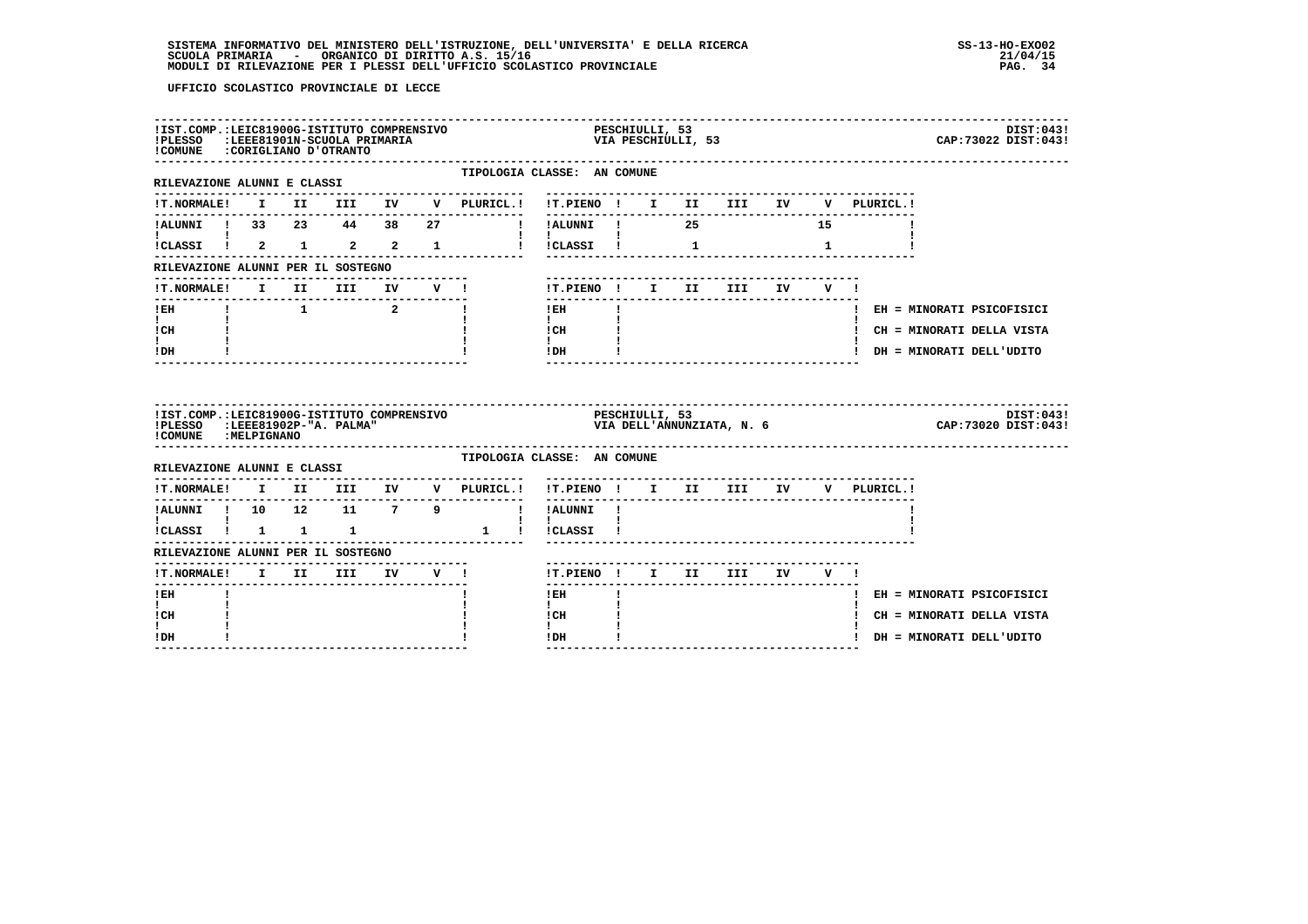**UFFICIO SCOLASTICO PROVINCIALE DI LECCE**

### **RILEVAZIONE POSTI PER L'IST.COMPRENSIVO:LEIC81900G**

#### **COMUNE :CORIGLIANO D'OTRANTO**

| TIPO POSTO | <b>DESCRIZIONE</b>   |              | N. POSTI                                                                                        | $!$ 0.D. PREC. $!$           |
|------------|----------------------|--------------|-------------------------------------------------------------------------------------------------|------------------------------|
| AF         | !ORGANICO DI CIRCOLO | 18           | 18                                                                                              | 18                           |
| IL.        | !LINGUA INGLESE      |              |                                                                                                 |                              |
| CH         |                      |              |                                                                                                 |                              |
| DH         |                      |              |                                                                                                 |                              |
| EH         |                      |              |                                                                                                 |                              |
|            |                      | $\mathbf{I}$ | ISOST. MINORATI DELLA VISTA !<br>ISOST. MINORATI DELL' UDITO !<br>ISOST. MINORATI PSICOFISICI ! | $!$ O.D. CALC. $!$ O.D. ATT. |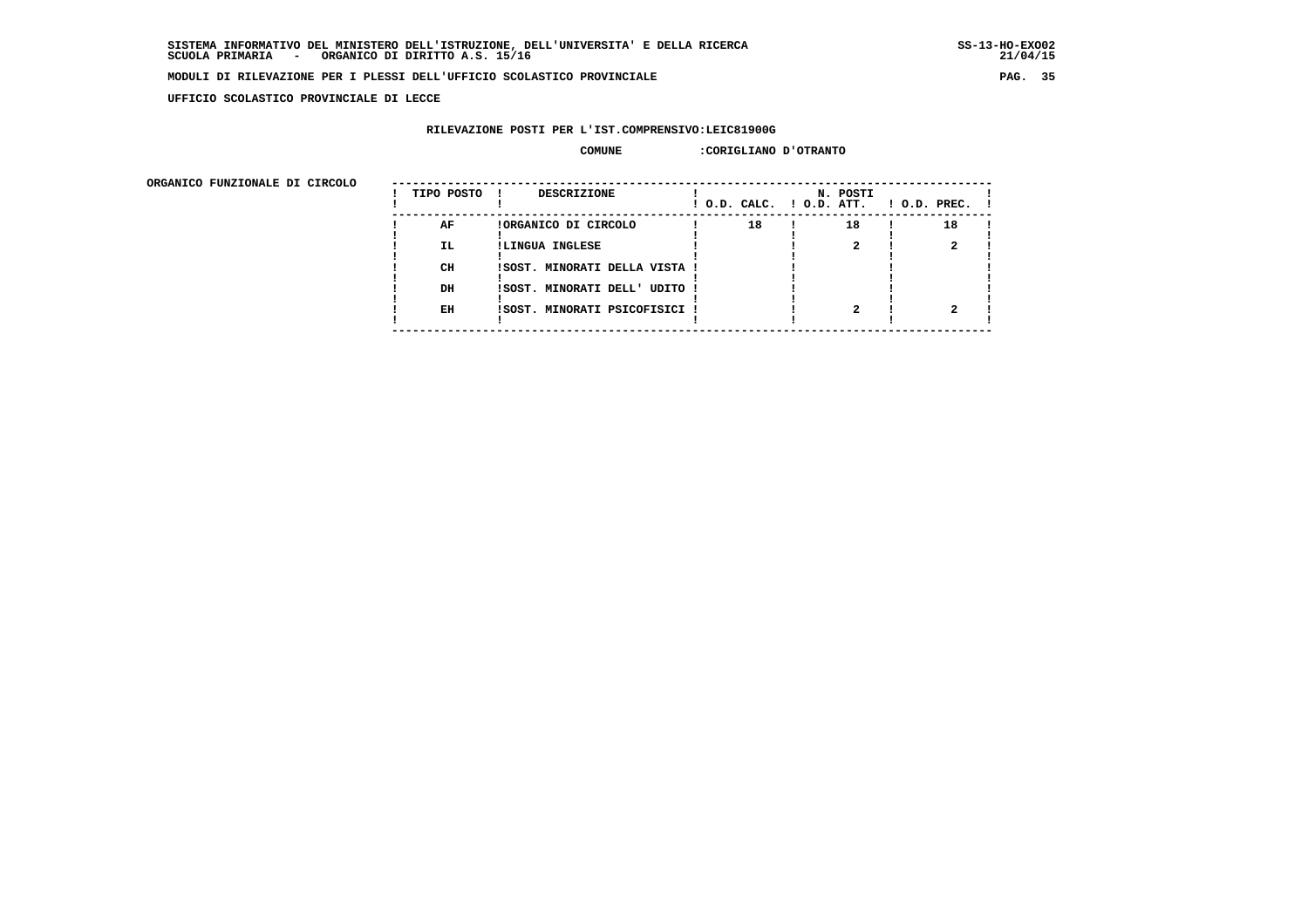| !IST.COMP.:LEIC82100G-ISTITUTO COMPRENSIVO MAGLIE<br>!PLESSO<br>! COMUNE | : MAGLIE     |                      | :LEEE82101N-G. DE GIUSEPPE |                      |              |                             |                            |              | VIA A. MANZONI, N. 2<br>VIA ARMANDO DIAZ, N. 4 |     |     |    |   |           |                                                                                    | DIST:043!<br>CAP: 73024 DIST: 043! |
|--------------------------------------------------------------------------|--------------|----------------------|----------------------------|----------------------|--------------|-----------------------------|----------------------------|--------------|------------------------------------------------|-----|-----|----|---|-----------|------------------------------------------------------------------------------------|------------------------------------|
| RILEVAZIONE ALUNNI E CLASSI                                              |              |                      |                            |                      |              | TIPOLOGIA CLASSE: AN COMUNE |                            |              |                                                |     |     |    |   |           |                                                                                    |                                    |
| <b>!T.NORMALE!</b>                                                       | $\mathbf{I}$ | II                   | <b>III</b>                 | IV                   | v            | PLURICL. !                  | !T.PIENO!                  |              | $\mathbf{I}$                                   | II  | III | IV | v | PLURICL.! |                                                                                    |                                    |
| ! ALUNNI<br><b>!CLASSI</b>                                               | 26           | 39<br>$\overline{a}$ | 43<br>$\overline{2}$       | 49<br>$\overline{a}$ | 35<br>2      |                             | ! ALUNNI<br><b>!CLASSI</b> |              |                                                |     |     |    |   |           |                                                                                    |                                    |
| RILEVAZIONE ALUNNI PER IL SOSTEGNO                                       |              |                      |                            |                      |              |                             |                            |              |                                                |     |     |    |   |           |                                                                                    |                                    |
| <b>!T.NORMALE!</b>                                                       | $\mathbf{I}$ | II                   | III                        | IV                   | $V$ $l$      |                             | !T.PIENO                   | $\mathbf{I}$ | $\mathbf{I}$                                   | II. | III | IV | v |           |                                                                                    |                                    |
| ! EH<br>! CH<br>!DH                                                      |              |                      | $\overline{2}$             | $\overline{2}$       | $\mathbf{1}$ |                             | !EH<br>! CH<br>!DH         |              |                                                |     |     |    |   |           | EH = MINORATI PSICOFISICI<br>CH = MINORATI DELLA VISTA<br>DH = MINORATI DELL'UDITO |                                    |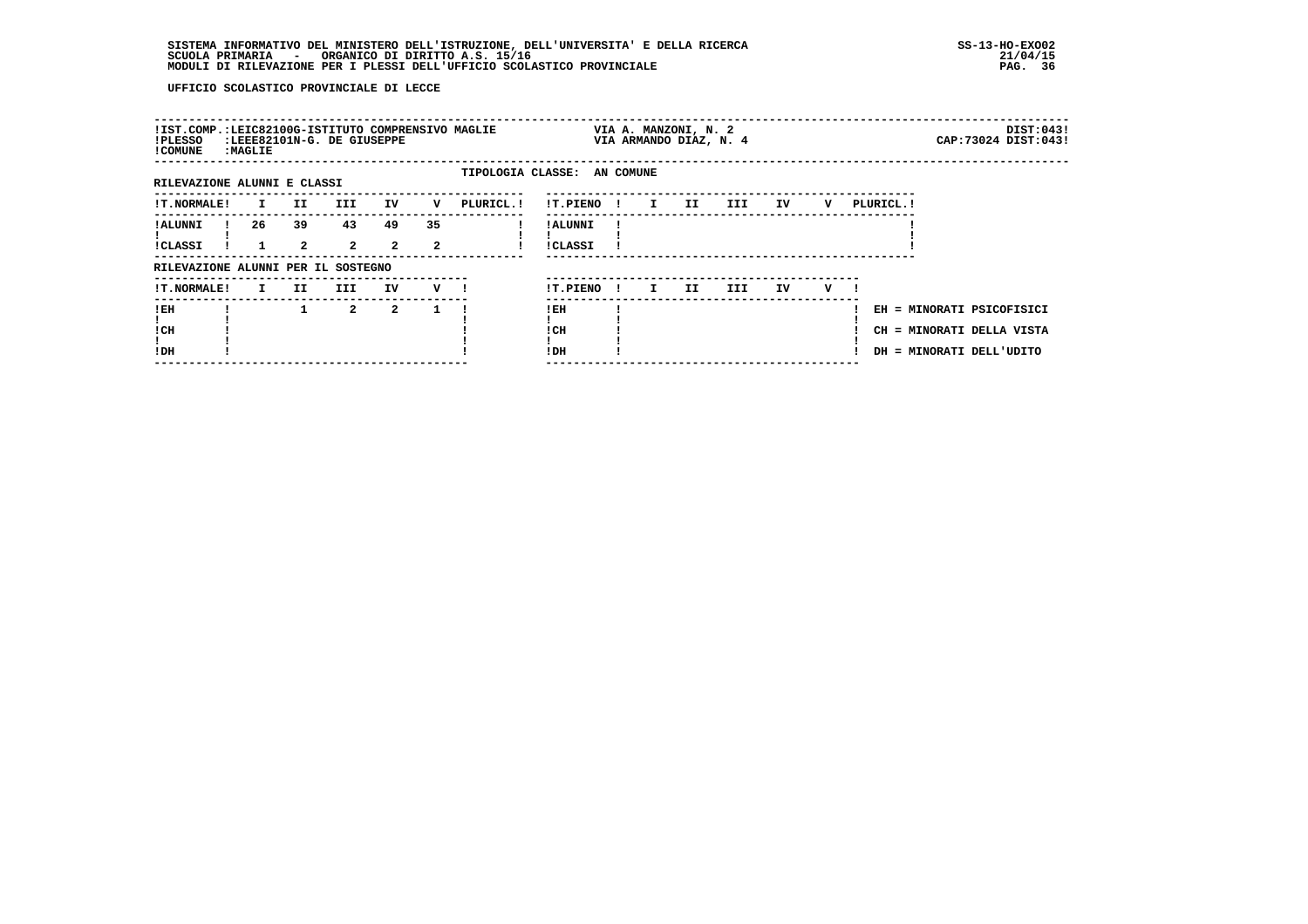**UFFICIO SCOLASTICO PROVINCIALE DI LECCE**

# **RILEVAZIONE POSTI PER L'IST.COMPRENSIVO:LEIC82100G**

 **COMUNE :MAGLIE**

ORGANICO FUNZIONALE DI CIRCOLO

| ORGANICO FUNZIONALE DI CIRCOLO | TIPO POSTO ! | <b>DESCRIZIONE</b>            |    | N. POSTI | $!$ O.D. CALC. $!$ O.D. ATT. $!$ O.D. PREC. $!$ |
|--------------------------------|--------------|-------------------------------|----|----------|-------------------------------------------------|
|                                | AF           | !ORGANICO DI CIRCOLO          | 11 | 11       | 12                                              |
|                                | IL.          | !LINGUA INGLESE               |    |          |                                                 |
|                                |              |                               |    |          |                                                 |
|                                | CH           | ISOST. MINORATI DELLA VISTA ! |    |          |                                                 |
|                                |              |                               |    |          |                                                 |
|                                | DH           | !SOST. MINORATI DELL' UDITO ! |    |          |                                                 |
|                                |              |                               |    |          |                                                 |
|                                | EH           | !SOST. MINORATI PSICOFISICI ! |    |          |                                                 |
|                                |              |                               |    |          |                                                 |
|                                |              |                               |    |          |                                                 |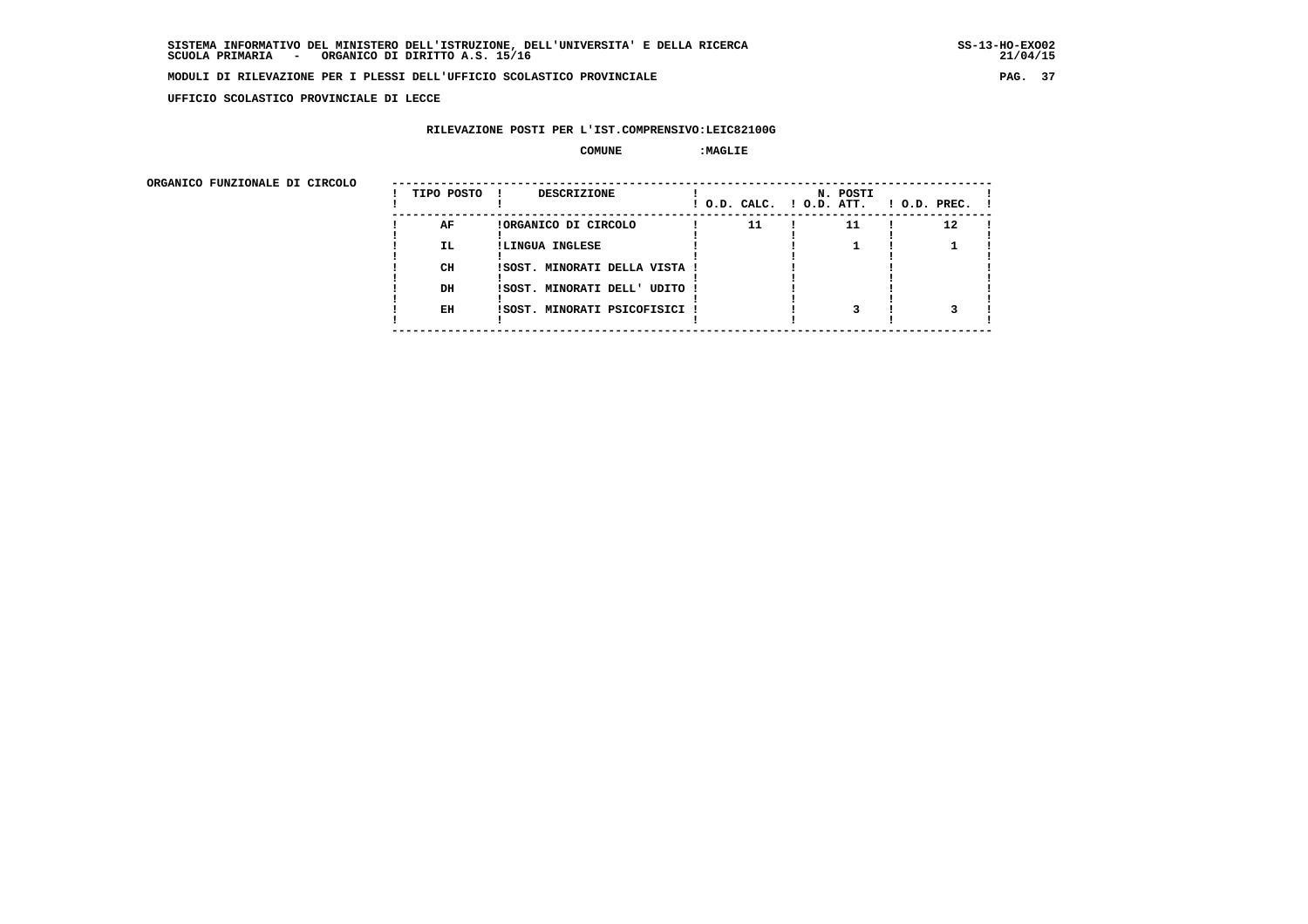| !PLESSO :LEEE82201D-DON BOSCO EDUCATORE<br>!COMUNE : COLLEPASSO                        |  | !IST.COMP.:LEIC82200B-COLLEPASSO                                                |       |                                                |                                                               | VIA DEL BOSCO               | VIA REGINA ELENA           |     |           |     |             | DIST:042!<br>CAP: 73040 DIST: 042! |
|----------------------------------------------------------------------------------------|--|---------------------------------------------------------------------------------|-------|------------------------------------------------|---------------------------------------------------------------|-----------------------------|----------------------------|-----|-----------|-----|-------------|------------------------------------|
| RILEVAZIONE ALUNNI E CLASSI                                                            |  |                                                                                 |       | TIPOLOGIA CLASSE: AN COMUNE                    |                                                               |                             |                            |     |           |     |             |                                    |
| !T.NORMALE!                                                                            |  |                                                                                 |       | I II III IV V PLURICL.! !T.PIENO ! I II III IV | --------                                                      |                             |                            |     |           |     | V PLURICL.! |                                    |
| !ALUNNI ! 47 49 47 58 51                                                               |  |                                                                                 |       | ! ! ALUNNI !                                   |                                                               |                             |                            |     |           |     |             |                                    |
| !CLASSI ! 2 2 2 3 2                                                                    |  |                                                                                 |       |                                                | $\mathbf{I}$ and $\mathbf{I}$ and $\mathbf{I}$<br>! !CLASSI ! |                             |                            |     |           |     |             |                                    |
| RILEVAZIONE ALUNNI PER IL SOSTEGNO                                                     |  |                                                                                 |       |                                                |                                                               |                             |                            |     |           |     |             |                                    |
| !T.NORMALE!                                                                            |  | I II III                                                                        | IV V! |                                                |                                                               |                             | !T.PIENO ! I II            | III | <b>IV</b> | V ! |             |                                    |
| ! EH                                                                                   |  | $\begin{array}{cccccccccccccc} 1 & & & & 1 & & & 1 & & 1 & & 1 & & \end{array}$ |       |                                                | ! EH                                                          |                             |                            |     |           |     |             | ! EH = MINORATI PSICOFISICI        |
| $\mathbf{I}$ and $\mathbf{I}$<br>! CH                                                  |  |                                                                                 |       |                                                | $\mathbf{I}$<br>! CH                                          |                             |                            |     |           |     |             | ! CH = MINORATI DELLA VISTA        |
| $\mathbf{I}$<br>! DH                                                                   |  |                                                                                 |       |                                                | $\mathbf{I}$<br>! DH                                          |                             |                            |     |           |     |             | ! DH = MINORATI DELL'UDITO         |
|                                                                                        |  |                                                                                 |       |                                                |                                                               |                             |                            |     |           |     |             |                                    |
| !IST.COMP.:LEIC82200B-COLLEPASSO<br>!PLESSO :LEEE82202E-C. BATTISTI<br>COMUNE : TUGLIE |  |                                                                                 |       |                                                |                                                               | VIA DEL BOSCO<br>VIA GENOVA |                            |     |           |     |             | DIST:042!<br>CAP: 73058 DIST: 048! |
| RILEVAZIONE ALUNNI E CLASSI                                                            |  |                                                                                 |       | TIPOLOGIA CLASSE: AN COMUNE                    |                                                               |                             |                            |     |           |     |             |                                    |
| <b>!T.NORMALE!</b>                                                                     |  |                                                                                 |       | . <u>.</u> .<br>I II III IV V PLURICL.!        | !T.PIENO ! I II III IV                                        |                             |                            |     |           |     | V PLURICL.! |                                    |
|                                                                                        |  |                                                                                 |       | ---------------                                | ----------<br>! !ALUNNI !                                     |                             |                            |     |           |     |             |                                    |
|                                                                                        |  |                                                                                 |       |                                                | $\mathbf{I}$<br>! !CLASSI !                                   |                             |                            |     |           |     |             |                                    |
| RILEVAZIONE ALUNNI PER IL SOSTEGNO                                                     |  |                                                                                 |       |                                                |                                                               |                             |                            |     |           |     |             |                                    |
| !T.NORMALE! I II III IV V !                                                            |  |                                                                                 |       |                                                |                                                               |                             | !T.PIENO ! I II III IV V ! |     |           |     |             |                                    |
| -------<br>! EH                                                                        |  | 2 1 2                                                                           |       |                                                | $- - - - - -$<br>$!$ EH                                       |                             |                            |     |           |     |             | ! EH = MINORATI PSICOFISICI        |
| $\mathbf{I}$<br>! CH<br>L                                                              |  |                                                                                 |       |                                                | $\mathbf{I}$<br>! CH<br>$\mathbf{I}$                          |                             |                            |     |           |     |             | ! CH = MINORATI DELLA VISTA        |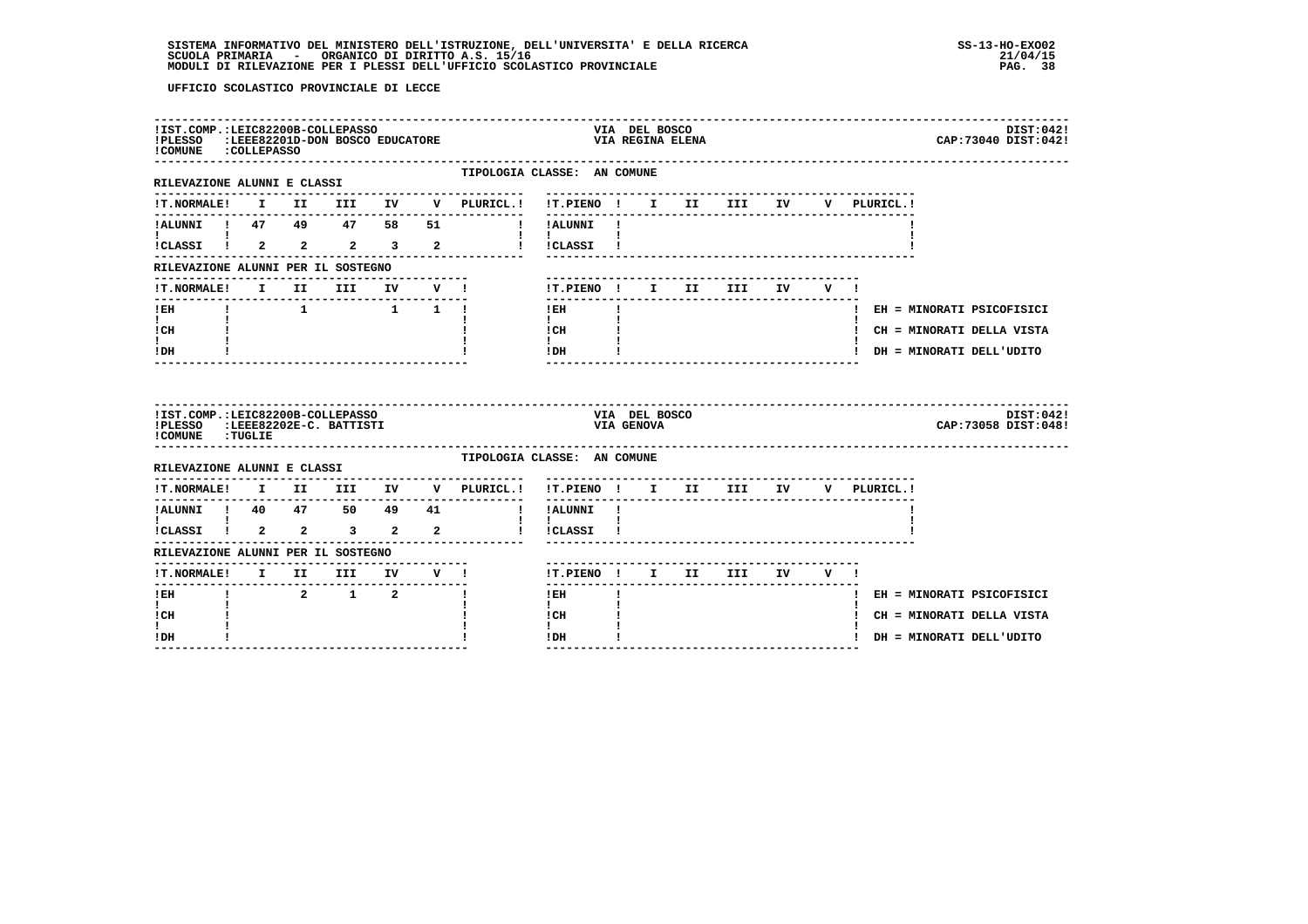**UFFICIO SCOLASTICO PROVINCIALE DI LECCE**

# **RILEVAZIONE POSTI PER L'IST.COMPRENSIVO:LEIC82200B**

#### **COMUNE :COLLEPASSO**

| ORGANICO FUNZIONALE DI CIRCOLO |            |                               |                          |          |                    |
|--------------------------------|------------|-------------------------------|--------------------------|----------|--------------------|
|                                | TIPO POSTO | DESCRIZIONE                   | ! O.D. CALC. ! O.D. ATT. | N. POSTI | $1$ O.D. PREC. $1$ |
|                                | AF         | !ORGANICO DI CIRCOLO          | 27                       | 26       | 26                 |
|                                | IL.        | !LINGUA INGLESE               |                          |          |                    |
|                                | CH         | ISOST. MINORATI DELLA VISTA ! |                          |          |                    |
|                                | DH         | !SOST. MINORATI DELL' UDITO ! |                          |          |                    |
|                                | EH         | !SOST. MINORATI PSICOFISICI ! |                          | 4        |                    |
|                                |            |                               |                          |          |                    |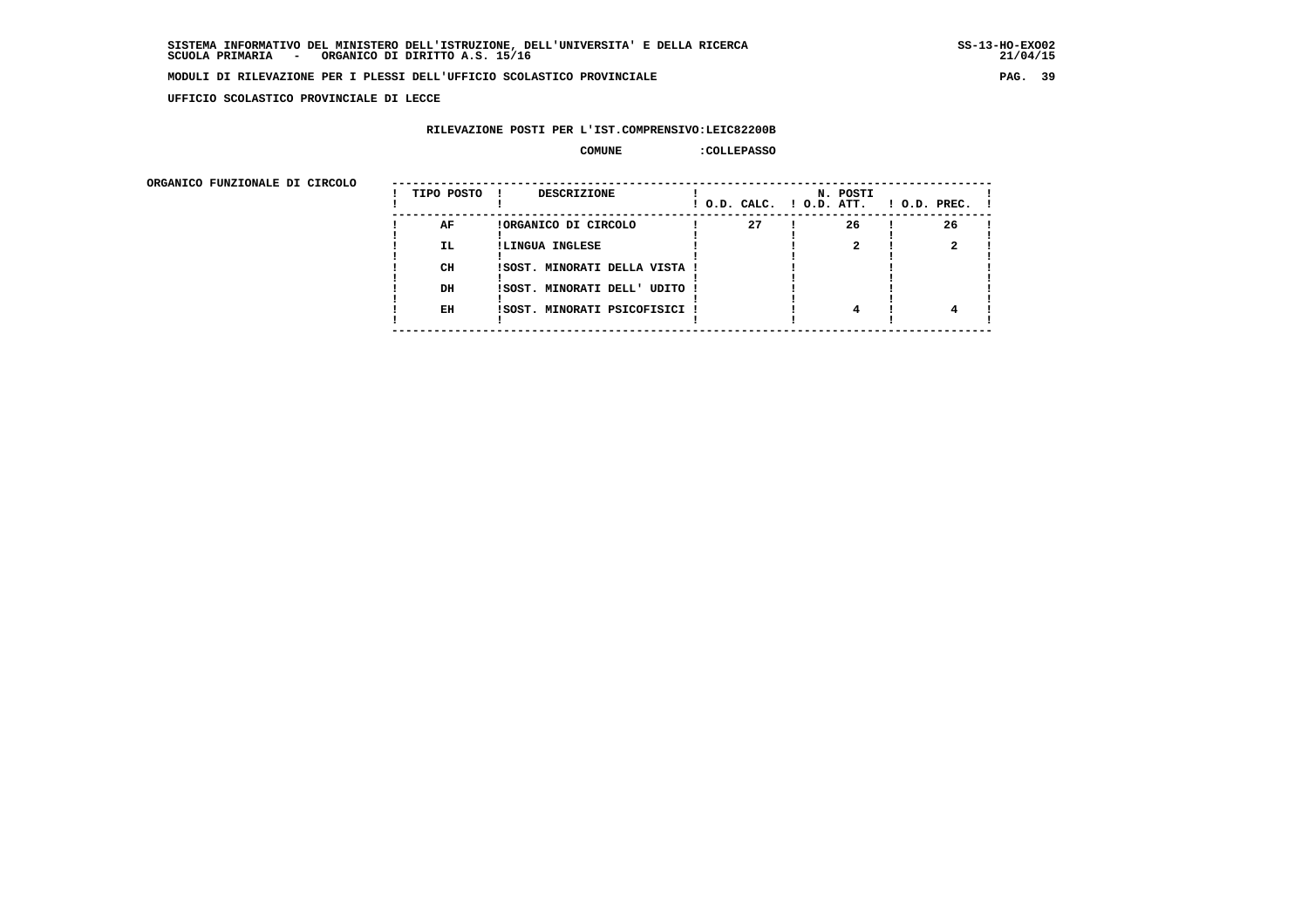| !COMUNE : SOGLIANO CAVOUR                      |  |                                                   |                                     | IIST.COMP.:LEIC823007-COMPRENSIVO "DON BOSCO" VIA CATANIA, CIV. 30/A<br>IPLESSO :LEEE82304C-ELEMENTARE VIA V. VENETO VIA VII VIA VITTORIO VENETO 158 |                                                                 |              |  |                                        |  |  | DIST:042!<br>CAP: 73010 DIST: 042! |  |
|------------------------------------------------|--|---------------------------------------------------|-------------------------------------|------------------------------------------------------------------------------------------------------------------------------------------------------|-----------------------------------------------------------------|--------------|--|----------------------------------------|--|--|------------------------------------|--|
| RILEVAZIONE ALUNNI E CLASSI                    |  |                                                   |                                     | TIPOLOGIA CLASSE: AN COMUNE                                                                                                                          |                                                                 |              |  |                                        |  |  |                                    |  |
|                                                |  |                                                   |                                     | !T.NORMALE! I II III IV V PLURICL.! !T.PIENO ! I II III IV V PLURICL.!                                                                               |                                                                 |              |  |                                        |  |  |                                    |  |
|                                                |  |                                                   |                                     | !ALUNNI ! 26 39 26 22 37 ! !ALUNNI !                                                                                                                 |                                                                 |              |  |                                        |  |  |                                    |  |
|                                                |  |                                                   |                                     | !CLASSI ! 1 2 2 1 2 ! !CLASSI !                                                                                                                      |                                                                 |              |  |                                        |  |  |                                    |  |
| RILEVAZIONE ALUNNI PER IL SOSTEGNO             |  |                                                   |                                     |                                                                                                                                                      |                                                                 |              |  |                                        |  |  |                                    |  |
|                                                |  |                                                   |                                     | !T.NORMALE! I II III IV V !                                                                                                                          | !T.PIENO! I II III IV V!                                        |              |  |                                        |  |  |                                    |  |
| $!$ EH                                         |  | $\begin{array}{cccccccc}\n & 1 & 2 & \end{array}$ |                                     |                                                                                                                                                      | $!$ EH                                                          | $\mathbf{I}$ |  |                                        |  |  | ! EH = MINORATI PSICOFISICI        |  |
| $\mathbf{I}$ and $\mathbf{I}$<br>! CH          |  |                                                   |                                     |                                                                                                                                                      | $\mathbf{I}$<br>$\mathbf{I} \mathbf{C} \mathbf{H}$ $\mathbf{I}$ |              |  |                                        |  |  | ! CH = MINORATI DELLA VISTA        |  |
| I.<br>! DH                                     |  |                                                   |                                     |                                                                                                                                                      | $\mathbf{I}$<br>$IDH$ $I$                                       |              |  |                                        |  |  | ! DH = MINORATI DELL'UDITO         |  |
|                                                |  |                                                   |                                     |                                                                                                                                                      |                                                                 |              |  |                                        |  |  |                                    |  |
| ! COMUNE : CUTROFIANO                          |  |                                                   |                                     |                                                                                                                                                      |                                                                 |              |  |                                        |  |  | DIST:042!<br>CAP: 73020 DIST: 042! |  |
| RILEVAZIONE ALUNNI E CLASSI                    |  |                                                   |                                     | TIPOLOGIA CLASSE: AN COMUNE                                                                                                                          |                                                                 |              |  |                                        |  |  |                                    |  |
| !T.NORMALE!                                    |  |                                                   |                                     | I II III IV V PLURICL.! !T.PIENO ! I II III IV V PLURICL.!                                                                                           |                                                                 |              |  |                                        |  |  |                                    |  |
| IALUNNI ! 21 16 45 29 23                       |  |                                                   |                                     | --------------------------------                                                                                                                     | ! !ALUNNI !                                                     |              |  |                                        |  |  |                                    |  |
| $\mathbf{I}$ and $\mathbf{I}$ and $\mathbf{I}$ |  |                                                   |                                     | .<br>ICLASSI 1 1 1 2 1 1 1 1 ICLASSI 1                                                                                                               | $\mathbf{I}$ $\mathbf{I}$                                       |              |  |                                        |  |  |                                    |  |
| RILEVAZIONE ALUNNI PER IL SOSTEGNO             |  |                                                   |                                     |                                                                                                                                                      |                                                                 |              |  | ______________________________________ |  |  |                                    |  |
| !T.NORMALE! I II III IV V !                    |  |                                                   |                                     |                                                                                                                                                      | !T.PIENO! I II III IV V!                                        |              |  |                                        |  |  |                                    |  |
| ----------------------<br>$I$ EH               |  | $\begin{array}{ccc} & 1 & 1 \end{array}$          | . _ _ _ _ _ _ _ _ _ _ _ _ _ _ _ _ _ |                                                                                                                                                      | $!$ EH                                                          | $\mathbf{I}$ |  |                                        |  |  | ! EH = MINORATI PSICOFISICI        |  |
| $\mathbf{I}$<br>! CH                           |  |                                                   |                                     |                                                                                                                                                      | $\mathbf{I}$<br>! CH<br>$\mathbf{I}$                            |              |  |                                        |  |  | ! CH = MINORATI DELLA VISTA        |  |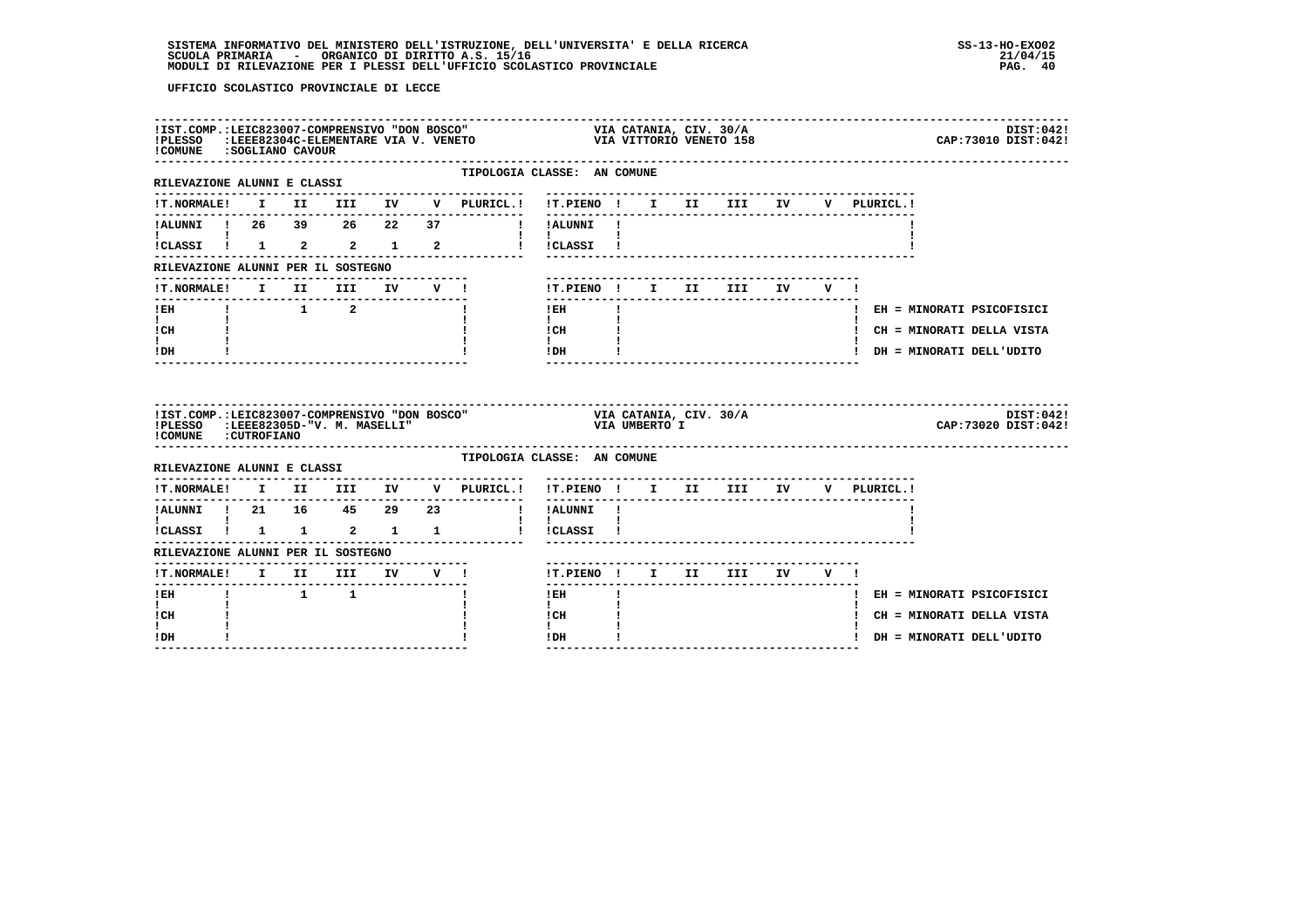| !IST.COMP.:LEIC823007-COMPRENSIVO "DON BOSCO"<br>!PLESSO<br>! COMUNE | : CUTROFIANO |                    | :LEEE82306E-"DON MILANI" |                    |         |                             |                            |     | VIA CATANIA, CIV. 30/A<br>VIA CATANIA |     |      |    |   |            |                                                                                    | DIST:042!<br>CAP: 73020 DIST: 042! |
|----------------------------------------------------------------------|--------------|--------------------|--------------------------|--------------------|---------|-----------------------------|----------------------------|-----|---------------------------------------|-----|------|----|---|------------|------------------------------------------------------------------------------------|------------------------------------|
| RILEVAZIONE ALUNNI E CLASSI                                          |              |                    |                          |                    |         | TIPOLOGIA CLASSE: AN COMUNE |                            |     |                                       |     |      |    |   |            |                                                                                    |                                    |
| <b>!T.NORMALE!</b>                                                   | I.           | II.                | III.                     | IV                 | v       | PLURICL. !                  | !T.PIENO                   | . . | I.                                    | II  | III  | IV | v | PLURICL. ! |                                                                                    |                                    |
| ! ALUNNI<br><b>!CLASSI</b>                                           | 57<br>3      | 38<br>$\mathbf{2}$ | 32<br>$\overline{2}$     | 22<br>$\mathbf{1}$ | 38<br>2 |                             | ! ALUNNI<br><b>!CLASSI</b> |     |                                       |     |      | 20 |   |            |                                                                                    |                                    |
| RILEVAZIONE ALUNNI PER IL SOSTEGNO                                   |              |                    |                          |                    |         |                             |                            |     |                                       |     |      |    |   |            |                                                                                    |                                    |
| <b>!T.NORMALE!</b>                                                   | I.           | II.                | III                      | IV                 | v —     |                             | !T.PIENO                   | -11 | I.                                    | II. | III. | IV | v |            |                                                                                    |                                    |
| !EH<br>! CH<br>!DH                                                   |              |                    | 3                        |                    |         |                             | ! EH<br>! CH<br>!DH        |     |                                       |     |      | 1  |   |            | EH = MINORATI PSICOFISICI<br>CH = MINORATI DELLA VISTA<br>DH = MINORATI DELL'UDITO |                                    |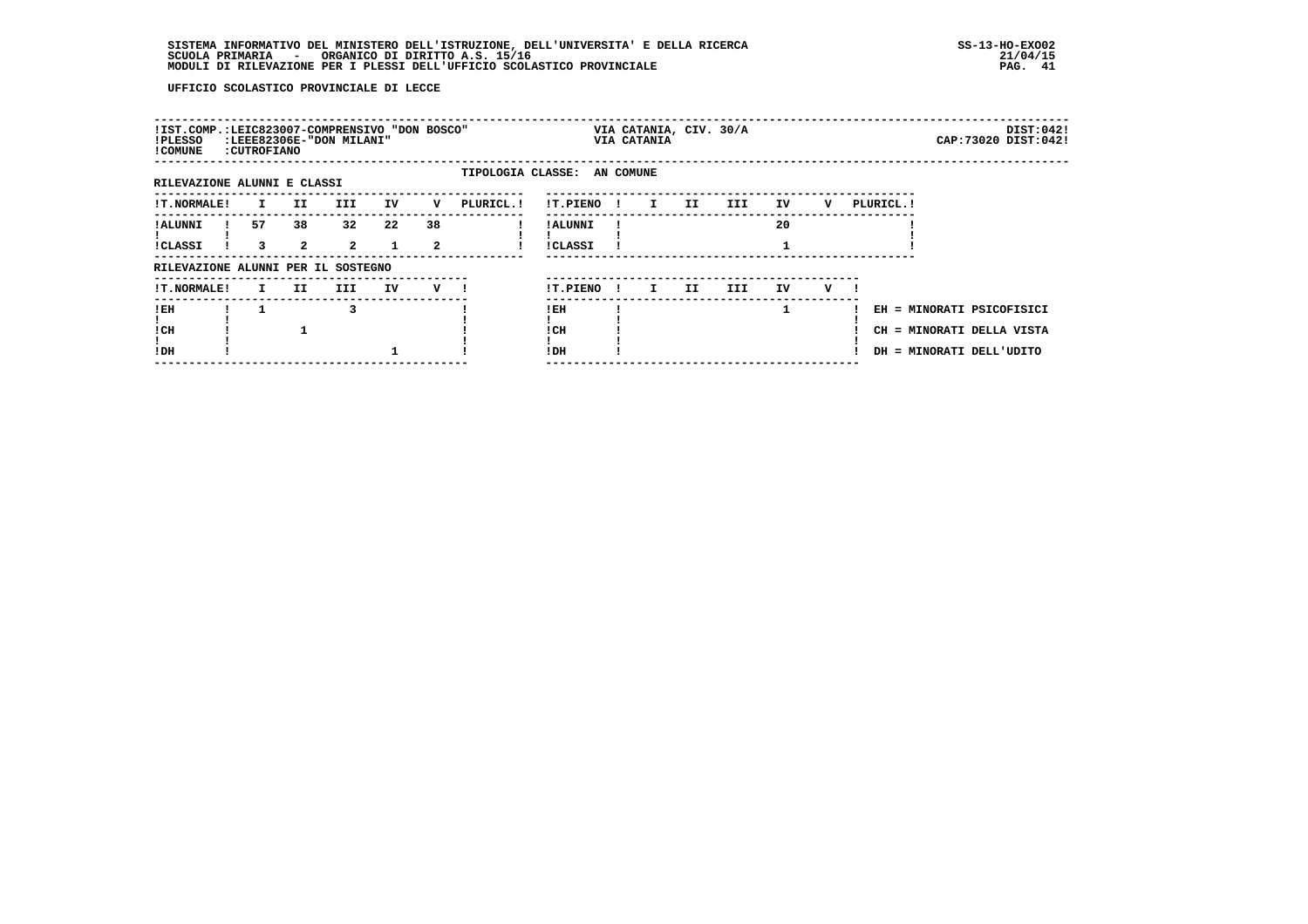**UFFICIO SCOLASTICO PROVINCIALE DI LECCE**

# **RILEVAZIONE POSTI PER L'IST.COMPRENSIVO:LEIC823007**

# **COMUNE :CUTROFIANO**

| ORGANICO FUNZIONALE DI CIRCOLO |            |                               |                          |          |                    |
|--------------------------------|------------|-------------------------------|--------------------------|----------|--------------------|
|                                | TIPO POSTO | DESCRIZIONE                   | ! O.D. CALC. ! O.D. ATT. | N. POSTI | $1$ O.D. PREC. $1$ |
|                                | AF         | !ORGANICO DI CIRCOLO          | 31                       | 30       | 29                 |
|                                | IL.        | !LINGUA INGLESE               |                          |          |                    |
|                                | CH         | ISOST. MINORATI DELLA VISTA ! |                          |          |                    |
|                                | DH         | !SOST. MINORATI DELL' UDITO ! |                          |          |                    |
|                                | EH         | !SOST. MINORATI PSICOFISICI ! |                          | 6        |                    |
|                                |            |                               |                          |          |                    |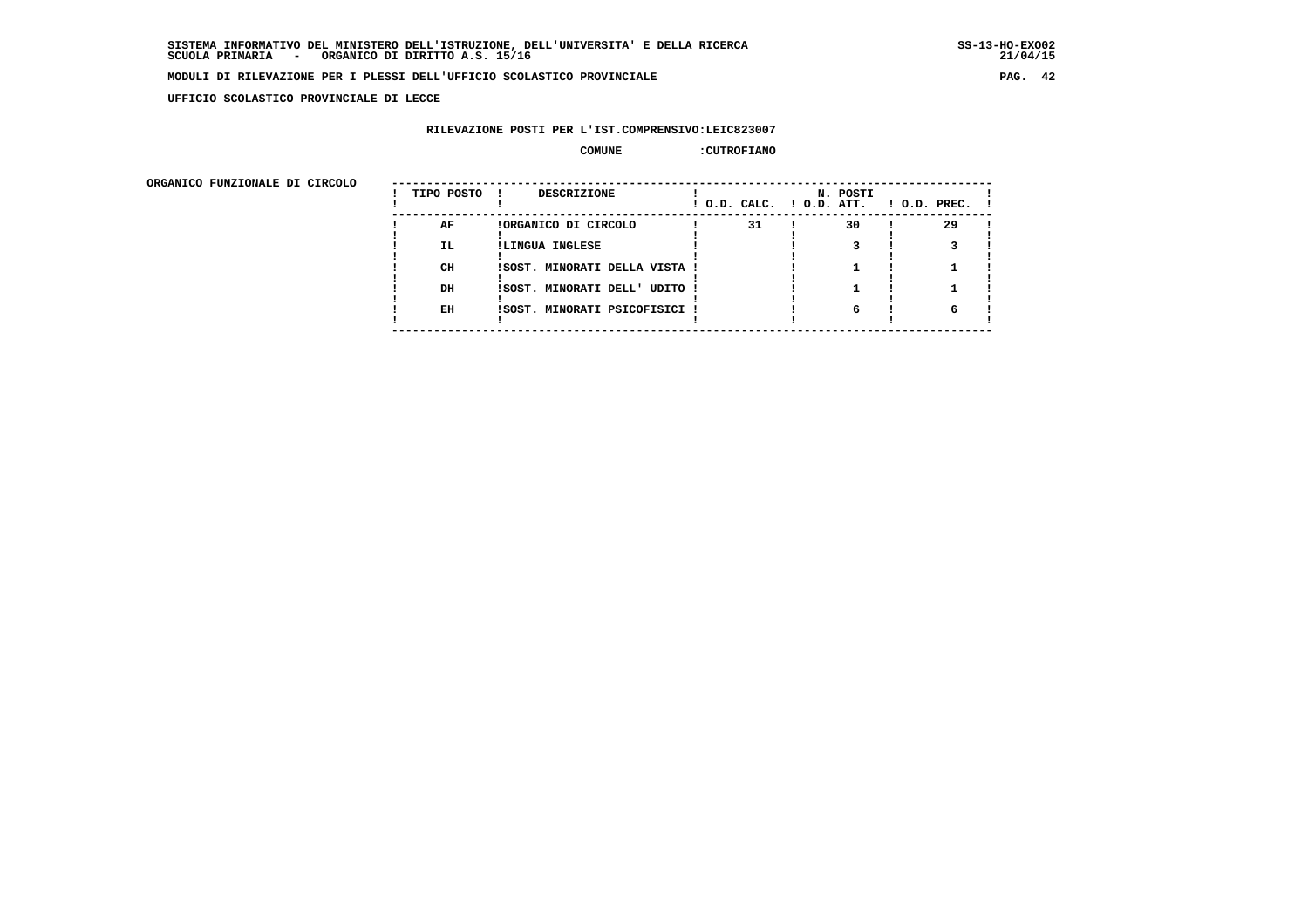| IBT.COMP.ILEEE024015-FRATELLI CIARDO<br>IPLESSO :LEEE024015-FRATELLI CIARDO<br>!COMUNE : GAGLIANO DEL CAPO |  |                                                       |                           | !IST.COMP.:LEIC824003-GAGLIANO DEL CAPO VITO DE BLASI VIA COMMENDATORE DANIELE 23 |                                                              |                                            | ------------------- | VIA FRATELLI CIARDO      |  |                                 |                             | DIST:047!<br>CAP: 73034 DIST: 047! |
|------------------------------------------------------------------------------------------------------------|--|-------------------------------------------------------|---------------------------|-----------------------------------------------------------------------------------|--------------------------------------------------------------|--------------------------------------------|---------------------|--------------------------|--|---------------------------------|-----------------------------|------------------------------------|
| RILEVAZIONE ALUNNI E CLASSI                                                                                |  |                                                       |                           | TIPOLOGIA CLASSE: AN COMUNE                                                       |                                                              |                                            |                     |                          |  |                                 |                             |                                    |
|                                                                                                            |  |                                                       |                           |                                                                                   |                                                              |                                            |                     |                          |  |                                 |                             |                                    |
|                                                                                                            |  |                                                       |                           | !ALUNNI ! 27 29 22 42 25 !!!ALUNNI ! 19 17 19 23                                  |                                                              |                                            |                     |                          |  |                                 |                             |                                    |
| <b>Experience</b>                                                                                          |  |                                                       |                           | !CLASSI ! 1 2 1 2 1 1 ! !CLASSI ! 1 1 1 1 1                                       | $\mathbf{I}$ $\mathbf{I}$ $\mathbf{I}$                       |                                            |                     |                          |  |                                 |                             |                                    |
| RILEVAZIONE ALUNNI PER IL SOSTEGNO                                                                         |  |                                                       |                           |                                                                                   |                                                              |                                            |                     |                          |  |                                 |                             |                                    |
| !T.NORMALE! I II III IV V !                                                                                |  |                                                       |                           |                                                                                   |                                                              |                                            |                     | !T.PIENO! I II III IV V! |  |                                 |                             |                                    |
| $!$ EH                                                                                                     |  | $\begin{array}{cccccccccc} 1 & 2 & 1 & 3 \end{array}$ |                           | $\mathbf{I}$                                                                      | $1$ EH                                                       | <b>Contract Contract Contract Contract</b> |                     |                          |  | 1 1 ! EH = MINORATI PSICOFISICI |                             |                                    |
| $\mathbf{I}$ and $\mathbf{I}$<br>ICH                                                                       |  |                                                       |                           |                                                                                   | $\mathbf{I}$ and $\mathbf{I}$<br>$\frac{1}{1}$ $\frac{1}{1}$ |                                            |                     |                          |  |                                 | ! CH = MINORATI DELLA VISTA |                                    |
| $\mathbf{I}$<br>IDH                                                                                        |  |                                                       |                           |                                                                                   | $IDH$ $I$                                                    |                                            |                     |                          |  |                                 | ! DH = MINORATI DELL'UDITO  |                                    |
|                                                                                                            |  |                                                       |                           |                                                                                   |                                                              |                                            |                     |                          |  |                                 |                             |                                    |
| !PLESSO :LEEE824037-A. GABELLI (LEUCA)<br>!COMUNE : CASTRIGNANO DEL CAPO                                   |  |                                                       |                           | !IST.COMP.:LEIC824003-GAGLIANO DEL CAPO VITO DE BLASI VIA COMMENDATORE DANIELE 23 |                                                              | VIA L. DA VINCI                            |                     |                          |  |                                 | CAP: 73040 DIST: 047!       |                                    |
| RILEVAZIONE ALUNNI E CLASSI                                                                                |  |                                                       |                           | TIPOLOGIA CLASSE: AN COMUNE                                                       |                                                              |                                            |                     |                          |  |                                 |                             |                                    |
|                                                                                                            |  |                                                       |                           | !T.NORMALE! I II III IV V PLURICL.! !T.PIENO ! I II III IV V PLURICL.!            |                                                              |                                            |                     |                          |  |                                 |                             | DIST:0471                          |
| ---------------                                                                                            |  |                                                       |                           | ! ALUNNI ! 12 11 11 14 ! ! ALUNNI !                                               |                                                              |                                            |                     |                          |  |                                 |                             |                                    |
| $\mathbf{I}$ and $\mathbf{I}$ and $\mathbf{I}$                                                             |  |                                                       |                           |                                                                                   | $\mathbf{1}$ $\mathbf{1}$                                    |                                            |                     |                          |  |                                 |                             |                                    |
| RILEVAZIONE ALUNNI PER IL SOSTEGNO                                                                         |  |                                                       |                           |                                                                                   |                                                              |                                            |                     |                          |  |                                 |                             |                                    |
| !T.NORMALE! I II III IV V !                                                                                |  |                                                       | . _ _ _ _ _ _ _ _ _ _ _ _ |                                                                                   | !T.PIENO ! I II III IV V !                                   |                                            |                     |                          |  |                                 |                             |                                    |
| ! EH                                                                                                       |  |                                                       |                           |                                                                                   | ! EH                                                         |                                            |                     |                          |  |                                 | ! EH = MINORATI PSICOFISICI |                                    |
| I.<br>! CH<br>$\mathbf{I}$                                                                                 |  |                                                       |                           |                                                                                   | $\mathbf{I}$<br>! CH<br>$\mathbf{I}$                         |                                            |                     |                          |  |                                 | ! CH = MINORATI DELLA VISTA |                                    |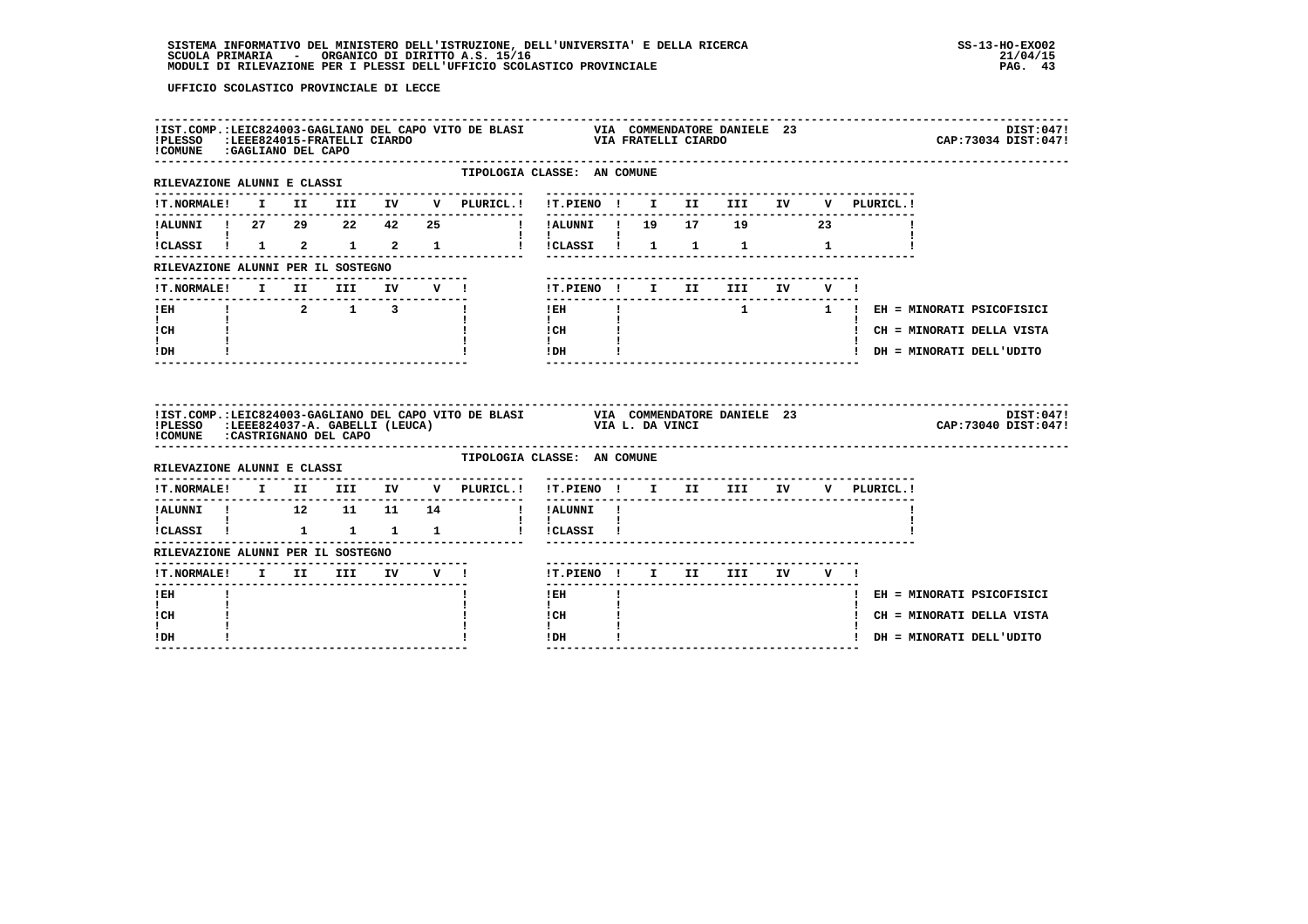| !PLESSO :LEEE824048-VIA G. GRASSI<br>!COMUNE : CASTRIGNANO DEL CAPO   |  |          |                     | !IST.COMP.:LEIC824003-GAGLIANO DEL CAPO VITO DE BLASI                  |                                          |              | VIA G. GRASSI |                         | VIA COMMENDATORE DANIELE 23 |        |  |             | CAP: 73040 DIST: 047!       | DIST:047! |
|-----------------------------------------------------------------------|--|----------|---------------------|------------------------------------------------------------------------|------------------------------------------|--------------|---------------|-------------------------|-----------------------------|--------|--|-------------|-----------------------------|-----------|
| RILEVAZIONE ALUNNI E CLASSI                                           |  |          |                     | TIPOLOGIA CLASSE: AN COMUNE                                            |                                          |              |               |                         |                             |        |  |             |                             |           |
| !T.NORMALE!                                                           |  |          |                     | I II III IV V PLURICL.! !T.PIENO ! I II III IV                         |                                          |              |               |                         |                             |        |  | V PLURICL.! |                             |           |
|                                                                       |  |          |                     | !ALUNNI ! 26  27  33  39  31  !!!ALUNNI !                              |                                          |              |               |                         |                             |        |  |             |                             |           |
| .<br>ICLASSI 1 2 2 2 2 2                                              |  |          |                     |                                                                        | $\mathbf{I}$ $\mathbf{I}$<br>l ICLASSI I |              |               |                         |                             |        |  |             |                             |           |
| RILEVAZIONE ALUNNI PER IL SOSTEGNO                                    |  |          |                     |                                                                        |                                          |              |               |                         |                             |        |  |             |                             |           |
| !T.NORMALE!                                                           |  | I II III |                     | IV V !                                                                 | !T.PIENO ! I II III                      |              |               |                         |                             | IV V ! |  |             |                             |           |
|                                                                       |  |          |                     |                                                                        | $!$ EH                                   | $\mathbf{I}$ |               |                         |                             |        |  |             | ! EH = MINORATI PSICOFISICI |           |
| $\mathbf{I}$ and $\mathbf{I}$<br>! CH                                 |  |          |                     |                                                                        | $\mathbf{I}$<br>! CH                     |              |               |                         |                             |        |  |             | ! CH = MINORATI DELLA VISTA |           |
| $\mathbf{I}$<br>! DH                                                  |  |          | $1 \quad 1 \quad 1$ |                                                                        | $\mathbf{I}$<br>!DH                      |              |               |                         |                             |        |  |             | ! DH = MINORATI DELL'UDITO  |           |
|                                                                       |  |          |                     |                                                                        |                                          |              |               | ----------------------- |                             |        |  |             |                             |           |
| ! COMUNE : PATU'                                                      |  |          |                     |                                                                        |                                          |              |               |                         |                             |        |  |             | CAP: 73053 DIST: 047!       | DIST:047! |
| RILEVAZIONE ALUNNI E CLASSI                                           |  |          |                     | TIPOLOGIA CLASSE: AN COMUNE                                            |                                          |              |               |                         |                             |        |  |             |                             |           |
|                                                                       |  |          |                     | !T.NORMALE! I II III IV V PLURICL.! !T.PIENO ! I II III IV V PLURICL.! |                                          |              |               |                         |                             |        |  |             |                             |           |
|                                                                       |  |          |                     | ---------------                                                        | ! !ALUNNI !                              |              |               |                         |                             |        |  |             |                             |           |
| $\mathbf{I}$ and $\mathbf{I}$ and $\mathbf{I}$<br>!CLASSI ! 1 1 1 1 1 |  |          |                     |                                                                        | $\mathbf{I}$<br>! !CLASSI !              |              |               |                         |                             |        |  |             |                             |           |
| RILEVAZIONE ALUNNI PER IL SOSTEGNO                                    |  |          |                     |                                                                        |                                          |              |               |                         |                             |        |  |             |                             |           |
|                                                                       |  |          |                     |                                                                        | !T.PIENO! I II III IV V!                 |              |               |                         |                             |        |  |             |                             |           |
| ! EH                                                                  |  |          | $1 \quad 1$         |                                                                        | $- - - - - - -$<br>$!$ EH                |              |               |                         |                             |        |  |             | ! EH = MINORATI PSICOFISICI |           |
| $\mathbf{I}$<br>! CH<br>L                                             |  |          |                     |                                                                        | $\mathbf{I}$<br>! CH<br>$\mathbf{I}$     |              |               |                         |                             |        |  |             | ! CH = MINORATI DELLA VISTA |           |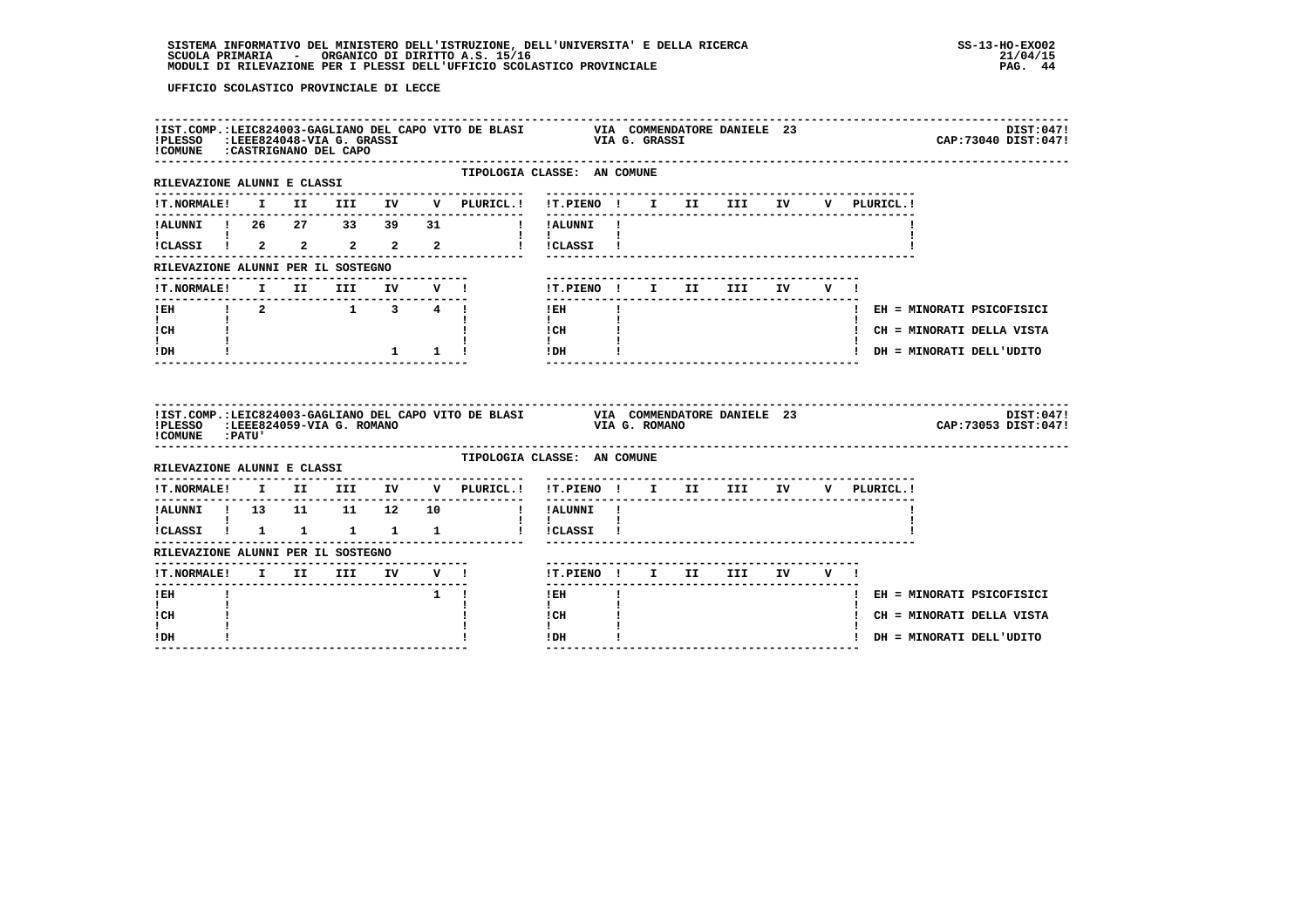$21/04/15$ 

#### **MODULI DI RILEVAZIONE PER I PLESSI DELL'UFFICIO SCOLASTICO PROVINCIALE PAG. 45**

 **UFFICIO SCOLASTICO PROVINCIALE DI LECCE**

# **RILEVAZIONE POSTI PER L'IST.COMPRENSIVO:LEIC824003**

#### **COMUNE :GAGLIANO DEL CAPO**

 **ORGANICO FUNZIONALE DI CIRCOLO --------------------------------------------------------------------------------------**

| ORGANICO FUNZIONALE DI CIRCOLO | TIPO POSTO | DESCRIZIONE                   | ! O.D. CALC. ! O.D. ATT. | N. POSTI | $!$ 0.D. PREC. $!$ |  |
|--------------------------------|------------|-------------------------------|--------------------------|----------|--------------------|--|
|                                | AF         | !ORGANICO DI CIRCOLO          | 39                       | 38       | 38                 |  |
|                                | IL.        | !LINGUA INGLESE               |                          |          |                    |  |
|                                | CH         | !SOST. MINORATI DELLA VISTA ! |                          |          |                    |  |
|                                | DH         | !SOST. MINORATI DELL' UDITO ! |                          |          |                    |  |
|                                | EH         | !SOST. MINORATI PSICOFISICI ! |                          | 10       | 10                 |  |
|                                |            |                               |                          |          |                    |  |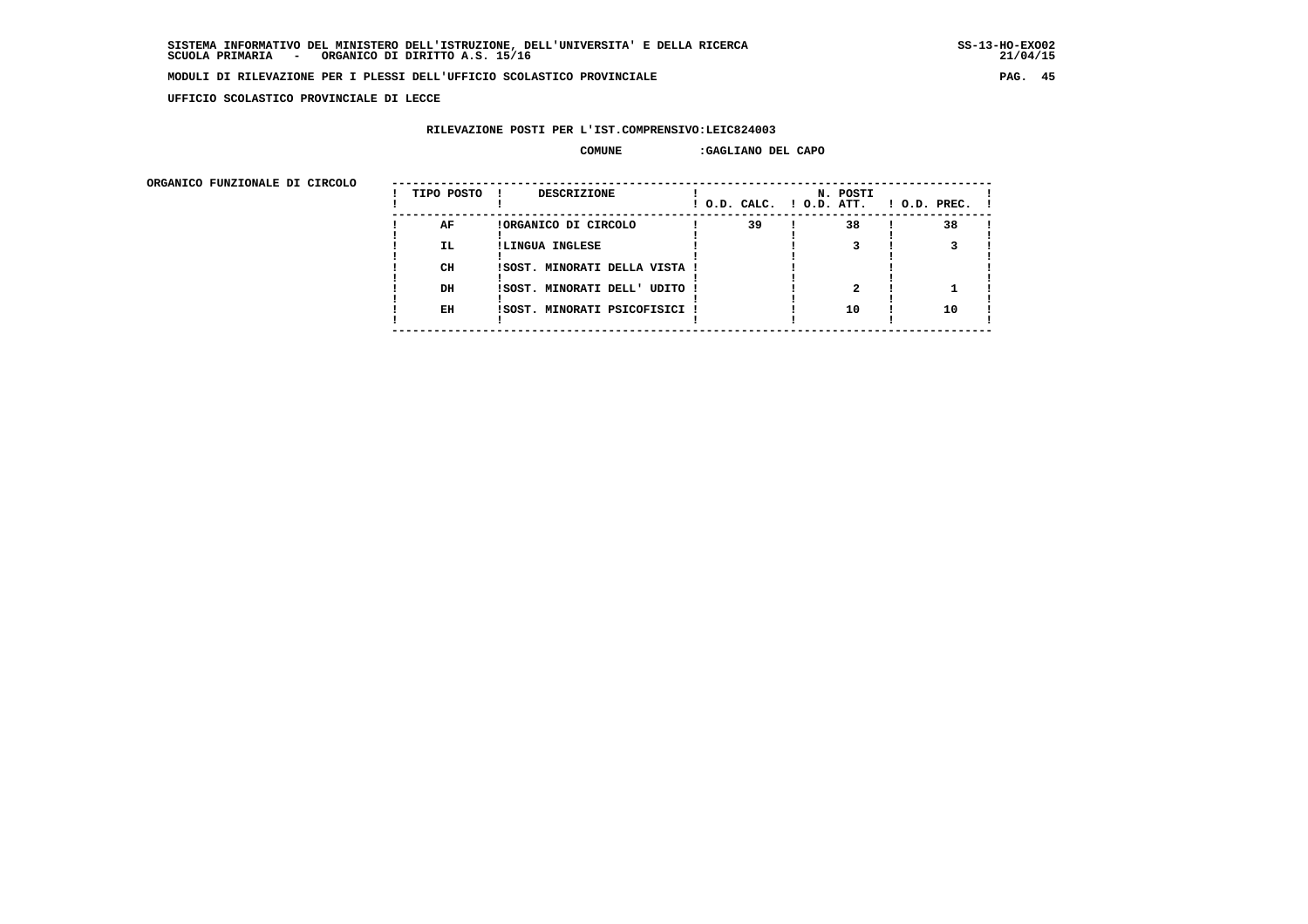| ! COMUNE : LEQUILE                                                |  | !IST.COMP.: LEIC82700E-LEQUILE |                     |              | !PLESSO : LEEE82701L-"VIA SAN CESARIO"                                 | VIA SAN CESARIO, 75<br>VIA MATTEOTTI |  |                                              |        |             | DIST:039!<br>CAP: 73010 DIST: 039! |
|-------------------------------------------------------------------|--|--------------------------------|---------------------|--------------|------------------------------------------------------------------------|--------------------------------------|--|----------------------------------------------|--------|-------------|------------------------------------|
| RILEVAZIONE ALUNNI E CLASSI                                       |  |                                |                     |              | TIPOLOGIA CLASSE: AN COMUNE                                            |                                      |  |                                              |        |             |                                    |
|                                                                   |  |                                |                     |              | !T.NORMALE! I II III IV V PLURICL.! !T.PIENO ! I II III IV V PLURICL.! |                                      |  |                                              |        |             |                                    |
| !ALUNNI ! 52 15 46 25                                             |  |                                |                     |              |                                                                        |                                      |  |                                              |        |             |                                    |
| !CLASSI ! 2   1   2   1                                           |  |                                |                     |              |                                                                        | $\blacksquare$<br>!!CLASSI! 1        |  | $\mathbf{1}$                                 |        |             |                                    |
| RILEVAZIONE ALUNNI PER IL SOSTEGNO                                |  |                                |                     |              |                                                                        |                                      |  |                                              |        |             |                                    |
|                                                                   |  |                                |                     |              |                                                                        | !T.PIENO ! I II                      |  | <b>III</b>                                   | IV V ! |             |                                    |
| ! EH                                                              |  |                                | $1 \quad 4 \quad 1$ |              |                                                                        | $!$ EH                               |  | --------------------------------------       |        |             | ! EH = MINORATI PSICOFISICI        |
| $\mathbf{I}$ and $\mathbf{I}$<br>! CH                             |  |                                |                     | $\mathbf{1}$ |                                                                        | $\mathbf{I}$<br>$ICH$ $\qquad$       |  |                                              |        |             | ! CH = MINORATI DELLA VISTA        |
| t i<br>! DH                                                       |  |                                |                     |              |                                                                        | $\mathbf{I}$<br>IDH                  |  | -------------------------------              |        |             | ! DH = MINORATI DELL'UDITO         |
|                                                                   |  |                                |                     |              |                                                                        |                                      |  |                                              |        |             |                                    |
| !IST.COMP.: LEIC82700E-LEQUILE<br>!PLESSO :LEEE82702N-"S.MICCOLI" |  |                                |                     |              |                                                                        |                                      |  | VIA – SAN CESARIO, 75<br>VIA UNITA' D'ITALIA |        |             | DIST:039!<br>CAP: 73010 DIST: 039! |
| ! COMUNE : LEQUILE                                                |  |                                |                     |              | TIPOLOGIA CLASSE: AN COMUNE                                            |                                      |  |                                              |        |             |                                    |
| RILEVAZIONE ALUNNI E CLASSI                                       |  |                                |                     |              | !T.NORMALE! I II III IV V PLURICL.!                                    | !T.PIENO ! I II III IV               |  |                                              |        | V PLURICL.! |                                    |
| ---------------                                                   |  |                                |                     |              |                                                                        | ---------------<br>! !ALUNNI !       |  |                                              |        |             |                                    |
| !ALUNNI ! 50 16 18 48<br>! ! 50 16 18 48<br>!CLASSI ! 2 1 1 2     |  |                                |                     |              |                                                                        | $\mathbf{I}$<br>! !CLASSI !          |  |                                              |        |             |                                    |
| RILEVAZIONE ALUNNI PER IL SOSTEGNO                                |  |                                |                     |              |                                                                        |                                      |  |                                              |        |             |                                    |
| !T.NORMALE! I II III IV V !                                       |  |                                |                     |              |                                                                        | !T.PIENO! I II III IV V!             |  |                                              |        |             |                                    |
| ! EH                                                              |  |                                |                     |              |                                                                        | $!$ EH                               |  |                                              |        |             | ! EH = MINORATI PSICOFISICI        |
| $\mathbf{I}$<br>! CH                                              |  |                                |                     |              |                                                                        | $\mathbf{I}$<br>! CH                 |  |                                              |        |             | ! CH = MINORATI DELLA VISTA        |
| I.<br>! DH                                                        |  |                                |                     |              |                                                                        | $\mathbf{I}$<br>! DH                 |  |                                              |        |             | ! DH = MINORATI DELL'UDITO         |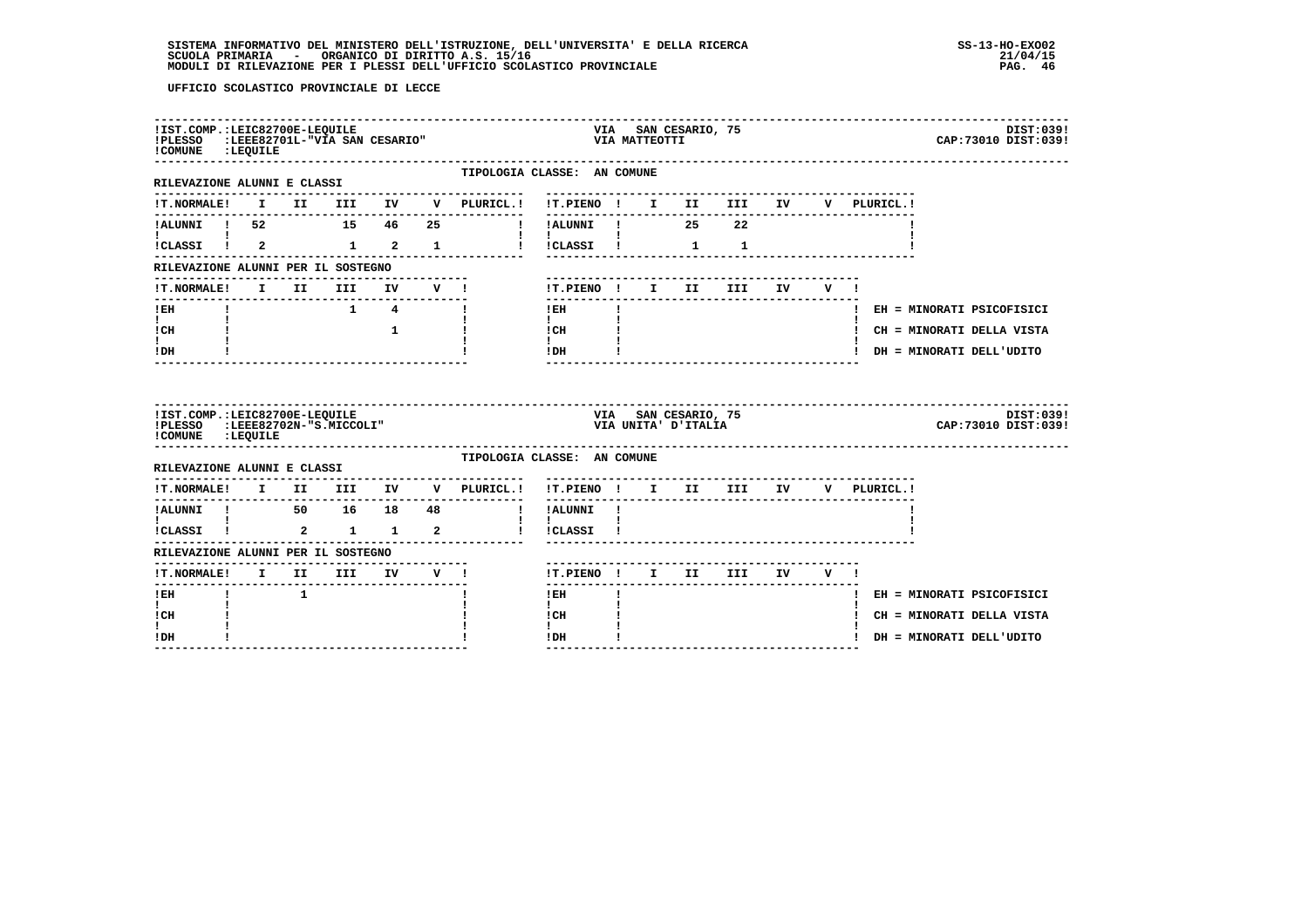| !IST.COMP.:LEIC82700E-LEQUILE<br>!PLESSO<br>! COMUNE | : SAN PIETRO IN LAMA |                      | :LEEE82703P-GRAZIA DELEDDA |                      |                    |            | VIA                         |              |    | SAN CESARIO, 75 | VIA EDIFICIO SCOLASTICO |    |   |                                |  | DIST:039!<br>CAP: 73010 DIST: 039!                  |
|------------------------------------------------------|----------------------|----------------------|----------------------------|----------------------|--------------------|------------|-----------------------------|--------------|----|-----------------|-------------------------|----|---|--------------------------------|--|-----------------------------------------------------|
| RILEVAZIONE ALUNNI E CLASSI                          |                      |                      |                            |                      |                    |            | TIPOLOGIA CLASSE: AN COMUNE |              |    |                 |                         |    |   |                                |  |                                                     |
| <b>!T.NORMALE!</b>                                   | I.                   | II.                  | III.                       | IV                   | v                  | PLURICL. ! | !T.PIENO                    | $\mathbf{I}$ | I. | II              | III                     | IV | v | PLURICL. !                     |  |                                                     |
| ! ALUNNI<br>!CLASSI                                  | 43<br>$\mathbf{2}$   | 44<br>$\overline{a}$ | 50<br>$\overline{2}$       | 38<br>$\overline{2}$ | 35<br>$\mathbf{2}$ |            | ! ALUNNI<br><b>!CLASSI</b>  |              |    |                 |                         |    |   |                                |  |                                                     |
| RILEVAZIONE ALUNNI PER IL SOSTEGNO                   |                      |                      |                            |                      |                    |            |                             |              |    |                 |                         |    |   |                                |  |                                                     |
| !T.NORMALE!                                          | I.                   | II                   | III.                       | IV                   | v                  |            | !T.PIENO                    | - 1          | I. | II.             | III.                    | IV | v |                                |  |                                                     |
| !EH<br>! CH<br>!DH                                   | $\mathbf{2}$         |                      |                            | 3                    |                    |            | ! EH<br>! CH<br>!DH         |              |    |                 |                         |    |   | CH<br>DH = MINORATI DELL'UDITO |  | EH = MINORATI PSICOFISICI<br>= MINORATI DELLA VISTA |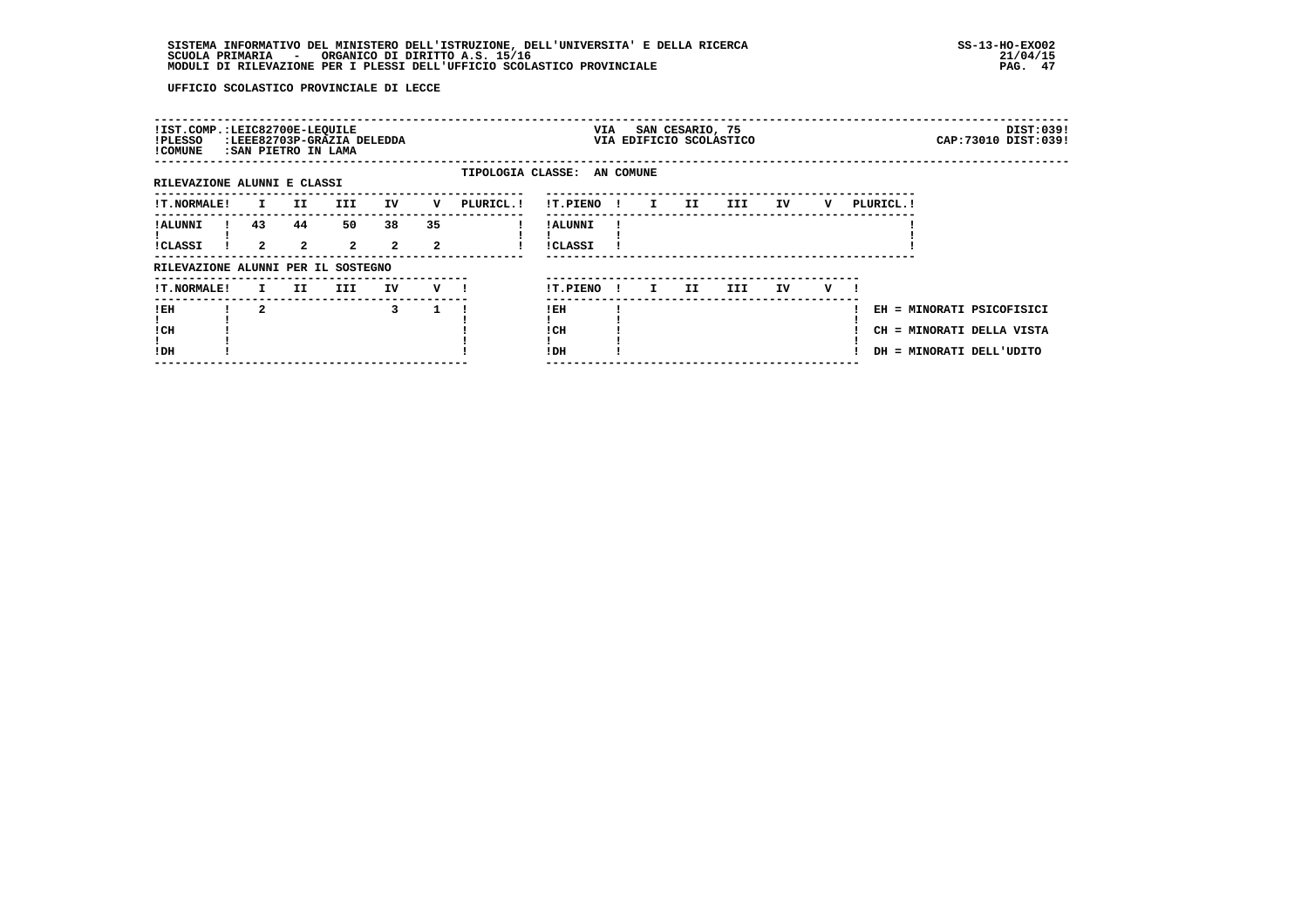**UFFICIO SCOLASTICO PROVINCIALE DI LECCE**

# **RILEVAZIONE POSTI PER L'IST.COMPRENSIVO:LEIC82700E**

#### $\begin{array}{ccc} \text{COMUNE} & \text{1} & \text{1} & \text{1} \end{array}$

| ORGANICO FUNZIONALE DI CIRCOLO |            |                               |                          |          |                    |
|--------------------------------|------------|-------------------------------|--------------------------|----------|--------------------|
|                                | TIPO POSTO | DESCRIZIONE                   | ! O.D. CALC. ! O.D. ATT. | N. POSTI | $1$ O.D. PREC. $1$ |
|                                | AF         | !ORGANICO DI CIRCOLO          | 31                       | 30       | 30                 |
|                                | IL.        | !LINGUA INGLESE               |                          |          |                    |
|                                | CH         | !SOST. MINORATI DELLA VISTA ! |                          |          |                    |
|                                | DH         | !SOST. MINORATI DELL' UDITO ! |                          |          |                    |
|                                | EH         | !SOST. MINORATI PSICOFISICI ! |                          |          |                    |
|                                |            |                               |                          |          |                    |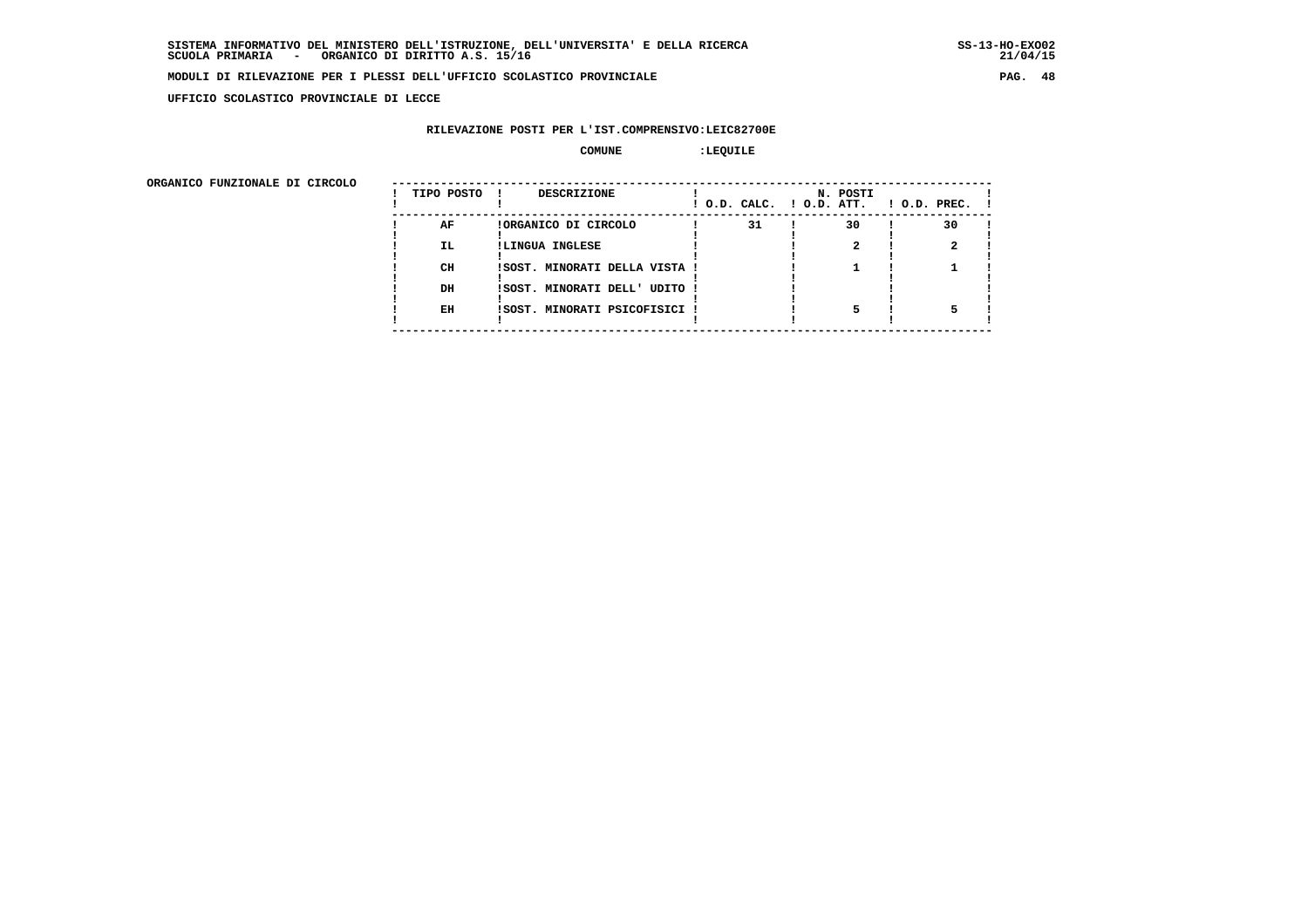| ! COMUNE : LIZZANELLO                                                                                      |              |      | !IST.COMP.:LEIC82800A-LIZZANELLO                              |    |                         | !PLESSO :LEEE82801C-VIA PALMIERI (MERINE) |                                         | VIA PALMIERI | P.ZZA DELLA LIBERTA' |                           |    |     |              | DIST:039!<br>CAP: 73023 DIST: 039! |
|------------------------------------------------------------------------------------------------------------|--------------|------|---------------------------------------------------------------|----|-------------------------|-------------------------------------------|-----------------------------------------|--------------|----------------------|---------------------------|----|-----|--------------|------------------------------------|
| ----------------------<br>RILEVAZIONE ALUNNI E CLASSI                                                      |              |      |                                                               |    |                         | TIPOLOGIA CLASSE: AN COMUNE               |                                         |              |                      |                           |    |     |              |                                    |
|                                                                                                            |              |      |                                                               |    |                         |                                           |                                         |              |                      |                           |    |     | V PLURICL.!  |                                    |
| !ALUNNI ! 38 34 37 31                                                                                      |              |      |                                                               |    | 39                      |                                           | ! !ALUNNI                               |              |                      | ------------------------- |    |     |              |                                    |
| $\mathbf{I}$ and $\mathbf{I}$ and $\mathbf{I}$<br>$i$ CLASSI $i$ 2 2 2 2 2                                 |              |      |                                                               |    |                         |                                           | <b>Contract Contract</b><br>! !CLASSI ! |              |                      |                           |    |     |              |                                    |
| RILEVAZIONE ALUNNI PER IL SOSTEGNO                                                                         |              |      |                                                               |    |                         |                                           |                                         |              |                      |                           |    |     |              |                                    |
| !T.NORMALE!                                                                                                | $\mathbf{I}$ | II D | III                                                           | IV |                         | $V$ $l$                                   | !T.PIENO ! I II III                     |              |                      |                           | IV | V ! |              |                                    |
| ! EH                                                                                                       |              |      | $\begin{array}{cccccccccccccc} 1 & 1 & 3 & 2 & 1 \end{array}$ |    |                         |                                           | $!$ EH                                  |              |                      |                           |    |     |              | ! EH = MINORATI PSICOFISICI        |
| $\mathbf{I}$<br>$\frac{1}{1}$ $\frac{1}{1}$ $\frac{1}{1}$<br>! CH                                          |              |      |                                                               |    |                         |                                           | $\mathbf{I}$<br>! CH                    |              |                      |                           |    |     |              | ! CH = MINORATI DELLA VISTA        |
| $\mathbf{I}$<br>! DH                                                                                       |              |      |                                                               |    |                         |                                           | $\mathbf{I}$<br>!DH                     |              |                      | ------------------        |    |     |              | ! DH = MINORATI DELL'UDITO         |
|                                                                                                            |              |      |                                                               |    |                         |                                           |                                         |              |                      |                           |    |     |              |                                    |
| !IST.COMP.:LEIC82800A-LIZZANELLO<br>!PLESSO :LEEE82802D-E. DE AMICIS<br>!COMUNE : LIZZANELLO               |              |      |                                                               |    |                         |                                           |                                         | VIA TOSELLI  | P.ZZA DELLA LIBERTA' |                           |    |     |              | DIST:039!<br>CAP: 73023 DIST: 039! |
| RILEVAZIONE ALUNNI E CLASSI                                                                                |              |      |                                                               |    |                         | TIPOLOGIA CLASSE: AN COMUNE               |                                         |              |                      |                           |    |     |              |                                    |
| <b>!T.NORMALE!</b>                                                                                         |              |      | -----------------------                                       |    |                         | --------------<br>I II III IV V PLURICL.! | !T.PIENO ! I II III IV                  |              |                      |                           |    |     | V PLURICL. ! |                                    |
| ---------------                                                                                            |              |      |                                                               |    |                         | ---------------                           | ---------------<br>! !ALUNNI !          |              |                      |                           |    |     |              |                                    |
| !ALUNNI ! 54 50 58 65 62<br>! ! !<br>$\frac{1}{1}$ $\frac{1}{1}$ $\frac{1}{3}$ $\frac{2}{3}$ $\frac{3}{3}$ |              |      |                                                               |    | $\overline{\mathbf{3}}$ | $\mathbf{I}$                              | $\mathbf{I}$<br>!CLASSI !               |              |                      |                           |    |     |              |                                    |
| RILEVAZIONE ALUNNI PER IL SOSTEGNO                                                                         |              |      |                                                               |    |                         |                                           |                                         |              |                      |                           |    |     |              |                                    |
| !T.NORMALE! I II III IV V !                                                                                |              |      |                                                               |    |                         | ------------------------                  | !T.PIENO ! I II III IV V !              |              |                      |                           |    |     |              |                                    |
| ! EH                                                                                                       |              |      | $1 \quad 5 \quad 3 \quad 3 \quad 1$                           |    |                         |                                           | $!$ EH                                  |              |                      |                           |    |     |              | ! EH = MINORATI PSICOFISICI        |
| $\mathbf{I}$<br>! CH<br>L                                                                                  |              |      |                                                               |    |                         |                                           | $\mathbf{I}$<br>! CH<br>$\mathbf{I}$    |              |                      |                           |    |     |              | ! CH = MINORATI DELLA VISTA        |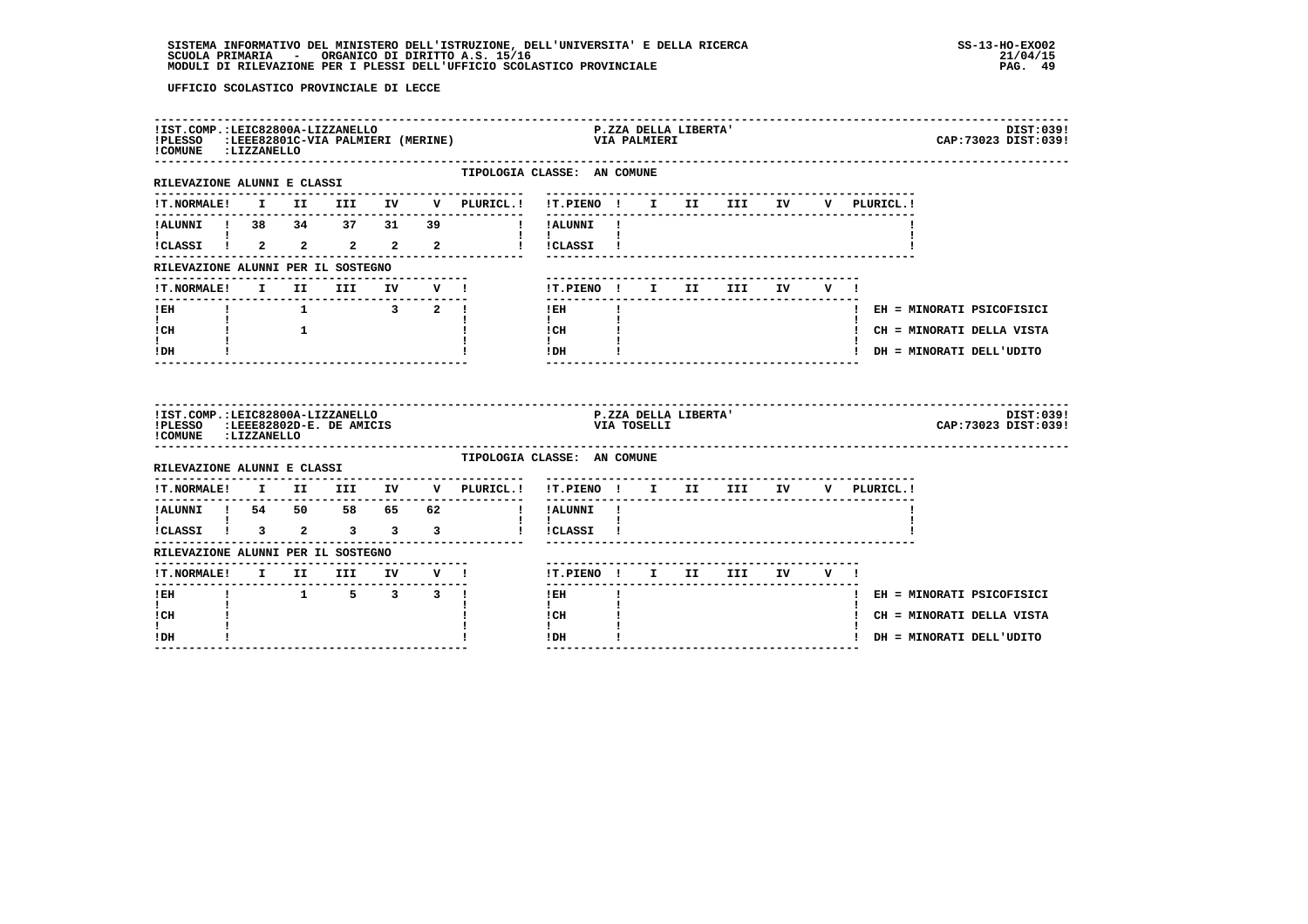**UFFICIO SCOLASTICO PROVINCIALE DI LECCE**

# **RILEVAZIONE POSTI PER L'IST.COMPRENSIVO:LEIC82800A**

#### **COMUNE :LIZZANELLO**

| ORGANICO FUNZIONALE DI CIRCOLO |            |                               |                          |          |                    |
|--------------------------------|------------|-------------------------------|--------------------------|----------|--------------------|
|                                | TIPO POSTO | DESCRIZIONE                   | ! O.D. CALC. ! O.D. ATT. | N. POSTI | $1$ O.D. PREC. $1$ |
|                                | AF         | !ORGANICO DI CIRCOLO          | 29                       | 29       | 28                 |
|                                | IL.        | !LINGUA INGLESE               |                          |          |                    |
|                                | CH         | ISOST. MINORATI DELLA VISTA ! |                          |          |                    |
|                                | DH         | !SOST. MINORATI DELL' UDITO ! |                          |          |                    |
|                                | EH         | !SOST. MINORATI PSICOFISICI ! |                          |          |                    |
|                                |            |                               |                          |          |                    |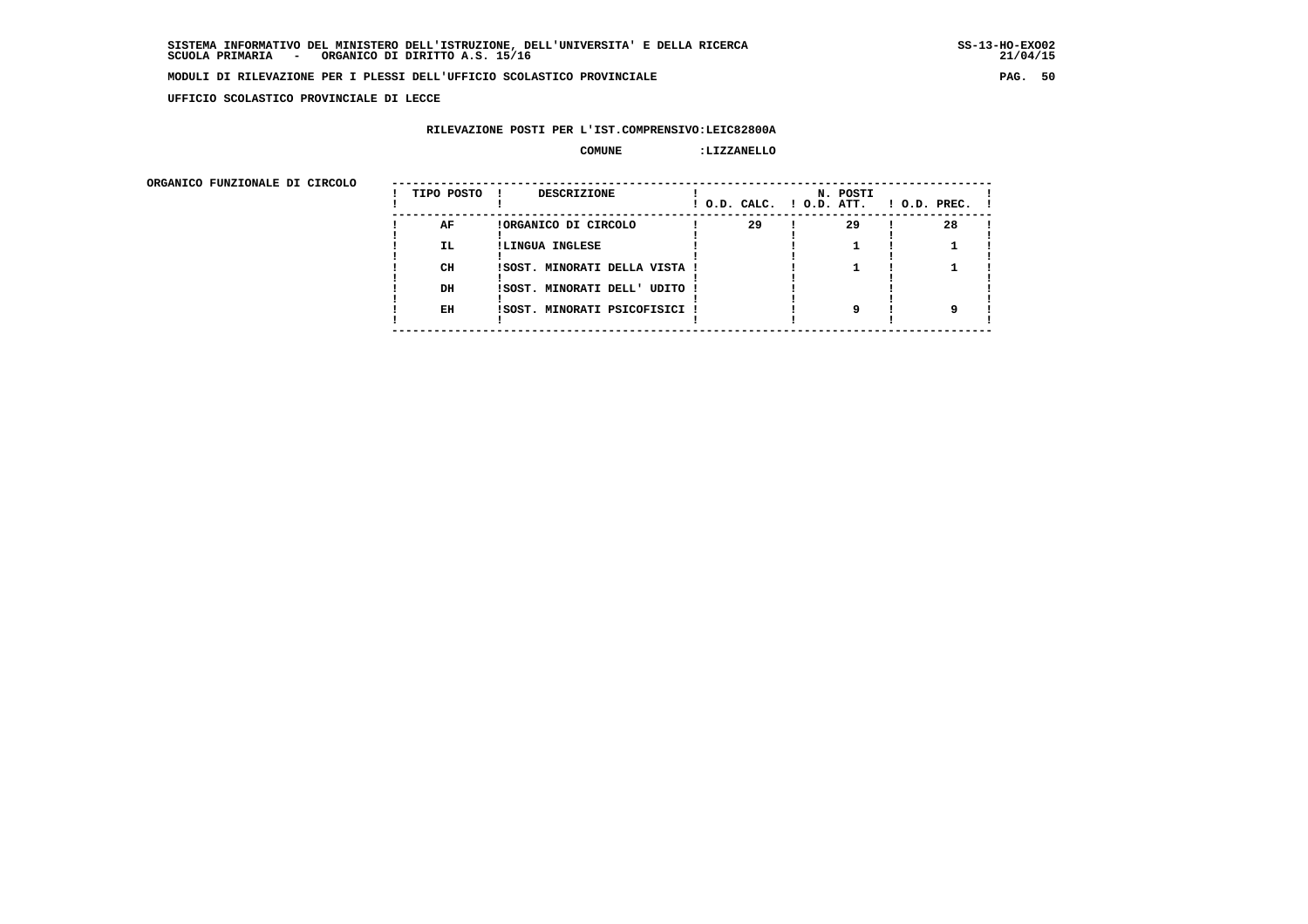| ! COMUNE : MELENDUGNO                                     |  | !IST.COMP.:LEIC829006-MELENDUGNO |  | !PLESSO : LEEE829018-VIA F.LLI LONGO                        |                                                                                                                                                                                                                                                                                                                                                              |              | VIA S. GIOVANNI N. 1<br>VIA F.LLI LONGO N.21 |                                   |  |                                    | DIST:040!<br>CAP: 73026 DIST: 040! |
|-----------------------------------------------------------|--|----------------------------------|--|-------------------------------------------------------------|--------------------------------------------------------------------------------------------------------------------------------------------------------------------------------------------------------------------------------------------------------------------------------------------------------------------------------------------------------------|--------------|----------------------------------------------|-----------------------------------|--|------------------------------------|------------------------------------|
| RILEVAZIONE ALUNNI E CLASSI                               |  |                                  |  | TIPOLOGIA CLASSE: AN COMUNE                                 |                                                                                                                                                                                                                                                                                                                                                              |              |                                              | --------------------------------- |  |                                    |                                    |
|                                                           |  |                                  |  | !T.NORMALE! I II III IV V PLURICL.! !T.PIENO ! I II III IV  |                                                                                                                                                                                                                                                                                                                                                              |              |                                              |                                   |  | V PLURICL.!                        |                                    |
|                                                           |  |                                  |  | !ALUNNI ! 20 26 67 66 65 ! !ALUNNI ! 44 24                  |                                                                                                                                                                                                                                                                                                                                                              |              |                                              |                                   |  |                                    |                                    |
| $\mathbf{1}$ $\mathbf{1}$                                 |  |                                  |  | !CLASSI ! 1 1 3 3 3 3 ! !CLASSI ! 2 1                       | $\mathbf{1}$ $\mathbf{1}$ $\mathbf{1}$                                                                                                                                                                                                                                                                                                                       |              |                                              |                                   |  |                                    |                                    |
| RILEVAZIONE ALUNNI PER IL SOSTEGNO                        |  |                                  |  |                                                             |                                                                                                                                                                                                                                                                                                                                                              |              |                                              |                                   |  |                                    |                                    |
| !T.NORMALE! I II III IV V !                               |  |                                  |  |                                                             | !T.PIENO ! I II III IV V !                                                                                                                                                                                                                                                                                                                                   |              |                                              |                                   |  |                                    |                                    |
| -------------------------------<br>$!$ EH                 |  |                                  |  | $5 \t 6 \t 1$                                               | ---------------<br><b>IEH I 1</b>                                                                                                                                                                                                                                                                                                                            |              |                                              |                                   |  |                                    | ! EH = MINORATI PSICOFISICI        |
| $\mathbf{I}$ and $\mathbf{I}$<br>ICH                      |  |                                  |  |                                                             | $\mathbf{I}$ and $\mathbf{I}$<br>$\frac{1 \text{CH}}{1 \text{H}}$ $\frac{1}{1 \text{H}}$                                                                                                                                                                                                                                                                     |              |                                              |                                   |  |                                    | ! CH = MINORATI DELLA VISTA        |
| $\mathbf{I}$<br>! DH                                      |  |                                  |  |                                                             | $1$ DH $\qquad$ $\qquad$ $\qquad$ $\qquad$ $\qquad$ $\qquad$ $\qquad$ $\qquad$ $\qquad$ $\qquad$ $\qquad$ $\qquad$ $\qquad$ $\qquad$ $\qquad$ $\qquad$ $\qquad$ $\qquad$ $\qquad$ $\qquad$ $\qquad$ $\qquad$ $\qquad$ $\qquad$ $\qquad$ $\qquad$ $\qquad$ $\qquad$ $\qquad$ $\qquad$ $\qquad$ $\qquad$ $\qquad$ $\qquad$ $\qquad$ $\qquad$<br>-------------- |              |                                              |                                   |  | ! DH = MINORATI DELL'UDITO         |                                    |
|                                                           |  |                                  |  |                                                             |                                                                                                                                                                                                                                                                                                                                                              |              |                                              |                                   |  |                                    |                                    |
| !IST.COMP.:LEIC829006-MELENDUGNO<br>! COMUNE : MELENDUGNO |  |                                  |  | !PLESSO :LEEE829029-GIOVANNI XXIII (BORGAGNE) VIA DE AMICIS | VIA S. GIOVANNI N. 1                                                                                                                                                                                                                                                                                                                                         |              |                                              |                                   |  |                                    | DIST:040!<br>CAP: 73026 DIST: 040! |
| RILEVAZIONE ALUNNI E CLASSI                               |  |                                  |  | TIPOLOGIA CLASSE: AN COMUNE                                 |                                                                                                                                                                                                                                                                                                                                                              |              |                                              |                                   |  |                                    |                                    |
|                                                           |  |                                  |  | !T.NORMALE! I II III IV V PLURICL.!                         |                                                                                                                                                                                                                                                                                                                                                              |              |                                              |                                   |  | !T.PIENO ! I II III IV V PLURICL.! |                                    |
| !ALUNNI ! 15 11 20 18 16                                  |  |                                  |  |                                                             | ! !ALUNNI !                                                                                                                                                                                                                                                                                                                                                  |              |                                              |                                   |  |                                    |                                    |
| $\mathbf{I}$ and $\mathbf{I}$ and $\mathbf{I}$            |  |                                  |  |                                                             | $\mathbf{I}$ $\mathbf{I}$                                                                                                                                                                                                                                                                                                                                    |              |                                              |                                   |  |                                    |                                    |
| RILEVAZIONE ALUNNI PER IL SOSTEGNO                        |  |                                  |  |                                                             |                                                                                                                                                                                                                                                                                                                                                              |              |                                              |                                   |  |                                    |                                    |
|                                                           |  |                                  |  |                                                             | !T.PIENO ! I II III IV V !                                                                                                                                                                                                                                                                                                                                   |              |                                              |                                   |  |                                    |                                    |
| ! EH                                                      |  | $1$ $2$ !                        |  |                                                             | l EH                                                                                                                                                                                                                                                                                                                                                         | $\mathbf{I}$ |                                              |                                   |  |                                    | ! EH = MINORATI PSICOFISICI        |
| $\mathbf{I}$<br>! CH<br>$\mathbf{I}$                      |  |                                  |  |                                                             | $\mathbf{I}$<br>! CH<br>$\mathbf{I}$ and $\mathbf{I}$                                                                                                                                                                                                                                                                                                        |              |                                              |                                   |  |                                    | ! CH = MINORATI DELLA VISTA        |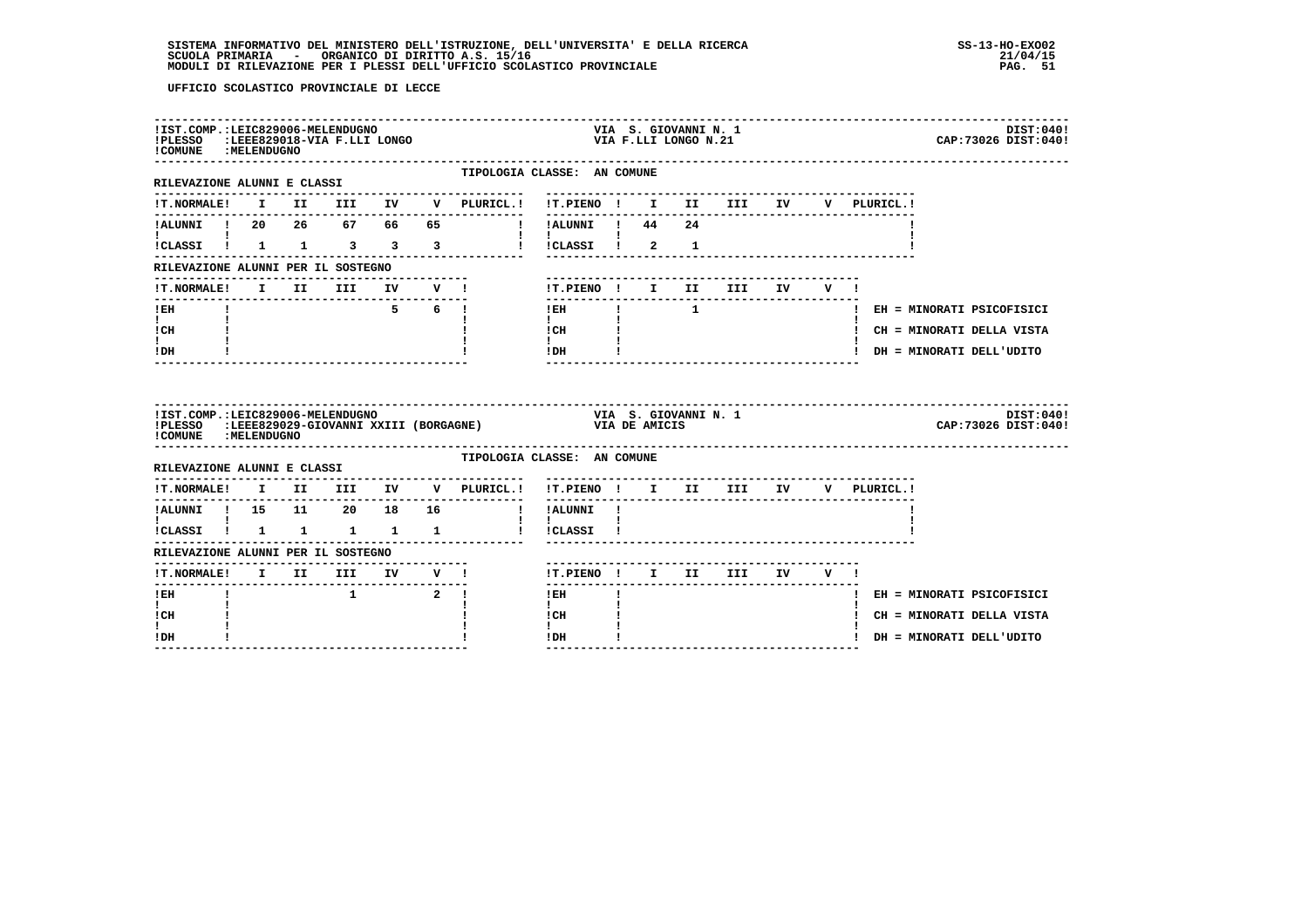**UFFICIO SCOLASTICO PROVINCIALE DI LECCE**

# **RILEVAZIONE POSTI PER L'IST.COMPRENSIVO:LEIC829006**

# **COMUNE :MELENDUGNO**

| ORGANICO FUNZIONALE DI CIRCOLO |            |                               |                          |          |                    |
|--------------------------------|------------|-------------------------------|--------------------------|----------|--------------------|
|                                | TIPO POSTO | DESCRIZIONE                   | ! O.D. CALC. ! O.D. ATT. | N. POSTI | $1$ O.D. PREC. $1$ |
|                                | AF         | !ORGANICO DI CIRCOLO          | 25                       | 25       | 23                 |
|                                | IL.        | !LINGUA INGLESE               |                          |          |                    |
|                                | CH         | !SOST. MINORATI DELLA VISTA ! |                          |          |                    |
|                                | DH         | !SOST. MINORATI DELL' UDITO ! |                          |          |                    |
|                                | EH         | !SOST. MINORATI PSICOFISICI ! |                          | 6        |                    |
|                                |            |                               |                          |          |                    |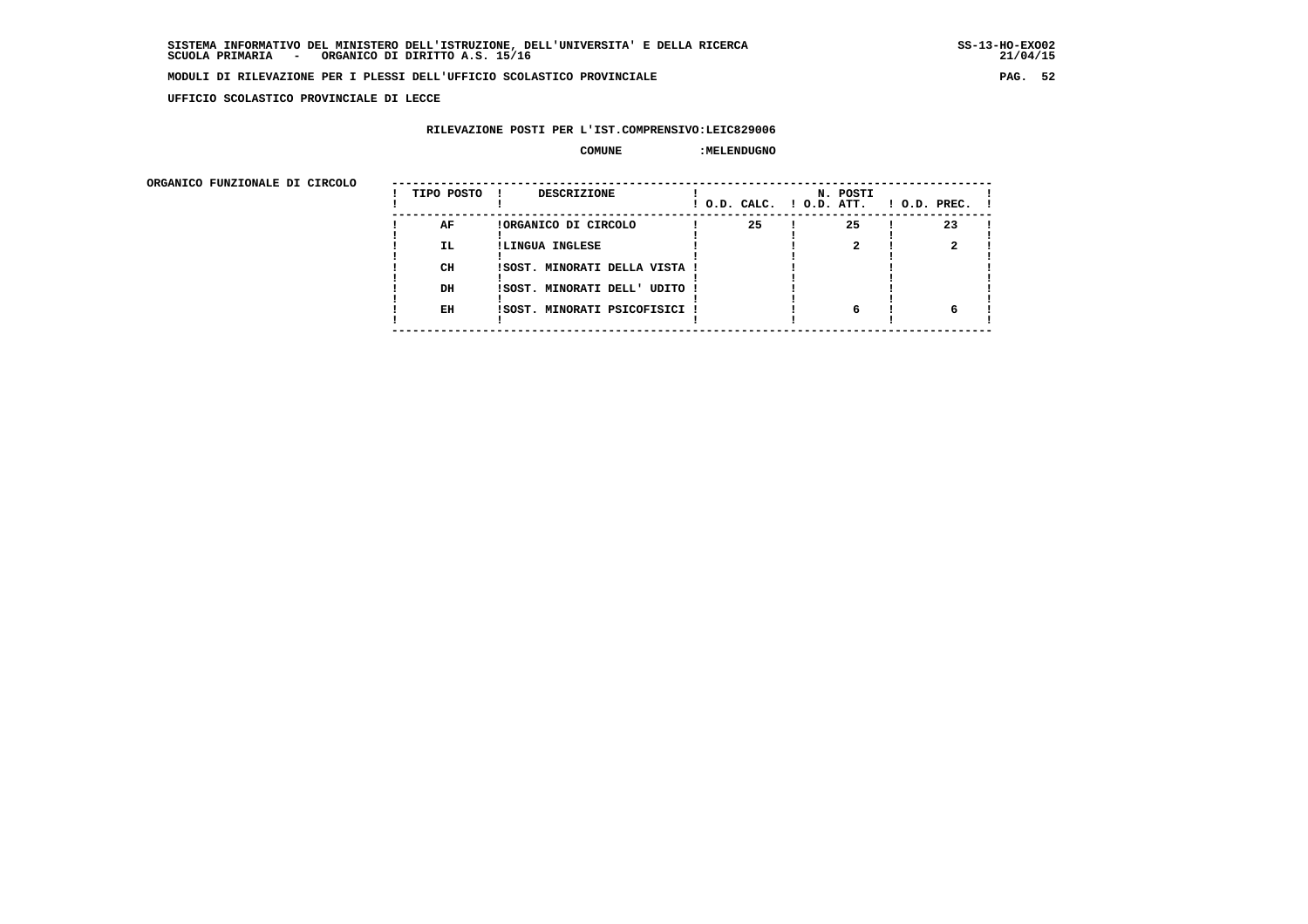| !IST.COMP.:LEIC83000A-LEVERANO POLO 2<br><b>!PLESSO</b><br>! COMUNE : LEVERANO                  |  |              | :LEEE83001C-VIA DELLA LIBERTA' |            |                  |                                             |                                        | VIA TURATI                | VIA DELLA LIBERTA' |                        |              |                         |             | DIST:038!<br>CAP: 73045 DIST: 038!    |
|-------------------------------------------------------------------------------------------------|--|--------------|--------------------------------|------------|------------------|---------------------------------------------|----------------------------------------|---------------------------|--------------------|------------------------|--------------|-------------------------|-------------|---------------------------------------|
| ----------------------<br>RILEVAZIONE ALUNNI E CLASSI                                           |  |              |                                |            |                  | TIPOLOGIA CLASSE: AN COMUNE<br>------------ |                                        |                           |                    |                        |              |                         |             |                                       |
| <b>!T.NORMALE!</b>                                                                              |  |              |                                |            |                  | I II III IV V PLURICL.!                     | !T.PIENO ! I II III IV                 |                           |                    |                        |              |                         | V PLURICL.! |                                       |
| !ALUNNI ! 15 18 21                                                                              |  |              |                                |            | 21               | $\blacksquare$                              | ----------<br>!ALUNNI ! 22 18 19 16 21 |                           |                    |                        |              |                         |             |                                       |
| !CLASSI !                                                                                       |  | $\mathbf{1}$ | 1 1 1                          |            |                  |                                             | !!!CLASSI!!!!!                         |                           |                    | $\mathbf{1}$           | $\mathbf{1}$ | $\mathbf{1}$            |             |                                       |
| RILEVAZIONE ALUNNI PER IL SOSTEGNO                                                              |  |              |                                |            |                  |                                             |                                        |                           |                    |                        |              |                         |             |                                       |
| !T.NORMALE!                                                                                     |  | I II         | <b>III</b>                     |            | IV V !           |                                             | !T.PIENO ! I II                        |                           |                    | <b>III</b>             | IV           | $V = 1$                 |             |                                       |
| ! EH                                                                                            |  |              |                                |            | $\overline{2}$ 1 |                                             | -------------------------<br>$!$ EH    |                           |                    |                        |              |                         |             | ! 1 2 1 1 ! EH = MINORATI PSICOFISICI |
| $\mathbf{I}$<br>! CH                                                                            |  |              |                                |            |                  |                                             | $\mathbf{I}$<br>! CH                   |                           |                    |                        |              |                         |             | ! CH = MINORATI DELLA VISTA           |
| $\mathbf{I}$<br>! DH                                                                            |  |              |                                |            |                  |                                             | $\mathbf{I}$<br>!DH                    |                           |                    |                        |              |                         |             | ! DH = MINORATI DELL'UDITO            |
|                                                                                                 |  |              |                                |            |                  |                                             |                                        |                           |                    |                        |              |                         |             |                                       |
| !IST.COMP.:LEIC83000A-LEVERANO POLO 2<br>!PLESSO :LEEE83002D-VIA OTRANTO<br>! COMUNE : LEVERANO |  |              |                                |            |                  |                                             |                                        | VIA TURATI<br>VIA OTRANTO |                    |                        |              |                         |             | DIST:038!<br>CAP: 73045 DIST: 038!    |
| RILEVAZIONE ALUNNI E CLASSI                                                                     |  |              |                                |            |                  | TIPOLOGIA CLASSE: AN COMUNE                 |                                        |                           |                    |                        |              |                         |             |                                       |
| <b>!T.NORMALE!</b>                                                                              |  |              |                                |            |                  | I II III IV V PLURICL.!                     | !T.PIENO ! I II III IV                 |                           |                    |                        |              |                         | V PLURICL.! |                                       |
| !ALUNNI ! 50 18 17 22                                                                           |  |              |                                |            |                  | $\mathbf{I}$                                | !ALUNNI ! 23 19 16 22                  |                           |                    |                        |              |                         |             |                                       |
| !CLASSI ! 2 1 1 1                                                                               |  |              |                                |            |                  |                                             | $\mathbf{I}$<br>!CLASSI !              |                           | $\mathbf{1}$       | $\mathbf{1}$           | $\mathbf{1}$ | $\overline{\mathbf{1}}$ |             |                                       |
| RILEVAZIONE ALUNNI PER IL SOSTEGNO                                                              |  |              |                                |            |                  |                                             |                                        |                           |                    |                        |              |                         |             |                                       |
| !T.NORMALE! I II                                                                                |  |              |                                | III IV V ! |                  |                                             | !T.PIENO ! I II                        |                           |                    | III                    | IV           | VI                      |             |                                       |
| --------------------<br>$\frac{1}{1}$ 1<br>! EH                                                 |  |              |                                |            |                  |                                             | -------<br>$!$ EH                      |                           |                    | ---------------------- |              |                         |             | ! EH = MINORATI PSICOFISICI           |
| $\mathbf{I}$<br>! CH                                                                            |  |              |                                |            |                  |                                             | $\mathbf{I}$<br>! CH<br>$\mathbf{I}$   |                           |                    |                        |              |                         |             | ! CH = MINORATI DELLA VISTA           |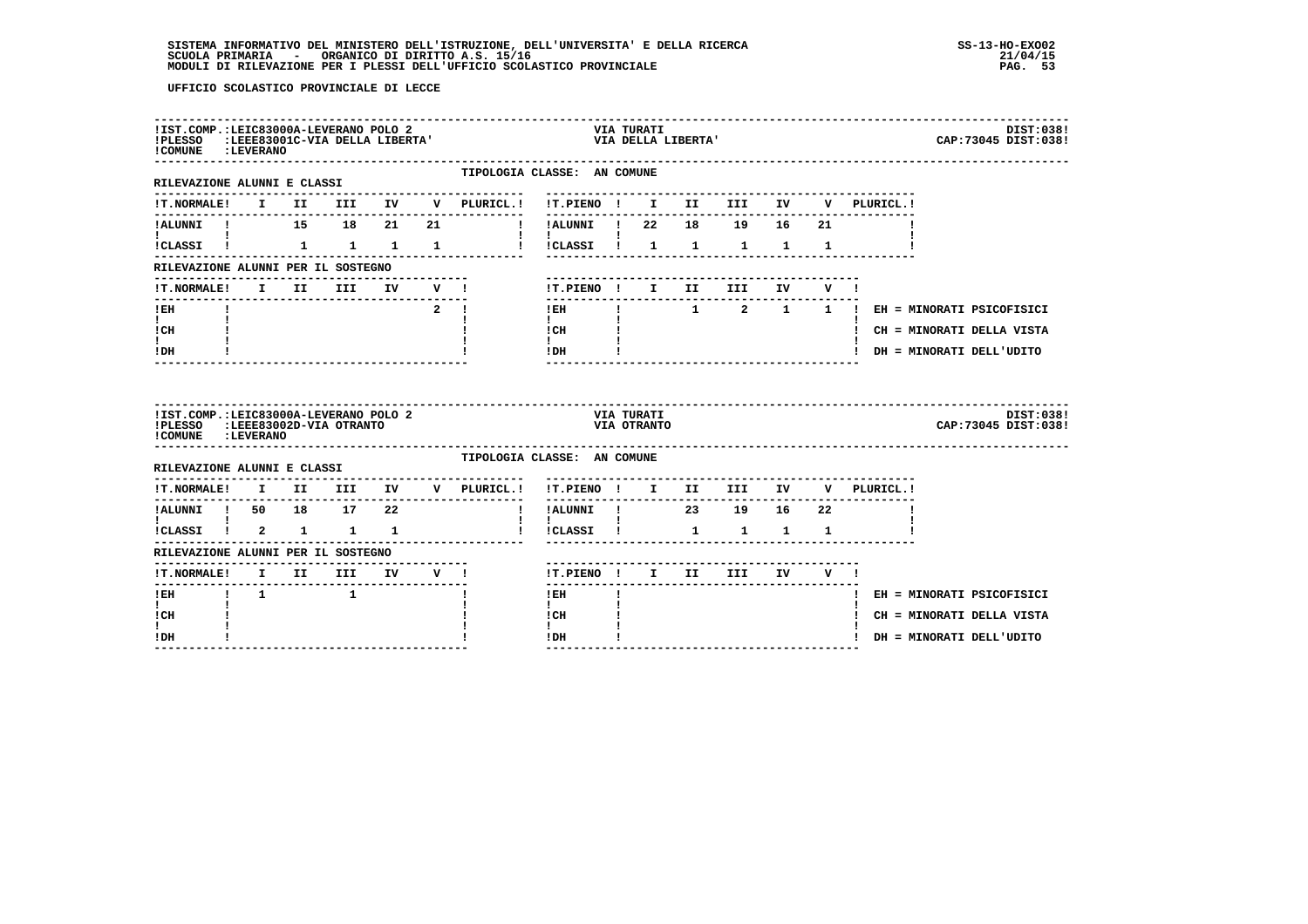**UFFICIO SCOLASTICO PROVINCIALE DI LECCE**

# **RILEVAZIONE POSTI PER L'IST.COMPRENSIVO:LEIC83000A**

### **COMUNE :LEVERANO**

ORGANICO FUNZIONALE DI CIRCOLO

| ORGANICO FUNZIONALE DI CIRCOLO |            |                                    |    |                                      |                    |
|--------------------------------|------------|------------------------------------|----|--------------------------------------|--------------------|
|                                | TIPO POSTO | <b>DESCRIZIONE</b><br>$\mathbf{I}$ |    | N. POSTI<br>! O.D. CALC. ! O.D. ATT. | $1$ O.D. PREC. $1$ |
|                                | AF         | !ORGANICO DI CIRCOLO               | 29 | 28                                   | 29                 |
|                                | IL.        | !LINGUA INGLESE                    |    |                                      |                    |
|                                |            |                                    |    |                                      |                    |
|                                | CH         | ISOST. MINORATI DELLA VISTA !      |    |                                      |                    |
|                                |            |                                    |    |                                      |                    |
|                                | DH         | ISOST. MINORATI DELL' UDITO !      |    |                                      |                    |
|                                |            |                                    |    |                                      |                    |
|                                | EH         | ISOST. MINORATI PSICOFISICI !      |    |                                      |                    |
|                                |            |                                    |    |                                      |                    |
|                                |            |                                    |    |                                      |                    |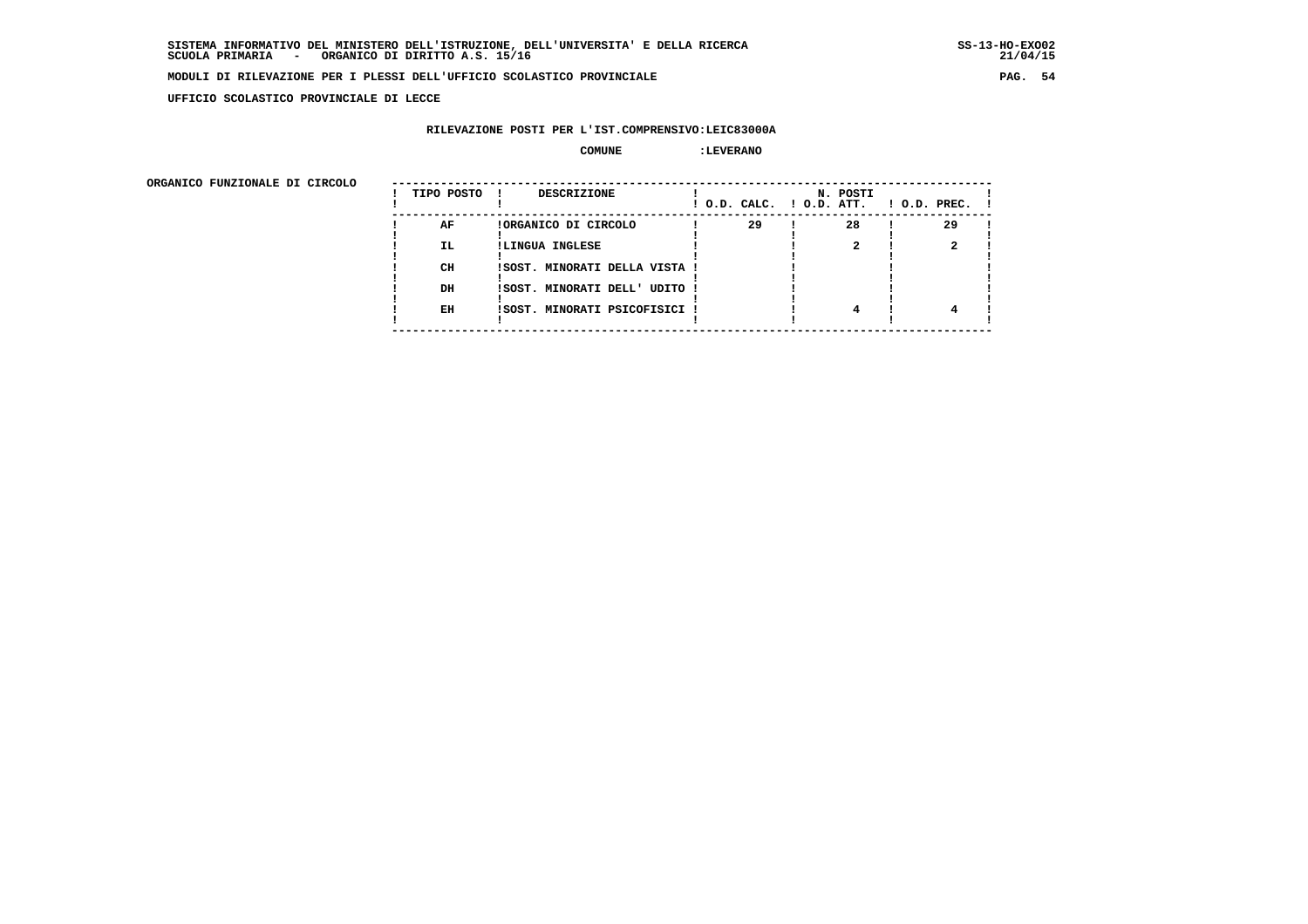| !IST.COMP.:LEIC831006-PORTOCESAREO<br>!PLESSO<br>! COMUNE | : PORTOCESAREO             |     | :LEEE831018-VIA ROSSINI |         |         |                             | VIA                        |              | VIA ROSSINI | PICCINNI |         |    |   |            |                          | DIST:038!<br>CAP: 73010 DIST: 038!                     |
|-----------------------------------------------------------|----------------------------|-----|-------------------------|---------|---------|-----------------------------|----------------------------|--------------|-------------|----------|---------|----|---|------------|--------------------------|--------------------------------------------------------|
| RILEVAZIONE ALUNNI E CLASSI                               |                            |     |                         |         |         | TIPOLOGIA CLASSE: AN COMUNE |                            |              |             |          |         |    |   |            |                          |                                                        |
| <b>!T.NORMALE!</b>                                        | I.                         | II. | <b>III</b>              | IV      | v       | PLURICL. !                  | !T.PIENO                   |              | I.          | II.      | III     | IV | v | PLURICL. ! |                          |                                                        |
| ! ALUNNI<br><b>!CLASSI</b>                                | 30<br>$\mathbf{2}^{\circ}$ | 23  | 42<br>$\mathbf{2}$      | 54<br>3 | 66<br>3 |                             | ! ALUNNI<br><b>!CLASSI</b> |              | 27          | 24       | 19<br>1 |    |   |            |                          |                                                        |
| RILEVAZIONE ALUNNI PER IL SOSTEGNO                        |                            |     |                         |         |         |                             |                            |              |             |          |         |    |   |            |                          |                                                        |
| !T.NORMALE!                                               | I.                         | II. | III.                    | IV      | v       |                             | !T.PIENO                   | $\mathbf{I}$ | I.          | II.      | III.    | IV | v |            |                          |                                                        |
| !EH<br>! CH<br>!DH                                        | $\overline{a}$             |     | $\mathbf{1}$            | 1       | 3       |                             | !EH<br>! CH<br>!DH         |              |             |          | 1       |    |   |            | DH = MINORATI DELL'UDITO | EH = MINORATI PSICOFISICI<br>CH = MINORATI DELLA VISTA |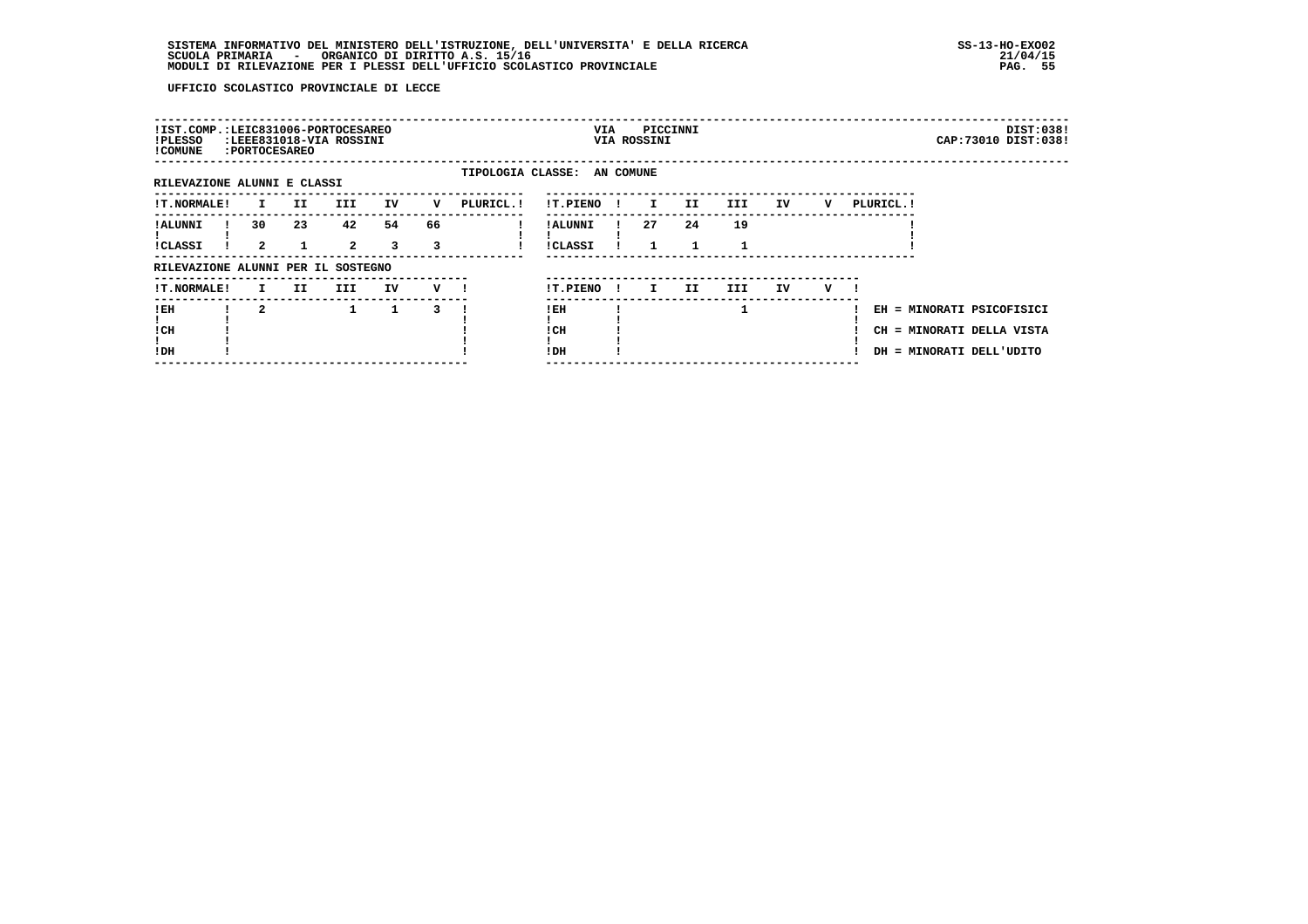**UFFICIO SCOLASTICO PROVINCIALE DI LECCE**

# **RILEVAZIONE POSTI PER L'IST.COMPRENSIVO:LEIC831006**

#### **COMUNE :PORTOCESAREO**

| ORGANICO FUNZIONALE DI CIRCOLO |            |                               |                          |          |                    |
|--------------------------------|------------|-------------------------------|--------------------------|----------|--------------------|
|                                | TIPO POSTO | DESCRIZIONE                   | ! O.D. CALC. ! O.D. ATT. | N. POSTI | $1$ O.D. PREC. $1$ |
|                                | AF         | !ORGANICO DI CIRCOLO          | 19                       | 19       | 18                 |
|                                | IL.        | !LINGUA INGLESE               |                          |          |                    |
|                                | CH         | !SOST. MINORATI DELLA VISTA ! |                          |          |                    |
|                                | DH         | !SOST. MINORATI DELL' UDITO ! |                          |          |                    |
|                                | EH         | !SOST. MINORATI PSICOFISICI ! |                          |          |                    |
|                                |            |                               |                          |          |                    |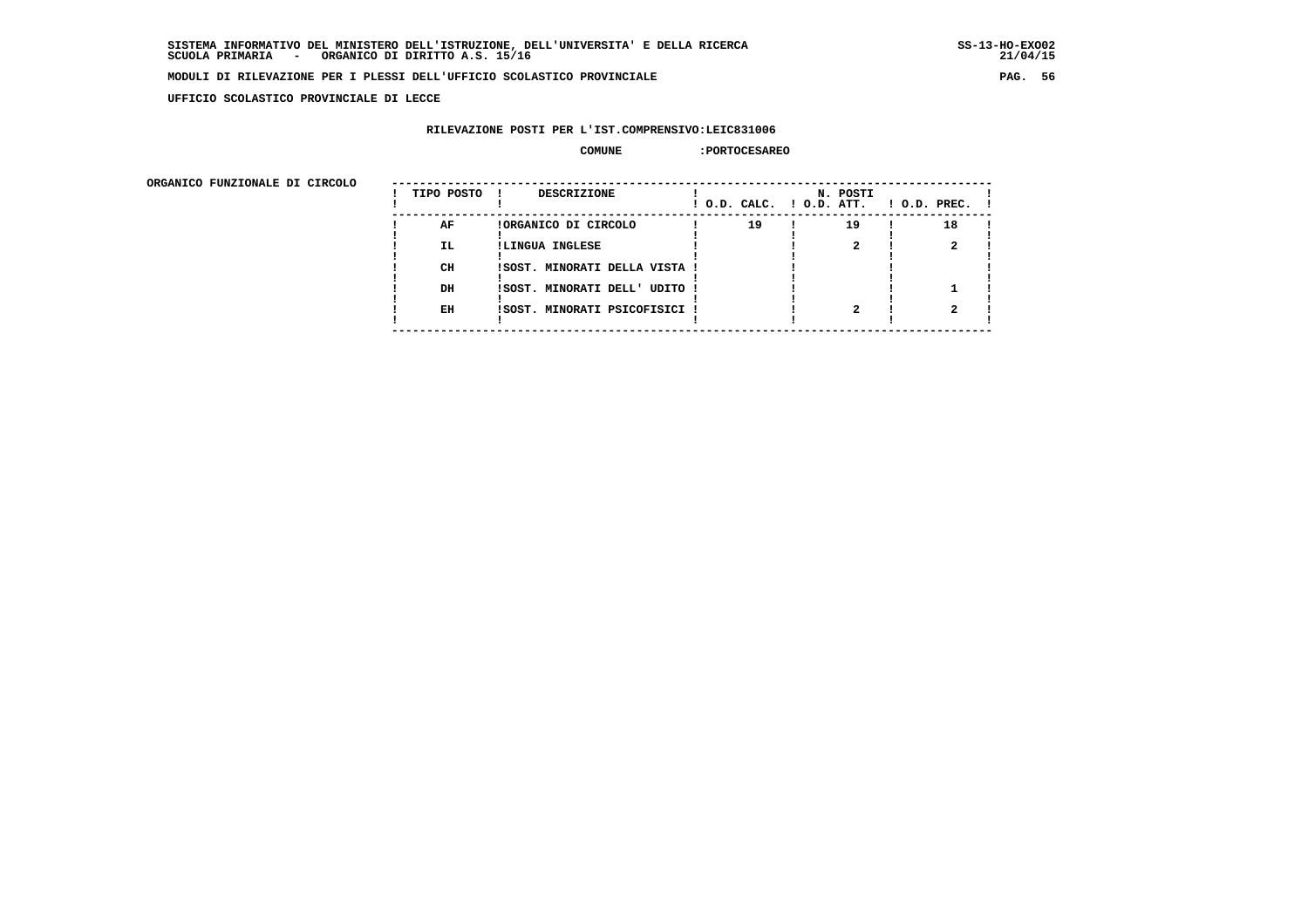| ! COMUNE : LEVERANO                                                            |  |                                                  |              | ${\tt !IST.COMP.{LEIC832002-LEVERANO\ POLO\ 1}\atop !PLESSO\phantom{}}\noindent {\tt *LEEC832002-LEVERANO\ POLO\ 1}\nonumber$                        |                                                                                                                                                                                                                                                                                                                                            |              |                |                    | ------------------------              |      |             |                                                                                                                                                                                                                                                                                                  |                                 | DIST:038!<br>CAP: 73045 DIST: 038! |
|--------------------------------------------------------------------------------|--|--------------------------------------------------|--------------|------------------------------------------------------------------------------------------------------------------------------------------------------|--------------------------------------------------------------------------------------------------------------------------------------------------------------------------------------------------------------------------------------------------------------------------------------------------------------------------------------------|--------------|----------------|--------------------|---------------------------------------|------|-------------|--------------------------------------------------------------------------------------------------------------------------------------------------------------------------------------------------------------------------------------------------------------------------------------------------|---------------------------------|------------------------------------|
| --------------------------<br>RILEVAZIONE ALUNNI E CLASSI                      |  |                                                  |              | TIPOLOGIA CLASSE: AN COMUNE                                                                                                                          |                                                                                                                                                                                                                                                                                                                                            |              |                |                    |                                       |      |             |                                                                                                                                                                                                                                                                                                  |                                 |                                    |
|                                                                                |  |                                                  |              |                                                                                                                                                      |                                                                                                                                                                                                                                                                                                                                            |              |                |                    |                                       |      |             | V PLURICL.!                                                                                                                                                                                                                                                                                      |                                 |                                    |
| !ALUNNI ! 22 39 20 18 35                                                       |  |                                                  |              |                                                                                                                                                      | !!ALUNNI!! 22                                                                                                                                                                                                                                                                                                                              |              |                |                    | 20 19 23 27                           |      |             |                                                                                                                                                                                                                                                                                                  |                                 |                                    |
| <b>Experience</b>                                                              |  |                                                  |              | iCLASSI i 1 2 1 1 2 i iCLASSI i 1 1 1 1                                                                                                              | $\mathbf{I}$ and $\mathbf{I}$ and $\mathbf{I}$                                                                                                                                                                                                                                                                                             |              |                |                    |                                       |      |             | $\mathbf{1}$ and $\mathbf{1}$ and $\mathbf{1}$ and $\mathbf{1}$ and $\mathbf{1}$ and $\mathbf{1}$ and $\mathbf{1}$ and $\mathbf{1}$ and $\mathbf{1}$ and $\mathbf{1}$ and $\mathbf{1}$ and $\mathbf{1}$ and $\mathbf{1}$ and $\mathbf{1}$ and $\mathbf{1}$ and $\mathbf{1}$ and $\mathbf{1}$ and |                                 |                                    |
| RILEVAZIONE ALUNNI PER IL SOSTEGNO                                             |  |                                                  |              |                                                                                                                                                      |                                                                                                                                                                                                                                                                                                                                            |              |                |                    |                                       |      |             |                                                                                                                                                                                                                                                                                                  |                                 |                                    |
| !T.NORMALE!                                                                    |  |                                                  |              | I II III IV V !                                                                                                                                      | !T.PIENO ! I II                                                                                                                                                                                                                                                                                                                            |              |                |                    | III                                   | IV 1 | V !         |                                                                                                                                                                                                                                                                                                  |                                 |                                    |
| <b>IEH 1</b> 1                                                                 |  | -------------------------------                  | $\mathbf{1}$ | $\mathbf{I}$                                                                                                                                         | $1$ EH and $-$                                                                                                                                                                                                                                                                                                                             | $\mathbf{I}$ |                |                    |                                       |      |             |                                                                                                                                                                                                                                                                                                  | 1 ! EH = MINORATI PSICOFISICI   |                                    |
| $\mathbf{I}$ and $\mathbf{I}$<br>ICH                                           |  |                                                  |              |                                                                                                                                                      | $\mathbf{I}$ and $\mathbf{I}$<br>$\frac{1}{1}$ $\frac{1}{1}$ $\frac{1}{1}$                                                                                                                                                                                                                                                                 |              |                |                    |                                       |      |             |                                                                                                                                                                                                                                                                                                  | ! CH = MINORATI DELLA VISTA     |                                    |
| $\mathbf{I}$<br>! DH                                                           |  |                                                  |              |                                                                                                                                                      | $!$ DH $\qquad$ $\qquad$ $\qquad$ $\qquad$ $\qquad$ $\qquad$ $\qquad$ $\qquad$ $\qquad$ $\qquad$ $\qquad$ $\qquad$ $\qquad$ $\qquad$ $\qquad$ $\qquad$ $\qquad$ $\qquad$ $\qquad$ $\qquad$ $\qquad$ $\qquad$ $\qquad$ $\qquad$ $\qquad$ $\qquad$ $\qquad$ $\qquad$ $\qquad$ $\qquad$ $\qquad$ $\qquad$ $\qquad$ $\qquad$ $\qquad$ $\qquad$ |              |                |                    |                                       |      |             |                                                                                                                                                                                                                                                                                                  | ! DH = MINORATI DELL'UDITO      |                                    |
|                                                                                |  |                                                  |              |                                                                                                                                                      |                                                                                                                                                                                                                                                                                                                                            |              |                |                    |                                       |      |             |                                                                                                                                                                                                                                                                                                  |                                 |                                    |
| !IST.COMP.:LEIC832002-LEVERANO POLO 1<br><b>!PLESSO</b><br>! COMUNE : LEVERANO |  | LEEE832025-VIA MONTESSORI:                       |              | -----------------------------                                                                                                                        |                                                                                                                                                                                                                                                                                                                                            |              | VIA MONTESSORI | VIA DELLA LIBERTA' |                                       |      |             |                                                                                                                                                                                                                                                                                                  |                                 | DIST:038!<br>CAP:73045 DIST:038!   |
| RILEVAZIONE ALUNNI E CLASSI                                                    |  |                                                  |              | TIPOLOGIA CLASSE: AN COMUNE                                                                                                                          |                                                                                                                                                                                                                                                                                                                                            |              |                |                    |                                       |      |             |                                                                                                                                                                                                                                                                                                  |                                 |                                    |
|                                                                                |  |                                                  |              | $\verb !T.NORMALE! \quad I \quad \  \  II \quad \  \  \text{III} \quad \  \  \text{IV} \quad \  \  \, \text{V} \quad \  \  \text{PLURICL.} \text{!}$ | !T.PIENO ! I II III IV V PLURICL.!                                                                                                                                                                                                                                                                                                         |              |                |                    |                                       |      |             |                                                                                                                                                                                                                                                                                                  |                                 |                                    |
| -----------------<br>!ALUNNI ! 23 23 19                                        |  |                                                  |              |                                                                                                                                                      | ---------<br>!!ALUNNI ! 27 21 25                                                                                                                                                                                                                                                                                                           |              |                |                    |                                       |      |             |                                                                                                                                                                                                                                                                                                  |                                 |                                    |
| $\mathbf{I}$ and $\mathbf{I}$ are all $\mathbf{I}$<br>!CLASSI ! 1 1 1          |  |                                                  |              | $\mathbf{I}$                                                                                                                                         | $\mathbf{I}$<br>$ICLASI$ $1$ $1$                                                                                                                                                                                                                                                                                                           |              |                |                    |                                       |      | $1 \quad 1$ |                                                                                                                                                                                                                                                                                                  |                                 |                                    |
| RILEVAZIONE ALUNNI PER IL SOSTEGNO                                             |  |                                                  |              |                                                                                                                                                      |                                                                                                                                                                                                                                                                                                                                            |              |                |                    |                                       |      |             |                                                                                                                                                                                                                                                                                                  |                                 |                                    |
|                                                                                |  |                                                  |              | !T.NORMALE! I II III IV V !                                                                                                                          |                                                                                                                                                                                                                                                                                                                                            |              |                |                    | !T.PIENO ! I II III IV V !            |      |             |                                                                                                                                                                                                                                                                                                  |                                 |                                    |
| ------------------------------<br>! EH                                         |  | $\begin{array}{cccc} 1 & 1 \\ 1 & 1 \end{array}$ |              | $\mathbf{I}$                                                                                                                                         | $!$ EH                                                                                                                                                                                                                                                                                                                                     |              |                |                    | ------------------------------------- |      |             |                                                                                                                                                                                                                                                                                                  | 1 2 ! EH = MINORATI PSICOFISICI |                                    |
| $\mathbf{I}$<br>! CH<br>$\mathbf{I}$                                           |  |                                                  |              |                                                                                                                                                      | $\mathbf{I}$<br>! CH<br>$\mathbf{I}$                                                                                                                                                                                                                                                                                                       |              |                |                    |                                       |      |             |                                                                                                                                                                                                                                                                                                  | ! CH = MINORATI DELLA VISTA     |                                    |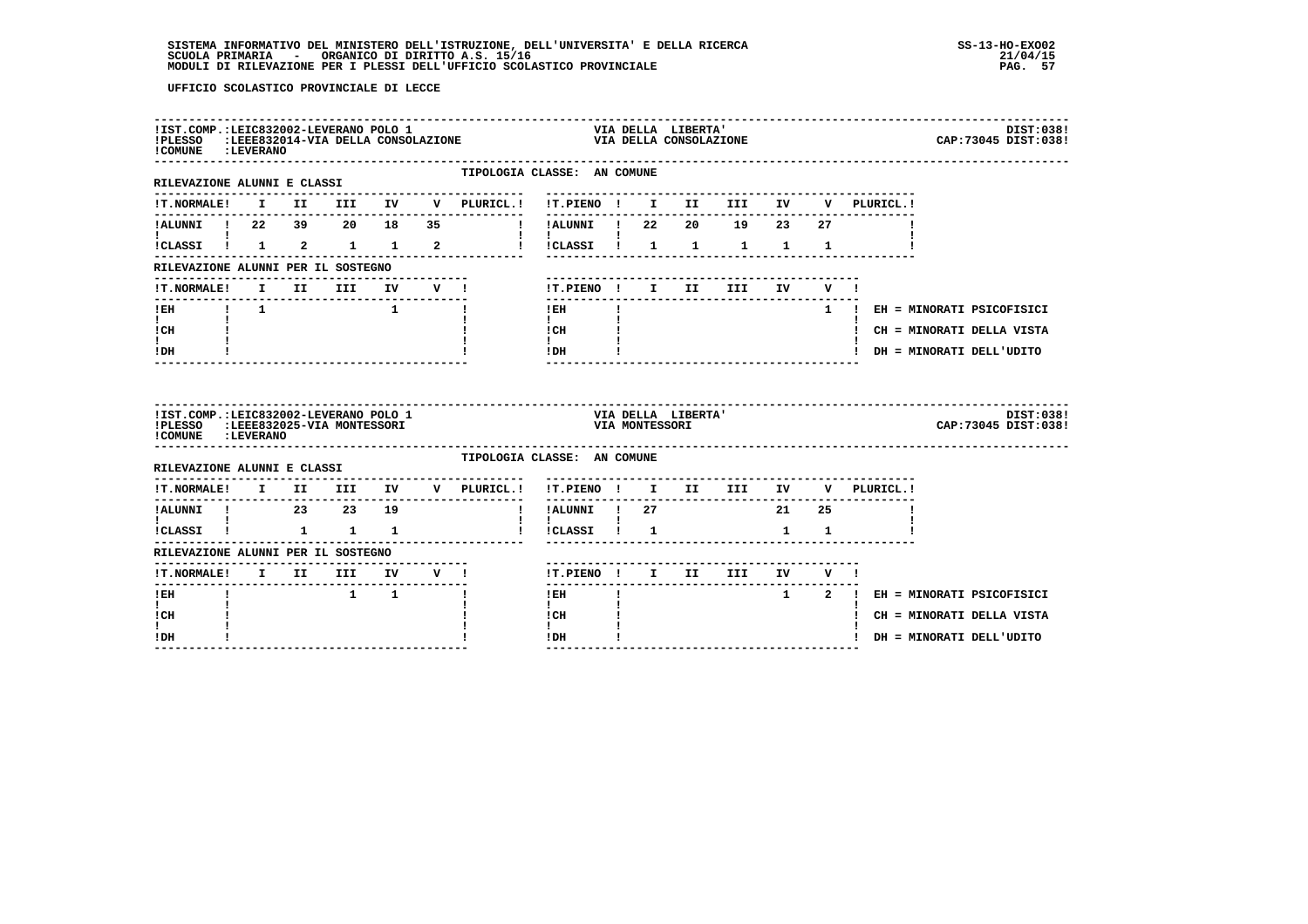**UFFICIO SCOLASTICO PROVINCIALE DI LECCE**

# **RILEVAZIONE POSTI PER L'IST.COMPRENSIVO:LEIC832002**

### **COMUNE :LEVERANO**

ORGANICO FUNZIONALE DI CIRCOLO

| ORGANICO FUNZIONALE DI CIRCOLO |            |                                    |    |                                      |                    |
|--------------------------------|------------|------------------------------------|----|--------------------------------------|--------------------|
|                                | TIPO POSTO | <b>DESCRIZIONE</b><br>$\mathbf{I}$ |    | N. POSTI<br>! O.D. CALC. ! O.D. ATT. | $1$ O.D. PREC. $1$ |
|                                | AF         | !ORGANICO DI CIRCOLO               | 28 | 27                                   | 27                 |
|                                | IL.        | !LINGUA INGLESE                    |    |                                      |                    |
|                                |            |                                    |    |                                      |                    |
|                                | CH         | ISOST. MINORATI DELLA VISTA !      |    |                                      |                    |
|                                | DH         | ISOST. MINORATI DELL' UDITO !      |    |                                      |                    |
|                                |            |                                    |    |                                      |                    |
|                                | EH         | ISOST. MINORATI PSICOFISICI !      |    |                                      |                    |
|                                |            |                                    |    |                                      |                    |
|                                |            |                                    |    |                                      |                    |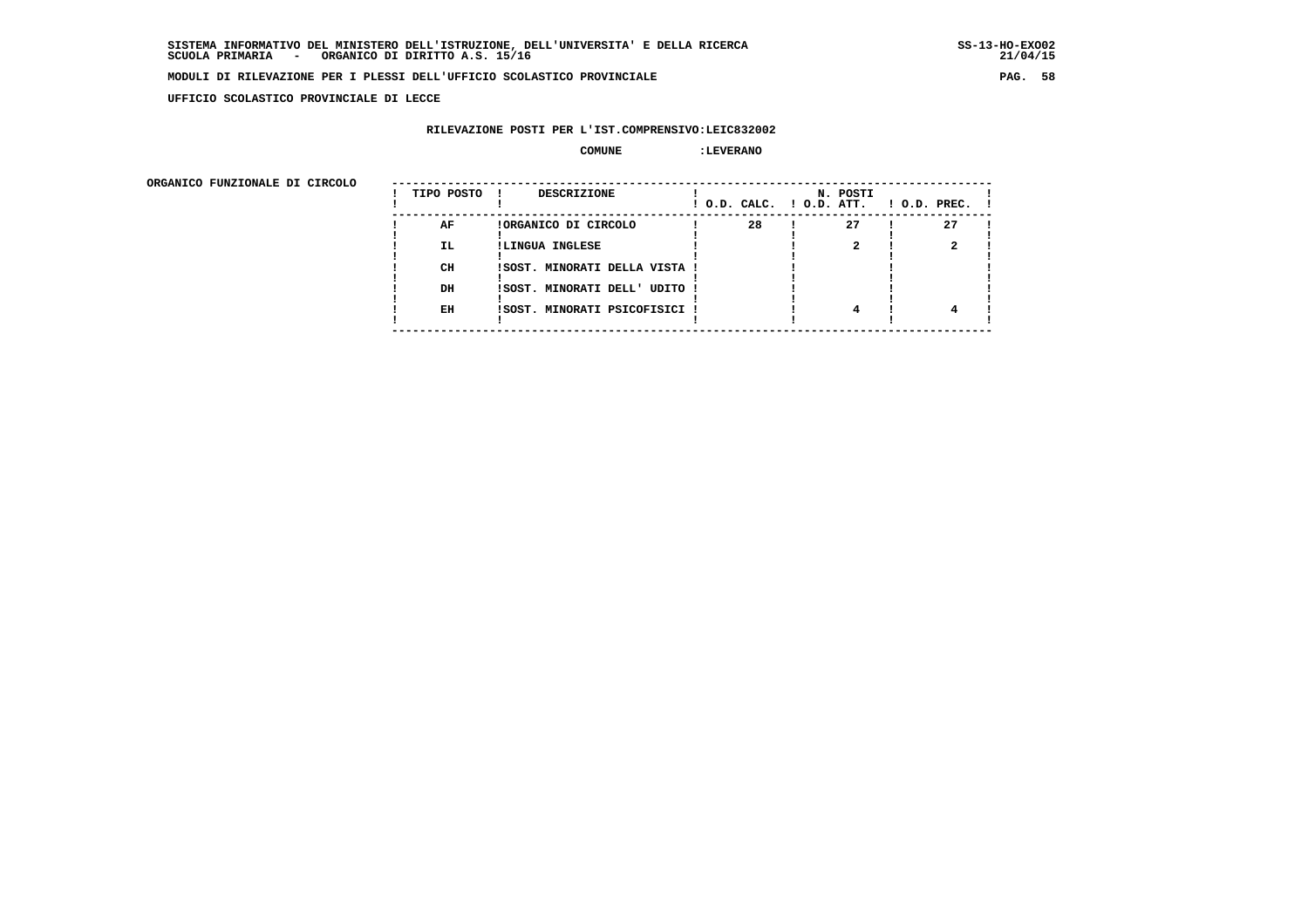| !IST.COMP.:LEIC83300T-MELISSANO<br>!PLESSO<br>! COMUNE | :MELISSANO     |     | :LEEE83301X-S.E.S. "DON QUINTINO SICURO" |                |                |                             |                |              | VIA FELLINE 127<br>CORSO MAZZINI |     |     |    |    |            | CAP: 73040 DIST: 045!     | DIST:045! |
|--------------------------------------------------------|----------------|-----|------------------------------------------|----------------|----------------|-----------------------------|----------------|--------------|----------------------------------|-----|-----|----|----|------------|---------------------------|-----------|
|                                                        |                |     |                                          |                |                | TIPOLOGIA CLASSE: AN COMUNE |                |              |                                  |     |     |    |    |            |                           |           |
| RILEVAZIONE ALUNNI E CLASSI                            |                |     |                                          |                |                |                             |                |              |                                  |     |     |    |    |            |                           |           |
| !T.NORMALE!                                            | I.             | II. | <b>III</b>                               | IV             | v              | PLURICL.!                   | !T.PIENO       | $\mathbf{I}$ | I.                               | II. | III | IV | v  | PLURICL. ! |                           |           |
| ! ALUNNI                                               | 46             | 25  | 79                                       | 50             | 47             |                             | ! ALUNNI       |              | 25                               | 24  |     | 13 | 12 |            |                           |           |
| !CLASSI                                                | $\overline{a}$ |     | 4                                        | $\overline{a}$ | $\overline{a}$ |                             | <b>!CLASSI</b> |              |                                  | 1   |     |    |    |            |                           |           |
| RILEVAZIONE ALUNNI PER IL SOSTEGNO                     |                |     |                                          |                |                |                             |                |              |                                  |     |     |    |    |            |                           |           |
| <b>!T.NORMALE!</b>                                     | I.             | II. | III.                                     | IV             | $V$ $l$        |                             | !T.PIENO       | $\mathbf{I}$ | I.                               | II. | III | IV | v  |            |                           |           |
| !EH                                                    |                |     |                                          |                |                |                             | ! EH           |              |                                  |     |     |    |    |            | EH = MINORATI PSICOFISICI |           |
| ! CH                                                   |                |     |                                          |                |                |                             | ! CH           |              |                                  |     |     |    |    |            | CH = MINORATI DELLA VISTA |           |
| !DH                                                    |                |     |                                          |                |                |                             | ! DH           |              |                                  |     |     |    |    |            | DH = MINORATI DELL'UDITO  |           |
|                                                        |                |     |                                          |                |                |                             |                |              |                                  |     |     |    |    |            |                           |           |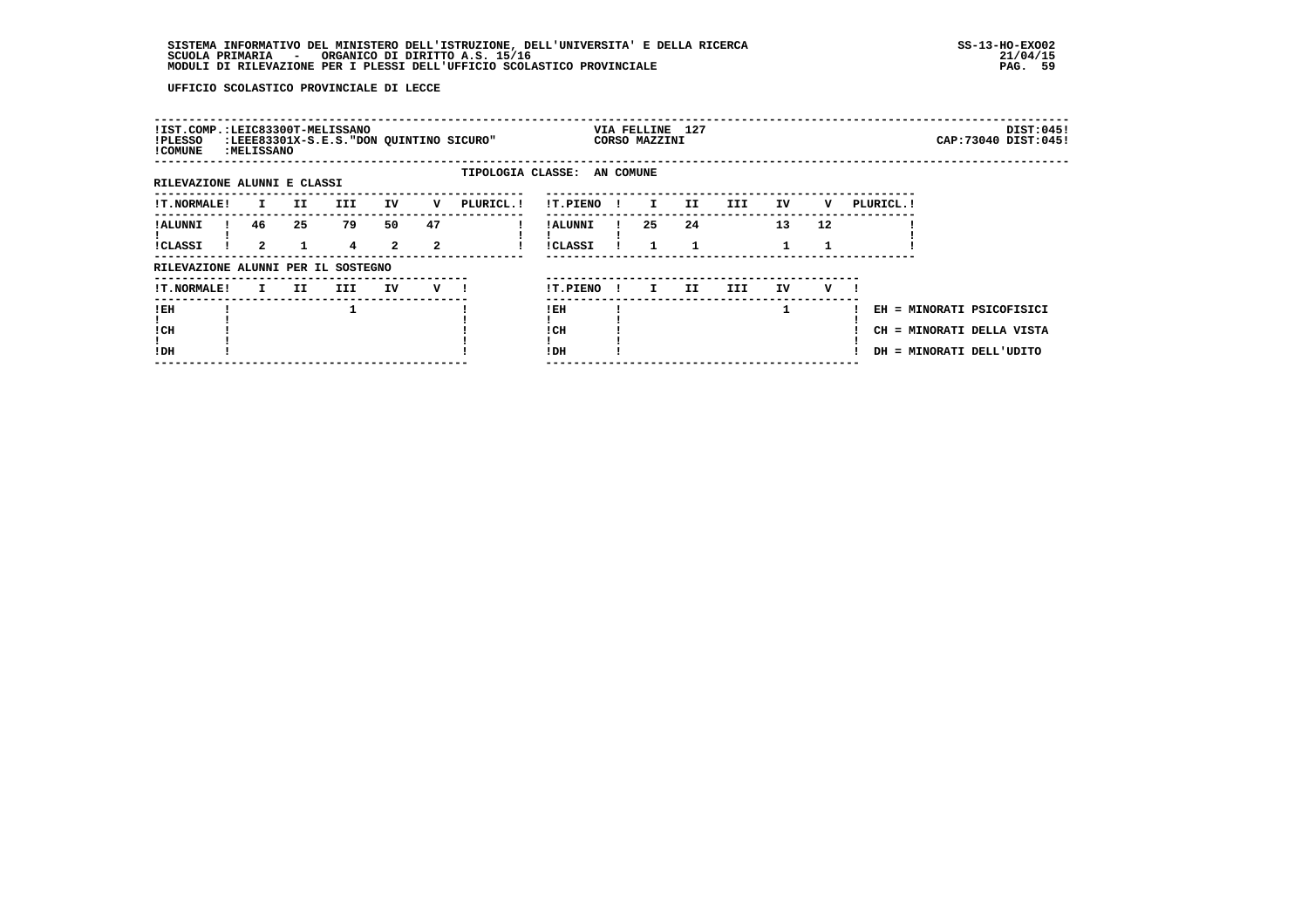**UFFICIO SCOLASTICO PROVINCIALE DI LECCE**

# **RILEVAZIONE POSTI PER L'IST.COMPRENSIVO:LEIC83300T**

#### **COMUNE :MELISSANO**

ORGANICO FUNZIONALE DI CIRCOLO

| ORGANICO FUNZIONALE DI CIRCOLO |            |                               |                          |          |                    |
|--------------------------------|------------|-------------------------------|--------------------------|----------|--------------------|
|                                | TIPO POSTO | DESCRIZIONE                   | ! O.D. CALC. ! O.D. ATT. | N. POSTI | $!$ 0.D. PREC. $!$ |
|                                | AF         | !ORGANICO DI CIRCOLO          | 21                       | 21       | 21                 |
|                                | IL.        | !LINGUA INGLESE               |                          |          |                    |
|                                |            |                               |                          |          |                    |
|                                | CH         | !SOST. MINORATI DELLA VISTA ! |                          |          |                    |
|                                |            |                               |                          |          |                    |
|                                | DH         | !SOST. MINORATI DELL' UDITO ! |                          |          |                    |
|                                |            |                               |                          |          |                    |
|                                | EH         | !SOST. MINORATI PSICOFISICI ! |                          |          |                    |
|                                |            |                               |                          |          |                    |
|                                |            |                               |                          |          |                    |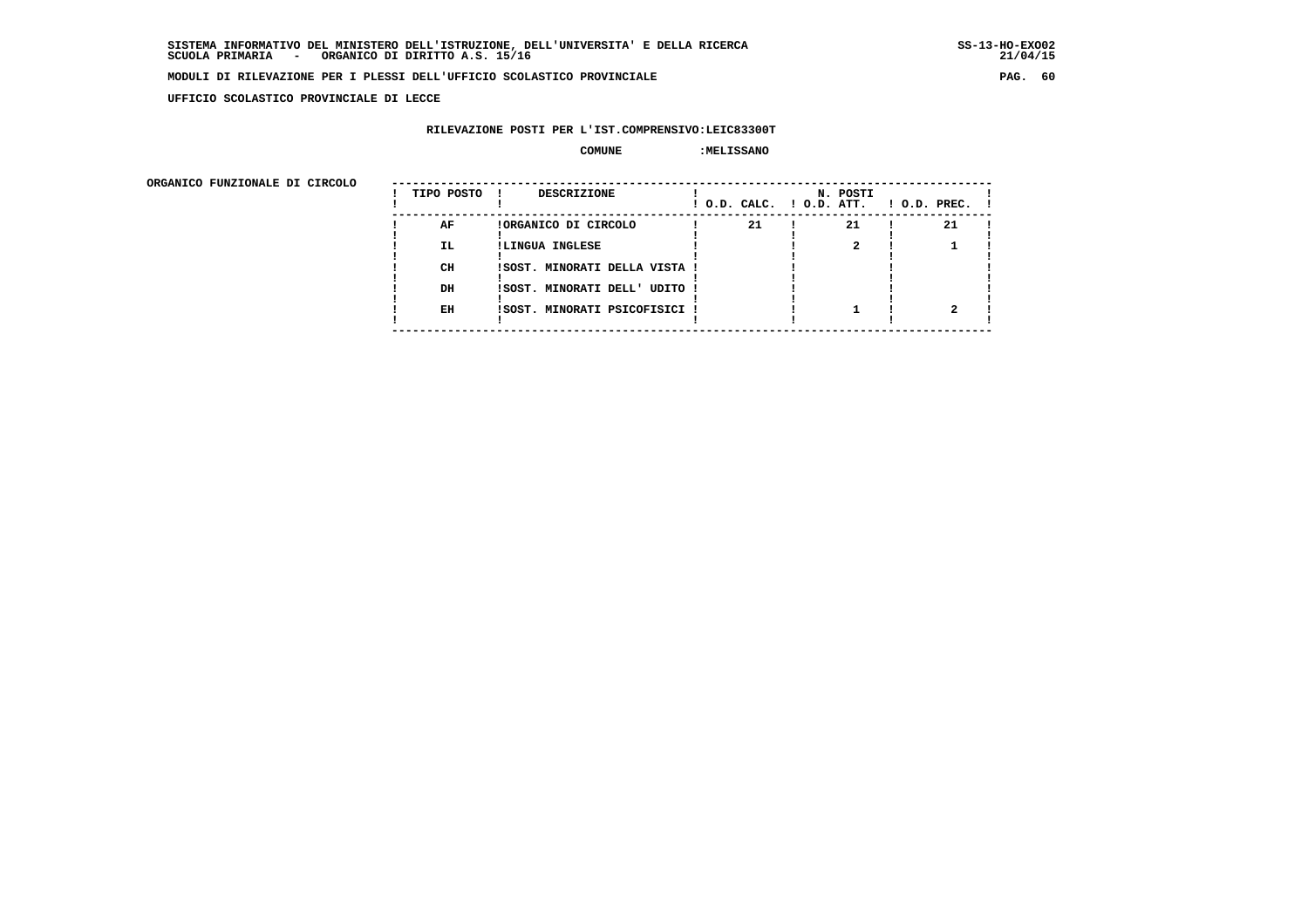| !IST.COMP.:LEIC83400N-SPECCHIA<br>!PLESSO<br>! COMUNE | : SPECCHIA   |      | :LEEE83401Q-COL.DE GIOVANNI |                      |                |                             |                                  |              |              | VIA GIOVANNI XXIII            | VIA DON LUIGI STURZO S.N.C. |    |     |           | CAP: 73040 DIST: 047!                                                              | DIST:047! |
|-------------------------------------------------------|--------------|------|-----------------------------|----------------------|----------------|-----------------------------|----------------------------------|--------------|--------------|-------------------------------|-----------------------------|----|-----|-----------|------------------------------------------------------------------------------------|-----------|
| RILEVAZIONE ALUNNI E CLASSI                           |              |      |                             |                      |                | TIPOLOGIA CLASSE: AN COMUNE |                                  |              |              |                               |                             |    |     |           |                                                                                    |           |
| !T.NORMALE!                                           | $\mathbf{I}$ | II D | <b>III</b>                  | IV                   | v              | PLURICL. !                  | !T.PIENO                         | - 1          | $\mathbf{I}$ | II                            | III                         | IV | v   | PLURICL.! |                                                                                    |           |
| ! ALUNNI<br>!CLASSI                                   | 14           |      | 38<br>$2^{\circ}$           | 35<br>$\overline{2}$ | 50<br>3        |                             | <b>!ALUNNI</b><br><b>!CLASSI</b> |              | 20           | 28<br>$\overline{\mathbf{2}}$ |                             |    |     |           |                                                                                    |           |
| RILEVAZIONE ALUNNI PER IL SOSTEGNO                    |              |      |                             |                      |                |                             |                                  |              |              |                               |                             |    |     |           |                                                                                    |           |
| <b>!T.NORMALE!</b>                                    | $\mathbf{I}$ | II   | III                         | IV                   | $\mathbf{v}$ 1 |                             | !T.PIENO                         | $\mathbf{I}$ | I.           | II.                           | III                         | IV | V — |           |                                                                                    |           |
| ! EH<br>! CH<br>!DH                                   | 3            |      | $\mathbf{1}$                | $\overline{a}$       | 1              |                             | !EH<br>! CH<br>! DH              |              |              |                               |                             |    |     |           | EH = MINORATI PSICOFISICI<br>CH = MINORATI DELLA VISTA<br>DH = MINORATI DELL'UDITO |           |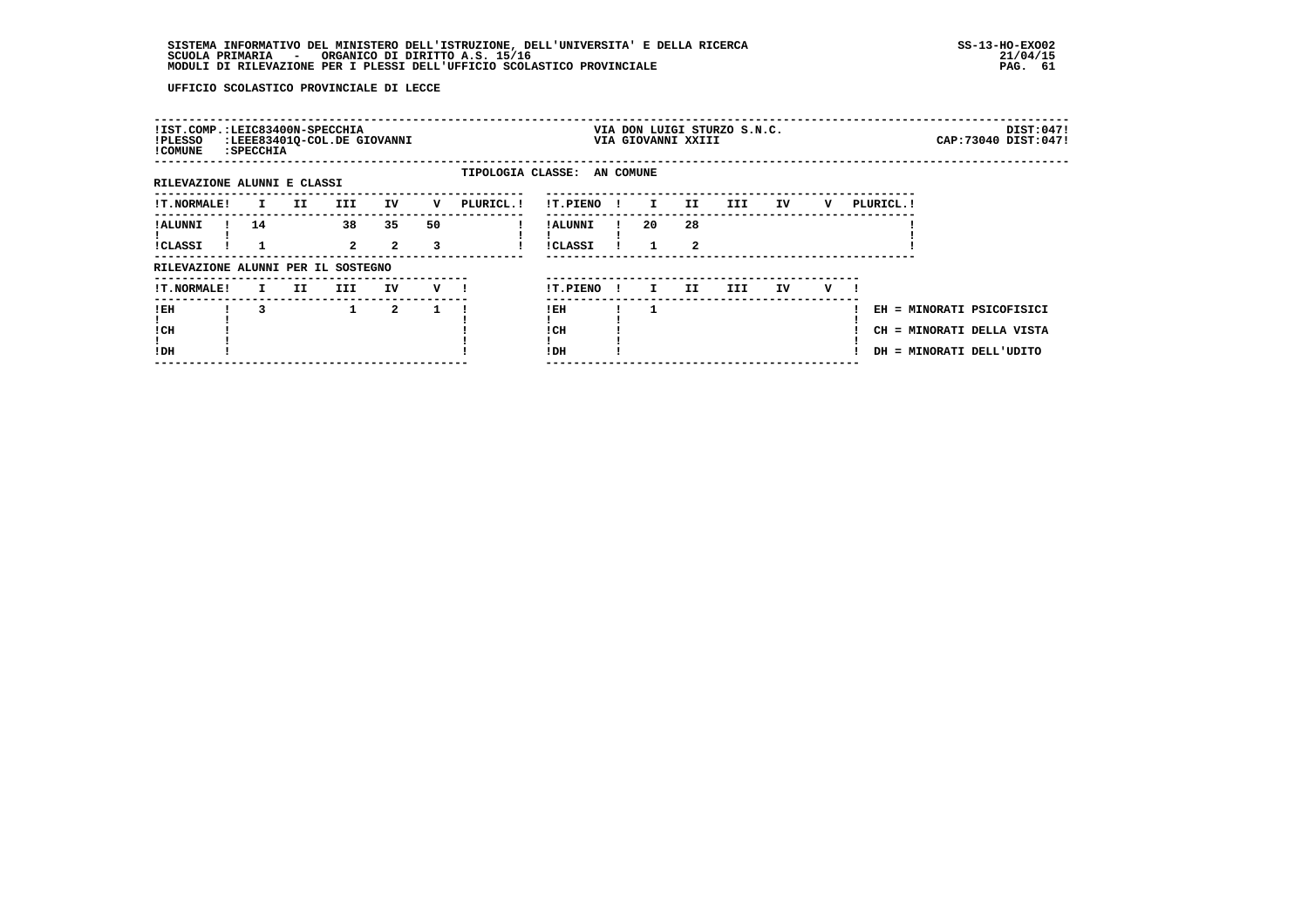**UFFICIO SCOLASTICO PROVINCIALE DI LECCE**

# **RILEVAZIONE POSTI PER L'IST.COMPRENSIVO:LEIC83400N**

# **COMUNE :SPECCHIA**

| ORGANICO FUNZIONALE DI CIRCOLO |            |                               |                          |          |                    |
|--------------------------------|------------|-------------------------------|--------------------------|----------|--------------------|
|                                | TIPO POSTO | DESCRIZIONE                   | ! O.D. CALC. ! O.D. ATT. | N. POSTI | $1$ O.D. PREC. $1$ |
|                                | AF         | !ORGANICO DI CIRCOLO          | 15                       | 15       | 15                 |
|                                | IL.        | !LINGUA INGLESE               |                          |          |                    |
|                                | CH         | !SOST. MINORATI DELLA VISTA ! |                          |          |                    |
|                                | DH         | !SOST. MINORATI DELL' UDITO ! |                          |          |                    |
|                                | EH         | !SOST. MINORATI PSICOFISICI ! |                          |          |                    |
|                                |            |                               |                          |          |                    |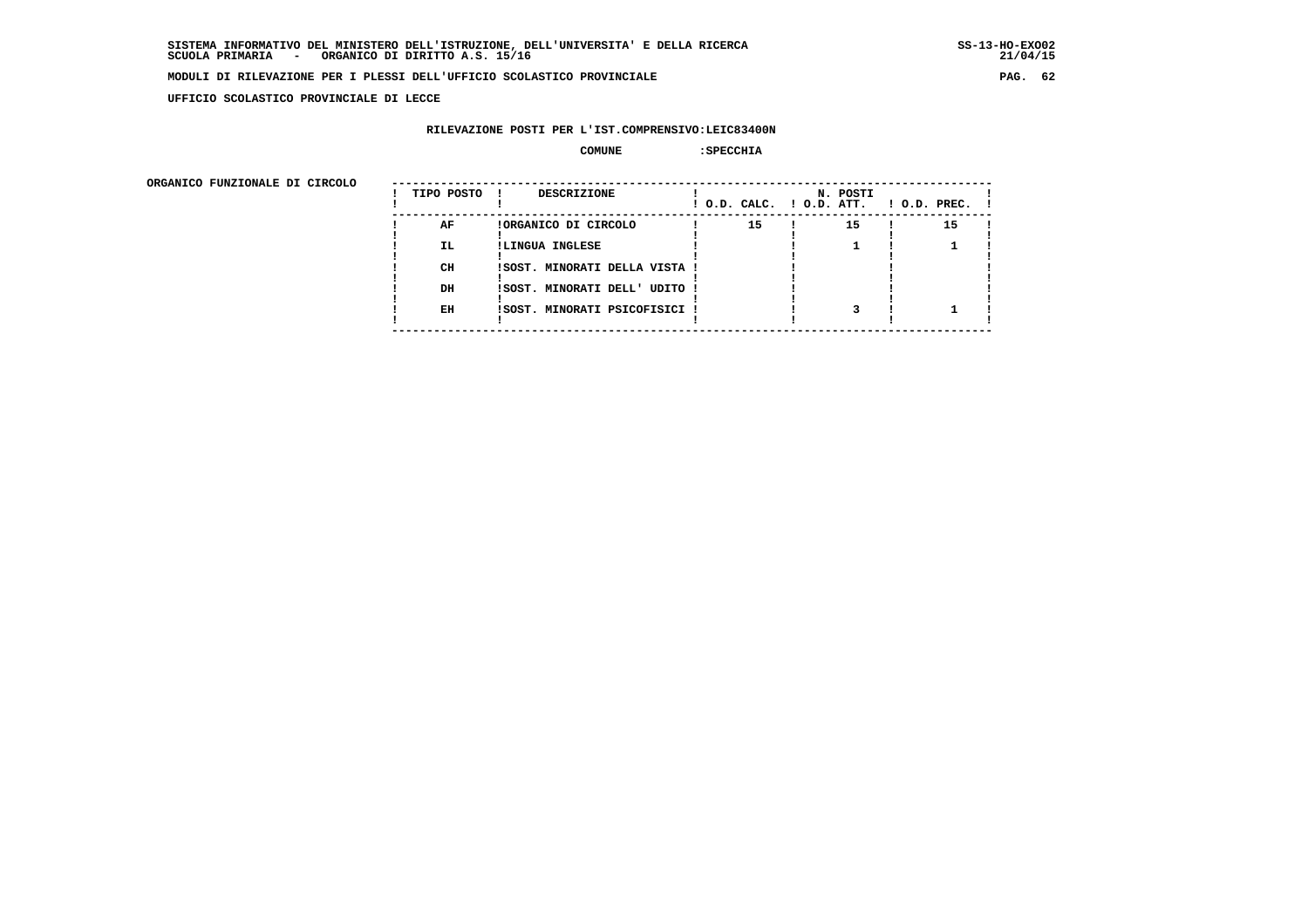| !IST.COMP.:LEIC83500D-MIGGIANO<br>!PLESSO :LEEE83501G-VIA G. MAZZINI<br>! COMUNE : MIGGIANO              |  |                                                     |        |                                                |                                                                                      | VIA G. MAZZINI<br>VIA G. MAZZINI |                    |                            |  |             | DIST:047!<br>CAP: 73035 DIST: 047! |
|----------------------------------------------------------------------------------------------------------|--|-----------------------------------------------------|--------|------------------------------------------------|--------------------------------------------------------------------------------------|----------------------------------|--------------------|----------------------------|--|-------------|------------------------------------|
| RILEVAZIONE ALUNNI E CLASSI                                                                              |  |                                                     |        | TIPOLOGIA CLASSE: AN COMUNE                    |                                                                                      |                                  |                    |                            |  |             |                                    |
| <b>!T.NORMALE!</b>                                                                                       |  |                                                     |        | I II III IV V PLURICL.! !T.PIENO ! I II III IV |                                                                                      |                                  |                    |                            |  | V PLURICL.! |                                    |
| !ALUNNI ! 17 36 20 29 43                                                                                 |  |                                                     |        | ! !ALUNNI ! 16 15                              | ----------                                                                           |                                  |                    |                            |  |             |                                    |
|                                                                                                          |  |                                                     |        | !CLASSI ! 1 2 1 2 2 ! !CLASSI ! 1              | $\mathbf{I}$ and $\mathbf{I}$ and $\mathbf{I}$                                       |                                  |                    | $\mathbf{1}$               |  |             |                                    |
| RILEVAZIONE ALUNNI PER IL SOSTEGNO                                                                       |  |                                                     |        |                                                |                                                                                      |                                  |                    |                            |  |             |                                    |
| !T.NORMALE!                                                                                              |  | I II III                                            | IV V ! |                                                |                                                                                      |                                  |                    | !T.PIENO! I II III IV V!   |  |             |                                    |
| ! EH                                                                                                     |  |                                                     |        |                                                | $!$ EH                                                                               |                                  |                    | $\overline{\mathbf{a}}$    |  |             | ! EH = MINORATI PSICOFISICI        |
| $\mathbf{I}$<br>! CH                                                                                     |  |                                                     |        |                                                | $\mathbf{I}$<br>$\begin{array}{ccc}\n1 \text{ CH} & & & 1 \\ 1 & & & 1\n\end{array}$ |                                  |                    |                            |  |             | ! CH = MINORATI DELLA VISTA        |
| $\mathbf{I}$<br>! DH                                                                                     |  |                                                     |        |                                                | $1\,\mathrm{DH}$                                                                     |                                  |                    |                            |  |             | ! DH = MINORATI DELL'UDITO         |
|                                                                                                          |  |                                                     |        |                                                |                                                                                      |                                  |                    |                            |  |             |                                    |
| !IST.COMP.:LEIC83500D-MIGGIANO<br>!PLESSO :LEEE83502L-VIA DELLA LIBERTA'<br>COMUNE : MONTESANO SALENTINO |  |                                                     |        |                                                |                                                                                      | VIA G. MAZZINI                   | VIA DELLA LIBERTA' |                            |  |             | DIST:047!<br>CAP: 73030 DIST: 047! |
| RILEVAZIONE ALUNNI E CLASSI                                                                              |  |                                                     |        | TIPOLOGIA CLASSE: AN COMUNE                    |                                                                                      |                                  |                    |                            |  |             |                                    |
| <b>!T.NORMALE!</b>                                                                                       |  |                                                     |        | I II III IV V PLURICL.!                        | !T.PIENO ! I II III IV                                                               |                                  |                    |                            |  | V PLURICL.! |                                    |
|                                                                                                          |  |                                                     |        | ---------------                                | ----------<br>! !ALUNNI !                                                            |                                  |                    |                            |  |             |                                    |
|                                                                                                          |  |                                                     |        | $\mathbf{I}$                                   | $\mathbf{I}$<br>! !CLASSI !                                                          |                                  |                    |                            |  |             |                                    |
| RILEVAZIONE ALUNNI PER IL SOSTEGNO                                                                       |  |                                                     |        |                                                |                                                                                      |                                  |                    |                            |  |             |                                    |
|                                                                                                          |  |                                                     |        |                                                |                                                                                      |                                  |                    | !T.PIENO ! I II III IV V ! |  |             |                                    |
| ______________________<br>! EH                                                                           |  | $1 \qquad \qquad 1 \qquad \qquad 1 \qquad \qquad 1$ |        |                                                | -------<br>! EH                                                                      |                                  |                    |                            |  |             | ! EH = MINORATI PSICOFISICI        |
| $\mathbf{I}$<br>! CH<br>L                                                                                |  |                                                     |        |                                                | $\mathbf{I}$<br>! CH<br>$\mathbf{I}$                                                 |                                  |                    |                            |  |             | ! CH = MINORATI DELLA VISTA        |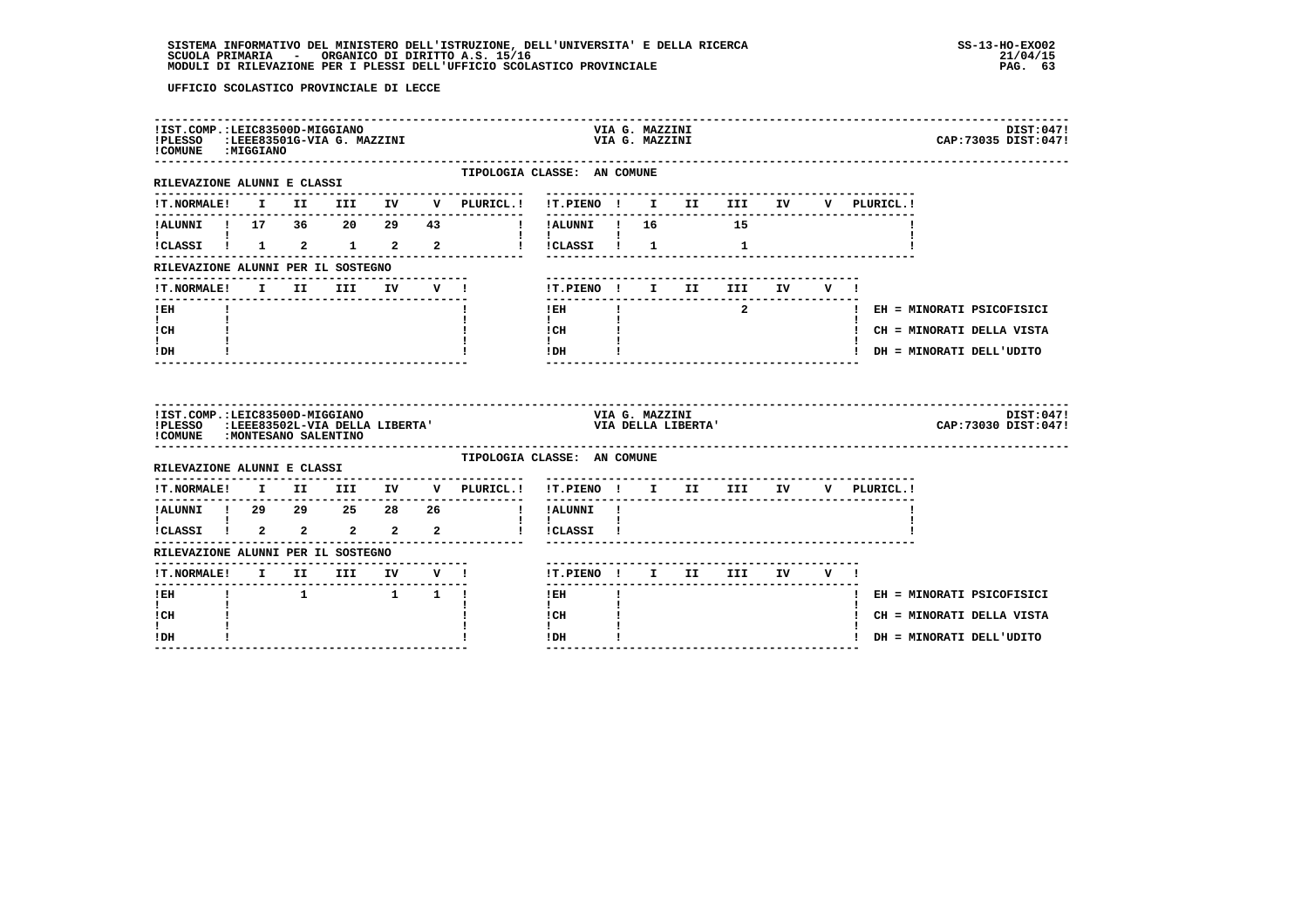**UFFICIO SCOLASTICO PROVINCIALE DI LECCE**

# **RILEVAZIONE POSTI PER L'IST.COMPRENSIVO:LEIC83500D**

### **COMUNE :MIGGIANO**

ORGANICO FUNZIONALE DI CIRCOLO

| ORGANICO FUNZIONALE DI CIRCOLO |            |                                    |    |                                      |                    |
|--------------------------------|------------|------------------------------------|----|--------------------------------------|--------------------|
|                                | TIPO POSTO | <b>DESCRIZIONE</b><br>$\mathbf{I}$ |    | N. POSTI<br>! O.D. CALC. ! O.D. ATT. | $1$ O.D. PREC. $1$ |
|                                | AF         | !ORGANICO DI CIRCOLO               | 26 | 25                                   | 24                 |
|                                | IL.        | !LINGUA INGLESE                    |    |                                      |                    |
|                                |            |                                    |    |                                      |                    |
|                                | CH         | ISOST. MINORATI DELLA VISTA !      |    |                                      |                    |
|                                |            |                                    |    |                                      |                    |
|                                | DH         | ISOST. MINORATI DELL' UDITO !      |    |                                      |                    |
|                                |            |                                    |    |                                      |                    |
|                                | EH         | ISOST. MINORATI PSICOFISICI !      |    |                                      |                    |
|                                |            |                                    |    |                                      |                    |
|                                |            |                                    |    |                                      |                    |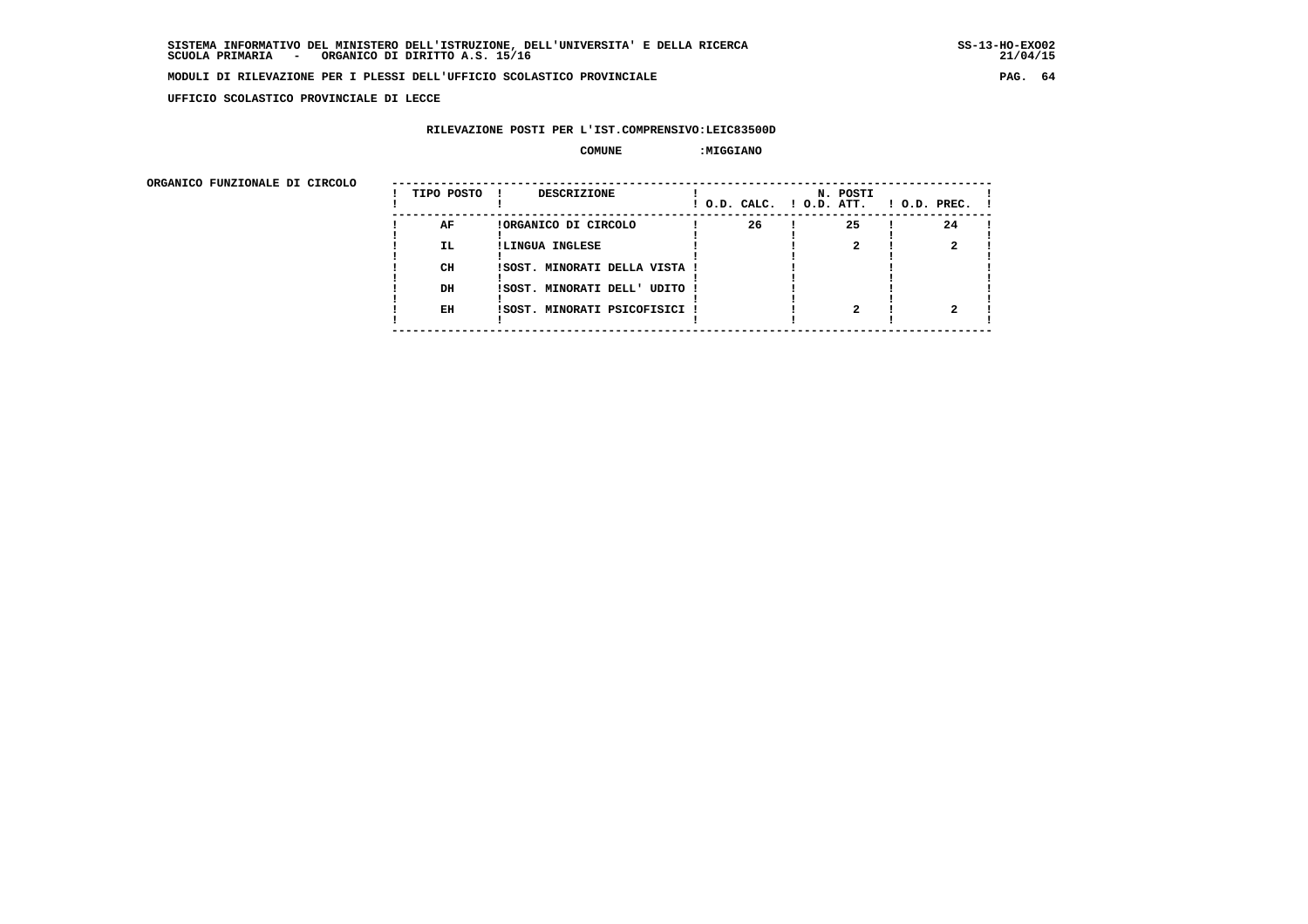| !IST.COMP.:LEIC836009-MINERVINO DI LECCE<br>!PLESSO :LEEE83601B-VIA E. DE AMICIS<br>!COMUNE : MINERVINO DI LECCE                                                                                                                                                                                 |             |              |                                 |  |                                                              | VIA DE AMICIS, 1<br>VIA E. DE AMICIS 1                                                                                                 |                           | DIST:044!<br>CAP: 73027 DIST: 044! |
|--------------------------------------------------------------------------------------------------------------------------------------------------------------------------------------------------------------------------------------------------------------------------------------------------|-------------|--------------|---------------------------------|--|--------------------------------------------------------------|----------------------------------------------------------------------------------------------------------------------------------------|---------------------------|------------------------------------|
| RILEVAZIONE ALUNNI E CLASSI                                                                                                                                                                                                                                                                      |             |              |                                 |  | --------------------                                         | TIPOLOGIA CLASSE: AN COMUNE<br>---------------------------                                                                             |                           |                                    |
|                                                                                                                                                                                                                                                                                                  |             |              |                                 |  |                                                              |                                                                                                                                        |                           | V PLURICL.!                        |
|                                                                                                                                                                                                                                                                                                  |             |              |                                 |  | !ALUNNI ! 30 31 35 34 34     ! !ALUNNI !                     |                                                                                                                                        |                           |                                    |
| $\mathbf{I}$ and $\mathbf{I}$ and $\mathbf{I}$ and $\mathbf{I}$ and $\mathbf{I}$ and $\mathbf{I}$ and $\mathbf{I}$ and $\mathbf{I}$ and $\mathbf{I}$ and $\mathbf{I}$ and $\mathbf{I}$ and $\mathbf{I}$ and $\mathbf{I}$ and $\mathbf{I}$ and $\mathbf{I}$ and $\mathbf{I}$ and $\mathbf{I}$ and |             |              |                                 |  | $\mathbf{1}$ $\mathbf{1}$<br>iCLASSI 1 2 2 2 2 2 1 ICLASSI 1 |                                                                                                                                        |                           |                                    |
| RILEVAZIONE ALUNNI PER IL SOSTEGNO                                                                                                                                                                                                                                                               |             |              |                                 |  |                                                              |                                                                                                                                        |                           |                                    |
|                                                                                                                                                                                                                                                                                                  |             |              |                                 |  | !T.NORMALE! I II III IV V !                                  | !T.PIENO! I II III IV V!                                                                                                               | ------------------------- |                                    |
| $!$ EH                                                                                                                                                                                                                                                                                           |             |              |                                 |  | 2 1 1                                                        | ---------------<br>$!$ EH<br>$\mathbf{I}$                                                                                              |                           | ! EH = MINORATI PSICOFISICI        |
| $\mathbf{I}$ and $\mathbf{I}$<br>! CH                                                                                                                                                                                                                                                            |             |              |                                 |  |                                                              | $\mathbf{1}$ and $\mathbf{1}$<br>$\frac{1 \text{CH}}{1}$ $\frac{1}{1}$                                                                 |                           | ! CH = MINORATI DELLA VISTA        |
| $\mathbf{I}$<br>! DH                                                                                                                                                                                                                                                                             |             | $\mathbf{1}$ |                                 |  |                                                              | $IDH$ $I$                                                                                                                              |                           | ! DH = MINORATI DELL'UDITO         |
|                                                                                                                                                                                                                                                                                                  |             |              |                                 |  |                                                              |                                                                                                                                        |                           |                                    |
| ! COMUNE : SANTA CESAREA TERME                                                                                                                                                                                                                                                                   |             |              |                                 |  | -------------------------------------                        | !IST.COMP.:LEIC836009-MINERVINO DI LECCE (CERFIGNANO) VIA DE AMICIS, 1<br>!PLESSO :LEEE83603D-VIA DE AMICIS (CERFIGNANO) VIA DE AMICIS |                           | DIST:044!<br>CAP: 73020 DIST: 044! |
|                                                                                                                                                                                                                                                                                                  |             |              |                                 |  |                                                              | TIPOLOGIA CLASSE: AN COMUNE                                                                                                            |                           |                                    |
|                                                                                                                                                                                                                                                                                                  |             |              |                                 |  | --------------                                               | !T.NORMALE! I II III IV V PLURICL.! !T.PIENO ! I II III IV V PLURICL.!                                                                 |                           |                                    |
| ----------                                                                                                                                                                                                                                                                                       |             |              |                                 |  |                                                              |                                                                                                                                        |                           |                                    |
| $\mathbf{I}$ and $\mathbf{I}$ and $\mathbf{I}$                                                                                                                                                                                                                                                   |             |              |                                 |  | ICLASSI I 1 1 1 1 1 1 i iCLASSI 1                            | $\mathbf{I}$ $\mathbf{I}$                                                                                                              |                           |                                    |
| RILEVAZIONE ALUNNI PER IL SOSTEGNO                                                                                                                                                                                                                                                               |             |              |                                 |  |                                                              |                                                                                                                                        |                           |                                    |
|                                                                                                                                                                                                                                                                                                  |             |              | ------------------------------- |  | !T.NORMALE! I II III IV V !                                  | !T.PIENO ! I II III IV V !                                                                                                             |                           |                                    |
| --------------------<br>$1$ EH                                                                                                                                                                                                                                                                   | $1 \quad 1$ |              |                                 |  |                                                              | $!$ EH                                                                                                                                 |                           | ! EH = MINORATI PSICOFISICI        |
| $\mathbf{I}$<br>! CH<br>$\mathbf{I}$                                                                                                                                                                                                                                                             |             |              |                                 |  |                                                              | $\mathbf{I}$<br>! CH<br>$\mathbf{I}$                                                                                                   |                           | ! CH = MINORATI DELLA VISTA        |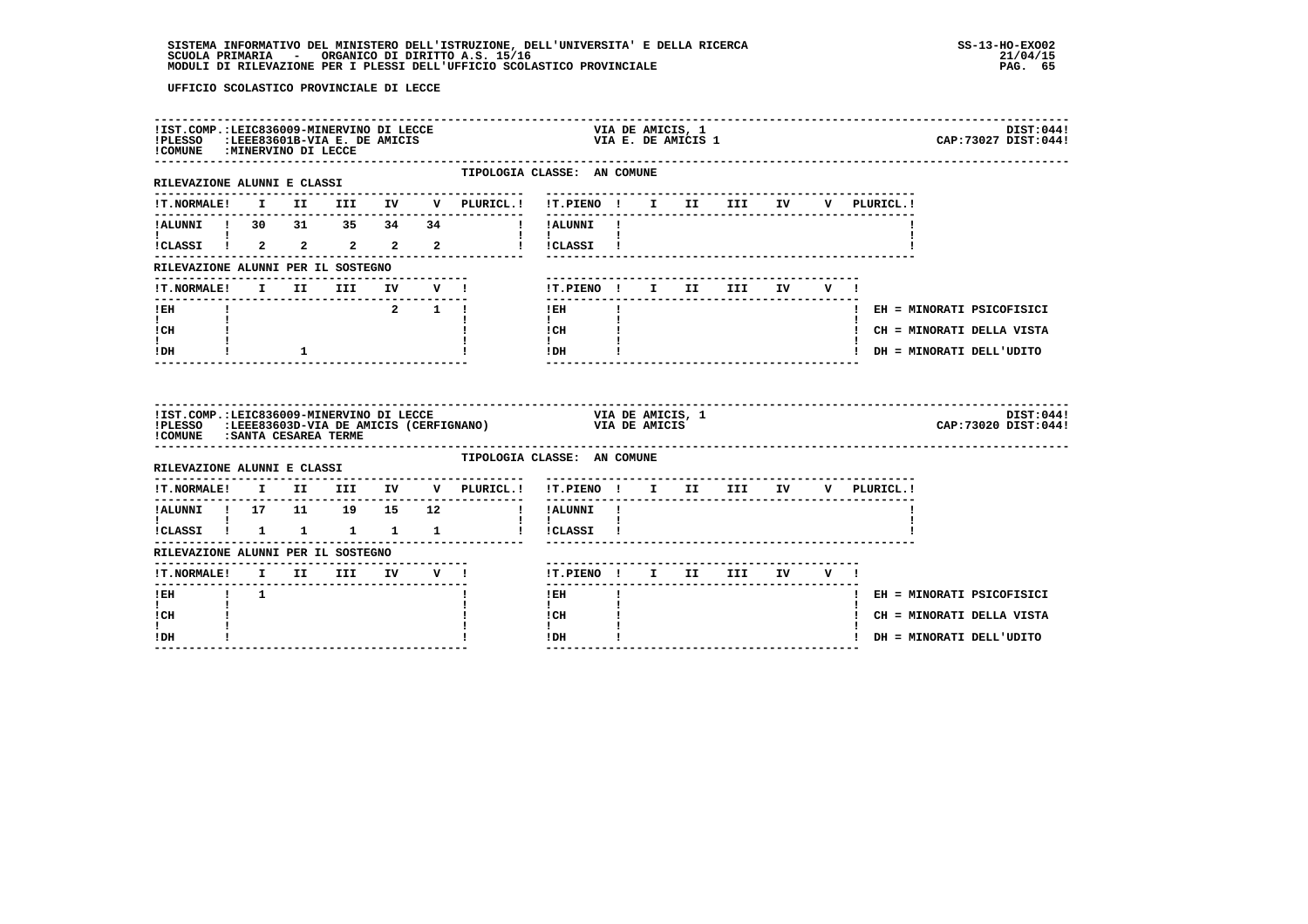| !IST.COMP.:LEIC836009-MINERVINO DI LECCE<br>:LEEE83604E-VIA VECCHIA (VITIGLIANO):<br>!PLESSO<br>! COMUNE<br>: SANTA CESAREA TERME |  |                   |     |                    |                    |     |                             |                            |              | VIA DE AMICIS, 1<br>VIA VECCHIA |     |      |     |     |                                                                                    |  | DIST:044!<br>CAP: 73020 DIST: 044! |
|-----------------------------------------------------------------------------------------------------------------------------------|--|-------------------|-----|--------------------|--------------------|-----|-----------------------------|----------------------------|--------------|---------------------------------|-----|------|-----|-----|------------------------------------------------------------------------------------|--|------------------------------------|
| RILEVAZIONE ALUNNI E CLASSI                                                                                                       |  |                   |     |                    |                    |     | TIPOLOGIA CLASSE: AN COMUNE |                            |              |                                 |     |      |     |     |                                                                                    |  |                                    |
| <b>!T.NORMALE!</b>                                                                                                                |  | $\mathbf{I}$      | II. | III.               | IV                 | v   | PLURICL.!                   | !T.PIENO!                  |              | I.                              | II  | III  | IV  | v   | PLURICL. !                                                                         |  |                                    |
| ! ALUNNI<br>!CLASSI                                                                                                               |  | $12 \overline{ }$ | 9   | 10<br>$\mathbf{1}$ | 16<br>$\mathbf{1}$ | 9   |                             | ! ALUNNI<br><b>!CLASSI</b> |              |                                 |     |      |     |     |                                                                                    |  |                                    |
| RILEVAZIONE ALUNNI PER IL SOSTEGNO                                                                                                |  |                   |     |                    |                    |     |                             |                            |              |                                 |     |      |     |     |                                                                                    |  |                                    |
| <b>!T.NORMALE!</b>                                                                                                                |  | I.                | II. | III                | IV                 | V ! |                             | !T.PIENO                   | $\mathbf{I}$ | I.                              | II. | III. | IV. | v — |                                                                                    |  |                                    |
| !EH<br>! CH<br>!DH                                                                                                                |  |                   |     |                    |                    |     |                             | ! EH<br>! CH<br>! DH       |              |                                 |     |      |     |     | EH = MINORATI PSICOFISICI<br>CH = MINORATI DELLA VISTA<br>DH = MINORATI DELL'UDITO |  |                                    |
|                                                                                                                                   |  |                   |     |                    |                    |     |                             |                            |              |                                 |     |      |     |     |                                                                                    |  |                                    |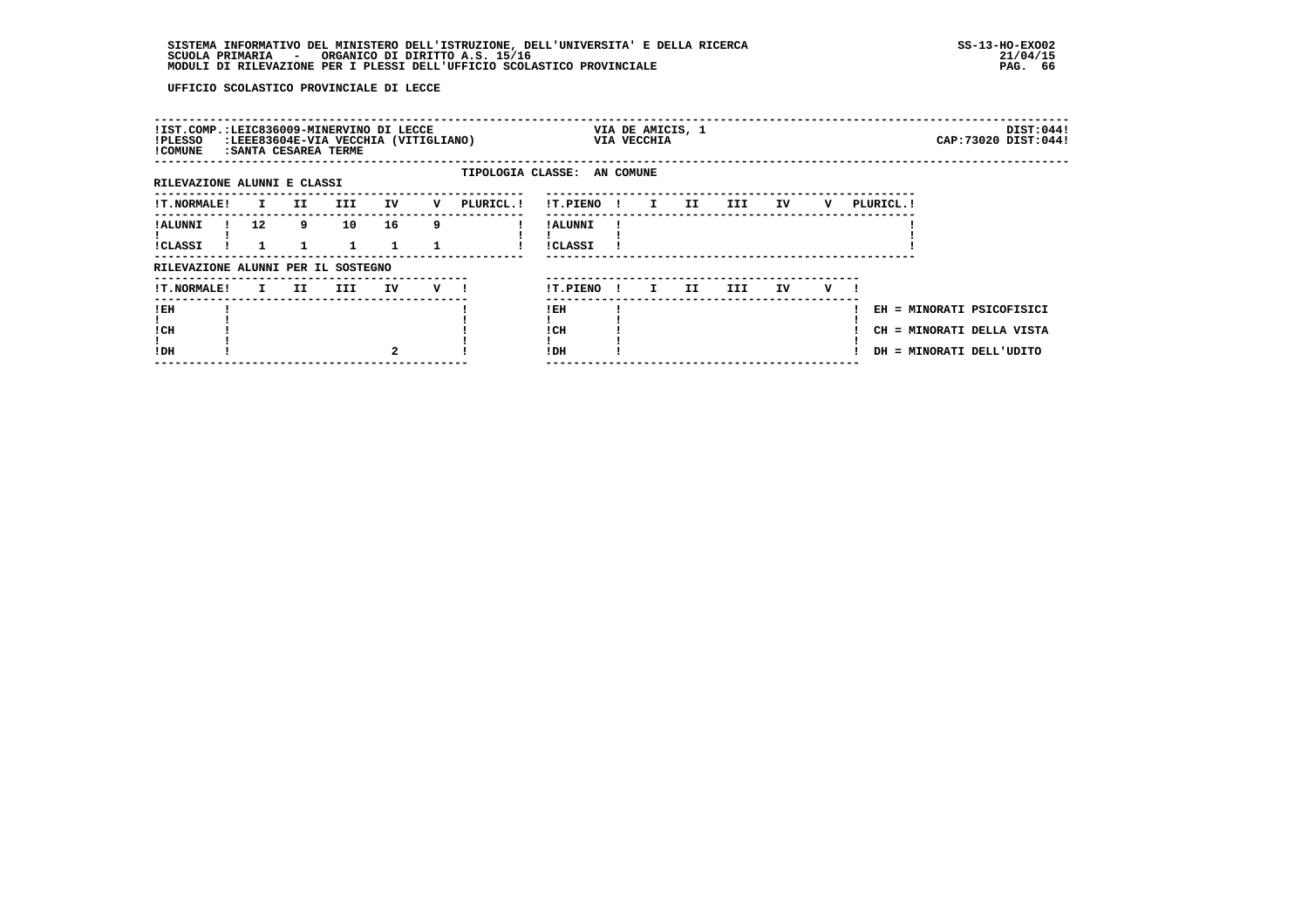$21/04/15$ 

### **MODULI DI RILEVAZIONE PER I PLESSI DELL'UFFICIO SCOLASTICO PROVINCIALE PAG. 67**

 **UFFICIO SCOLASTICO PROVINCIALE DI LECCE**

# **RILEVAZIONE POSTI PER L'IST.COMPRENSIVO:LEIC836009**

#### **COMUNE :MINERVINO DI LECCE**

 **ORGANICO FUNZIONALE DI CIRCOLO --------------------------------------------------------------------------------------**

| URGANICO FUNZIONALE DI CIRCOLO | TIPO POSTO | DESCRIZIONE                   | ! O.D. CALC. ! O.D. ATT. | N. POSTI | $1$ O.D. PREC. $1$ |  |
|--------------------------------|------------|-------------------------------|--------------------------|----------|--------------------|--|
|                                | AF         | !ORGANICO DI CIRCOLO          | 24                       | 23       | 23                 |  |
|                                | IL.        | !LINGUA INGLESE               |                          |          |                    |  |
|                                | CH         | !SOST. MINORATI DELLA VISTA ! |                          |          |                    |  |
|                                | DH         | !SOST. MINORATI DELL' UDITO ! |                          |          |                    |  |
|                                | EH         | !SOST. MINORATI PSICOFISICI ! |                          |          |                    |  |
|                                |            |                               |                          |          |                    |  |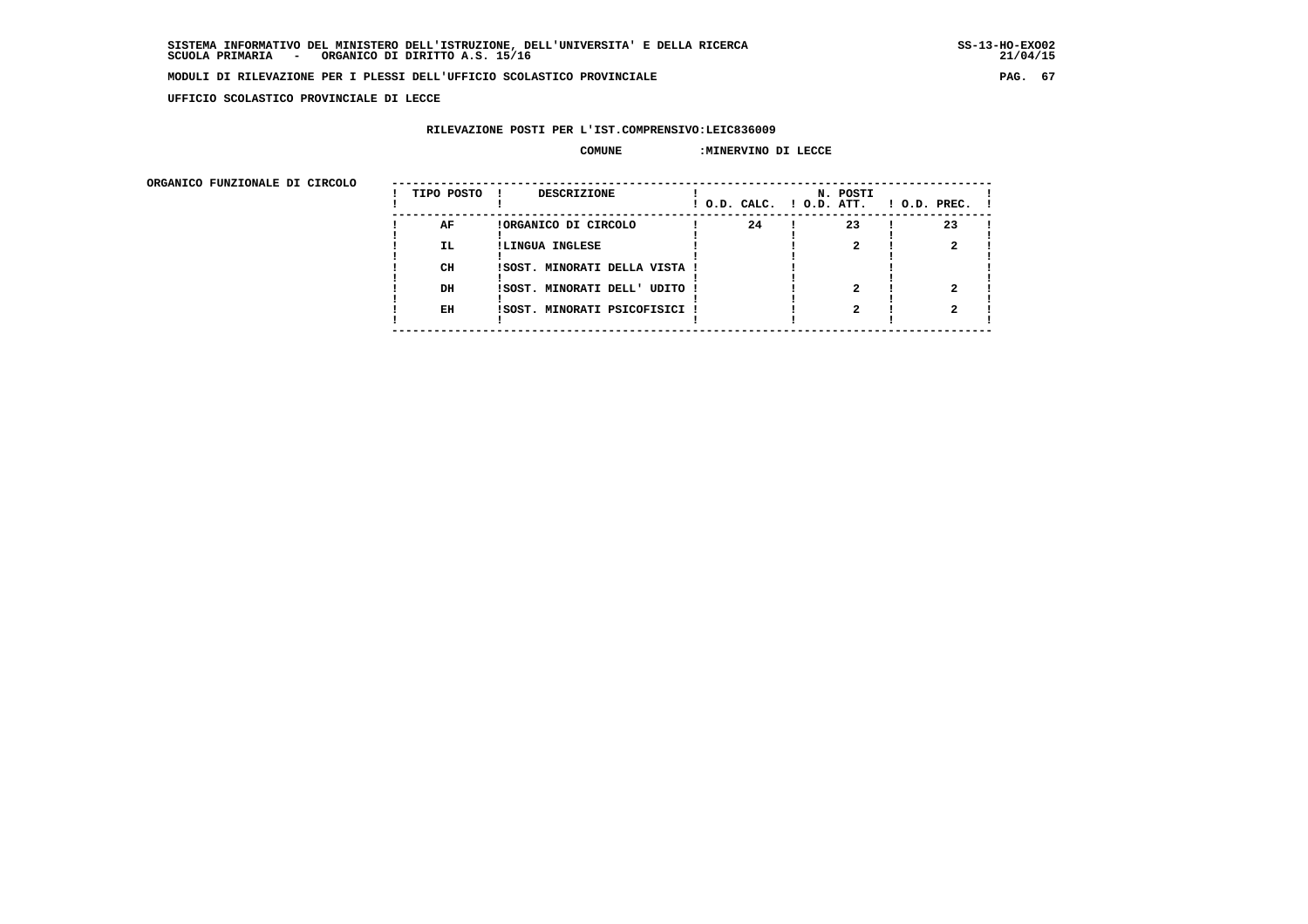| !IST.COMP.:LEIC838001-NEVIANO<br>!PLESSO :LEEE838013-SCUOLA PRIMARIA<br>! COMUNE : NEVIANO |  |  |                                 |                         |                                     | VIA G. PERLASCA, 3<br>DIST:042!<br>CAP:73040 DIST:042!<br>VIA G. PERLASCA, 3                         |
|--------------------------------------------------------------------------------------------|--|--|---------------------------------|-------------------------|-------------------------------------|------------------------------------------------------------------------------------------------------|
| RILEVAZIONE ALUNNI E CLASSI                                                                |  |  |                                 |                         |                                     | TIPOLOGIA CLASSE: AN COMUNE                                                                          |
|                                                                                            |  |  |                                 |                         |                                     | !T.NORMALE! I II III IV V PLURICL.! !T.PIENO ! I II III IV V PLURICL.!                               |
| !ALUNNI ! 36 39 26                                                                         |  |  |                                 |                         |                                     | ! !ALUNNI !                                                                                          |
| <b>I</b> and the state of the state<br>$i$ CLASSI $i$ 2 2 1                                |  |  |                                 |                         |                                     | $\mathbf{I}$ and $\mathbf{I}$<br>! !CLASSI !                                                         |
| RILEVAZIONE ALUNNI PER IL SOSTEGNO                                                         |  |  |                                 |                         | -----------------                   |                                                                                                      |
| !T.NORMALE!                                                                                |  |  |                                 |                         | I II III IV V !                     | !T.PIENO! I II III IV V!                                                                             |
| $!$ EH                                                                                     |  |  |                                 |                         |                                     | $!$ EH<br>! EH = MINORATI PSICOFISICI                                                                |
| $\mathbf{I}$<br>! CH                                                                       |  |  |                                 |                         |                                     | $\mathbf{I}$<br>! CH<br>! CH = MINORATI DELLA VISTA                                                  |
| $\mathbf{I}$<br>! DH                                                                       |  |  |                                 |                         |                                     | $\mathbf{I}$<br>! DH<br>! DH = MINORATI DELL'UDITO                                                   |
| !IST.COMP.:LEIC838001-NEVIANO<br>!PLESSO :LEEE838024-SCUOLA PRIMARIA<br>! COMUNE : NEVIANO |  |  |                                 |                         |                                     | VIA G. PERLASCA, 3<br>DIST:042!<br>CAP: 73040 DIST: 042!<br>VIA VECCHIA TUGLIE                       |
| RILEVAZIONE ALUNNI E CLASSI                                                                |  |  |                                 |                         |                                     | TIPOLOGIA CLASSE: AN COMUNE<br>-----------------------------------                                   |
|                                                                                            |  |  |                                 |                         | !T.NORMALE! I II III IV V PLURICL.! | !T.PIENO ! I II III IV V PLURICL.!                                                                   |
| !ALUNNI !                                                                                  |  |  | 41 41                           |                         | $\mathbf{I}$                        | !ALUNNI !                                                                                            |
| <b>Experience</b><br>!CLASSI !                                                             |  |  | $\overline{a}$                  | $\overline{\mathbf{a}}$ |                                     | $\mathbf{I}$ and $\mathbf{I}$ and $\mathbf{I}$<br>! !CLASSI !<br>----------------------------------- |
| RILEVAZIONE ALUNNI PER IL SOSTEGNO                                                         |  |  |                                 |                         |                                     |                                                                                                      |
| !T.NORMALE! I II III IV V !                                                                |  |  | ------------------------------- |                         |                                     | !T.PIENO! I II III IV V!                                                                             |
|                                                                                            |  |  |                                 |                         |                                     | $!$ EH<br>! EH = MINORATI PSICOFISICI                                                                |
| ---------------------------------<br>! EH                                                  |  |  | $1 \quad 1 \quad 1$             |                         |                                     |                                                                                                      |
| $\mathbf{I}$<br>! CH                                                                       |  |  |                                 |                         |                                     | $\mathbf{I}$<br>! CH<br>! CH = MINORATI DELLA VISTA                                                  |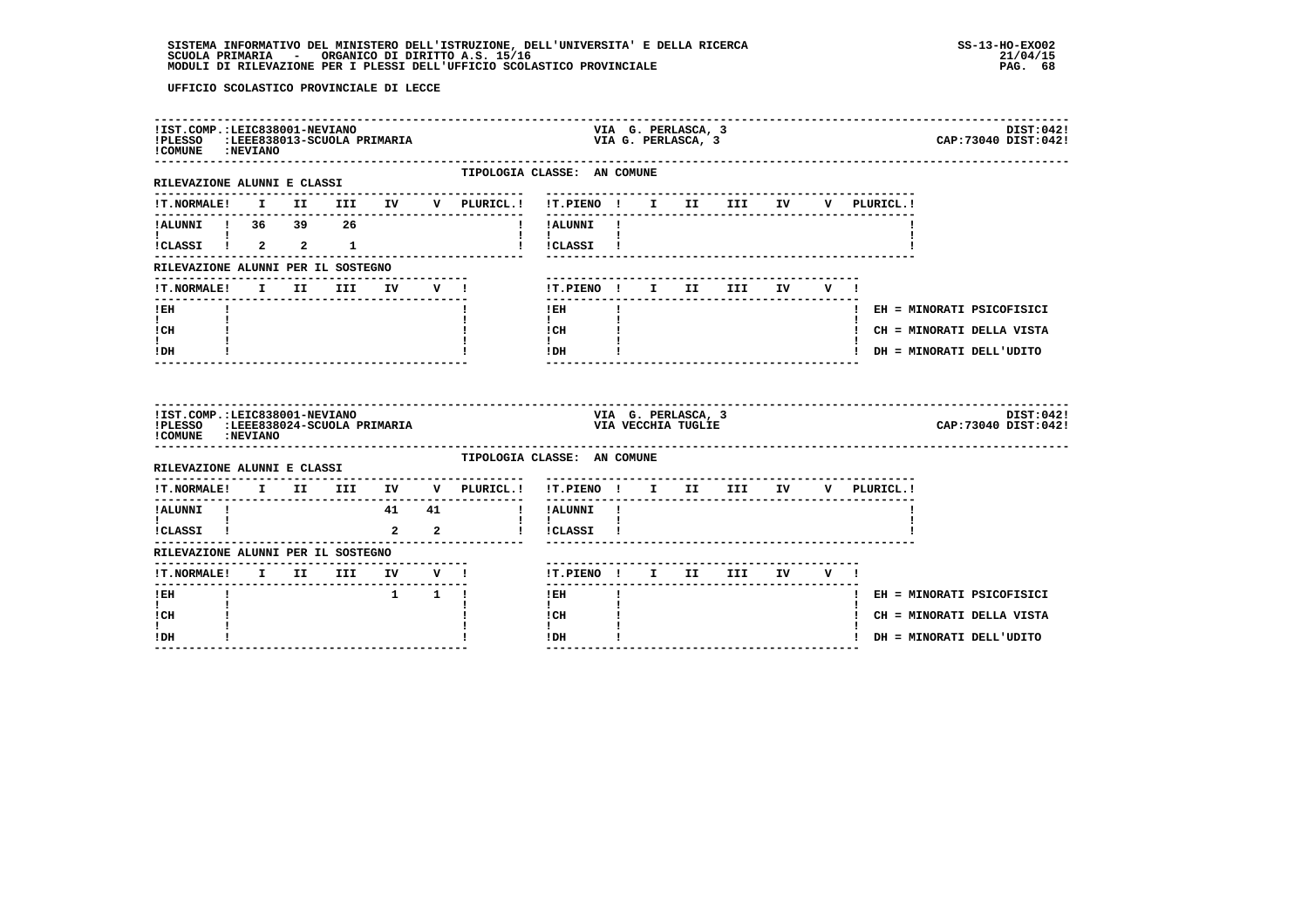| !IST.COMP.:LEIC838001-NEVIANO<br>!PLESSO<br>! COMUNE | : SECLI '    |     | :LEEE838035-VIALE S.PAOLO - SECLI' |                    |                    |                             |                            |              | VIALE S.PAOLO | VIA G. PERLASCA, 3 |     |    |   |            |                                                                                    | DIST:042!<br>CAP: 73050 DIST: 041! |
|------------------------------------------------------|--------------|-----|------------------------------------|--------------------|--------------------|-----------------------------|----------------------------|--------------|---------------|--------------------|-----|----|---|------------|------------------------------------------------------------------------------------|------------------------------------|
| RILEVAZIONE ALUNNI E CLASSI                          |              |     |                                    |                    |                    | TIPOLOGIA CLASSE: AN COMUNE |                            |              |               |                    |     |    |   |            |                                                                                    |                                    |
| <b>!T.NORMALE!</b>                                   | $\mathbf{I}$ | II  | III                                | IV                 | v                  | PLURICL. !                  | !T.PIENO                   | $\sim 1$     | $\mathbf{I}$  | II                 | III | IV | v | PLURICL. ! |                                                                                    |                                    |
| ! ALUNNI<br>!CLASSI                                  | 15           | 13  | 20                                 | 23<br>$\mathbf{1}$ | 12                 |                             | ! ALUNNI<br><b>!CLASSI</b> |              |               |                    |     |    |   |            |                                                                                    |                                    |
| RILEVAZIONE ALUNNI PER IL SOSTEGNO                   |              |     |                                    |                    |                    |                             |                            |              |               |                    |     |    |   |            |                                                                                    |                                    |
| !T.NORMALE!                                          | I.           | II. | III                                | IV                 | $V$ $\blacksquare$ |                             | !T.PIENO                   | $\mathbf{I}$ | $\mathbf{I}$  | II.                | III | IV | v |            |                                                                                    |                                    |
| !EH<br>! CH<br>!DH                                   |              |     | 2                                  |                    |                    |                             | ! EH<br>! CH<br>!DH        |              |               |                    |     |    |   |            | EH = MINORATI PSICOFISICI<br>CH = MINORATI DELLA VISTA<br>DH = MINORATI DELL'UDITO |                                    |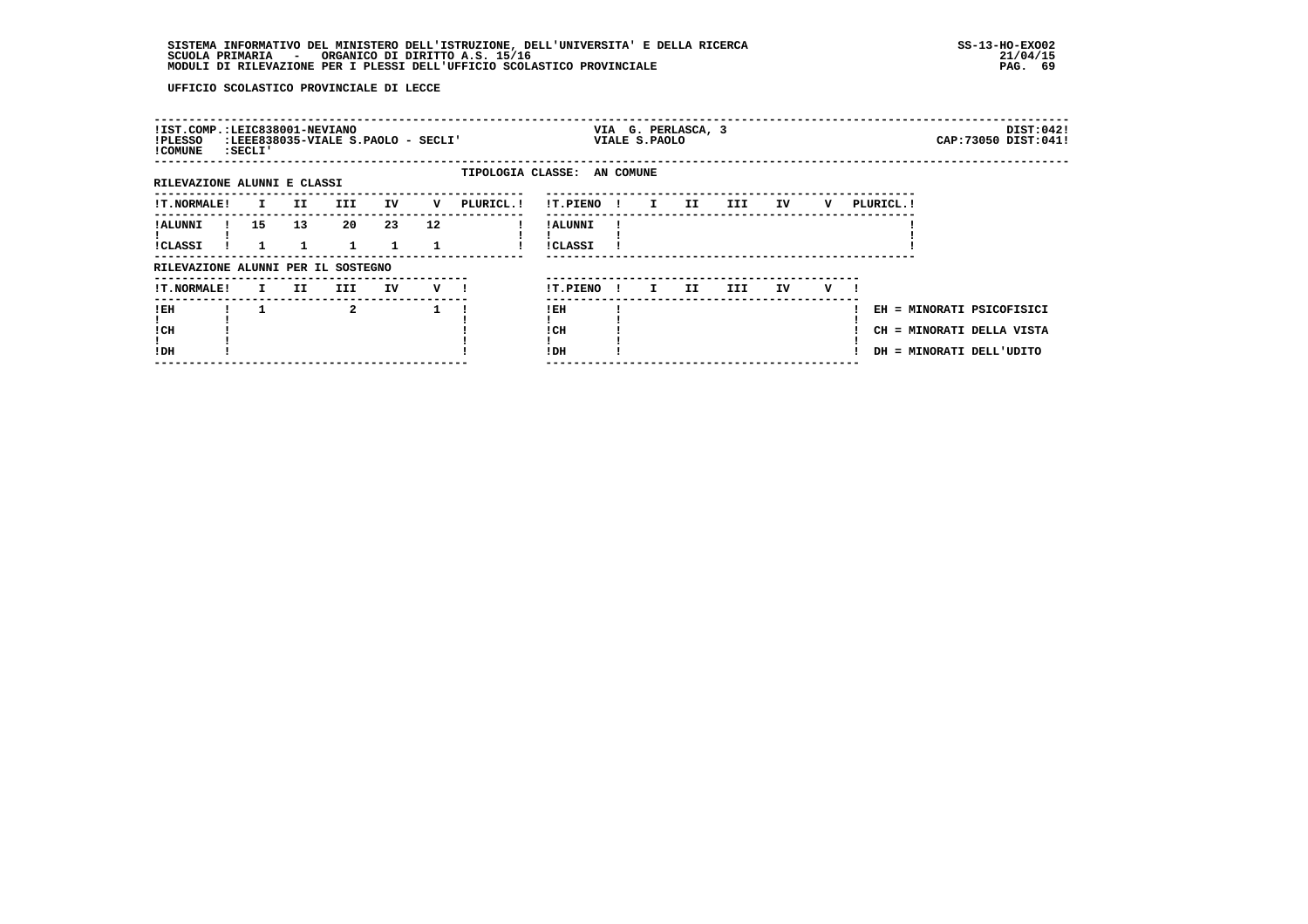**UFFICIO SCOLASTICO PROVINCIALE DI LECCE**

# **RILEVAZIONE POSTI PER L'IST.COMPRENSIVO:LEIC838001**

#### $\begin{array}{ccc} \text{COMUNE} & \text{?} \end{array}$

ORGANICO FUNZIONALE DI CIRCOLO

| ORGANICO FUNZIONALE DI CIRCOLO |            |                               |    |                                      |                    |
|--------------------------------|------------|-------------------------------|----|--------------------------------------|--------------------|
|                                | TIPO POSTO | DESCRIZIONE                   |    | N. POSTI<br>! O.D. CALC. ! O.D. ATT. | $!$ 0.D. PREC. $!$ |
|                                | AF         | !ORGANICO DI CIRCOLO          | 17 | 16                                   | 16                 |
|                                | IL.        | !LINGUA INGLESE               |    |                                      |                    |
|                                |            |                               |    |                                      |                    |
|                                | CH         | !SOST. MINORATI DELLA VISTA ! |    |                                      |                    |
|                                |            |                               |    |                                      |                    |
|                                | DH         | !SOST. MINORATI DELL' UDITO ! |    |                                      |                    |
|                                |            |                               |    |                                      |                    |
|                                | EH         | !SOST. MINORATI PSICOFISICI ! |    |                                      |                    |
|                                |            |                               |    |                                      |                    |
|                                |            |                               |    |                                      |                    |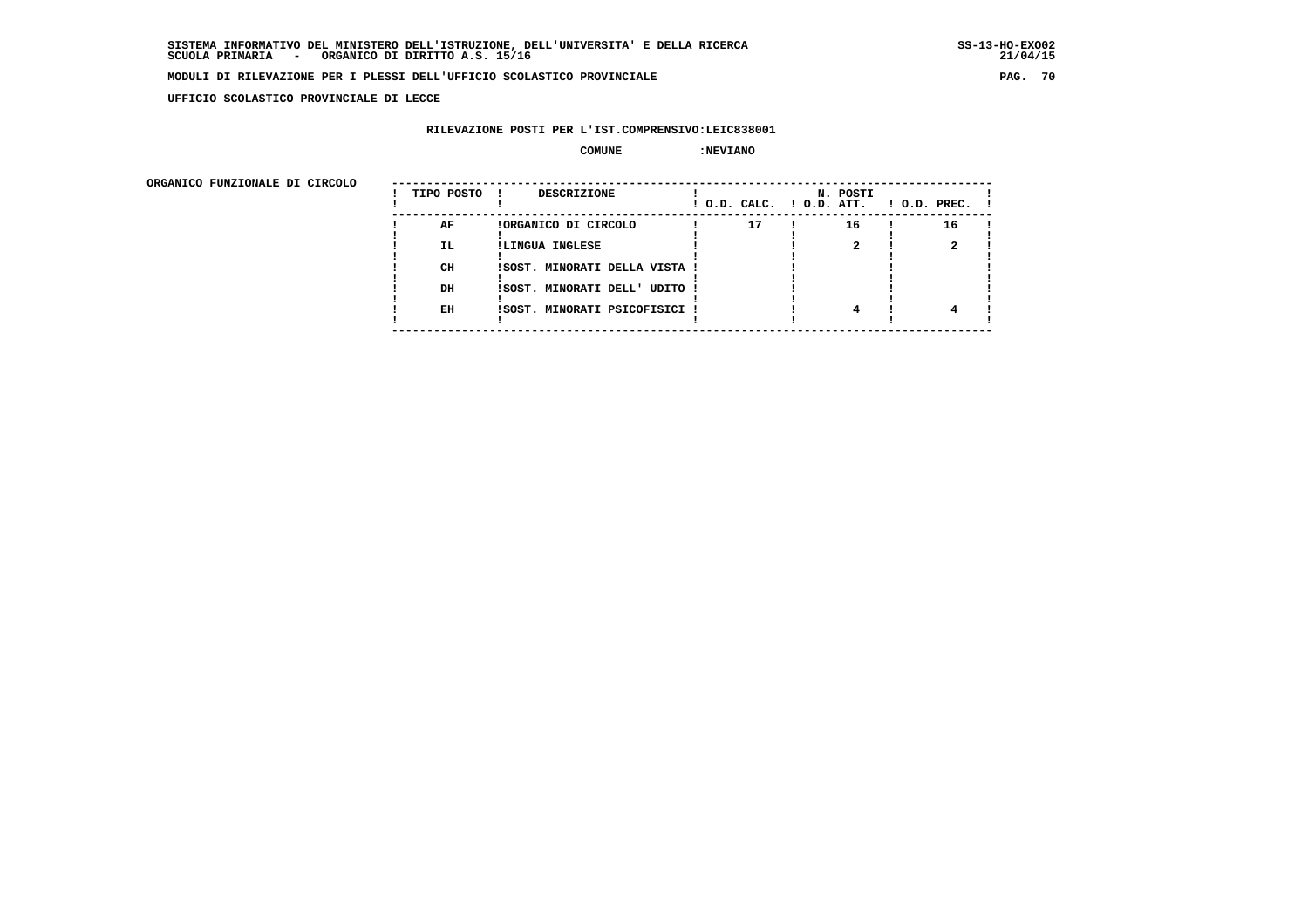| !IST.COMP.:LEIC840001-I.C. "VTTORIO BODINI"<br>!PLESSO :LEEE840035-VIA CIRCONVALAZIONE<br>!COMUNE : MONTERONI DI LECCE |  |                                             |                     |                                                     | VIA VETTA D'ITALIA<br>VIA CIRCONVALAZIONE                                        |              |  |                          |  |                                                                        | DIST:039!<br>CAP: 73047 DIST: 039! |
|------------------------------------------------------------------------------------------------------------------------|--|---------------------------------------------|---------------------|-----------------------------------------------------|----------------------------------------------------------------------------------|--------------|--|--------------------------|--|------------------------------------------------------------------------|------------------------------------|
| RILEVAZIONE ALUNNI E CLASSI                                                                                            |  |                                             |                     | TIPOLOGIA CLASSE: AN COMUNE<br>-------------------- |                                                                                  |              |  |                          |  |                                                                        |                                    |
|                                                                                                                        |  |                                             |                     |                                                     |                                                                                  |              |  |                          |  | V PLURICL.!                                                            |                                    |
|                                                                                                                        |  |                                             |                     | !ALUNNI ! 59 57 52 41 46 ! !ALUNNI !                |                                                                                  |              |  |                          |  |                                                                        |                                    |
| <b>I</b> and the state of the state of                                                                                 |  |                                             |                     | ICLASSI 1 3 3 2 2 2 1 ICLASSI 1                     | $\mathbf{1}$ $\mathbf{1}$ $\mathbf{1}$                                           |              |  |                          |  |                                                                        |                                    |
| RILEVAZIONE ALUNNI PER IL SOSTEGNO                                                                                     |  |                                             |                     |                                                     |                                                                                  |              |  |                          |  |                                                                        |                                    |
| !T.NORMALE!                                                                                                            |  |                                             |                     | I II III IV V !                                     |                                                                                  |              |  | !T.PIENO! I II III IV V! |  |                                                                        |                                    |
| $!$ EH                                                                                                                 |  |                                             | $1 \quad 1 \quad 1$ |                                                     | $!$ EH                                                                           | $\mathbf{I}$ |  |                          |  |                                                                        | ! EH = MINORATI PSICOFISICI        |
| $\mathbf{I}$ and $\mathbf{I}$<br>! CH                                                                                  |  |                                             |                     |                                                     | $\mathbf{I}$                                                                     |              |  |                          |  |                                                                        | ! CH = MINORATI DELLA VISTA        |
| $\mathbf{I}$<br>IDH                                                                                                    |  | $1 \quad 1 \quad 1$                         |                     |                                                     | $\begin{array}{ccc}\nICH & & & & 1 \\ I & & & & 1 \\ IDH & & & & 1\n\end{array}$ |              |  |                          |  |                                                                        | ! DH = MINORATI DELL'UDITO         |
| !IST.COMP.:LEIC840001-I.C. "VTTORIO BODINI"<br>!PLESSO :LEEE840046-VIA F.BARACCA<br>! COMUNE : ARNESANO                |  |                                             |                     |                                                     | VIA VETTA D'ITALIA<br>VIA F.BARACCA                                              |              |  |                          |  |                                                                        | DIST:039!<br>CAP: 73010 DIST: 036! |
| RILEVAZIONE ALUNNI E CLASSI                                                                                            |  |                                             |                     | TIPOLOGIA CLASSE: AN COMUNE                         |                                                                                  |              |  |                          |  |                                                                        |                                    |
|                                                                                                                        |  |                                             |                     |                                                     |                                                                                  |              |  |                          |  | !T.NORMALE! I II III IV V PLURICL.! !T.PIENO ! I II III IV V PLURICL.! |                                    |
|                                                                                                                        |  |                                             |                     |                                                     |                                                                                  |              |  |                          |  |                                                                        |                                    |
|                                                                                                                        |  |                                             |                     |                                                     |                                                                                  |              |  |                          |  |                                                                        |                                    |
| RILEVAZIONE ALUNNI PER IL SOSTEGNO                                                                                     |  |                                             |                     |                                                     |                                                                                  |              |  |                          |  |                                                                        |                                    |
|                                                                                                                        |  |                                             |                     |                                                     | !T.PIENO ! I II III IV V !                                                       |              |  |                          |  |                                                                        |                                    |
| $I$ EH<br>I.                                                                                                           |  | $1 \quad 1 \quad 1 \quad 2 \quad 1 \quad 1$ |                     |                                                     | $!$ EH<br>$\mathbf{I}$                                                           |              |  |                          |  |                                                                        | ! EH = MINORATI PSICOFISICI        |
|                                                                                                                        |  |                                             |                     |                                                     | ! CH                                                                             |              |  |                          |  |                                                                        | ! CH = MINORATI DELLA VISTA        |
| ! CH<br>$\mathbf{I}$                                                                                                   |  |                                             |                     |                                                     | $\mathbf{I}$                                                                     |              |  |                          |  |                                                                        |                                    |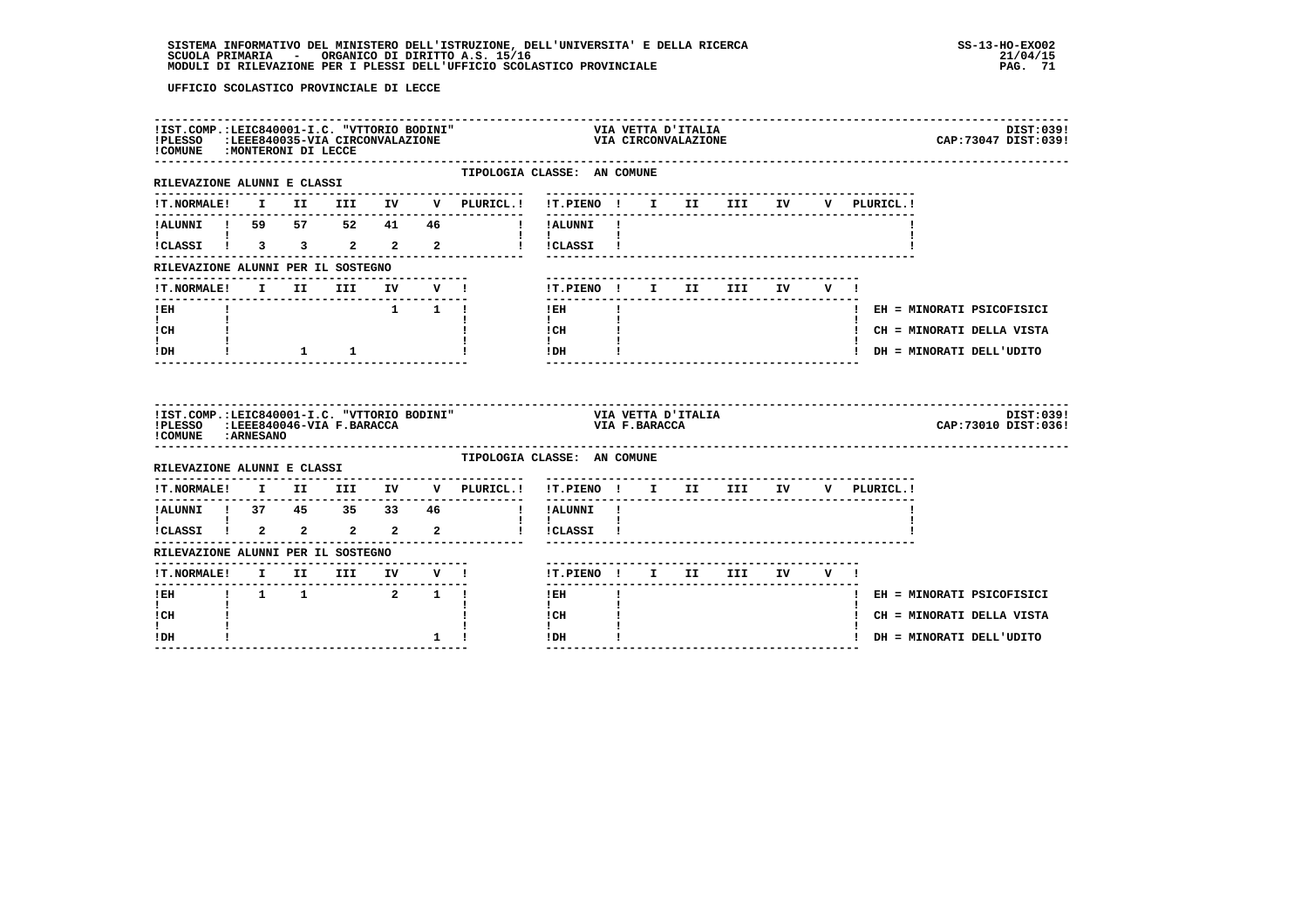$21/04/15$ 

### **MODULI DI RILEVAZIONE PER I PLESSI DELL'UFFICIO SCOLASTICO PROVINCIALE PAG. 72**

 **UFFICIO SCOLASTICO PROVINCIALE DI LECCE**

# **RILEVAZIONE POSTI PER L'IST.COMPRENSIVO:LEIC840001**

# **COMUNE :MONTERONI DI LECCE**

 **ORGANICO FUNZIONALE DI CIRCOLO --------------------------------------------------------------------------------------**

| ORGANICO FUNZIONALE DI CIRCOLO | TIPO POSTO | DESCRIZIONE                   | ! O.D. CALC. ! O.D. ATT. | N. POSTI | $1$ O.D. PREC. $1$ |  |
|--------------------------------|------------|-------------------------------|--------------------------|----------|--------------------|--|
|                                | AF         | !ORGANICO DI CIRCOLO          | 27                       | 26       | 25                 |  |
|                                | IL.        | !LINGUA INGLESE               |                          |          |                    |  |
|                                | CH         | !SOST. MINORATI DELLA VISTA ! |                          |          |                    |  |
|                                | DH         | !SOST. MINORATI DELL' UDITO ! |                          |          |                    |  |
|                                | EH         | !SOST. MINORATI PSICOFISICI ! |                          |          |                    |  |
|                                |            |                               |                          |          |                    |  |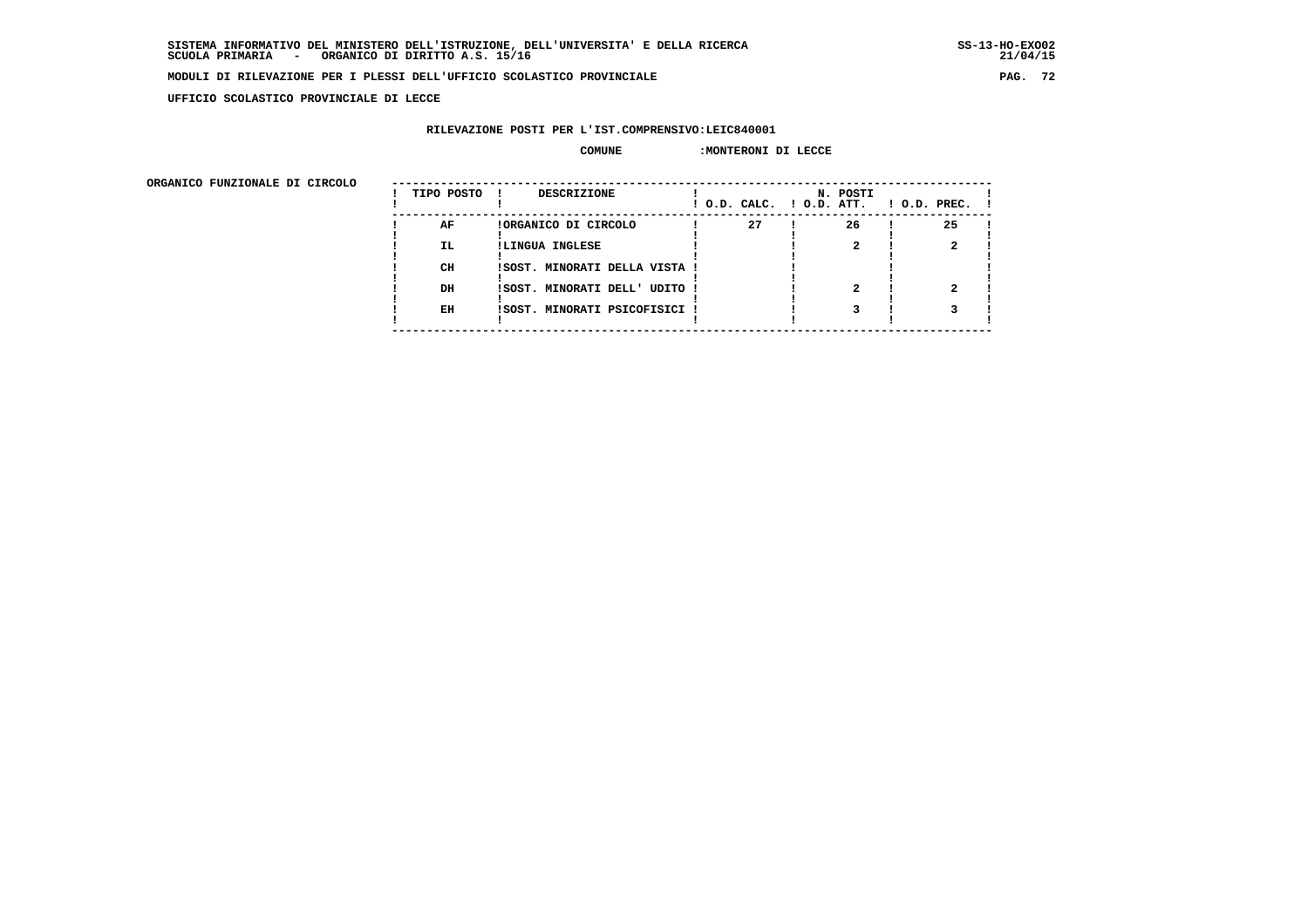| !COMUNE : MONTERONI DI LECCE                                    |  |  |  |                                   | ILST.COMP.:LEIC84100R-ISTITUTO COMPRENSIVO POLO 1 VIA GRAMSCI, 6<br>IPLESSO (ELEER84101V-VIA GRAMSCI - POLO 1 MONTERONI VIA GRAMSCI - POLO 1 MONTERONI VIA GRAMSCI<br>CAP: 73047 DIST: 039!       | DIST: 039! |
|-----------------------------------------------------------------|--|--|--|-----------------------------------|---------------------------------------------------------------------------------------------------------------------------------------------------------------------------------------------------|------------|
| --------------------------------<br>RILEVAZIONE ALUNNI E CLASSI |  |  |  | ----------------<br>------------- | TIPOLOGIA CLASSE: AN COMUNE                                                                                                                                                                       |            |
|                                                                 |  |  |  |                                   | !T.NORMALE! I II III IV V PLURICL.! !T.PIENO ! I II III IV<br>V PLURICL.!                                                                                                                         |            |
|                                                                 |  |  |  |                                   | !ALUNNI ! 71 63 66 ! !ALUNNI !                                                                                                                                                                    |            |
|                                                                 |  |  |  |                                   | $\mathbf{1}$ $\mathbf{1}$ $\mathbf{1}$<br>ICLASSI I 3 3 3 3 1 ICLASSI I                                                                                                                           |            |
| RILEVAZIONE ALUNNI PER IL SOSTEGNO                              |  |  |  |                                   |                                                                                                                                                                                                   |            |
| ------------------------------                                  |  |  |  | !T.NORMALE! I II III IV V !       | !T.PIENO! I II III IV V!<br>$- - - - - - - -$                                                                                                                                                     |            |
| $!$ EH                                                          |  |  |  |                                   | ! EH<br>! EH = MINORATI PSICOFISICI                                                                                                                                                               |            |
| $\mathbf{I}$ and $\mathbf{I}$<br>ICH                            |  |  |  |                                   | $\mathbf{I}$ and $\mathbf{I}$<br>$\begin{array}{ccc}\n1 \text{ CH} & & & 1 \\ 1 & & & 1\n\end{array}$<br>! CH = MINORATI DELLA VISTA                                                              |            |
| $\mathbf{I}$<br>! DH                                            |  |  |  |                                   | IDH<br>! DH = MINORATI DELL'UDITO                                                                                                                                                                 |            |
| !COMUNE : MONTERONI DI LECCE                                    |  |  |  |                                   | !IST.COMP.: LEIC84100R-ISTITUTO COMPRENSIVO POLO 1 VIA GRAMSCI, 6<br>!PLESSO :LEEE84101V-VIA GRAMSCI - POLO 1 MONTERONI VIA GRAMSCI<br>CAP: 73047 DIST: 039!<br>--------------------------------- | DIST:039!  |
| RILEVAZIONE ALUNNI E CLASSI                                     |  |  |  |                                   | TIPOLOGIA CLASSE: EN PER M. FISIOPSICHICI                                                                                                                                                         |            |
|                                                                 |  |  |  |                                   | !T.NORMALE! I II III IV V PLURICL.! !T.PIENO ! I II III IV V PLURICL.!<br>---------                                                                                                               |            |
| !ALUNNI !                                                       |  |  |  |                                   | ! !ALUNNI !                                                                                                                                                                                       |            |
| $\mathbf{I}$ and $\mathbf{I}$ and $\mathbf{I}$<br>!CLASSI !     |  |  |  |                                   | $\mathbf{I}$<br>! !CLASSI !                                                                                                                                                                       |            |
| RILEVAZIONE ALUNNI PER IL SOSTEGNO                              |  |  |  |                                   |                                                                                                                                                                                                   |            |
| !T.NORMALE! I II III IV V !                                     |  |  |  |                                   | !T.PIENO! I II III IV V!                                                                                                                                                                          |            |
|                                                                 |  |  |  |                                   |                                                                                                                                                                                                   |            |
| ! EH                                                            |  |  |  |                                   | -------<br>! EH<br>! EH = MINORATI PSICOFISICI                                                                                                                                                    |            |
| $\mathbf{I}$<br>! CH                                            |  |  |  |                                   | $\mathbf{I}$<br>! CH<br>! CH = MINORATI DELLA VISTA                                                                                                                                               |            |
| I.<br>! DH                                                      |  |  |  |                                   | $\mathbf{I}$<br>$\mathbf{I}$<br>! DH<br>! DH = MINORATI DELL'UDITO                                                                                                                                |            |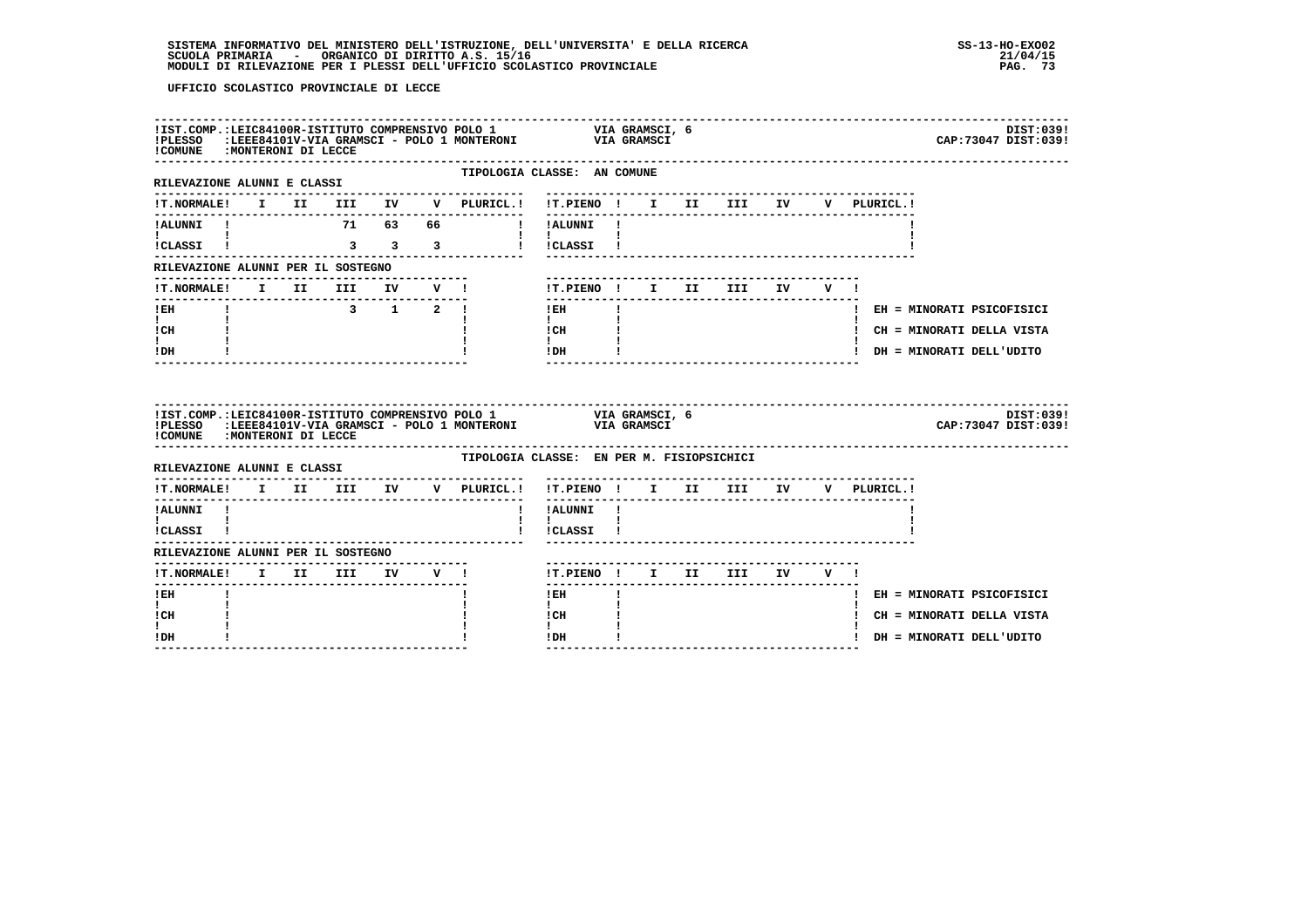| !COMUNE : MONTERONI DI LECCE                                |  |  |  |                                           |                                                                                                                      |              |  |                                   |            |                                                                                                                  | DIST:039!<br>CAP: 73047 DIST: 039! |
|-------------------------------------------------------------|--|--|--|-------------------------------------------|----------------------------------------------------------------------------------------------------------------------|--------------|--|-----------------------------------|------------|------------------------------------------------------------------------------------------------------------------|------------------------------------|
| RILEVAZIONE ALUNNI E CLASSI                                 |  |  |  | TIPOLOGIA CLASSE: AN COMUNE               |                                                                                                                      |              |  |                                   |            |                                                                                                                  |                                    |
|                                                             |  |  |  |                                           |                                                                                                                      |              |  | -------------------------------   |            | V PLURICL.!                                                                                                      |                                    |
|                                                             |  |  |  |                                           | !!ALUNNI ! 25                                                                                                        |              |  | 17                                |            |                                                                                                                  |                                    |
|                                                             |  |  |  |                                           | $\mathbf{I}$ and $\mathbf{I}$ and $\mathbf{I}$<br>!!CLASSI! 1 1                                                      |              |  |                                   |            |                                                                                                                  |                                    |
| RILEVAZIONE ALUNNI PER IL SOSTEGNO                          |  |  |  |                                           |                                                                                                                      |              |  |                                   |            |                                                                                                                  |                                    |
| !T.NORMALE! I II III IV V !                                 |  |  |  |                                           | !T.PIENO ! I II                                                                                                      |              |  |                                   | III IV V ! |                                                                                                                  |                                    |
| !EH        !        1        1                              |  |  |  |                                           | ---------------<br>$!$ EH                                                                                            | $\mathbf{I}$ |  | -------------------------         |            |                                                                                                                  | ! EH = MINORATI PSICOFISICI        |
| $\mathbf{I}$ and $\mathbf{I}$<br>ICH                        |  |  |  |                                           | $\mathbf{I}$ and $\mathbf{I}$<br>$\begin{array}{ccc}\n\text{ICH} & & \text{I} \\ \text{I} & & \text{I}\n\end{array}$ |              |  |                                   |            |                                                                                                                  | ! CH = MINORATI DELLA VISTA        |
| t i<br>! DH                                                 |  |  |  |                                           | $!$ DH                                                                                                               |              |  | _________________________________ |            |                                                                                                                  | ! DH = MINORATI DELL'UDITO         |
| !COMUNE : MONTERONI DI LECCE                                |  |  |  |                                           |                                                                                                                      |              |  |                                   |            |                                                                                                                  | DIST:039!<br>CAP: 73047 DIST: 039! |
| RILEVAZIONE ALUNNI E CLASSI                                 |  |  |  | TIPOLOGIA CLASSE: EN PER M. FISIOPSICHICI |                                                                                                                      |              |  |                                   |            |                                                                                                                  |                                    |
|                                                             |  |  |  | --------------------                      | . <u>.</u>                                                                                                           |              |  |                                   |            | !T.NORMALE! I II III IV V PLURICL.! !T.PIENO ! I II III IV V PLURICL.!<br>-------------------------------------- |                                    |
| !ALUNNI !<br>$\mathbf{I}$ and $\mathbf{I}$ and $\mathbf{I}$ |  |  |  |                                           | ! !ALUNNI !<br>$\mathbf{I}$                                                                                          |              |  |                                   |            |                                                                                                                  |                                    |
| ICLASSI !                                                   |  |  |  |                                           | !CLASSI !                                                                                                            |              |  |                                   |            |                                                                                                                  |                                    |
| RILEVAZIONE ALUNNI PER IL SOSTEGNO                          |  |  |  |                                           |                                                                                                                      |              |  |                                   |            |                                                                                                                  |                                    |
|                                                             |  |  |  |                                           |                                                                                                                      |              |  | !T.PIENO ! I II III IV V !        |            |                                                                                                                  |                                    |
| !T.NORMALE! I II III IV V !                                 |  |  |  |                                           |                                                                                                                      |              |  |                                   |            |                                                                                                                  |                                    |
| -------<br>! EH                                             |  |  |  |                                           | $- - - - - -$<br>! EH                                                                                                |              |  |                                   |            |                                                                                                                  | ! EH = MINORATI PSICOFISICI        |
| I.<br>! CH<br>I.                                            |  |  |  |                                           | $\mathbf{I}$<br>! CH<br>$\mathbf{I}$                                                                                 |              |  |                                   |            |                                                                                                                  | ! CH = MINORATI DELLA VISTA        |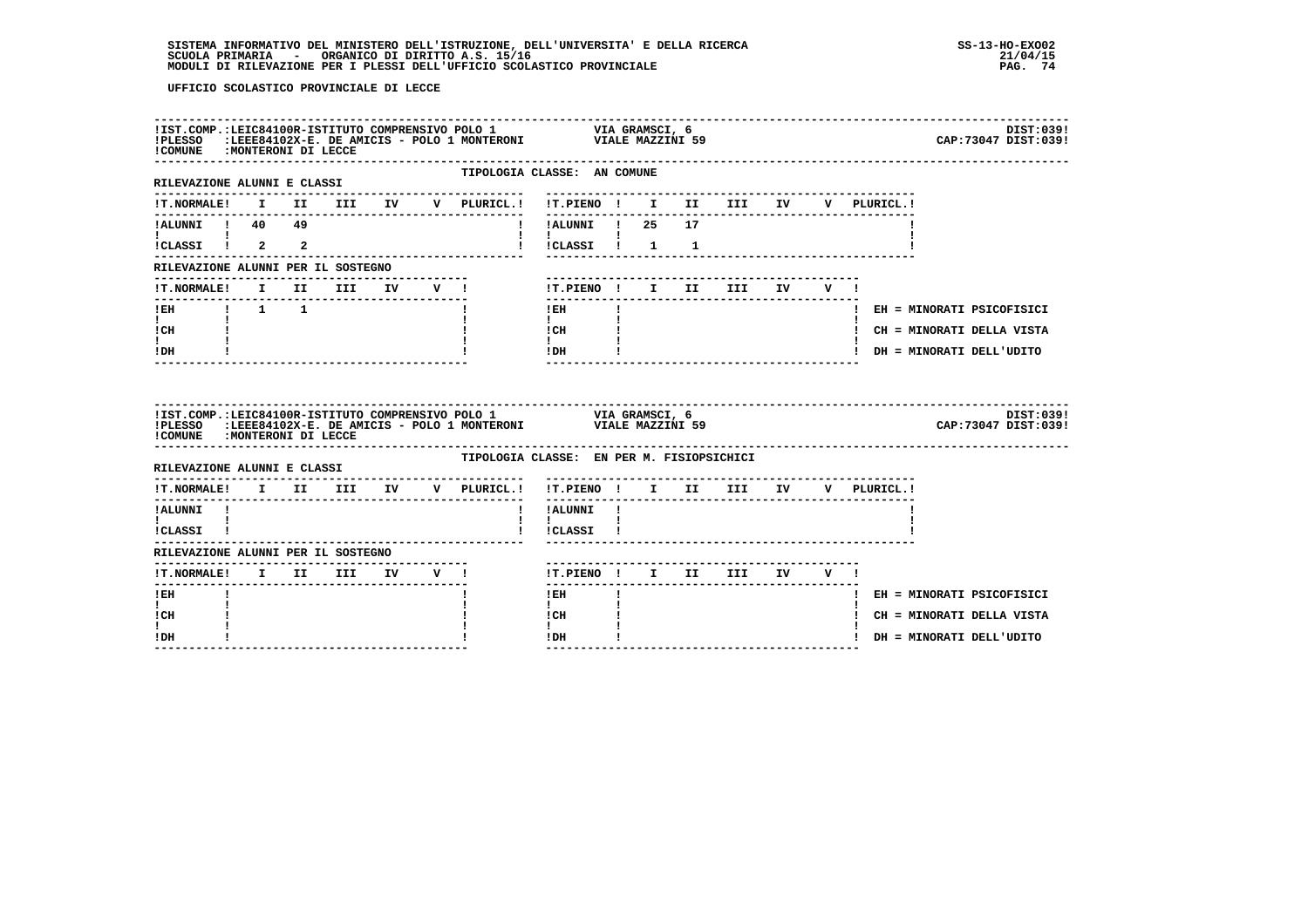**UFFICIO SCOLASTICO PROVINCIALE DI LECCE**

## **RILEVAZIONE POSTI PER L'IST.COMPRENSIVO:LEIC84100R**

## **COMUNE :MONTERONI DI LECCE**

| ORGANICO FUNZIONALE DI CIRCOLO | TIPO POSTO | <b>DESCRIZIONE</b><br>$\mathbf{1}$ |                                      | N. POSTI |                |
|--------------------------------|------------|------------------------------------|--------------------------------------|----------|----------------|
|                                |            |                                    | $!$ $0.D.$ $CALC.$ $!$ $0.D.$ $ATT.$ |          | ! O.D. PREC. ! |
|                                | AF         | !ORGANICO DI CIRCOLO               | 19                                   | 19       | 19             |
|                                | EN         | IPER M. FISIOPSICHICI              |                                      |          |                |
|                                | IL.        | !LINGUA INGLESE                    |                                      |          |                |
|                                | <b>CH</b>  | ISOST. MINORATI DELLA VISTA        |                                      |          |                |
|                                | DH         | !SOST. MINORATI DELL' UDITO !      |                                      |          |                |
|                                | EH         | !SOST. MINORATI PSICOFISICI !      |                                      |          |                |
|                                |            |                                    |                                      |          |                |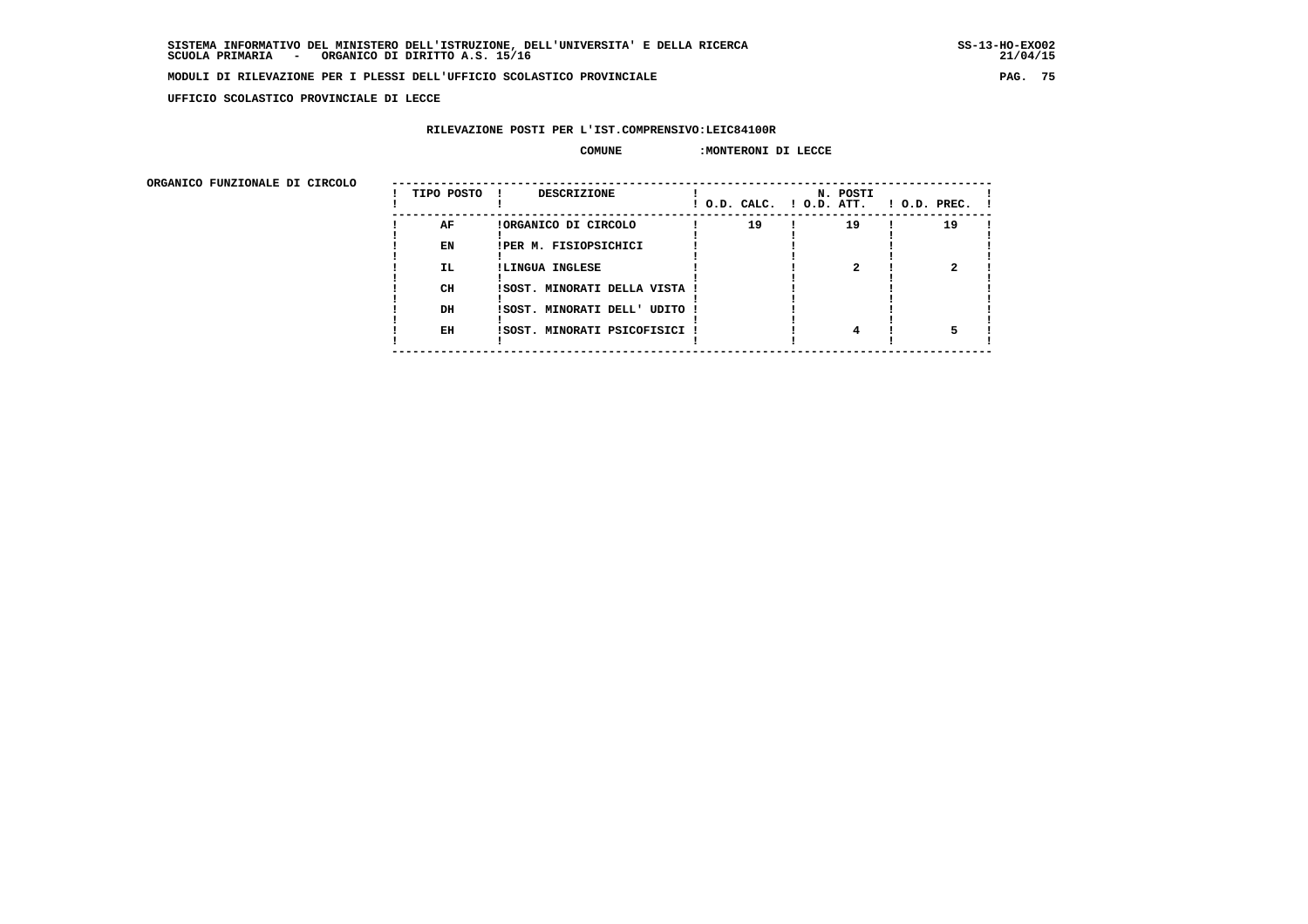| !IST.COMP.:LEIC84200L-NOVOLI<br>!PLESSO<br>! COMUNE | <b>:NOVOLI</b> |                | :LEEE84201P-VIA DEI CADUTI |                               |                |         |                             |                     |              | VIA DEI CADUTI 33<br>VIA DEI CADUTI 33 |     |     |    |   |            |                                                                                    | DIST:037!<br>CAP: 73051 DIST: 037! |
|-----------------------------------------------------|----------------|----------------|----------------------------|-------------------------------|----------------|---------|-----------------------------|---------------------|--------------|----------------------------------------|-----|-----|----|---|------------|------------------------------------------------------------------------------------|------------------------------------|
| RILEVAZIONE ALUNNI E CLASSI                         |                |                |                            |                               |                |         | TIPOLOGIA CLASSE: AN COMUNE |                     |              |                                        |     |     |    |   |            |                                                                                    |                                    |
| <b>!T.NORMALE!</b>                                  |                | $\mathbf{I}$   | II<br>III                  |                               | IV             | v       | PLURICL. !                  | !T.PIENO !          |              | $\mathbf{I}$                           | II  | III | IV | v | PLURICL. ! |                                                                                    |                                    |
| ! ALUNNI<br><b>!CLASSI</b>                          |                | 64<br>3        | 74<br>3                    | 60<br>$\overline{\mathbf{3}}$ | 61<br>3        | 71<br>3 |                             | ! ALUNNI<br>!CLASSI |              |                                        |     |     |    |   |            |                                                                                    |                                    |
| RILEVAZIONE ALUNNI PER IL SOSTEGNO                  |                |                |                            |                               |                |         |                             |                     |              |                                        |     |     |    |   |            |                                                                                    |                                    |
| <b>!T.NORMALE!</b>                                  |                | I.             | II.                        | III                           | IV             | $V$ $l$ |                             | !T.PIENO            | $\mathbf{I}$ | $\mathbf{I}$                           | II. | III | IV | v |            |                                                                                    |                                    |
| ! EH<br>! CH<br>!DH                                 |                | $\overline{a}$ |                            | $\mathbf{1}$                  | $\overline{a}$ | 2       |                             | !EH<br>! CH<br>!DH  |              |                                        |     |     |    |   |            | EH = MINORATI PSICOFISICI<br>CH = MINORATI DELLA VISTA<br>DH = MINORATI DELL'UDITO |                                    |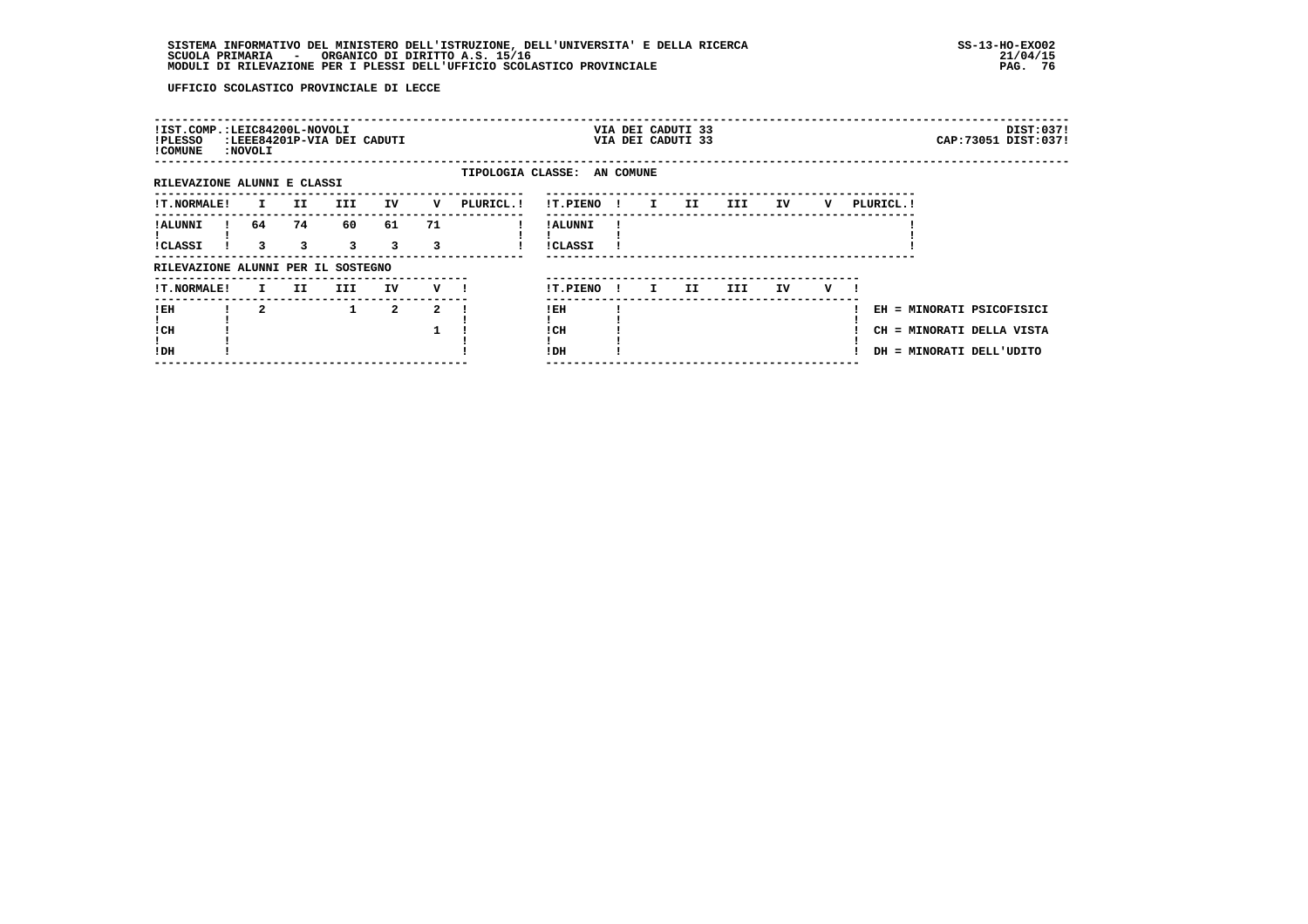**UFFICIO SCOLASTICO PROVINCIALE DI LECCE**

## **RILEVAZIONE POSTI PER L'IST.COMPRENSIVO:LEIC84200L**

#### **COMUNE :NOVOLI**

| ORGANICO FUNZIONALE DI CIRCOLO |            |                               |                          |          |                    |
|--------------------------------|------------|-------------------------------|--------------------------|----------|--------------------|
|                                | TIPO POSTO | DESCRIZIONE                   | ! O.D. CALC. ! O.D. ATT. | N. POSTI | $1$ O.D. PREC. $1$ |
|                                | AF         | !ORGANICO DI CIRCOLO          | 18                       | 17       | 17                 |
|                                | IL.        | !LINGUA INGLESE               |                          |          |                    |
|                                | CH         | !SOST. MINORATI DELLA VISTA ! |                          |          |                    |
|                                | DH         | !SOST. MINORATI DELL' UDITO ! |                          |          |                    |
|                                | EH         | !SOST. MINORATI PSICOFISICI ! |                          |          |                    |
|                                |            |                               |                          |          |                    |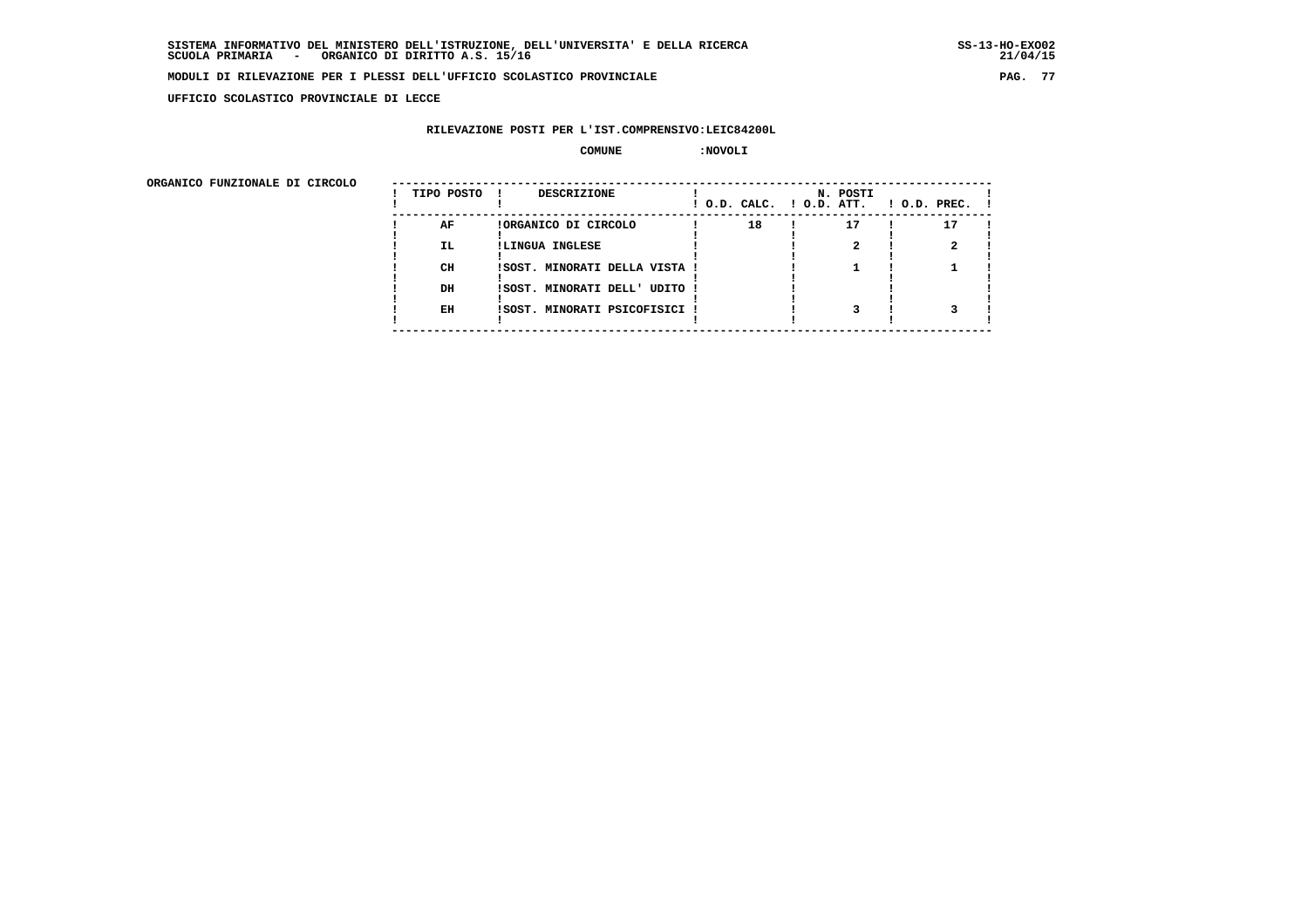| !IST.COMP.:LEIC84300C-UGGIANO LA CHIESA<br>!PLESSO :LEEE84301E-VIA MINERVINO<br>!COMUNE : UGGIANO LA CHIESA |  |         |  |                                                |                                             |                  | VIA MINERVINO | VIA PERTINI 1 |                            |  | DIST:044!<br>CAP: 73020 DIST: 044! |
|-------------------------------------------------------------------------------------------------------------|--|---------|--|------------------------------------------------|---------------------------------------------|------------------|---------------|---------------|----------------------------|--|------------------------------------|
| RILEVAZIONE ALUNNI E CLASSI                                                                                 |  |         |  | TIPOLOGIA CLASSE: AN COMUNE<br>--------------- |                                             |                  |               |               |                            |  |                                    |
|                                                                                                             |  |         |  |                                                | !T.PIENO ! I II III IV                      |                  |               |               |                            |  | V PLURICL.!                        |
| !ALUNNI ! 32 31 43 42 34<br><b>I</b> and the state of the state of                                          |  |         |  | !!ALUNNI!                                      |                                             |                  |               |               |                            |  |                                    |
|                                                                                                             |  |         |  | ICLASSI I 2 2 2 2 2 1 ICLASSI I                |                                             |                  |               |               |                            |  |                                    |
| RILEVAZIONE ALUNNI PER IL SOSTEGNO                                                                          |  |         |  |                                                |                                             |                  |               |               |                            |  |                                    |
| !T.NORMALE! I II III IV V !                                                                                 |  |         |  |                                                |                                             |                  |               |               | ! T.PIENO! I II III IV V!  |  |                                    |
| ------------------------------<br>$!$ EH                                                                    |  | 2 2 1 1 |  |                                                | $!$ EH                                      | $\mathbf{I}$     |               |               |                            |  | ! EH = MINORATI PSICOFISICI        |
| $\mathbf{I}$ and $\mathbf{I}$<br>! CH                                                                       |  |         |  |                                                | $\mathbf{I}$<br>$\frac{1}{1}$ $\frac{1}{1}$ |                  |               |               |                            |  | ! CH = MINORATI DELLA VISTA        |
| t i<br>! DH                                                                                                 |  |         |  |                                                | IDH                                         |                  |               |               |                            |  | ! DH = MINORATI DELL'UDITO         |
| !IST.COMP.:LEIC84300C-UGGIANO LA CHIESA<br>!PLESSO :LEEE84302G-VIA PIAVE<br>!COMUNE : GIURDIGNANO           |  |         |  |                                                |                                             | <b>VIA PIAVE</b> |               | VIA PERTINI 1 |                            |  | DIST:044!<br>CAP: 73020 DIST: 043! |
| RILEVAZIONE ALUNNI E CLASSI                                                                                 |  |         |  | TIPOLOGIA CLASSE: AN COMUNE                    |                                             |                  |               |               |                            |  |                                    |
| ---------------                                                                                             |  |         |  | !T.NORMALE! I II III IV V PLURICL.!            | !T.PIENO ! I II III IV<br>-------           |                  |               |               |                            |  | V PLURICL.!                        |
| ! ALUNNI                                                                                                    |  |         |  | $\mathbf{I}$                                   | !ALUNNI ! 23 18 16 16 28                    |                  |               |               |                            |  |                                    |
| $\mathbf{I}$ and $\mathbf{I}$                                                                               |  |         |  |                                                | $\mathbf{I}$<br>!CLASSI ! 1 1 1 1 2         |                  |               |               |                            |  |                                    |
| !CLASSI !                                                                                                   |  |         |  |                                                |                                             |                  |               |               |                            |  |                                    |
| RILEVAZIONE ALUNNI PER IL SOSTEGNO                                                                          |  |         |  |                                                |                                             |                  |               |               |                            |  |                                    |
| !T.NORMALE! I II III IV V !                                                                                 |  |         |  |                                                |                                             |                  |               |               | !T.PIENO ! I II III IV V ! |  |                                    |
| ------<br>! EH                                                                                              |  |         |  |                                                | $1$ EH                                      |                  |               |               |                            |  | 2 ! EH = MINORATI PSICOFISICI      |
| $\mathbf{I}$<br>! CH                                                                                        |  |         |  |                                                | $\mathbf{I}$<br>! CH                        |                  |               |               |                            |  | ! CH = MINORATI DELLA VISTA        |
| $\mathbf{I}$<br>! DH                                                                                        |  |         |  |                                                | $\mathbf{I}$<br>! DH                        | $\mathbf{I}$     |               |               |                            |  | ! DH = MINORATI DELL'UDITO         |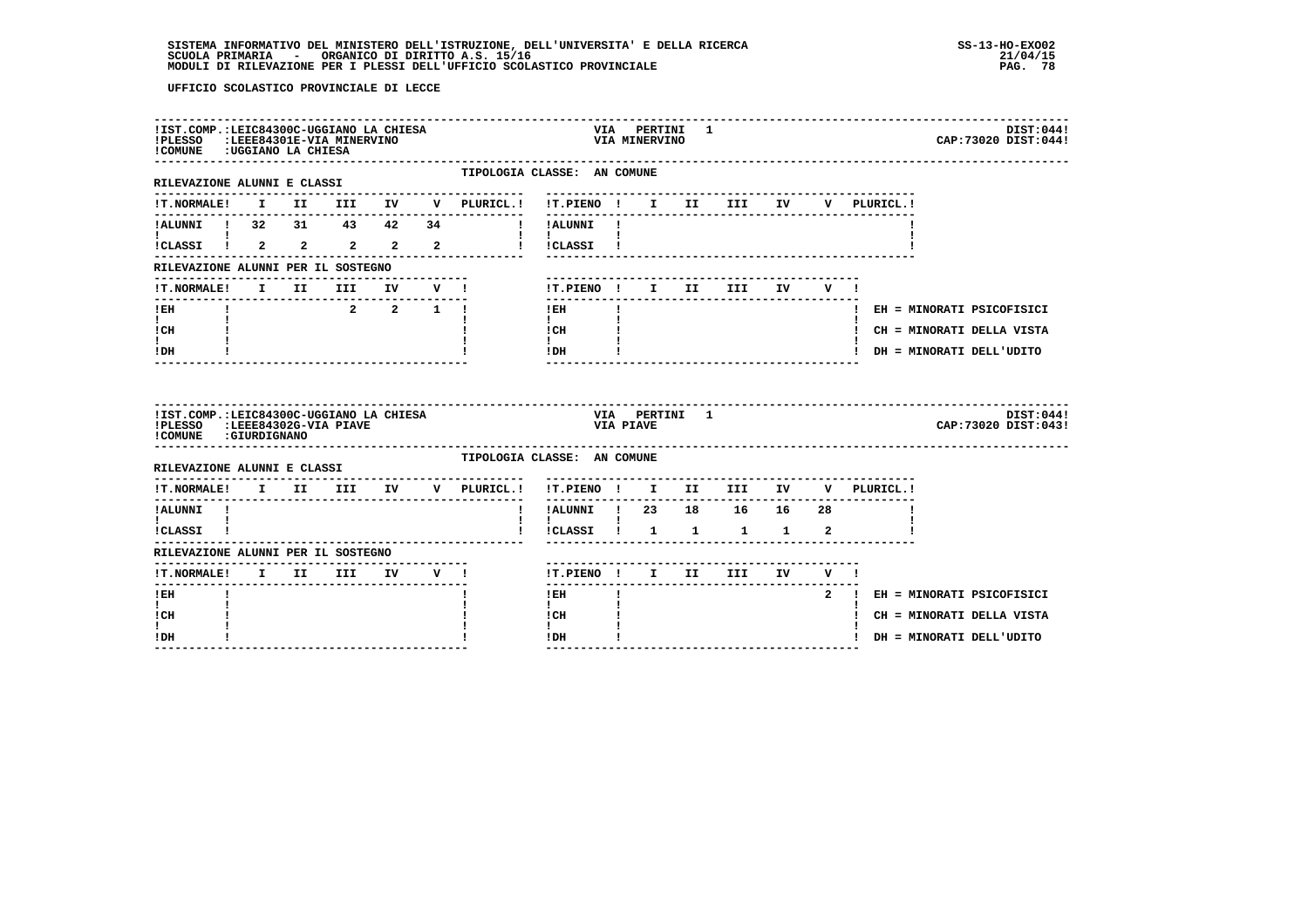| !IST.COMP.:LEIC84300C-UGGIANO LA CHIESA<br>!PLESSO<br>! COMUNE | : OTRANTO |     | :LEEE84303L-SCUOLA PRIMARIA STATALE |    |   |           | VIA                         |     | PERTINI            | $\mathbf{1}$<br>VIA NETTARIO DI CASOLE |                    |                      |    |            |                                                        | DIST:044!<br>CAP: 73028 DIST: 043! |
|----------------------------------------------------------------|-----------|-----|-------------------------------------|----|---|-----------|-----------------------------|-----|--------------------|----------------------------------------|--------------------|----------------------|----|------------|--------------------------------------------------------|------------------------------------|
|                                                                |           |     |                                     |    |   |           | TIPOLOGIA CLASSE: AN COMUNE |     |                    |                                        |                    |                      |    |            |                                                        |                                    |
| RILEVAZIONE ALUNNI E CLASSI                                    |           |     |                                     |    |   |           |                             |     |                    |                                        |                    |                      |    |            |                                                        |                                    |
| <b>!T.NORMALE!</b>                                             | I.        | II  | III                                 | IV | v | PLURICL.! | !T.PIENO                    |     | $\mathbf{I}$       | II.                                    | III.               | IV                   | v  | PLURICL. ! |                                                        |                                    |
| ! ALUNNI<br>!CLASSI                                            |           |     |                                     |    |   |           | ! ALUNNI<br><b>!CLASSI</b>  |     | 32<br>$\mathbf{2}$ | 22<br>1                                | 29<br>$\mathbf{2}$ | 38<br>$\overline{2}$ | 23 |            |                                                        |                                    |
| RILEVAZIONE ALUNNI PER IL SOSTEGNO                             |           |     |                                     |    |   |           |                             |     |                    |                                        |                    |                      |    |            |                                                        |                                    |
| <b>!T.NORMALE!</b>                                             | I.        | II. | III                                 | IV | v |           | !T.PIENO                    | -11 | I.                 | II.                                    | III.               | IV.                  | v  |            |                                                        |                                    |
| !EH<br>! CH                                                    |           |     |                                     |    |   |           | ! EH<br>! CH                |     |                    |                                        |                    |                      |    |            | EH = MINORATI PSICOFISICI<br>CH = MINORATI DELLA VISTA |                                    |
| !DH                                                            |           |     |                                     |    |   |           | !DH                         |     |                    |                                        |                    |                      |    |            | DH = MINORATI DELL'UDITO                               |                                    |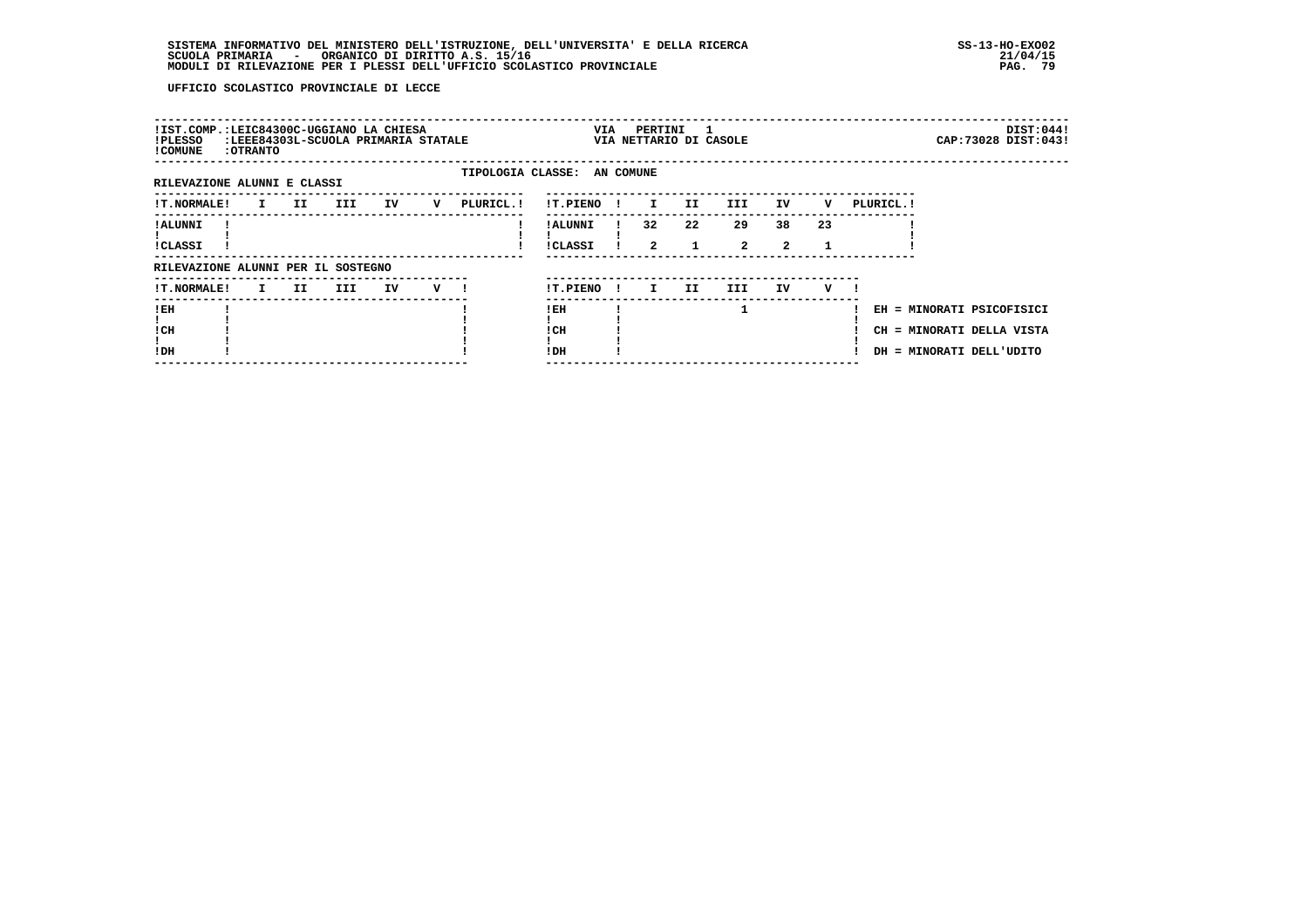$21/04/15$ 

#### **MODULI DI RILEVAZIONE PER I PLESSI DELL'UFFICIO SCOLASTICO PROVINCIALE PAG. 80**

 **UFFICIO SCOLASTICO PROVINCIALE DI LECCE**

## **RILEVAZIONE POSTI PER L'IST.COMPRENSIVO:LEIC84300C**

#### **COMUNE :UGGIANO LA CHIESA**

 **ORGANICO FUNZIONALE DI CIRCOLO --------------------------------------------------------------------------------------**

| URGANICO FUNZIONALE DI CIRCOLO | TIPO POSTO | DESCRIZIONE                   | ! O.D. CALC. ! O.D. ATT. | N. POSTI | $!$ $0.D.$ $PREC.$ $!$ |
|--------------------------------|------------|-------------------------------|--------------------------|----------|------------------------|
|                                | AF         | !ORGANICO DI CIRCOLO          | 40                       | 39       | 37                     |
|                                | <b>IL</b>  | !LINGUA INGLESE               |                          |          |                        |
|                                | CH         | !SOST. MINORATI DELLA VISTA ! |                          |          |                        |
|                                | DH         | !SOST. MINORATI DELL' UDITO ! |                          |          |                        |
|                                | EH         | !SOST. MINORATI PSICOFISICI ! |                          |          |                        |
|                                |            |                               |                          |          |                        |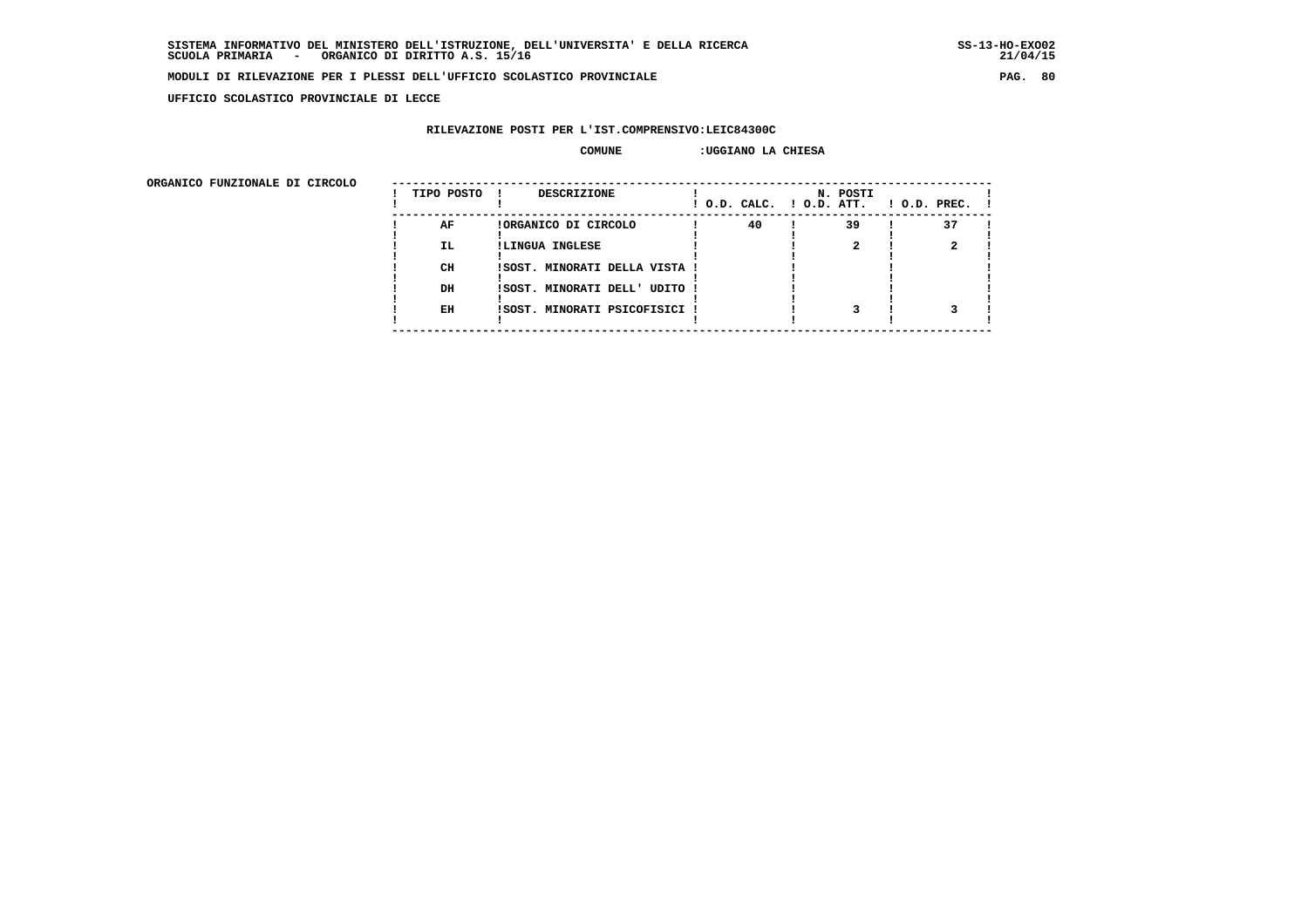|                                                                     | !PLESSO :LEEE845016-DON GNOCCHI<br>!PLESSO :LEEE845016-DON GNOCCHI<br>!COMUNE :CASTRIGNANO DE' GRECI | !IST.COMP.:LEIC845004-CASTRIGNANO DE' GRECI |                           |                                   | VIA A. DE MITRI 9<br>VIA A. DE MITRI                                                                                                                                                                                                                                                                                                       | DIST:043!<br>CAP: 73020 DIST: 043!                                     |
|---------------------------------------------------------------------|------------------------------------------------------------------------------------------------------|---------------------------------------------|---------------------------|-----------------------------------|--------------------------------------------------------------------------------------------------------------------------------------------------------------------------------------------------------------------------------------------------------------------------------------------------------------------------------------------|------------------------------------------------------------------------|
| RILEVAZIONE ALUNNI E CLASSI<br>---------------------                |                                                                                                      |                                             |                           | ---------------                   | TIPOLOGIA CLASSE: AN COMUNE                                                                                                                                                                                                                                                                                                                |                                                                        |
|                                                                     |                                                                                                      |                                             |                           |                                   |                                                                                                                                                                                                                                                                                                                                            | !T.NORMALE! I II III IV V PLURICL.! !T.PIENO ! I II III IV V PLURICL.! |
|                                                                     |                                                                                                      |                                             |                           |                                   | !ALUNNI ! 24   21   19   21   15   19   11   1ALUNNI !  16   15                                                                                                                                                                                                                                                                            |                                                                        |
| $\mathbf{I}$ and $\mathbf{I}$                                       |                                                                                                      |                                             |                           |                                   | $\mathbf{1}$ $\mathbf{1}$                                                                                                                                                                                                                                                                                                                  |                                                                        |
| RILEVAZIONE ALUNNI PER IL SOSTEGNO                                  |                                                                                                      |                                             |                           |                                   |                                                                                                                                                                                                                                                                                                                                            |                                                                        |
| !T.NORMALE! I II III IV V !                                         |                                                                                                      |                                             |                           |                                   | !T.PIENO! I II III IV V!                                                                                                                                                                                                                                                                                                                   |                                                                        |
| -------------------------------<br>$I$ EH                           |                                                                                                      |                                             | $\mathbf{1}$ $\mathbf{1}$ |                                   | ---------------<br>$1$ EH $\qquad$ $1$                                                                                                                                                                                                                                                                                                     | ! EH = MINORATI PSICOFISICI                                            |
| $\mathbf{I}$ and $\mathbf{I}$<br>ICH                                |                                                                                                      |                                             |                           |                                   | $\mathbf{I}$ and $\mathbf{I}$<br>$\frac{1}{1}$ $\frac{1}{1}$ $\frac{1}{1}$                                                                                                                                                                                                                                                                 | ! CH = MINORATI DELLA VISTA                                            |
| I.<br>$!$ DH                                                        |                                                                                                      |                                             |                           |                                   | $!$ DH $\qquad$ $\qquad$ $\qquad$ $\qquad$ $\qquad$ $\qquad$ $\qquad$ $\qquad$ $\qquad$ $\qquad$ $\qquad$ $\qquad$ $\qquad$ $\qquad$ $\qquad$ $\qquad$ $\qquad$ $\qquad$ $\qquad$ $\qquad$ $\qquad$ $\qquad$ $\qquad$ $\qquad$ $\qquad$ $\qquad$ $\qquad$ $\qquad$ $\qquad$ $\qquad$ $\qquad$ $\qquad$ $\qquad$ $\qquad$ $\qquad$ $\qquad$ | ! DH = MINORATI DELL'UDITO                                             |
|                                                                     |                                                                                                      |                                             |                           |                                   |                                                                                                                                                                                                                                                                                                                                            |                                                                        |
| !COMUNE : CARPIGNANO SALENTINO                                      |                                                                                                      |                                             |                           |                                   |                                                                                                                                                                                                                                                                                                                                            |                                                                        |
| RILEVAZIONE ALUNNI E CLASSI                                         |                                                                                                      |                                             |                           |                                   | TIPOLOGIA CLASSE: AN COMUNE                                                                                                                                                                                                                                                                                                                |                                                                        |
|                                                                     |                                                                                                      |                                             |                           | . _ _ _ _ _ _ _ _ _ _ _ _ _       |                                                                                                                                                                                                                                                                                                                                            | !T.NORMALE! I II III IV V PLURICL.! !T.PIENO ! I II III IV V PLURICL.! |
| ----------                                                          |                                                                                                      |                                             |                           | !ALUNNI ! 15 10 11 10 !!!ALUNNI ! | . <u>.</u>                                                                                                                                                                                                                                                                                                                                 |                                                                        |
| $\mathbf{I}$ and $\mathbf{I}$ and $\mathbf{I}$<br>!CLASSI ! 1 1 1 1 |                                                                                                      |                                             |                           | $\mathbf{1}$ $\mathbf{1}$         | ! !CLASSI !                                                                                                                                                                                                                                                                                                                                |                                                                        |
| RILEVAZIONE ALUNNI PER IL SOSTEGNO                                  |                                                                                                      |                                             |                           |                                   |                                                                                                                                                                                                                                                                                                                                            |                                                                        |
|                                                                     |                                                                                                      |                                             |                           | !T.NORMALE! I II III IV V !       | !T.PIENO! I II III IV V!                                                                                                                                                                                                                                                                                                                   |                                                                        |
| --------------------------------<br>$I$ EH                          |                                                                                                      | $2 \t 1$                                    |                           | п.                                | $1$ EH $\sim$                                                                                                                                                                                                                                                                                                                              | ! EH = MINORATI PSICOFISICI                                            |
| $\mathbf{I}$<br>! CH<br>$\mathbf{I}$                                |                                                                                                      |                                             |                           |                                   | $\mathbf{I}$<br>ICH<br>$\mathbf{I}$                                                                                                                                                                                                                                                                                                        | ! CH = MINORATI DELLA VISTA                                            |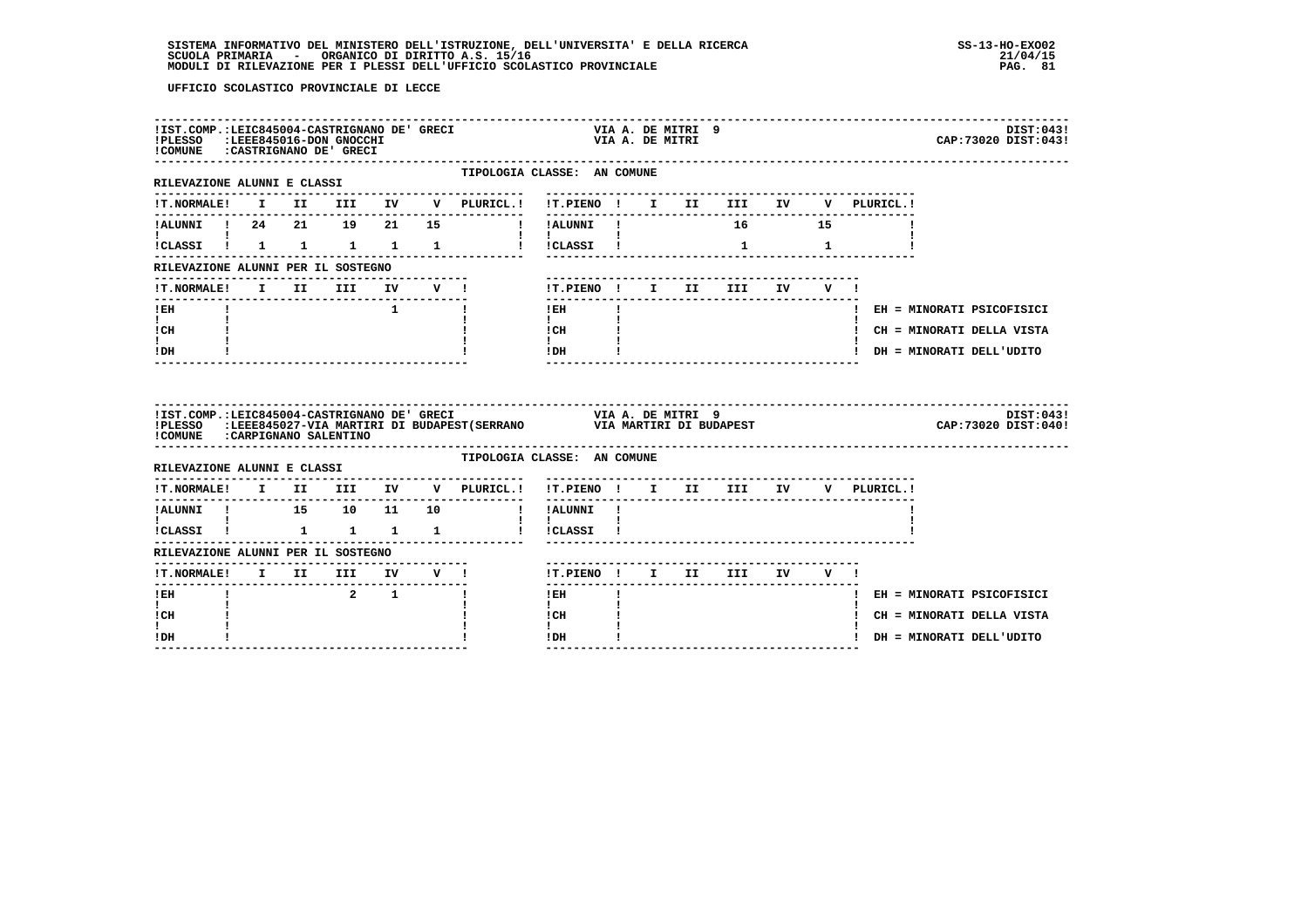| !IST.COMP.:LEIC845004-CASTRIGNANO DE' GRECI<br>!PLESSO<br>! COMUNE |              |                 | :LEEE845038-P.ZZA DUCA D'AOSTA<br>:CARPIGNANO SALENTINO |              |    |                             |                            |              | VIA A. DE MITRI 9<br>P.DUCA D'AOSTA |     |      |     |   |            | DIST:043!<br>CAP: 73020 DIST: 040!                                                 |
|--------------------------------------------------------------------|--------------|-----------------|---------------------------------------------------------|--------------|----|-----------------------------|----------------------------|--------------|-------------------------------------|-----|------|-----|---|------------|------------------------------------------------------------------------------------|
| RILEVAZIONE ALUNNI E CLASSI                                        |              |                 |                                                         |              |    | TIPOLOGIA CLASSE: AN COMUNE |                            |              |                                     |     |      |     |   |            |                                                                                    |
| <b>!T.NORMALE!</b>                                                 | $\mathbf{I}$ | II              | III                                                     | IV           | v  | PLURICL.!                   | !T.PIENO!                  |              | $\mathbf{I}$                        | II  | III  | IV  | v | PLURICL. ! |                                                                                    |
| ! ALUNNI<br>!CLASSI                                                | 20           | 12 <sup>2</sup> | 23<br>$\overline{a}$                                    | 22<br>1      | 21 |                             | ! ALUNNI<br><b>!CLASSI</b> |              |                                     |     |      |     |   |            |                                                                                    |
| RILEVAZIONE ALUNNI PER IL SOSTEGNO                                 |              |                 |                                                         |              |    |                             |                            |              |                                     |     |      |     |   |            |                                                                                    |
| <b>!T.NORMALE!</b>                                                 | I.           | II.             | III                                                     | IV           | v  |                             | !T.PIENO                   | $\mathbf{I}$ | I.                                  | II. | III. | IV. | v |            |                                                                                    |
| !EH<br>! CH<br>!DH                                                 |              |                 | $\mathbf{1}$                                            | $\mathbf{1}$ | 2  |                             | ! EH<br>! CH<br>!DH        |              |                                     |     |      |     |   |            | EH = MINORATI PSICOFISICI<br>CH = MINORATI DELLA VISTA<br>DH = MINORATI DELL'UDITO |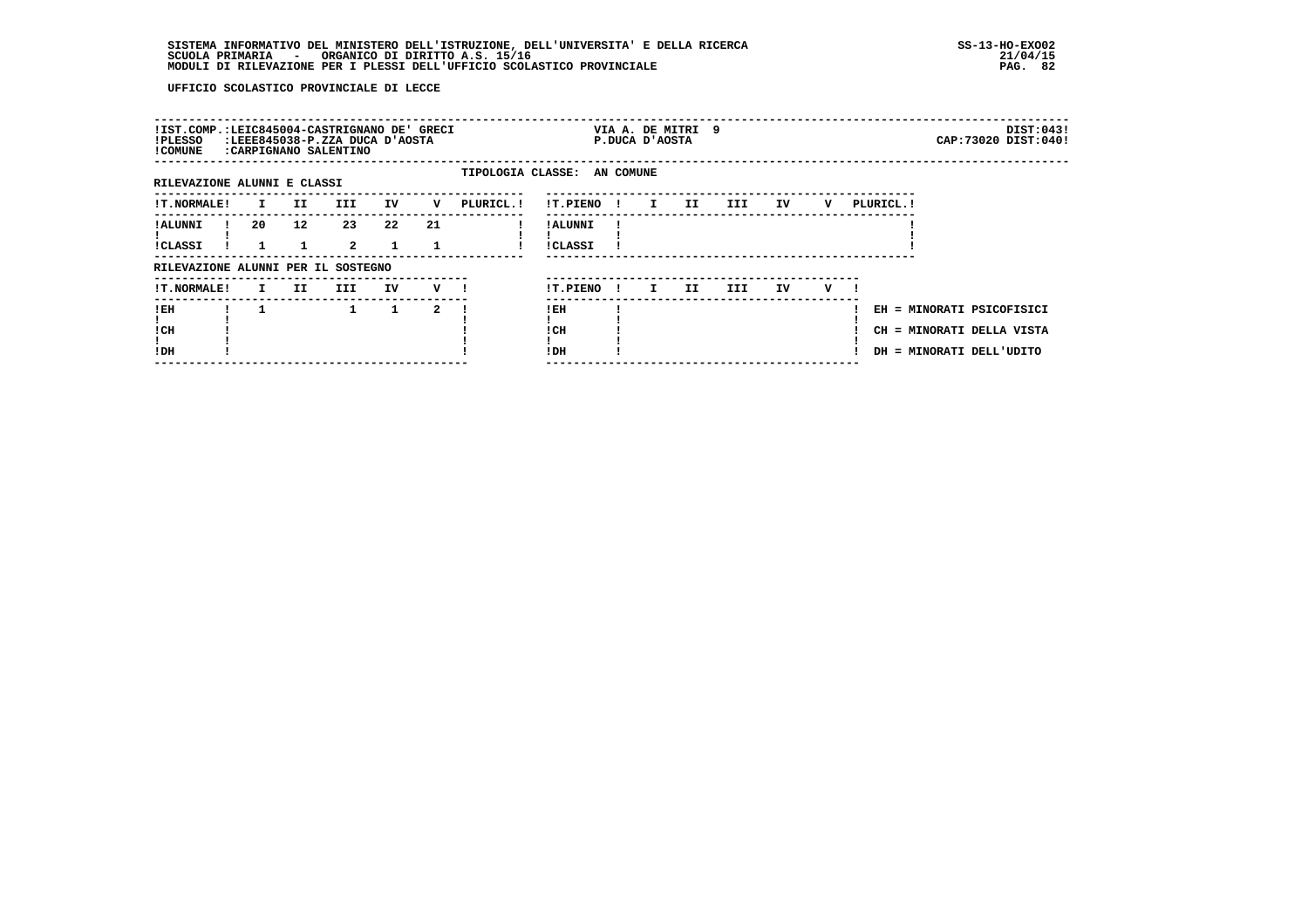$21/04/15$ 

#### **MODULI DI RILEVAZIONE PER I PLESSI DELL'UFFICIO SCOLASTICO PROVINCIALE PAG. 83**

 **UFFICIO SCOLASTICO PROVINCIALE DI LECCE**

## **RILEVAZIONE POSTI PER L'IST.COMPRENSIVO:LEIC845004**

#### **COMUNE :CASTRIGNANO DE' GRECI**

| ORGANICO FUNZIONALE DI CIRCOLO |            |                               |                          |          |              |
|--------------------------------|------------|-------------------------------|--------------------------|----------|--------------|
|                                | TIPO POSTO | <b>DESCRIZIONE</b>            | ! O.D. CALC. ! O.D. ATT. | N. POSTI | ! O.D. PREC. |
|                                | AF         | !ORGANICO DI CIRCOLO          | 22                       | 21       | 23           |
|                                | IL.        | !LINGUA INGLESE               |                          |          |              |
|                                | CH         | ISOST. MINORATI DELLA VISTA ! |                          |          |              |
|                                | DH         | !SOST. MINORATI DELL' UDITO ! |                          |          |              |
|                                | EH         | ISOST. MINORATI PSICOFISICI   |                          |          |              |
|                                |            |                               |                          |          |              |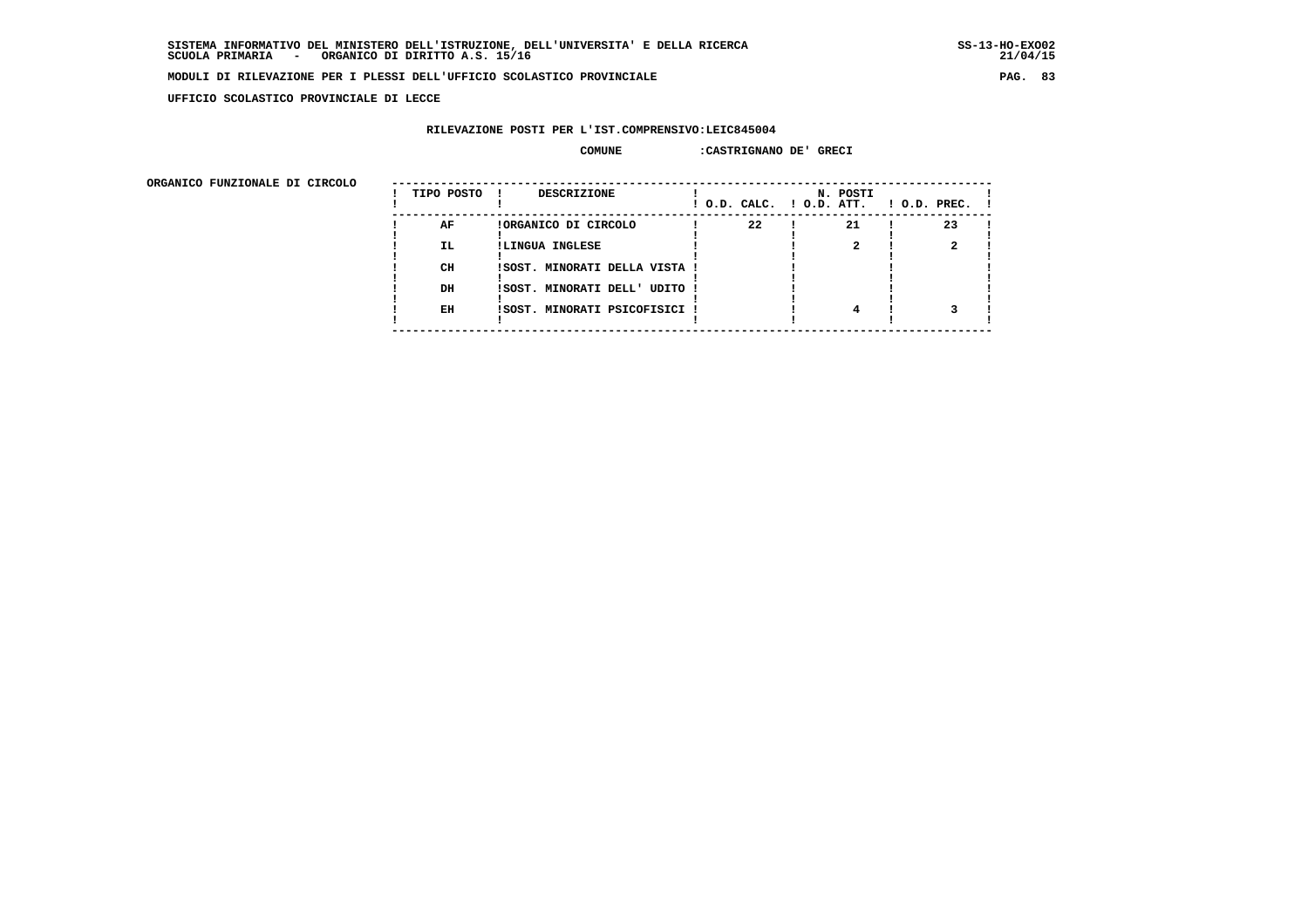| !IST.COMP.:LEIC84600X-PARABITA<br>!PLESSO<br>! COMUNE |    | : PARABITA |         | :LEEE846012-G.OBERDAN |         |              |            |                             |     | VIA ROMA 20<br>VIA ROMA 20 |     |      |    |   |            | DIST:046!<br>CAP:73052 DIST:046!                                                   |  |
|-------------------------------------------------------|----|------------|---------|-----------------------|---------|--------------|------------|-----------------------------|-----|----------------------------|-----|------|----|---|------------|------------------------------------------------------------------------------------|--|
| RILEVAZIONE ALUNNI E CLASSI                           |    |            |         |                       |         |              |            | TIPOLOGIA CLASSE: AN COMUNE |     |                            |     |      |    |   |            |                                                                                    |  |
| <b>!T.NORMALE!</b>                                    |    | I.         | II.     | <b>III</b>            | IV      | v            | PLURICL. ! | !T.PIENO                    | . . | $\mathbf{I}$               | II. | III  | IV | v | PLURICL. ! |                                                                                    |  |
| ! ALUNNI<br><b>!CLASSI</b>                            | 57 | 3          | 68<br>3 | 68<br>$\mathbf{3}$    | 56<br>3 | 77<br>3      |            | ! ALUNNI<br>!CLASSI         |     | 18                         |     | 15   | 25 |   |            |                                                                                    |  |
| RILEVAZIONE ALUNNI PER IL SOSTEGNO                    |    |            |         |                       |         |              |            |                             |     |                            |     |      |    |   |            |                                                                                    |  |
| <b>!T.NORMALE!</b>                                    |    | I.         | II.     | III                   | IV      | v            |            | !T.PIENO                    |     | $\mathbf{I}$               | II. | III. | IV | v |            |                                                                                    |  |
| !EH<br>! CH<br>!DH                                    |    | 1          |         |                       |         | $\mathbf{2}$ |            | !EH<br>! CH<br>! DH         |     |                            |     |      |    |   |            | EH = MINORATI PSICOFISICI<br>CH = MINORATI DELLA VISTA<br>DH = MINORATI DELL'UDITO |  |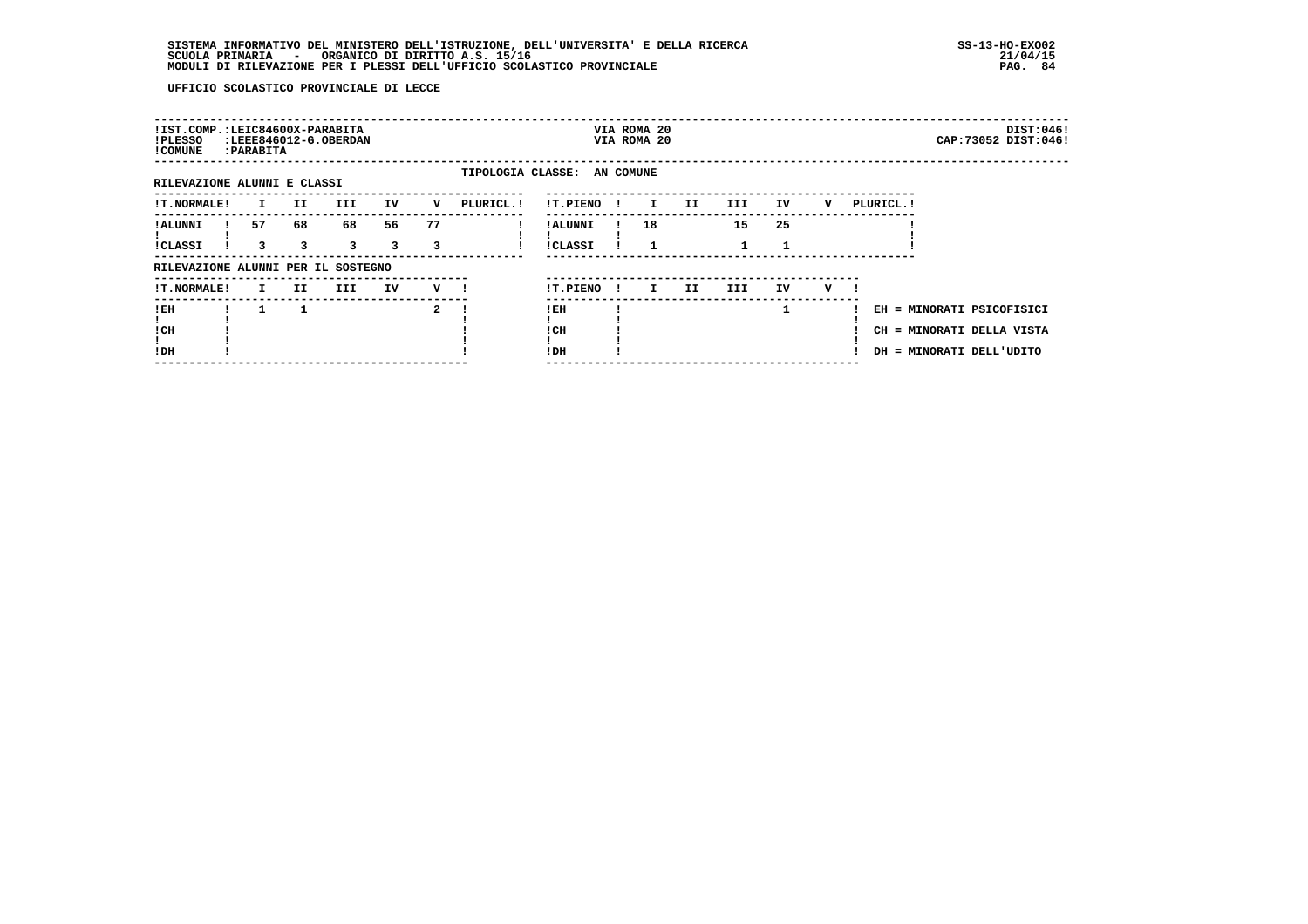**UFFICIO SCOLASTICO PROVINCIALE DI LECCE**

### **RILEVAZIONE POSTI PER L'IST.COMPRENSIVO:LEIC84600X**

#### **COMUNE :PARABITA**

ORGANICO FUNZIONALE DI CIRCOLO

| ORGANICO FUNZIONALE DI CIRCOLO | TIPO POSTO | DESCRIZIONE<br>$\mathbf{I}$   |    | N. POSTI<br>! O.D. CALC. ! O.D. ATT. | $!$ 0.D. PREC. $!$ |
|--------------------------------|------------|-------------------------------|----|--------------------------------------|--------------------|
|                                | AF         | !ORGANICO DI CIRCOLO          | 24 | 23                                   | 23                 |
|                                | IL.        | !LINGUA INGLESE               |    |                                      |                    |
|                                |            |                               |    |                                      |                    |
|                                | CH         | !SOST. MINORATI DELLA VISTA ! |    |                                      |                    |
|                                |            |                               |    |                                      |                    |
|                                | DH         | !SOST. MINORATI DELL' UDITO ! |    |                                      |                    |
|                                |            |                               |    |                                      |                    |
|                                | EH         | !SOST. MINORATI PSICOFISICI ! |    |                                      |                    |
|                                |            |                               |    |                                      |                    |
|                                |            |                               |    |                                      |                    |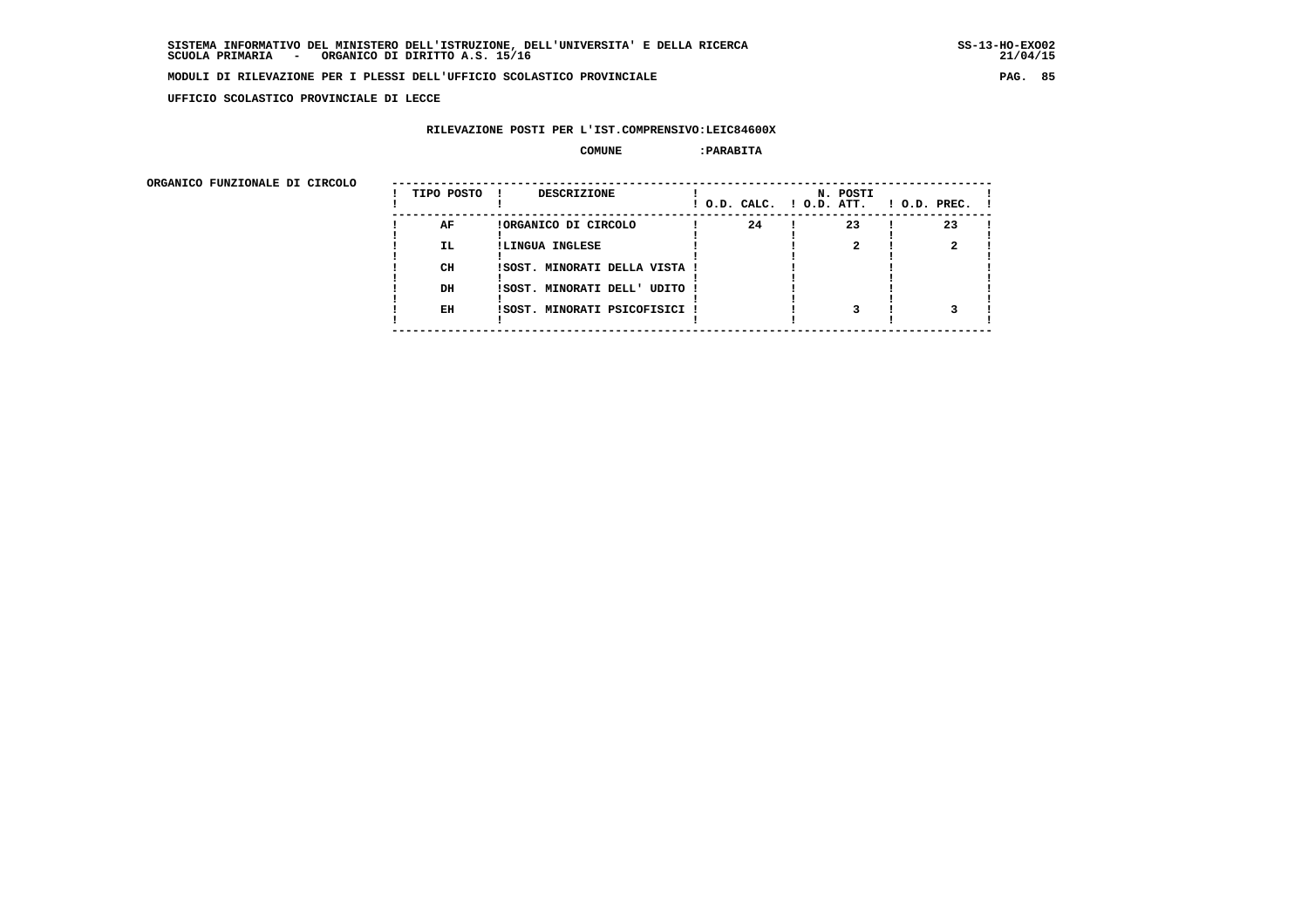| !PLESSO :LEEE85001N-VIA PAISIELLO<br>! COMUNE : RUFFANO |             | !IST.COMP.:LEIC85000G-RUFFANO |          |              |        |                                                                         |                                            |               | VIA A. DE GASPERI<br>VIA PAISIELLO 1 |                                 |    |             | DIST:046!<br>CAP: 73049 DIST: 046! |
|---------------------------------------------------------|-------------|-------------------------------|----------|--------------|--------|-------------------------------------------------------------------------|--------------------------------------------|---------------|--------------------------------------|---------------------------------|----|-------------|------------------------------------|
| RILEVAZIONE ALUNNI E CLASSI                             |             |                               |          |              |        | TIPOLOGIA CLASSE: AN COMUNE                                             |                                            |               |                                      |                                 |    |             |                                    |
| !T.NORMALE!                                             |             |                               |          |              |        | I II III IV V PLURICL.! !T.PIENO ! I II III IV V PLURICL.!              |                                            |               |                                      |                                 |    |             |                                    |
| !ALUNNI ! 36 38 63 33 50                                |             |                               |          |              |        | ! !ALUNNI ! 44 45 26 46 55                                              |                                            |               |                                      |                                 |    |             |                                    |
| !CLASSI ! 2 2 3 2 2                                     |             |                               |          |              |        |                                                                         | !!CLASSI! 2 2 1 2 2                        |               |                                      |                                 |    |             |                                    |
| RILEVAZIONE ALUNNI PER IL SOSTEGNO                      |             |                               |          |              |        |                                                                         |                                            |               |                                      |                                 |    |             |                                    |
| !T.NORMALE!                                             |             |                               | I II III |              | IV V ! |                                                                         | !T.PIENO ! I II                            |               |                                      | III                             | IV | $V = 1$     |                                    |
| ! EH                                                    |             |                               |          |              |        |                                                                         | $!$ EH                                     | $\frac{1}{3}$ |                                      |                                 |    |             | 1 ! EH = MINORATI PSICOFISICI      |
| $\mathbf{I}$<br>! CH                                    |             |                               |          |              |        |                                                                         | $\mathbf{I}$<br>! CH                       |               |                                      |                                 |    |             | ! CH = MINORATI DELLA VISTA        |
| $\mathbf{I}$<br>! DH                                    |             |                               |          |              |        |                                                                         | $\mathbf{I}$ and $\mathbf{I}$<br>$IDH$ $I$ |               |                                      | ------------------------------- |    |             | ! DH = MINORATI DELL'UDITO         |
|                                                         |             |                               |          |              |        |                                                                         |                                            |               |                                      |                                 |    |             |                                    |
| !IST.COMP.:LEIC85000G-RUFFANO<br>! COMUNE : RUFFANO     |             |                               |          |              |        | !PLESSO :LEEE85002P-VIA ARC.MONSELLATO(TORREPADULI) VIA ARC. MONSELLATO |                                            |               | VIA A. DE GASPERI                    |                                 |    |             | DIST:046!<br>CAP: 73049 DIST: 046! |
| RILEVAZIONE ALUNNI E CLASSI                             |             |                               |          |              |        | TIPOLOGIA CLASSE: AN COMUNE                                             |                                            |               |                                      |                                 |    |             |                                    |
| <b>!T.NORMALE!</b>                                      |             |                               |          |              |        | I II III IV V PLURICL.!                                                 | !T.PIENO ! I II III IV                     |               |                                      |                                 |    | V PLURICL.! |                                    |
| ---------------<br>!ALUNNI ! 15 7 17 7 13               |             |                               |          |              |        | --------------                                                          | ----------<br>! !ALUNNI !                  |               |                                      |                                 |    |             |                                    |
| <b>I</b> and the state of the state of                  |             |                               |          |              |        | ICLASSI ! 1 1 1 1 ICLASSI !                                             | $\mathbf{I}$                               |               |                                      |                                 |    |             |                                    |
| RILEVAZIONE ALUNNI PER IL SOSTEGNO                      |             |                               |          |              |        |                                                                         |                                            |               |                                      |                                 |    |             |                                    |
| !T.NORMALE! I II III IV V !                             |             |                               |          |              |        |                                                                         |                                            |               |                                      | !T.PIENO ! I II III IV V !      |    |             |                                    |
| ---------------<br>$I$ EH                               | $1 \quad 1$ |                               |          | $\mathbf{1}$ |        |                                                                         | -------<br>! EH                            |               |                                      |                                 |    |             | ! EH = MINORATI PSICOFISICI        |
| $\mathbf{I}$<br>! CH<br>L                               |             |                               |          | 1            |        |                                                                         | $\mathbf{I}$<br>! CH<br>$\mathbf{I}$       |               |                                      |                                 |    |             | ! CH = MINORATI DELLA VISTA        |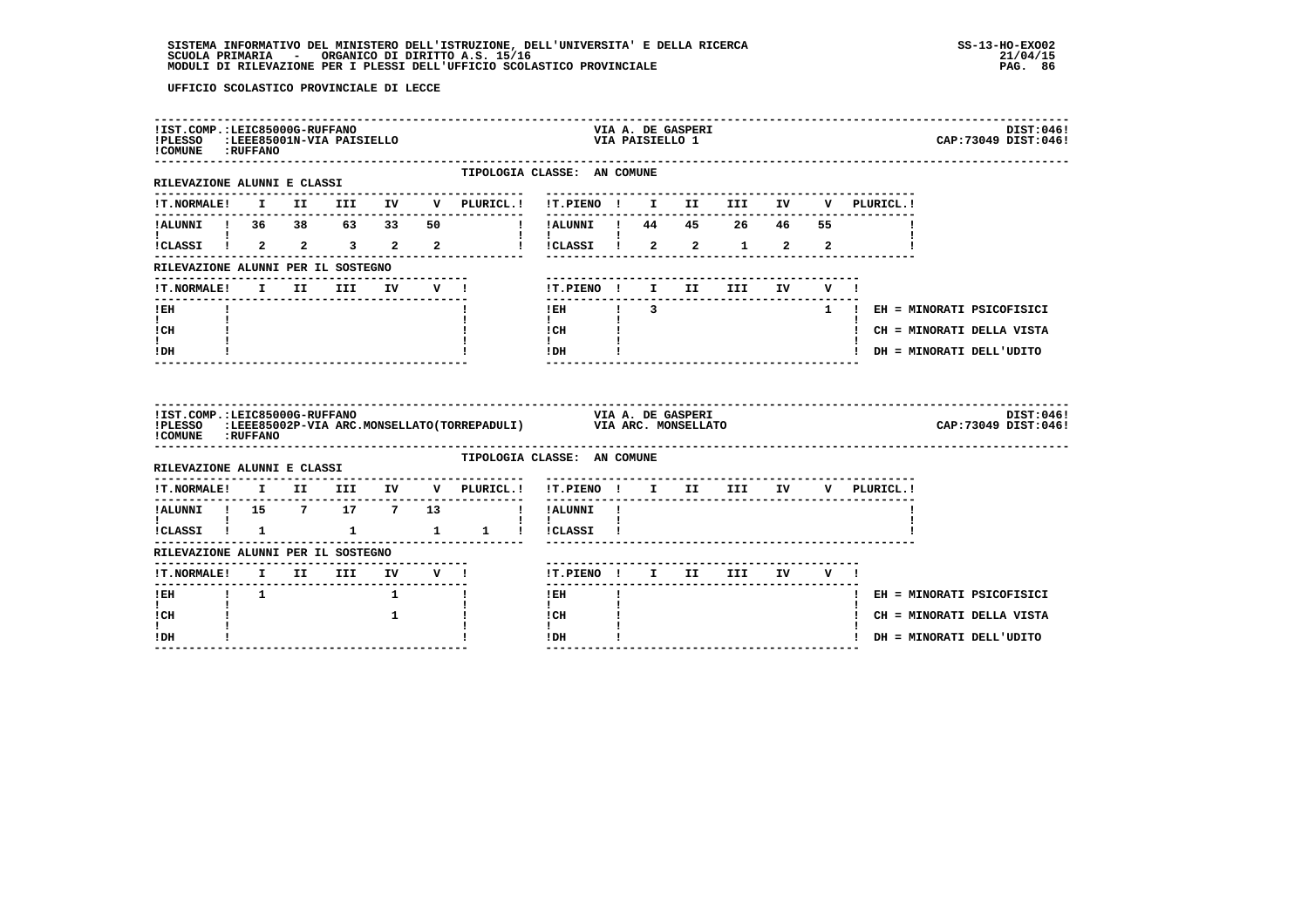**UFFICIO SCOLASTICO PROVINCIALE DI LECCE**

### **RILEVAZIONE POSTI PER L'IST.COMPRENSIVO:LEIC85000G**

#### **COMUNE :RUFFANO**

 **ORGANICO FUNZIONALE DI CIRCOLO --------------------------------------------------------------------------------------**

| ORGANICO FUNZIONALE DI CIRCOLO | TIPO POSTO | <b>DESCRIZIONE</b><br>- 1     |    | N. POSTI<br>! O.D. CALC. ! O.D. ATT. | $1$ O.D. PREC. $1$ |
|--------------------------------|------------|-------------------------------|----|--------------------------------------|--------------------|
|                                | AF         | !ORGANICO DI CIRCOLO          | 36 | 35                                   | 36                 |
|                                | <b>IL</b>  | !LINGUA INGLESE               |    |                                      |                    |
|                                | CH         | ISOST. MINORATI DELLA VISTA ! |    |                                      |                    |
|                                | DH         | ISOST. MINORATI DELL' UDITO ! |    |                                      |                    |
|                                | EH         | !SOST. MINORATI PSICOFISICI ! |    |                                      |                    |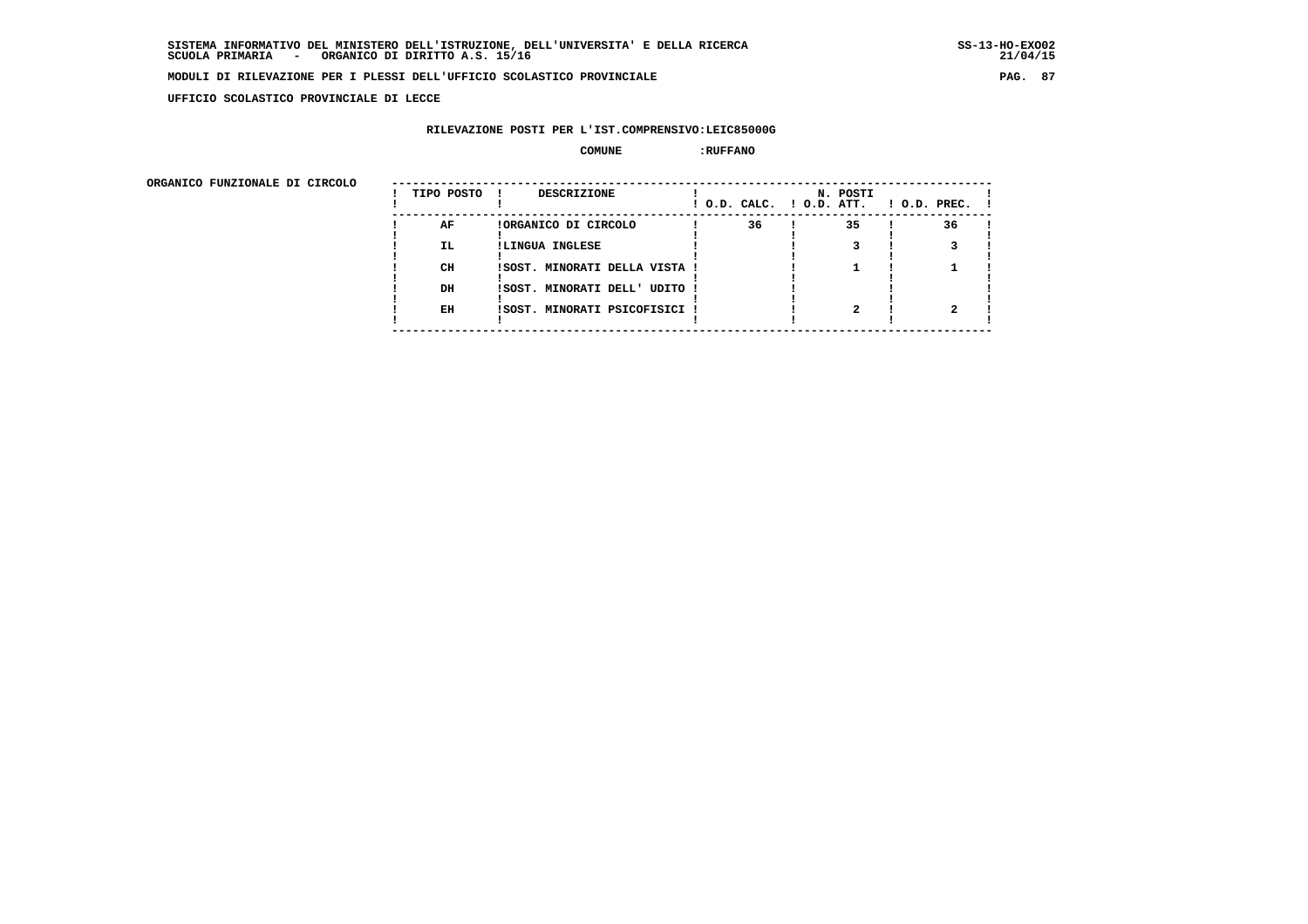| !PLESSO :LEEE85101D-COL. F. VALENTE<br>!COMUNE : SALICE SALENTINO                                 |  | !IST.COMP.:LEIC85100B-SALICE SALENTINO |        |                                                                                        |                                                           | VIA FONTANA,17                    | VIA COL. F. VALENTE         |                                                             |       |                                      | DIST:037!<br>CAP: 73015 DIST: 037! |
|---------------------------------------------------------------------------------------------------|--|----------------------------------------|--------|----------------------------------------------------------------------------------------|-----------------------------------------------------------|-----------------------------------|-----------------------------|-------------------------------------------------------------|-------|--------------------------------------|------------------------------------|
| -------------------------------<br>RILEVAZIONE ALUNNI E CLASSI                                    |  |                                        |        | TIPOLOGIA CLASSE: AN COMUNE                                                            |                                                           |                                   |                             |                                                             |       |                                      |                                    |
| <b>!T.NORMALE!</b>                                                                                |  |                                        |        | I II III IV V PLURICL.! !T.PIENO ! I II III IV V PLURICL.!                             |                                                           |                                   |                             |                                                             |       |                                      |                                    |
| !ALUNNI ! 22 15 24 18 19                                                                          |  |                                        |        | !!ALUNNI! 16 15 22 20                                                                  | ---------                                                 |                                   |                             |                                                             |       |                                      |                                    |
|                                                                                                   |  |                                        |        | !CLASSI ! 1 1 1 1 1 1 ! !CLASSI !                                                      | $\mathbf{I}$ and $\mathbf{I}$                             |                                   |                             | $\begin{array}{cccccccccc} 1 & & 1 & & 1 & & 1 \end{array}$ |       |                                      |                                    |
| RILEVAZIONE ALUNNI PER IL SOSTEGNO                                                                |  |                                        |        |                                                                                        |                                                           |                                   |                             |                                                             |       |                                      |                                    |
| !T.NORMALE!                                                                                       |  | I II III                               | IV V ! |                                                                                        | !T.PIENO ! I II                                           |                                   |                             | <b>III</b>                                                  | IV V! |                                      |                                    |
| $!$ EH                                                                                            |  | $1 \t1 \t1 \t1 \t2 \t1$                |        |                                                                                        | $!$ EH                                                    |                                   | $\frac{1}{1}$ $\frac{1}{1}$ |                                                             |       |                                      | ! EH = MINORATI PSICOFISICI        |
| $\mathbf{I}$ and $\mathbf{I}$<br>! CH                                                             |  |                                        |        |                                                                                        | $\mathbf{I}$<br>$\frac{1}{1}$ $\frac{1}{1}$ $\frac{1}{1}$ |                                   |                             |                                                             |       |                                      | ! CH = MINORATI DELLA VISTA        |
| I.<br>! DH                                                                                        |  |                                        |        |                                                                                        | $IDH$ $I$                                                 |                                   |                             | -------------------------------                             |       |                                      | ! DH = MINORATI DELL'UDITO         |
|                                                                                                   |  |                                        |        |                                                                                        |                                                           |                                   |                             |                                                             |       |                                      |                                    |
| !IST.COMP.:LEIC85100B-SALICE SALENTINO<br>!PLESSO :LEEE85102E-VIA L. ROSELLI                      |  |                                        |        |                                                                                        |                                                           | VIA FONTANA, 17<br>VIA L. ROSELLI |                             |                                                             |       |                                      | DIST:037!<br>CAP: 73015 DIST: 037! |
| !COMUNE : SALICE SALENTINO                                                                        |  | -----------------------------          |        | TIPOLOGIA CLASSE: AN COMUNE                                                            |                                                           |                                   |                             |                                                             |       |                                      |                                    |
| RILEVAZIONE ALUNNI E CLASSI                                                                       |  |                                        |        |                                                                                        | !T.PIENO ! I II III IV                                    |                                   |                             |                                                             |       | V PLURICL.!                          |                                    |
|                                                                                                   |  |                                        |        | $\verb !T.NORMALE! \quad I \quad II \quad III \quad IV \quad V \quad \verb PLURICL. !$ | $- - - - - -$<br>! !ALUNNI !                              |                                   |                             |                                                             |       | ------------------------------------ |                                    |
| !ALUNNI ! 41 40 25 36 19<br>$\mathbf{I}$ and $\mathbf{I}$ and $\mathbf{I}$<br>!CLASSI ! 2 2 1 2 1 |  |                                        |        |                                                                                        | $\mathbf{I}$<br>! !CLASSI !                               |                                   |                             |                                                             |       |                                      |                                    |
| RILEVAZIONE ALUNNI PER IL SOSTEGNO                                                                |  |                                        |        |                                                                                        |                                                           |                                   |                             |                                                             |       |                                      |                                    |
| !T.NORMALE! I II III IV V !                                                                       |  |                                        |        |                                                                                        | !T.PIENO ! I II III IV V !                                |                                   |                             |                                                             |       |                                      |                                    |
| ------<br>! EH                                                                                    |  | $1 \quad 1 \quad 2 \quad 1 \quad 1$    |        |                                                                                        | $!$ EH                                                    |                                   |                             |                                                             |       |                                      | ! EH = MINORATI PSICOFISICI        |
| $\mathbf{I}$<br>! CH                                                                              |  |                                        |        |                                                                                        | $\mathbf{I}$<br>! CH                                      |                                   |                             |                                                             |       |                                      | ! CH = MINORATI DELLA VISTA        |
| I.<br>! DH                                                                                        |  |                                        |        |                                                                                        | $\mathbf{I}$<br>! DH                                      |                                   |                             |                                                             |       |                                      | ! DH = MINORATI DELL'UDITO         |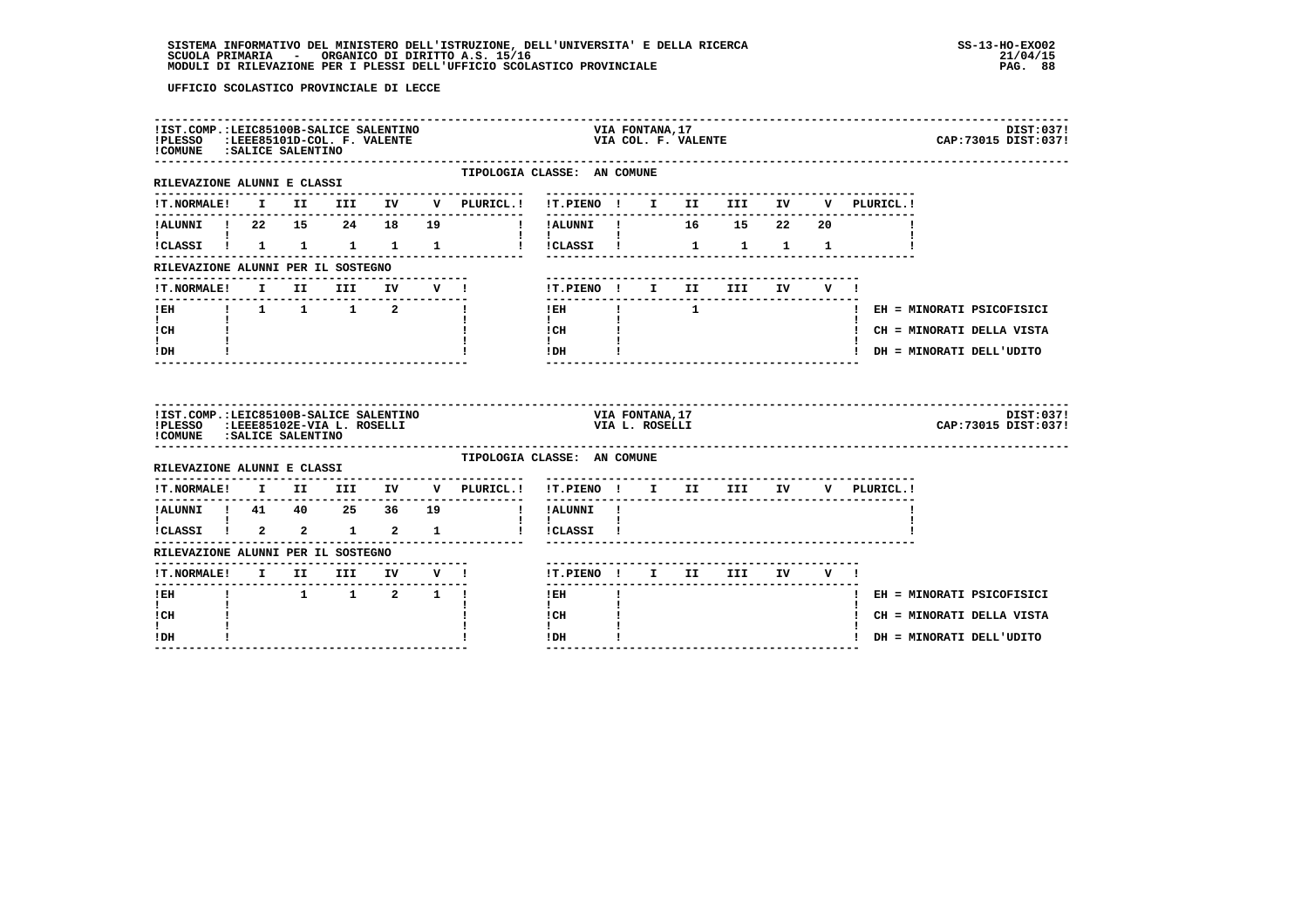| !PLESSO<br>! COMUNE : GUAGNANO                                                           |  | !IST.COMP.:LEIC85100B-SALICE SALENTINO<br>LEEE85103G-VIA DUCA D'AOSTA: |  |                                            | VIA FONTANA, 17<br>AOSTA אדAOSTA                                       |                            |  | DIST:037!<br>CAP: 73010 DIST: 037! |
|------------------------------------------------------------------------------------------|--|------------------------------------------------------------------------|--|--------------------------------------------|------------------------------------------------------------------------|----------------------------|--|------------------------------------|
| RILEVAZIONE ALUNNI E CLASSI                                                              |  |                                                                        |  | ---------------------                      | TIPOLOGIA CLASSE: AN COMUNE<br>--------------------------              |                            |  |                                    |
|                                                                                          |  |                                                                        |  |                                            | !T.NORMALE! I II III IV V PLURICL.! !T.PIENO ! I II III IV V PLURICL.! |                            |  |                                    |
|                                                                                          |  |                                                                        |  |                                            | !ALUNNI ! 19  22  20  24  26  ! !ALUNNI !                              |                            |  |                                    |
| $\mathbf{I}$ and $\mathbf{I}$ and $\mathbf{I}$                                           |  |                                                                        |  | $\mathbf{1}$ $\mathbf{1}$                  | !CLASSI ! 1 1 1 1 1 1 ! !CLASSI !                                      |                            |  |                                    |
| RILEVAZIONE ALUNNI PER IL SOSTEGNO                                                       |  |                                                                        |  |                                            |                                                                        |                            |  |                                    |
|                                                                                          |  |                                                                        |  |                                            | !T.PIENO! I II III IV V!                                               | -------------------------- |  |                                    |
| $I$ EH                                                                                   |  |                                                                        |  | $\begin{array}{ccc} 1 & 2 & 2 \end{array}$ | ---------------<br>$\mathbf{I}$<br>$!$ EH                              |                            |  | ! EH = MINORATI PSICOFISICI        |
| $\mathbf{I}$ and $\mathbf{I}$<br>ICH                                                     |  |                                                                        |  |                                            | $\mathbf{I}$ and $\mathbf{I}$<br>! CH                                  |                            |  | ! CH = MINORATI DELLA VISTA        |
| $\mathbf{I}$<br>! DH                                                                     |  |                                                                        |  |                                            | $\mathbf{I}$<br>$!$ DH $\overline{ }$                                  |                            |  | ! DH = MINORATI DELL'UDITO         |
|                                                                                          |  |                                                                        |  |                                            |                                                                        |                            |  |                                    |
| !IST.COMP.:LEIC85100B-SALICE SALENTINO<br>!PLESSO<br>! COMUNE : GUAGNANO                 |  | :LEEE85104L-VIA PROVINCIALE                                            |  |                                            | VIA FONTANA, 17<br>VIA PROVINCIALE                                     |                            |  | DIST:037!<br>CAP: 73010 DIST: 037! |
| RILEVAZIONE ALUNNI E CLASSI                                                              |  |                                                                        |  |                                            | TIPOLOGIA CLASSE: AN COMUNE                                            |                            |  |                                    |
|                                                                                          |  |                                                                        |  |                                            | !T.NORMALE! I II III IV V PLURICL.! !T.PIENO ! I II III IV V PLURICL.! |                            |  |                                    |
| $14LUNNI$ $18$ $24$                                                                      |  |                                                                        |  |                                            | ----------------------------------<br>!!ALUNNI ! 17 19 21              |                            |  |                                    |
| $\mathbf{I}$ and $\mathbf{I}$ and $\mathbf{I}$ and $\mathbf{I}$<br>$ICLASSI$ $1$ $1$ $1$ |  |                                                                        |  |                                            | $\mathbf{I}$<br>! !CLASSI !                                            | $1 \quad 1 \quad 1$        |  |                                    |
| RILEVAZIONE ALUNNI PER IL SOSTEGNO                                                       |  |                                                                        |  |                                            |                                                                        |                            |  |                                    |
| !T.NORMALE! I II III IV V !                                                              |  |                                                                        |  |                                            | !T.PIENO ! I II III IV V !                                             |                            |  |                                    |
| $I$ EH                                                                                   |  |                                                                        |  |                                            | $1$ EH                                                                 |                            |  | 1 1 ! EH = MINORATI PSICOFISICI    |
| $\mathbf{I}$<br>! CH<br>I.                                                               |  |                                                                        |  |                                            | $\mathbf{I}$<br>! CH<br>$\mathbf{I}$                                   |                            |  | ! CH = MINORATI DELLA VISTA        |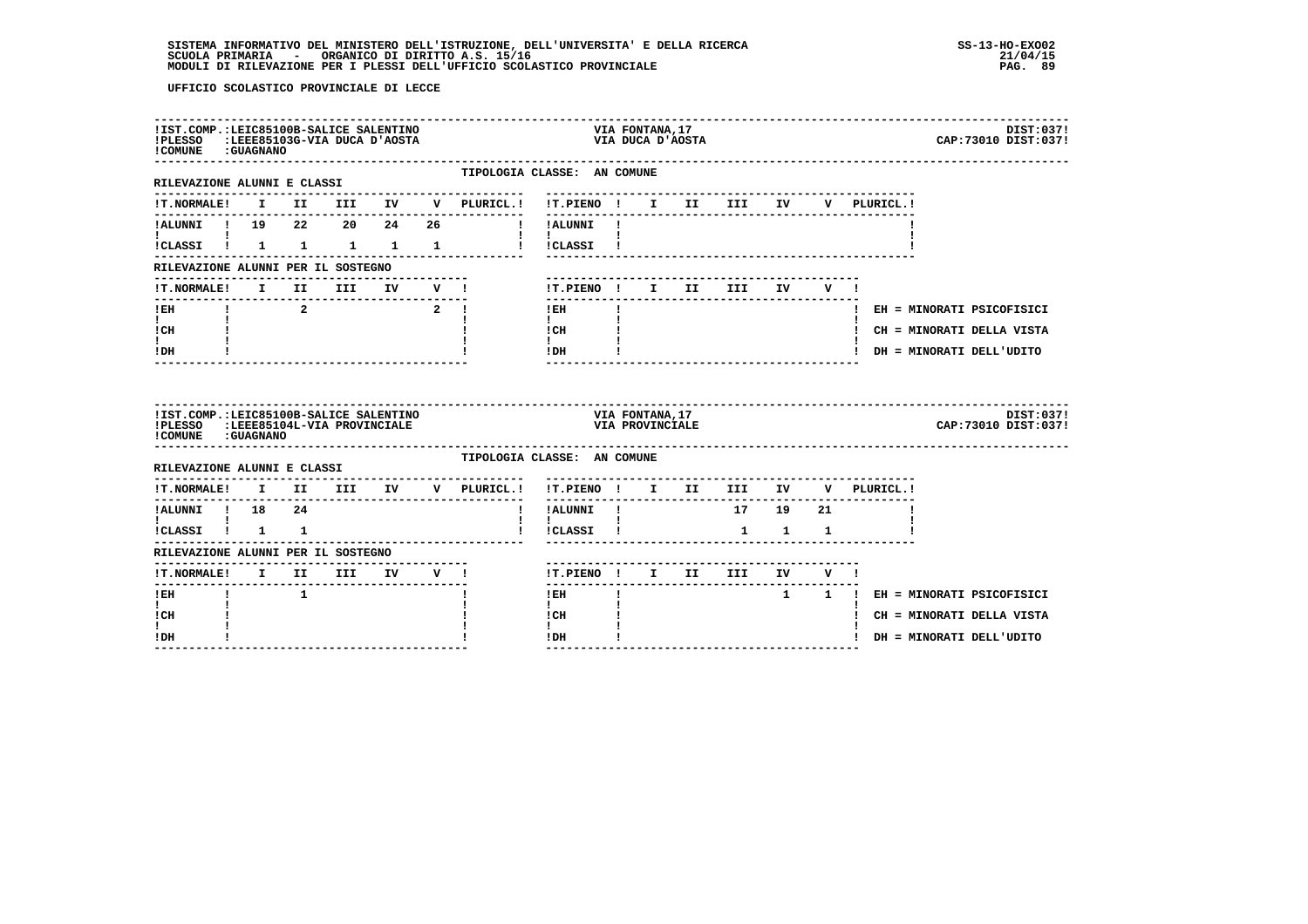**UFFICIO SCOLASTICO PROVINCIALE DI LECCE**

## **RILEVAZIONE POSTI PER L'IST.COMPRENSIVO:LEIC85100B**

#### **COMUNE :SALICE SALENTINO**

 **ORGANICO FUNZIONALE DI CIRCOLO --------------------------------------------------------------------------------------**

| onghnico rongionale pi cincolo | TIPO POSTO | <b>DESCRIZIONE</b><br>$\mathbf{I}$ | ! O.D. CALC. ! O.D. ATT. | N. POSTI | $1$ O.D. PREC. $1$ |
|--------------------------------|------------|------------------------------------|--------------------------|----------|--------------------|
|                                | AF         | !ORGANICO DI CIRCOLO               | 38                       | 37       | 39                 |
|                                | IL.        | !LINGUA INGLESE                    |                          |          |                    |
|                                | CH         | !SOST. MINORATI DELLA VISTA !      |                          |          |                    |
|                                | DH         | !SOST. MINORATI DELL' UDITO !      |                          |          |                    |
|                                | EH         | !SOST. MINORATI PSICOFISICI !      |                          | 10       |                    |
|                                |            |                                    |                          |          |                    |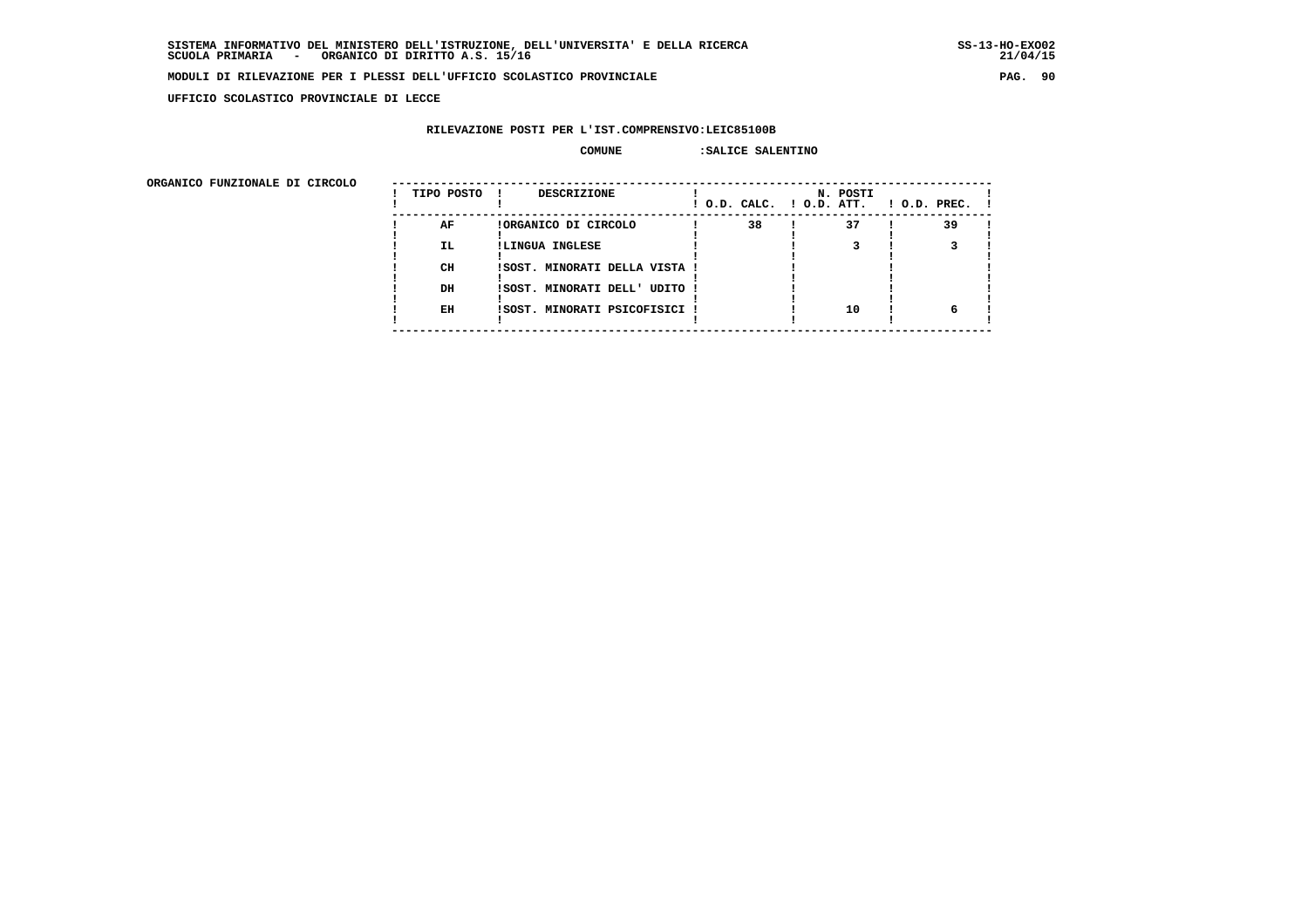| !PLESSO :LEEE853026-G. B. SAPONARO<br>!COMUNE : SAN CESARIO DI LECCE                                   |  |      | !IST.COMP.:LEIC853003-SAN CESARIO                              |        |                                                              |                                | VIA M. SAPONARO | VIA CERUNDOLO, 64 |                          |              |                               | DIST:039!<br>CAP: 73016 DIST: 039! |
|--------------------------------------------------------------------------------------------------------|--|------|----------------------------------------------------------------|--------|--------------------------------------------------------------|--------------------------------|-----------------|-------------------|--------------------------|--------------|-------------------------------|------------------------------------|
| RILEVAZIONE ALUNNI E CLASSI                                                                            |  |      |                                                                |        | TIPOLOGIA CLASSE: AN COMUNE                                  |                                |                 |                   |                          |              |                               |                                    |
|                                                                                                        |  |      |                                                                |        | IT. NORMALE! I II III IV V PLURICL.! IT. PIENO ! I II III IV |                                |                 |                   |                          |              | V PLURICL.!                   |                                    |
| !ALUNNI ! 42  46  43  41                                                                               |  |      |                                                                | 38     | $\mathbf{I}$                                                 | -----------<br>!ALUNNI ! 20    |                 |                   | 16 22 23 19              |              |                               |                                    |
| ICLASSI 1 2 2 2 2 2                                                                                    |  |      |                                                                |        | $\mathbf{I}$                                                 | !!CLASSI! 1 1 1 1              |                 |                   |                          | $\mathbf{1}$ |                               |                                    |
| RILEVAZIONE ALUNNI PER IL SOSTEGNO                                                                     |  |      |                                                                |        |                                                              |                                |                 |                   |                          |              |                               |                                    |
| <b>!T.NORMALE!</b>                                                                                     |  | I II | III                                                            | IV V ! |                                                              | !T.PIENO ! I II                |                 |                   | <b>III</b>               | IV V !       |                               |                                    |
| ! EH                                                                                                   |  |      | $\begin{array}{ccccccccccccc}\n! & 1 & 1 & 2 & 2\n\end{array}$ |        |                                                              | $- - - - - - -$<br>$!$ EH      |                 |                   |                          |              | 1   EH = MINORATI PSICOFISICI |                                    |
| $\mathbf{I}$<br>! CH                                                                                   |  |      |                                                                |        |                                                              | $\mathbf{I}$<br>$ICH$ $\qquad$ |                 |                   |                          |              | ! CH = MINORATI DELLA VISTA   |                                    |
| $\mathbf{I}$<br>! DH                                                                                   |  |      |                                                                |        |                                                              | $\mathbf{I}$<br>IDH            |                 |                   | ------------------------ |              |                               | ! DH = MINORATI DELL'UDITO         |
|                                                                                                        |  |      |                                                                |        |                                                              |                                |                 |                   |                          |              |                               |                                    |
| !IST.COMP.:LEIC853003-SAN CESARIO<br>!PLESSO :LEEE853037-VIA G. VERDI<br>!COMUNE : SAN DONATO DI LECCE |  |      |                                                                |        |                                                              |                                | VIA G. VERDI    | VIA CERUNDOLO, 64 |                          |              |                               | DIST:039!<br>CAP: 73010 DIST: 039! |
| RILEVAZIONE ALUNNI E CLASSI                                                                            |  |      |                                                                |        | TIPOLOGIA CLASSE: AN COMUNE                                  |                                |                 |                   |                          |              |                               |                                    |
| !T.NORMALE! I II III IV                                                                                |  |      |                                                                |        | V PLURICL.!                                                  | !T.PIENO ! I II III IV         |                 |                   |                          |              | V PLURICL.!                   |                                    |
|                                                                                                        |  |      |                                                                |        |                                                              | ---------------<br>! !ALUNNI ! |                 |                   |                          |              |                               |                                    |
|                                                                                                        |  |      |                                                                |        |                                                              | $\mathbf{I}$<br>! !CLASSI !    |                 |                   |                          |              |                               |                                    |
|                                                                                                        |  |      |                                                                |        |                                                              |                                |                 |                   |                          |              |                               |                                    |
| RILEVAZIONE ALUNNI PER IL SOSTEGNO<br>!T.NORMALE! I II III IV V !                                      |  |      |                                                                |        |                                                              | !T.PIENO! I II III IV V!       |                 |                   | ----------------------   |              |                               |                                    |
| ! EH                                                                                                   |  |      | $1 \quad 1 \quad 3 \quad 1$                                    |        |                                                              | ! EH                           |                 |                   |                          |              |                               | ! EH = MINORATI PSICOFISICI        |
| $\mathbf{I}$<br>! CH                                                                                   |  |      |                                                                |        |                                                              | $\mathbf{I}$<br>! CH           |                 |                   |                          |              |                               | ! CH = MINORATI DELLA VISTA        |
| I.<br>! DH                                                                                             |  |      |                                                                |        |                                                              | $\mathbf{I}$<br>! DH           |                 |                   |                          |              |                               | ! DH = MINORATI DELL'UDITO         |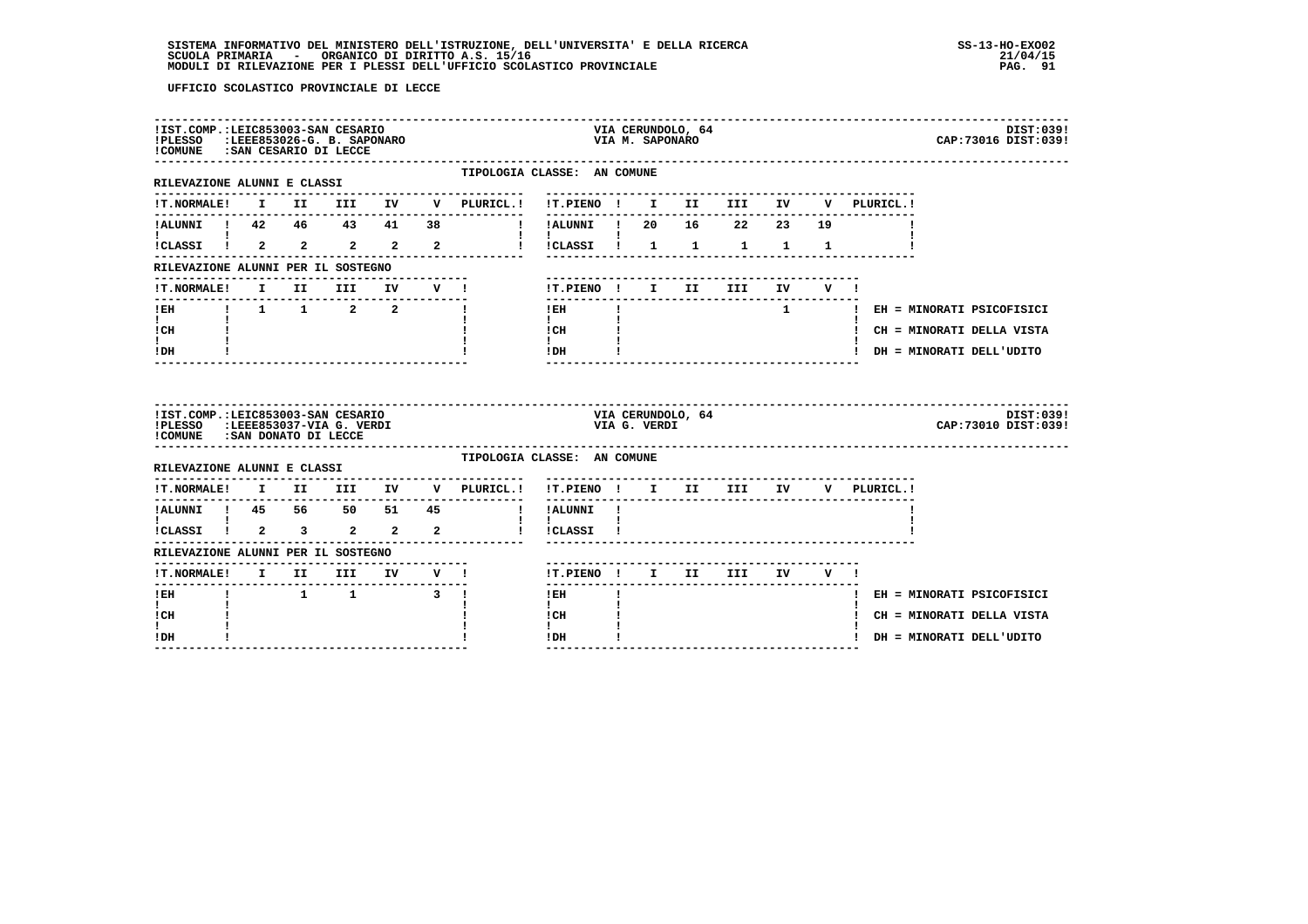$21/04/15$ 

#### **MODULI DI RILEVAZIONE PER I PLESSI DELL'UFFICIO SCOLASTICO PROVINCIALE PAG. 92**

 **UFFICIO SCOLASTICO PROVINCIALE DI LECCE**

## **RILEVAZIONE POSTI PER L'IST.COMPRENSIVO:LEIC853003**

#### **COMUNE :SAN CESARIO DI LECCE**

| ORGANICO FUNZIONALE DI CIRCOLO |            |                               |                          |          |              |
|--------------------------------|------------|-------------------------------|--------------------------|----------|--------------|
|                                | TIPO POSTO | <b>DESCRIZIONE</b>            | ! O.D. CALC. ! O.D. ATT. | N. POSTI | ! O.D. PREC. |
|                                | AF         | !ORGANICO DI CIRCOLO          | 35                       | 34       | 34           |
|                                | IL.        | !LINGUA INGLESE               |                          |          |              |
|                                | CH         | ISOST. MINORATI DELLA VISTA ! |                          |          |              |
|                                | DH         | !SOST. MINORATI DELL' UDITO ! |                          |          |              |
|                                | EH         | ISOST. MINORATI PSICOFISICI   |                          | 6        |              |
|                                |            |                               |                          |          |              |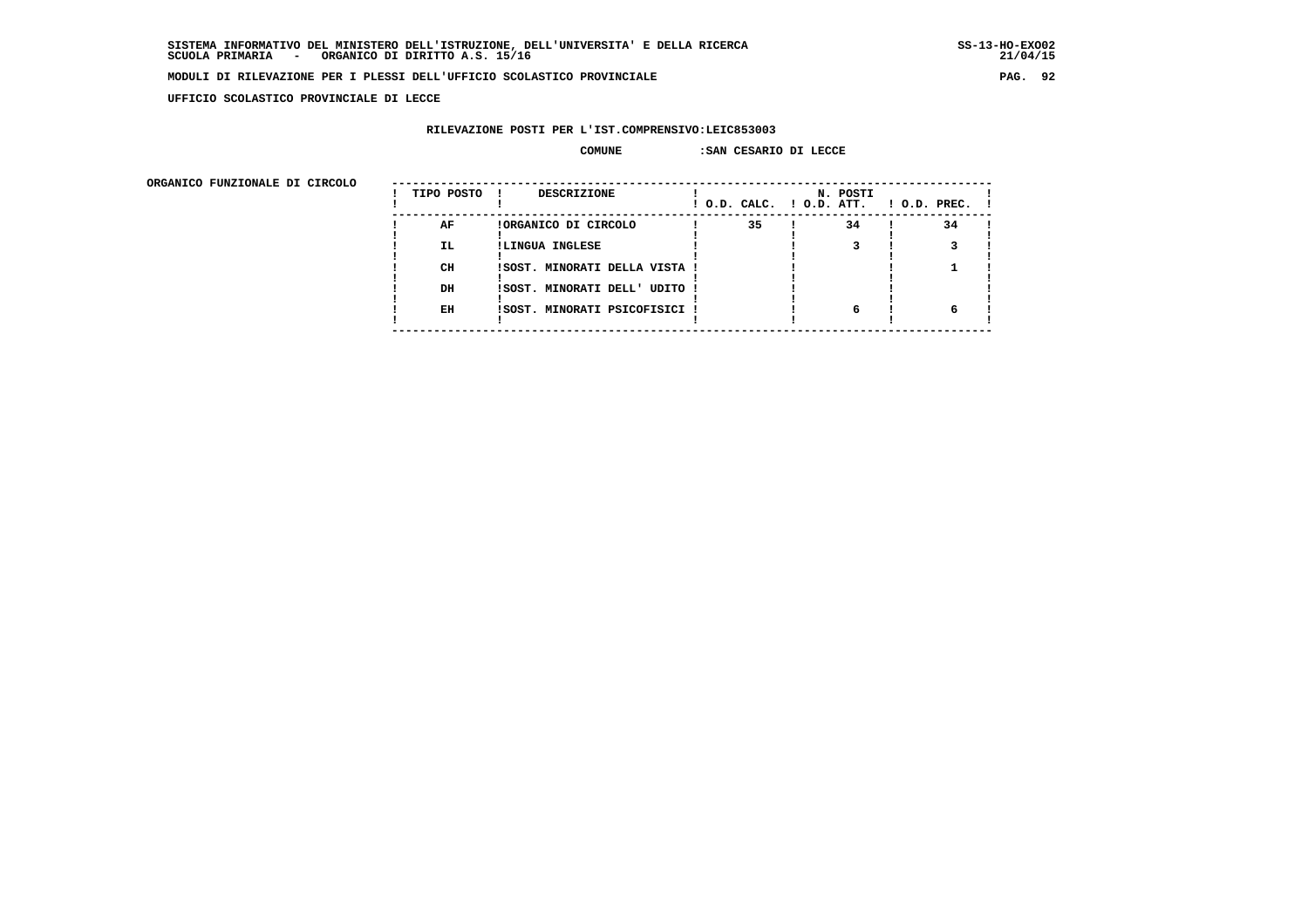| ! COMUNE : SCORRANO                                |             |  |                                          |                                                        |                                                             |                                                                                                                                                                                                                                                                                                                                            |                     |  |                           |  |             |  | CAP: 73020 DIST: 043!       | DIST:043! |
|----------------------------------------------------|-------------|--|------------------------------------------|--------------------------------------------------------|-------------------------------------------------------------|--------------------------------------------------------------------------------------------------------------------------------------------------------------------------------------------------------------------------------------------------------------------------------------------------------------------------------------------|---------------------|--|---------------------------|--|-------------|--|-----------------------------|-----------|
| RILEVAZIONE ALUNNI E CLASSI                        |             |  |                                          |                                                        | TIPOLOGIA CLASSE: AN COMUNE<br>---------------------        | --------------------------------                                                                                                                                                                                                                                                                                                           |                     |  |                           |  |             |  |                             |           |
| <b>!T.NORMALE!</b>                                 |             |  |                                          |                                                        | I II III IV V PLURICL.! !T.PIENO ! I II III IV              |                                                                                                                                                                                                                                                                                                                                            |                     |  |                           |  | V PLURICL.! |  |                             |           |
| IALUNNI ! 26 23 28 37                              |             |  |                                          |                                                        | 37 <b>!</b> !ALUNNI !                                       |                                                                                                                                                                                                                                                                                                                                            |                     |  |                           |  |             |  |                             |           |
| <b>I</b> and the state of the state of             |             |  |                                          |                                                        | !CLASSI ! 1 1 2 2 2 2 ! !CLASSI !                           | $\mathbf{1}$ $\mathbf{1}$                                                                                                                                                                                                                                                                                                                  |                     |  |                           |  |             |  |                             |           |
| RILEVAZIONE ALUNNI PER IL SOSTEGNO                 |             |  |                                          |                                                        |                                                             |                                                                                                                                                                                                                                                                                                                                            |                     |  |                           |  |             |  |                             |           |
|                                                    |             |  |                                          |                                                        | !T.NORMALE! I II III IV V !                                 | ! T.PIENO! I II III IV V!                                                                                                                                                                                                                                                                                                                  |                     |  |                           |  |             |  |                             |           |
| -----------------------------<br>$!$ EH            |             |  | $\begin{array}{ccc} & 2 & 1 \end{array}$ |                                                        | $\mathbf{I}$                                                | $!$ EH                                                                                                                                                                                                                                                                                                                                     | $\mathbf{I}$        |  |                           |  |             |  | ! EH = MINORATI PSICOFISICI |           |
| $\mathbf{I}$ and $\mathbf{I}$<br>ICH               |             |  |                                          |                                                        |                                                             | $\mathbf{I}$<br>$\frac{1}{1}$ $\frac{1}{1}$ $\frac{1}{1}$                                                                                                                                                                                                                                                                                  |                     |  |                           |  |             |  | ! CH = MINORATI DELLA VISTA |           |
| $\mathbf{I}$<br>! DH                               |             |  |                                          |                                                        |                                                             | $!$ DH $\qquad$ $\qquad$ $\qquad$ $\qquad$ $\qquad$ $\qquad$ $\qquad$ $\qquad$ $\qquad$ $\qquad$ $\qquad$ $\qquad$ $\qquad$ $\qquad$ $\qquad$ $\qquad$ $\qquad$ $\qquad$ $\qquad$ $\qquad$ $\qquad$ $\qquad$ $\qquad$ $\qquad$ $\qquad$ $\qquad$ $\qquad$ $\qquad$ $\qquad$ $\qquad$ $\qquad$ $\qquad$ $\qquad$ $\qquad$ $\qquad$ $\qquad$ |                     |  |                           |  |             |  | ! DH = MINORATI DELL'UDITO  |           |
|                                                    |             |  |                                          |                                                        |                                                             |                                                                                                                                                                                                                                                                                                                                            |                     |  |                           |  |             |  |                             |           |
| !IST.COMP.:LEIC85400V-SCORRANO<br>!PLESSO          |             |  |                                          |                                                        | :LEEE854022-SCUOLA PRIMARIA P.DE LORENTIIS VIA DE LORENTIIS |                                                                                                                                                                                                                                                                                                                                            | VIA D'ANNUNZIO, 157 |  |                           |  |             |  | CAP:73020 DIST:043!         | DIST:043! |
| ! COMUNE : SCORRANO<br>RILEVAZIONE ALUNNI E CLASSI |             |  |                                          |                                                        | TIPOLOGIA CLASSE: AN COMUNE                                 |                                                                                                                                                                                                                                                                                                                                            |                     |  |                           |  |             |  |                             |           |
|                                                    |             |  |                                          |                                                        | !T.NORMALE! I II III IV V PLURICL.!                         | !T.PIENO! I II III IV V PLURICL.!                                                                                                                                                                                                                                                                                                          |                     |  |                           |  |             |  |                             |           |
|                                                    |             |  |                                          |                                                        | !ALUNNI ! 41  21  24  36  20  !!ALUNNI !                    |                                                                                                                                                                                                                                                                                                                                            |                     |  |                           |  |             |  |                             |           |
| $\mathbf{I}$ and $\mathbf{I}$                      |             |  |                                          |                                                        | !CLASSI ! 2 1 1 2 1 1 ! !CLASSI !                           | $\mathbf{I}$                                                                                                                                                                                                                                                                                                                               |                     |  |                           |  |             |  |                             |           |
| RILEVAZIONE ALUNNI PER IL SOSTEGNO                 |             |  |                                          |                                                        |                                                             |                                                                                                                                                                                                                                                                                                                                            |                     |  |                           |  |             |  |                             |           |
| --------------                                     |             |  | -------------------------------          |                                                        |                                                             | !T.PIENO ! I II III IV V !                                                                                                                                                                                                                                                                                                                 |                     |  |                           |  |             |  |                             |           |
| ! EH                                               | $1 \quad 1$ |  |                                          | $\begin{array}{ccccccccccccc}\n1 & 1 & 1\n\end{array}$ |                                                             | $!$ EH                                                                                                                                                                                                                                                                                                                                     |                     |  | ------------------------- |  |             |  | ! EH = MINORATI PSICOFISICI |           |
| $\mathbf{I}$<br>! CH<br>I.                         |             |  |                                          |                                                        |                                                             | $\mathbf{I}$<br>! CH<br>$\mathbf{I}$                                                                                                                                                                                                                                                                                                       |                     |  |                           |  |             |  | ! CH = MINORATI DELLA VISTA |           |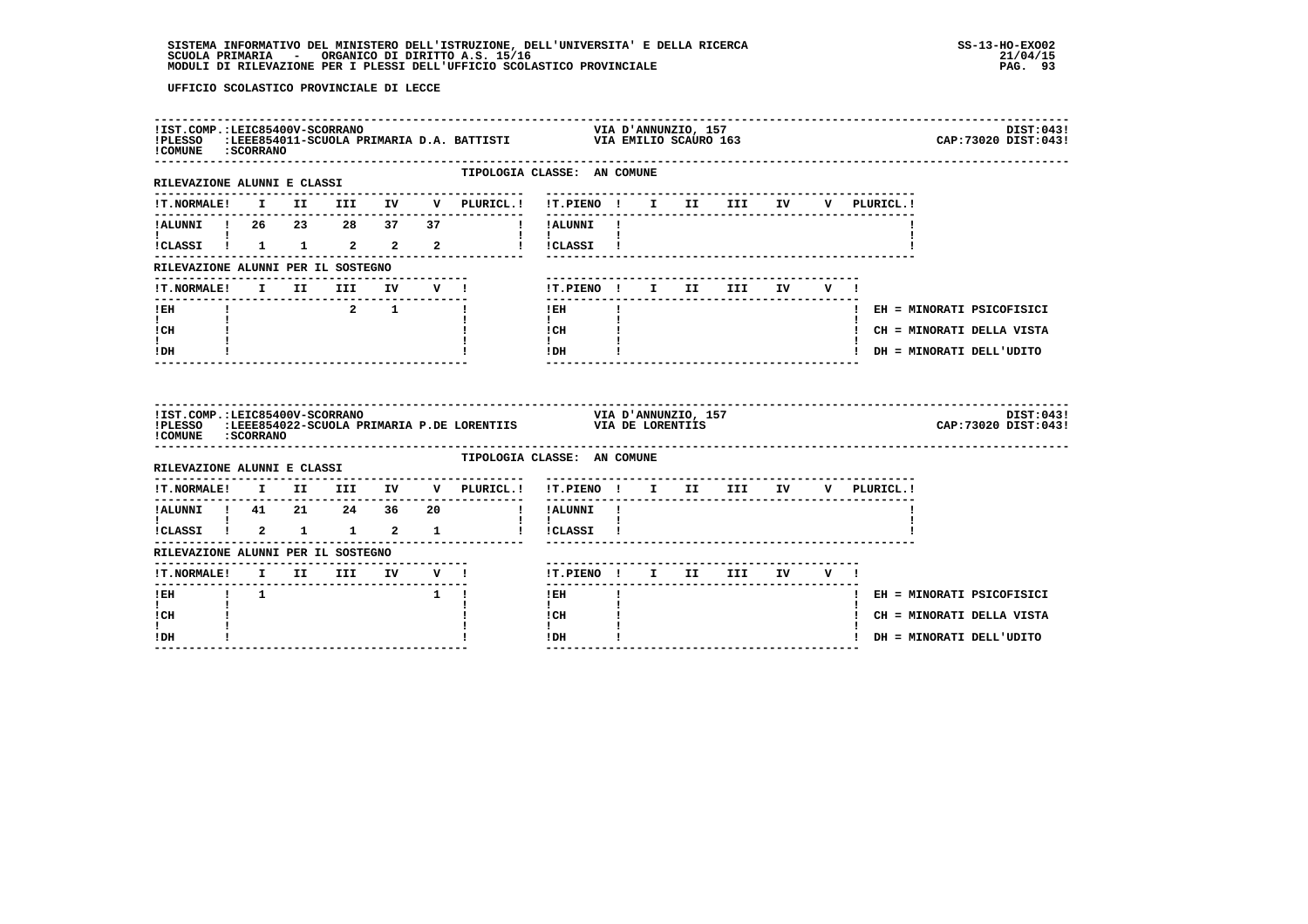**UFFICIO SCOLASTICO PROVINCIALE DI LECCE**

### **RILEVAZIONE POSTI PER L'IST.COMPRENSIVO:LEIC85400V**

#### **COMUNE :SCORRANO**

| ORGANICO FUNZIONALE DI CIRCOLO |            |                               |                          |          |                    |
|--------------------------------|------------|-------------------------------|--------------------------|----------|--------------------|
|                                | TIPO POSTO | DESCRIZIONE                   | ! O.D. CALC. ! O.D. ATT. | N. POSTI | $1$ O.D. PREC. $1$ |
|                                | AF         | !ORGANICO DI CIRCOLO          | 18                       | 17       | 17                 |
|                                | IL.        | !LINGUA INGLESE               |                          |          |                    |
|                                | CH         | ISOST. MINORATI DELLA VISTA ! |                          |          |                    |
|                                | DH         | !SOST. MINORATI DELL' UDITO ! |                          |          |                    |
|                                | EH         | !SOST. MINORATI PSICOFISICI ! |                          |          |                    |
|                                |            |                               |                          |          |                    |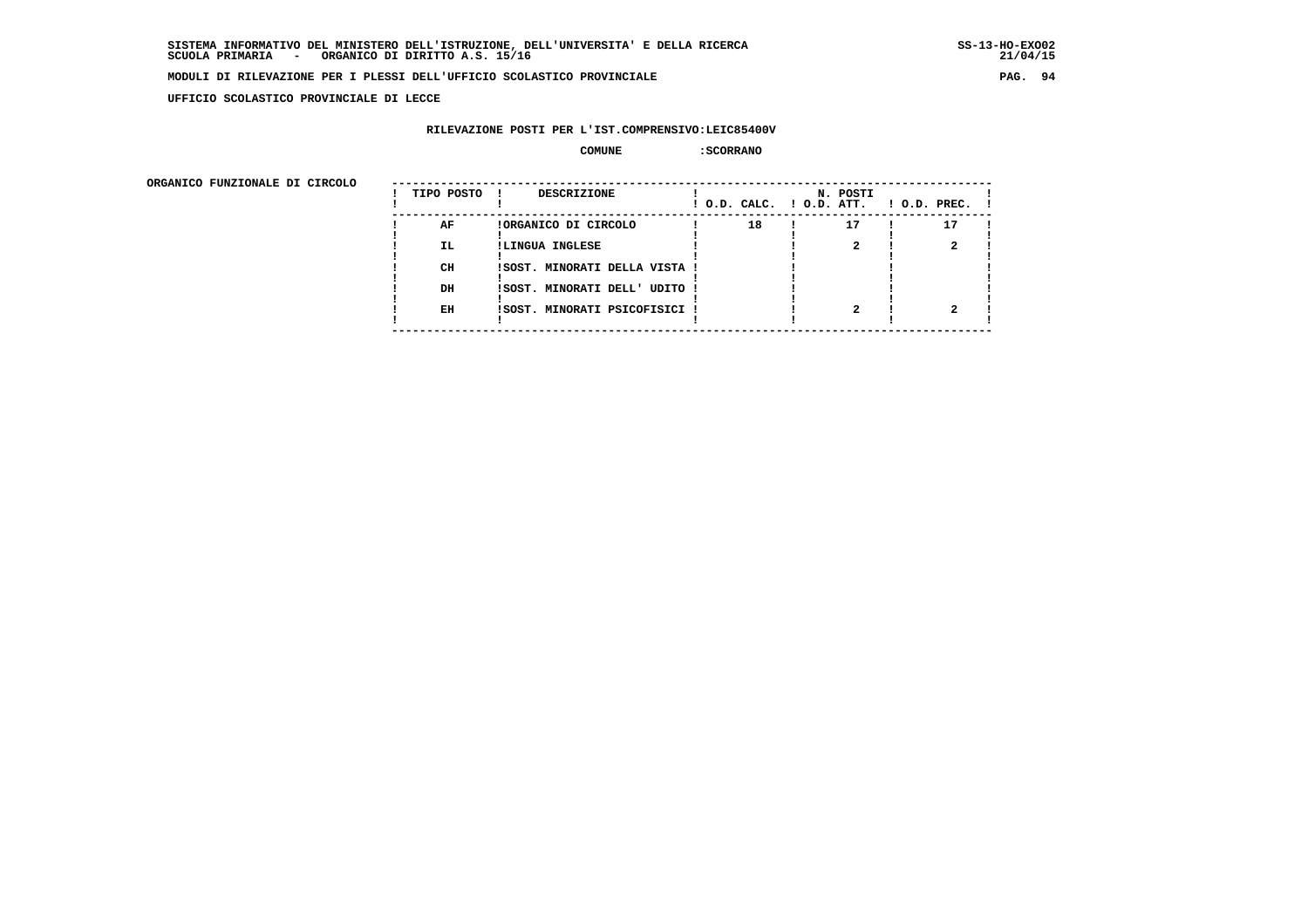| !IST.COMP.:LEIC85500P-G.FALCONE E P.BORSELLINO<br>!PLESSO :LEEE85501R-LARGO OSANNA - SOLETO<br>! COMUNE : SOLETO |  |  |  |                                                                        | VIA IDONE.<br>PIAZZA OSANNA                                   |              |  |                           |  |  | DIST:042!<br>CAP: 73010 DIST: 042! |
|------------------------------------------------------------------------------------------------------------------|--|--|--|------------------------------------------------------------------------|---------------------------------------------------------------|--------------|--|---------------------------|--|--|------------------------------------|
| RILEVAZIONE ALUNNI E CLASSI                                                                                      |  |  |  | TIPOLOGIA CLASSE: AN COMUNE<br>---------------------                   |                                                               |              |  |                           |  |  |                                    |
|                                                                                                                  |  |  |  | !T.NORMALE! I II III IV V PLURICL.! !T.PIENO ! I II III IV V PLURICL.! |                                                               |              |  |                           |  |  |                                    |
|                                                                                                                  |  |  |  | !ALUNNI ! 32 37 37 36 40 ! !ALUNNI !                                   |                                                               |              |  |                           |  |  |                                    |
| <b>I</b> and the state of the state of<br>ICLASSI 1 2 2 2 2 2                                                    |  |  |  |                                                                        | $\mathbf{I}$ and $\mathbf{I}$ and $\mathbf{I}$<br>! !CLASSI ! |              |  |                           |  |  |                                    |
| RILEVAZIONE ALUNNI PER IL SOSTEGNO                                                                               |  |  |  |                                                                        |                                                               |              |  |                           |  |  |                                    |
| !T.NORMALE!                                                                                                      |  |  |  | I II III IV V !                                                        | !T.PIENO ! I II III IV V !                                    |              |  |                           |  |  |                                    |
|                                                                                                                  |  |  |  |                                                                        | $1$ EH                                                        | $\mathbf{I}$ |  | ------------------------- |  |  | ! EH = MINORATI PSICOFISICI        |
| $\mathbf{I}$ and $\mathbf{I}$<br>ICH                                                                             |  |  |  |                                                                        | $\mathbf{I}$ and $\mathbf{I}$<br>$\frac{1}{1}$ CH             |              |  |                           |  |  | ! CH = MINORATI DELLA VISTA        |
| $\mathbf{I}$<br>IDH                                                                                              |  |  |  |                                                                        | $!$ DH                                                        |              |  |                           |  |  | ! DH = MINORATI DELL'UDITO         |
|                                                                                                                  |  |  |  |                                                                        |                                                               |              |  |                           |  |  |                                    |
| !IST.COMP.:LEIC85500P-G.FALCONE E P.BORSELLINO<br>!COMUNE : STERNATIA                                            |  |  |  | IPLESSO :LEEE85502T-VIA B. ANCORA - STERNATIA VIA B. ANCORA            | VIA ISONZO                                                    |              |  |                           |  |  | DIST:042!<br>CAP: 73010 DIST: 040! |
| RILEVAZIONE ALUNNI E CLASSI                                                                                      |  |  |  | TIPOLOGIA CLASSE: AN COMUNE                                            |                                                               |              |  |                           |  |  |                                    |
|                                                                                                                  |  |  |  | !T.NORMALE! I II III IV V PLURICL.! !T.PIENO ! I II III IV V PLURICL.! |                                                               |              |  |                           |  |  |                                    |
| --------------                                                                                                   |  |  |  | --------------                                                         |                                                               |              |  |                           |  |  |                                    |
| <b>The Community of the Community</b>                                                                            |  |  |  | !CLASSI ! 1 1 1 1 1 ! !CLASSI !                                        | $\mathbf{1}$ $\mathbf{1}$                                     |              |  |                           |  |  |                                    |
| RILEVAZIONE ALUNNI PER IL SOSTEGNO                                                                               |  |  |  |                                                                        |                                                               |              |  |                           |  |  |                                    |
|                                                                                                                  |  |  |  |                                                                        | !T.PIENO ! I II III IV V !                                    |              |  |                           |  |  |                                    |
| $1$ EH $1$ $1$                                                                                                   |  |  |  |                                                                        | $!$ EH                                                        |              |  |                           |  |  | ! EH = MINORATI PSICOFISICI        |
| $\mathbf{I}$<br>! CH<br>I.                                                                                       |  |  |  |                                                                        | $\mathbf{I}$<br>l CH<br>$\mathbf{I}$                          |              |  |                           |  |  | ! CH = MINORATI DELLA VISTA        |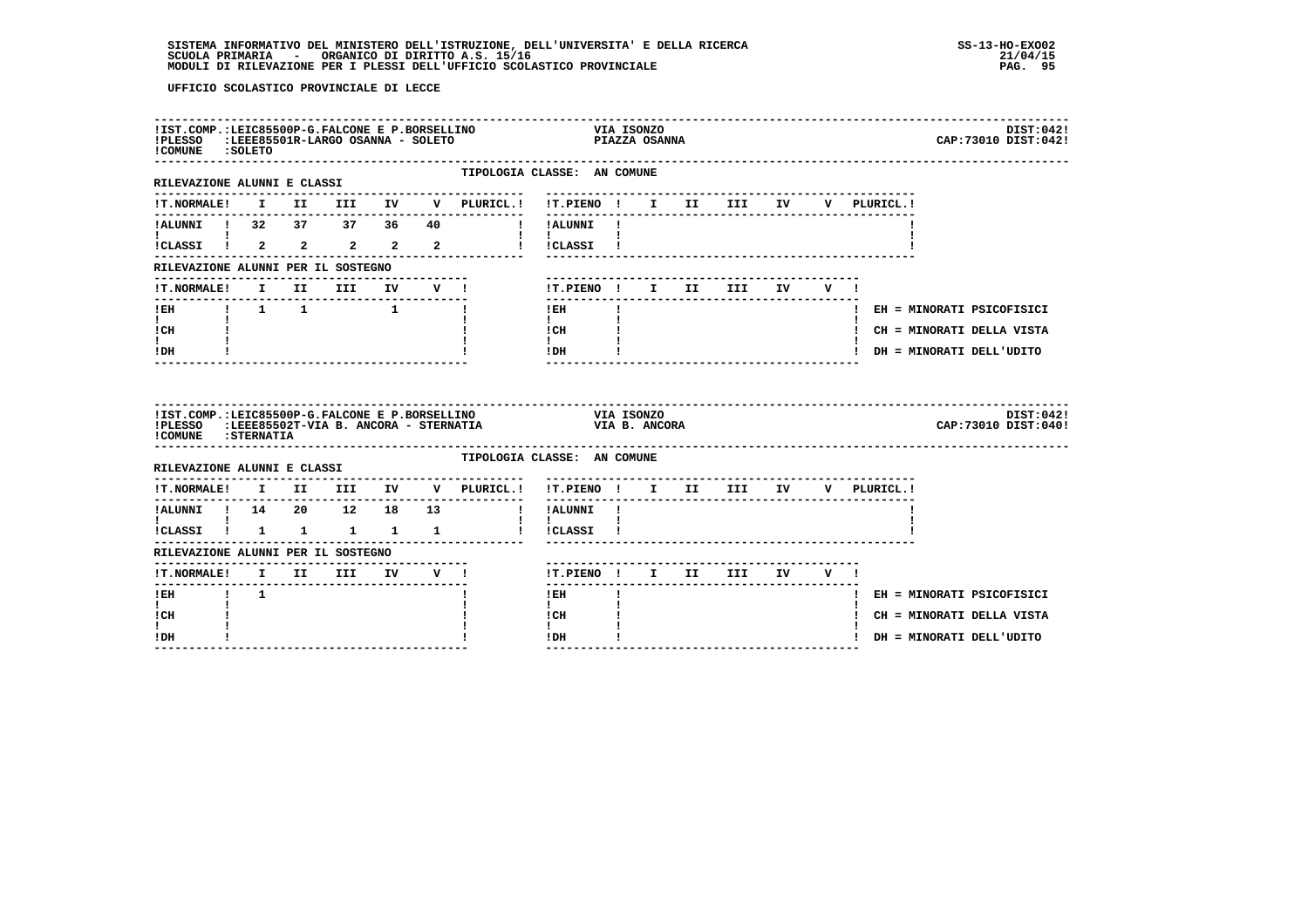| !IST.COMP.:LEIC85500P-G.FALCONE E P.BORSELLINO<br>!PLESSO<br>! COMUNE | <b>:ZOLLINO</b> |              |     |                 |    |     | :LEEE85503V-PRIMARIA "SAC. SERGIO STISO" |                            |      | VIA ISONZO   | VIA REGINA ELENA, 17/A |     |    |   |            | DIST:042!<br>CAP: 73010 DIST: 040!                                                 |  |
|-----------------------------------------------------------------------|-----------------|--------------|-----|-----------------|----|-----|------------------------------------------|----------------------------|------|--------------|------------------------|-----|----|---|------------|------------------------------------------------------------------------------------|--|
| RILEVAZIONE ALUNNI E CLASSI                                           |                 |              |     |                 |    |     | TIPOLOGIA CLASSE: AN COMUNE              |                            |      |              |                        |     |    |   |            |                                                                                    |  |
| <b>!T.NORMALE!</b>                                                    |                 | $\mathbf{I}$ | II  | <b>III</b>      | IV | v   | PLURICL. !                               | !T.PIENO                   | - 11 | $\mathbf{I}$ | II                     | III | IV | v | PLURICL. ! |                                                                                    |  |
| ! ALUNNI<br><b>!CLASSI</b>                                            | 15              |              | 9   | 12 <sup>2</sup> | 16 | 11  |                                          | ! ALUNNI<br><b>!CLASSI</b> |      |              |                        |     |    |   |            |                                                                                    |  |
| RILEVAZIONE ALUNNI PER IL SOSTEGNO                                    |                 |              |     |                 |    |     |                                          |                            |      |              |                        |     |    |   |            |                                                                                    |  |
| <b>!T.NORMALE!</b>                                                    |                 | $\mathbf{I}$ | II. | III             | IV | v — |                                          | !T.PIENO                   | -11  | I.           | II.                    | III | IV | v |            |                                                                                    |  |
| !EH<br>! CH<br>!DH                                                    |                 |              |     |                 | 1  |     |                                          | ! EH<br>! CH<br>!DH        |      |              |                        |     |    |   |            | EH = MINORATI PSICOFISICI<br>CH = MINORATI DELLA VISTA<br>DH = MINORATI DELL'UDITO |  |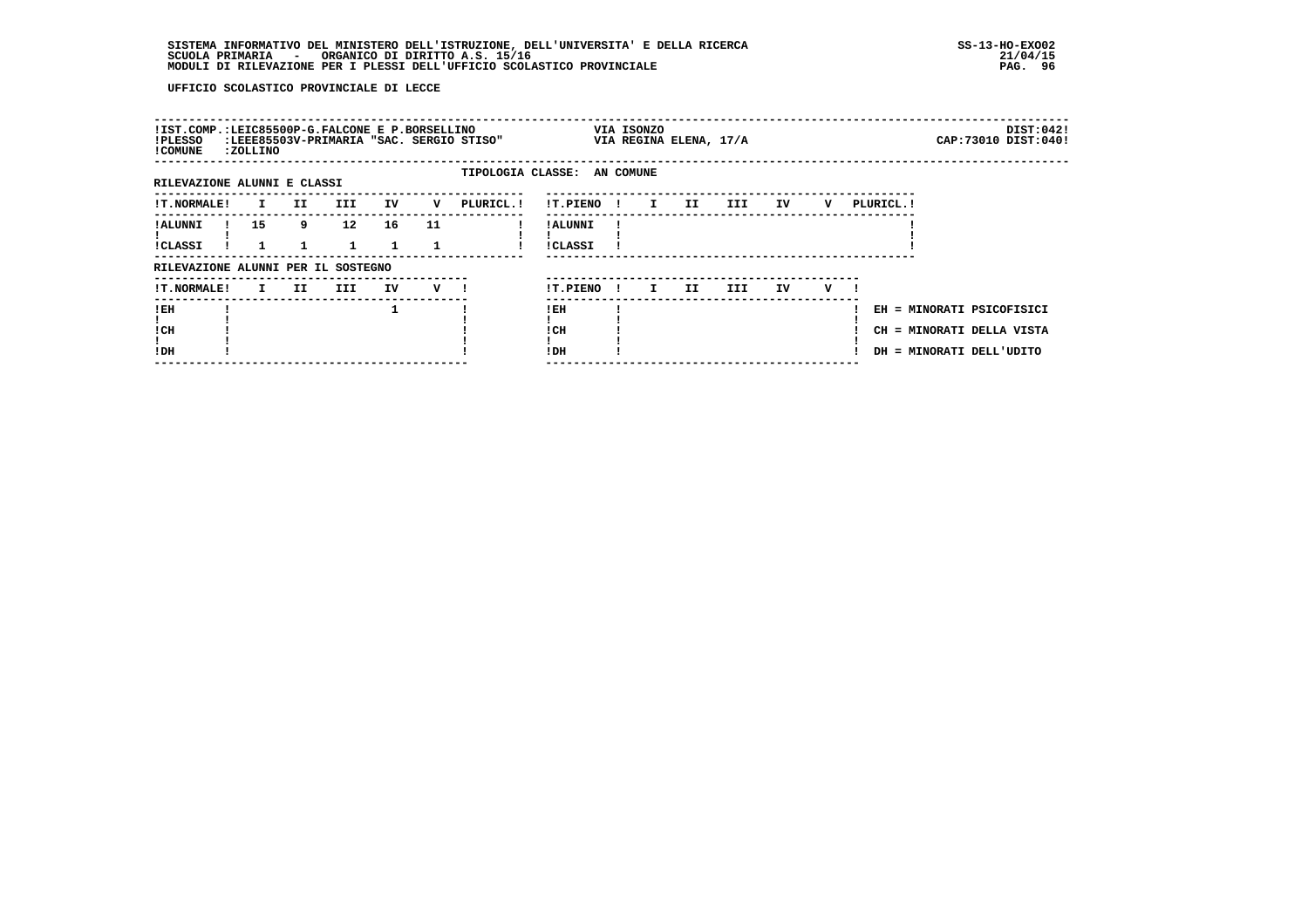**UFFICIO SCOLASTICO PROVINCIALE DI LECCE**

### **RILEVAZIONE POSTI PER L'IST.COMPRENSIVO:LEIC85500P**

#### **COMUNE :SOLETO**

| ORGANICO FUNZIONALE DI CIRCOLO |            |                               |                          |          |                    |
|--------------------------------|------------|-------------------------------|--------------------------|----------|--------------------|
|                                | TIPO POSTO | DESCRIZIONE                   | ! O.D. CALC. ! O.D. ATT. | N. POSTI | $1$ O.D. PREC. $1$ |
|                                | AF         | !ORGANICO DI CIRCOLO          | 24                       | 23       | 23                 |
|                                | IL.        | !LINGUA INGLESE               |                          |          |                    |
|                                | CH         | ISOST. MINORATI DELLA VISTA ! |                          |          |                    |
|                                | DH         | !SOST. MINORATI DELL' UDITO ! |                          |          |                    |
|                                | EH         | !SOST. MINORATI PSICOFISICI ! |                          |          |                    |
|                                |            |                               |                          |          |                    |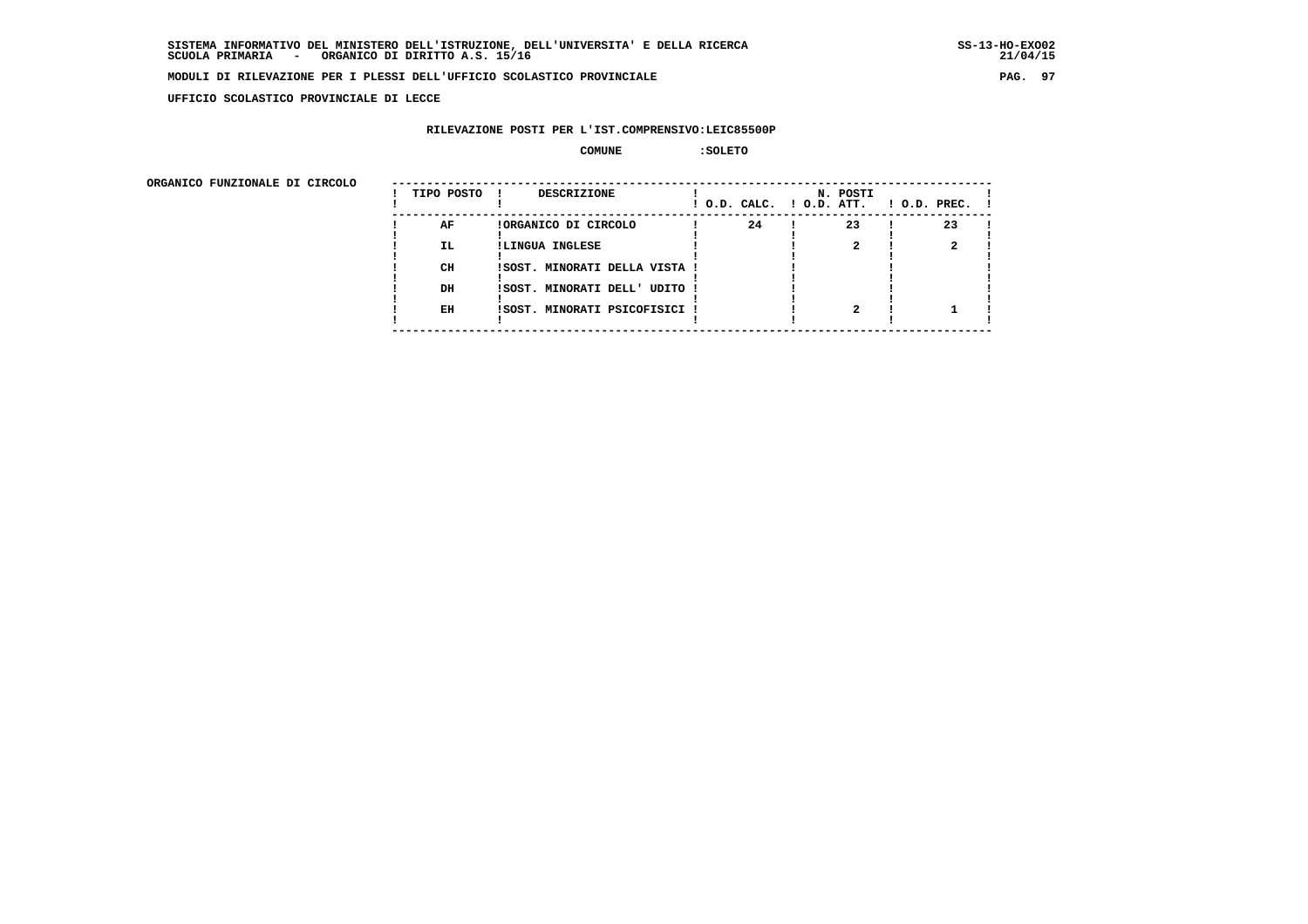| !IST.COMP.:LEIC85600E-A. DIAZ<br>!PLESSO<br>! COMUNE : VERNOLE |    |          | :LEEE85601L-A. DIAZ   |            |              |                                                            |                                |              |           | VIA DELLA REPUBBLICA, N.7<br>VIA DELLA REPUBBLICA, NR.7 |    |     |             | DIST:040!<br>CAP: 73029 DIST: 040!  |
|----------------------------------------------------------------|----|----------|-----------------------|------------|--------------|------------------------------------------------------------|--------------------------------|--------------|-----------|---------------------------------------------------------|----|-----|-------------|-------------------------------------|
| ---------------------<br>RILEVAZIONE ALUNNI E CLASSI           |    |          |                       |            |              | TIPOLOGIA CLASSE: AN COMUNE<br>. - - - - - - - - - - - - - |                                |              |           |                                                         |    |     |             |                                     |
| <b>!T.NORMALE!</b>                                             |    |          |                       |            |              | I II III IV V PLURICL.!                                    | !T.PIENO !                     |              |           | I II III IV                                             |    | V – | PLURICL. !  |                                     |
| !ALUNNI ! 24  27  22  18                                       |    |          |                       |            |              |                                                            | !ALUNNI ! 16  19  16  25  18   |              |           |                                                         |    |     |             |                                     |
| !CLASSI ! 1 1 1 1 1                                            |    |          |                       |            |              | $\mathbf{I}$                                               | !CLASSI ! 1                    |              |           | $1 \quad 1 \quad 1 \quad 1$                             |    |     |             |                                     |
| RILEVAZIONE ALUNNI PER IL SOSTEGNO                             |    |          |                       |            |              |                                                            |                                |              |           |                                                         |    |     |             |                                     |
| !T.NORMALE!                                                    | I. | II D     | III                   | IV         | V !          |                                                            | !T.PIENO ! I II                |              |           | III.                                                    | IV | v ! |             |                                     |
| ! EH                                                           |    |          |                       |            | $1 \quad 1$  |                                                            | $!$ EH                         | $\mathbf{I}$ |           |                                                         |    |     |             | 1 1 1 1 H EH = MINORATI PSICOFISICI |
| $\mathbf{I}$<br>! CH                                           |    |          |                       |            |              |                                                            | $\mathbf{I}$<br>$ICH$ $\qquad$ |              |           |                                                         |    |     |             | 1 ! CH = MINORATI DELLA VISTA       |
| $\mathbf{I}$                                                   |    |          |                       |            |              | $1 \quad 1$                                                | $\frac{1}{1}$ $\frac{1}{1}$    |              |           |                                                         |    |     |             | ! DH = MINORATI DELL'UDITO          |
| ! DH                                                           |    |          |                       |            |              |                                                            |                                |              |           |                                                         |    |     |             |                                     |
| !IST.COMP.:LEIC85600E-A. DIAZ<br>!PLESSO :LEEE85604Q-GANDHI    |    |          |                       |            |              |                                                            |                                |              | VIA ACAYA | VIA DELLA REPUBBLICA, N.7                               |    |     |             | DIST:040!<br>CAP: 73020 DIST: 040!  |
| ! COMUNE : VERNOLE<br>RILEVAZIONE ALUNNI E CLASSI              |    |          | --------------------- |            |              | TIPOLOGIA CLASSE: AN COMUNE                                |                                |              |           |                                                         |    |     |             |                                     |
| !T.NORMALE!                                                    |    |          | I II III IV           |            |              | V PLURICL.!                                                | !T.PIENO ! I II III IV         |              |           | ---------------------------                             |    |     | V PLURICL.! |                                     |
| !ALUNNI ! 23 19 17 19                                          |    |          |                       |            | 16           | $\blacksquare$                                             | -------<br>! ALUNNI!           |              |           | ----------------------------                            |    |     |             |                                     |
| $\mathbf{I}$ and $\mathbf{I}$<br>!CLASSI ! 1 1 1 1             |    |          |                       |            | $\mathbf{1}$ |                                                            | $\mathbf{I}$<br>! !CLASSI !    |              |           |                                                         |    |     |             |                                     |
| RILEVAZIONE ALUNNI PER IL SOSTEGNO                             |    |          |                       |            |              |                                                            |                                |              |           |                                                         |    |     |             |                                     |
| !T.NORMALE!                                                    |    | $I$ $II$ |                       | III IV V ! |              |                                                            | !T.PIENO ! I II III            |              |           |                                                         | IV | VI  |             |                                     |
| ------<br>! EH                                                 |    |          |                       |            |              |                                                            | $!$ EH                         | Ţ.           |           |                                                         |    |     |             | ! EH = MINORATI PSICOFISICI         |
| $\mathbf{I}$<br>! CH                                           |    |          |                       |            |              |                                                            | $\mathbf{I}$<br>! CH           |              |           |                                                         |    |     |             | ! CH = MINORATI DELLA VISTA         |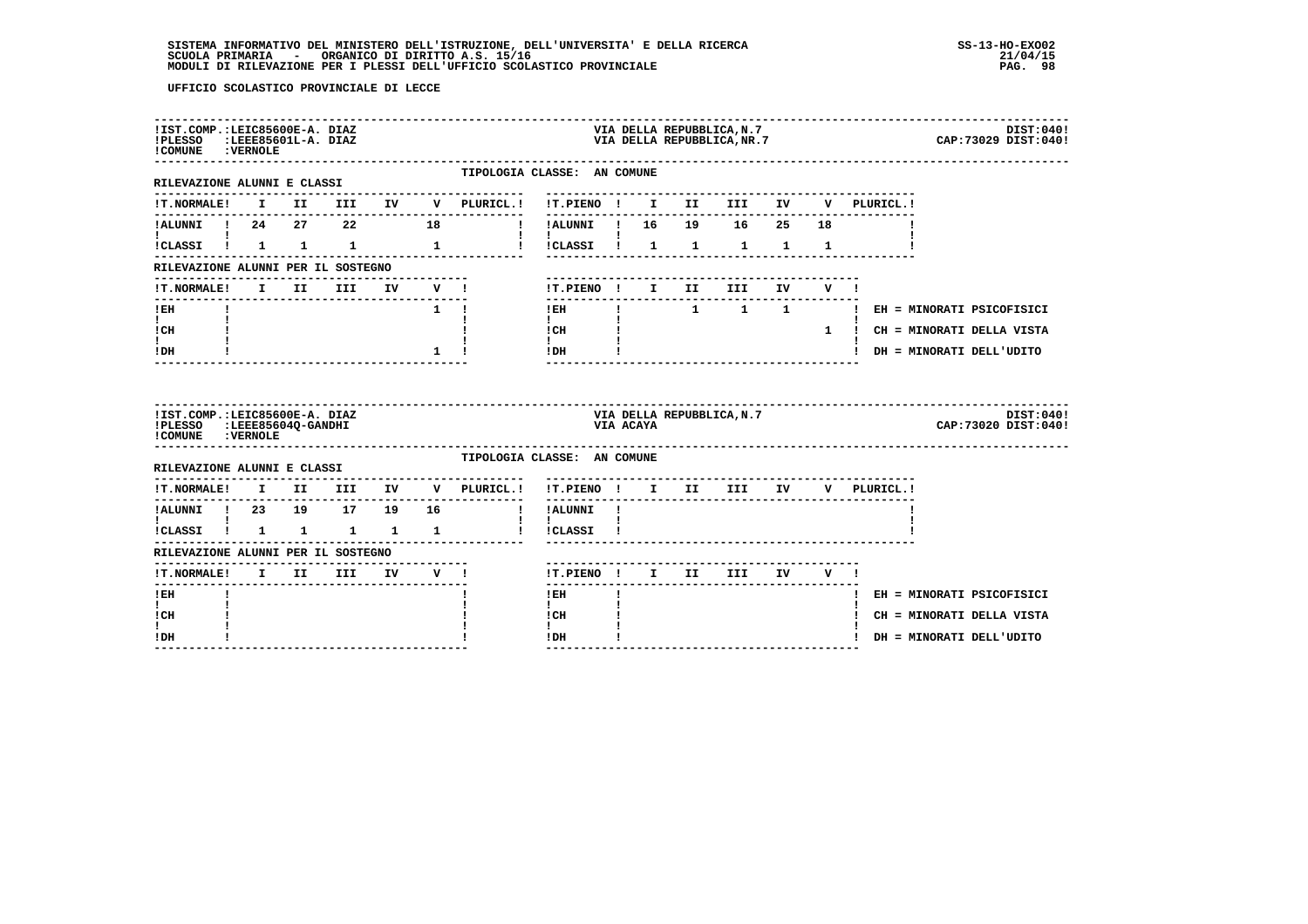| !IST.COMP.:LEIC85600E-A. DIAZ<br>!COMUNE : CASTRI DI LECCE                                            |  |  |    | !PLESSO :LEEE85605R-VIA CODACCI PISANELLI      |                                      |  | VIA CODACCI PISANELLI | VIA DELLA REPUBBLICA.N.7               |    |         |              | DIST:040!<br>CAP: 73020 DIST: 040! |
|-------------------------------------------------------------------------------------------------------|--|--|----|------------------------------------------------|--------------------------------------|--|-----------------------|----------------------------------------|----|---------|--------------|------------------------------------|
| ------------------------------<br>RILEVAZIONE ALUNNI E CLASSI                                         |  |  |    | TIPOLOGIA CLASSE: AN COMUNE                    |                                      |  |                       |                                        |    |         |              |                                    |
| <b>!T.NORMALE!</b>                                                                                    |  |  |    | I II III IV V PLURICL.! !T.PIENO ! I II III IV |                                      |  |                       |                                        |    |         | V PLURICL.!  |                                    |
| !ALUNNI ! 25  23  25  17                                                                              |  |  | 21 |                                                | ---------<br>! !ALUNNI !             |  |                       |                                        |    |         |              |                                    |
|                                                                                                       |  |  |    | !CLASSI ! 1 1 1 1 1 1 ! !CLASSI !              | <b>Contract Contract Contract</b>    |  |                       |                                        |    |         |              |                                    |
| RILEVAZIONE ALUNNI PER IL SOSTEGNO                                                                    |  |  |    |                                                |                                      |  |                       |                                        |    |         |              |                                    |
|                                                                                                       |  |  |    |                                                | !T.PIENO ! I II                      |  |                       | III                                    | IV | $V = 1$ |              |                                    |
| ! EH                                                                                                  |  |  |    | $1 \quad 1 \quad 1$                            | $!$ EH                               |  |                       | -------------------------------------- |    |         |              | ! EH = MINORATI PSICOFISICI        |
| $\mathbf{I}$<br>! CH                                                                                  |  |  |    |                                                | $\mathbf{I}$<br>! CH                 |  |                       |                                        |    |         |              | ! CH = MINORATI DELLA VISTA        |
| I.<br>! DH                                                                                            |  |  |    |                                                | $\mathbf{I}$<br>! DH                 |  |                       |                                        |    |         |              | ! DH = MINORATI DELL'UDITO         |
|                                                                                                       |  |  |    |                                                |                                      |  | --------------------- |                                        |    |         |              |                                    |
| !IST.COMP.:LEIC85600E-A. DIAZ<br>!PLESSO :LEEE85606T-VIA RISORGIMENTO<br>!COMUNE : CAPRARICA DI LECCE |  |  |    |                                                |                                      |  | VIA RISORGIMENTO      | VIA DELLA REPUBBLICA, N.7              |    |         |              | DIST:040!<br>CAP: 73010 DIST: 040! |
| ------------------------------<br>RILEVAZIONE ALUNNI E CLASSI                                         |  |  |    | TIPOLOGIA CLASSE: AN COMUNE                    |                                      |  |                       |                                        |    |         |              |                                    |
| <b>!T.NORMALE!</b>                                                                                    |  |  |    | ---------------<br>I II III IV V PLURICL.!     | !T.PIENO ! I II III IV               |  |                       |                                        |    |         | V PLURICL. ! |                                    |
| !ALUNNI ! 15  24  16  18  15                                                                          |  |  |    |                                                | ----------<br>! !ALUNNI !            |  |                       |                                        |    |         |              |                                    |
| <b>I</b> and the state of the state of<br>$\verb ICLASSI      1 & 1 & 1 & 1 & 1 \\$                   |  |  |    | $\mathbf{I}$                                   | $\mathbf{I}$<br>!CLASSI !            |  |                       |                                        |    |         |              |                                    |
| RILEVAZIONE ALUNNI PER IL SOSTEGNO                                                                    |  |  |    |                                                |                                      |  |                       |                                        |    |         |              |                                    |
| !T.NORMALE! I II III IV V !                                                                           |  |  |    |                                                | !T.PIENO ! I II III IV V !           |  |                       |                                        |    |         |              |                                    |
| ! EH                                                                                                  |  |  |    |                                                | $- - - - - -$<br>$!$ EH              |  |                       |                                        |    |         |              | ! EH = MINORATI PSICOFISICI        |
| $\mathbf{I}$<br>! CH<br>L                                                                             |  |  |    |                                                | $\mathbf{I}$<br>! CH<br>$\mathbf{I}$ |  |                       |                                        |    |         |              | ! CH = MINORATI DELLA VISTA        |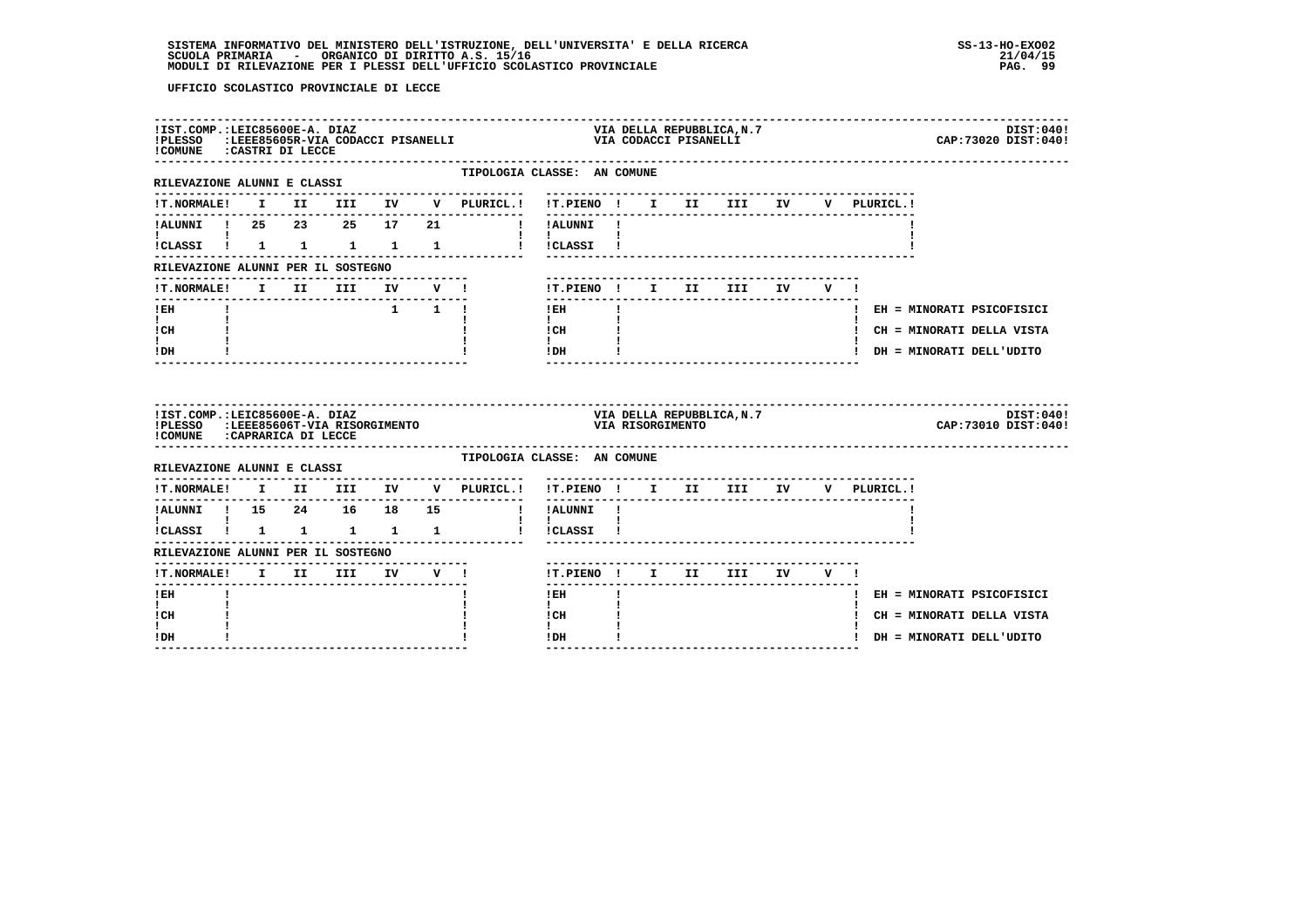**UFFICIO SCOLASTICO PROVINCIALE DI LECCE**

## **RILEVAZIONE POSTI PER L'IST.COMPRENSIVO:LEIC85600E**

## **COMUNE :VERNOLE**

| ORGANICO FUNZIONALE DI CIRCOLO |            |                               |                          |          |                    |
|--------------------------------|------------|-------------------------------|--------------------------|----------|--------------------|
|                                | TIPO POSTO | DESCRIZIONE                   | ! O.D. CALC. ! O.D. ATT. | N. POSTI | $1$ O.D. PREC. $1$ |
|                                | AF         | !ORGANICO DI CIRCOLO          | 33                       | 33       | 33                 |
|                                | IL.        | !LINGUA INGLESE               |                          |          |                    |
|                                | CH         | ISOST. MINORATI DELLA VISTA ! |                          |          |                    |
|                                | DH         | !SOST. MINORATI DELL' UDITO ! |                          |          |                    |
|                                | EH         | !SOST. MINORATI PSICOFISICI ! |                          | 4        |                    |
|                                |            |                               |                          |          |                    |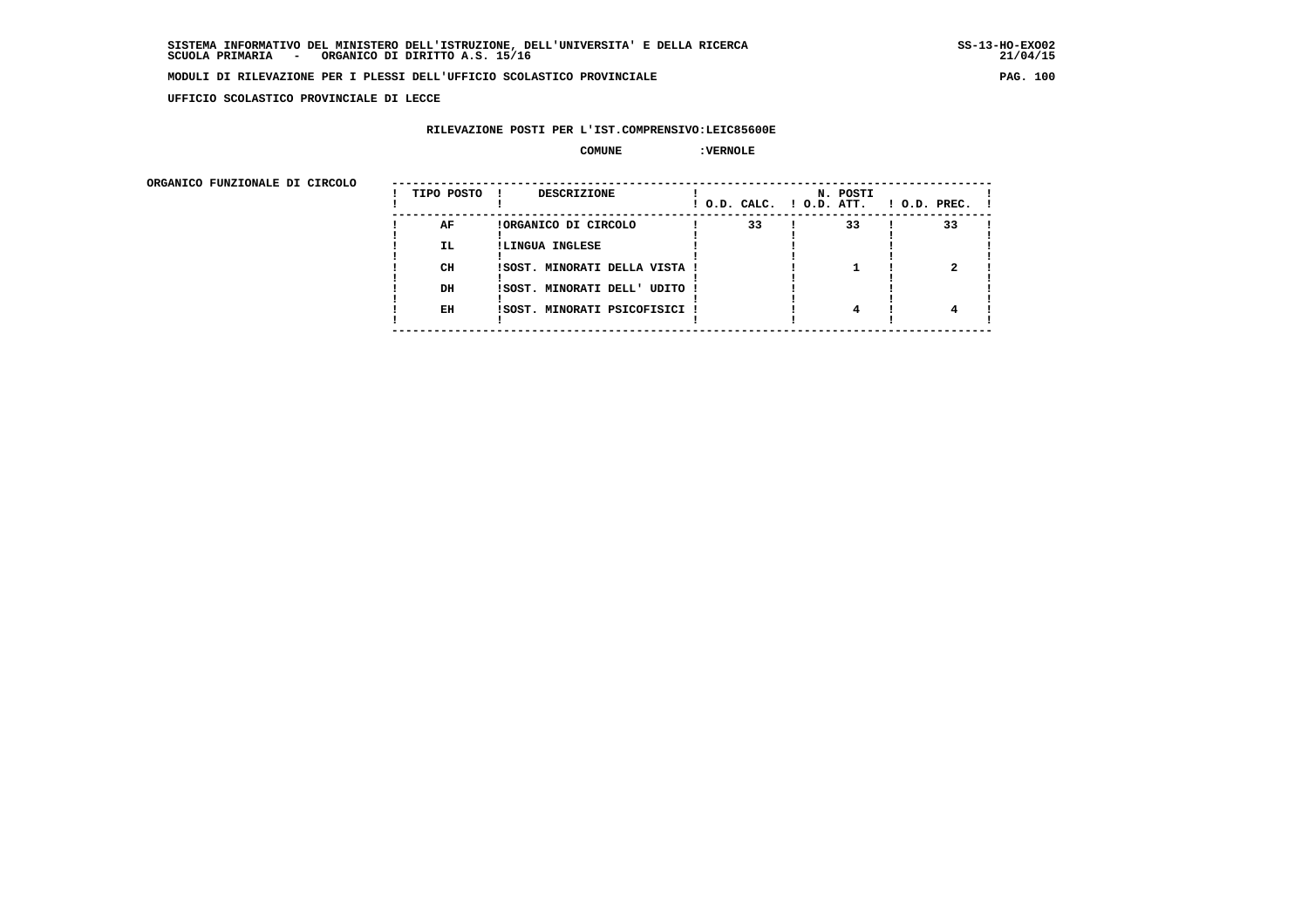| ! COMUNE : RACALE                                                       |             | !IST.COMP.:LEIC85700A-ISTITUTO COMPRENSIVO RACALE<br>!PLESSO :LEEE85701C-VIA MAZZINI |             |                                                                                                                                                                                         |                                                              |              | <b>VIA PIEMONTE</b><br>VIA MAZZINI |                 |                                   |        |                                    | DIST:045!<br>CAP: 73055 DIST: 045! |
|-------------------------------------------------------------------------|-------------|--------------------------------------------------------------------------------------|-------------|-----------------------------------------------------------------------------------------------------------------------------------------------------------------------------------------|--------------------------------------------------------------|--------------|------------------------------------|-----------------|-----------------------------------|--------|------------------------------------|------------------------------------|
| RILEVAZIONE ALUNNI E CLASSI                                             |             |                                                                                      |             | TIPOLOGIA CLASSE: AN COMUNE<br>--------------                                                                                                                                           |                                                              |              |                                    |                 | -------------------------------   |        |                                    |                                    |
|                                                                         |             |                                                                                      |             |                                                                                                                                                                                         |                                                              |              |                                    |                 |                                   |        | V PLURICL.!                        |                                    |
| !ALUNNI ! 21 37 50 52 53                                                |             |                                                                                      |             |                                                                                                                                                                                         | ! !ALUNNI ! 17                                               |              |                                    | 14              |                                   |        |                                    |                                    |
| <b>I</b> and the state of the state of                                  |             |                                                                                      |             |                                                                                                                                                                                         | $1 \quad 1 \quad$<br>!!CLASSI! 1 1                           |              |                                    |                 |                                   |        |                                    |                                    |
| RILEVAZIONE ALUNNI PER IL SOSTEGNO                                      |             |                                                                                      |             |                                                                                                                                                                                         |                                                              |              |                                    |                 |                                   |        |                                    |                                    |
| <b>!T.NORMALE!</b>                                                      |             | I II III IV V !                                                                      |             |                                                                                                                                                                                         |                                                              |              |                                    | !T.PIENO ! I II | <b>III</b>                        | IV V ! |                                    |                                    |
| $!$ EH                                                                  |             |                                                                                      |             | $\mathbf{I}$                                                                                                                                                                            | --------<br>$!$ EH                                           | $\mathbf{I}$ |                                    |                 |                                   |        |                                    | ! EH = MINORATI PSICOFISICI        |
| $\mathbf{I}$ and $\mathbf{I}$<br>ICH                                    |             |                                                                                      |             |                                                                                                                                                                                         | $\mathbf{I}$ and $\mathbf{I}$<br>$\frac{1}{1}$ $\frac{1}{1}$ |              |                                    |                 |                                   |        |                                    | ! CH = MINORATI DELLA VISTA        |
| t i<br>! DH                                                             |             |                                                                                      |             |                                                                                                                                                                                         | $!$ DH                                                       |              |                                    |                 | _________________________________ |        |                                    | ! DH = MINORATI DELL'UDITO         |
|                                                                         |             |                                                                                      |             |                                                                                                                                                                                         |                                                              |              |                                    |                 |                                   |        |                                    |                                    |
| !PLESSO<br>! COMUNE : RACALE                                            |             | :LEEE85702D-VIA SIENA                                                                |             | !IST.COMP.:LEIC85700A-ISTITUTO COMPRENSIVO RACALE VIA PIEMONTE                                                                                                                          |                                                              |              | VIA SIENA                          |                 |                                   |        |                                    | DIST:045!<br>CAP: 73055 DIST: 045! |
| RILEVAZIONE ALUNNI E CLASSI                                             |             |                                                                                      |             | TIPOLOGIA CLASSE: AN COMUNE                                                                                                                                                             |                                                              |              |                                    |                 |                                   |        |                                    |                                    |
|                                                                         |             |                                                                                      |             | $\verb !T.NORMALE  \hspace{2.5cm} \text{I} \hspace{2.5cm} \text{II} \hspace{2.5cm} \text{III} \hspace{2.5cm} \text{IV} \hspace{2.5cm} \text{V} \hspace{2.5cm} \text{PLURICL.} \text{!}$ |                                                              |              |                                    |                 |                                   |        | !T.PIENO ! I II III IV V PLURICL.! |                                    |
| ---------                                                               |             |                                                                                      |             |                                                                                                                                                                                         | --------<br>! !ALUNNI !                                      |              |                                    |                 |                                   |        |                                    |                                    |
| 1.ALUNNI 1 30 42 32 40 36<br>1 1 30 42 32 40 36<br>1.CLASSI 1 1 2 2 2 2 |             |                                                                                      |             | $\mathbf{I}$                                                                                                                                                                            | <b>Contract Contract</b><br>! !CLASSI !                      |              |                                    |                 |                                   |        |                                    |                                    |
| RILEVAZIONE ALUNNI PER IL SOSTEGNO                                      |             |                                                                                      |             |                                                                                                                                                                                         |                                                              |              |                                    |                 |                                   |        |                                    |                                    |
| !T.NORMALE! I II III IV V !                                             |             |                                                                                      |             |                                                                                                                                                                                         | ------                                                       |              |                                    |                 | !T.PIENO ! I II III IV V !        |        |                                    |                                    |
| $!$ EH                                                                  | $1 \quad 1$ |                                                                                      | $1 \quad 1$ |                                                                                                                                                                                         | $!$ EH                                                       |              |                                    |                 |                                   |        |                                    | ! EH = MINORATI PSICOFISICI        |
| $\mathbf{I}$<br>! CH<br>I.                                              |             |                                                                                      |             |                                                                                                                                                                                         | $\mathbf{I}$<br>! CH<br>$\mathbf{I}$                         |              |                                    |                 |                                   |        |                                    | ! CH = MINORATI DELLA VISTA        |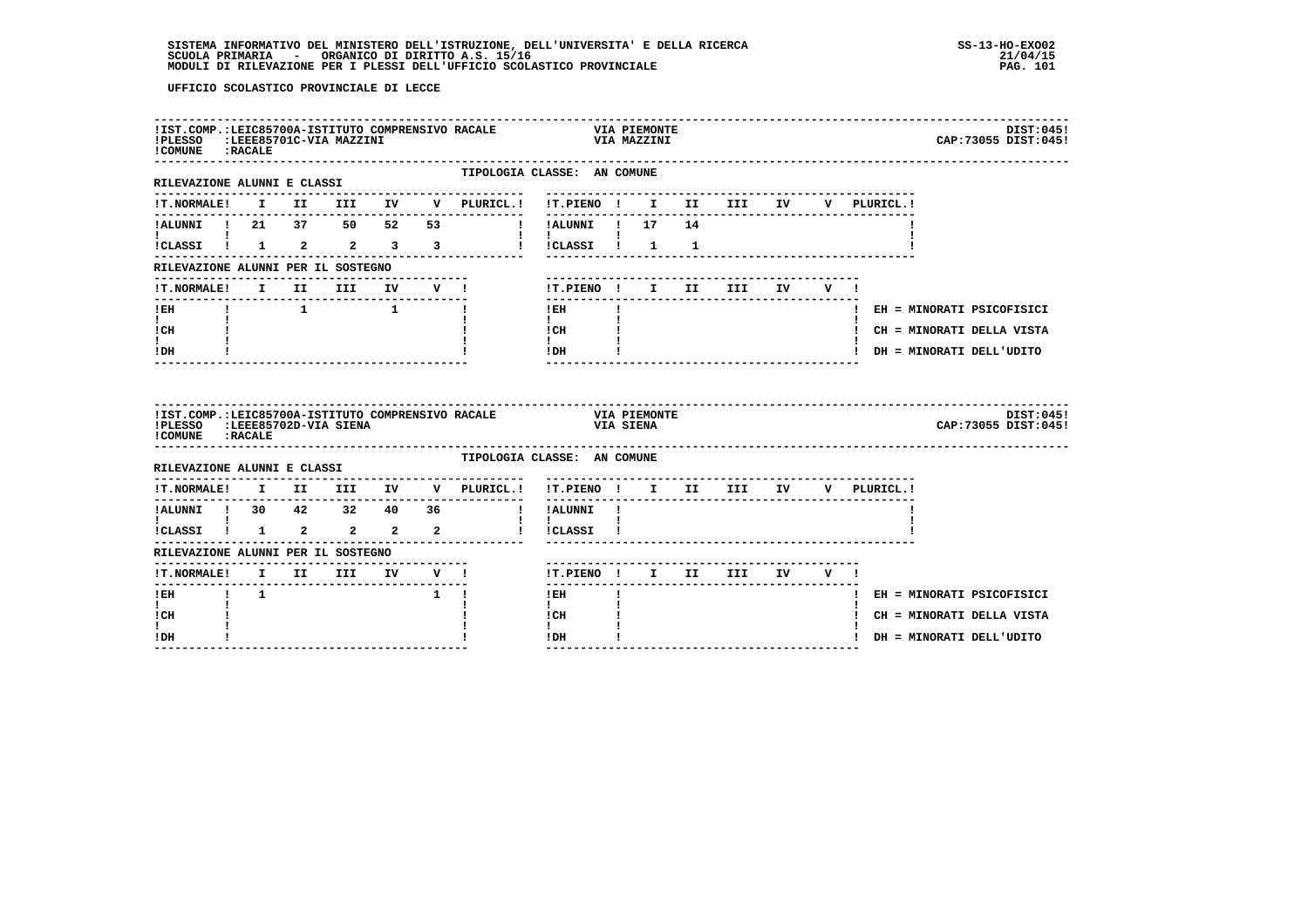**UFFICIO SCOLASTICO PROVINCIALE DI LECCE**

### **RILEVAZIONE POSTI PER L'IST.COMPRENSIVO:LEIC85700A**

#### **COMUNE :RACALE**

 **ORGANICO FUNZIONALE DI CIRCOLO --------------------------------------------------------------------------------------**

| ORGANICO FUNZIONALE DI CIRCOLO | TIPO POSTO | <b>DESCRIZIONE</b>            | ! O.D. CALC. ! O.D. ATT. | N. POSTI | $1$ O.D. PREC. $1$ |
|--------------------------------|------------|-------------------------------|--------------------------|----------|--------------------|
|                                | AF         | !ORGANICO DI CIRCOLO          | 28                       | 27       | 30                 |
|                                | <b>IL</b>  | !LINGUA INGLESE               |                          |          |                    |
|                                | CH         | ISOST. MINORATI DELLA VISTA ! |                          |          |                    |
|                                | DH         | ! SOST. MINORATI DELL' UDITO! |                          |          |                    |
|                                | EH         | !SOST. MINORATI PSICOFISICI ! |                          |          |                    |
|                                |            |                               |                          |          |                    |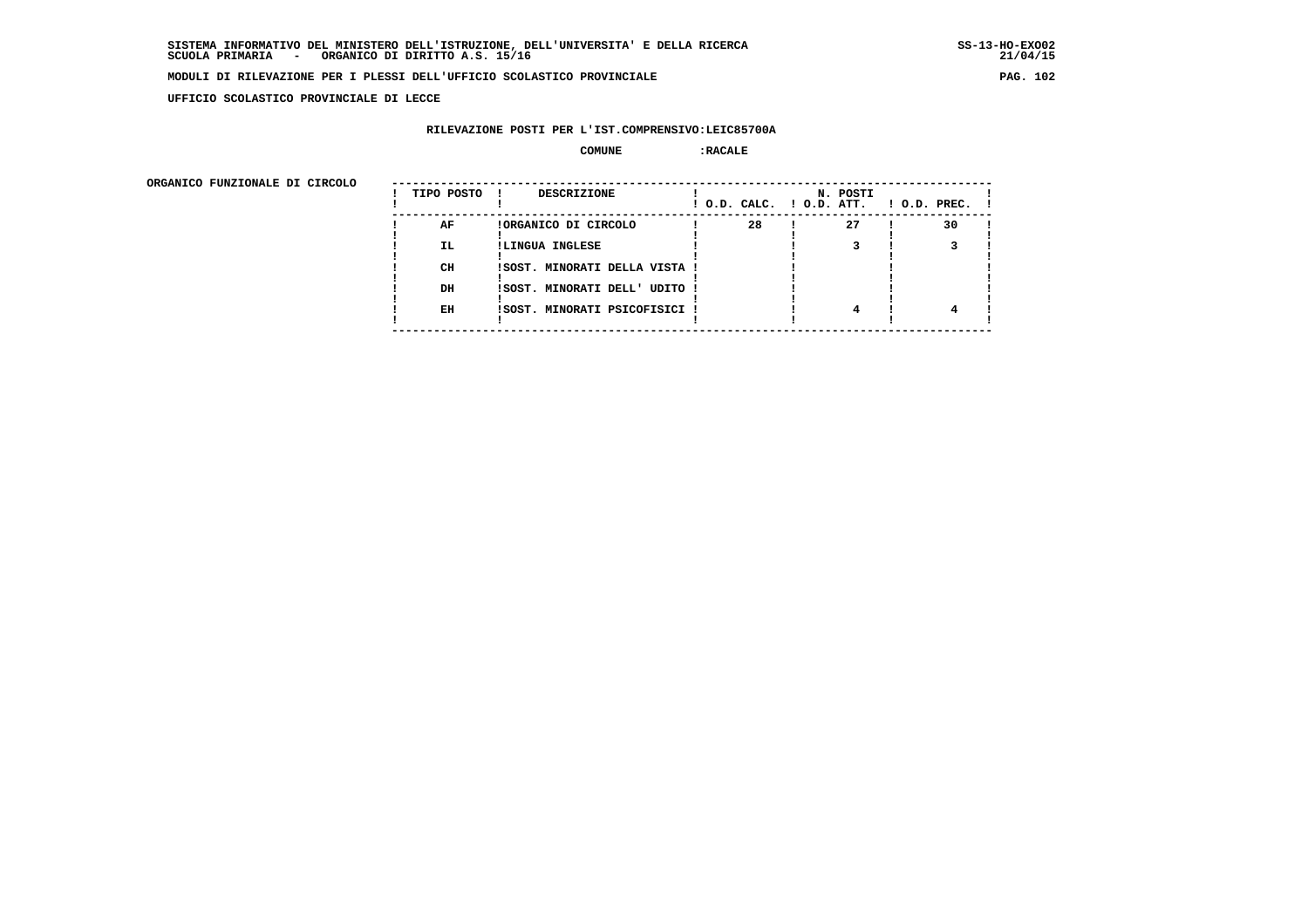| !IST.COMP.:LEIC859002-ALLISTE<br>!PLESSO :LEEE859014-I. CALVINO<br>!COMUNE : ALLISTE |                                       |                 |                               |                     |                                                  |  | VIA MONTELLO N.11<br>VIA MONTELLO 11 |                                                             |       |             | DIST: 045!<br>CAP: 73040 DIST: 045!       |
|--------------------------------------------------------------------------------------|---------------------------------------|-----------------|-------------------------------|---------------------|--------------------------------------------------|--|--------------------------------------|-------------------------------------------------------------|-------|-------------|-------------------------------------------|
| RILEVAZIONE ALUNNI E CLASSI                                                          |                                       |                 |                               |                     | TIPOLOGIA CLASSE: AN COMUNE                      |  |                                      |                                                             |       |             |                                           |
|                                                                                      |                                       |                 |                               |                     |                                                  |  |                                      |                                                             |       | V PLURICL.! |                                           |
| !ALUNNI ! 15  20  18  19  63                                                         |                                       |                 |                               | $\mathbf{I}$        |                                                  |  |                                      |                                                             |       |             |                                           |
| $\mathbf{I}$ and $\mathbf{I}$ and $\mathbf{I}$<br>!CLASSI ! 1 1 1 1 3                |                                       |                 |                               |                     | $\mathbf{I}$ $\mathbf{I}$<br>1 ICLASSI 1 2 3 2 2 |  |                                      |                                                             |       |             |                                           |
| RILEVAZIONE ALUNNI PER IL SOSTEGNO                                                   |                                       |                 |                               |                     |                                                  |  |                                      |                                                             |       |             |                                           |
| !T.NORMALE!                                                                          |                                       | I II III IV V ! |                               |                     | !T.PIENO ! I II III                              |  |                                      |                                                             | IV V! |             |                                           |
| $!$ EH                                                                               |                                       |                 | $\overline{3}$ $\overline{1}$ |                     | --------                                         |  |                                      |                                                             |       |             | IEH ! 1 2 1 1 I EH = MINORATI PSICOFISICI |
| $\mathbf{I}$ and $\mathbf{I}$<br>! CH                                                |                                       |                 |                               |                     | $\mathbf{I}$<br>! CH                             |  |                                      |                                                             |       |             | ! CH = MINORATI DELLA VISTA               |
| $\mathbf{I}$<br>! DH                                                                 |                                       |                 |                               |                     | $\mathbf{I}$<br>! DH                             |  |                                      |                                                             |       |             | ! DH = MINORATI DELL'UDITO                |
|                                                                                      |                                       |                 |                               |                     |                                                  |  |                                      |                                                             |       |             |                                           |
| !IST.COMP.:LEIC859002-ALLISTE<br>!PLESSO<br>!COMUNE : ALLISTE                        | :LEEE859025-S. GIOVANNI BOSCO         |                 |                               |                     |                                                  |  | VIA MONTELLO N.11                    | --------------------------------<br>VIA EDIFICIO SCOLASTICO |       |             | DIST:045!<br>CAP:73040 DIST:045!          |
| RILEVAZIONE ALUNNI E CLASSI                                                          |                                       |                 |                               |                     | TIPOLOGIA CLASSE: AN COMUNE                      |  |                                      |                                                             |       |             |                                           |
| !T.NORMALE! I II III                                                                 |                                       |                 |                               | .<br>IV V PLURICL.! | !T.PIENO ! I II III IV                           |  |                                      |                                                             |       | V PLURICL.! |                                           |
| ---------<br>!ALUNNI !                                                               | ------------------------------------- |                 |                               |                     | !ALUNNI ! 19  19  23  17  23                     |  |                                      |                                                             |       |             |                                           |
| $\mathbf{I}$ and $\mathbf{I}$ are all $\mathbf{I}$<br>!CLASSI !                      |                                       |                 |                               |                     | $\mathbf{I}$<br>!CLASSI ! 1 1 1 1 1              |  |                                      |                                                             |       |             |                                           |
| RILEVAZIONE ALUNNI PER IL SOSTEGNO                                                   |                                       |                 |                               |                     |                                                  |  |                                      |                                                             |       |             |                                           |
| !T.NORMALE! I II III IV V !                                                          |                                       |                 |                               |                     | !T.PIENO ! I II III IV V !                       |  |                                      |                                                             |       |             |                                           |
| --------------<br>! EH                                                               |                                       |                 |                               |                     | $!$ EH                                           |  |                                      |                                                             |       |             | 2 ! EH = MINORATI PSICOFISICI             |
| $\mathbf{I}$<br>! CH<br>I.                                                           |                                       |                 |                               |                     | $\mathbf{I}$<br>! CH<br>$\mathbf{I}$             |  |                                      |                                                             |       |             | ! CH = MINORATI DELLA VISTA               |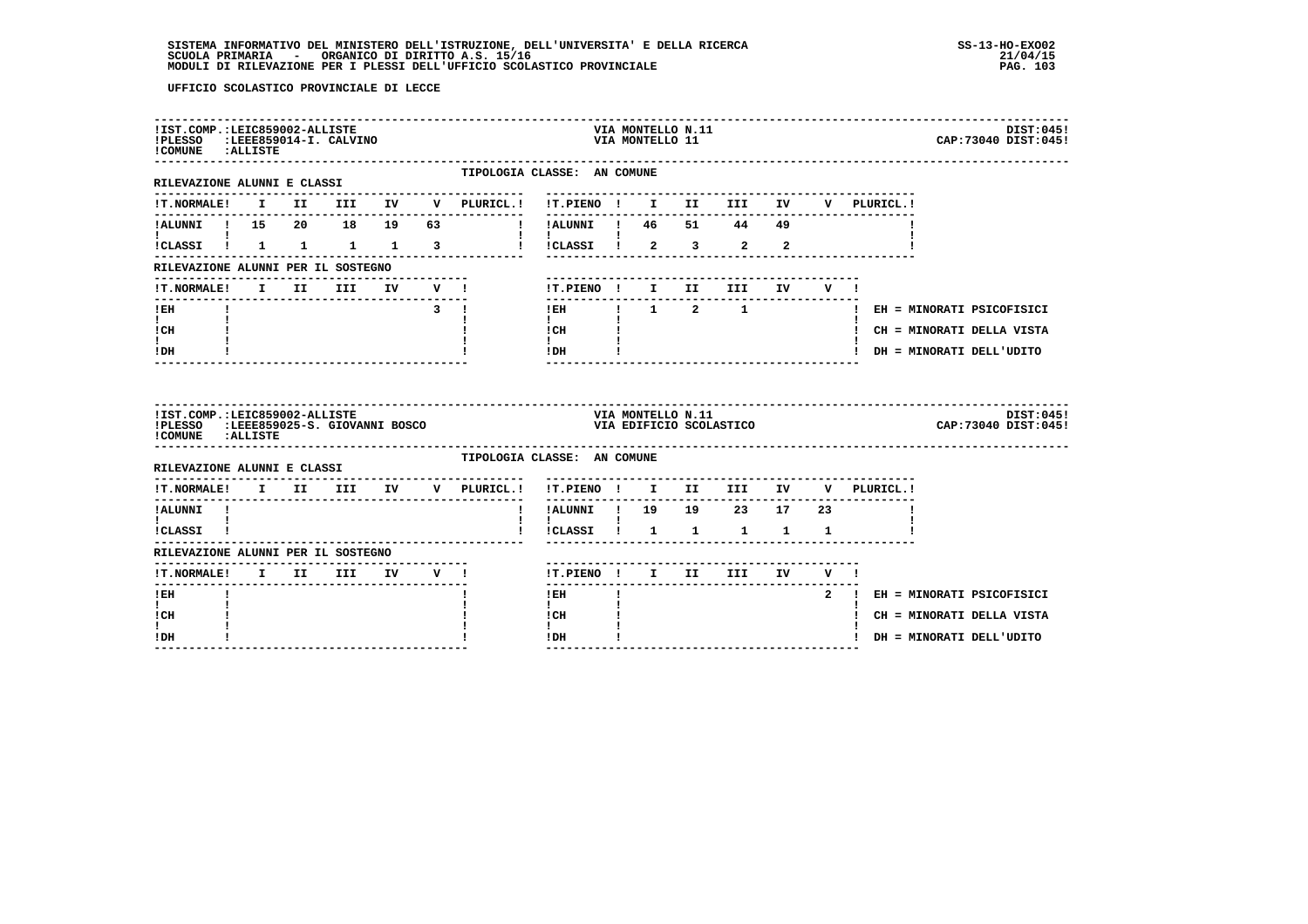**UFFICIO SCOLASTICO PROVINCIALE DI LECCE**

### **RILEVAZIONE POSTI PER L'IST.COMPRENSIVO:LEIC859002**

#### **COMUNE :ALLISTE**

| ORGANICO FUNZIONALE DI CIRCOLO |            |                               |                          |          |                    |
|--------------------------------|------------|-------------------------------|--------------------------|----------|--------------------|
|                                | TIPO POSTO | DESCRIZIONE                   | ! O.D. CALC. ! O.D. ATT. | N. POSTI | $1$ O.D. PREC. $1$ |
|                                | AF         | !ORGANICO DI CIRCOLO          | 36                       | 35       | 34                 |
|                                | IL.        | !LINGUA INGLESE               |                          |          |                    |
|                                | CH         | !SOST. MINORATI DELLA VISTA ! |                          |          |                    |
|                                | DH         | !SOST. MINORATI DELL' UDITO ! |                          |          |                    |
|                                | EH         | !SOST. MINORATI PSICOFISICI ! |                          | 4        |                    |
|                                |            |                               |                          |          |                    |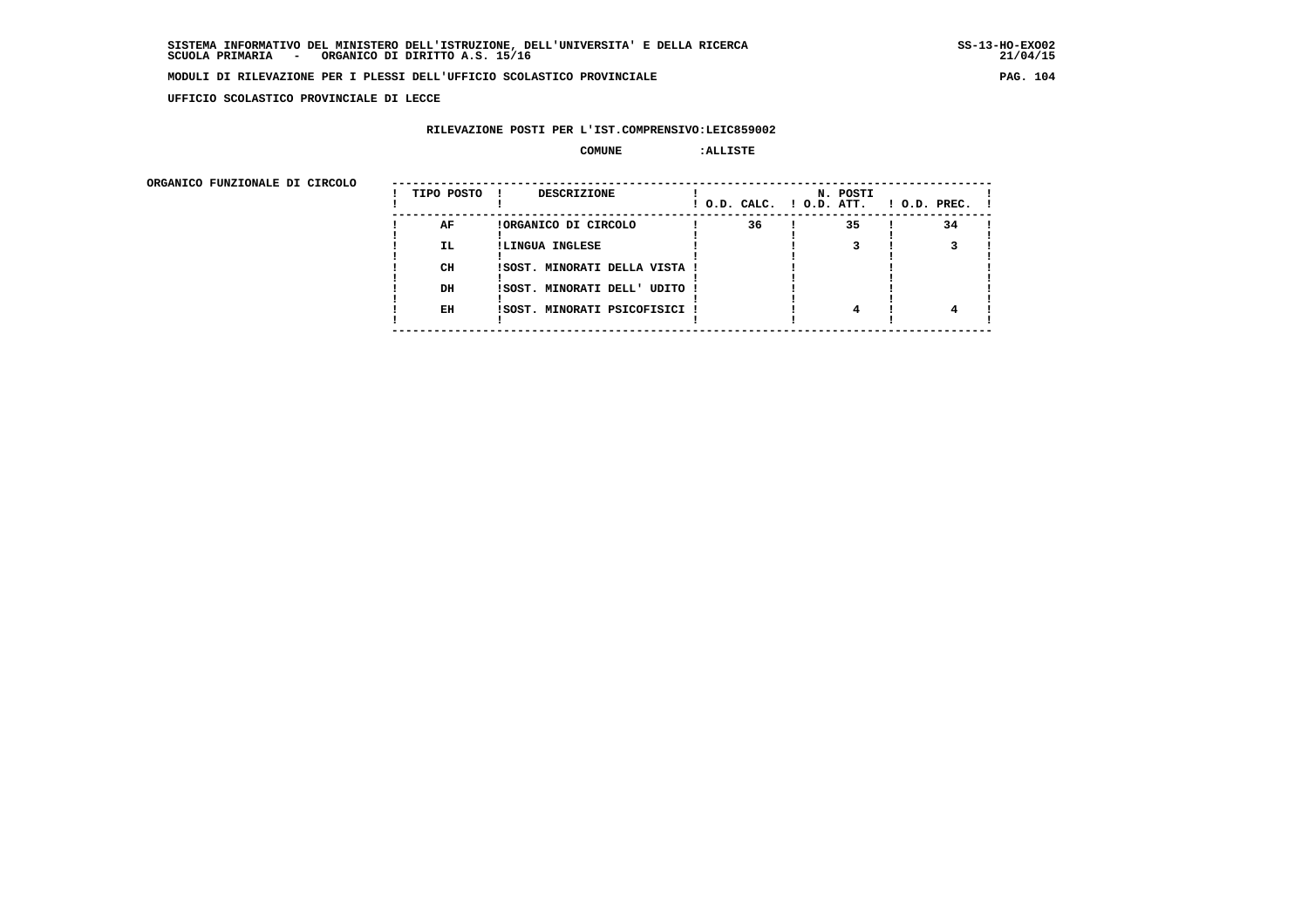| !IST.COMP.:LEIC860006-CASARANO POLO 2<br>!PLESSO<br>! COMUNE | : CASARANO   |              | :LEEE860018-VIA MESSINA |         |         |                             |                     |    | VIA MESSINA, 2<br>VIA MESSINA |                    |                      |                            |         |            |                                                                                    | DIST:046!<br>CAP: 73042 DIST: 046! |
|--------------------------------------------------------------|--------------|--------------|-------------------------|---------|---------|-----------------------------|---------------------|----|-------------------------------|--------------------|----------------------|----------------------------|---------|------------|------------------------------------------------------------------------------------|------------------------------------|
| RILEVAZIONE ALUNNI E CLASSI                                  |              |              |                         |         |         | TIPOLOGIA CLASSE: AN COMUNE |                     |    |                               |                    |                      |                            |         |            |                                                                                    |                                    |
| <b>!T.NORMALE!</b>                                           | $\mathbf{I}$ | II.          | <b>III</b>              | IV      | v       | PLURICL. !                  | !T.PIENO            |    | $\mathbf{I}$                  | II.                | III                  | ΙV                         | v       | PLURICL. ! |                                                                                    |                                    |
| ! ALUNNI<br><b>!CLASSI</b>                                   | 83<br>4      | 61<br>3      | 57<br>3                 | 74<br>3 | 56<br>3 |                             | ! ALUNNI<br>!CLASSI |    | 19                            | 36<br>$\mathbf{2}$ | 43<br>$\overline{2}$ | 52<br>$\mathbf{2}^{\circ}$ | 49<br>2 |            |                                                                                    |                                    |
| RILEVAZIONE ALUNNI PER IL SOSTEGNO                           |              |              |                         |         |         |                             |                     |    |                               |                    |                      |                            |         |            |                                                                                    |                                    |
| !T.NORMALE!                                                  | $\mathbf{I}$ | II.          | III.                    | IV      | v —     |                             | !T.PIENO            | Ι. | I.                            | II.                | III                  | IV                         | v       |            |                                                                                    |                                    |
| !EH<br>! CH<br>!DH                                           |              | $\mathbf{2}$ |                         | 3       | 2       |                             | ! EH<br>! CH<br>!DH |    | 1                             | $\mathbf{2}$       | 1                    | 2                          | 2       |            | EH = MINORATI PSICOFISICI<br>CH = MINORATI DELLA VISTA<br>DH = MINORATI DELL'UDITO |                                    |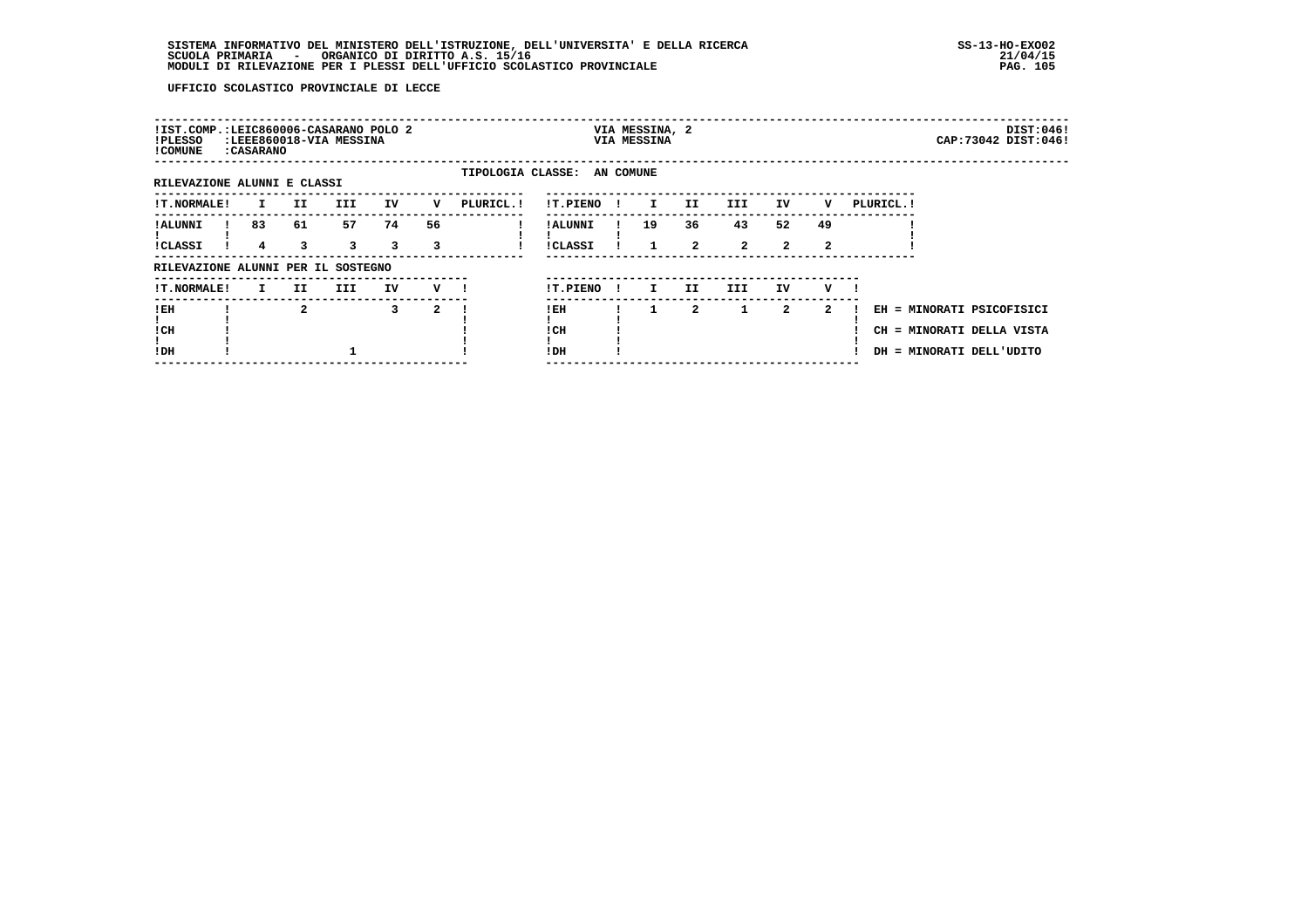**UFFICIO SCOLASTICO PROVINCIALE DI LECCE**

### **RILEVAZIONE POSTI PER L'IST.COMPRENSIVO:LEIC860006**

#### **COMUNE :CASARANO**

| ORGANICO FUNZIONALE DI CIRCOLO |            |                               |                          |          |                    |
|--------------------------------|------------|-------------------------------|--------------------------|----------|--------------------|
|                                | TIPO POSTO | DESCRIZIONE                   | ! O.D. CALC. ! O.D. ATT. | N. POSTI | $1$ O.D. PREC. $1$ |
|                                | AF         | !ORGANICO DI CIRCOLO          | 37                       | 36       | 37                 |
|                                | IL.        | !LINGUA INGLESE               |                          |          |                    |
|                                | CH         | !SOST. MINORATI DELLA VISTA ! |                          |          |                    |
|                                | DH         | !SOST. MINORATI DELL' UDITO ! |                          |          |                    |
|                                | EH         | !SOST. MINORATI PSICOFISICI ! |                          | 10       |                    |
|                                |            |                               |                          |          |                    |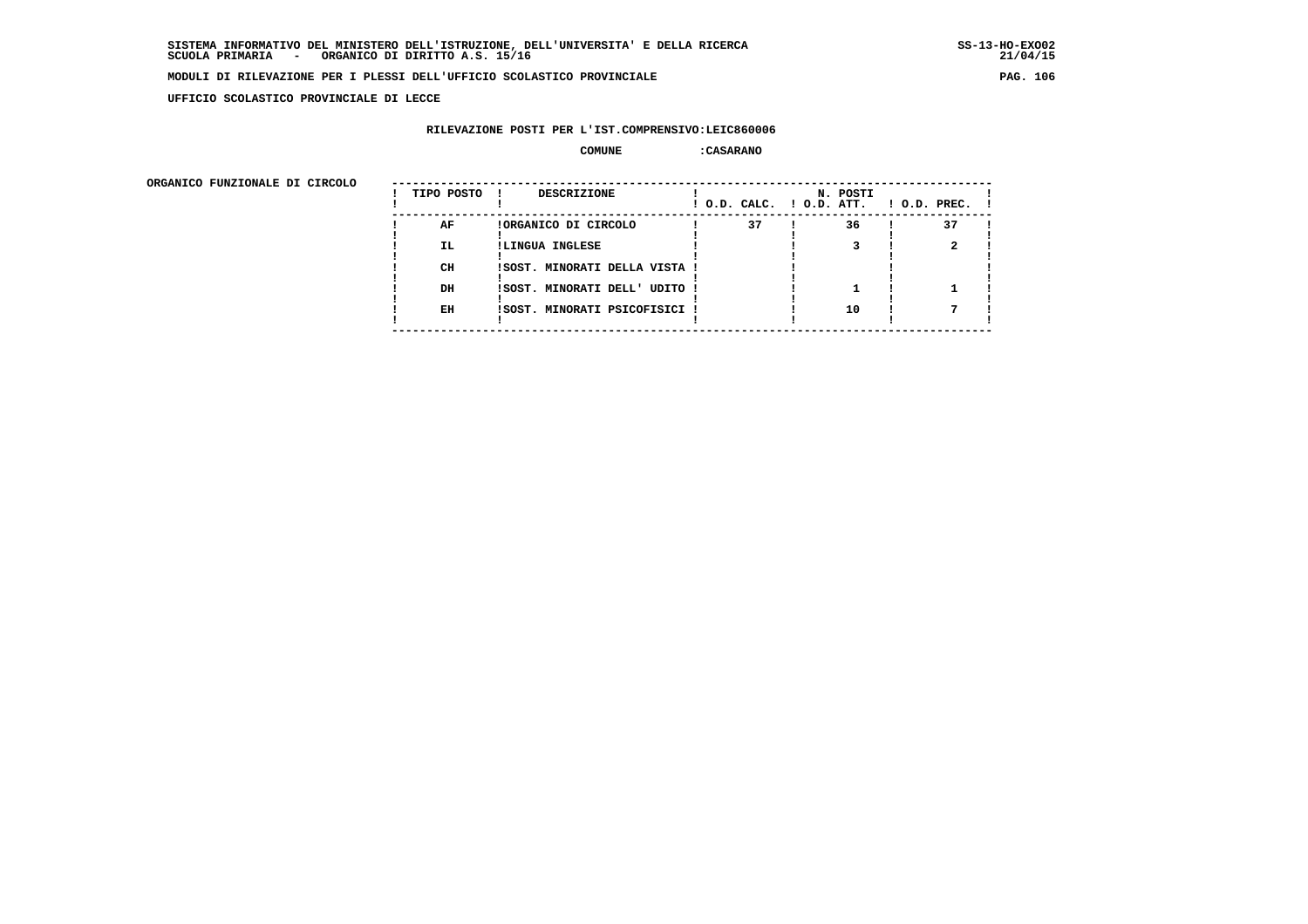| !IST.COMP.:LEIC861002-CASARANO POLO 3<br>! COMUNE : CASARANO |  |                                 |    |            | :ELESSO :LEEE861014-PIAZZA SAN DOMENICO                  |                                                               | P.ZZA S. DOMENICO<br>PIAZZA SAN DOMENICO |    |                                 |       |             | DIST:046!<br>CAP: 73042 DIST: 046!                                                                                                                                                                                        |
|--------------------------------------------------------------|--|---------------------------------|----|------------|----------------------------------------------------------|---------------------------------------------------------------|------------------------------------------|----|---------------------------------|-------|-------------|---------------------------------------------------------------------------------------------------------------------------------------------------------------------------------------------------------------------------|
| ------------------------<br>RILEVAZIONE ALUNNI E CLASSI      |  |                                 |    |            | TIPOLOGIA CLASSE: AN COMUNE                              |                                                               |                                          |    |                                 |       |             |                                                                                                                                                                                                                           |
| <b>!T.NORMALE!</b>                                           |  |                                 |    |            | I II III IV V PLURICL.!                                  | !T.PIENO ! I II III IV                                        |                                          |    |                                 |       | V PLURICL.! |                                                                                                                                                                                                                           |
| !ALUNNI ! 17 28 23                                           |  |                                 | 21 |            |                                                          | ! !ALUNNI !                                                   |                                          |    |                                 |       |             |                                                                                                                                                                                                                           |
| !CLASSI ! 1 1 1 1                                            |  |                                 |    |            |                                                          | $\mathbf{I}$<br>! !CLASSI !                                   |                                          |    |                                 |       |             |                                                                                                                                                                                                                           |
| RILEVAZIONE ALUNNI PER IL SOSTEGNO                           |  |                                 |    |            |                                                          |                                                               |                                          |    |                                 |       |             |                                                                                                                                                                                                                           |
| <b>!T.NORMALE!</b>                                           |  | I II III                        |    | IV V !     |                                                          | !T.PIENO! I II III IV V!                                      |                                          |    |                                 |       |             |                                                                                                                                                                                                                           |
| ! EH                                                         |  |                                 |    | $2^{\sim}$ | $\mathbf{I}$                                             | ! EH                                                          |                                          |    |                                 |       |             | ! EH = MINORATI PSICOFISICI                                                                                                                                                                                               |
| $\mathbf{I}$<br>! CH                                         |  |                                 |    |            |                                                          | $\mathbf{I}$<br>! CH                                          |                                          |    |                                 |       |             | ! CH = MINORATI DELLA VISTA                                                                                                                                                                                               |
|                                                              |  |                                 |    |            |                                                          | $\mathbf{I}$<br>! DH                                          |                                          |    |                                 |       |             | ! DH = MINORATI DELL'UDITO                                                                                                                                                                                                |
| $\mathbf{I}$<br>! DH                                         |  |                                 |    |            |                                                          |                                                               |                                          |    |                                 |       |             |                                                                                                                                                                                                                           |
| ! COMUNE : CASARANO                                          |  |                                 |    |            |                                                          |                                                               |                                          |    |                                 |       |             | 15T.COMP.:LEIC861002-CASARANO POLO 3<br>19T:0461 P.ZZA S. DOMENICO :LEEE861025-VIA QUATTRO NOVEMBRE PROCHA P.ZZA DANIELA E PAOLA BASTIANUTTI, 1 CAP:73042 DIST:0461 (PLESSO :LEEE861025-VIA QUATTRO NOVEMBRE<br>DIST:046! |
| RILEVAZIONE ALUNNI E CLASSI                                  |  |                                 |    |            | TIPOLOGIA CLASSE: AN COMUNE                              |                                                               |                                          |    |                                 |       |             |                                                                                                                                                                                                                           |
| <b>!T.NORMALE!</b>                                           |  | I II III IV                     |    |            | V PLURICL.!                                              | !T.PIENO ! I II III IV                                        |                                          |    | ------------------------------- |       | V PLURICL.! |                                                                                                                                                                                                                           |
| !ALUNNI ! 46  27  40  18  48                                 |  |                                 |    |            | --------------------------------------<br>$\blacksquare$ | ----------<br>! ALUNNI !                                      |                                          | 15 |                                 |       |             |                                                                                                                                                                                                                           |
| !CLASSI ! 2 1 2 1                                            |  |                                 |    | $\sim$ 2   |                                                          | $\mathbf{I}$ and $\mathbf{I}$ and $\mathbf{I}$<br>! !CLASSI ! |                                          | 1  |                                 |       |             |                                                                                                                                                                                                                           |
| RILEVAZIONE ALUNNI PER IL SOSTEGNO                           |  |                                 |    |            |                                                          |                                                               |                                          |    |                                 |       |             |                                                                                                                                                                                                                           |
| !T.NORMALE! I II III IV V !                                  |  | ------------------------------- |    |            |                                                          | !T.PIENO ! I II III                                           |                                          |    | ---------------------           | IV V! |             |                                                                                                                                                                                                                           |
| ----------------<br>$!$ EH                                   |  |                                 |    |            |                                                          | ! EH                                                          | $\frac{1}{2}$ and $\frac{1}{2}$          |    |                                 |       |             | ! EH = MINORATI PSICOFISICI                                                                                                                                                                                               |
| $\mathbf{I}$<br>! CH                                         |  |                                 |    |            |                                                          | $\mathbf{I}$<br>! CH                                          |                                          |    |                                 |       |             | ! CH = MINORATI DELLA VISTA                                                                                                                                                                                               |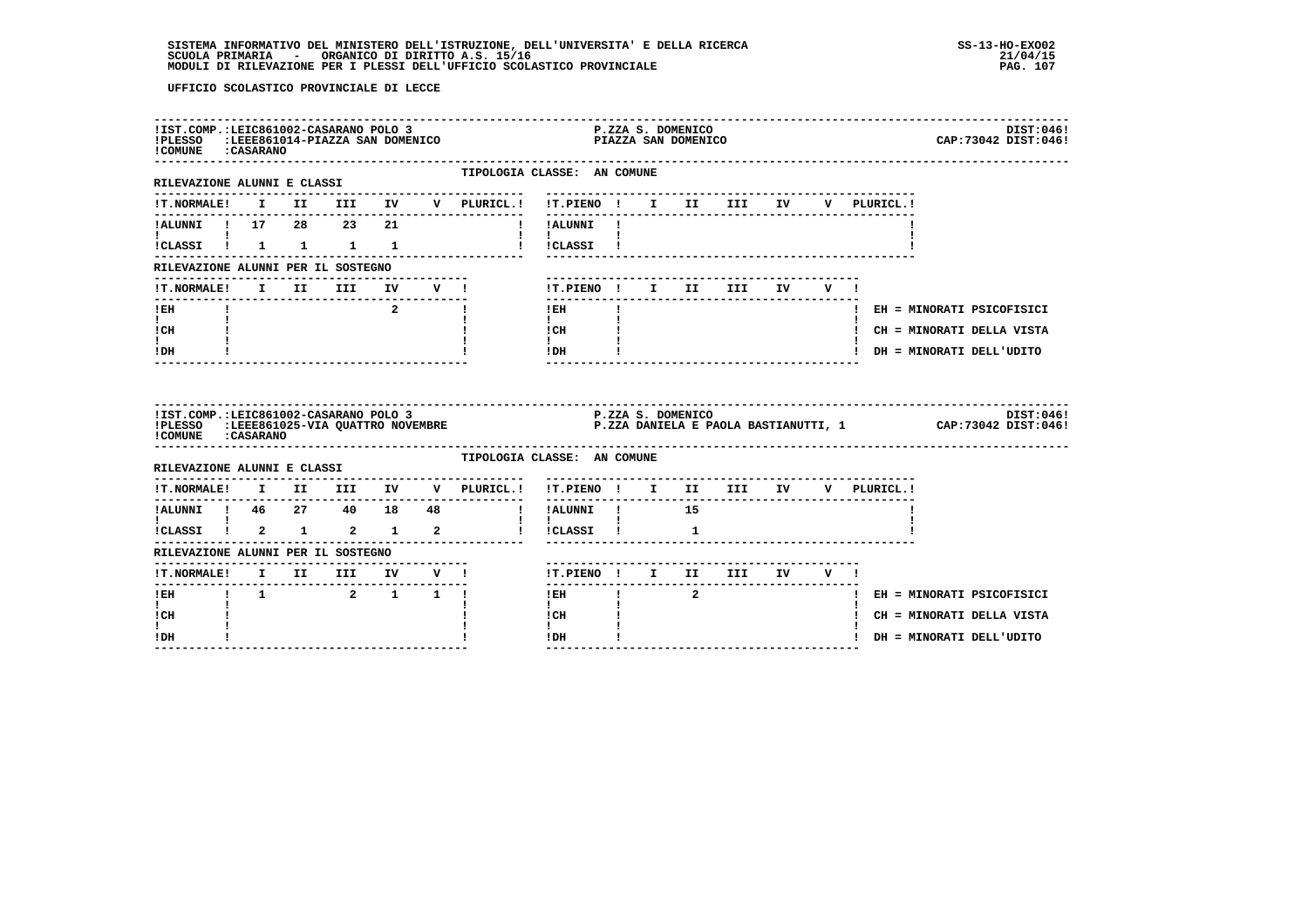**UFFICIO SCOLASTICO PROVINCIALE DI LECCE**

## **RILEVAZIONE POSTI PER L'IST.COMPRENSIVO:LEIC861002**

#### **COMUNE :CASARANO**

ORGANICO FUNZIONALE DI CIRCOLO

| ORGANICO FUNZIONALE DI CIRCOLO |            |                               |    |                                      |                    |
|--------------------------------|------------|-------------------------------|----|--------------------------------------|--------------------|
|                                | TIPO POSTO | DESCRIZIONE                   |    | N. POSTI<br>! O.D. CALC. ! O.D. ATT. | $!$ 0.D. PREC. $!$ |
|                                | AF         | !ORGANICO DI CIRCOLO          | 16 | 16                                   | 16                 |
|                                | IL.        | !LINGUA INGLESE               |    |                                      |                    |
|                                |            |                               |    |                                      |                    |
|                                | CH         | !SOST. MINORATI DELLA VISTA ! |    |                                      |                    |
|                                |            |                               |    |                                      |                    |
|                                | DH         | !SOST. MINORATI DELL' UDITO ! |    |                                      |                    |
|                                |            |                               |    |                                      |                    |
|                                | EH         | !SOST. MINORATI PSICOFISICI ! |    |                                      |                    |
|                                |            |                               |    |                                      |                    |
|                                |            |                               |    |                                      |                    |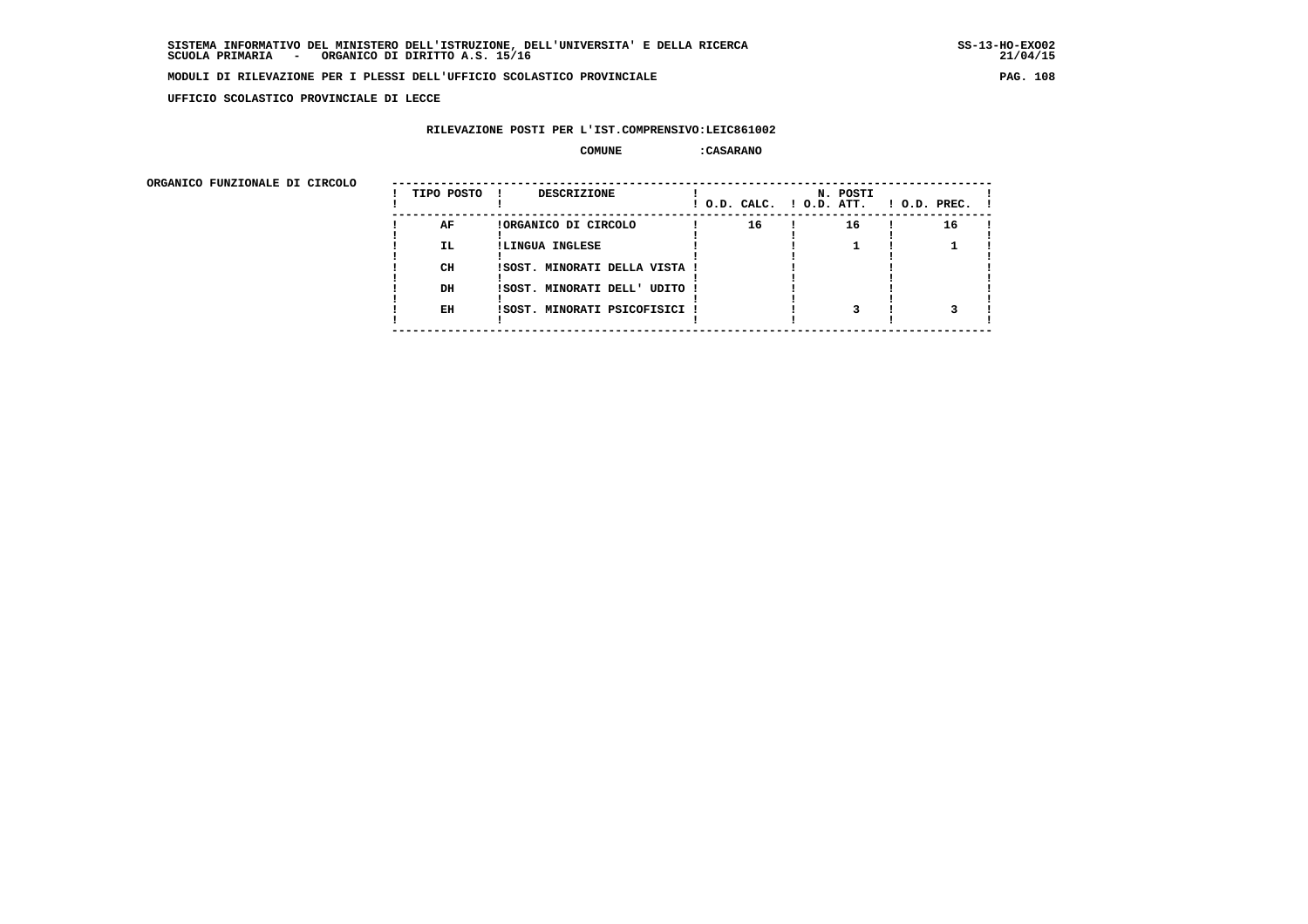| !IST.COMP.:LEIC86300N-CASARANO POLO 1<br>!PLESSO<br>! COMUNE | :LEEE86301Q-VIA RUFFANO<br>: CASARANO |     |            |    |     |                             |                     |              | VIA RUFFANO<br>VIA RUFFANO |                      |                    |    |    |            |                                                       | DIST:046!<br>CAP: 73042 DIST: 046! |
|--------------------------------------------------------------|---------------------------------------|-----|------------|----|-----|-----------------------------|---------------------|--------------|----------------------------|----------------------|--------------------|----|----|------------|-------------------------------------------------------|------------------------------------|
| RILEVAZIONE ALUNNI E CLASSI                                  |                                       |     |            |    |     | TIPOLOGIA CLASSE: AN COMUNE |                     |              |                            |                      |                    |    |    |            |                                                       |                                    |
| <b>!T.NORMALE!</b>                                           | $\mathbf{I}$                          | II. | <b>III</b> | IV | v   | PLURICL. !                  | !T.PIENO            | $\mathbf{I}$ | $\mathbf{I}$               | II.                  | III                | IV | v  | PLURICL. ! |                                                       |                                    |
| ! ALUNNI<br><b>!CLASSI</b>                                   |                                       | 18  |            | 19 | 20  |                             | ! ALUNNI<br>!CLASSI |              | 37<br>$\mathbf{2}$         | 34<br>$\overline{2}$ | 41<br>$\mathbf{2}$ |    | 24 |            |                                                       |                                    |
| RILEVAZIONE ALUNNI PER IL SOSTEGNO                           |                                       |     |            |    |     |                             |                     |              |                            |                      |                    |    |    |            |                                                       |                                    |
| !T.NORMALE!                                                  | I.                                    | II. | III        | IV | v — |                             | !T.PIENO            | -11          | I.                         | II                   | III.               | IV | v  |            |                                                       |                                    |
| !EH<br>! CH<br>!DH                                           |                                       |     |            | 1  |     |                             | !EH<br>! CH<br>!DH  |              | 1.                         | 1                    | 5                  |    | 1  |            | CH = MINORATI DELLA VISTA<br>DH = MINORATI DELL'UDITO | EH = MINORATI PSICOFISICI          |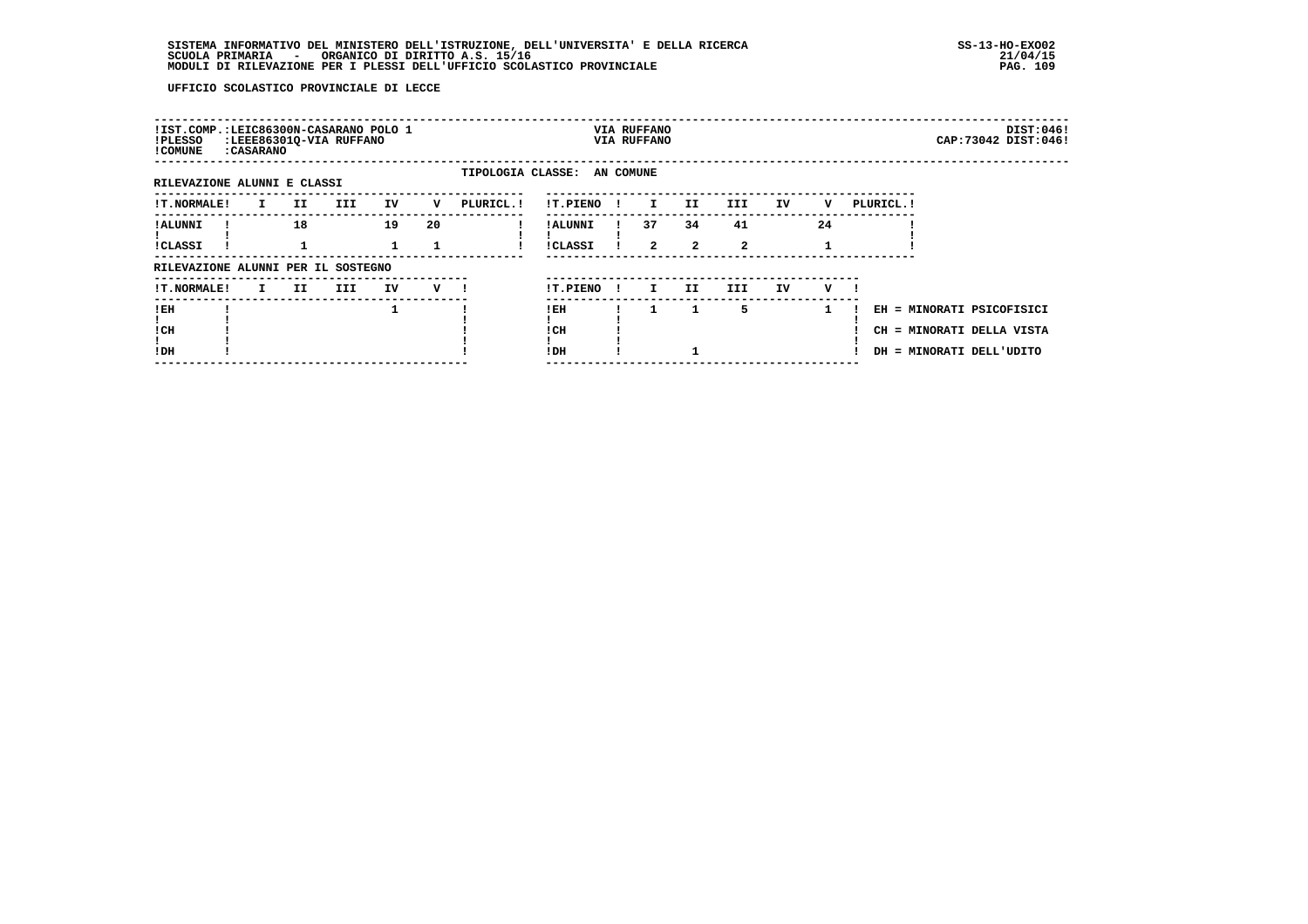**UFFICIO SCOLASTICO PROVINCIALE DI LECCE**

### **RILEVAZIONE POSTI PER L'IST.COMPRENSIVO:LEIC86300N**

#### **COMUNE :CASARANO**

ORGANICO FUNZIONALE DI CIRCOLO

| ORGANICO FUNZIONALE DI CIRCOLO |            |                               |                          |          |                    |
|--------------------------------|------------|-------------------------------|--------------------------|----------|--------------------|
|                                | TIPO POSTO | DESCRIZIONE<br>. .            | ! O.D. CALC. ! O.D. ATT. | N. POSTI | $!$ 0.D. PREC. $!$ |
|                                | AF         | !ORGANICO DI CIRCOLO          | 17                       | 17       | 16                 |
|                                | IL.        | !LINGUA INGLESE               |                          |          |                    |
|                                |            |                               |                          |          |                    |
|                                | CH         | !SOST. MINORATI DELLA VISTA ! |                          |          |                    |
|                                |            |                               |                          |          |                    |
|                                | DH         | !SOST. MINORATI DELL' UDITO ! |                          |          |                    |
|                                |            |                               |                          |          |                    |
|                                | EH         | !SOST. MINORATI PSICOFISICI ! |                          |          |                    |
|                                |            |                               |                          |          |                    |
|                                |            |                               |                          |          |                    |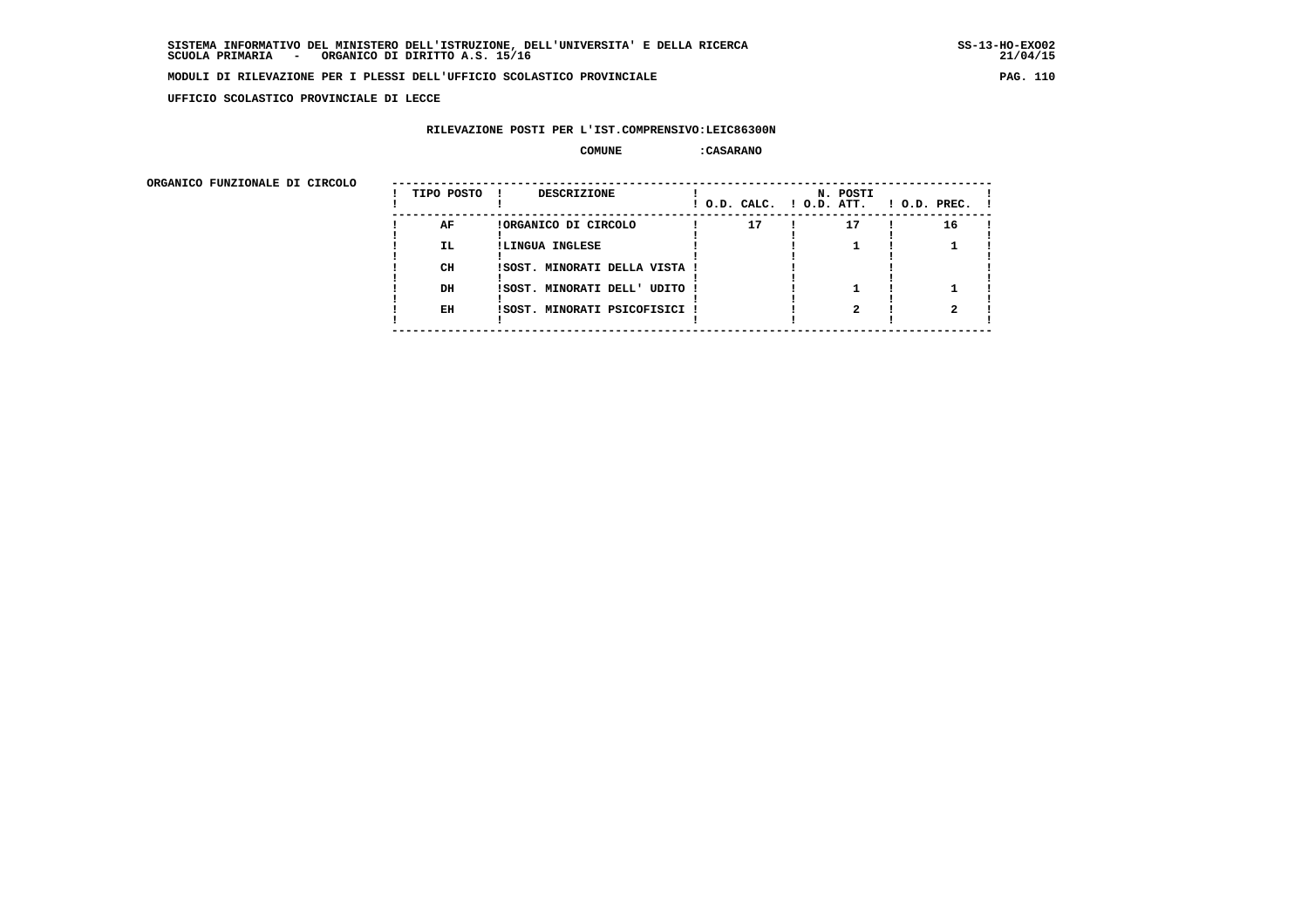| !IST.COMP.:LEIC86400D-COPERTINO N? 4 "G. FALCONE"<br>!PLESSO<br>! COMUNE | :LEEE86401G-DON BOSCO<br>:COPERTINO |                    |                    |                      |         |                             |                     |              |                    | VIA REGINA ISABELLA<br>VIA M. BUONARROTI |                    |                            |    |            |                                                                                    | DIST:038!<br>CAP: 73043 DIST: 038! |
|--------------------------------------------------------------------------|-------------------------------------|--------------------|--------------------|----------------------|---------|-----------------------------|---------------------|--------------|--------------------|------------------------------------------|--------------------|----------------------------|----|------------|------------------------------------------------------------------------------------|------------------------------------|
| RILEVAZIONE ALUNNI E CLASSI                                              |                                     |                    |                    |                      |         | TIPOLOGIA CLASSE: AN COMUNE |                     |              |                    |                                          |                    |                            |    |            |                                                                                    |                                    |
| <b>!T.NORMALE!</b>                                                       | I.                                  | II.                | III.               | IV                   | v       | PLURICL. !                  | !T.PIENO            |              | I.                 | II.                                      | III                | IV                         | v  | PLURICL. ! |                                                                                    |                                    |
| ! ALUNNI<br><b>!CLASSI</b>                                               | 24                                  | 34<br>$\mathbf{2}$ | 44<br>$\mathbf{2}$ | 46<br>$\overline{a}$ | 45<br>2 |                             | ! ALUNNI<br>!CLASSI |              | 44<br>$\mathbf{2}$ | 41<br>$\mathbf{2}$                       | 39<br>$\mathbf{2}$ | 49<br>$\mathbf{2}^{\circ}$ | 23 |            |                                                                                    |                                    |
| RILEVAZIONE ALUNNI PER IL SOSTEGNO                                       |                                     |                    |                    |                      |         |                             |                     |              |                    |                                          |                    |                            |    |            |                                                                                    |                                    |
| <b>!T.NORMALE!</b>                                                       | I.                                  | II.                | III.               | IV                   | v       |                             | !T.PIENO            | $\mathbf{I}$ | I.                 | II.                                      | III.               | IV                         | v  |            |                                                                                    |                                    |
| !EH<br>! CH<br>!DH                                                       |                                     |                    |                    |                      | 2       |                             | !EH<br>! CH<br>!DH  |              | $\overline{a}$     |                                          | $\mathbf{1}$       | 2                          | 1  |            | EH = MINORATI PSICOFISICI<br>CH = MINORATI DELLA VISTA<br>DH = MINORATI DELL'UDITO |                                    |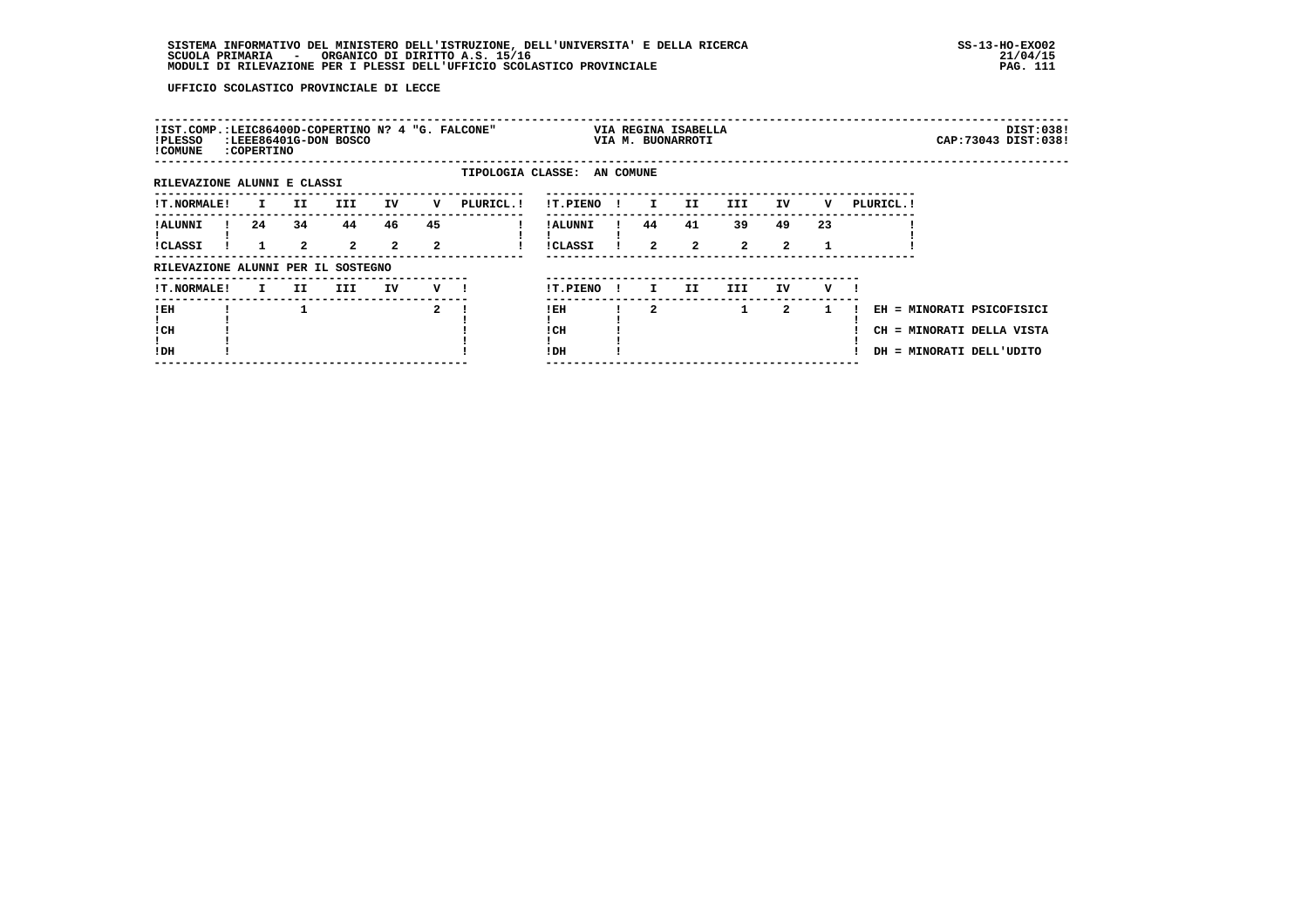**UFFICIO SCOLASTICO PROVINCIALE DI LECCE**

# **RILEVAZIONE POSTI PER L'IST.COMPRENSIVO:LEIC86400D**

# **COMUNE :COPERTINO**

| ORGANICO FUNZIONALE DI CIRCOLO |            |                               |                          |          |                    |
|--------------------------------|------------|-------------------------------|--------------------------|----------|--------------------|
|                                | TIPO POSTO | DESCRIZIONE                   | ! O.D. CALC. ! O.D. ATT. | N. POSTI | $1$ O.D. PREC. $1$ |
|                                | AF         | !ORGANICO DI CIRCOLO          | 29                       | 28       | 27                 |
|                                | IL.        | !LINGUA INGLESE               |                          |          |                    |
|                                | CH         | ISOST. MINORATI DELLA VISTA ! |                          |          |                    |
|                                | DH         | !SOST. MINORATI DELL' UDITO ! |                          |          |                    |
|                                | EH         | !SOST. MINORATI PSICOFISICI ! |                          |          |                    |
|                                |            |                               |                          |          |                    |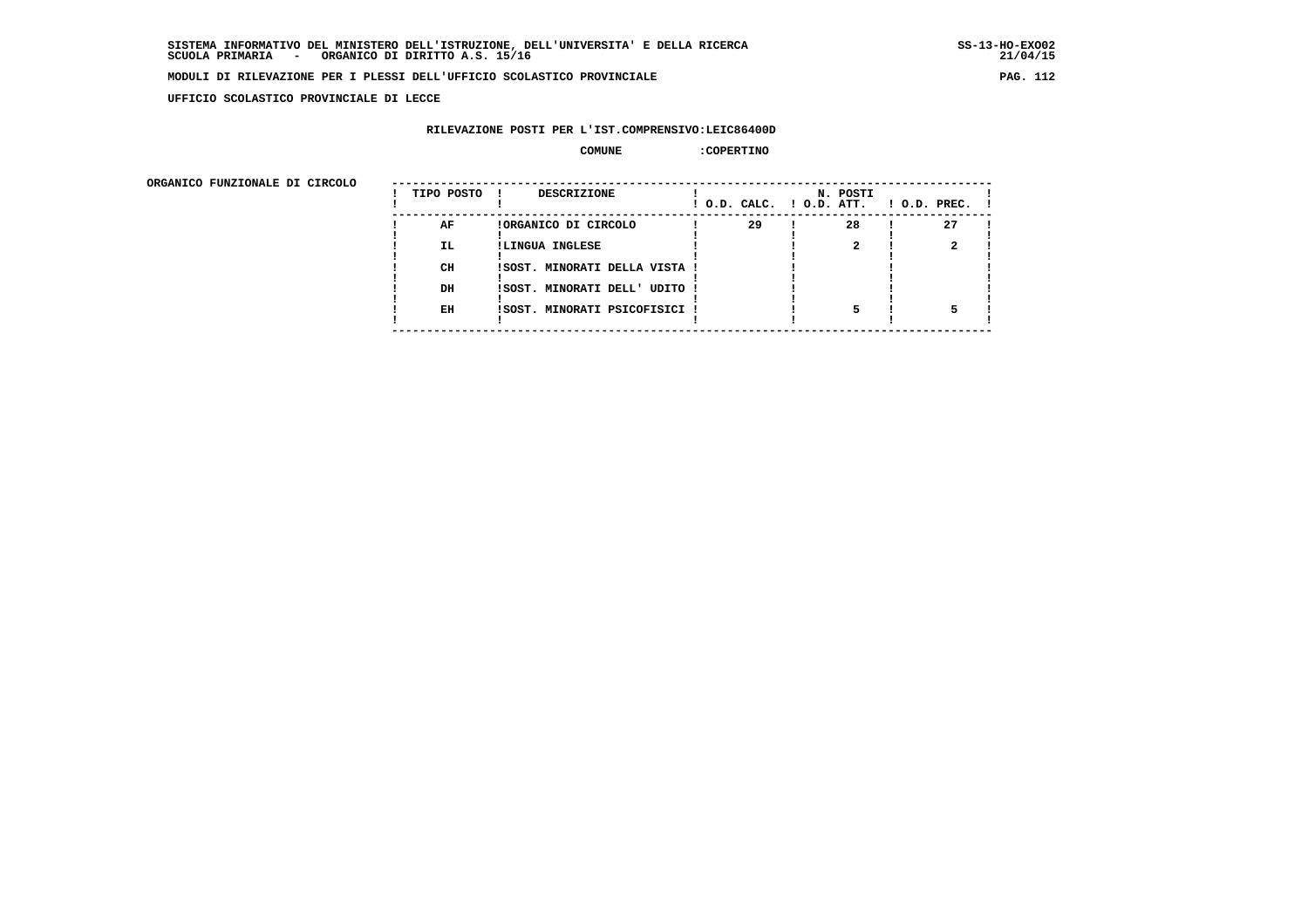| !COMUNE : COPERTINO                            |  | ------------------------         |  | !IST.COMP.:LEIC865009-I.C.SAN GIUSEPPE DA COPERTINO VIA MOGADISCIO, N. 45<br>!PLESSO :LEEE86502C-VIA FATIMA                        |                                                                                                     |  |                               |              |             | DIST:038!<br>CAP: 73043 DIST: 038! |
|------------------------------------------------|--|----------------------------------|--|------------------------------------------------------------------------------------------------------------------------------------|-----------------------------------------------------------------------------------------------------|--|-------------------------------|--------------|-------------|------------------------------------|
| RILEVAZIONE ALUNNI E CLASSI                    |  |                                  |  | TIPOLOGIA CLASSE: AN COMUNE                                                                                                        |                                                                                                     |  |                               |              |             |                                    |
|                                                |  |                                  |  |                                                                                                                                    |                                                                                                     |  |                               |              | V PLURICL.! |                                    |
| !ALUNNI ! 36 32 53 60 38                       |  |                                  |  |                                                                                                                                    |                                                                                                     |  |                               |              |             |                                    |
| $\mathbf{I}$ and $\mathbf{I}$ and $\mathbf{I}$ |  |                                  |  | $ICLASSI$ $\begin{array}{ccccccccccccc}\n1 & 2 & 2 & 2 & 3 & 2 & 1 & 1\n\end{array}$                                               | $\mathbf{I}$ and $\mathbf{I}$ and $\mathbf{I}$                                                      |  |                               | $\mathbf{1}$ |             |                                    |
| RILEVAZIONE ALUNNI PER IL SOSTEGNO             |  |                                  |  |                                                                                                                                    |                                                                                                     |  |                               |              |             |                                    |
| !T.NORMALE!                                    |  |                                  |  | I II III IV V!                                                                                                                     | !T.PIENO ! I II                                                                                     |  | <b>III</b>                    | IV V !       |             |                                    |
|                                                |  |                                  |  |                                                                                                                                    | $1$ EH                                                                                              |  |                               |              |             | ! EH = MINORATI PSICOFISICI        |
| $\mathbf{I}$ and $\mathbf{I}$<br>ICH           |  |                                  |  | $\mathbf{I}$                                                                                                                       | $\mathbf{I}$ and $\mathbf{I}$                                                                       |  |                               |              |             | ! CH = MINORATI DELLA VISTA        |
| <b>Links</b><br>$!$ DH                         |  |                                  |  | $1 \quad 1$                                                                                                                        | $\begin{tabular}{ccccc} i CH & & & & & \\ 1 & & & & 1 \\ 1 & & & 1 \\ 1DH & & & 1 \\ \end{tabular}$ |  |                               |              |             | ! DH = MINORATI DELL'UDITO         |
|                                                |  |                                  |  |                                                                                                                                    |                                                                                                     |  |                               |              |             |                                    |
| !COMUNE : COPERTINO                            |  |                                  |  | !IST.COMP.:LEIC865009-I.C.SAN GIUSEPPE DA COPERTINO               VIA MOGADISCIO, N. 45<br>!PLESSO   :LEEE86503D-GIOVANNI XXIII    |                                                                                                     |  |                               |              |             | DIST:038!<br>CAP: 73043 DIST: 038! |
| RILEVAZIONE ALUNNI E CLASSI                    |  |                                  |  | TIPOLOGIA CLASSE: AN COMUNE                                                                                                        |                                                                                                     |  |                               |              |             |                                    |
|                                                |  |                                  |  |                                                                                                                                    | !T.PIENO ! I II III IV                                                                              |  |                               |              | V PLURICL.! |                                    |
|                                                |  |                                  |  | $\verb !T.NORMALE! \quad I \quad II \quad III \quad IV \quad V \quad \verb PLURICL. !$<br>!ALUNNI ! 49  26  34  31  42  !!ALUNNI ! |                                                                                                     |  | ----------------------------- |              |             |                                    |
| $\mathbf{I}$ and $\mathbf{I}$ and $\mathbf{I}$ |  |                                  |  | .<br>ICLASSI 1 2 1 2 2 2 1 ICLASSI 1                                                                                               | $\mathbf{I}$                                                                                        |  |                               |              |             |                                    |
| RILEVAZIONE ALUNNI PER IL SOSTEGNO             |  |                                  |  |                                                                                                                                    |                                                                                                     |  |                               |              |             |                                    |
|                                                |  | -------------------------------- |  |                                                                                                                                    |                                                                                                     |  | !T.PIENO ! I II III IV V !    |              |             |                                    |
| ! EH                                           |  | $\overline{3}$ $\overline{2}$ !  |  |                                                                                                                                    | $!$ EH                                                                                              |  | -------------------------     |              |             | ! EH = MINORATI PSICOFISICI        |
| $\mathbf{I}$<br>! CH<br>I.                     |  |                                  |  |                                                                                                                                    | $\mathbf{I}$<br>! CH<br>$\mathbf{I}$                                                                |  |                               |              |             | ! CH = MINORATI DELLA VISTA        |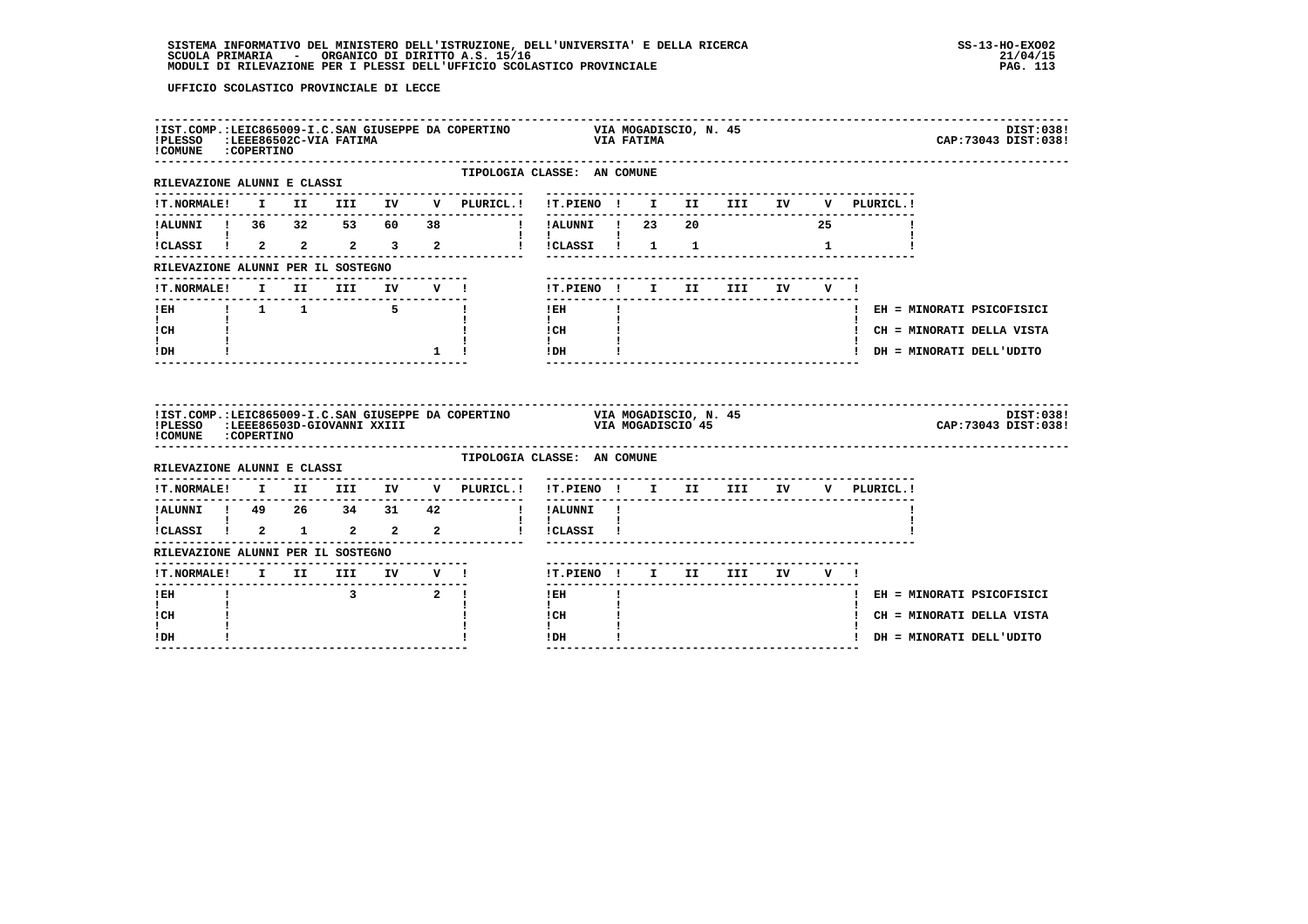**UFFICIO SCOLASTICO PROVINCIALE DI LECCE**

# **RILEVAZIONE POSTI PER L'IST.COMPRENSIVO:LEIC865009**

#### **COMUNE :COPERTINO**

| ORGANICO FUNZIONALE DI CIRCOLO |            |                               |                          |          |                    |
|--------------------------------|------------|-------------------------------|--------------------------|----------|--------------------|
|                                | TIPO POSTO | DESCRIZIONE                   | ! O.D. CALC. ! O.D. ATT. | N. POSTI | $1$ O.D. PREC. $1$ |
|                                | AF         | !ORGANICO DI CIRCOLO          | 30                       | 29       | 27                 |
|                                | IL.        | !LINGUA INGLESE               |                          |          |                    |
|                                | CH         | !SOST. MINORATI DELLA VISTA ! |                          |          |                    |
|                                | DH         | !SOST. MINORATI DELL' UDITO ! |                          |          |                    |
|                                | EH         | !SOST. MINORATI PSICOFISICI ! |                          |          |                    |
|                                |            |                               |                          |          |                    |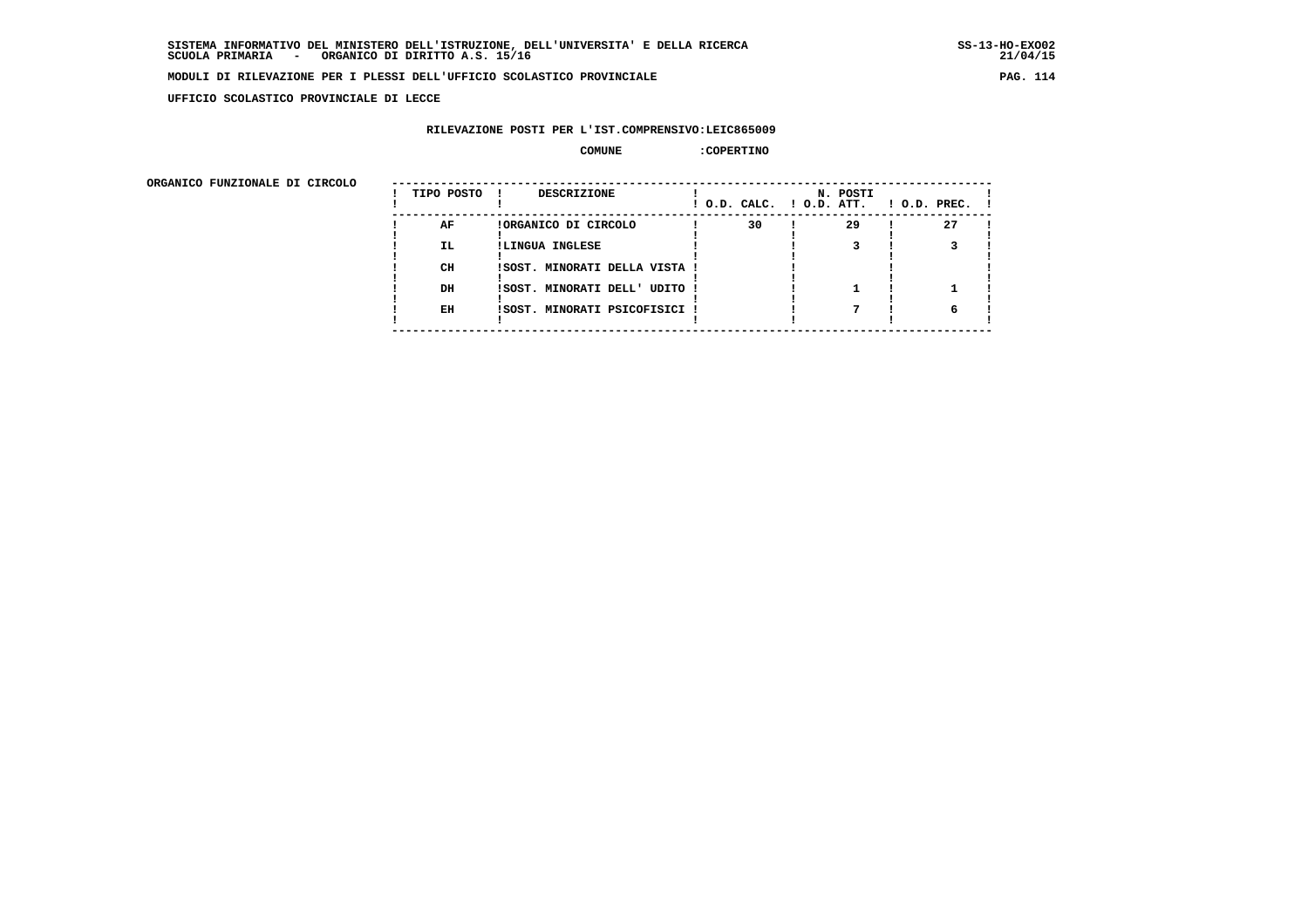| !IST.COMP.:LEIC867001-COPERTINO POLO 1<br>!PLESSO<br>! COMUNE | :COPERTINO         |                    |                      |                    |                    | :LEEE867013-SCUOLA ELEMENTARE "G.STRAFELLA" |                            |              | VIA G. COLACI 65<br>VIA G. COLACI 65 |         |                    |    |    |            |                                                                                    | DIST:038!<br>CAP: 73043 DIST: 038! |
|---------------------------------------------------------------|--------------------|--------------------|----------------------|--------------------|--------------------|---------------------------------------------|----------------------------|--------------|--------------------------------------|---------|--------------------|----|----|------------|------------------------------------------------------------------------------------|------------------------------------|
| RILEVAZIONE ALUNNI E CLASSI                                   |                    |                    |                      |                    |                    | TIPOLOGIA CLASSE: AN COMUNE                 |                            |              |                                      |         |                    |    |    |            |                                                                                    |                                    |
|                                                               |                    |                    |                      |                    |                    |                                             |                            |              |                                      |         |                    |    |    |            |                                                                                    |                                    |
| <b>!T.NORMALE!</b>                                            | I.                 | II.                | III.                 | IV                 | v                  | PLURICL. !                                  | !T.PIENO                   |              | $\mathbf{I}$                         | II.     | III                | IV | v  | PLURICL. ! |                                                                                    |                                    |
| ! ALUNNI<br><b>!CLASSI</b>                                    | 37<br>$\mathbf{2}$ | 39<br>$\mathbf{2}$ | 40<br>$\overline{a}$ | 25<br>$\mathbf{1}$ | 45<br>$\mathbf{2}$ |                                             | ! ALUNNI<br><b>!CLASSI</b> |              | 22                                   | 14<br>1 | 25<br>$\mathbf{1}$ | 25 | 26 |            |                                                                                    |                                    |
| RILEVAZIONE ALUNNI PER IL SOSTEGNO                            |                    |                    |                      |                    |                    |                                             |                            |              |                                      |         |                    |    |    |            |                                                                                    |                                    |
| <b>!T.NORMALE!</b>                                            | I.                 | II.                | III.                 | IV                 | v                  |                                             | !T.PIENO                   | $\mathbf{I}$ | I.                                   | II.     | III.               | IV | v  |            |                                                                                    |                                    |
| ! EH<br>! CH<br>!DH                                           |                    |                    |                      | $\mathbf{2}$       | 2                  |                                             | ! EH<br>! CH<br>!DH        |              |                                      |         |                    |    |    |            | EH = MINORATI PSICOFISICI<br>CH = MINORATI DELLA VISTA<br>DH = MINORATI DELL'UDITO |                                    |
|                                                               |                    |                    |                      |                    |                    |                                             |                            |              |                                      |         |                    |    |    |            |                                                                                    |                                    |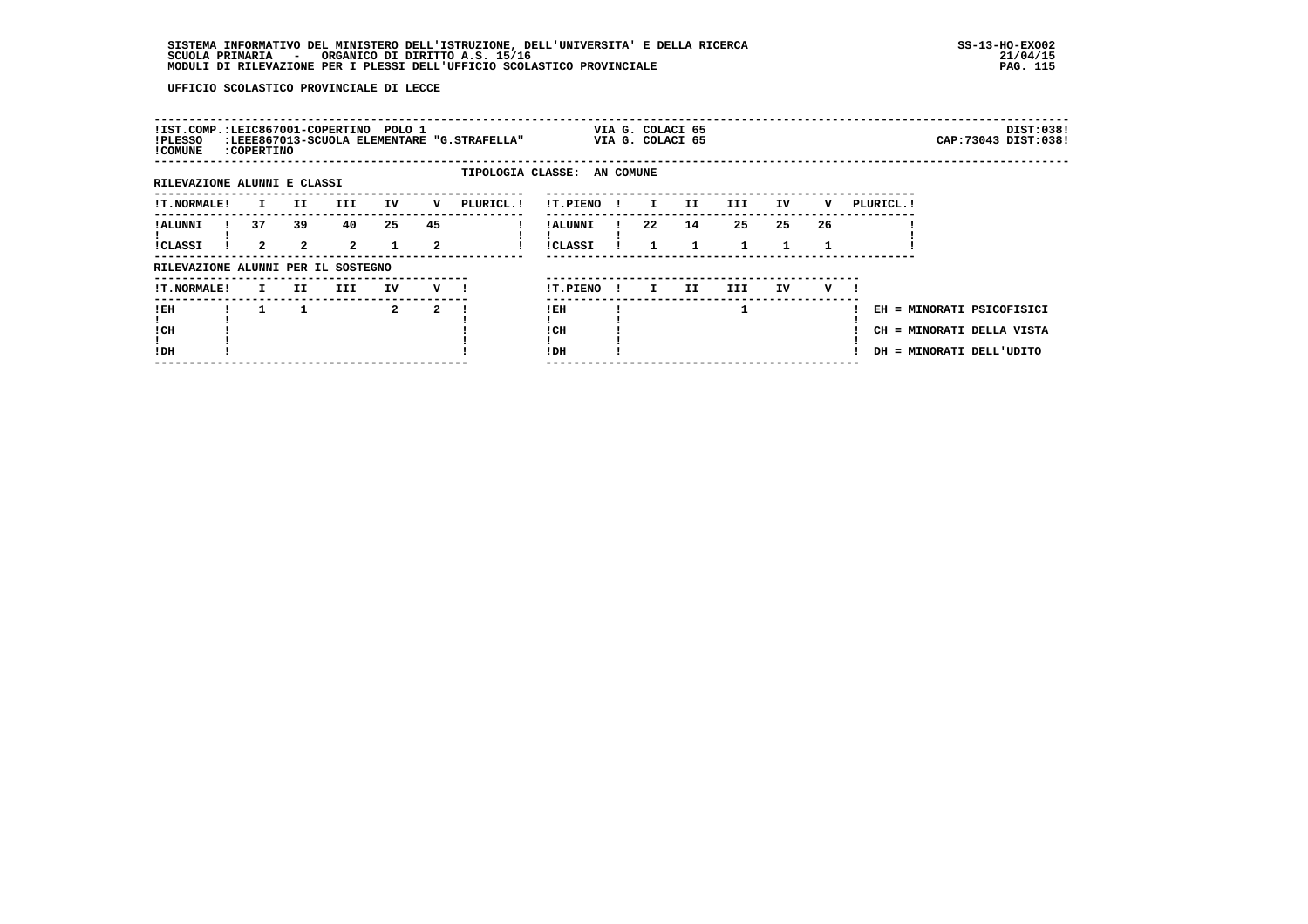**UFFICIO SCOLASTICO PROVINCIALE DI LECCE**

# **RILEVAZIONE POSTI PER L'IST.COMPRENSIVO:LEIC867001**

#### **COMUNE :COPERTINO**

| ORGANICO FUNZIONALE DI CIRCOLO |            |                               |                          |          |                    |
|--------------------------------|------------|-------------------------------|--------------------------|----------|--------------------|
|                                | TIPO POSTO | DESCRIZIONE                   | ! O.D. CALC. ! O.D. ATT. | N. POSTI | $1$ O.D. PREC. $1$ |
|                                | AF         | !ORGANICO DI CIRCOLO          | 21                       | 21       | 20                 |
|                                | IL.        | !LINGUA INGLESE               |                          |          |                    |
|                                | CH         | ISOST. MINORATI DELLA VISTA ! |                          |          |                    |
|                                | DH         | !SOST. MINORATI DELL' UDITO ! |                          |          |                    |
|                                | EH         | !SOST. MINORATI PSICOFISICI ! |                          |          |                    |
|                                |            |                               |                          |          |                    |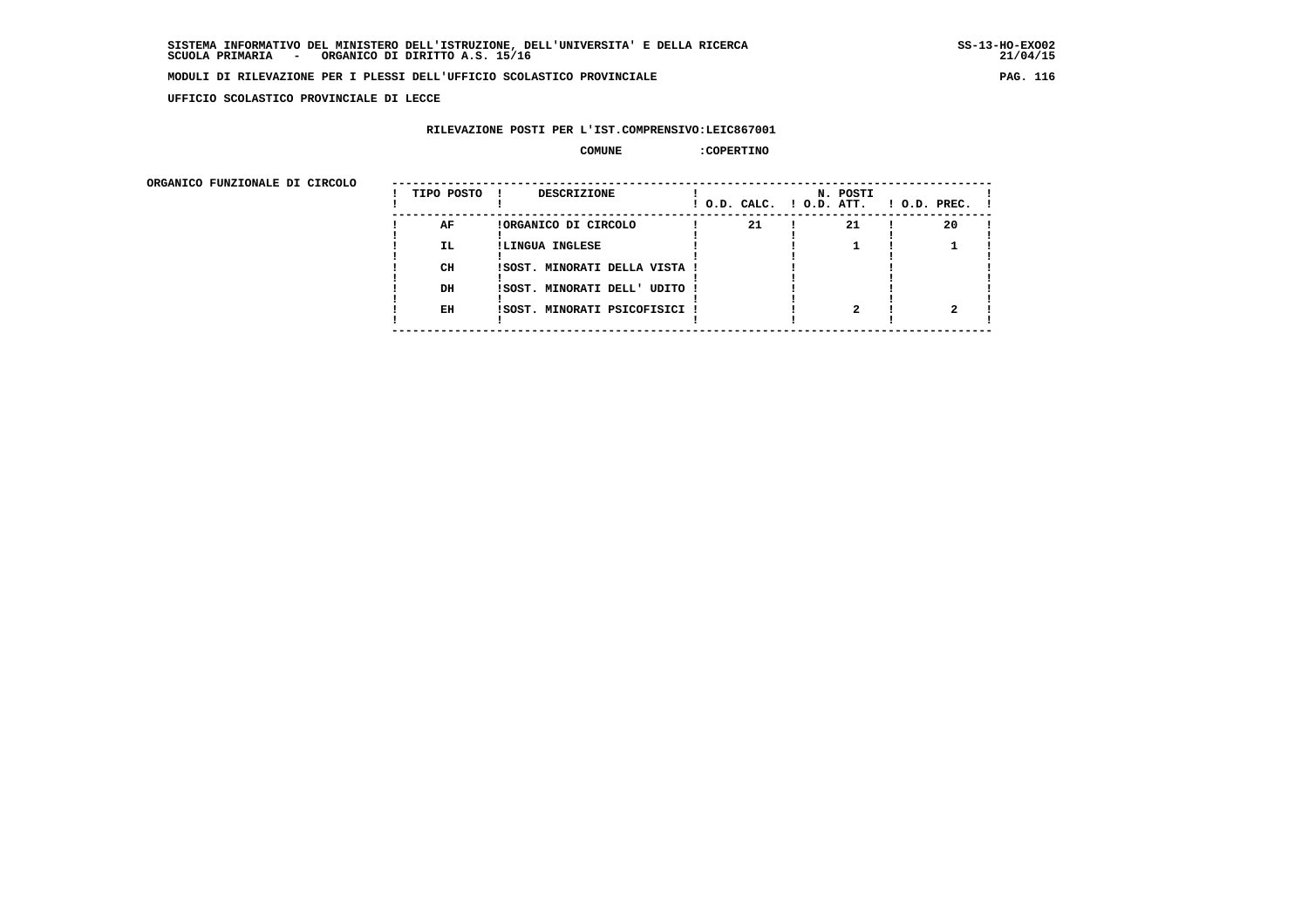| !IST.COMP.:LEIC86800R-TREPUZZI POLO 2<br>!PLESSO<br>! COMUNE | :TREPUZZI          |         | :LEEE86801V-ALESSANDRO CARRISI |                      |                    |                             |                     |              | <b>VIALE EUROPA</b><br>VIA LECCE |     |      |    |   |            |                                                                                    | DIST:037!<br>CAP: 73019 DIST: 037! |
|--------------------------------------------------------------|--------------------|---------|--------------------------------|----------------------|--------------------|-----------------------------|---------------------|--------------|----------------------------------|-----|------|----|---|------------|------------------------------------------------------------------------------------|------------------------------------|
| RILEVAZIONE ALUNNI E CLASSI                                  |                    |         |                                |                      |                    | TIPOLOGIA CLASSE: AN COMUNE |                     |              |                                  |     |      |    |   |            |                                                                                    |                                    |
| <b>!T.NORMALE!</b>                                           | I.                 | II.     | III.                           | IV                   | v                  | PLURICL. !                  | !T.PIENO            | $\mathbf{I}$ | $\mathbf{I}$                     | II. | III  | ΙV | v | PLURICL. ! |                                                                                    |                                    |
| ! ALUNNI<br>!CLASSI                                          | 43<br>$\mathbf{2}$ | 56<br>3 | 40<br>$\overline{2}$           | 53<br>$\overline{a}$ | 44<br>$\mathbf{2}$ |                             | ! ALUNNI<br>!CLASSI |              |                                  |     | 17   |    |   |            |                                                                                    |                                    |
| RILEVAZIONE ALUNNI PER IL SOSTEGNO                           |                    |         |                                |                      |                    |                             |                     |              |                                  |     |      |    |   |            |                                                                                    |                                    |
| !T.NORMALE!                                                  | I.                 | II.     | III                            | IV                   | V !                |                             | !T.PIENO            | $\mathbf{I}$ | $\mathbf{I}$                     | II. | III. | IV | v |            |                                                                                    |                                    |
| ! EH<br>! CH<br>!DH                                          |                    | 1       | $\mathbf{1}$                   | 3                    |                    |                             | ! EH<br>! CH<br>!DH |              |                                  |     |      |    |   |            | EH = MINORATI PSICOFISICI<br>CH = MINORATI DELLA VISTA<br>DH = MINORATI DELL'UDITO |                                    |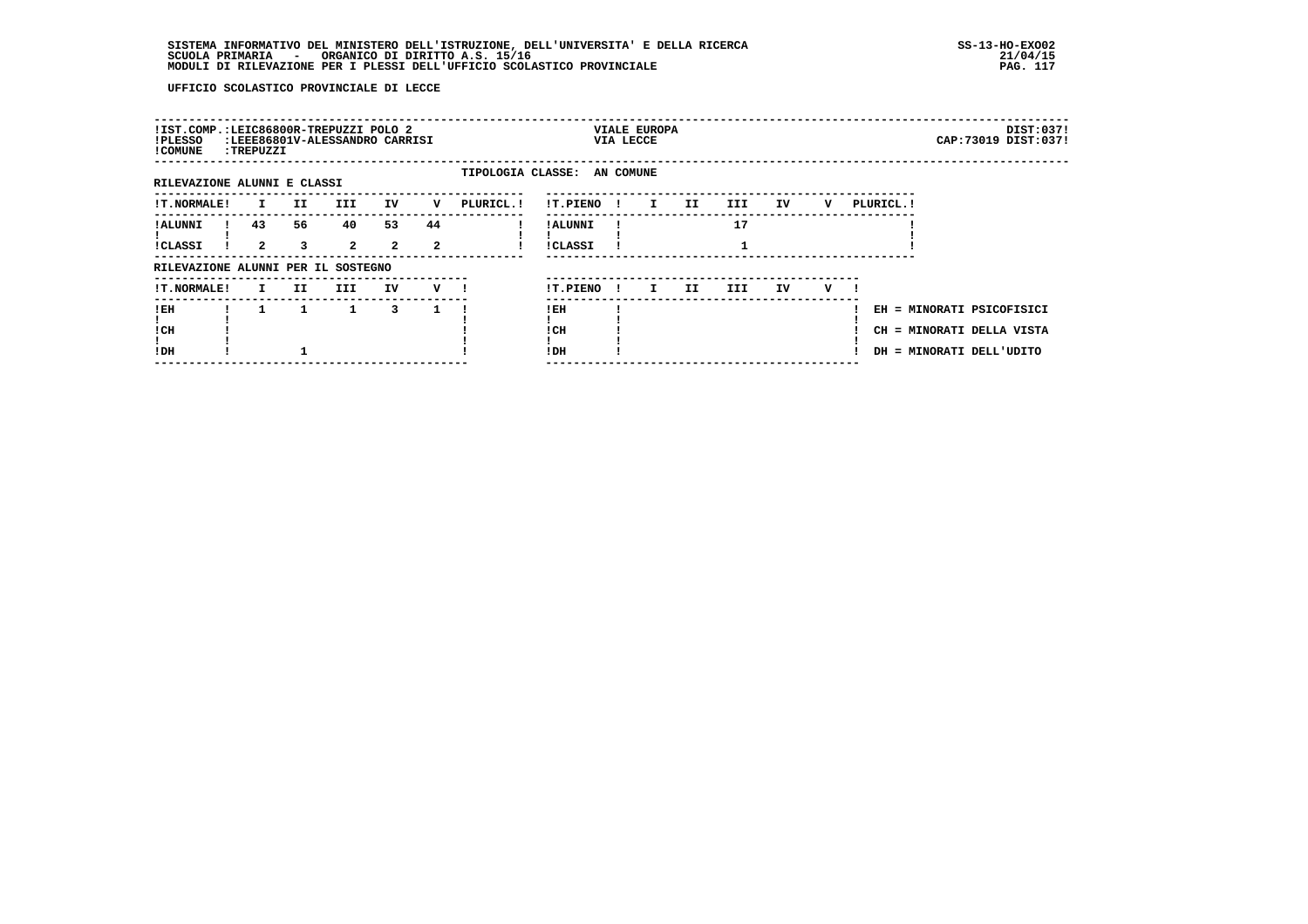**UFFICIO SCOLASTICO PROVINCIALE DI LECCE**

# **RILEVAZIONE POSTI PER L'IST.COMPRENSIVO:LEIC86800R**

# **COMUNE :TREPUZZI**

| ORGANICO FUNZIONALE DI CIRCOLO |            |                               |                          |          |                    |
|--------------------------------|------------|-------------------------------|--------------------------|----------|--------------------|
|                                | TIPO POSTO | DESCRIZIONE                   | ! O.D. CALC. ! O.D. ATT. | N. POSTI | $1$ O.D. PREC. $1$ |
|                                | AF         | !ORGANICO DI CIRCOLO          | 15                       | 15       | 16                 |
|                                | IL.        | !LINGUA INGLESE               |                          |          |                    |
|                                | CH         | ISOST. MINORATI DELLA VISTA ! |                          |          |                    |
|                                | DH         | !SOST. MINORATI DELL' UDITO ! |                          |          |                    |
|                                | EH         | !SOST. MINORATI PSICOFISICI ! |                          |          |                    |
|                                |            |                               |                          |          |                    |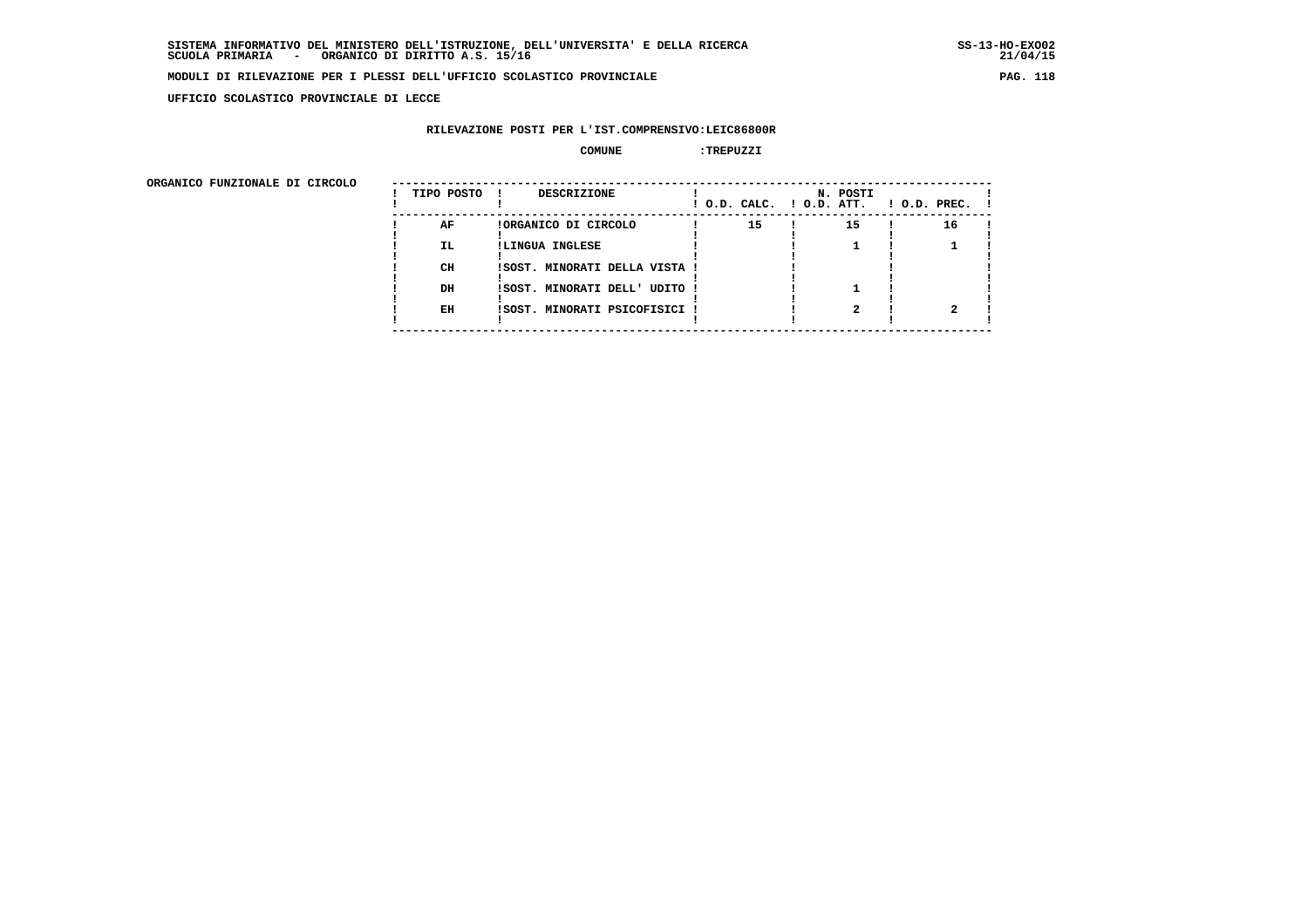| !IST.COMP.:LEIC86900L-TREPUZZI POLO 1<br>!PLESSO<br>! COMUNE | :TREPUZZI    |         | :LEEE86901P-VIA G.ELIA |              |         |                             |                            |     | VIA G.ELIA, 103 | VIA G.ELIA N. 103 |                    |    |    |            | CAP: 73019 DIST: 037!                                                              | DIST:037! |
|--------------------------------------------------------------|--------------|---------|------------------------|--------------|---------|-----------------------------|----------------------------|-----|-----------------|-------------------|--------------------|----|----|------------|------------------------------------------------------------------------------------|-----------|
| RILEVAZIONE ALUNNI E CLASSI                                  |              |         |                        |              |         | TIPOLOGIA CLASSE: AN COMUNE |                            |     |                 |                   |                    |    |    |            |                                                                                    |           |
| <b>!T.NORMALE!</b>                                           | $\mathbf{I}$ | II      | III                    | IV           | v       | PLURICL. !                  | !T.PIENO !                 |     | $\mathbf{I}$    | II.               | III                | IV | v  | PLURICL. ! |                                                                                    |           |
| ! ALUNNI<br><b>!CLASSI</b>                                   | 83<br>4      | 73<br>3 | 50<br>$\overline{2}$   | 58<br>3      | 79<br>3 |                             | ! ALUNNI<br><b>!CLASSI</b> |     |                 |                   | 17<br>$\mathbf{1}$ | 21 | 19 |            |                                                                                    |           |
| RILEVAZIONE ALUNNI PER IL SOSTEGNO                           |              |         |                        |              |         |                             |                            |     |                 |                   |                    |    |    |            |                                                                                    |           |
| <b>!T.NORMALE!</b>                                           | I.           | II.     | III                    | IV           | v —     |                             | !T.PIENO                   | -11 | I.              | II                | III                | IV | v  |            |                                                                                    |           |
| !EH<br>! CH<br>!DH                                           |              |         | $\mathbf{1}$           | $\mathbf{1}$ |         |                             | !EH<br>! CH<br>! DH        |     |                 |                   | 1                  |    |    |            | EH = MINORATI PSICOFISICI<br>CH = MINORATI DELLA VISTA<br>DH = MINORATI DELL'UDITO |           |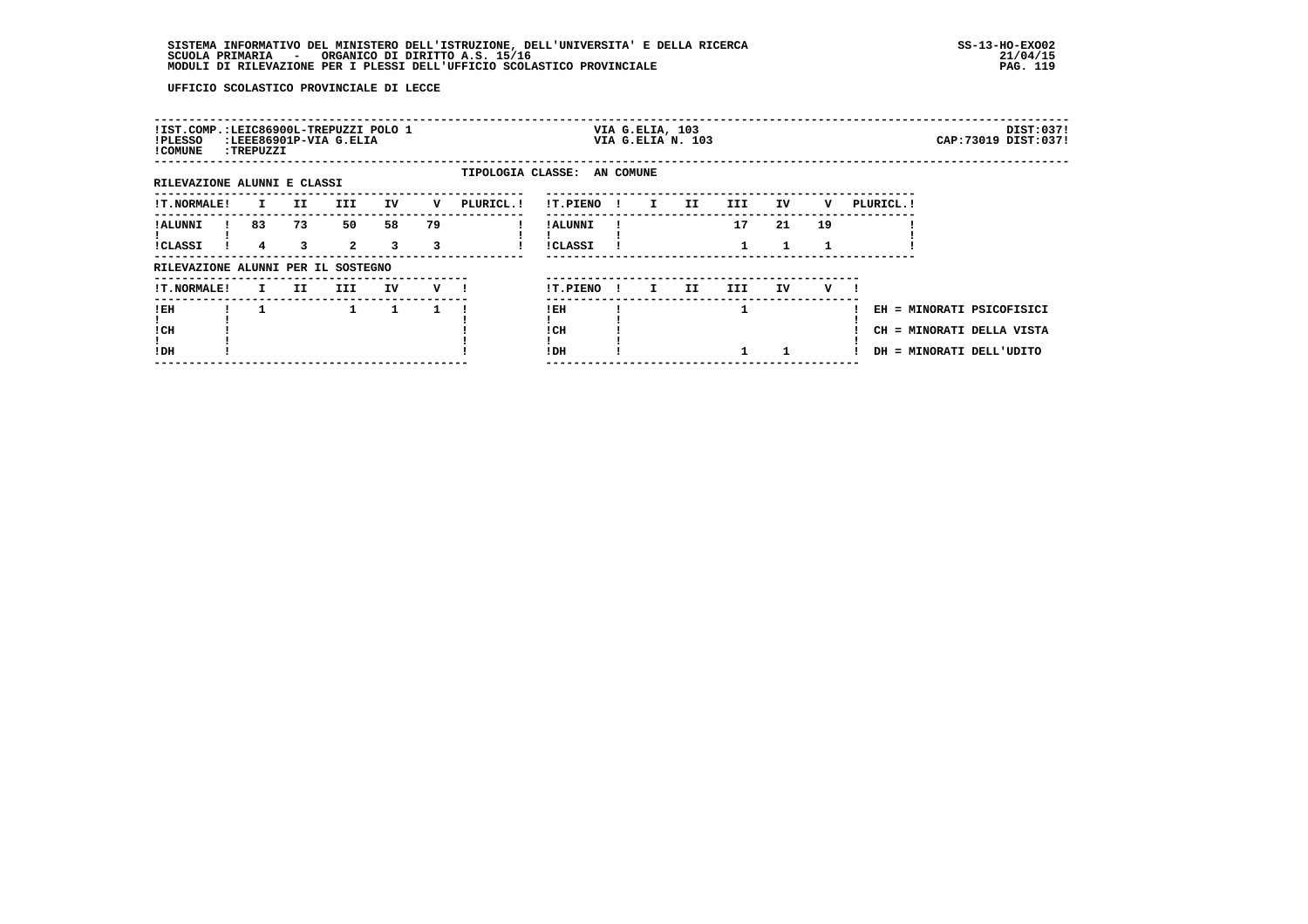**UFFICIO SCOLASTICO PROVINCIALE DI LECCE**

# **RILEVAZIONE POSTI PER L'IST.COMPRENSIVO:LEIC86900L**

# **COMUNE :TREPUZZI**

| ORGANICO FUNZIONALE DI CIRCOLO |            |                               |                          |          |                    |
|--------------------------------|------------|-------------------------------|--------------------------|----------|--------------------|
|                                | TIPO POSTO | DESCRIZIONE                   | ! O.D. CALC. ! O.D. ATT. | N. POSTI | $1$ O.D. PREC. $1$ |
|                                | AF         | !ORGANICO DI CIRCOLO          | 24                       | 23       | 23                 |
|                                | IL.        | !LINGUA INGLESE               |                          |          |                    |
|                                | CH         | !SOST. MINORATI DELLA VISTA ! |                          |          |                    |
|                                | DH         | !SOST. MINORATI DELL' UDITO ! |                          |          |                    |
|                                | EH         | !SOST. MINORATI PSICOFISICI ! |                          |          |                    |
|                                |            |                               |                          |          |                    |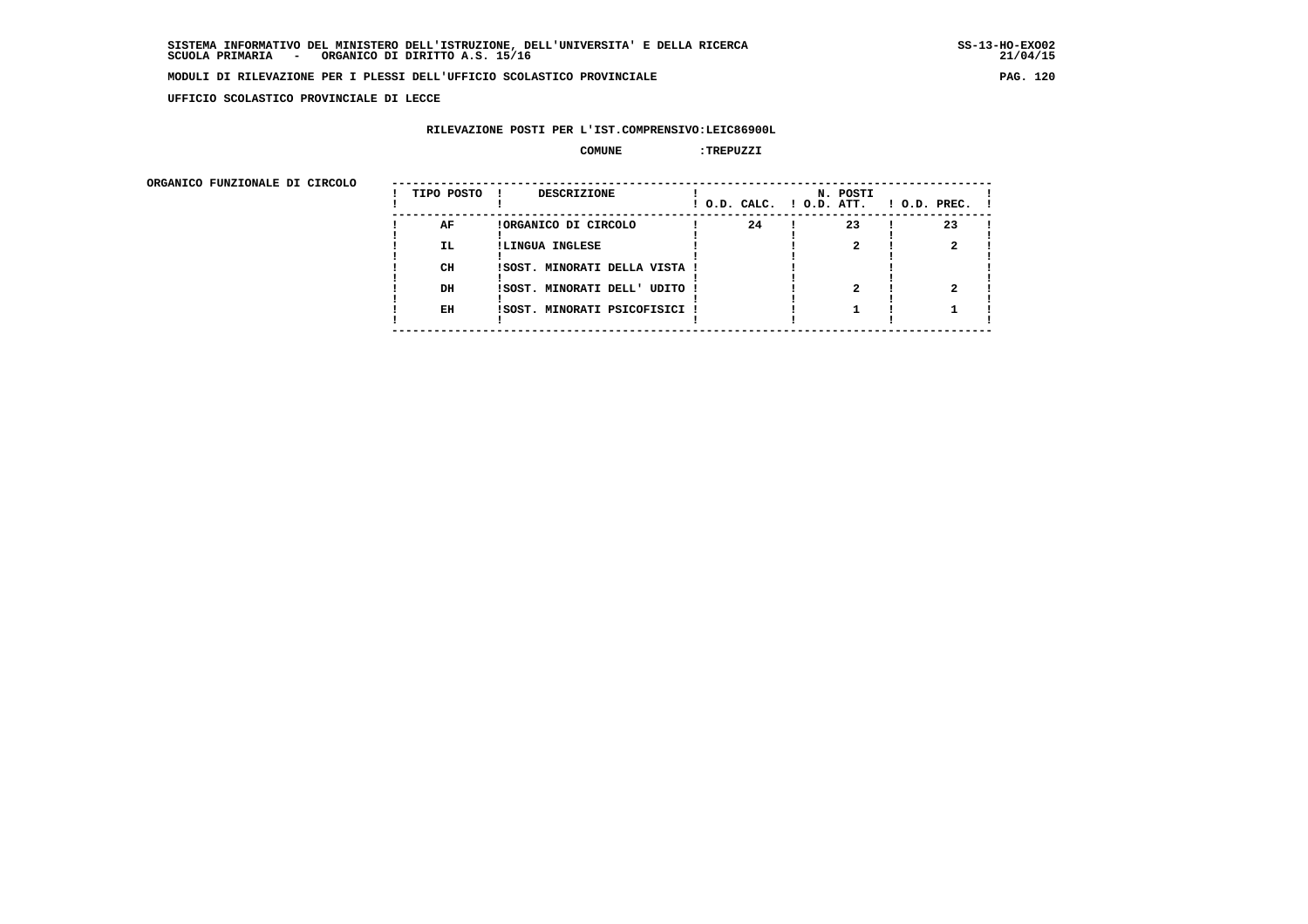| !IST.COMP.: LEIC87000R-SQUINZANO POLO 2<br>!PLESSO<br>!COMUNE : SQUINZANO |                     | :LEEE87001V-DON BOSCO                                     |             |              |                             |                                  | VIA            | VIA U. FOSCOLO | MORETTO |                                     |    | $\mathbf{1}$   |             | DIST:037!<br>CAP: 73018 DIST: 037! |
|---------------------------------------------------------------------------|---------------------|-----------------------------------------------------------|-------------|--------------|-----------------------------|----------------------------------|----------------|----------------|---------|-------------------------------------|----|----------------|-------------|------------------------------------|
| ----------------------<br>RILEVAZIONE ALUNNI E CLASSI                     |                     |                                                           |             |              | TIPOLOGIA CLASSE: AN COMUNE |                                  |                |                |         |                                     |    |                |             |                                    |
| <b>!T.NORMALE!</b>                                                        |                     |                                                           |             |              | I II III IV V PLURICL.!     | !T.PIENO ! I II III IV           |                |                |         |                                     |    |                | V PLURICL.! |                                    |
| !ALUNNI ! 39 16 37 37                                                     |                     |                                                           |             | 27           | $\blacksquare$              | !ALUNNI !                        |                |                | 16      |                                     |    |                |             |                                    |
| !CLASSI !                                                                 | $2 \quad 1$         |                                                           | $2 \t2 \t1$ |              | $\mathbf{I}$                | $\mathbf{I}$<br>!CLASSI !        |                |                | 1       |                                     |    |                |             |                                    |
| RILEVAZIONE ALUNNI PER IL SOSTEGNO                                        |                     |                                                           |             |              |                             |                                  |                |                |         |                                     |    |                |             |                                    |
| !T.NORMALE!                                                               | II.<br>$\mathbf{I}$ | <b>III</b>                                                |             | IV V !       |                             | !T.PIENO ! I II                  |                |                |         | III                                 | IV | $\mathbf{v}$ 1 |             |                                    |
| ! EH                                                                      |                     | $\begin{array}{cccccccccc} 1 & 1 & 1 & 1 & 1 \end{array}$ |             |              | п.                          | ! EH                             | $\mathbf{I}$   |                |         |                                     |    |                |             | ! EH = MINORATI PSICOFISICI        |
| $\mathbf{I}$<br>! CH                                                      |                     |                                                           |             |              |                             | $\mathbf{I}$<br>! CH             |                |                |         |                                     |    |                |             | ! CH = MINORATI DELLA VISTA        |
| $\mathbf{I}$                                                              |                     |                                                           |             |              |                             | $\mathbf{I}$<br>! DH             |                |                |         |                                     |    |                |             | ! DH = MINORATI DELL'UDITO         |
| ! DH                                                                      |                     |                                                           |             |              |                             |                                  |                |                |         |                                     |    |                |             |                                    |
| !IST.COMP.:LEIC87000R-SQUINZANO POLO 2<br>!PLESSO                         | :LEEE87002X-COLLODI |                                                           |             |              |                             |                                  | <b>VIA</b>     | VIA XXV LUGLIO |         | MORETTO 1                           |    |                |             | DIST:037!<br>CAP: 73018 DIST: 037! |
| !COMUNE : SQUINZANO                                                       |                     | -----------------------                                   |             |              | TIPOLOGIA CLASSE: AN COMUNE |                                  |                |                |         |                                     |    |                |             |                                    |
| RILEVAZIONE ALUNNI E CLASSI                                               |                     |                                                           |             |              |                             |                                  |                |                |         | ----------------------------------- |    |                |             |                                    |
| <b>!T.NORMALE!</b>                                                        |                     |                                                           |             |              | I II III IV V PLURICL.!     | !T.PIENO ! I II III IV           |                |                |         | --------------------------          |    |                | V PLURICL.! |                                    |
| !ALUNNI ! 22 18 19 22<br>$\mathbf{I}$ and $\mathbf{I}$                    |                     |                                                           |             | -25          | $\blacksquare$              | <b>!ALUNNI</b><br>$\mathbf{I}$   | $\blacksquare$ |                |         |                                     |    |                |             |                                    |
| !CLASSI ! 1 1 1 1                                                         |                     |                                                           |             | $\mathbf{1}$ | $\mathbf{I}$                | !CLASSI !                        |                |                |         |                                     |    |                |             |                                    |
| RILEVAZIONE ALUNNI PER IL SOSTEGNO                                        |                     |                                                           |             |              |                             |                                  |                |                |         |                                     |    |                |             |                                    |
| !T.NORMALE! I II<br>-------                                               |                     | ------------------------------------                      | III IV V !  |              |                             | !T.PIENO ! I II<br>$\frac{1}{2}$ |                |                |         | III<br>--------------------         | IV | V !            |             |                                    |
| ! EH                                                                      |                     |                                                           |             |              |                             | $!$ EH                           |                |                |         |                                     |    |                |             | ! EH = MINORATI PSICOFISICI        |
| $\mathbf{I}$<br>! CH                                                      |                     |                                                           |             |              |                             | $\mathbf{I}$<br>! CH             |                |                |         |                                     |    |                |             | ! CH = MINORATI DELLA VISTA        |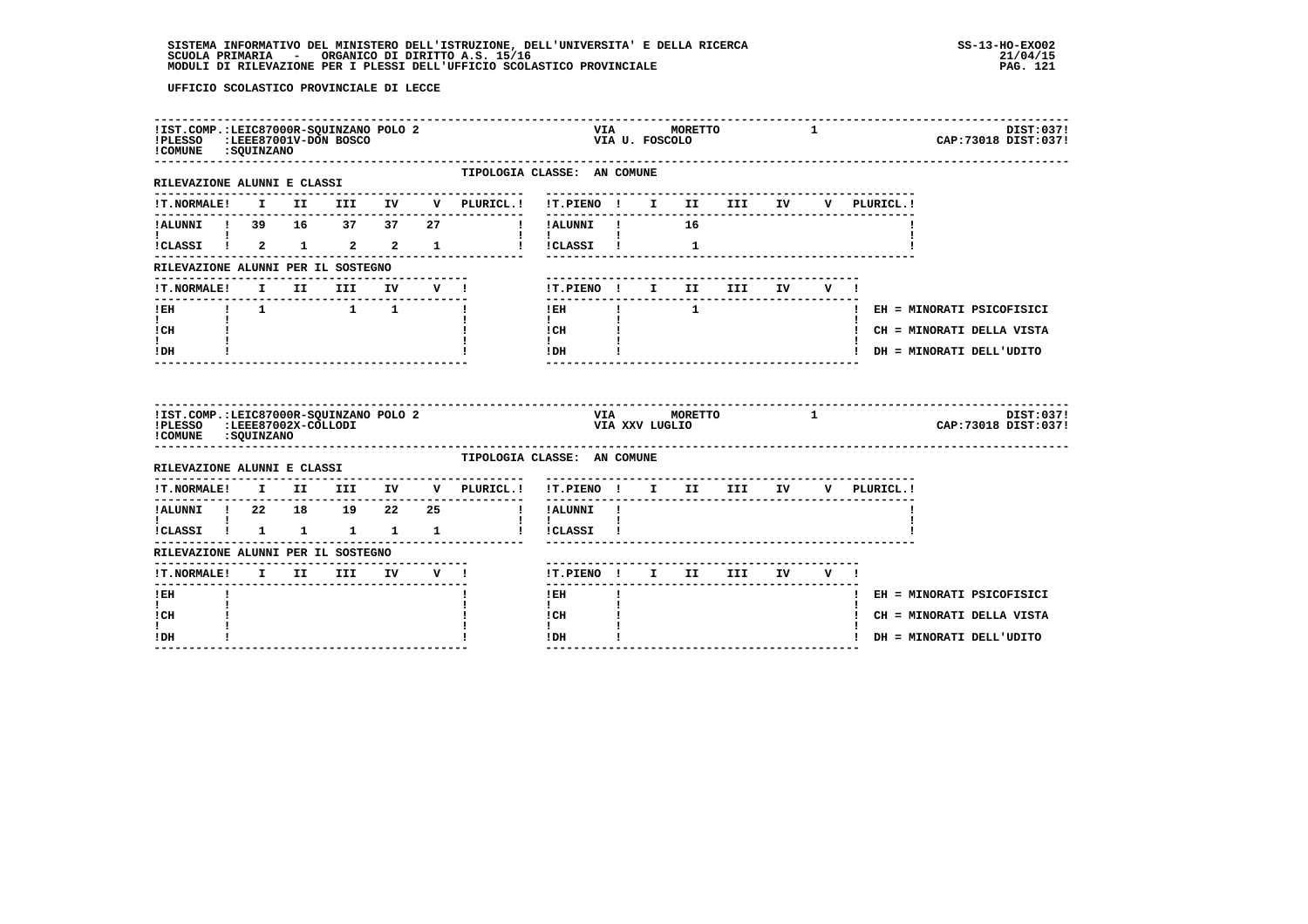**UFFICIO SCOLASTICO PROVINCIALE DI LECCE**

### **RILEVAZIONE POSTI PER L'IST.COMPRENSIVO:LEIC87000R**

#### **COMUNE :SQUINZANO**

| ORGANICO FUNZIONALE DI CIRCOLO |            |                               |                          |          |                    |
|--------------------------------|------------|-------------------------------|--------------------------|----------|--------------------|
|                                | TIPO POSTO | DESCRIZIONE                   | ! O.D. CALC. ! O.D. ATT. | N. POSTI | $1$ O.D. PREC. $1$ |
|                                | AF         | !ORGANICO DI CIRCOLO          | 17                       | 17       | 17                 |
|                                | IL.        | !LINGUA INGLESE               |                          |          |                    |
|                                | CH         | ISOST. MINORATI DELLA VISTA ! |                          |          |                    |
|                                | DH         | !SOST. MINORATI DELL' UDITO ! |                          |          |                    |
|                                | EH         | !SOST. MINORATI PSICOFISICI ! |                          |          |                    |
|                                |            |                               |                          |          |                    |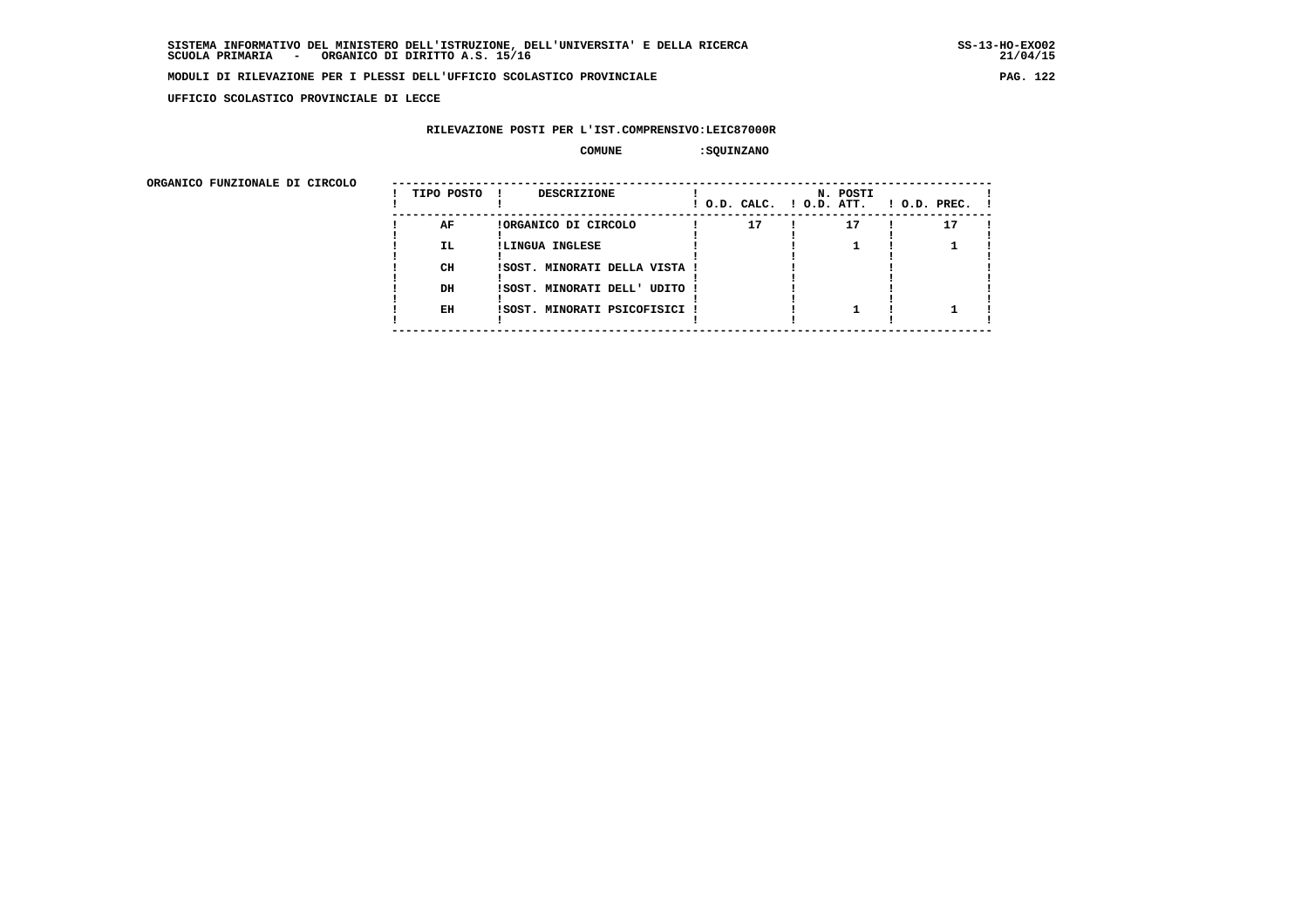| !IST.COMP.:LEIC87100L-SQUINZANO POLO 1<br>!PLESSO<br>! COMUNE | : SQUINZANO          |         | :LEEE87101P-E. DE AMICIS |         |         |                             |                            |              | VIA BRINDISI 7<br>VIA BRINDISI 7 |     |      |    |   |                                                             |                        | DIST:037!<br>CAP: 73018 DIST: 037! |
|---------------------------------------------------------------|----------------------|---------|--------------------------|---------|---------|-----------------------------|----------------------------|--------------|----------------------------------|-----|------|----|---|-------------------------------------------------------------|------------------------|------------------------------------|
| RILEVAZIONE ALUNNI E CLASSI                                   |                      |         |                          |         |         | TIPOLOGIA CLASSE: AN COMUNE |                            |              |                                  |     |      |    |   |                                                             |                        |                                    |
| <b>!T.NORMALE!</b>                                            | $\mathbf{I}$         | II.     | III.                     | IV      | v       | PLURICL. !                  | !T.PIENO                   | $\mathbf{I}$ | $\mathbf{I}$                     | II. | III  | IV | v | PLURICL. !                                                  |                        |                                    |
| ! ALUNNI<br><b>!CLASSI</b>                                    | 40<br>$\overline{a}$ | 69<br>3 | 45<br>$\overline{2}$     | 68<br>3 | 64<br>3 |                             | ! ALUNNI<br><b>!CLASSI</b> |              |                                  |     |      |    |   |                                                             |                        |                                    |
| RILEVAZIONE ALUNNI PER IL SOSTEGNO                            |                      |         |                          |         |         |                             |                            |              |                                  |     |      |    |   |                                                             |                        |                                    |
| !T.NORMALE!                                                   | I.                   | II.     | III.                     | IV      | v       |                             | !T.PIENO                   | $\mathbf{I}$ | I.                               | II. | III. | IV | v |                                                             |                        |                                    |
| !EH<br>! CH<br>!DH                                            |                      |         |                          | 1       | 3       |                             | ! EH<br>! CH<br>!DH        |              |                                  |     |      |    |   | EH = MINORATI PSICOFISICI<br>CH<br>DH = MINORATI DELL'UDITO | = MINORATI DELLA VISTA |                                    |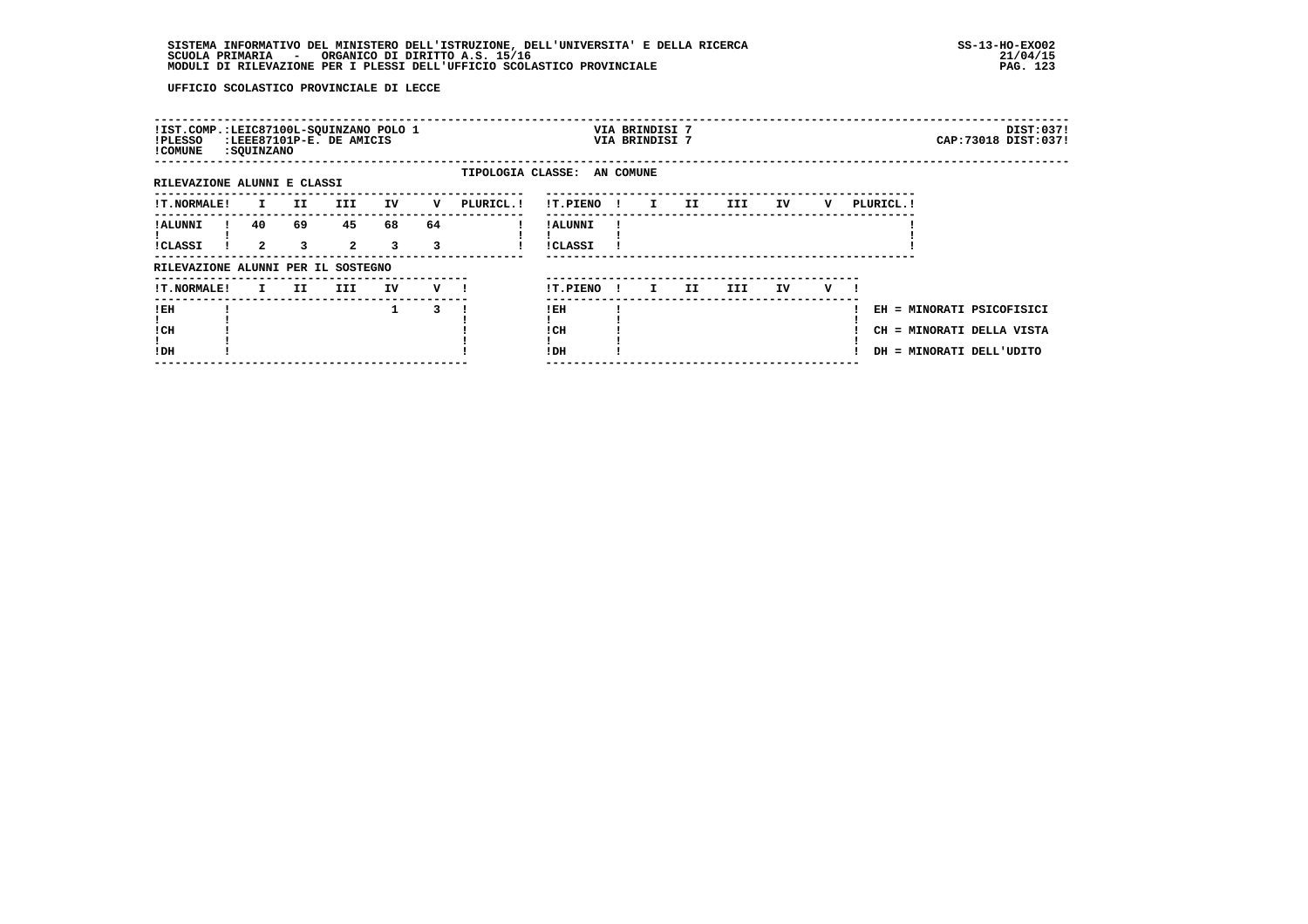**UFFICIO SCOLASTICO PROVINCIALE DI LECCE**

### **RILEVAZIONE POSTI PER L'IST.COMPRENSIVO:LEIC87100L**

#### **COMUNE :SQUINZANO**

| ORGANICO FUNZIONALE DI CIRCOLO |            |                               |                          |          |              |
|--------------------------------|------------|-------------------------------|--------------------------|----------|--------------|
|                                | TIPO POSTO | <b>DESCRIZIONE</b>            | ! O.D. CALC. ! O.D. ATT. | N. POSTI | ! O.D. PREC. |
|                                | AF         | !ORGANICO DI CIRCOLO          | 15                       | 16       | 16           |
|                                | IL.        | !LINGUA INGLESE               |                          |          |              |
|                                | CH         | !SOST. MINORATI DELLA VISTA ! |                          |          |              |
|                                | DH         | ISOST. MINORATI DELL' UDITO ! |                          |          |              |
|                                | EH         | ISOST. MINORATI PSICOFISICI ! |                          |          |              |
|                                |            |                               |                          |          |              |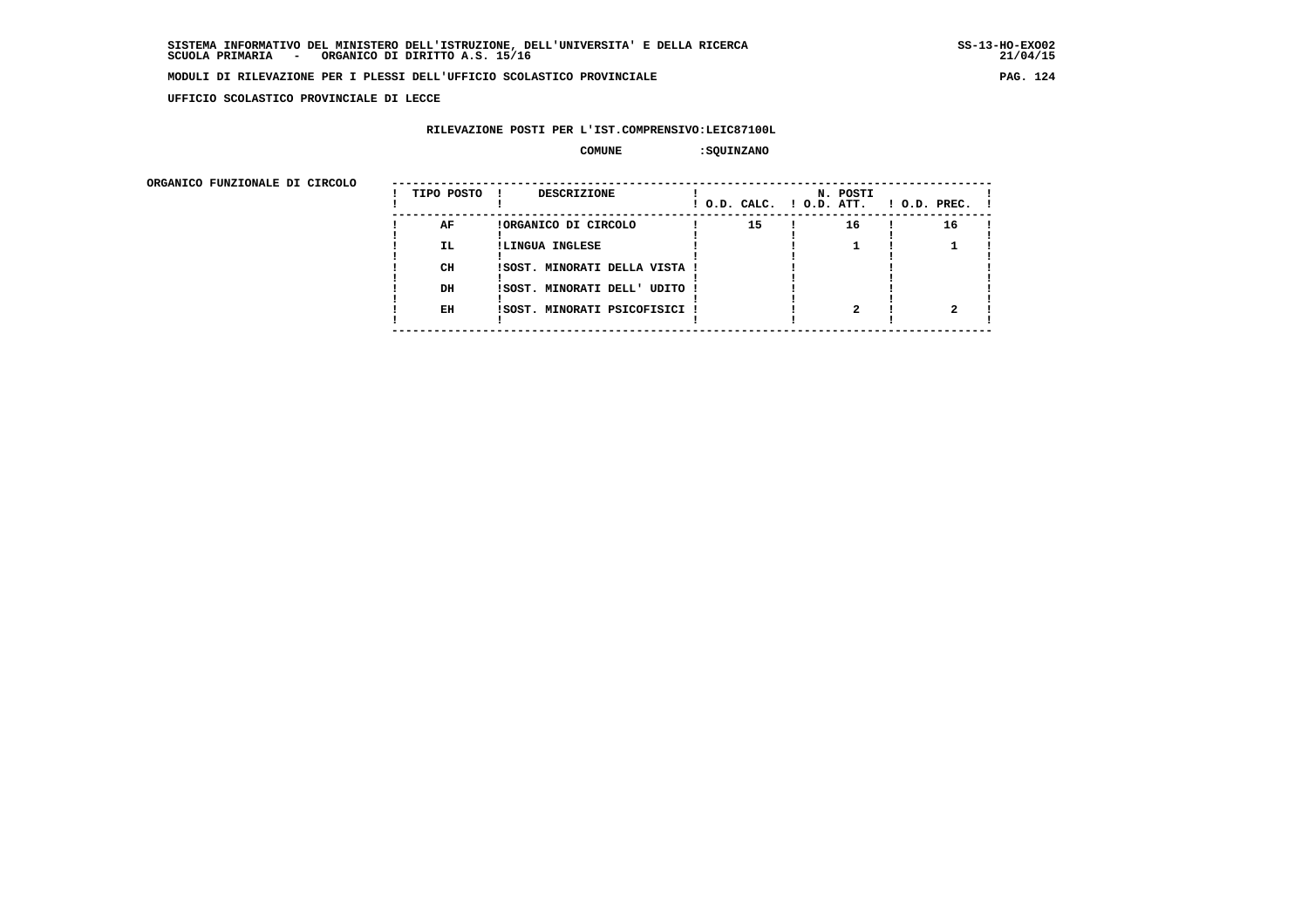| !COMUNE : TRICASE                                                                                |                             |  |                     | ${\bf \texttt{!ST.COMP.:LEIC87500X-TRICASE} \hspace{0.5cm} \texttt{VIA} \hspace{0.5cm} \texttt{APULIA} \hspace{0.5cm} } \texttt{VIA} \hspace{0.5cm} \texttt{VIA} \hspace{0.5cm} \texttt{APULIA} \hspace{0.5cm} \texttt{2}} \\ {\bf \texttt{!PLESSO}} \hspace{0.5cm} {\bf \texttt{!EEE875012-SCUOLA} \hspace{0.5cm} \texttt{ELEM. "MONS. STEFANACHI"}} \hspace{1.5cm} \texttt{VIA} \hspace{0.5cm} \texttt{$ |                                                                                                                                                                                                                                                                                                                                                                                                |              |                       |                                   |        |  |                             | DIST:047!<br>CAP: 73039 DIST: 047! |
|--------------------------------------------------------------------------------------------------|-----------------------------|--|---------------------|------------------------------------------------------------------------------------------------------------------------------------------------------------------------------------------------------------------------------------------------------------------------------------------------------------------------------------------------------------------------------------------------------------|------------------------------------------------------------------------------------------------------------------------------------------------------------------------------------------------------------------------------------------------------------------------------------------------------------------------------------------------------------------------------------------------|--------------|-----------------------|-----------------------------------|--------|--|-----------------------------|------------------------------------|
| RILEVAZIONE ALUNNI E CLASSI                                                                      |                             |  |                     | TIPOLOGIA CLASSE: AN COMUNE<br>-------------                                                                                                                                                                                                                                                                                                                                                               |                                                                                                                                                                                                                                                                                                                                                                                                |              |                       |                                   |        |  |                             |                                    |
|                                                                                                  |                             |  |                     | !T.NORMALE! I II III IV V PLURICL.! !T.PIENO ! I II III IV V PLURICL.!                                                                                                                                                                                                                                                                                                                                     | ---------------------------                                                                                                                                                                                                                                                                                                                                                                    |              |                       |                                   |        |  |                             |                                    |
|                                                                                                  |                             |  |                     | !ALUNNI ! 27 36 41 25 70  ! !ALUNNI ! 41 22 29 49                                                                                                                                                                                                                                                                                                                                                          |                                                                                                                                                                                                                                                                                                                                                                                                |              |                       |                                   |        |  |                             |                                    |
| $\mathbf{I}$ and $\mathbf{I}$ and $\mathbf{I}$ and $\mathbf{I}$<br>$ICLASSI$ $1$ $2$ $2$ $1$ $4$ |                             |  |                     |                                                                                                                                                                                                                                                                                                                                                                                                            | $\mathbf{I}$ $\mathbf{I}$ $\mathbf{I}$<br>!!CLASSI! 2 1 1 2                                                                                                                                                                                                                                                                                                                                    |              |                       |                                   |        |  |                             |                                    |
| RILEVAZIONE ALUNNI PER IL SOSTEGNO                                                               |                             |  |                     |                                                                                                                                                                                                                                                                                                                                                                                                            |                                                                                                                                                                                                                                                                                                                                                                                                |              |                       |                                   |        |  |                             |                                    |
|                                                                                                  |                             |  |                     | !T.NORMALE! I II III IV V !                                                                                                                                                                                                                                                                                                                                                                                | !T.PIENO ! I II III                                                                                                                                                                                                                                                                                                                                                                            |              |                       |                                   | IV V ! |  |                             |                                    |
| $I$ EH                                                                                           |                             |  |                     | $\begin{array}{ccccccccccccccccc}\n1 & 1 & 2 & 3 & 1\n\end{array}$                                                                                                                                                                                                                                                                                                                                         | ---------------<br>$!$ $\overline{E}$ $\overline{E}$ $\overline{E}$ $\overline{E}$ $\overline{E}$ $\overline{E}$ $\overline{E}$ $\overline{E}$ $\overline{E}$ $\overline{E}$ $\overline{E}$ $\overline{E}$ $\overline{E}$ $\overline{E}$ $\overline{E}$ $\overline{E}$ $\overline{E}$ $\overline{E}$ $\overline{E}$ $\overline{E}$ $\overline{E}$ $\overline{E}$ $\overline{E}$ $\overline{E}$ |              |                       |                                   |        |  | ! EH = MINORATI PSICOFISICI |                                    |
| $\mathbf{I}$ and $\mathbf{I}$<br>ICH                                                             |                             |  |                     |                                                                                                                                                                                                                                                                                                                                                                                                            | $\mathbf{I}$ and $\mathbf{I}$<br>$\frac{1}{1}$ $\frac{1}{1}$ $\frac{1}{1}$                                                                                                                                                                                                                                                                                                                     |              |                       |                                   |        |  | ! CH = MINORATI DELLA VISTA |                                    |
| $\mathbf{I}$<br>IDH                                                                              |                             |  |                     | $1 \quad 1 \quad$                                                                                                                                                                                                                                                                                                                                                                                          | $IDH$ $I$                                                                                                                                                                                                                                                                                                                                                                                      |              |                       |                                   |        |  | ! DH = MINORATI DELL'UDITO  |                                    |
|                                                                                                  |                             |  |                     |                                                                                                                                                                                                                                                                                                                                                                                                            |                                                                                                                                                                                                                                                                                                                                                                                                |              |                       |                                   |        |  |                             |                                    |
| !IST.COMP.:LEIC87500X-TRICASE VIA APULIA<br>! PLESSO<br>!COMUNE : TRICASE                        | :LEEE875045-FRAZ. LUCUGNANO |  |                     |                                                                                                                                                                                                                                                                                                                                                                                                            |                                                                                                                                                                                                                                                                                                                                                                                                | VIA APULIA 2 | VIA DEI CIPRESSI N. 1 |                                   |        |  |                             | DIST:047!<br>CAP: 73030 DIST: 047! |
| RILEVAZIONE ALUNNI E CLASSI                                                                      |                             |  |                     | TIPOLOGIA CLASSE: AN COMUNE                                                                                                                                                                                                                                                                                                                                                                                |                                                                                                                                                                                                                                                                                                                                                                                                |              |                       |                                   |        |  |                             |                                    |
|                                                                                                  |                             |  |                     | IT.NORMALE! I II III IV V PLURICL.! IT.PIENO ! I II III IV V PLURICL.!                                                                                                                                                                                                                                                                                                                                     |                                                                                                                                                                                                                                                                                                                                                                                                |              |                       |                                   |        |  |                             |                                    |
|                                                                                                  |                             |  |                     |                                                                                                                                                                                                                                                                                                                                                                                                            | ----------                                                                                                                                                                                                                                                                                                                                                                                     |              |                       | --------------------------------- |        |  |                             |                                    |
| $\mathbf{I}$ and $\mathbf{I}$ and $\mathbf{I}$                                                   |                             |  |                     |                                                                                                                                                                                                                                                                                                                                                                                                            | $\mathbf{I}$<br>! !CLASSI !                                                                                                                                                                                                                                                                                                                                                                    |              |                       |                                   |        |  |                             |                                    |
| RILEVAZIONE ALUNNI PER IL SOSTEGNO                                                               |                             |  |                     |                                                                                                                                                                                                                                                                                                                                                                                                            |                                                                                                                                                                                                                                                                                                                                                                                                |              |                       |                                   |        |  |                             |                                    |
|                                                                                                  |                             |  |                     |                                                                                                                                                                                                                                                                                                                                                                                                            | !T.PIENO ! I II III IV V !                                                                                                                                                                                                                                                                                                                                                                     |              |                       |                                   |        |  |                             |                                    |
| $!$ EH                                                                                           |                             |  | $1 \quad 1 \quad 1$ | !T.NORMALE! I II III IV V !                                                                                                                                                                                                                                                                                                                                                                                | ! EH                                                                                                                                                                                                                                                                                                                                                                                           |              |                       |                                   |        |  | ! EH = MINORATI PSICOFISICI |                                    |
| $\mathbf{I}$<br>! CH<br>$\mathbf{I}$                                                             |                             |  |                     |                                                                                                                                                                                                                                                                                                                                                                                                            | $\mathbf{I}$<br>! CH<br>$\mathbf{I}$                                                                                                                                                                                                                                                                                                                                                           |              |                       |                                   |        |  | ! CH = MINORATI DELLA VISTA |                                    |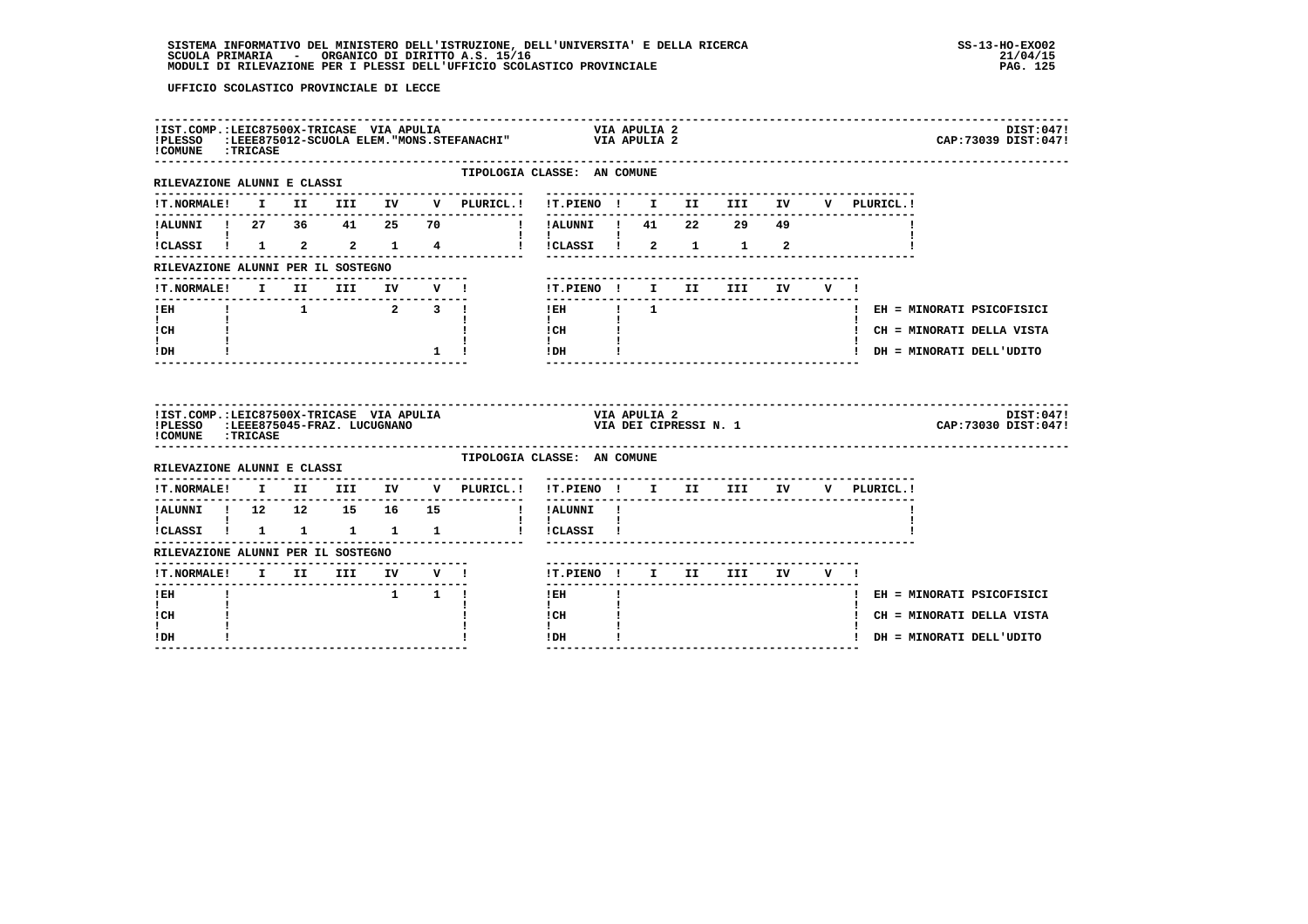| !IST.COMP.:LEIC87500X-TRICASE VIA APULIA<br>!PLESSO<br>! COMUNE | <b>:TRICASE</b> |          |     |    | :LEEE875056-VIA GORIZIA (DEPRESSA) |                             |                      | VIA APULIA 2<br>VIA L. ERRIQUEZ |    |     |    |   |            |                                                                                    | DIST:047!<br>CAP: 73039 DIST: 047! |
|-----------------------------------------------------------------|-----------------|----------|-----|----|------------------------------------|-----------------------------|----------------------|---------------------------------|----|-----|----|---|------------|------------------------------------------------------------------------------------|------------------------------------|
| RILEVAZIONE ALUNNI E CLASSI                                     |                 |          |     |    |                                    | TIPOLOGIA CLASSE: AN COMUNE |                      |                                 |    |     |    |   |            |                                                                                    |                                    |
| <b>!T.NORMALE!</b>                                              |                 | I II III |     | IV | v                                  | PLURICL.!                   | !T.PIENO !           | I II III                        |    |     | IV | v | PLURICL. ! |                                                                                    |                                    |
| <b>! ALUNNI</b><br>!CLASSI                                      |                 |          |     |    |                                    |                             | ! ALUNNI<br>!CLASSI  |                                 |    |     |    |   |            |                                                                                    |                                    |
| RILEVAZIONE ALUNNI PER IL SOSTEGNO                              |                 |          |     |    |                                    |                             |                      |                                 |    |     |    |   |            |                                                                                    |                                    |
| <b>!T.NORMALE!</b>                                              |                 | I II     | III | IV | $\mathbf{v}$ 1                     |                             | !T.PIENO!            | $\mathbf{I}$                    | II | III | IV | v |            |                                                                                    |                                    |
| ! EH<br>! CH<br>!DH                                             |                 |          |     |    |                                    |                             | ! EH<br>! CH<br>! DH |                                 |    |     |    |   |            | EH = MINORATI PSICOFISICI<br>CH = MINORATI DELLA VISTA<br>DH = MINORATI DELL'UDITO |                                    |
|                                                                 |                 |          |     |    |                                    |                             |                      |                                 |    |     |    |   |            |                                                                                    |                                    |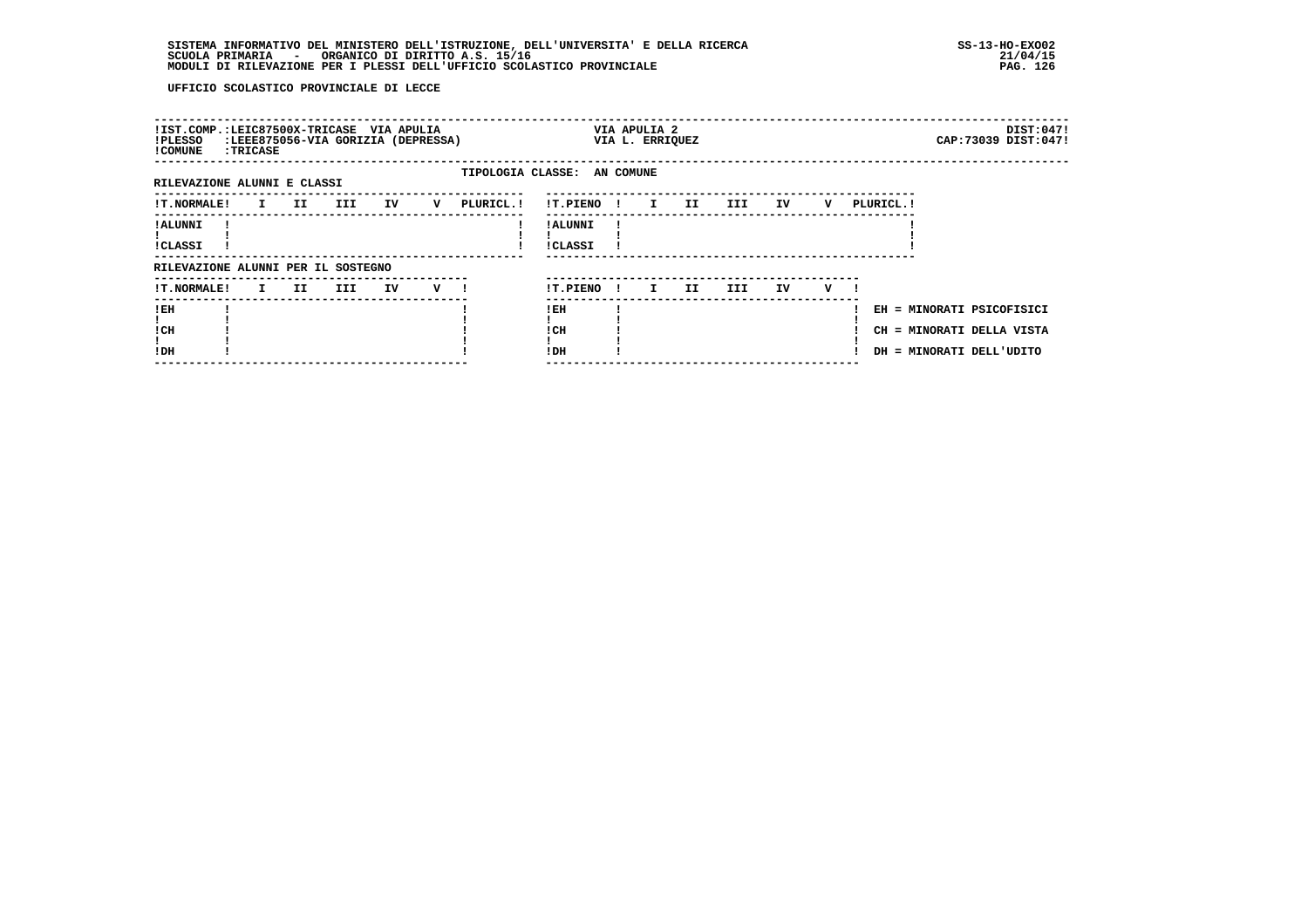**UFFICIO SCOLASTICO PROVINCIALE DI LECCE**

# **RILEVAZIONE POSTI PER L'IST.COMPRENSIVO:LEIC87500X**

#### **COMUNE :TRICASE**

 **ORGANICO FUNZIONALE DI CIRCOLO --------------------------------------------------------------------------------------**

| ORGANICO FUNZIONALE DI CIRCOLO | TIPO POSTO | DESCRIZIONE<br>$\mathbf{I}$   | ! O.D. CALC. ! O.D. ATT. | N. POSTI | $1$ O.D. PREC. $1$ |
|--------------------------------|------------|-------------------------------|--------------------------|----------|--------------------|
|                                | AF         | !ORGANICO DI CIRCOLO          | 30                       | 29       | 28                 |
|                                | IL.        | !LINGUA INGLESE               |                          |          |                    |
|                                | CН         | !SOST. MINORATI DELLA VISTA ! |                          |          |                    |
|                                | DH         | !SOST. MINORATI DELL' UDITO ! |                          |          |                    |
|                                | EH         | !SOST. MINORATI PSICOFISICI ! |                          |          |                    |
|                                |            |                               |                          |          |                    |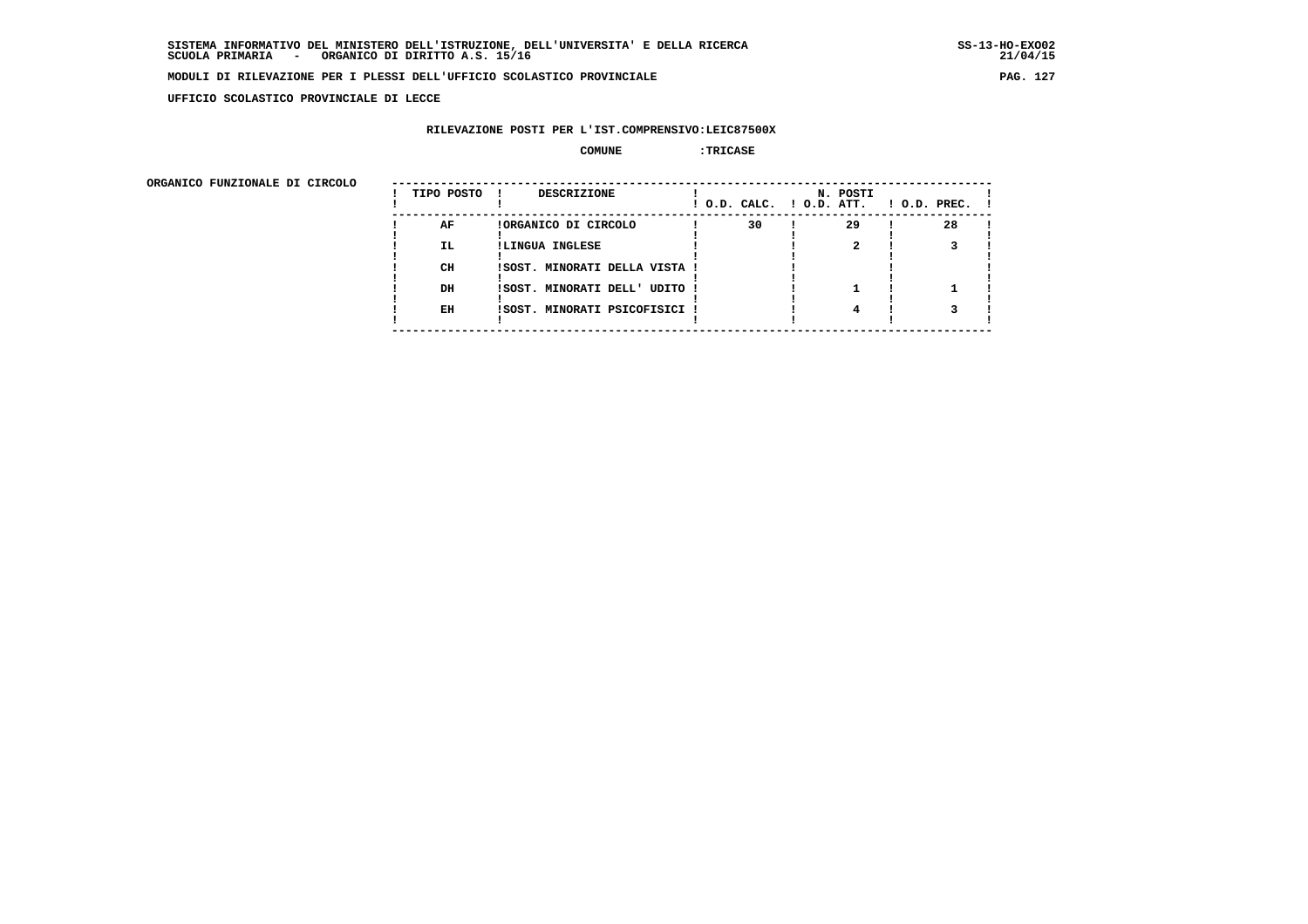| !IST.COMP.:LEIC87700G-GALLIPOLI POLO 3<br>! PLESSO<br>!COMUNE : GALLIPOLI | -------------------------------- |  | LEEE87701N-S.LAZZARO:                      |                          |                                                                                                                      |                                                                                                                                                                                                                                                                                                                                            | VIA GORIZIA, 14 | VIA GORIZIA, 14 |  |  |  | CAP: 73014 DIST: 048!       | DIST:048! |
|---------------------------------------------------------------------------|----------------------------------|--|--------------------------------------------|--------------------------|----------------------------------------------------------------------------------------------------------------------|--------------------------------------------------------------------------------------------------------------------------------------------------------------------------------------------------------------------------------------------------------------------------------------------------------------------------------------------|-----------------|-----------------|--|--|--|-----------------------------|-----------|
| RILEVAZIONE ALUNNI E CLASSI                                               |                                  |  |                                            |                          |                                                                                                                      | TIPOLOGIA CLASSE: AN COMUNE<br>---------------------------------                                                                                                                                                                                                                                                                           |                 |                 |  |  |  |                             |           |
|                                                                           |                                  |  |                                            |                          | !T.NORMALE! I II III IV V PLURICL.! !T.PIENO ! I II III IV V PLURICL.!                                               |                                                                                                                                                                                                                                                                                                                                            |                 |                 |  |  |  |                             |           |
|                                                                           |                                  |  |                                            |                          | !ALUNNI ! 74 61 97 49 51 !!ALUNNI !                                                                                  |                                                                                                                                                                                                                                                                                                                                            |                 |                 |  |  |  |                             |           |
| $\mathbf{I}$ and $\mathbf{I}$                                             |                                  |  |                                            |                          | iCLASSI ! 3 3 4 2 2 ! ICLASSI !                                                                                      | $\mathbf{1}$ $\mathbf{1}$                                                                                                                                                                                                                                                                                                                  |                 |                 |  |  |  |                             |           |
| RILEVAZIONE ALUNNI PER IL SOSTEGNO                                        |                                  |  |                                            |                          |                                                                                                                      |                                                                                                                                                                                                                                                                                                                                            |                 |                 |  |  |  |                             |           |
|                                                                           |                                  |  |                                            |                          | !T.NORMALE! I II III IV V !                                                                                          | !T.PIENO! I II III IV V!                                                                                                                                                                                                                                                                                                                   |                 |                 |  |  |  |                             |           |
| -----------<br>IEH 1 3 2 2 1 1 1                                          |                                  |  |                                            |                          |                                                                                                                      | $1$ EH $\qquad$ $\qquad$ $\qquad$ $\qquad$ $\qquad$ $\qquad$ $\qquad$ $\qquad$ $\qquad$ $\qquad$ $\qquad$ $\qquad$ $\qquad$ $\qquad$ $\qquad$ $\qquad$ $\qquad$ $\qquad$ $\qquad$ $\qquad$ $\qquad$ $\qquad$ $\qquad$ $\qquad$ $\qquad$ $\qquad$ $\qquad$ $\qquad$ $\qquad$ $\qquad$ $\qquad$ $\qquad$ $\qquad$ $\qquad$ $\qquad$ $\qquad$ |                 |                 |  |  |  | ! EH = MINORATI PSICOFISICI |           |
| $\mathbf{I}$ and $\mathbf{I}$<br>ICH                                      |                                  |  |                                            |                          |                                                                                                                      | $\mathbf{I}$<br>$\frac{1 \text{CH}}{1}$ $\frac{1}{1}$                                                                                                                                                                                                                                                                                      |                 |                 |  |  |  | ! CH = MINORATI DELLA VISTA |           |
| $\mathbf{I}$<br>! DH                                                      |                                  |  |                                            |                          |                                                                                                                      | $!$ DH $\qquad$ $\qquad$ $\qquad$ $\qquad$ $\qquad$ $\qquad$ $\qquad$ $\qquad$ $\qquad$ $\qquad$ $\qquad$ $\qquad$ $\qquad$ $\qquad$ $\qquad$ $\qquad$ $\qquad$ $\qquad$ $\qquad$ $\qquad$ $\qquad$ $\qquad$ $\qquad$ $\qquad$ $\qquad$ $\qquad$ $\qquad$ $\qquad$ $\qquad$ $\qquad$ $\qquad$ $\qquad$ $\qquad$ $\qquad$ $\qquad$ $\qquad$ |                 |                 |  |  |  | ! DH = MINORATI DELL'UDITO  |           |
|                                                                           |                                  |  |                                            |                          |                                                                                                                      |                                                                                                                                                                                                                                                                                                                                            |                 |                 |  |  |  |                             |           |
|                                                                           |                                  |  |                                            |                          | !IST.COMP.:LEIC87700G-GALLIPOLI POLO 3 VIA GORIZIA, 14<br>!PLESSO :LEEE87702P-SCUOLA PRIMARIA VIA MODENA VIA MODENA  |                                                                                                                                                                                                                                                                                                                                            |                 |                 |  |  |  | CAP: 73014 DIST: 048!       | DIST:048! |
| !COMUNE : GALLIPOLI                                                       |                                  |  |                                            |                          |                                                                                                                      | TIPOLOGIA CLASSE: AN COMUNE                                                                                                                                                                                                                                                                                                                |                 |                 |  |  |  |                             |           |
| RILEVAZIONE ALUNNI E CLASSI                                               |                                  |  |                                            | ------------------------ | --------------                                                                                                       |                                                                                                                                                                                                                                                                                                                                            |                 |                 |  |  |  |                             |           |
|                                                                           |                                  |  |                                            |                          | !T.NORMALE! I II III IV V PLURICL.! !T.PIENO ! I II III IV V PLURICL.!<br>!ALUNNI ! 16  17  20  18  21  !!!!ALUNNI ! | . <u>.</u> .                                                                                                                                                                                                                                                                                                                               |                 |                 |  |  |  |                             |           |
| $\mathbf{I}$ and $\mathbf{I}$ and $\mathbf{I}$                            |                                  |  |                                            |                          |                                                                                                                      | $\mathbf{1}$ $\mathbf{1}$                                                                                                                                                                                                                                                                                                                  |                 |                 |  |  |  |                             |           |
| RILEVAZIONE ALUNNI PER IL SOSTEGNO                                        |                                  |  |                                            |                          |                                                                                                                      |                                                                                                                                                                                                                                                                                                                                            |                 |                 |  |  |  |                             |           |
|                                                                           |                                  |  |                                            |                          | -------------------------------<br>!T.NORMALE! I II III IV V !                                                       | !T.PIENO! I II III IV V!                                                                                                                                                                                                                                                                                                                   |                 |                 |  |  |  |                             |           |
| ---------------------<br>$!$ EH                                           |                                  |  | $\begin{array}{ccc} 1 & 1 & 2 \end{array}$ |                          |                                                                                                                      | $!$ EH                                                                                                                                                                                                                                                                                                                                     |                 |                 |  |  |  | ! EH = MINORATI PSICOFISICI |           |
| $\mathbf{I}$<br>! CH<br>$\mathbf{I}$                                      |                                  |  |                                            |                          |                                                                                                                      | $\mathbf{I}$<br>ICH<br>$\mathbf{I}$                                                                                                                                                                                                                                                                                                        |                 |                 |  |  |  | ! CH = MINORATI DELLA VISTA |           |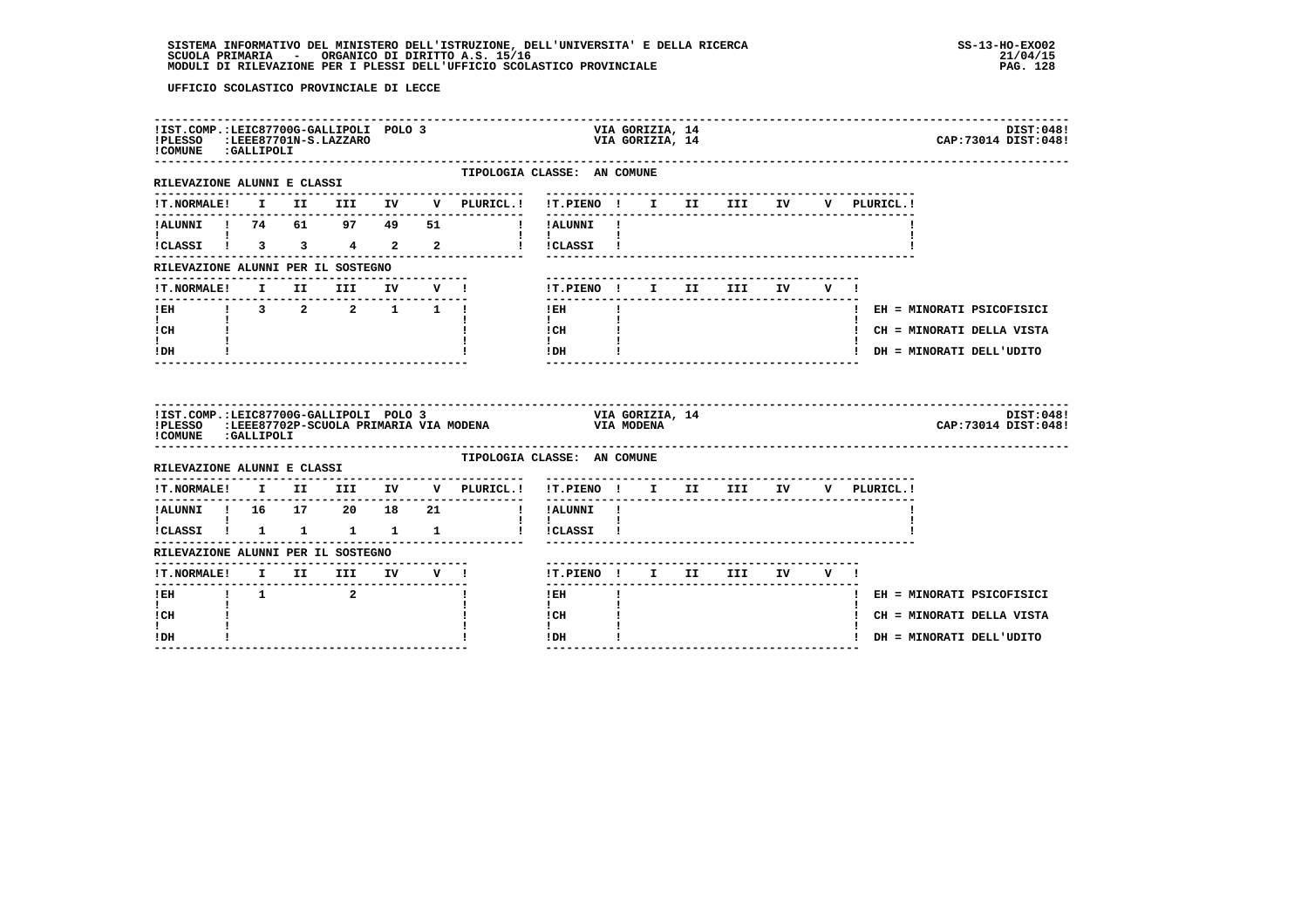| !IST.COMP.:LEIC87700G-GALLIPOLI POLO 3<br>!PLESSO<br>! COMUNE | :GALLIPOLI |          | :LEEE87703Q-VIA GIORGIO DA GALLIPOLI |    |                |                             |                            | VIA GORIZIA, 14 |         | VIA GIORGIO DA GALLIPOLI |    |                    |            |                                                                                    | DIST:048!<br>CAP: 73014 DIST: 048! |
|---------------------------------------------------------------|------------|----------|--------------------------------------|----|----------------|-----------------------------|----------------------------|-----------------|---------|--------------------------|----|--------------------|------------|------------------------------------------------------------------------------------|------------------------------------|
| RILEVAZIONE ALUNNI E CLASSI                                   |            |          |                                      |    |                | TIPOLOGIA CLASSE: AN COMUNE |                            |                 |         |                          |    |                    |            |                                                                                    |                                    |
| <b>!T.NORMALE!</b>                                            |            | I II III |                                      | IV | $\mathbf v$    | PLURICL.!                   | !T.PIENO!                  | $\mathbf{I}$    | II.     | III                      | IV | v                  | PLURICL. ! |                                                                                    |                                    |
| ! ALUNNI<br>!CLASSI                                           |            |          |                                      |    |                |                             | ! ALUNNI<br><b>!CLASSI</b> | 19              | 21<br>1 | 15<br>$\mathbf{1}$       | 19 | 35<br>$\mathbf{2}$ |            |                                                                                    |                                    |
| RILEVAZIONE ALUNNI PER IL SOSTEGNO                            |            |          |                                      |    |                |                             |                            |                 |         |                          |    |                    |            |                                                                                    |                                    |
| <b>!T.NORMALE!</b>                                            | I II       |          | III                                  | IV | $\mathbf{v}$ 1 |                             | !T.PIENO !                 | $\mathbf{I}$    | II      | III                      | IV | v                  |            |                                                                                    |                                    |
| !EH<br>! CH<br>!DH                                            |            |          |                                      |    |                |                             | ! EH<br>! CH<br>! DH       |                 |         |                          |    | $\overline{2}$     |            | EH = MINORATI PSICOFISICI<br>CH = MINORATI DELLA VISTA<br>DH = MINORATI DELL'UDITO |                                    |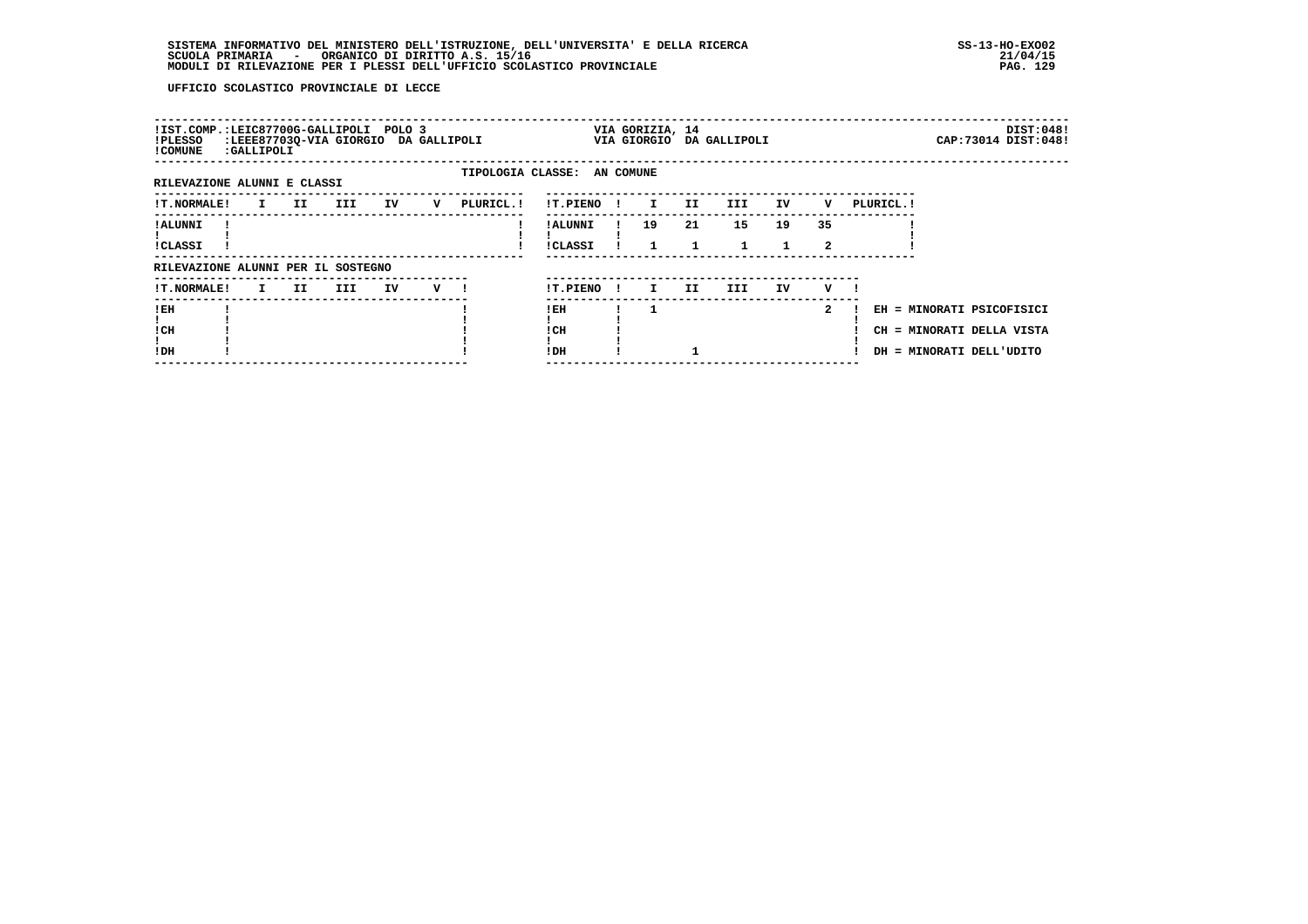**UFFICIO SCOLASTICO PROVINCIALE DI LECCE**

# **RILEVAZIONE POSTI PER L'IST.COMPRENSIVO:LEIC87700G**

#### **COMUNE :GALLIPOLI**

 **ORGANICO FUNZIONALE DI CIRCOLO --------------------------------------------------------------------------------------**

| ORGANICO FUNZIONALE DI CIRCOLO | TIPO POSTO | <b>DESCRIZIONE</b>            |    | N. POSTI<br>! O.D. CALC. ! O.D. ATT. | $1$ O.D. PREC. $1$ |  |
|--------------------------------|------------|-------------------------------|----|--------------------------------------|--------------------|--|
|                                | AF         | !ORGANICO DI CIRCOLO          | 35 | 34                                   | 34                 |  |
|                                | <b>IL</b>  | !LINGUA INGLESE               |    |                                      |                    |  |
|                                | CH         | !SOST. MINORATI DELLA VISTA ! |    |                                      |                    |  |
|                                | DH         | ISOST. MINORATI DELL' UDITO ! |    |                                      |                    |  |
|                                | EH         | !SOST. MINORATI PSICOFISICI ! |    |                                      |                    |  |
|                                |            |                               |    |                                      |                    |  |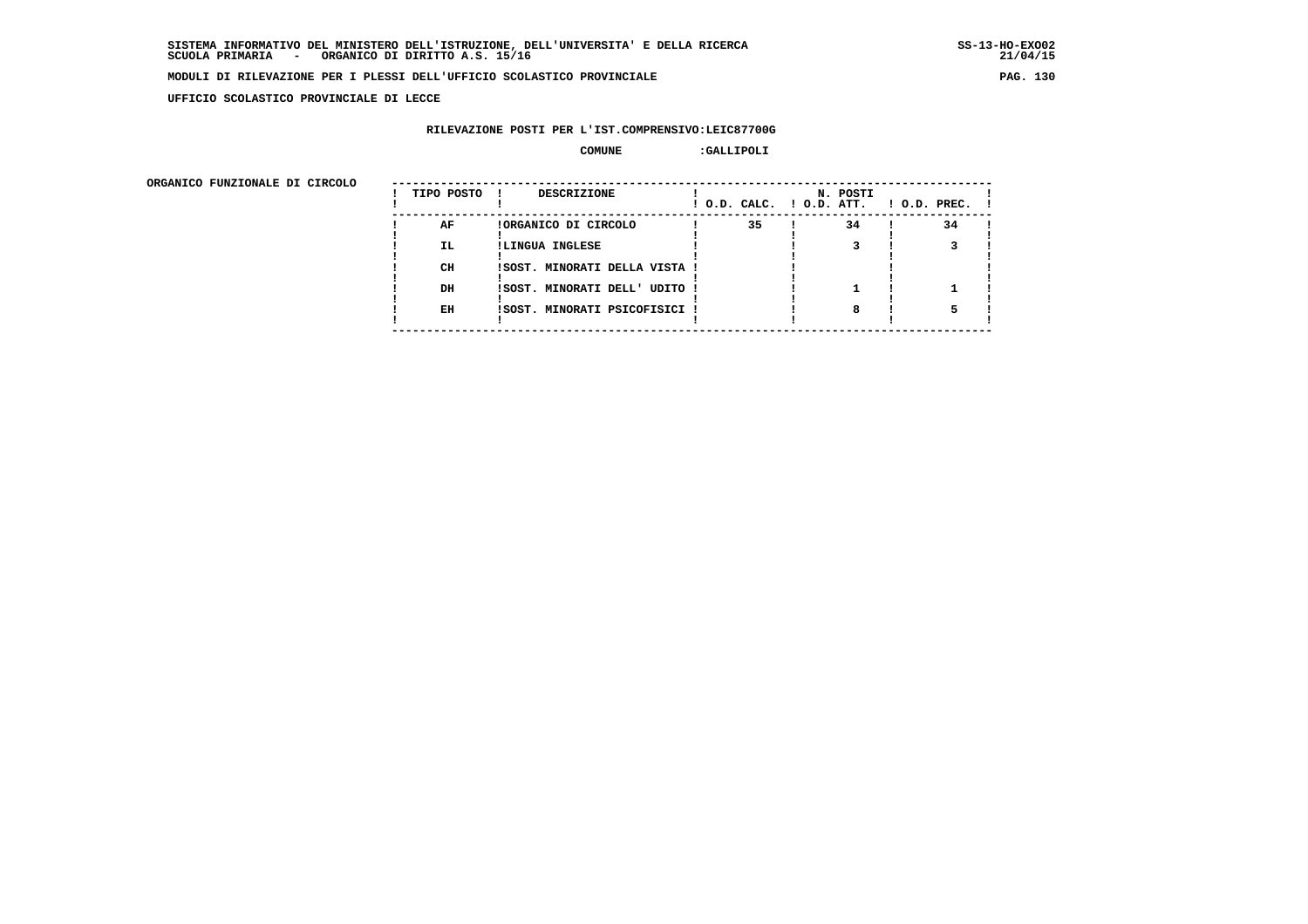| !COMUNE : GALLIPOLI                                                                   |                 |                     |  | IIST.COMP.:LEIC879007-GALLIPOLI POLO 2 (BORGO)             PIAZZA CARDUCCI N. 3<br>IPLESSO  :LEEE879019-GALLIPOLI POLO 2 (BORGO)               P.ZZA CARDUCCI N.3 |                                                                |  |  |  |                                       | DIST:048!<br>CAP: 73014 DIST: 048! |
|---------------------------------------------------------------------------------------|-----------------|---------------------|--|-------------------------------------------------------------------------------------------------------------------------------------------------------------------|----------------------------------------------------------------|--|--|--|---------------------------------------|------------------------------------|
| RILEVAZIONE ALUNNI E CLASSI                                                           |                 |                     |  | ---------------------                                                                                                                                             | TIPOLOGIA CLASSE: AN COMUNE<br>------------------------------- |  |  |  |                                       |                                    |
| <b>!T.NORMALE!</b>                                                                    |                 |                     |  | I II III IV V PLURICL.!                                                                                                                                           | !T.PIENO ! I II III IV                                         |  |  |  | V PLURICL.!                           |                                    |
| <b>Experience</b>                                                                     |                 |                     |  | !ALUNNI ! 50 44 27 64 53 ! !ALUNNI !                                                                                                                              | $1 - 1$                                                        |  |  |  |                                       |                                    |
| ICLASSI ! 2 2 1 3 2                                                                   |                 |                     |  |                                                                                                                                                                   | ! !CLASSI !                                                    |  |  |  |                                       |                                    |
| RILEVAZIONE ALUNNI PER IL SOSTEGNO                                                    |                 |                     |  |                                                                                                                                                                   |                                                                |  |  |  |                                       |                                    |
| !T.NORMALE! I II III IV V !                                                           |                 |                     |  |                                                                                                                                                                   | !T.PIENO! I II III IV V!                                       |  |  |  |                                       |                                    |
| $I$ EH<br>$\mathbf{I}$ and $\mathbf{I}$                                               | $\frac{1}{1}$ 1 |                     |  |                                                                                                                                                                   | $1$ EH<br>$\mathbf{I}$                                         |  |  |  |                                       | ! EH = MINORATI PSICOFISICI        |
| ICH<br>t i                                                                            |                 |                     |  |                                                                                                                                                                   | l CH                                                           |  |  |  |                                       | ! CH = MINORATI DELLA VISTA        |
| ! DH                                                                                  |                 |                     |  |                                                                                                                                                                   | $\mathbf{I}$<br>$!$ DH                                         |  |  |  |                                       | ! DH = MINORATI DELL'UDITO         |
| !COMUNE : GALLIPOLI                                                                   |                 |                     |  |                                                                                                                                                                   |                                                                |  |  |  |                                       | DIST:048!                          |
|                                                                                       |                 |                     |  |                                                                                                                                                                   |                                                                |  |  |  |                                       | CAP: 73014 DIST: 048!              |
| RILEVAZIONE ALUNNI E CLASSI                                                           |                 |                     |  |                                                                                                                                                                   | TIPOLOGIA CLASSE: AN COMUNE                                    |  |  |  |                                       |                                    |
|                                                                                       |                 |                     |  | !T.NORMALE! I II III IV V PLURICL.! !T.PIENO ! I II III IV V PLURICL.!                                                                                            |                                                                |  |  |  |                                       |                                    |
|                                                                                       |                 |                     |  | -------------                                                                                                                                                     | ----------                                                     |  |  |  | ------------------------------------- |                                    |
| <b>I</b> and the state of the state<br>$\frac{1}{2}$ CLASSI $\frac{1}{2}$ 1 1 1 1 1 1 |                 |                     |  | !ALUNNI ! 9 13 11 9 12 !!!ALUNNI !<br>'                                                                                                                           | $\mathbf{I}$<br>! !CLASSI !                                    |  |  |  |                                       |                                    |
| RILEVAZIONE ALUNNI PER IL SOSTEGNO                                                    |                 |                     |  |                                                                                                                                                                   |                                                                |  |  |  |                                       |                                    |
|                                                                                       |                 |                     |  |                                                                                                                                                                   | !T.PIENO ! I II III IV V !                                     |  |  |  |                                       |                                    |
| $I$ EH                                                                                | $1 \quad 1$     | $1 \quad 1 \quad 1$ |  |                                                                                                                                                                   | $!$ EH                                                         |  |  |  |                                       | ! EH = MINORATI PSICOFISICI        |
| $\mathbf{I}$<br>! CH<br>L                                                             |                 |                     |  |                                                                                                                                                                   | $\mathbf{I}$<br>! CH<br>$\mathbf{I}$                           |  |  |  |                                       | ! CH = MINORATI DELLA VISTA        |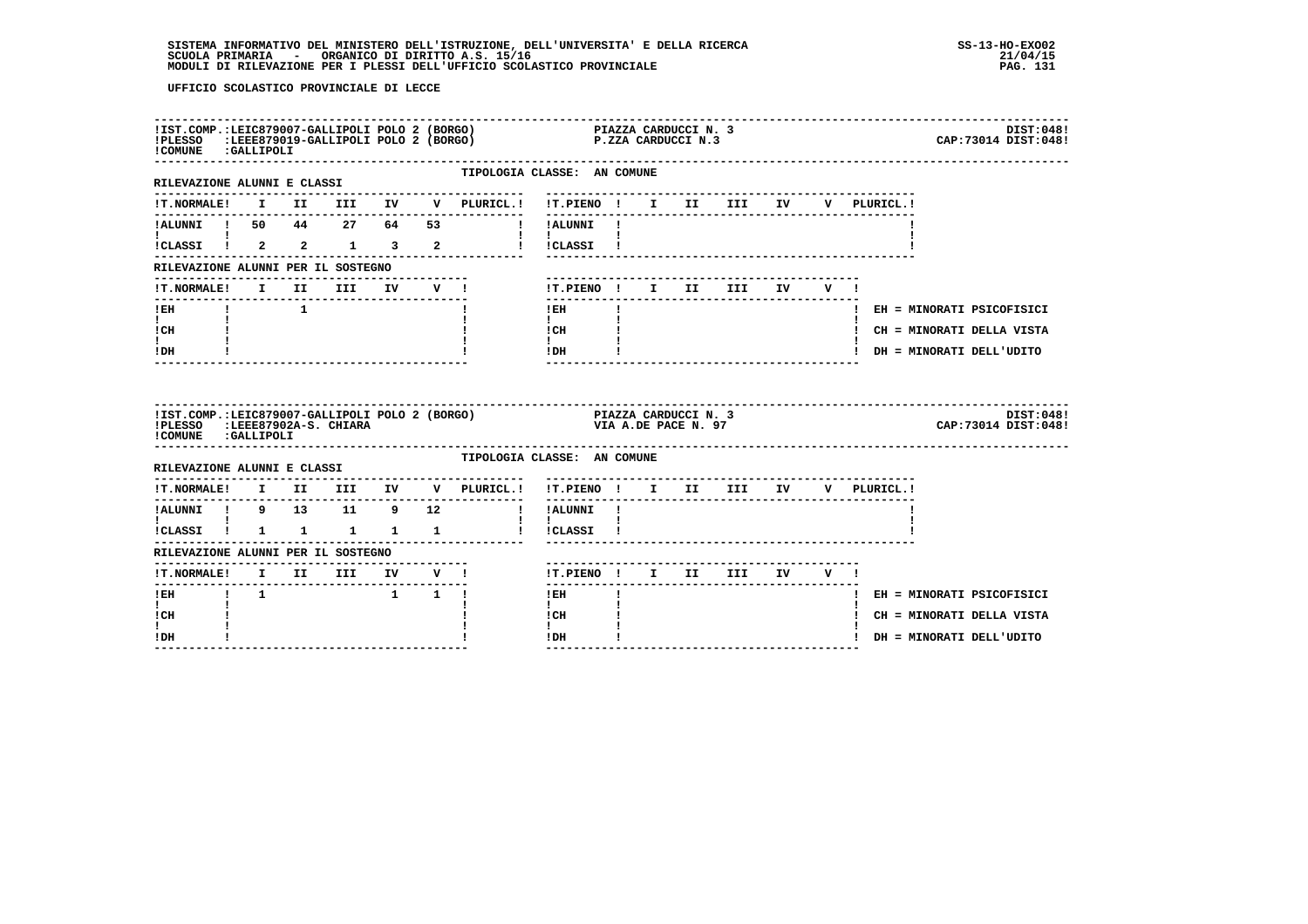| !IST.COMP.:LEIC879007-GALLIPOLI POLO 2 (BORGO)<br>!PLESSO<br>! COMUNE | :LEEE87903B-VIA ARENE, 12<br>:GALLIPOLI |    |      |    |    |                             |                            |              | VIA ARENE, 12 | PIAZZA CARDUCCI N. 3 |      |    |   |            |                                                                                    | DIST:048!<br>CAP: 73014 DIST: 048! |
|-----------------------------------------------------------------------|-----------------------------------------|----|------|----|----|-----------------------------|----------------------------|--------------|---------------|----------------------|------|----|---|------------|------------------------------------------------------------------------------------|------------------------------------|
| RILEVAZIONE ALUNNI E CLASSI                                           |                                         |    |      |    |    | TIPOLOGIA CLASSE: AN COMUNE |                            |              |               |                      |      |    |   |            |                                                                                    |                                    |
| <b>!T.NORMALE!</b>                                                    | $\mathbf{I}$                            | II | III  | IV | v  | PLURICL.!                   | !T.PIENO!                  |              | $\mathbf{I}$  | II.                  | III) | IV | v | PLURICL. ! |                                                                                    |                                    |
| ! ALUNNI<br>!CLASSI                                                   | 13 <sup>1</sup>                         | 18 | 17   | 15 | 19 |                             | ! ALUNNI<br><b>!CLASSI</b> |              |               |                      |      |    |   |            |                                                                                    |                                    |
| RILEVAZIONE ALUNNI PER IL SOSTEGNO                                    |                                         |    |      |    |    |                             |                            |              |               |                      |      |    |   |            |                                                                                    |                                    |
| <b>!T.NORMALE!</b>                                                    | $\mathbf{I}$                            | II | III. | IV | v  |                             | !T.PIENO                   | $\mathbf{I}$ | I.            | II                   | III. | IV | v |            |                                                                                    |                                    |
| ! EH<br>! CH<br>!DH                                                   |                                         |    |      | 1  |    |                             | ! EH<br>! CH<br>! DH       |              |               |                      |      |    |   |            | EH = MINORATI PSICOFISICI<br>CH = MINORATI DELLA VISTA<br>DH = MINORATI DELL'UDITO |                                    |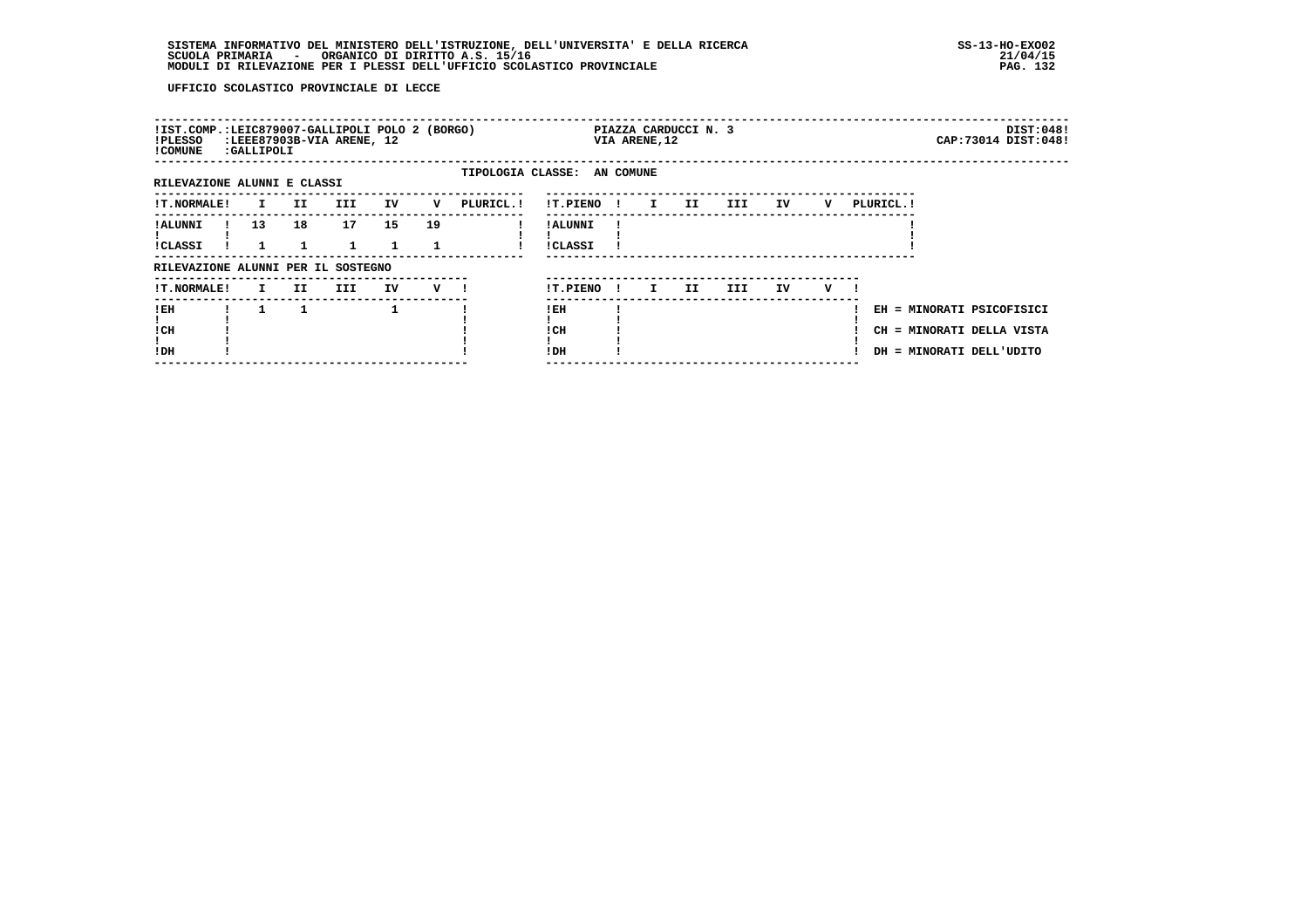**UFFICIO SCOLASTICO PROVINCIALE DI LECCE**

# **RILEVAZIONE POSTI PER L'IST.COMPRENSIVO:LEIC879007**

#### **COMUNE :GALLIPOLI**

| ORGANICO FUNZIONALE DI CIRCOLO |            |                               |                          |          |                    |
|--------------------------------|------------|-------------------------------|--------------------------|----------|--------------------|
|                                | TIPO POSTO | DESCRIZIONE                   | ! O.D. CALC. ! O.D. ATT. | N. POSTI | $1$ O.D. PREC. $1$ |
|                                | AF         | !ORGANICO DI CIRCOLO          | 24                       | 23       | 22                 |
|                                | IL.        | !LINGUA INGLESE               |                          |          |                    |
|                                | CH         | ISOST. MINORATI DELLA VISTA ! |                          |          |                    |
|                                | DH         | !SOST. MINORATI DELL' UDITO ! |                          |          |                    |
|                                | EH         | !SOST. MINORATI PSICOFISICI ! |                          |          |                    |
|                                |            |                               |                          |          |                    |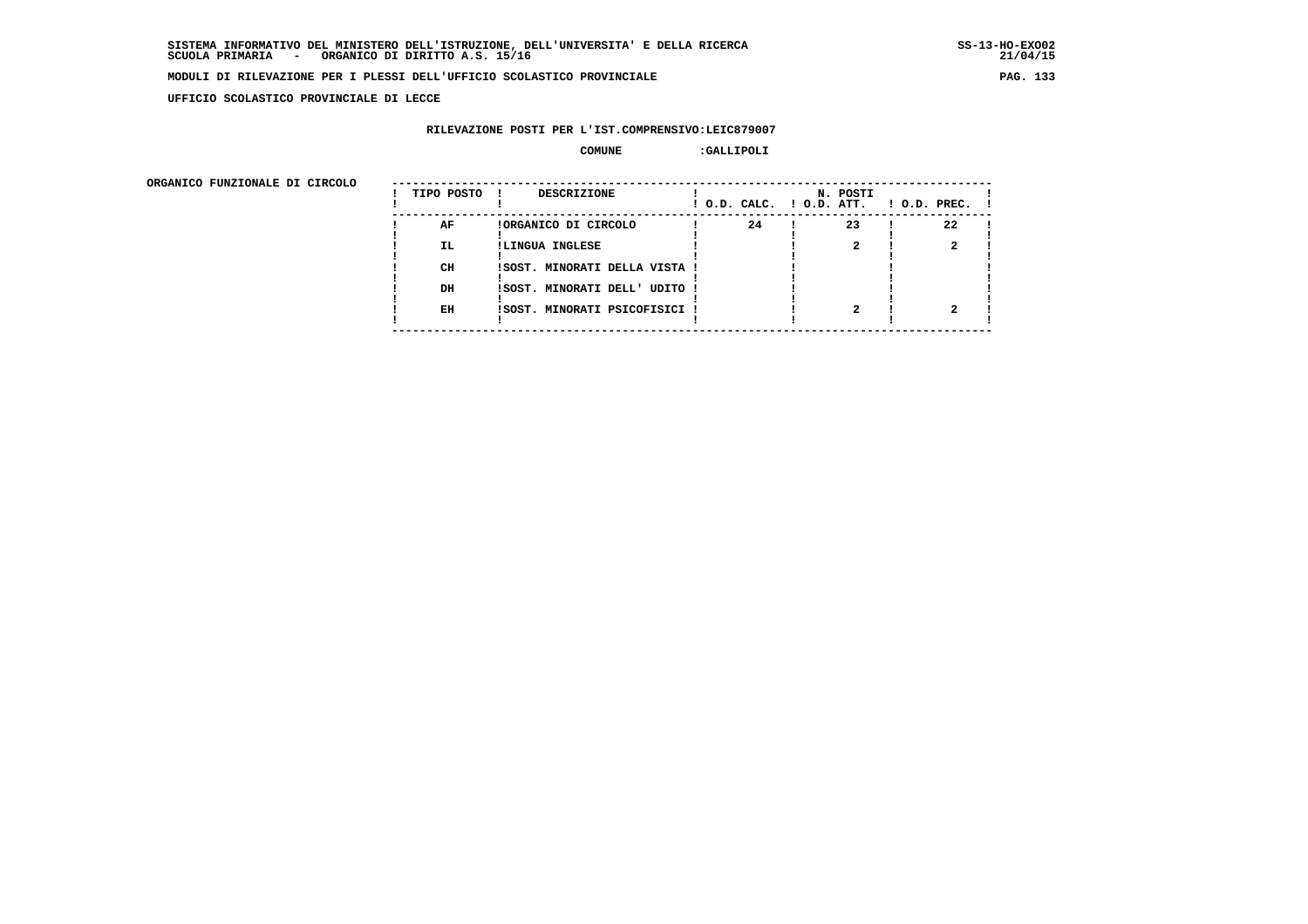| !IST.COMP.:LEIC88000B-POGGIARDO<br>!PLESSO :LEEE88001D-SCUOLA PRIMARIA<br>!COMUNE : POGGIARDO |              |  |             |             |              |                                                |                                          |    |               | VIA MONTE GRAPPA N. 1<br>VIA DE GASPERI 4 |                                    |                 |     |              |                                                           | DIST: 044!<br>CAP: 73037 DIST: 044! |
|-----------------------------------------------------------------------------------------------|--------------|--|-------------|-------------|--------------|------------------------------------------------|------------------------------------------|----|---------------|-------------------------------------------|------------------------------------|-----------------|-----|--------------|-----------------------------------------------------------|-------------------------------------|
| -----------------------<br>RILEVAZIONE ALUNNI E CLASSI                                        |              |  |             |             |              | TIPOLOGIA CLASSE: AN COMUNE<br>.               |                                          |    |               |                                           | ---------------------------------- |                 |     |              |                                                           |                                     |
| <b>!T.NORMALE!</b>                                                                            |              |  |             |             |              | I II III IV V PLURICL.! !T.PIENO ! I II III IV |                                          |    |               |                                           |                                    |                 | v   | PLURICL.!    |                                                           |                                     |
| !ALUNNI ! 32 17 23 34 34                                                                      |              |  |             |             |              |                                                |                                          |    |               |                                           |                                    |                 |     |              |                                                           |                                     |
| !CLASSI ! 2 1 1 2 2                                                                           |              |  |             |             |              |                                                | $\mathbf{I}$<br>!!CLASSI! 1 1 1 1 1      |    |               |                                           |                                    |                 |     |              |                                                           |                                     |
| RILEVAZIONE ALUNNI PER IL SOSTEGNO                                                            |              |  |             |             |              |                                                |                                          |    |               |                                           |                                    |                 |     |              |                                                           |                                     |
| !T.NORMALE! I II III IV                                                                       |              |  |             |             | $V$ 1        |                                                | !T.PIENO ! I II III IV V !               |    |               |                                           |                                    |                 |     |              |                                                           |                                     |
| ! EH                                                                                          | $\mathbf{I}$ |  |             | $1 \quad 1$ |              |                                                | -------------------------<br>$!$ EH      |    |               |                                           |                                    |                 |     |              | ! EH = MINORATI PSICOFISICI                               |                                     |
| $\mathbf{I}$<br>! CH                                                                          |              |  |             |             |              |                                                | $\mathbf{I}$<br>! CH                     |    |               |                                           |                                    |                 |     |              | ! CH = MINORATI DELLA VISTA                               |                                     |
| $\mathbf{I}$<br>! DH                                                                          |              |  |             |             |              |                                                | $\mathbf{I}$<br>! DH                     |    |               |                                           |                                    |                 |     |              | ! DH = MINORATI DELL'UDITO                                |                                     |
|                                                                                               |              |  |             |             |              |                                                |                                          |    |               |                                           |                                    |                 |     |              |                                                           |                                     |
| !IST.COMP.:LEIC88000B-POGGIARDO<br>!PLESSO :LEEE88005N-SCUOLA PRIMARIA                        |              |  |             |             |              |                                                |                                          |    | VIALE MANZONI |                                           | VIA MONTE GRAPPA N. 1              |                 |     |              |                                                           | DIST:044!<br>CAP: 73030 DIST: 044!  |
| ! COMUNE : SURANO                                                                             |              |  |             |             |              | TIPOLOGIA CLASSE: AN COMUNE                    |                                          |    |               |                                           |                                    |                 |     |              |                                                           |                                     |
| RILEVAZIONE ALUNNI E CLASSI<br><b>!T.NORMALE!</b>                                             |              |  |             |             |              | -------------<br>V PLURICL.!                   | !T.PIENO ! I II III IV                   |    |               |                                           |                                    |                 |     | V PLURICL. ! |                                                           |                                     |
|                                                                                               |              |  | I II III IV |             |              |                                                | ! !ALUNNI !                              |    |               |                                           |                                    |                 |     |              |                                                           |                                     |
| !ALUNNI ! 13 4 8 16<br>$\mathbf{I}$ and $\mathbf{I}$ and $\mathbf{I}$                         |              |  |             |             |              |                                                | $\mathbf{1}$ $\mathbf{1}$                |    |               |                                           |                                    |                 |     |              |                                                           |                                     |
| !CLASSI ! 1                                                                                   |              |  |             |             |              |                                                |                                          |    |               |                                           |                                    |                 |     |              |                                                           |                                     |
| RILEVAZIONE ALUNNI PER IL SOSTEGNO                                                            |              |  |             |             |              |                                                |                                          |    |               |                                           |                                    |                 |     |              |                                                           |                                     |
| !T.NORMALE! I II III<br>--------                                                              |              |  |             |             |              | IV V !                                         | !T.PIENO ! I II III<br>--------------    |    |               |                                           |                                    | IV <sub>D</sub> | V ! |              |                                                           |                                     |
| $!$ EH<br>$\mathbf{I}$                                                                        |              |  |             |             |              |                                                | $!$ EH<br>$\mathbf{I}$                   | Ι. |               |                                           |                                    |                 |     |              | ! EH = MINORATI PSICOFISICI                               |                                     |
| ! CH<br>I.<br>! DH                                                                            |              |  |             |             | $\mathbf{1}$ |                                                | ! CH<br>$\mathbf{I}$<br>$1\,\mathrm{DH}$ |    |               |                                           |                                    |                 |     |              | ! CH = MINORATI DELLA VISTA<br>! DH = MINORATI DELL'UDITO |                                     |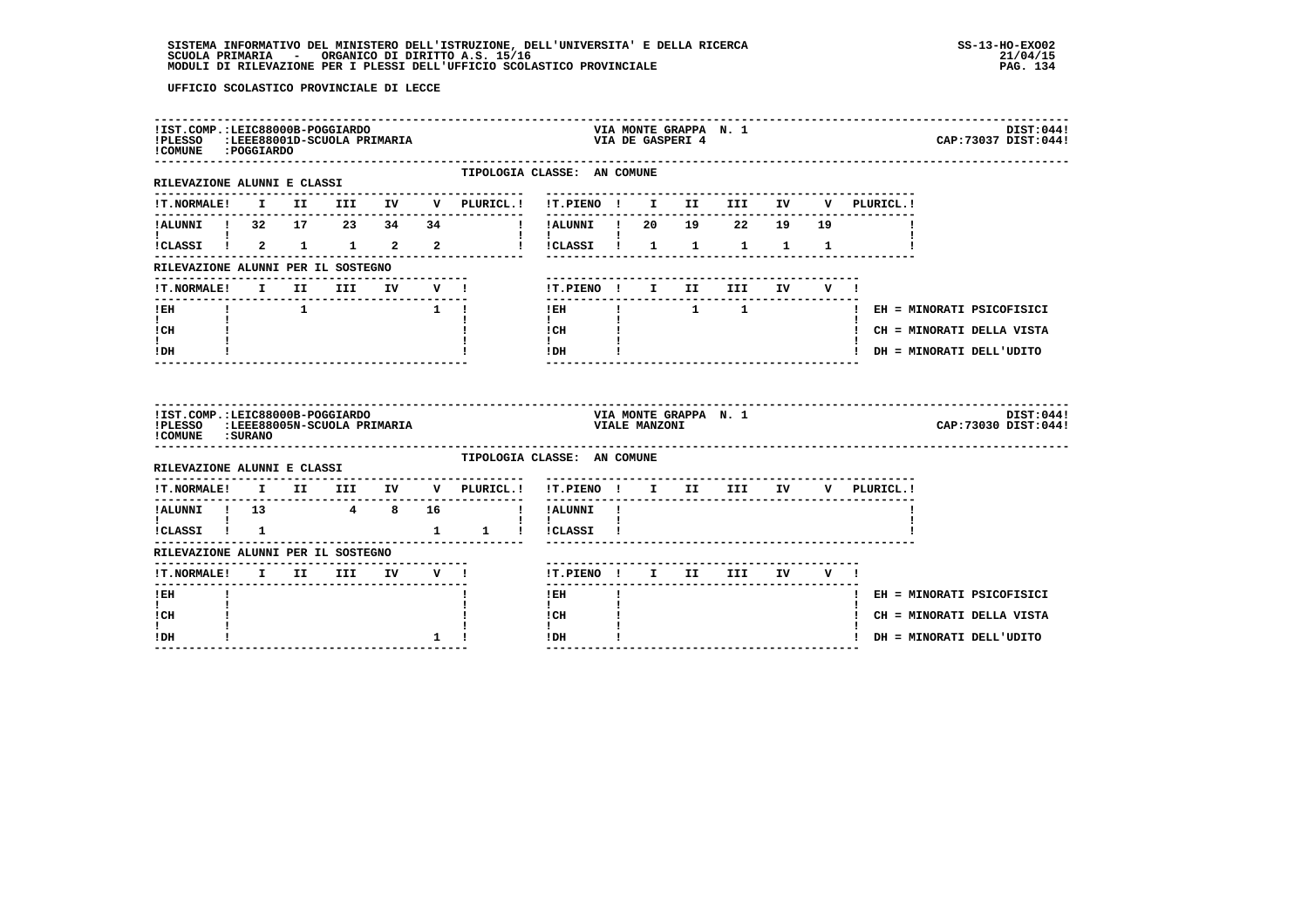| !IST.COMP.:LEIC88000B-POGGIARDO<br>!PLESSO :LEEE88006P-E. DE AMICIS<br>! COMUNE : SPONGANO |  |                                                     |                                   |    |                                                |                                                  |                  | VIA G. PASCOLI 1 |   | VIA MONTE GRAPPA N. 1                  |  |             | DIST:044!<br>CAP: 73038 DIST: 044! |
|--------------------------------------------------------------------------------------------|--|-----------------------------------------------------|-----------------------------------|----|------------------------------------------------|--------------------------------------------------|------------------|------------------|---|----------------------------------------|--|-------------|------------------------------------|
| ----------------------------<br>RILEVAZIONE ALUNNI E CLASSI                                |  |                                                     |                                   |    | TIPOLOGIA CLASSE: AN COMUNE                    |                                                  |                  |                  |   |                                        |  |             |                                    |
| <b>!T.NORMALE!</b>                                                                         |  |                                                     |                                   |    | I II III IV V PLURICL.! !T.PIENO ! I II III IV |                                                  |                  |                  |   |                                        |  | V PLURICL.! |                                    |
| !ALUNNI ! 30 17 45 36                                                                      |  |                                                     |                                   | 25 |                                                | ----------                                       |                  |                  |   |                                        |  |             |                                    |
| I.                                                                                         |  |                                                     |                                   |    | !CLASSI ! 2 1 2 2 2 2 ! !CLASSI !              | <b>Contract Contract</b>                         |                  |                  | 1 |                                        |  |             |                                    |
| RILEVAZIONE ALUNNI PER IL SOSTEGNO                                                         |  |                                                     |                                   |    |                                                |                                                  |                  |                  |   |                                        |  |             |                                    |
| <b>!T.NORMALE!</b>                                                                         |  |                                                     |                                   |    | I II III IV V!                                 | !T.PIENO! I II III IV V !                        |                  |                  |   |                                        |  |             |                                    |
| ! EH                                                                                       |  |                                                     | $2 \qquad \qquad 1 \qquad \qquad$ |    |                                                | ! EH                                             |                  |                  |   | -------------------------------------- |  |             | ! EH = MINORATI PSICOFISICI        |
| $\mathbf{I}$<br>! CH                                                                       |  |                                                     |                                   |    |                                                | $\mathbf{I}$<br>! CH                             |                  |                  |   |                                        |  |             | ! CH = MINORATI DELLA VISTA        |
| $\mathbf{I}$<br>! DH                                                                       |  | $\mathbf{1}$                                        |                                   |    |                                                | $\mathbf{I}$<br>! DH                             |                  |                  |   |                                        |  |             | ! DH = MINORATI DELL'UDITO         |
|                                                                                            |  |                                                     |                                   |    |                                                |                                                  |                  |                  |   |                                        |  |             |                                    |
| !IST.COMP.:LEIC88000B-POGGIARDO<br>!PLESSO :LEEE880070-VIA DANTE S.N.<br>COMUNE : ORTELLE  |  |                                                     |                                   |    |                                                |                                                  | <b>VIA DANTE</b> |                  |   | VIA MONTE GRAPPA N. 1                  |  |             | DIST:044!<br>CAP: 73030 DIST: 044! |
| RILEVAZIONE ALUNNI E CLASSI                                                                |  |                                                     |                                   |    | TIPOLOGIA CLASSE: AN COMUNE                    |                                                  |                  |                  |   |                                        |  |             |                                    |
| <b>!T.NORMALE!</b>                                                                         |  |                                                     |                                   |    | I II III IV V PLURICL.!                        | !T.PIENO ! I II III IV V PLURICL.!               |                  |                  |   | -----------------------------------    |  |             |                                    |
| !ALUNNI !                                                                                  |  |                                                     |                                   |    | $\mathbf{I}$                                   | !ALUNNI !                                        |                  |                  |   |                                        |  |             |                                    |
| $\mathbf{I}$ and $\mathbf{I}$ and $\mathbf{I}$<br>!CLASSI !                                |  |                                                     |                                   |    |                                                | <b>Contract Contract Contract</b><br>! !CLASSI ! |                  |                  |   |                                        |  |             |                                    |
| RILEVAZIONE ALUNNI PER IL SOSTEGNO                                                         |  |                                                     |                                   |    |                                                |                                                  |                  |                  |   |                                        |  |             |                                    |
| --------------<br><b>!T.NORMALE!</b>                                                       |  | ---------------------------------<br>I II III IV V! |                                   |    |                                                |                                                  |                  |                  |   | !T.PIENO! I II III IV V!               |  |             |                                    |
| -------<br>! EH                                                                            |  |                                                     |                                   |    |                                                | $!$ EH                                           |                  |                  |   |                                        |  |             | ! EH = MINORATI PSICOFISICI        |
| $\mathbf{I}$<br>! CH                                                                       |  |                                                     |                                   |    |                                                | $\mathbf{I}$<br>! CH                             |                  |                  |   |                                        |  |             | ! CH = MINORATI DELLA VISTA        |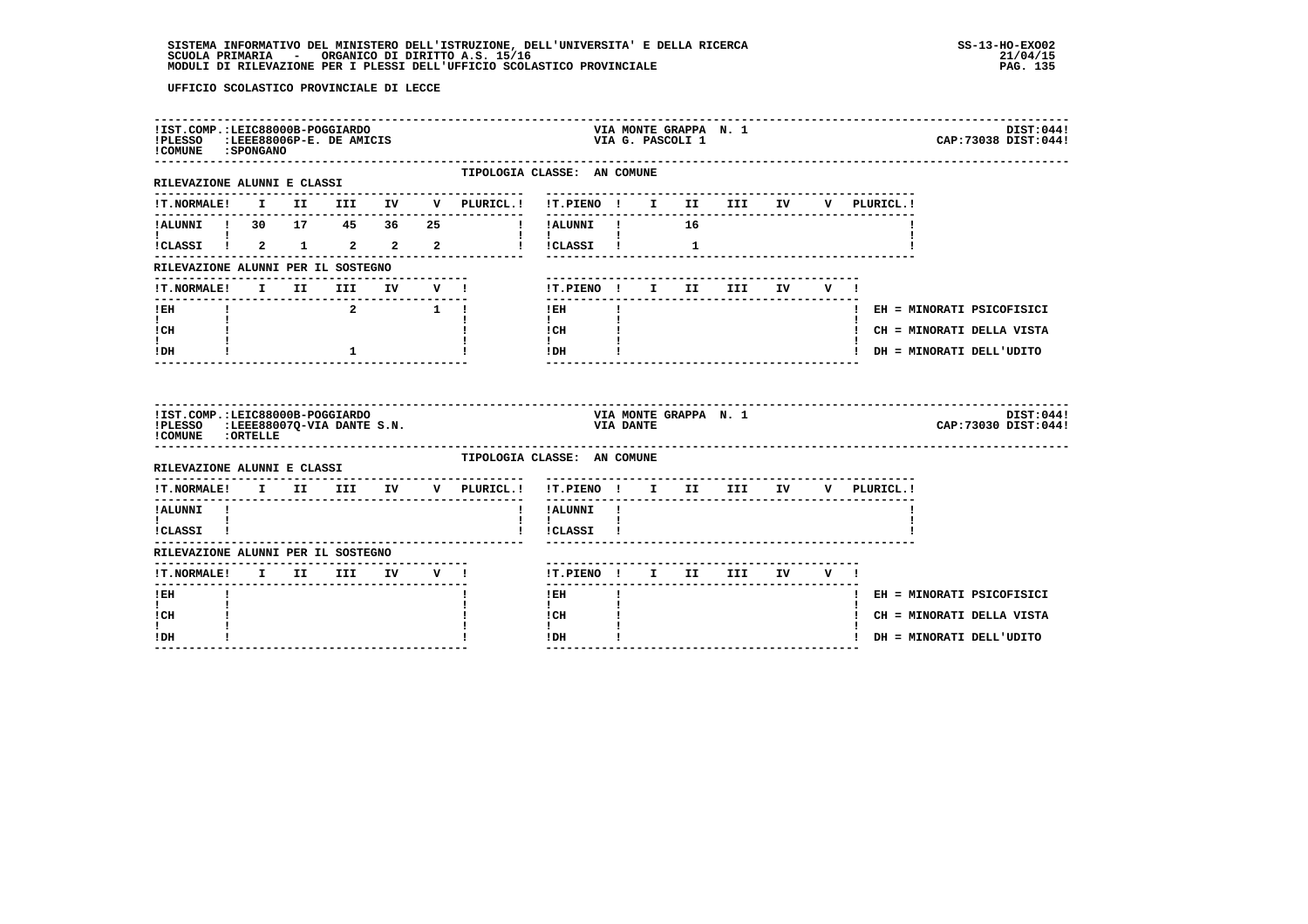| !IST.COMP.:LEIC88000B-POGGIARDO<br>!PLESSO<br>! COMUNE | : ORTELLE    |                   |              |    |         | :LEEE88008R-P.ZZA G.ROMANO (VIGNACASTRISI) |                             |              |                               | VIA MONTE GRAPPA N. 1 | P.ZZA GUGLIELMO ROMANO |    |   |                           | CAP: 73030 DIST: 044! | DIST:044! |
|--------------------------------------------------------|--------------|-------------------|--------------|----|---------|--------------------------------------------|-----------------------------|--------------|-------------------------------|-----------------------|------------------------|----|---|---------------------------|-----------------------|-----------|
|                                                        |              |                   |              |    |         |                                            |                             |              |                               |                       |                        |    |   |                           |                       |           |
| RILEVAZIONE ALUNNI E CLASSI                            |              |                   |              |    |         |                                            | TIPOLOGIA CLASSE: AN COMUNE |              |                               |                       |                        |    |   |                           |                       |           |
| !T.NORMALE!                                            | $\mathbf{I}$ | II.               | <b>III</b>   | IV | v       | PLURICL.!                                  | !T.PIENO!                   |              | $\mathbf{I}$ and $\mathbf{I}$ | II.                   | III DE                 | IV | v | PLURICL. !                |                       |           |
| ! ALUNNI                                               | 10           | $12 \overline{ }$ | 15           | 16 | 10      |                                            | ! ALUNNI                    |              |                               |                       |                        |    |   |                           |                       |           |
|                                                        |              |                   |              |    |         |                                            |                             |              |                               |                       |                        |    |   |                           |                       |           |
| !CLASSI                                                |              |                   | $\mathbf{1}$ |    |         |                                            | <b>!CLASSI</b>              |              |                               |                       |                        |    |   |                           |                       |           |
| RILEVAZIONE ALUNNI PER IL SOSTEGNO                     |              |                   |              |    |         |                                            |                             |              |                               |                       |                        |    |   |                           |                       |           |
| <b>!T.NORMALE!</b>                                     | I.           | II                | III          | IV | $V$ $l$ |                                            | !T.PIENO                    | $\mathbf{I}$ | I.                            | II.                   | III.                   | IV | v |                           |                       |           |
| !EH                                                    |              |                   |              | 1  |         |                                            | ! EH                        |              |                               |                       |                        |    |   | EH = MINORATI PSICOFISICI |                       |           |
|                                                        |              |                   |              |    |         |                                            |                             |              |                               |                       |                        |    |   |                           |                       |           |
| ! CH                                                   |              |                   |              |    |         |                                            | ! CH                        |              |                               |                       |                        |    |   | CH = MINORATI DELLA VISTA |                       |           |
| !DH                                                    |              |                   |              |    |         |                                            | ! DH                        |              |                               |                       |                        |    |   | DH = MINORATI DELL'UDITO  |                       |           |
|                                                        |              |                   |              |    |         |                                            |                             |              |                               |                       |                        |    |   |                           |                       |           |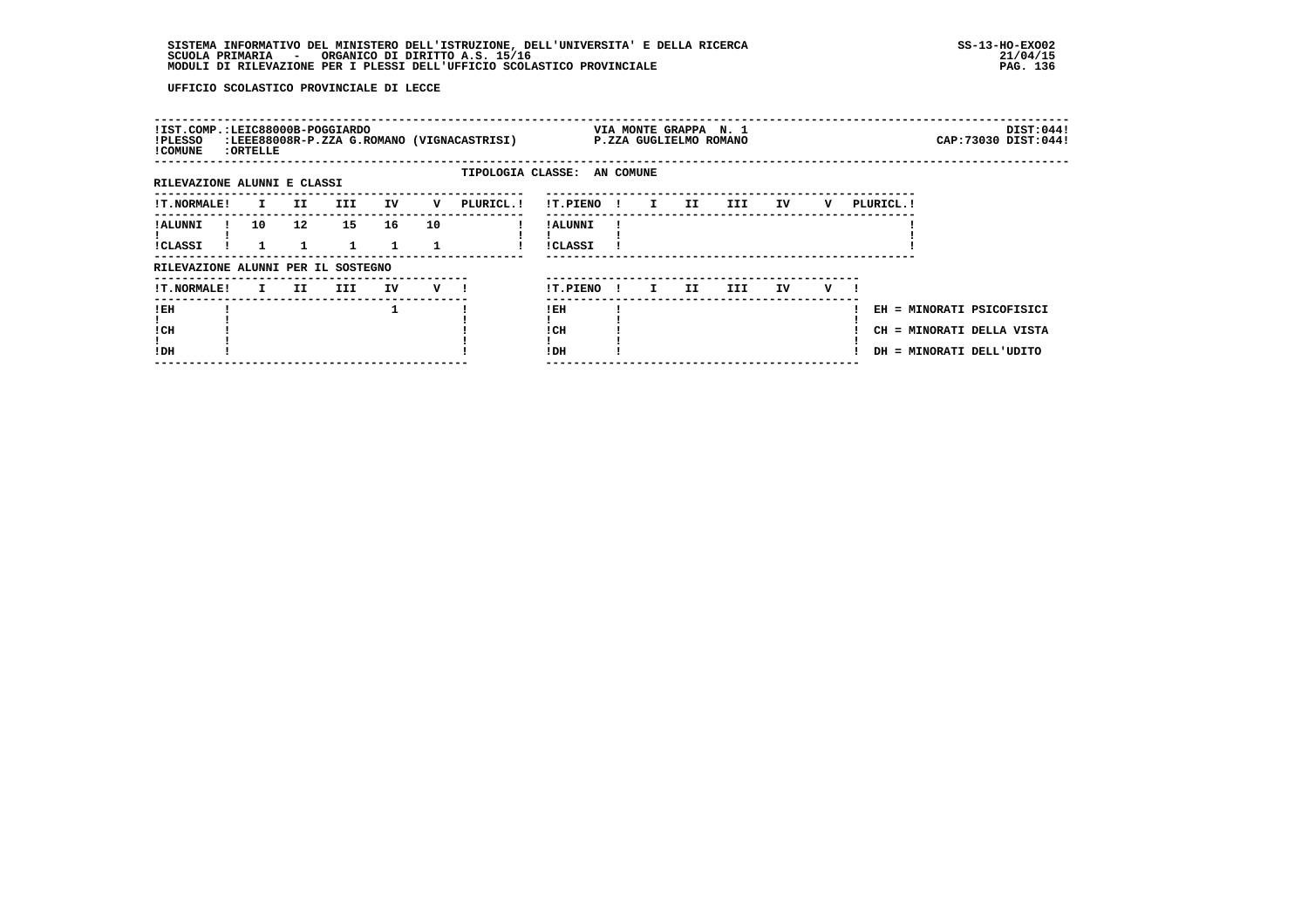**UFFICIO SCOLASTICO PROVINCIALE DI LECCE**

### **RILEVAZIONE POSTI PER L'IST.COMPRENSIVO:LEIC88000B**

#### **COMUNE :POGGIARDO**

| ORGANICO FUNZIONALE DI CIRCOLO |            |                               |                          |          |                    |
|--------------------------------|------------|-------------------------------|--------------------------|----------|--------------------|
|                                | TIPO POSTO | <b>DESCRIZIONE</b>            | ! O.D. CALC. ! O.D. ATT. | N. POSTI | $1$ O.D. PREC. $1$ |
|                                | AF         | !ORGANICO DI CIRCOLO          | 42                       | 41       | 44                 |
|                                | IL.        | !LINGUA INGLESE               |                          |          |                    |
|                                | CH         | !SOST. MINORATI DELLA VISTA ! |                          |          |                    |
|                                | DH         | !SOST. MINORATI DELL' UDITO ! |                          |          |                    |
|                                | EH         | !SOST. MINORATI PSICOFISICI ! |                          |          |                    |
|                                |            |                               |                          |          |                    |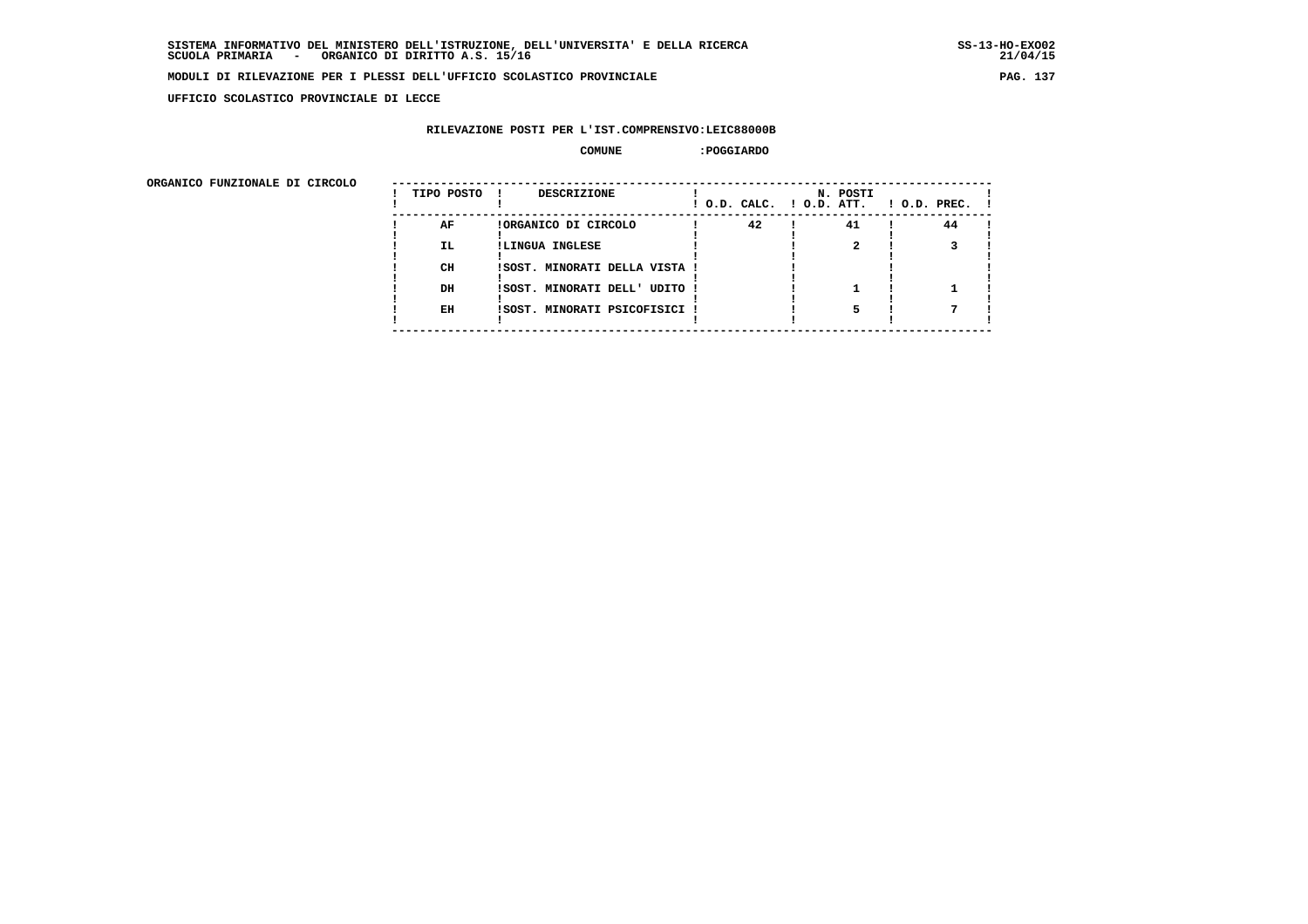| !IST.COMP.:LEIC881007-CORSANO<br>!PLESSO :LEEE881019-D. ALIGHIERI<br>! COMUNE : CORSANO                                                                                                                                                                                                                                                                                                                                                                                                                                          |              |      |                        |                          |        |                                    |                                      |    |               | VIA DELLA LIBERTA'<br>VIA DELLA LIBERTA' |                                                                       |    |     |             |  | CAP: 73033 DIST: 047!       | DIST: 047! |
|----------------------------------------------------------------------------------------------------------------------------------------------------------------------------------------------------------------------------------------------------------------------------------------------------------------------------------------------------------------------------------------------------------------------------------------------------------------------------------------------------------------------------------|--------------|------|------------------------|--------------------------|--------|------------------------------------|--------------------------------------|----|---------------|------------------------------------------|-----------------------------------------------------------------------|----|-----|-------------|--|-----------------------------|------------|
| RILEVAZIONE ALUNNI E CLASSI                                                                                                                                                                                                                                                                                                                                                                                                                                                                                                      |              |      |                        |                          |        | TIPOLOGIA CLASSE: AN COMUNE        |                                      |    |               |                                          |                                                                       |    |     |             |  |                             |            |
| <b>!T.NORMALE!</b>                                                                                                                                                                                                                                                                                                                                                                                                                                                                                                               |              |      | I II III IV V          |                          |        | PLURICL. !                         | !T.PIENO ! I II III IV               |    |               |                                          |                                                                       |    |     | V PLURICL.! |  |                             |            |
|                                                                                                                                                                                                                                                                                                                                                                                                                                                                                                                                  |              |      |                        |                          |        |                                    | !ALUNNI ! 18 18                      |    |               |                                          |                                                                       |    |     |             |  |                             |            |
|                                                                                                                                                                                                                                                                                                                                                                                                                                                                                                                                  |              |      |                        |                          |        |                                    | and the state of<br>!!CLASSI!!!      |    |               |                                          | $\mathbf{1}$                                                          |    |     |             |  |                             |            |
| RILEVAZIONE ALUNNI PER IL SOSTEGNO                                                                                                                                                                                                                                                                                                                                                                                                                                                                                               |              |      |                        |                          |        |                                    |                                      |    |               |                                          |                                                                       |    |     |             |  |                             |            |
| !T.NORMALE!                                                                                                                                                                                                                                                                                                                                                                                                                                                                                                                      | $\mathbf{I}$ | II D |                        | III IV V !               |        |                                    | !T.PIENO ! I II                      |    |               |                                          | <b>III</b>                                                            | IV | V ! |             |  |                             |            |
| ----------------<br><b>IEH</b> $\begin{array}{cccc} 1 & 3 & 1 & 1 \end{array}$                                                                                                                                                                                                                                                                                                                                                                                                                                                   |              |      |                        |                          |        |                                    | $\frac{1}{2}$<br>$!$ EH              | Ţ. |               |                                          |                                                                       |    |     |             |  | ! EH = MINORATI PSICOFISICI |            |
| $\mathbf{I}$ and $\mathbf{I}$<br>ICH                                                                                                                                                                                                                                                                                                                                                                                                                                                                                             | $1 - 1$      |      |                        | $\overline{\phantom{a}}$ |        |                                    | $\mathbf{I}$<br>I CH                 |    |               |                                          |                                                                       |    |     |             |  | ! CH = MINORATI DELLA VISTA |            |
| $\mathbf{I}$<br>! DH                                                                                                                                                                                                                                                                                                                                                                                                                                                                                                             |              |      |                        |                          |        |                                    | $\mathbf{I}$<br>! DH                 |    |               |                                          |                                                                       |    |     |             |  | ! DH = MINORATI DELL'UDITO  |            |
|                                                                                                                                                                                                                                                                                                                                                                                                                                                                                                                                  |              |      |                        |                          |        |                                    |                                      |    |               |                                          |                                                                       |    |     |             |  |                             |            |
| !IST.COMP.:LEIC881007-CORSANO<br>!PLESSO<br>!COMUNE : TIGGIANO                                                                                                                                                                                                                                                                                                                                                                                                                                                                   |              |      | :LEEE88102A-A.TORTELLA |                          |        | ---------------------------------- |                                      |    | VIA SOLFERINO | VIA DELLA LIBERTA'                       |                                                                       |    |     |             |  | CAP: 73030 DIST: 047!       | DIST:047!  |
| RILEVAZIONE ALUNNI E CLASSI                                                                                                                                                                                                                                                                                                                                                                                                                                                                                                      |              |      |                        |                          |        | TIPOLOGIA CLASSE: AN COMUNE        |                                      |    |               |                                          |                                                                       |    |     |             |  |                             |            |
| <b>!T.NORMALE!</b>                                                                                                                                                                                                                                                                                                                                                                                                                                                                                                               |              |      |                        |                          |        | I II III IV V PLURICL.!            | !T.PIENO ! I II III IV               |    |               |                                          | --------------------------------------                                |    |     | V PLURICL.! |  |                             |            |
| !ALUNNI ! 13 14 14                                                                                                                                                                                                                                                                                                                                                                                                                                                                                                               |              |      |                        |                          |        | $\mathbf{I}$                       | !ALUNNI ! 19 14 18 20 19             |    |               |                                          |                                                                       |    |     |             |  |                             |            |
| $\mathbf{I}$ and $\mathbf{I}$ and $\mathbf{I}$<br>$\verb !CLASSI  \qquad \verb !  \qquad \qquad \verb !  \qquad \qquad \verb !  \qquad \qquad \verb !  \qquad \qquad \verb !  \qquad \qquad \verb !  \qquad \qquad \verb !  \qquad \qquad \verb !  \qquad \qquad \verb !  \qquad \qquad \verb !  \qquad \qquad \verb !  \qquad \qquad \verb !  \qquad \qquad \verb !  \qquad \qquad \verb !  \qquad \qquad \verb !  \qquad \qquad \verb !  \qquad \qquad \verb !  \qquad \qquad \verb !  \qquad \qquad \verb !  \qquad \qquad \$ |              |      |                        |                          |        |                                    | $\mathbf{I}$<br>!CLASSI !            |    |               |                                          | $\begin{array}{cccccccccccccc} 1 & & 1 & & 1 & & 1 & & 1 \end{array}$ |    |     |             |  |                             |            |
| RILEVAZIONE ALUNNI PER IL SOSTEGNO                                                                                                                                                                                                                                                                                                                                                                                                                                                                                               |              |      |                        |                          |        |                                    |                                      |    |               |                                          |                                                                       |    |     |             |  |                             |            |
| <b>!T.NORMALE!</b>                                                                                                                                                                                                                                                                                                                                                                                                                                                                                                               |              |      | I II III               |                          | IV V ! |                                    | !T.PIENO ! I II III IV V !           |    |               |                                          |                                                                       |    |     |             |  |                             |            |
| ! EH                                                                                                                                                                                                                                                                                                                                                                                                                                                                                                                             |              |      |                        | $\overline{2}$           |        | I.                                 | $!$ EH                               | Ţ. |               | $\mathbf{1}$                             |                                                                       |    |     |             |  | ! EH = MINORATI PSICOFISICI |            |
| $\mathbf{I}$<br>! CH<br>I.                                                                                                                                                                                                                                                                                                                                                                                                                                                                                                       |              |      |                        |                          |        |                                    | $\mathbf{I}$<br>! CH<br>$\mathbf{I}$ |    |               |                                          |                                                                       |    |     |             |  | ! CH = MINORATI DELLA VISTA |            |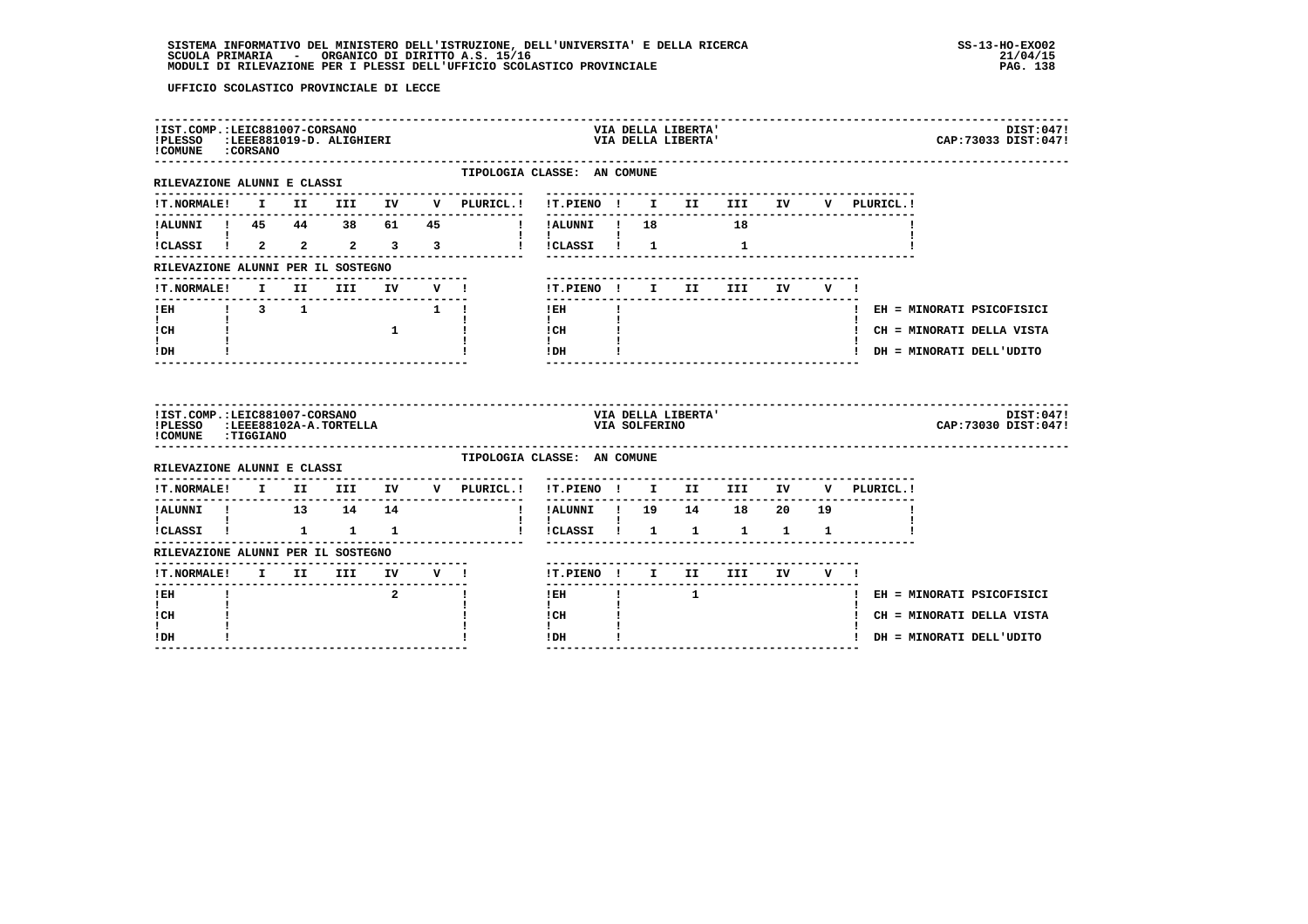**UFFICIO SCOLASTICO PROVINCIALE DI LECCE**

# **RILEVAZIONE POSTI PER L'IST.COMPRENSIVO:LEIC881007**

#### **COMUNE :CORSANO**

ORGANICO FUNZIONALE DI CIRCOLO

| ORGANICO FUNZIONALE DI CIRCOLO | TIPO POSTO ! | <b>DESCRIZIONE</b>            |    | N. POSTI | $!$ O.D. CALC. $!$ O.D. ATT. $!$ O.D. PREC. $!$ |  |
|--------------------------------|--------------|-------------------------------|----|----------|-------------------------------------------------|--|
|                                | AF           | !ORGANICO DI CIRCOLO          | 32 | 31       | 31                                              |  |
|                                | IL.          | !LINGUA INGLESE               |    |          |                                                 |  |
|                                |              |                               |    |          |                                                 |  |
|                                | CH           | !SOST. MINORATI DELLA VISTA ! |    |          |                                                 |  |
|                                |              |                               |    |          |                                                 |  |
|                                | DH           | ISOST. MINORATI DELL' UDITO ! |    |          |                                                 |  |
|                                |              |                               |    |          |                                                 |  |
|                                | EH           | !SOST. MINORATI PSICOFISICI ! |    |          |                                                 |  |
|                                |              |                               |    |          |                                                 |  |
|                                |              |                               |    |          |                                                 |  |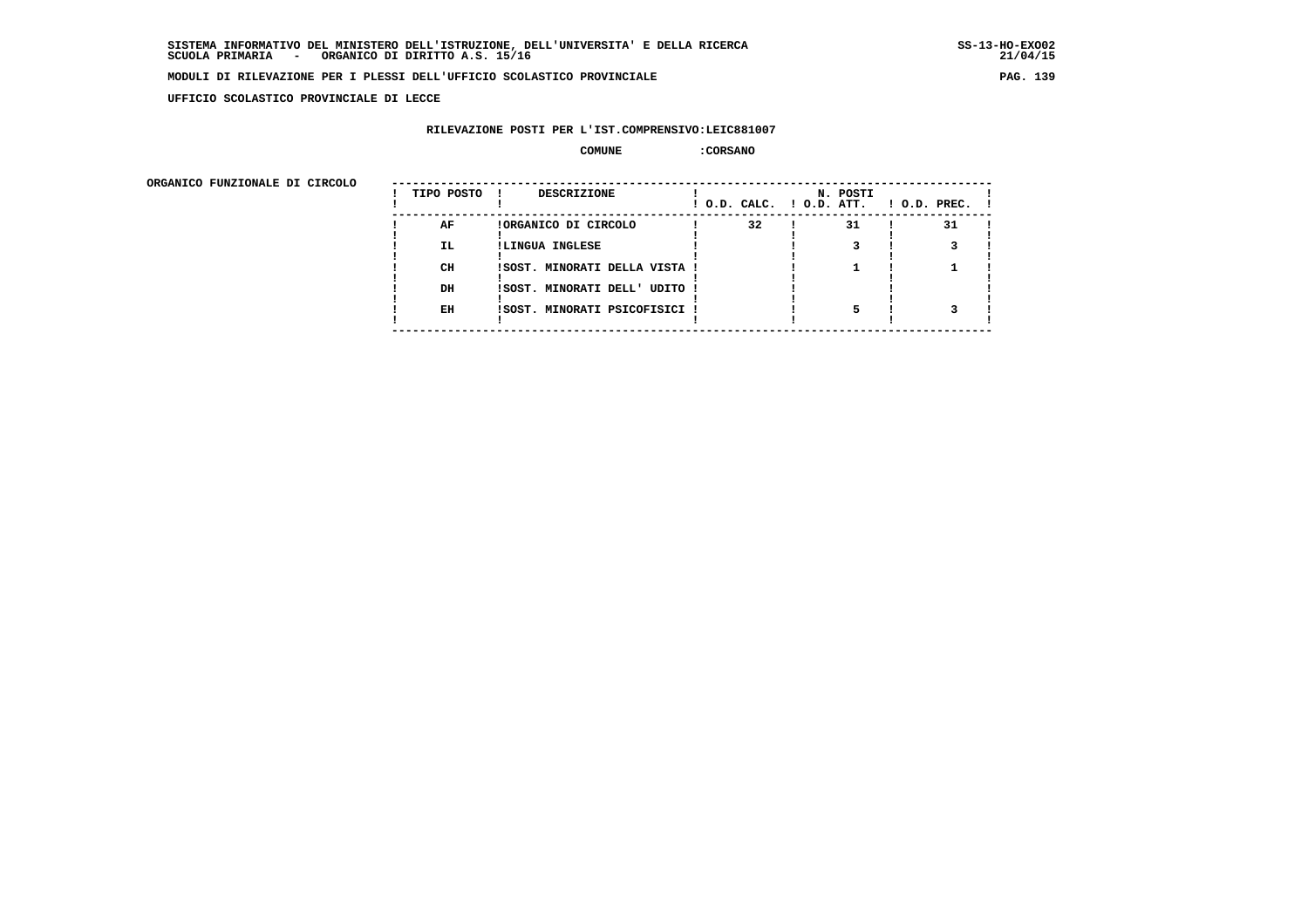| !IST.COMP.:LEIC882003-STOMEO - ZIMBALO LECCE<br>PLESSO :LEEE882015-LE VELE<br>! COMUNE : LECCE |              |  |  |    |                                                                        | VIA LILLA<br>VIA CARRARA                                        |    |  | VIA SIRACUSA ZONA 167/B                                                                                                                                                                                                                                                                       |  |  | CAP: 73100 DIST: 036!                   | DIST:036! |
|------------------------------------------------------------------------------------------------|--------------|--|--|----|------------------------------------------------------------------------|-----------------------------------------------------------------|----|--|-----------------------------------------------------------------------------------------------------------------------------------------------------------------------------------------------------------------------------------------------------------------------------------------------|--|--|-----------------------------------------|-----------|
| RILEVAZIONE ALUNNI E CLASSI                                                                    |              |  |  |    | ---------------                                                        | TIPOLOGIA CLASSE: AN COMUNE<br>-------------------------------- |    |  |                                                                                                                                                                                                                                                                                               |  |  |                                         |           |
|                                                                                                |              |  |  |    | !T.NORMALE! I II III IV V PLURICL.! !T.PIENO ! I II III IV V PLURICL.! |                                                                 |    |  |                                                                                                                                                                                                                                                                                               |  |  |                                         |           |
| !ALUNNI !<br>$\mathbf{I}$ and $\mathbf{I}$ and $\mathbf{I}$                                    |              |  |  | 26 |                                                                        | ! !ALUNNI ! 23 34 25 26                                         |    |  |                                                                                                                                                                                                                                                                                               |  |  |                                         |           |
| !CLASSI !                                                                                      |              |  |  |    |                                                                        |                                                                 |    |  |                                                                                                                                                                                                                                                                                               |  |  |                                         |           |
| RILEVAZIONE ALUNNI PER IL SOSTEGNO                                                             |              |  |  |    |                                                                        |                                                                 |    |  | _____________________________                                                                                                                                                                                                                                                                 |  |  |                                         |           |
|                                                                                                |              |  |  |    | !T.NORMALE! I II III IV V !                                            | !T.PIENO ! I II III IV V !                                      |    |  |                                                                                                                                                                                                                                                                                               |  |  |                                         |           |
| $I$ EH<br>$\mathbf{I}$ and $\mathbf{I}$                                                        | $\mathbf{I}$ |  |  |    | $2 \quad 1$                                                            | -------------------------<br>$\mathbf{I}$                       |    |  |                                                                                                                                                                                                                                                                                               |  |  | !EH ! 2 1 1 ! EH = MINORATI PSICOFISICI |           |
| ! CH                                                                                           |              |  |  |    |                                                                        | ! CH                                                            |    |  | $\frac{1}{2}$ and $\frac{1}{2}$ and $\frac{1}{2}$ and $\frac{1}{2}$ and $\frac{1}{2}$ and $\frac{1}{2}$ and $\frac{1}{2}$ and $\frac{1}{2}$ and $\frac{1}{2}$ and $\frac{1}{2}$ and $\frac{1}{2}$ and $\frac{1}{2}$ and $\frac{1}{2}$ and $\frac{1}{2}$ and $\frac{1}{2}$ and $\frac{1}{2}$ a |  |  | ! CH = MINORATI DELLA VISTA             |           |
| t i<br>! DH                                                                                    |              |  |  |    |                                                                        | $\mathbf{I}$<br>!DH                                             |    |  |                                                                                                                                                                                                                                                                                               |  |  | ! DH = MINORATI DELL'UDITO              |           |
|                                                                                                |              |  |  |    |                                                                        |                                                                 |    |  |                                                                                                                                                                                                                                                                                               |  |  |                                         |           |
| ! COMUNE : LECCE                                                                               |              |  |  |    |                                                                        |                                                                 |    |  |                                                                                                                                                                                                                                                                                               |  |  | CAP: 73100 DIST: 036!                   | DIST:036! |
| RILEVAZIONE ALUNNI E CLASSI                                                                    |              |  |  |    | TIPOLOGIA CLASSE: AN COMUNE                                            |                                                                 |    |  |                                                                                                                                                                                                                                                                                               |  |  |                                         |           |
|                                                                                                |              |  |  |    | !T.NORMALE! I II III IV V PLURICL.! !T.PIENO ! I II III IV V PLURICL.! |                                                                 |    |  |                                                                                                                                                                                                                                                                                               |  |  |                                         |           |
|                                                                                                |              |  |  |    | --------------<br>!ALUNNI ! 77 87 64 90 84 ! !ALUNNI !                 |                                                                 |    |  |                                                                                                                                                                                                                                                                                               |  |  |                                         |           |
| $\mathbf{I}$ and $\mathbf{I}$ and $\mathbf{I}$                                                 |              |  |  |    | !CLASSI ! 3 4 3 4 3 ! !CLASSI !                                        | $\mathbf{I}$                                                    |    |  |                                                                                                                                                                                                                                                                                               |  |  |                                         |           |
| RILEVAZIONE ALUNNI PER IL SOSTEGNO                                                             |              |  |  |    |                                                                        |                                                                 |    |  |                                                                                                                                                                                                                                                                                               |  |  |                                         |           |
|                                                                                                |              |  |  |    |                                                                        | !T.PIENO! I II III IV V!                                        |    |  |                                                                                                                                                                                                                                                                                               |  |  |                                         |           |
| !EH ! 2 ! 1 !                                                                                  |              |  |  |    | <u>KLENVALLEN AMBURIT II III IV V !</u><br>IT.NORMALE! I II III IV V ! | $1$ EH $\sim$                                                   | п. |  |                                                                                                                                                                                                                                                                                               |  |  | ! EH = MINORATI PSICOFISICI             |           |
| $\mathbf{I}$<br>! CH<br>I.                                                                     |              |  |  |    |                                                                        | $\mathbf{I}$<br>! CH<br>$\mathbf{I}$                            |    |  |                                                                                                                                                                                                                                                                                               |  |  | ! CH = MINORATI DELLA VISTA             |           |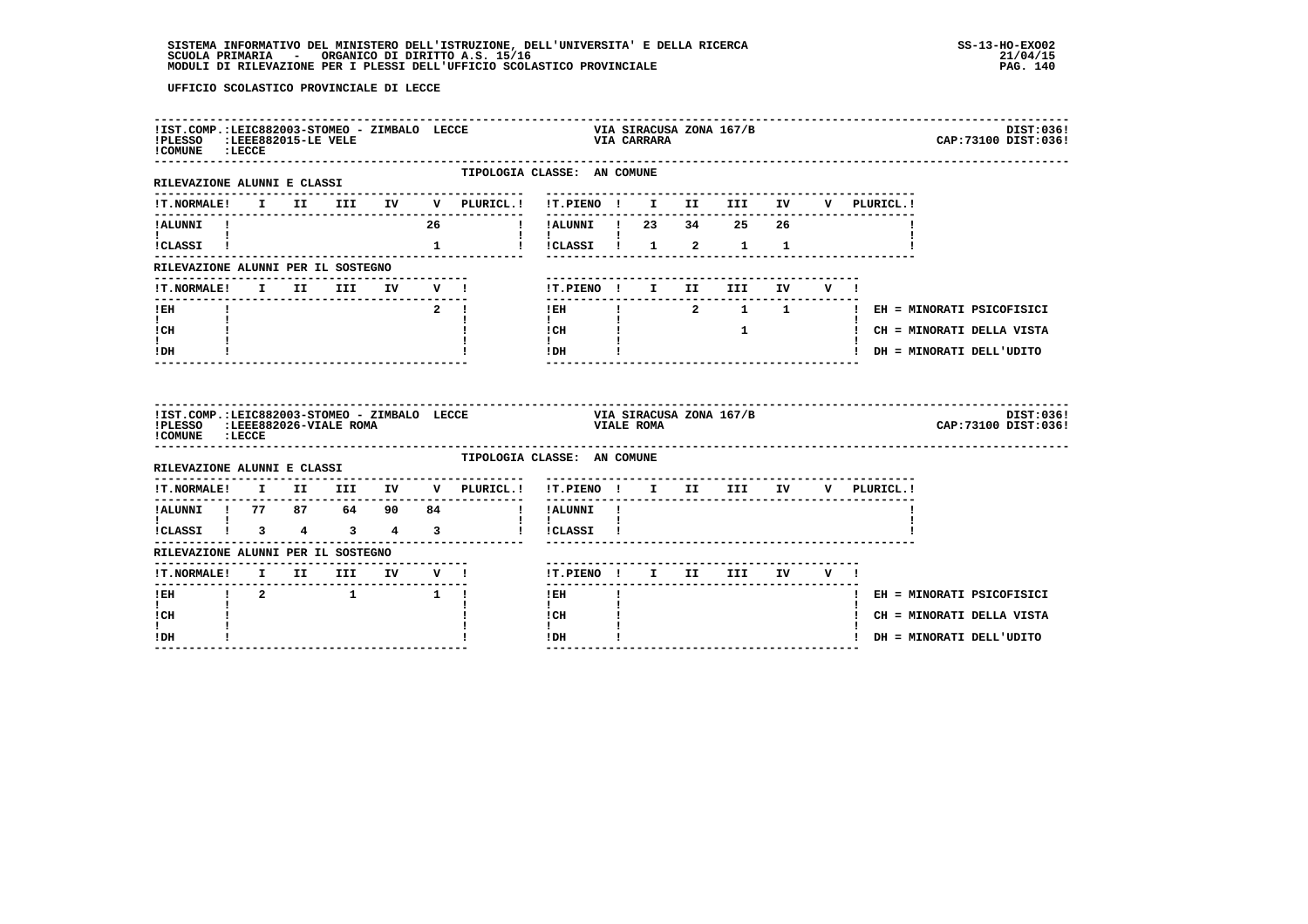**UFFICIO SCOLASTICO PROVINCIALE DI LECCE**

# **RILEVAZIONE POSTI PER L'IST.COMPRENSIVO:LEIC882003**

#### **COMUNE :LECCE**

| ORGANICO FUNZIONALE DI CIRCOLO |            |                               |                          |          |                    |
|--------------------------------|------------|-------------------------------|--------------------------|----------|--------------------|
|                                | TIPO POSTO | <b>DESCRIZIONE</b>            | ! O.D. CALC. ! O.D. ATT. | N. POSTI | $1$ O.D. PREC. $1$ |
|                                | AF         | !ORGANICO DI CIRCOLO          | 32                       | 31       | 31                 |
|                                | IL.        | !LINGUA INGLESE               |                          |          |                    |
|                                | CH         | !SOST. MINORATI DELLA VISTA ! |                          |          |                    |
|                                | DH         | !SOST. MINORATI DELL' UDITO ! |                          |          |                    |
|                                | EH         | !SOST. MINORATI PSICOFISICI ! |                          |          |                    |
|                                |            |                               |                          |          |                    |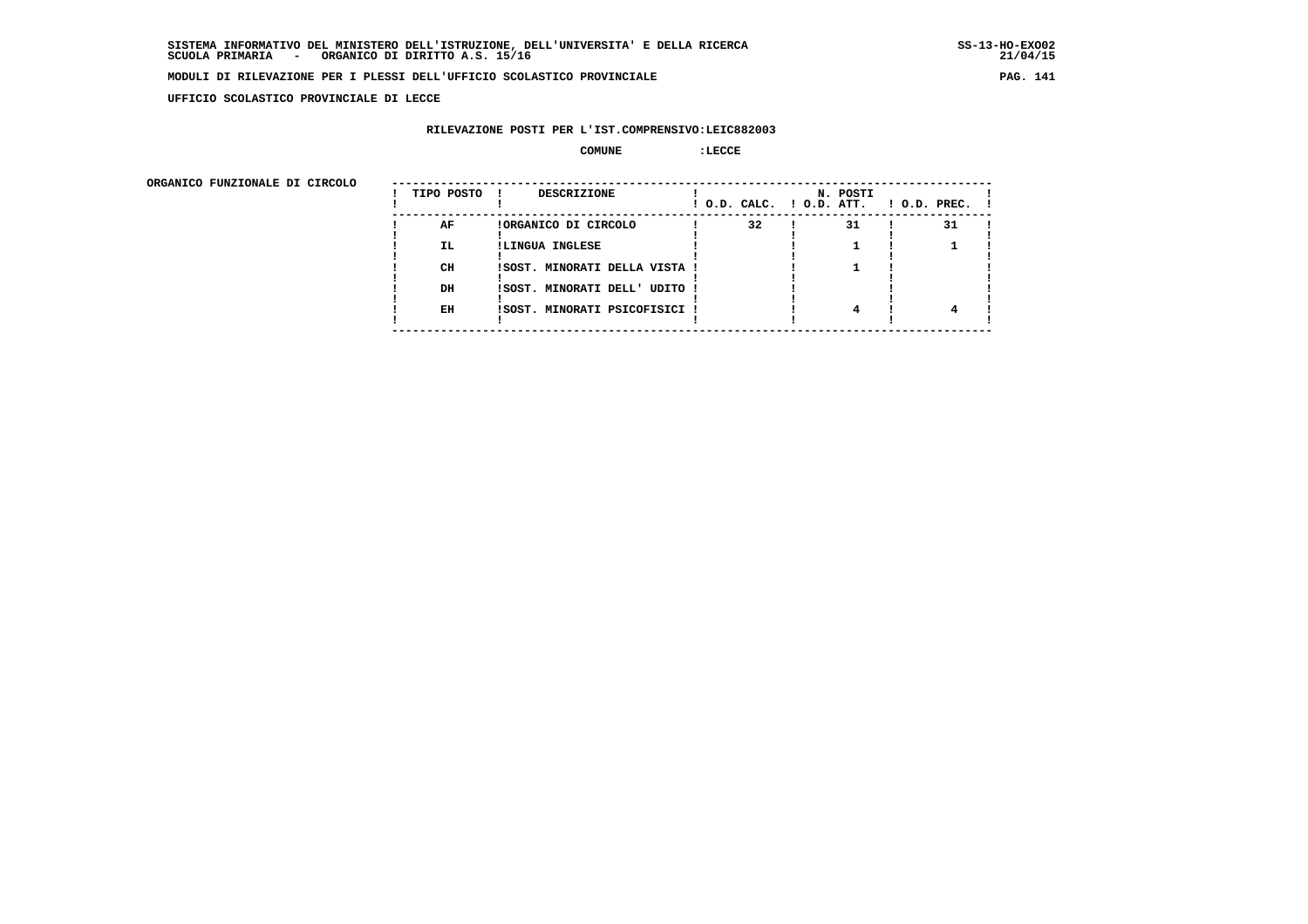| ! COMUNE : CARMIANO                  |  |  |                             |                                                                        |  |                              |    |                               | 157.COMP.:LEIC88600A-IST.COMPRENSIVO A IND.MUSICALE VIA STAZIONE 56<br>1998:PLESSO :LEEE88601C-SCUOLA PRIMARIA "A.LECCISO" VIA 3 SETTEMBRE N? 13 |
|--------------------------------------|--|--|-----------------------------|------------------------------------------------------------------------|--|------------------------------|----|-------------------------------|--------------------------------------------------------------------------------------------------------------------------------------------------|
| RILEVAZIONE ALUNNI E CLASSI          |  |  |                             | TIPOLOGIA CLASSE: AN COMUNE                                            |  |                              |    |                               |                                                                                                                                                  |
|                                      |  |  |                             |                                                                        |  |                              |    | V PLURICL.!                   |                                                                                                                                                  |
| !ALUNNI ! 80 63 76 62 60             |  |  |                             | ! !ALUNNI !                                                            |  |                              | 18 |                               |                                                                                                                                                  |
| <b>Experience</b>                    |  |  |                             | $\mathbf{1}$ $\mathbf{1}$ $\mathbf{1}$ $\mathbf{1}$                    |  |                              |    |                               |                                                                                                                                                  |
| RILEVAZIONE ALUNNI PER IL SOSTEGNO   |  |  |                             |                                                                        |  |                              |    |                               |                                                                                                                                                  |
|                                      |  |  |                             |                                                                        |  | -----------------------      |    |                               |                                                                                                                                                  |
| $\mathbf{I}$ and $\mathbf{I}$        |  |  |                             | $1$ EH $\qquad$ $1$<br>$\mathbf{1}$ and $\mathbf{1}$                   |  |                              |    | 1 ! EH = MINORATI PSICOFISICI |                                                                                                                                                  |
| ICH                                  |  |  |                             |                                                                        |  |                              |    | ! CH = MINORATI DELLA VISTA   |                                                                                                                                                  |
| $\mathbf{I}$<br>! DH                 |  |  |                             |                                                                        |  | ____________________________ |    | ! DH = MINORATI DELL'UDITO    |                                                                                                                                                  |
|                                      |  |  |                             |                                                                        |  |                              |    |                               |                                                                                                                                                  |
| ! COMUNE : CARMIANO                  |  |  |                             |                                                                        |  |                              |    |                               | DIST: 038!<br>CAP:73041 DIST:038!                                                                                                                |
|                                      |  |  |                             | TIPOLOGIA CLASSE: AN COMUNE                                            |  |                              |    |                               |                                                                                                                                                  |
| RILEVAZIONE ALUNNI E CLASSI          |  |  |                             | !T.NORMALE! I II III IV V PLURICL.! !T.PIENO ! I II III IV V PLURICL.! |  |                              |    |                               |                                                                                                                                                  |
| !ALUNNI ! 20  28  42  47  31         |  |  |                             | !!ALUNNI!! 22                                                          |  | --------------------         |    |                               |                                                                                                                                                  |
| $\mathbf{I}$                         |  |  |                             | $\mathbf{1}$ $\mathbf{1}$<br>icLASSI i 1 2 2 2 2 i icLASSI i 1         |  |                              |    |                               |                                                                                                                                                  |
| RILEVAZIONE ALUNNI PER IL SOSTEGNO   |  |  |                             |                                                                        |  |                              |    |                               |                                                                                                                                                  |
|                                      |  |  | !T.NORMALE! I II III IV V ! | !T.PIENO! I II III IV V!                                               |  |                              |    |                               |                                                                                                                                                  |
| !EH    !    1    1    1    2    !    |  |  |                             | $1$ EH $1$ $1$                                                         |  |                              |    | ! EH = MINORATI PSICOFISICI   |                                                                                                                                                  |
| $\mathbf{I}$<br>! CH<br>$\mathbf{I}$ |  |  |                             | $\mathbf{I}$<br>! CH<br>$\mathbf{I}$                                   |  |                              |    | ! CH = MINORATI DELLA VISTA   |                                                                                                                                                  |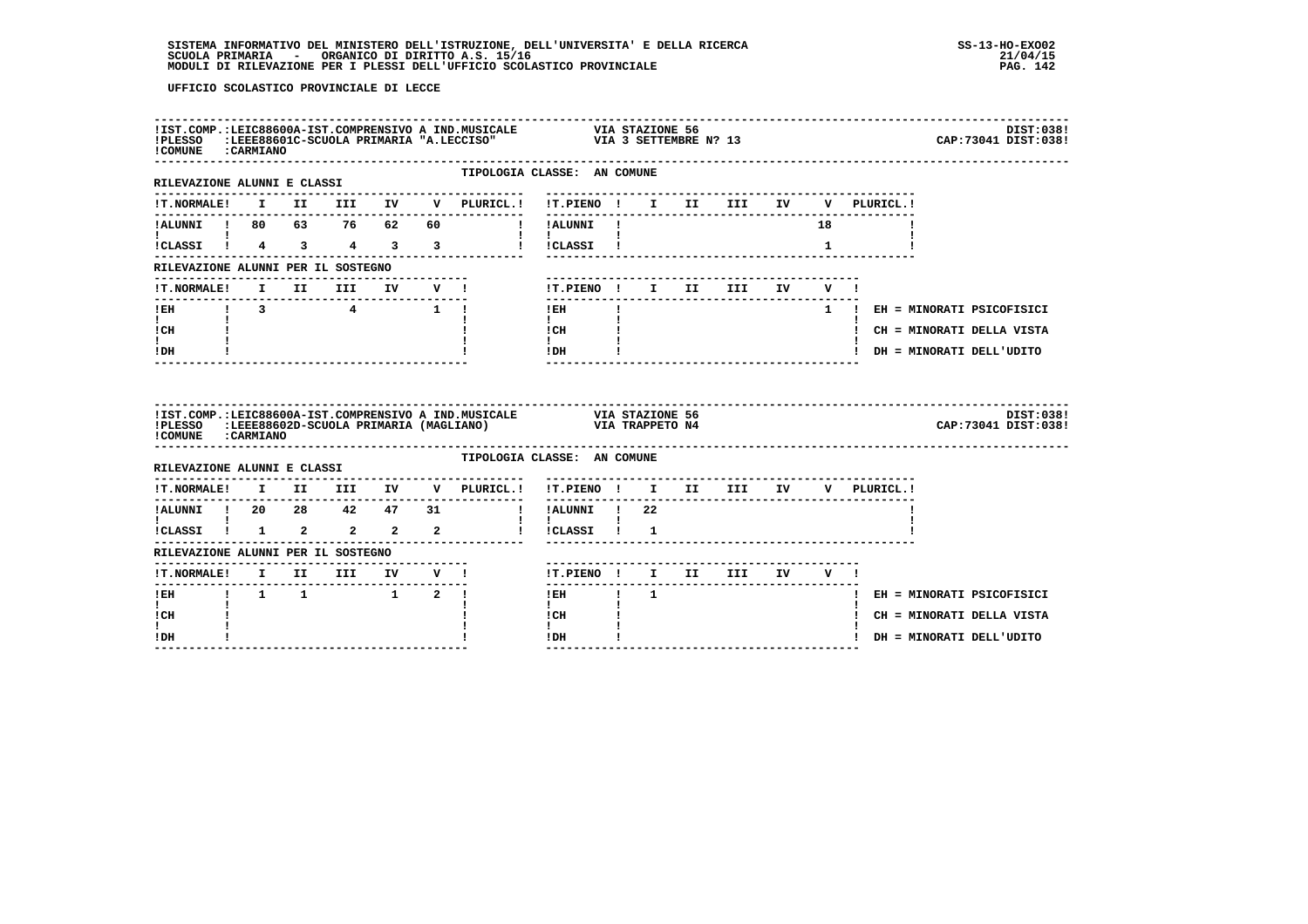**UFFICIO SCOLASTICO PROVINCIALE DI LECCE**

# **RILEVAZIONE POSTI PER L'IST.COMPRENSIVO:LEIC88600A**

#### **COMUNE :CARMIANO**

ORGANICO FUNZIONALE DI CIRCOLO

| ORGANICO FUNZIONALE DI CIRCOLO |            |                                    |    |                                      |                    |
|--------------------------------|------------|------------------------------------|----|--------------------------------------|--------------------|
|                                | TIPO POSTO | <b>DESCRIZIONE</b><br>$\mathbf{I}$ |    | N. POSTI<br>! O.D. CALC. ! O.D. ATT. | $1$ O.D. PREC. $1$ |
|                                | AF         | !ORGANICO DI CIRCOLO               | 35 | 34                                   | 34                 |
|                                | IL.        | !LINGUA INGLESE                    |    |                                      |                    |
|                                |            |                                    |    |                                      |                    |
|                                | CH         | !SOST. MINORATI DELLA VISTA !      |    |                                      |                    |
|                                |            |                                    |    |                                      |                    |
|                                | DH         | ISOST. MINORATI DELL' UDITO !      |    |                                      |                    |
|                                |            |                                    |    |                                      |                    |
|                                | EH         | ISOST. MINORATI PSICOFISICI !      |    |                                      |                    |
|                                |            |                                    |    |                                      |                    |
|                                |            |                                    |    |                                      |                    |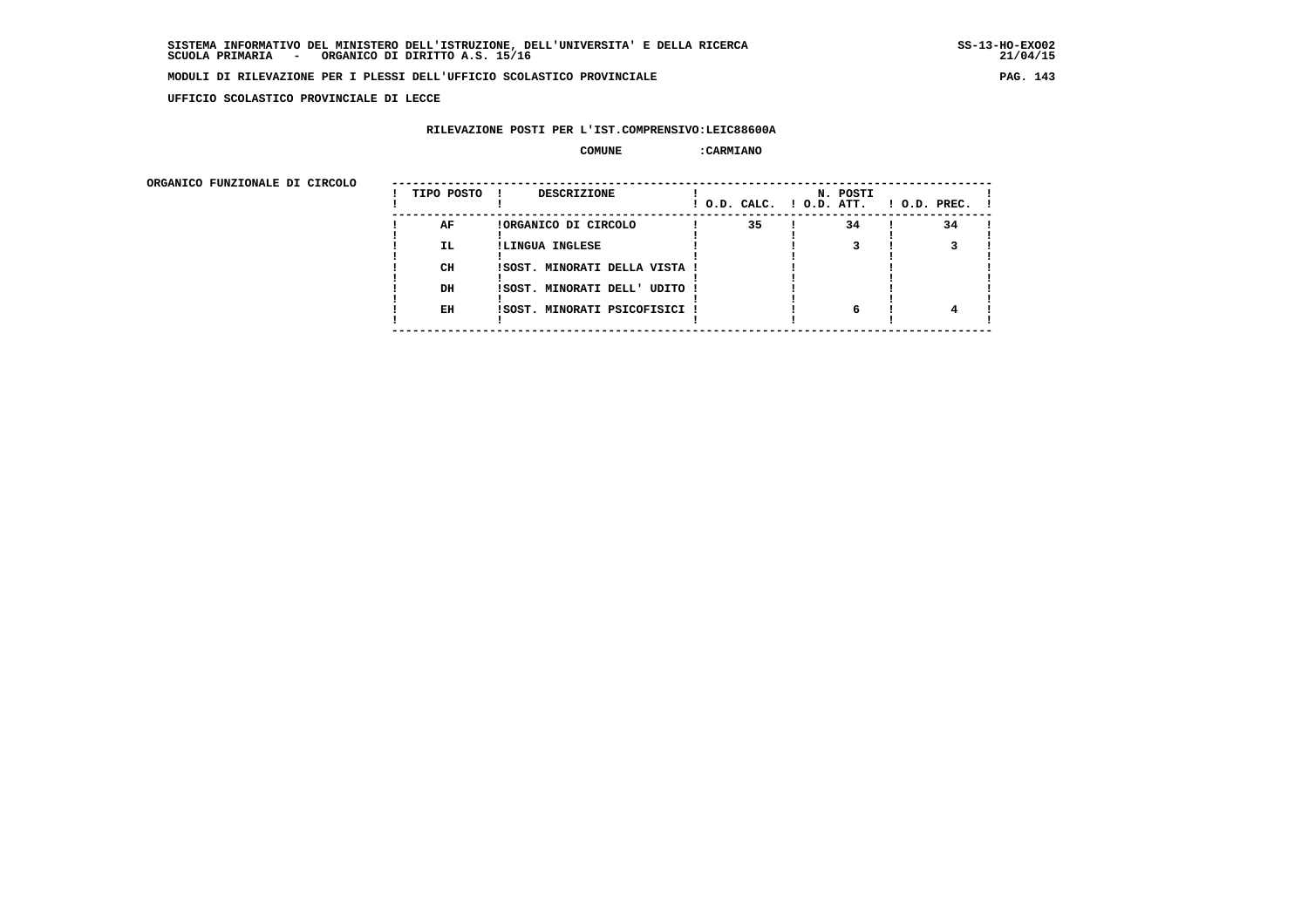| !COMUNE : GALATINA                                                      |  |  |       | IIST.COMP.:LEIC887006-GALATINA POLO 1 P.ZZA CESARI, 14<br>IPLESSO :LEEE887018-SCUOLA PRIMARIA M. MONTINARI P.ZZA CESARI 14                                                                                                                   |                                      |  |                          |      |         |                               | DIST:042!<br>CAP: 73013 DIST: 042! |
|-------------------------------------------------------------------------|--|--|-------|----------------------------------------------------------------------------------------------------------------------------------------------------------------------------------------------------------------------------------------------|--------------------------------------|--|--------------------------|------|---------|-------------------------------|------------------------------------|
| RILEVAZIONE ALUNNI E CLASSI                                             |  |  |       |                                                                                                                                                                                                                                              | TIPOLOGIA CLASSE: AN COMUNE          |  |                          |      |         |                               |                                    |
|                                                                         |  |  |       |                                                                                                                                                                                                                                              | ---------------------------------    |  |                          |      |         |                               |                                    |
|                                                                         |  |  |       |                                                                                                                                                                                                                                              |                                      |  |                          |      |         |                               |                                    |
|                                                                         |  |  |       | 1 - IN THE REEL (1 - II II II IV V PLURICL.)<br>1 - II III IV V PLURICL.)<br>1 - III III IV V PLURICL.<br>1 - III III IV V PLURICL.<br>1 - III III IV V PLURICL.<br>1 - III III IV V PLURICL.<br>1 - III III IV V PLURICL.<br>1 - III III IV |                                      |  |                          |      |         |                               |                                    |
| RILEVAZIONE ALUNNI PER IL SOSTEGNO                                      |  |  |       |                                                                                                                                                                                                                                              |                                      |  |                          |      |         |                               |                                    |
|                                                                         |  |  |       |                                                                                                                                                                                                                                              | !T.PIENO ! I II III                  |  |                          | IV O | $V = 1$ |                               |                                    |
| !EH ! 1                                                                 |  |  | 1 4 ! |                                                                                                                                                                                                                                              | $1$ EH $\qquad$ $1$                  |  |                          |      |         | 1 ! EH = MINORATI PSICOFISICI |                                    |
| $\mathbf{I}$ and $\mathbf{I}$<br>ICH                                    |  |  |       |                                                                                                                                                                                                                                              | $\mathbf{I}$ and $\mathbf{I}$        |  |                          |      |         | ! CH = MINORATI DELLA VISTA   |                                    |
| $\mathbf{I}$<br>$!$ DH                                                  |  |  |       |                                                                                                                                                                                                                                              |                                      |  |                          |      |         | ! DH = MINORATI DELL'UDITO    |                                    |
|                                                                         |  |  |       |                                                                                                                                                                                                                                              |                                      |  |                          |      |         |                               |                                    |
| !IST.COMP.:LEIC887006-GALATINA POLO 1<br>!PLESSO<br>! COMUNE : GALATINA |  |  |       |                                                                                                                                                                                                                                              |                                      |  |                          |      |         |                               | DIST:042!<br>CAP:73013 DIST:042!   |
| RILEVAZIONE ALUNNI E CLASSI                                             |  |  |       | TIPOLOGIA CLASSE: AN COMUNE                                                                                                                                                                                                                  |                                      |  |                          |      |         |                               |                                    |
|                                                                         |  |  |       | !T.NORMALE! I II III IV V PLURICL.! !T.PIENO ! I II III IV V PLURICL.!                                                                                                                                                                       |                                      |  |                          |      |         |                               |                                    |
|                                                                         |  |  |       | IALUNNI ! 26 24 15 23   IALUNNI ! 18                                                                                                                                                                                                         | ---------------------------------    |  |                          |      |         |                               |                                    |
| $\mathbf{I}$ and $\mathbf{I}$ and $\mathbf{I}$ and $\mathbf{I}$         |  |  |       | ICLASSI I 1 1 1 1 1 I ICLASSI I                                                                                                                                                                                                              | $\mathbf{1}$                         |  | $\mathbf{1}$             |      |         |                               |                                    |
| RILEVAZIONE ALUNNI PER IL SOSTEGNO                                      |  |  |       |                                                                                                                                                                                                                                              |                                      |  |                          |      |         |                               |                                    |
| !T.NORMALE! I II III IV V !                                             |  |  |       |                                                                                                                                                                                                                                              | !T.PIENO ! I II III IV V !           |  |                          |      |         |                               |                                    |
| -------<br>! EH                                                         |  |  |       |                                                                                                                                                                                                                                              | -------<br>$!$ EH                    |  | ------------------------ |      |         |                               | ! EH = MINORATI PSICOFISICI        |
| I.<br>! CH<br>I.                                                        |  |  |       |                                                                                                                                                                                                                                              | $\mathbf{I}$<br>! CH<br>$\mathbf{I}$ |  |                          |      |         |                               | ! CH = MINORATI DELLA VISTA        |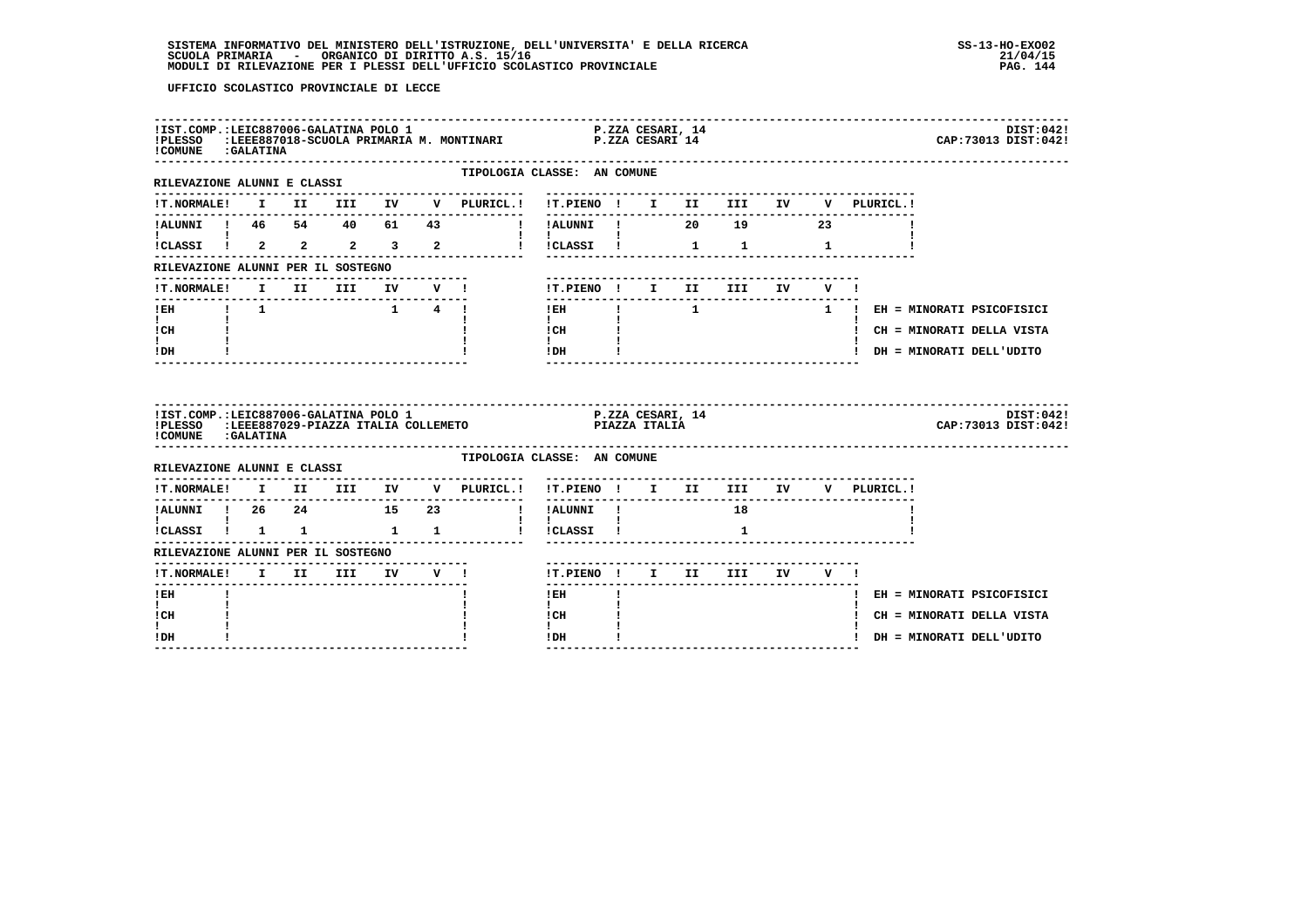**UFFICIO SCOLASTICO PROVINCIALE DI LECCE**

## **RILEVAZIONE POSTI PER L'IST.COMPRENSIVO:LEIC887006**

### **COMUNE :GALATINA**

ORGANICO FUNZIONALE DI CIRCOLO

| ORGANICO FUNZIONALE DI CIRCOLO |            |                               |                          |          |                    |
|--------------------------------|------------|-------------------------------|--------------------------|----------|--------------------|
|                                | TIPO POSTO | DESCRIZIONE                   | ! O.D. CALC. ! O.D. ATT. | N. POSTI | $!$ 0.D. PREC. $!$ |
|                                | AF         | !ORGANICO DI CIRCOLO          | 26                       | 25       | 30                 |
|                                | IL.        | !LINGUA INGLESE               |                          |          |                    |
|                                |            |                               |                          |          |                    |
|                                | CH         | !SOST. MINORATI DELLA VISTA ! |                          |          |                    |
|                                |            |                               |                          |          |                    |
|                                | DH         | !SOST. MINORATI DELL' UDITO ! |                          |          |                    |
|                                |            |                               |                          |          |                    |
|                                | EH         | !SOST. MINORATI PSICOFISICI ! |                          |          |                    |
|                                |            |                               |                          |          |                    |
|                                |            |                               |                          |          |                    |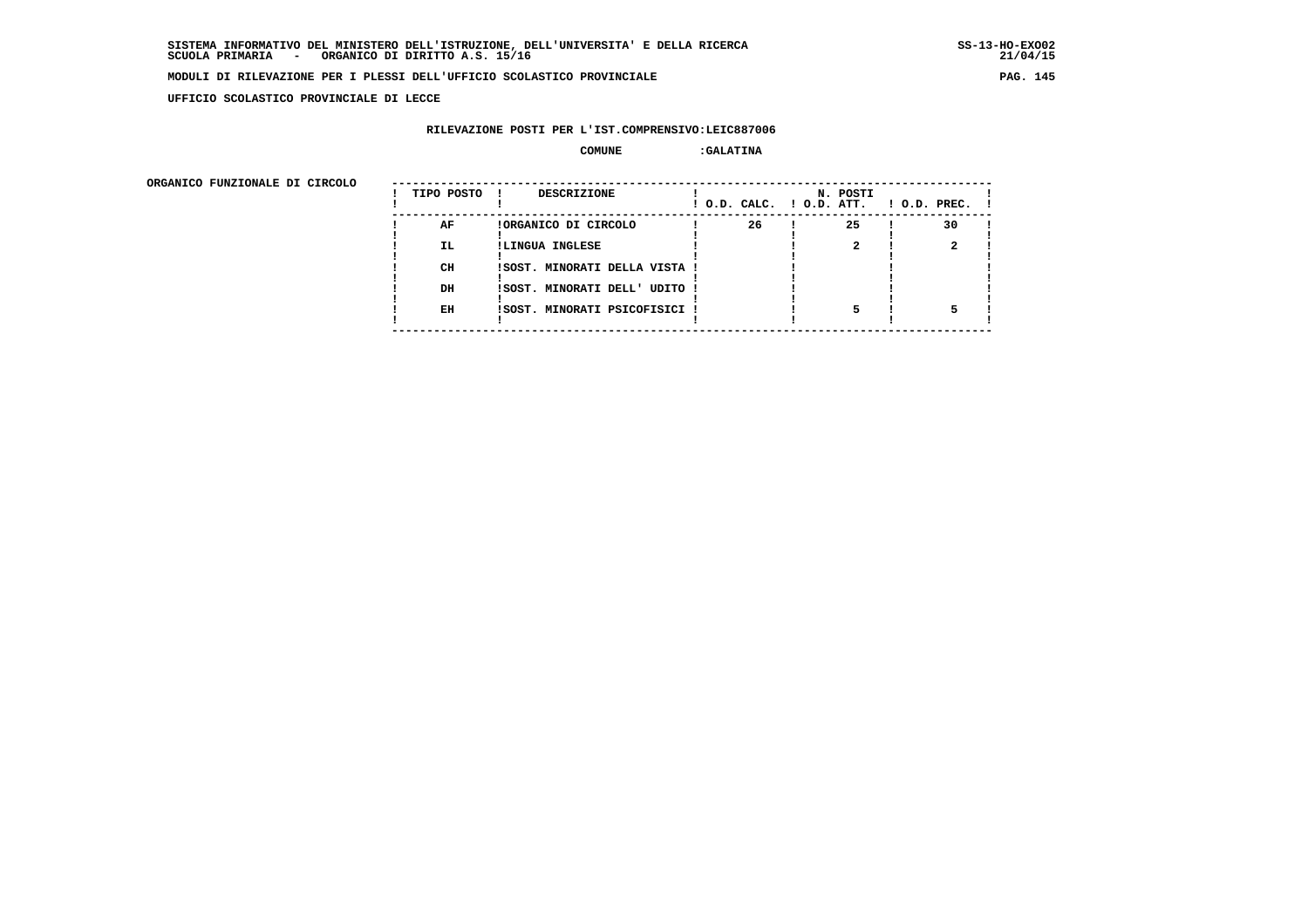| !PLESSO :LEEE888014-SCUOLA PRIMARIA NOHA<br>! COMUNE : GALATINA |  | !IST.COMP.:LEIC888002-GALATINA POLO 2 |  |                             | <b>VIA ARNO</b><br>VIA PETRONIO, 1                                                                                                                                                                                                                                                                                                         |  |             | DIST:0421<br>CAP: 73013 DIST: 042! |
|-----------------------------------------------------------------|--|---------------------------------------|--|-----------------------------|--------------------------------------------------------------------------------------------------------------------------------------------------------------------------------------------------------------------------------------------------------------------------------------------------------------------------------------------|--|-------------|------------------------------------|
| RILEVAZIONE ALUNNI E CLASSI                                     |  |                                       |  |                             | TIPOLOGIA CLASSE: AN COMUNE<br>---------------------------                                                                                                                                                                                                                                                                                 |  |             |                                    |
|                                                                 |  |                                       |  |                             | IT.NORMALE! I II III IV V PLURICL.! IT.PIENO ! I II III IV                                                                                                                                                                                                                                                                                 |  | V PLURICL.! |                                    |
|                                                                 |  |                                       |  |                             | !ALUNNI ! 17 32 32 31 28 ! !ALUNNI !                                                                                                                                                                                                                                                                                                       |  |             |                                    |
| $\mathbf{1}$ $\mathbf{1}$                                       |  |                                       |  |                             | $\mathbf{1}$ $\mathbf{1}$<br>iCLASSI I 1 2 2 2 2 1 ICLASSI I                                                                                                                                                                                                                                                                               |  |             |                                    |
| RILEVAZIONE ALUNNI PER IL SOSTEGNO                              |  |                                       |  |                             |                                                                                                                                                                                                                                                                                                                                            |  |             |                                    |
|                                                                 |  |                                       |  | !T.NORMALE! I II III IV V ! | !T.PIENO! I II III IV V!                                                                                                                                                                                                                                                                                                                   |  |             |                                    |
| !EH                                                             |  | $1$ $2$ !                             |  |                             | $1$ EH $\qquad$ $\qquad$ $\qquad$ $\qquad$ $\qquad$ $\qquad$ $\qquad$ $\qquad$ $\qquad$ $\qquad$ $\qquad$ $\qquad$ $\qquad$ $\qquad$ $\qquad$ $\qquad$ $\qquad$ $\qquad$ $\qquad$ $\qquad$ $\qquad$ $\qquad$ $\qquad$ $\qquad$ $\qquad$ $\qquad$ $\qquad$ $\qquad$ $\qquad$ $\qquad$ $\qquad$ $\qquad$ $\qquad$ $\qquad$ $\qquad$ $\qquad$ |  |             | ! EH = MINORATI PSICOFISICI        |
| $\mathbf{I}$ and $\mathbf{I}$<br>ICH                            |  |                                       |  |                             | $\mathbf{I}$ and $\mathbf{I}$<br>$\frac{1}{1}$ $\frac{1}{1}$ $\frac{1}{1}$                                                                                                                                                                                                                                                                 |  |             | ! CH = MINORATI DELLA VISTA        |
| $\mathbf{I}$<br>$I\,D\,H$                                       |  |                                       |  |                             | $!$ DH $\qquad$ $\qquad$ $\qquad$ $\qquad$ $\qquad$ $\qquad$ $\qquad$ $\qquad$ $\qquad$ $\qquad$ $\qquad$ $\qquad$ $\qquad$ $\qquad$ $\qquad$ $\qquad$ $\qquad$ $\qquad$ $\qquad$ $\qquad$ $\qquad$ $\qquad$ $\qquad$ $\qquad$ $\qquad$ $\qquad$ $\qquad$ $\qquad$ $\qquad$ $\qquad$ $\qquad$ $\qquad$ $\qquad$ $\qquad$ $\qquad$ $\qquad$ |  |             | ! DH = MINORATI DELL'UDITO         |
| !IST.COMP.:LEIC888002-GALATINA POLO 2<br>! COMUNE : GALATINA    |  |                                       |  |                             | <b>VIA ARNO</b>                                                                                                                                                                                                                                                                                                                            |  |             |                                    |
|                                                                 |  |                                       |  |                             | !PLESSO :LEEE888025-SCUOLA PRIMARIA POLO 2 GALATINA VIA ARNO                                                                                                                                                                                                                                                                               |  |             | DIST:0421<br>CAP: 73013 DIST: 042! |
|                                                                 |  | RILEVAZIONE ALUNNI E CLASSI           |  |                             | TIPOLOGIA CLASSE: AN COMUNE                                                                                                                                                                                                                                                                                                                |  |             |                                    |
|                                                                 |  |                                       |  |                             | !T.NORMALE! I II III IV V PLURICL.! !T.PIENO ! I II III IV V PLURICL.!                                                                                                                                                                                                                                                                     |  |             |                                    |
|                                                                 |  |                                       |  |                             |                                                                                                                                                                                                                                                                                                                                            |  |             |                                    |
| t in                                                            |  |                                       |  |                             | $\mathbf{1}$ $\mathbf{1}$<br>iCLASSI 1 3 3 3 3 3 1 ICLASSI 1                                                                                                                                                                                                                                                                               |  |             |                                    |
| RILEVAZIONE ALUNNI PER IL SOSTEGNO                              |  |                                       |  |                             |                                                                                                                                                                                                                                                                                                                                            |  |             |                                    |
|                                                                 |  |                                       |  |                             | !T.PIENO ! I II III IV V !                                                                                                                                                                                                                                                                                                                 |  |             |                                    |
| $I$ EH                                                          |  | $1 \quad 1 \quad 1$                   |  |                             | $\mathbf{I}$<br>$!$ EH                                                                                                                                                                                                                                                                                                                     |  |             | ! EH = MINORATI PSICOFISICI        |
| t in<br>! CH<br>t i                                             |  |                                       |  |                             | $\mathbf{I}$<br>! CH<br>$\mathbf{I}$                                                                                                                                                                                                                                                                                                       |  |             | ! CH = MINORATI DELLA VISTA        |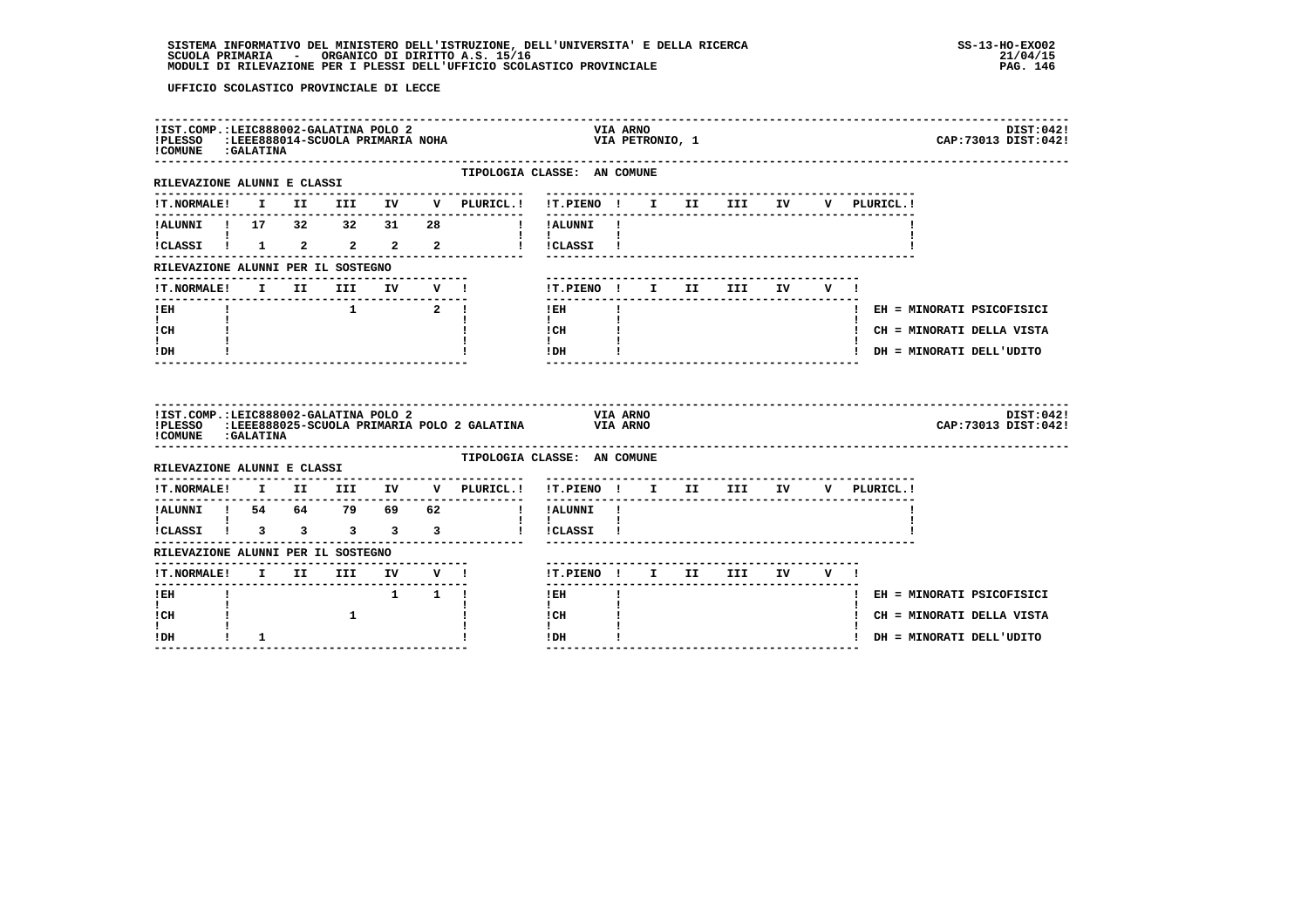**UFFICIO SCOLASTICO PROVINCIALE DI LECCE**

## **RILEVAZIONE POSTI PER L'IST.COMPRENSIVO:LEIC888002**

### **COMUNE :GALATINA**

| ORGANICO FUNZIONALE DI CIRCOLO |            |                               |                          |          |                    |
|--------------------------------|------------|-------------------------------|--------------------------|----------|--------------------|
|                                | TIPO POSTO | DESCRIZIONE                   | ! O.D. CALC. ! O.D. ATT. | N. POSTI | $1$ O.D. PREC. $1$ |
|                                | AF         | !ORGANICO DI CIRCOLO          | 29                       | 28       | 30                 |
|                                | IL.        | !LINGUA INGLESE               |                          |          |                    |
|                                | CH         | !SOST. MINORATI DELLA VISTA ! |                          |          |                    |
|                                | DH         | !SOST. MINORATI DELL' UDITO ! |                          |          |                    |
|                                | EH         | !SOST. MINORATI PSICOFISICI ! |                          |          |                    |
|                                |            |                               |                          |          |                    |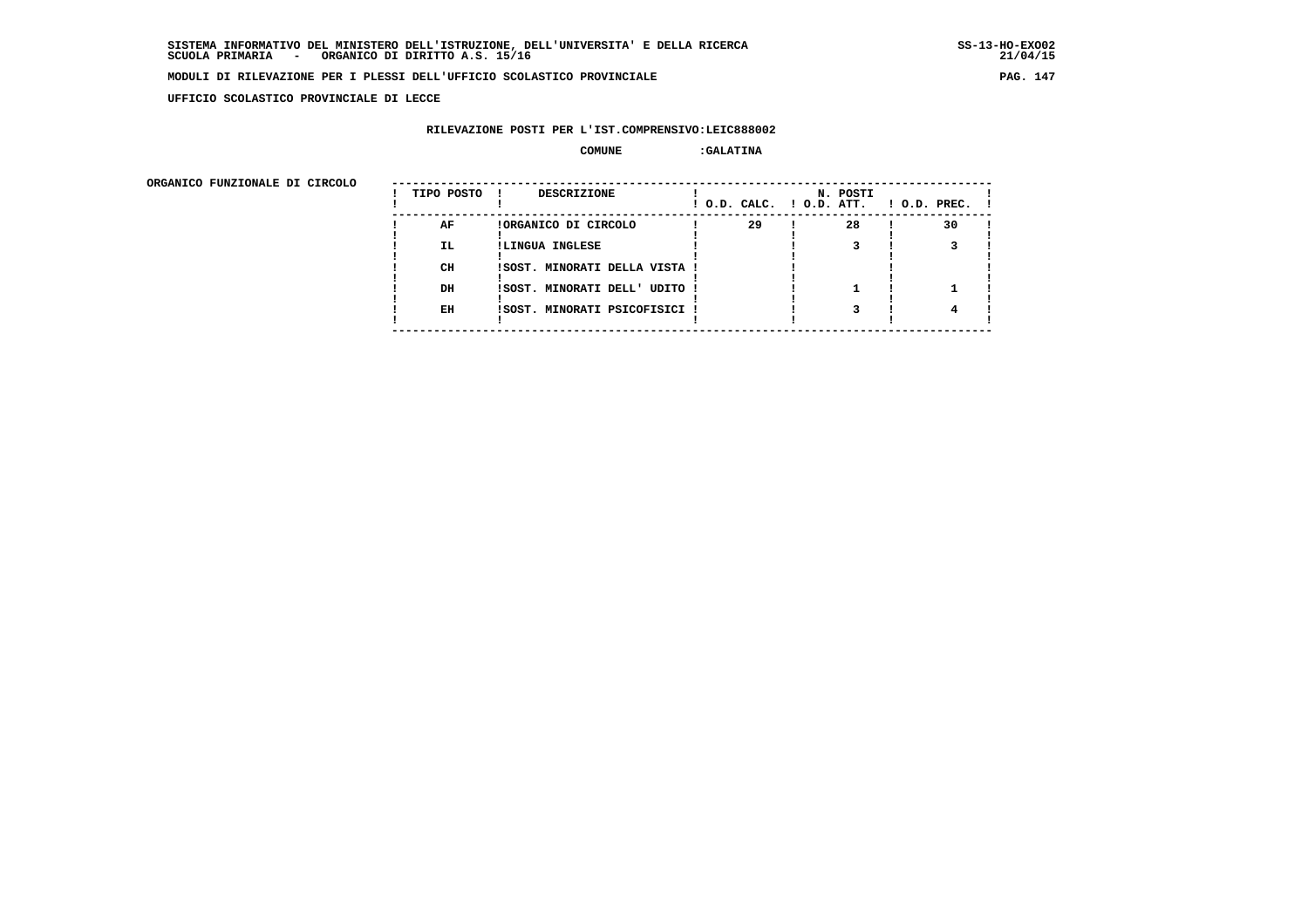| !IST.COMP.:LEIC88900T-TAURISANO POLO 1<br>!PLESSO :LEEE88901X-G. C. VANINI<br>COMUNE : TAURISANO |  |                                                                                                                                                                                                                                                                                                                                                                                                                                                                                 |  |                                     |                                            |              | VIA ADDIS ABEBA | VIA ADDIS ABEBA, SNC. |                                                                |        |                                         | DIST:046!<br>CAP:73056 DIST:046!   |
|--------------------------------------------------------------------------------------------------|--|---------------------------------------------------------------------------------------------------------------------------------------------------------------------------------------------------------------------------------------------------------------------------------------------------------------------------------------------------------------------------------------------------------------------------------------------------------------------------------|--|-------------------------------------|--------------------------------------------|--------------|-----------------|-----------------------|----------------------------------------------------------------|--------|-----------------------------------------|------------------------------------|
| RILEVAZIONE ALUNNI E CLASSI                                                                      |  |                                                                                                                                                                                                                                                                                                                                                                                                                                                                                 |  | TIPOLOGIA CLASSE: AN COMUNE         |                                            |              |                 |                       | --------------------------------                               |        |                                         |                                    |
| <b>!T.NORMALE!</b>                                                                               |  |                                                                                                                                                                                                                                                                                                                                                                                                                                                                                 |  |                                     |                                            |              |                 |                       |                                                                |        |                                         |                                    |
| <b>EXECUTIVE PROPERTY</b> 18 17<br><b>The Community</b>                                          |  |                                                                                                                                                                                                                                                                                                                                                                                                                                                                                 |  | $\mathbf{I}$                        | !ALUNNI ! 31 50 42 50 66                   |              |                 |                       |                                                                |        |                                         |                                    |
| icLASSI i 1 1                                                                                    |  |                                                                                                                                                                                                                                                                                                                                                                                                                                                                                 |  |                                     | 1 ICLASSI 1 2 2 2 2 3                      |              |                 |                       |                                                                |        |                                         |                                    |
| RILEVAZIONE ALUNNI PER IL SOSTEGNO                                                               |  |                                                                                                                                                                                                                                                                                                                                                                                                                                                                                 |  |                                     |                                            |              |                 |                       |                                                                |        |                                         |                                    |
| <b>!T.NORMALE!</b>                                                                               |  | I II III IV V !                                                                                                                                                                                                                                                                                                                                                                                                                                                                 |  |                                     | !T.PIENO ! I II                            |              |                 |                       | III                                                            | IV V ! |                                         |                                    |
| !EH ! 1 1<br>$\mathbf{I}$ and $\mathbf{I}$                                                       |  |                                                                                                                                                                                                                                                                                                                                                                                                                                                                                 |  | Ι.                                  | $\mathbf{1}$                               |              |                 |                       |                                                                |        | IEH ! 4 1 3 ! EH = MINORATI PSICOFISICI |                                    |
| ! CH                                                                                             |  |                                                                                                                                                                                                                                                                                                                                                                                                                                                                                 |  |                                     | $ICH$ $\qquad$                             |              |                 |                       |                                                                |        |                                         | ! CH = MINORATI DELLA VISTA        |
| I.<br>! DH                                                                                       |  |                                                                                                                                                                                                                                                                                                                                                                                                                                                                                 |  |                                     | $\mathbf{I}$ and $\mathbf{I}$<br>$IDH$ $I$ |              |                 |                       | -----------------------------                                  |        | ! DH = MINORATI DELL'UDITO              |                                    |
| !IST.COMP.:LEIC88900T-TAURISANO POLO 1<br>!PLESSO :LEEE889021-A.SABATO<br>!COMUNE : TAURISANO    |  |                                                                                                                                                                                                                                                                                                                                                                                                                                                                                 |  |                                     |                                            |              |                 | VIA ADDIS ABEBA, SNC. | VIA CONTRADA CALCAVECCHI                                       |        |                                         | DIST:046!<br>CAP: 73056 DIST: 046! |
| RILEVAZIONE ALUNNI E CLASSI                                                                      |  |                                                                                                                                                                                                                                                                                                                                                                                                                                                                                 |  | TIPOLOGIA CLASSE: AN COMUNE         |                                            |              |                 |                       |                                                                |        |                                         |                                    |
|                                                                                                  |  |                                                                                                                                                                                                                                                                                                                                                                                                                                                                                 |  | !T.NORMALE! I II III IV V PLURICL.! |                                            |              |                 |                       | ------------------------------------<br>!T.PIENO ! I II III IV |        | V PLURICL.!                             |                                    |
| !ALUNNI ! 21<br>$\mathbf{I}$ and $\mathbf{I}$ and $\mathbf{I}$                                   |  |                                                                                                                                                                                                                                                                                                                                                                                                                                                                                 |  | $\mathbf{I}$                        | ----------                                 |              | -----           |                       | -------------------<br>!ALUNNI ! 20 26 26 34                   |        |                                         |                                    |
| !CLASSI ! 1                                                                                      |  |                                                                                                                                                                                                                                                                                                                                                                                                                                                                                 |  |                                     | $\mathbf{I}$<br>!!CLASSI! 1 1 1 2          |              |                 |                       |                                                                |        |                                         |                                    |
| RILEVAZIONE ALUNNI PER IL SOSTEGNO                                                               |  | --------------------------------                                                                                                                                                                                                                                                                                                                                                                                                                                                |  |                                     |                                            |              |                 |                       |                                                                |        |                                         |                                    |
| ! T. NORMALE!                                                                                    |  | I II III IV V !                                                                                                                                                                                                                                                                                                                                                                                                                                                                 |  |                                     |                                            |              |                 |                       | !T.PIENO! I II III IV V!<br>--------------------------------   |        |                                         |                                    |
| $!$ EH                                                                                           |  | $\overline{\phantom{a}}$ $\overline{\phantom{a}}$ $\overline{\phantom{a}}$ $\overline{\phantom{a}}$ $\overline{\phantom{a}}$ $\overline{\phantom{a}}$ $\overline{\phantom{a}}$ $\overline{\phantom{a}}$ $\overline{\phantom{a}}$ $\overline{\phantom{a}}$ $\overline{\phantom{a}}$ $\overline{\phantom{a}}$ $\overline{\phantom{a}}$ $\overline{\phantom{a}}$ $\overline{\phantom{a}}$ $\overline{\phantom{a}}$ $\overline{\phantom{a}}$ $\overline{\phantom{a}}$ $\overline{\$ |  |                                     | --------<br>$1$ EH                         | $\mathbf{I}$ |                 |                       |                                                                |        | 1 ! EH = MINORATI PSICOFISICI           |                                    |
| $\mathbf{I}$<br>! CH                                                                             |  |                                                                                                                                                                                                                                                                                                                                                                                                                                                                                 |  |                                     | $\mathbf{I}$<br>! CH                       |              |                 |                       |                                                                |        |                                         | ! CH = MINORATI DELLA VISTA        |
| ! DH                                                                                             |  |                                                                                                                                                                                                                                                                                                                                                                                                                                                                                 |  |                                     | !DH<br>---------------                     |              |                 |                       |                                                                |        | ! DH = MINORATI DELL'UDITO              |                                    |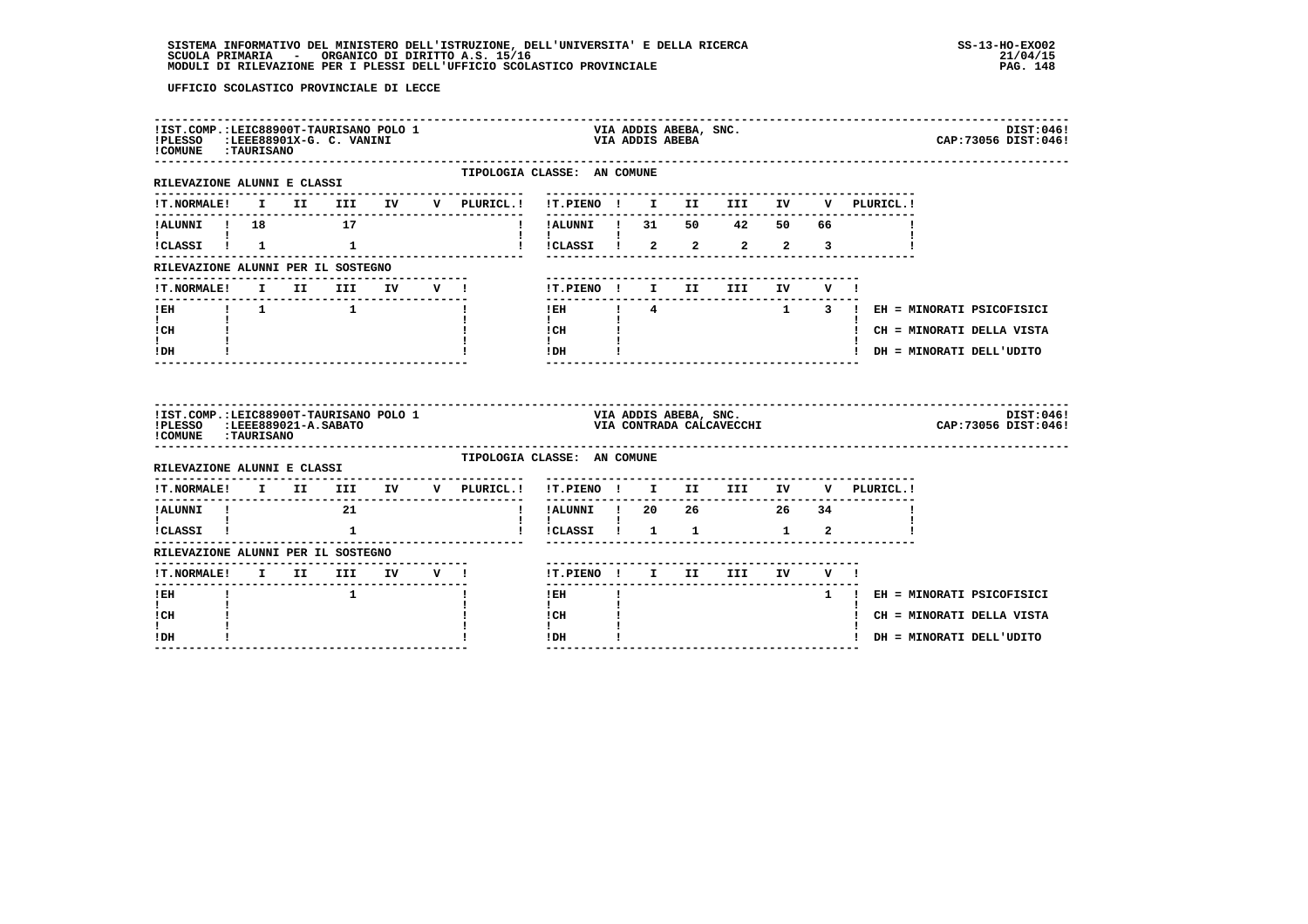**UFFICIO SCOLASTICO PROVINCIALE DI LECCE**

## **RILEVAZIONE POSTI PER L'IST.COMPRENSIVO:LEIC88900T**

### **COMUNE :TAURISANO**

| ORGANICO FUNZIONALE DI CIRCOLO |            |                               |                          |          |                    |
|--------------------------------|------------|-------------------------------|--------------------------|----------|--------------------|
|                                | TIPO POSTO | DESCRIZIONE                   | ! O.D. CALC. ! O.D. ATT. | N. POSTI | $1$ O.D. PREC. $1$ |
|                                | AF         | !ORGANICO DI CIRCOLO          | 35                       | 35       | 35                 |
|                                | IL.        | !LINGUA INGLESE               |                          |          |                    |
|                                | CH         | !SOST. MINORATI DELLA VISTA ! |                          |          |                    |
|                                | DH         | !SOST. MINORATI DELL' UDITO ! |                          |          |                    |
|                                | EH         | !SOST. MINORATI PSICOFISICI ! |                          | 6        |                    |
|                                |            |                               |                          |          |                    |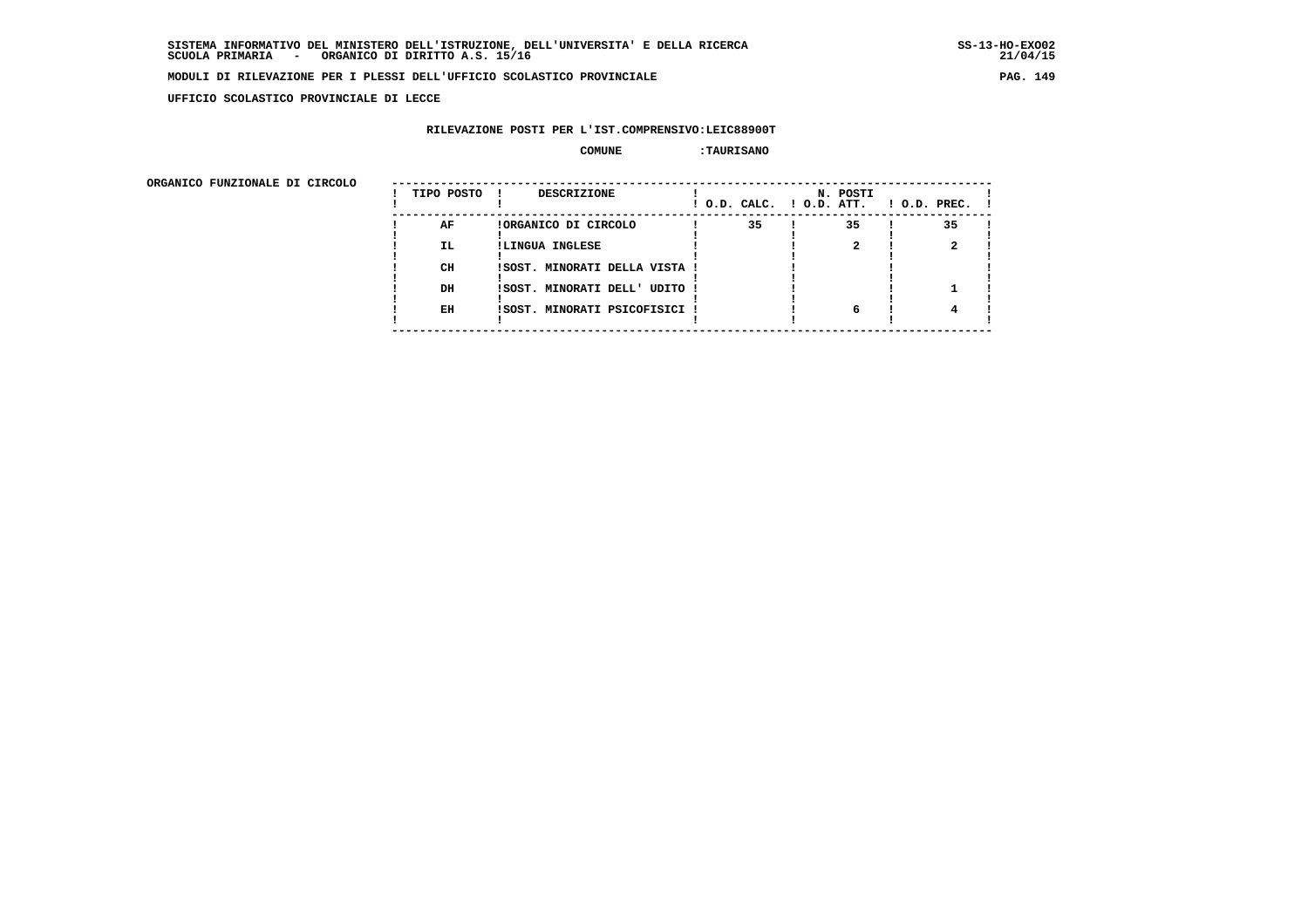| !IST.COMP.:LEIC89100T-AMMIRATO - FALCONE<br>!PLESSO<br>! COMUNE | $:\tt LECCE$ |                      | :LEEE89101X-VIA ABRUZZI |         |         | LECCE      |                             | VIA |              | VIA ABRUZZI 6      | RAFFAELLO SANZIO, 41 |                      |                    |    |            | DIST:036!<br>CAP: 73100 DIST: 036!                                                 |
|-----------------------------------------------------------------|--------------|----------------------|-------------------------|---------|---------|------------|-----------------------------|-----|--------------|--------------------|----------------------|----------------------|--------------------|----|------------|------------------------------------------------------------------------------------|
| RILEVAZIONE ALUNNI E CLASSI                                     |              |                      |                         |         |         |            | TIPOLOGIA CLASSE: AN COMUNE |     |              |                    |                      |                      |                    |    |            |                                                                                    |
| <b>!T.NORMALE!</b>                                              | $\mathbf{I}$ | II.                  | <b>III</b>              | IV      | v       | PLURICL. ! | !T.PIENO                    |     | -1           | $\mathbf{I}$       | II.                  | III                  | IV                 | v  | PLURICL. ! |                                                                                    |
| ! ALUNNI<br><b>!CLASSI</b>                                      | 60<br>3      | 50<br>$\overline{2}$ | 60<br>3                 | 64<br>3 | 74<br>3 |            | ! ALUNNI<br>!CLASSI         |     |              | 43<br>$\mathbf{2}$ | 25                   | 37<br>$\overline{2}$ | 38<br>$\mathbf{2}$ | 24 |            |                                                                                    |
| RILEVAZIONE ALUNNI PER IL SOSTEGNO                              |              |                      |                         |         |         |            |                             |     |              |                    |                      |                      |                    |    |            |                                                                                    |
| <b>!T.NORMALE!</b>                                              | $\mathbf{I}$ | II.                  | III                     | IV      | v       |            | !T.PIENO                    |     | $\mathbf{I}$ | I.                 | II.                  | III                  | IV                 | v  |            |                                                                                    |
| ! EH<br>! CH<br>!DH                                             |              | 1                    | 4                       | 4       | 4       |            | !EH<br>! CH<br>! DH         |     |              |                    |                      | 1                    | 1                  |    |            | EH = MINORATI PSICOFISICI<br>CH = MINORATI DELLA VISTA<br>DH = MINORATI DELL'UDITO |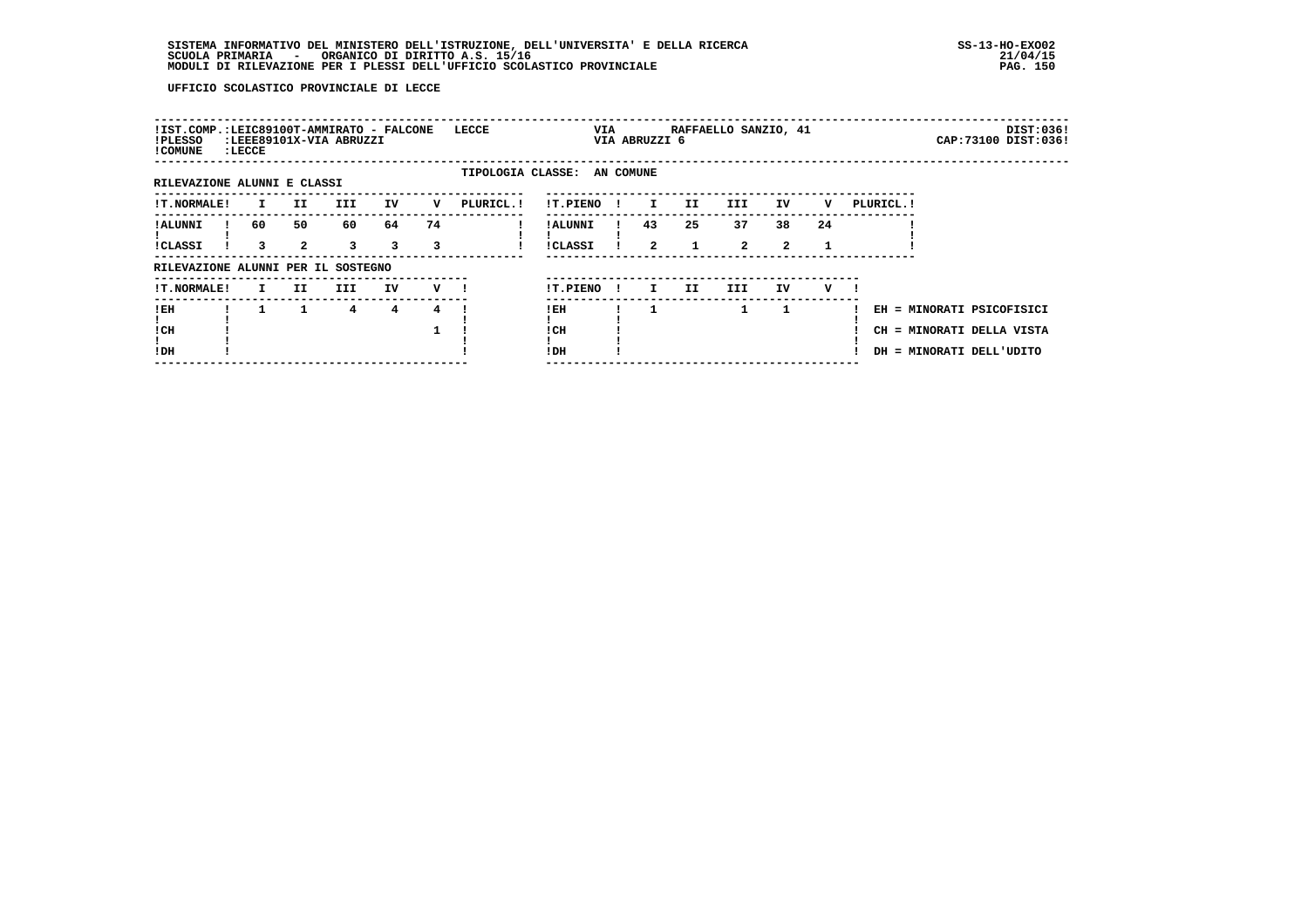**UFFICIO SCOLASTICO PROVINCIALE DI LECCE**

## **RILEVAZIONE POSTI PER L'IST.COMPRENSIVO:LEIC89100T**

#### **COMUNE :LECCE**

ORGANICO FUNZIONALE DI CIRCOLO

| ORGANICO FUNZIONALE DI CIRCOLO | TIPO POSTO ! | DESCRIZIONE                   |    | N. POSTI | $!$ O.D. CALC. $!$ O.D. ATT. $!$ O.D. PREC. $!$ |  |
|--------------------------------|--------------|-------------------------------|----|----------|-------------------------------------------------|--|
|                                | AF           | !ORGANICO DI CIRCOLO          | 33 | 32       | 29                                              |  |
|                                | IL.          | !LINGUA INGLESE               |    |          |                                                 |  |
|                                |              |                               |    |          |                                                 |  |
|                                | CH           | !SOST. MINORATI DELLA VISTA ! |    |          |                                                 |  |
|                                |              |                               |    |          |                                                 |  |
|                                | DH           | !SOST. MINORATI DELL' UDITO ! |    |          |                                                 |  |
|                                |              |                               |    |          |                                                 |  |
|                                | EH           | !SOST. MINORATI PSICOFISICI ! |    | 8        |                                                 |  |
|                                |              |                               |    |          |                                                 |  |
|                                |              |                               |    |          |                                                 |  |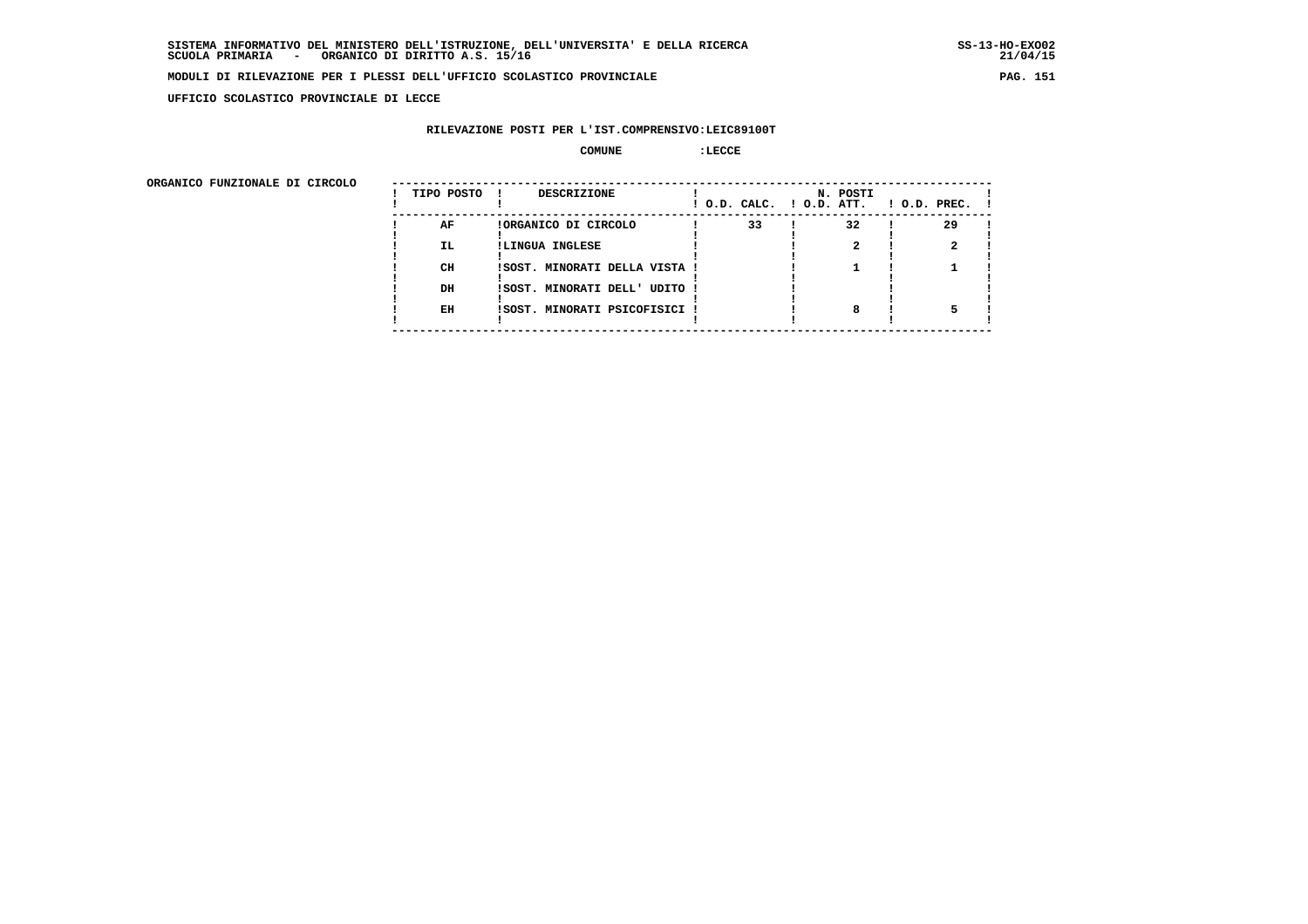| !IST.COMP.:LEIC89200N- GALATEO - FRIGOLE LECCE<br>!PLESSO<br>! COMUNE | : LECCE |                     | :LEEE89201Q-"FRIGOLE" |    |         |           |                             |              | VIA D.FONTANA, 1<br>VIA F. CLOVERIO |     |      |    |   |            |                                                                                    | DIST:036!<br>CAP: 73010 DIST: 036! |
|-----------------------------------------------------------------------|---------|---------------------|-----------------------|----|---------|-----------|-----------------------------|--------------|-------------------------------------|-----|------|----|---|------------|------------------------------------------------------------------------------------|------------------------------------|
| RILEVAZIONE ALUNNI E CLASSI                                           |         |                     |                       |    |         |           | TIPOLOGIA CLASSE: AN COMUNE |              |                                     |     |      |    |   |            |                                                                                    |                                    |
| <b>!T.NORMALE!</b>                                                    |         | II<br>$\mathbf{I}$  | III                   | IV | v       | PLURICL.! | !T.PIENO!                   |              | $\mathbf{I}$                        | II  | III  | IV | v | PLURICL. ! |                                                                                    |                                    |
| ! ALUNNI<br>!CLASSI                                                   | 11      | 14                  | 12 <sup>2</sup>       | 13 | 5.      |           | ! ALUNNI<br>!CLASSI         |              |                                     |     |      |    |   |            |                                                                                    |                                    |
| RILEVAZIONE ALUNNI PER IL SOSTEGNO                                    |         |                     |                       |    |         |           |                             |              |                                     |     |      |    |   |            |                                                                                    |                                    |
| !T.NORMALE!                                                           |         | II.<br>$\mathbf{I}$ | III                   | IV | $V$ $l$ |           | !T.PIENO                    | $\mathbf{I}$ | $\mathbf{I}$                        | II. | III. | IV | v |            |                                                                                    |                                    |
| ! EH<br>! CH<br>!DH                                                   |         |                     |                       | 1  |         |           | ! EH<br>! CH<br>!DH         |              |                                     |     |      |    |   |            | EH = MINORATI PSICOFISICI<br>CH = MINORATI DELLA VISTA<br>DH = MINORATI DELL'UDITO |                                    |
|                                                                       |         |                     |                       |    |         |           |                             |              |                                     |     |      |    |   |            |                                                                                    |                                    |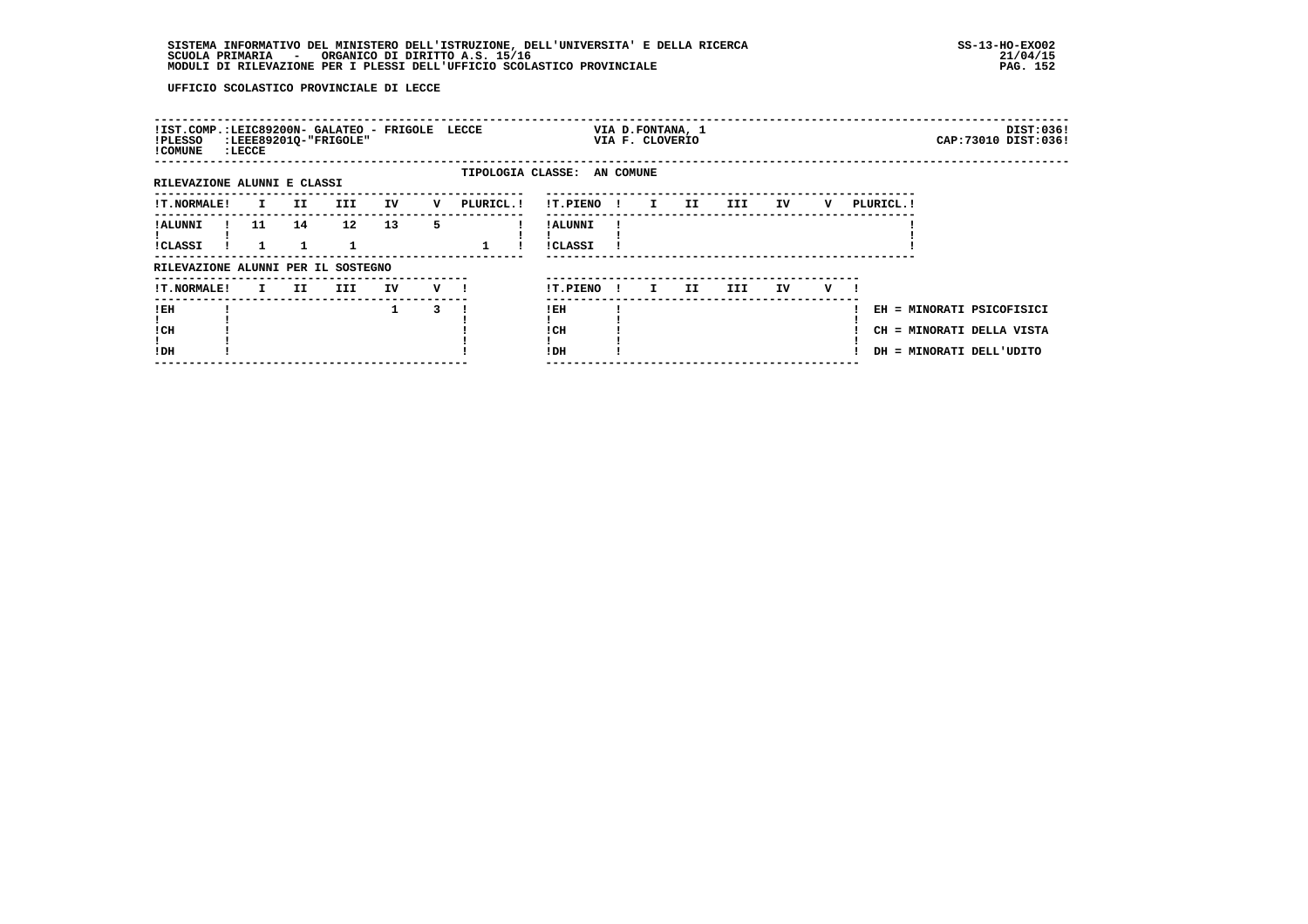$21/04/15$ 

## **MODULI DI RILEVAZIONE PER I PLESSI DELL'UFFICIO SCOLASTICO PROVINCIALE PAG. 153**

 **UFFICIO SCOLASTICO PROVINCIALE DI LECCE**

## **RILEVAZIONE POSTI PER L'IST.COMPRENSIVO:LEIC89200N**

#### **COMUNE :LECCE**

ORGANICO FUNZIONALE DI CIRCOLO

| ORGANICO FUNZIONALE DI CIRCOLO | TIPO POSTO ! | <b>DESCRIZIONE</b>            | N. POSTI | $!$ O.D. CALC. $!$ O.D. ATT. $!$ O.D. PREC. $!$ |
|--------------------------------|--------------|-------------------------------|----------|-------------------------------------------------|
|                                | AF           | !ORGANICO DI CIRCOLO          |          |                                                 |
|                                | IL.          | !LINGUA INGLESE               |          |                                                 |
|                                |              |                               |          |                                                 |
|                                | CH           | !SOST. MINORATI DELLA VISTA ! |          |                                                 |
|                                |              |                               |          |                                                 |
|                                | DH           | !SOST. MINORATI DELL' UDITO ! |          |                                                 |
|                                |              |                               |          |                                                 |
|                                | EH           | !SOST. MINORATI PSICOFISICI ! |          |                                                 |
|                                |              |                               |          |                                                 |
|                                |              |                               |          |                                                 |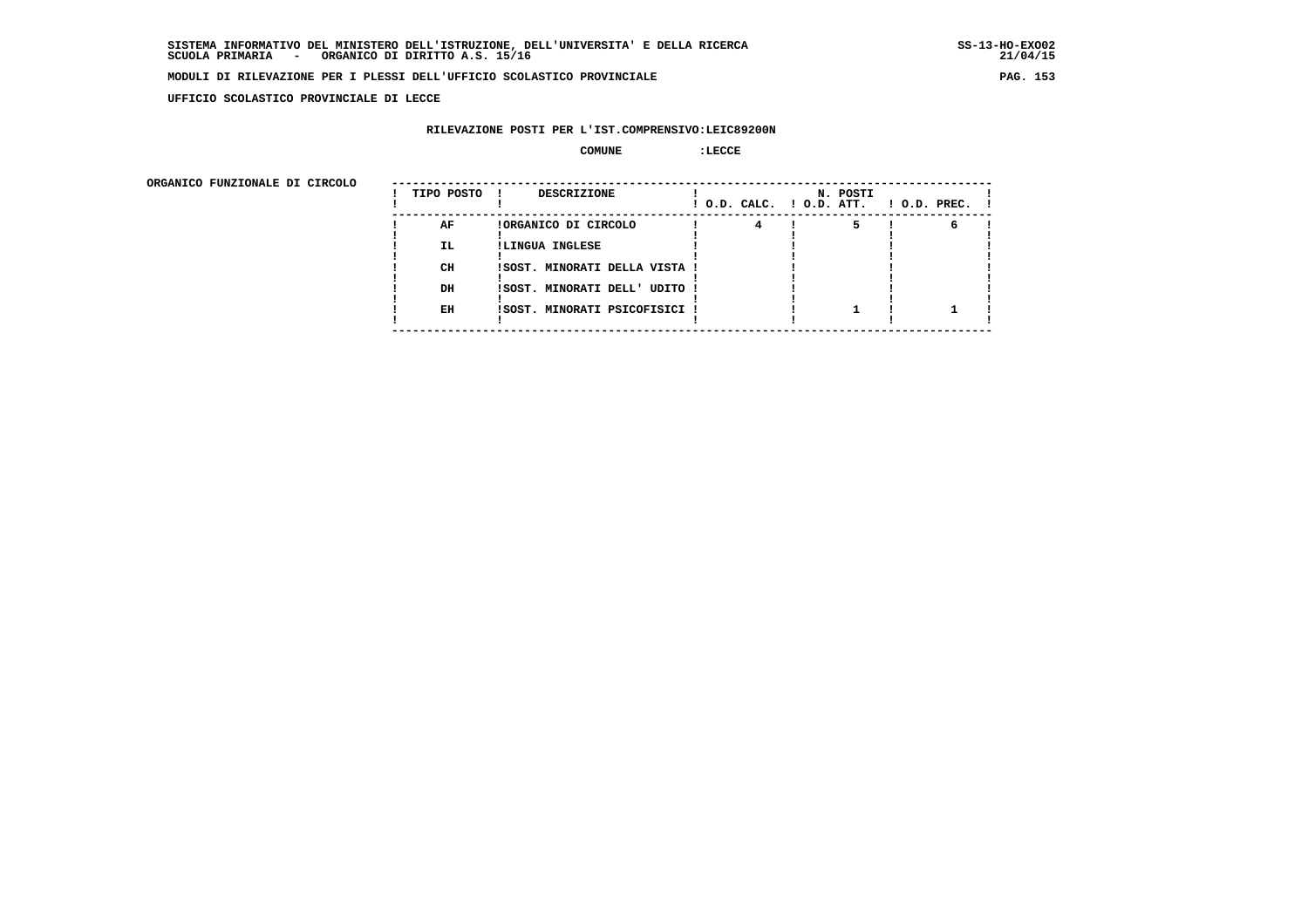| !IST.COMP.:LEIC89300D-GALATINA POLO 3<br>!PLESSO<br>! COMUNE | :GALATINA               |                      | :LEEE89301G-VIA SPOLETO (RIONE ITALIA) |              |         |                             |                            |              | VIA SPOLETO<br>VIA SPOLETO |         |      |    |     |           |                                                                                    | DIST:0421<br>CAP: 73013 DIST: 042! |
|--------------------------------------------------------------|-------------------------|----------------------|----------------------------------------|--------------|---------|-----------------------------|----------------------------|--------------|----------------------------|---------|------|----|-----|-----------|------------------------------------------------------------------------------------|------------------------------------|
| RILEVAZIONE ALUNNI E CLASSI                                  |                         |                      |                                        |              |         | TIPOLOGIA CLASSE: AN COMUNE |                            |              |                            |         |      |    |     |           |                                                                                    |                                    |
| !T.NORMALE!                                                  | $\mathbf{I}$            | II                   | III                                    | IV           | v       | PLURICL. !                  | !T.PIENO!                  |              | $\mathbf{I}$               | II.     | III  | IV | v   | PLURICL.! |                                                                                    |                                    |
| ! ALUNNI<br>!CLASSI                                          | 41<br>$\overline{2}$    | 38<br>$\overline{a}$ | 64<br>$\overline{\mathbf{3}}$          | 69<br>4      | 55<br>3 |                             | ! ALUNNI<br><b>!CLASSI</b> |              | 16<br>$\mathbf{1}$         | 21<br>1 |      |    |     |           |                                                                                    |                                    |
| RILEVAZIONE ALUNNI PER IL SOSTEGNO                           |                         |                      |                                        |              |         |                             |                            |              |                            |         |      |    |     |           |                                                                                    |                                    |
| <b>!T.NORMALE!</b>                                           | $\mathbf{I}$            | II                   | III                                    | IV           | V !     |                             | !T.PIENO                   | $\mathbf{I}$ | $\mathbf{I}$               | II.     | III. | IV | v — |           |                                                                                    |                                    |
| ! EH<br>! CH<br>!DH                                          | $\overline{\mathbf{2}}$ |                      |                                        | $\mathbf{2}$ |         |                             | ! EH<br>! CH<br>!DH        |              |                            |         |      |    |     |           | EH = MINORATI PSICOFISICI<br>CH = MINORATI DELLA VISTA<br>DH = MINORATI DELL'UDITO |                                    |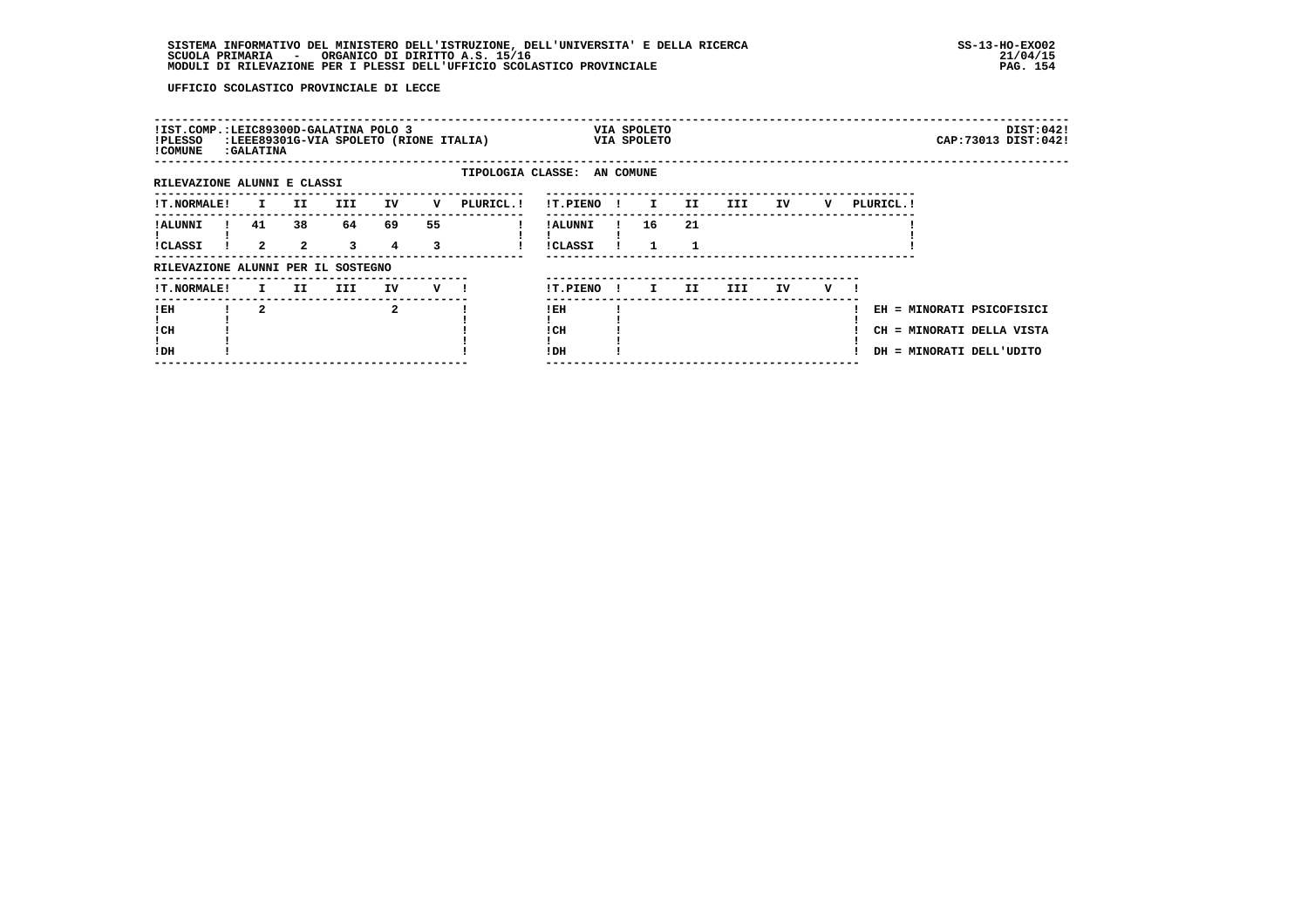**UFFICIO SCOLASTICO PROVINCIALE DI LECCE**

### **RILEVAZIONE POSTI PER L'IST.COMPRENSIVO:LEIC89300D**

### **COMUNE :GALATINA**

| ORGANICO FUNZIONALE DI CIRCOLO |            |                               |                          |          |                    |
|--------------------------------|------------|-------------------------------|--------------------------|----------|--------------------|
|                                | TIPO POSTO | DESCRIZIONE                   | ! O.D. CALC. ! O.D. ATT. | N. POSTI | $1$ O.D. PREC. $1$ |
|                                | AF         | !ORGANICO DI CIRCOLO          | 21                       | 20       | 19                 |
|                                | IL.        | !LINGUA INGLESE               |                          |          |                    |
|                                | CH         | ISOST. MINORATI DELLA VISTA ! |                          |          |                    |
|                                | DH         | !SOST. MINORATI DELL' UDITO ! |                          |          |                    |
|                                | EH         | !SOST. MINORATI PSICOFISICI ! |                          |          |                    |
|                                |            |                               |                          |          |                    |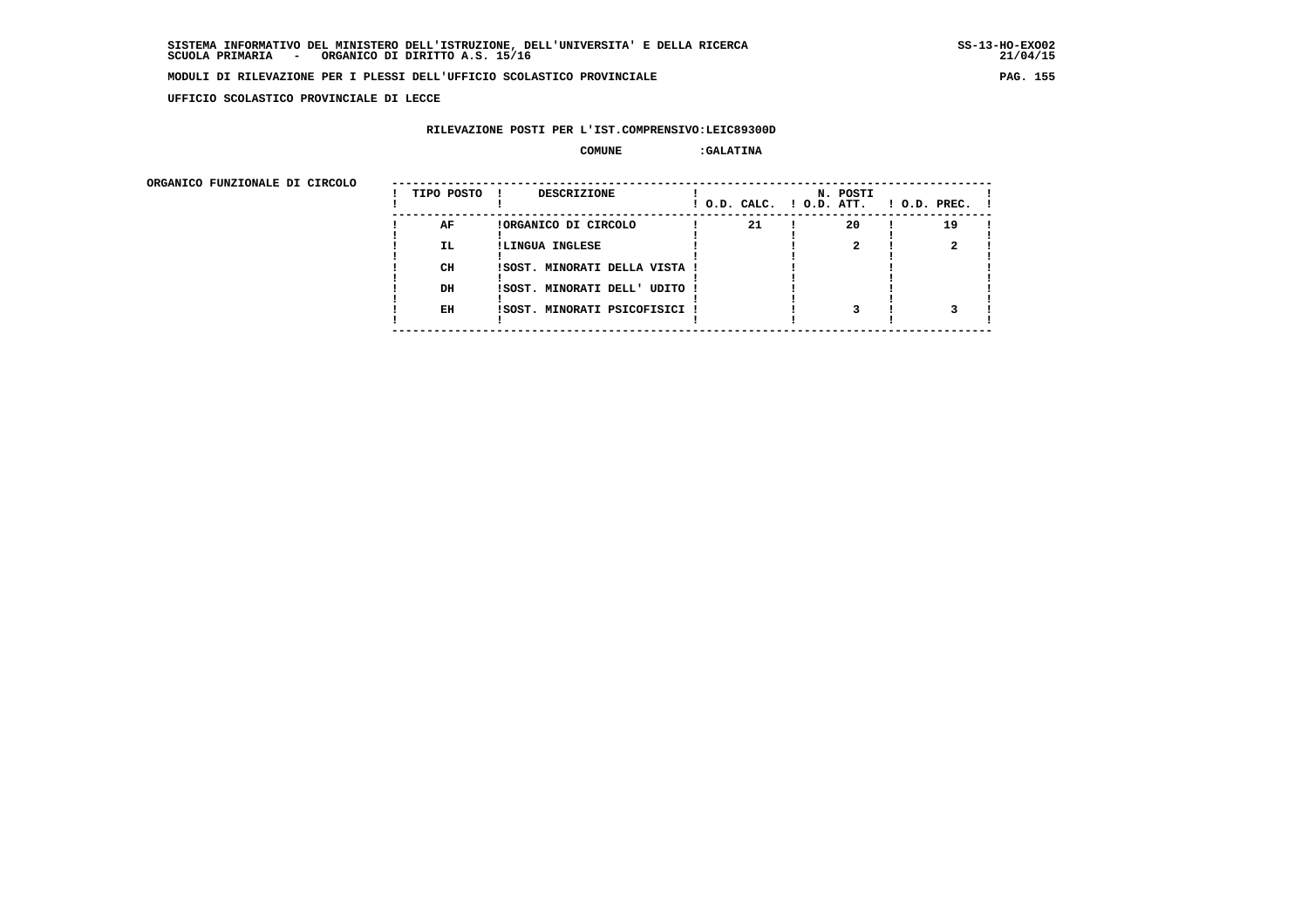| !IST.COMP.:LEIC894009-GALATONE POLO 1<br>!PLESSO :LEEE89401B-DON L. MILANI<br>! COMUNE : GALATONE  |  |                               |                       |                                                                                        |                                      |              | VIA XX SETTEMBRE 229                        | VIA XX SETTEMBRE 229 |        |                                    | DIST:041!<br>CAP: 73044 DIST: 041! |
|----------------------------------------------------------------------------------------------------|--|-------------------------------|-----------------------|----------------------------------------------------------------------------------------|--------------------------------------|--------------|---------------------------------------------|----------------------|--------|------------------------------------|------------------------------------|
| RILEVAZIONE ALUNNI E CLASSI                                                                        |  |                               |                       | TIPOLOGIA CLASSE: AN COMUNE<br>---------------------                                   | -------------------------------      |              |                                             |                      |        |                                    |                                    |
| <b>!T.NORMALE!</b>                                                                                 |  |                               |                       | I II III IV V PLURICL.!                                                                | !T.PIENO ! I II III IV               |              |                                             |                      |        | V PLURICL.!                        |                                    |
|                                                                                                    |  |                               |                       |                                                                                        | -----------                          |              |                                             |                      |        |                                    |                                    |
|                                                                                                    |  |                               |                       |                                                                                        |                                      |              |                                             |                      |        |                                    |                                    |
| RILEVAZIONE ALUNNI PER IL SOSTEGNO                                                                 |  |                               |                       |                                                                                        |                                      |              |                                             |                      |        |                                    |                                    |
| !T.NORMALE! I II III IV V !                                                                        |  |                               |                       |                                                                                        | !T.PIENO ! I II III IV               |              |                                             |                      | V I    |                                    |                                    |
| ---------------------                                                                              |  |                               |                       |                                                                                        | $- - - - - - -$<br>$1$ EH            | $\mathbf{I}$ |                                             |                      |        |                                    | ! EH = MINORATI PSICOFISICI        |
| $\mathbf{I}$ and $\mathbf{I}$<br>ICH                                                               |  |                               |                       |                                                                                        | $\mathbf{I}$ and $\mathbf{I}$<br>ICH |              |                                             |                      |        |                                    | ! CH = MINORATI DELLA VISTA        |
| t i<br>! DH                                                                                        |  |                               |                       |                                                                                        | $\mathbf{I}$<br>$!$ DH               |              |                                             |                      |        |                                    | ! DH = MINORATI DELL'UDITO         |
| !IST.COMP.:LEIC894009-GALATONE POLO 1<br>!PLESSO :LEEE89402C-GIUSEPPE SUSANNA<br>COMUNE : GALATONE |  |                               |                       |                                                                                        |                                      |              | VIA XX SETTEMBRE 229<br>VIA ALCESTE COLITTA |                      |        |                                    | DIST:041!<br>CAP: 73044 DIST: 041! |
| RILEVAZIONE ALUNNI E CLASSI                                                                        |  |                               |                       | TIPOLOGIA CLASSE: AN COMUNE                                                            |                                      |              |                                             |                      |        |                                    |                                    |
|                                                                                                    |  |                               |                       | $\verb !T.NORMALE! \quad I \quad II \quad III \quad IV \quad V \quad \verb PLURICL. !$ |                                      |              |                                             |                      |        | !T.PIENO ! I II III IV V PLURICL.! |                                    |
|                                                                                                    |  |                               |                       |                                                                                        |                                      |              |                                             |                      |        |                                    |                                    |
|                                                                                                    |  |                               |                       |                                                                                        |                                      |              |                                             |                      |        |                                    |                                    |
| RILEVAZIONE ALUNNI PER IL SOSTEGNO                                                                 |  |                               |                       |                                                                                        |                                      |              |                                             |                      |        |                                    |                                    |
| !T.NORMALE! I II III IV V !<br>---------------------------------                                   |  | ----------------------------- |                       |                                                                                        | !T.PIENO ! I II III                  |              |                                             |                      | IV V ! |                                    |                                    |
| ! EH                                                                                               |  |                               | $3 \qquad 3 \qquad 1$ |                                                                                        | $!$ EH                               |              |                                             |                      |        |                                    | ! EH = MINORATI PSICOFISICI        |
| $\mathbf{I}$<br>! CH                                                                               |  |                               |                       |                                                                                        | $\mathbf{I}$<br>! CH                 |              |                                             |                      |        |                                    | ! CH = MINORATI DELLA VISTA        |
| L<br>! DH                                                                                          |  |                               |                       |                                                                                        | $\mathbf{I}$<br>!DH                  | $\mathbf{I}$ |                                             |                      |        | ! DH = MINORATI DELL'UDITO         |                                    |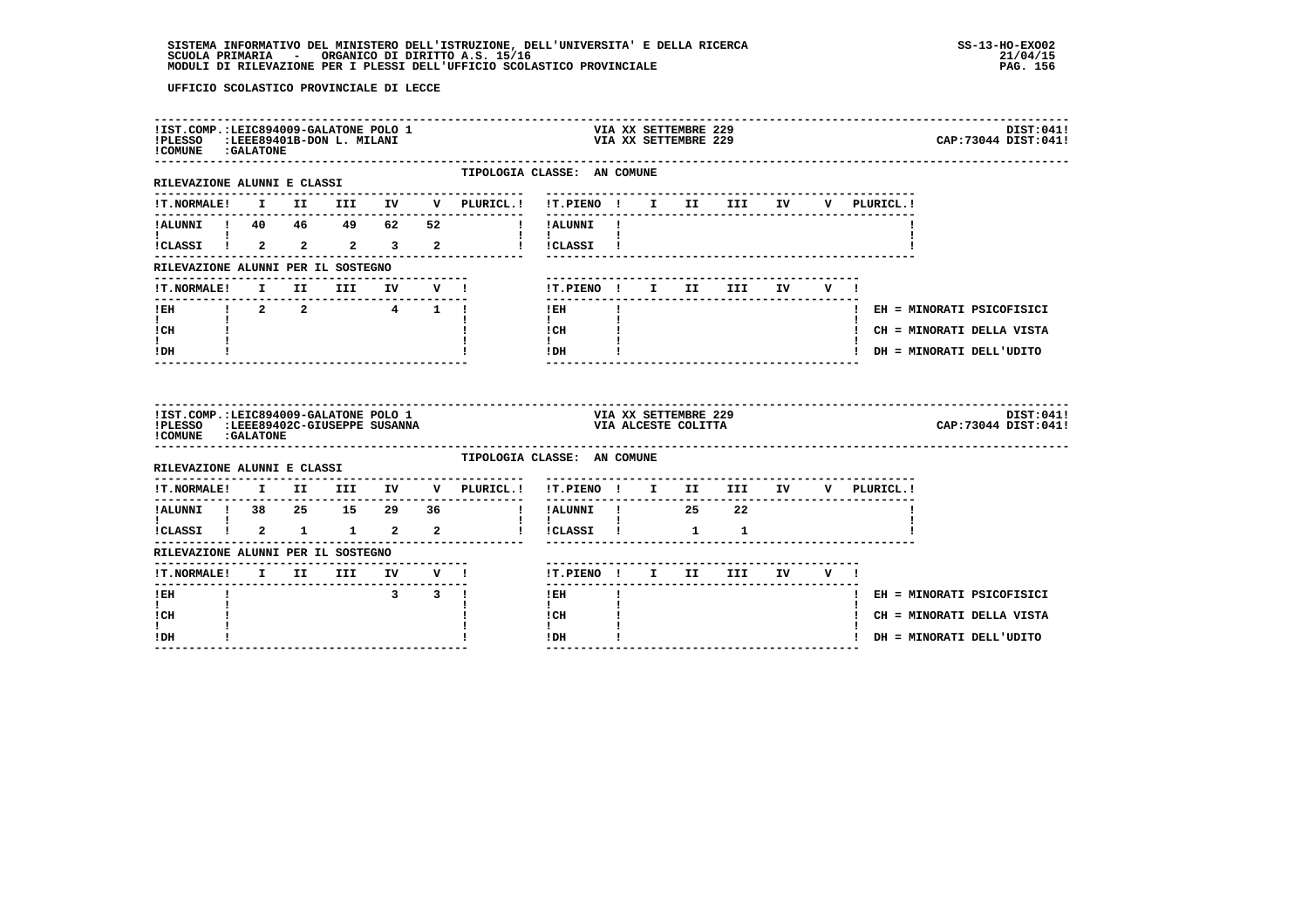**UFFICIO SCOLASTICO PROVINCIALE DI LECCE**

## **RILEVAZIONE POSTI PER L'IST.COMPRENSIVO:LEIC894009**

### **COMUNE :GALATONE**

| ORGANICO FUNZIONALE DI CIRCOLO |            |                               |                          |          |                    |
|--------------------------------|------------|-------------------------------|--------------------------|----------|--------------------|
|                                | TIPO POSTO | DESCRIZIONE                   | ! O.D. CALC. ! O.D. ATT. | N. POSTI | $1$ O.D. PREC. $1$ |
|                                | AF         | !ORGANICO DI CIRCOLO          | 27                       | 26       | 27                 |
|                                | IL.        | !LINGUA INGLESE               |                          |          |                    |
|                                | CH         | ISOST. MINORATI DELLA VISTA ! |                          |          |                    |
|                                | DH         | !SOST. MINORATI DELL' UDITO ! |                          |          |                    |
|                                | EH         | !SOST. MINORATI PSICOFISICI ! |                          | 6        |                    |
|                                |            |                               |                          |          |                    |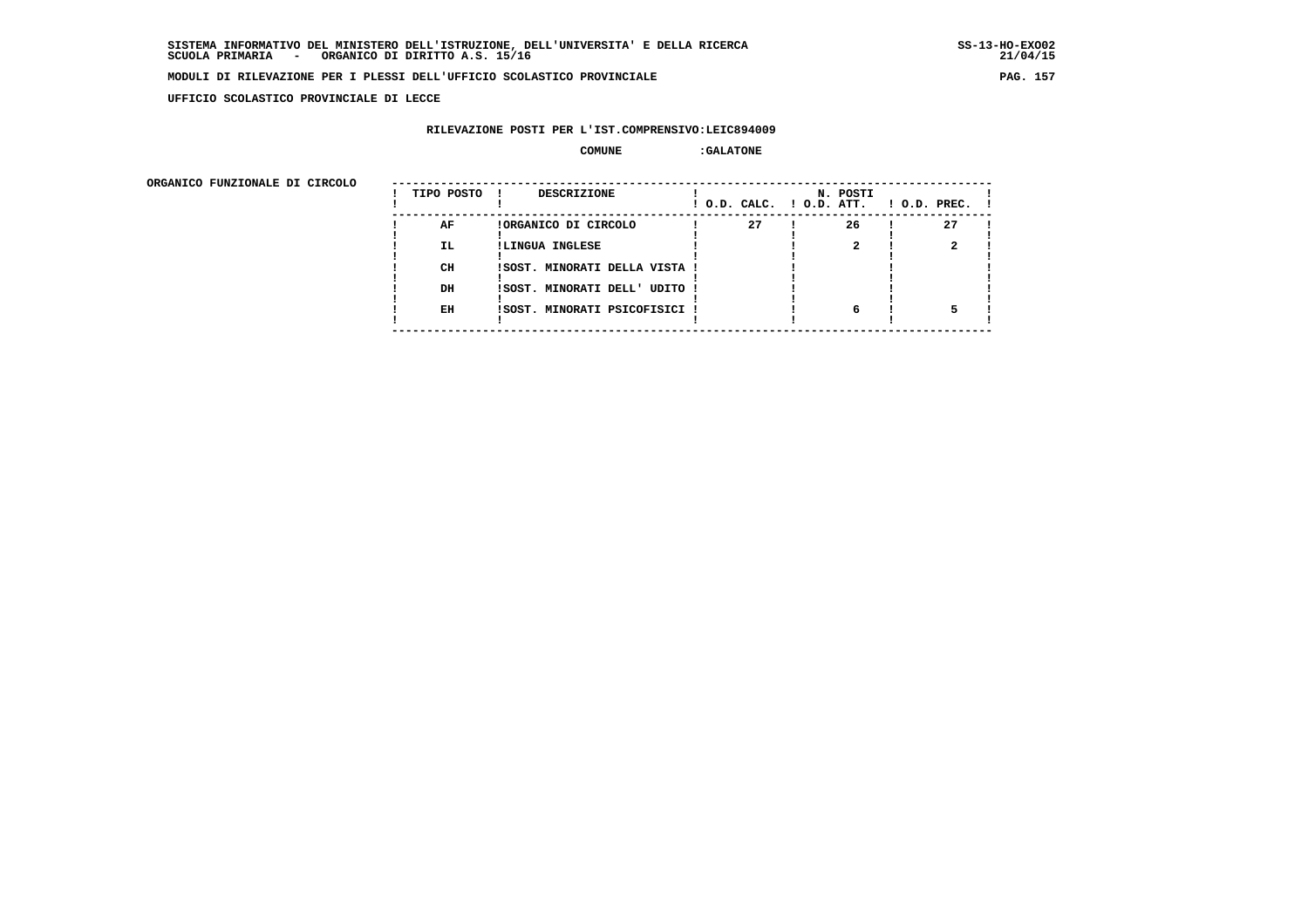| !PLESSO<br>! COMUNE : GALATONE                                                                                                |  | !IST.COMP.:LEIC895005-GALATONE POLO 2<br>LEEE895017-GIOVANNI XXIII:    |              |                     |                         |                                                                | VIA TUNISI N.31<br>VIA TUNISI,31 |     |                                  |     |              | DIST:041!<br>CAP: 73044 DIST: 041! |
|-------------------------------------------------------------------------------------------------------------------------------|--|------------------------------------------------------------------------|--------------|---------------------|-------------------------|----------------------------------------------------------------|----------------------------------|-----|----------------------------------|-----|--------------|------------------------------------|
| RILEVAZIONE ALUNNI E CLASSI                                                                                                   |  |                                                                        |              |                     |                         | TIPOLOGIA CLASSE: AN COMUNE<br>------------------------------- |                                  |     |                                  |     |              |                                    |
| <b>!T.NORMALE!</b>                                                                                                            |  |                                                                        |              |                     | I II III IV V PLURICL.! | !T.PIENO ! I II III IV                                         |                                  |     |                                  |     | V PLURICL. ! |                                    |
|                                                                                                                               |  |                                                                        |              |                     |                         | ----------<br>!!ALUNNI!                                        |                                  |     |                                  |     |              |                                    |
| TALUNNI   49 35 36 36 38<br>  1<br>  1<br>  1<br>  1<br>  2 2 2 2 2                                                           |  |                                                                        |              |                     |                         | $\mathbf{1}$ $\mathbf{1}$<br>! !CLASSI !                       |                                  |     |                                  |     |              |                                    |
| RILEVAZIONE ALUNNI PER IL SOSTEGNO                                                                                            |  |                                                                        |              |                     |                         |                                                                |                                  |     |                                  |     |              |                                    |
| !T.NORMALE! I II III IV V !                                                                                                   |  |                                                                        |              |                     |                         | !T.PIENO ! I II III IV                                         |                                  |     |                                  | V I |              |                                    |
| ---------------<br>$!$ EH                                                                                                     |  | $\begin{array}{ccccccccccccccccc}\n1 & 4 & 3 & 4 & 3 & 1\n\end{array}$ |              |                     |                         | --------<br>$!$ EH                                             | $\mathbf{I}$                     |     |                                  |     |              | ! EH = MINORATI PSICOFISICI        |
| $\mathbf{I}$ and $\mathbf{I}$<br>ICH                                                                                          |  |                                                                        |              |                     |                         | $\mathbf{I}$<br>! CH                                           |                                  |     |                                  |     |              | ! CH = MINORATI DELLA VISTA        |
| t i<br>! DH                                                                                                                   |  |                                                                        |              |                     |                         | $\mathbf{I}$<br>$!$ DH                                         |                                  |     | ________________________________ |     |              | ! DH = MINORATI DELL'UDITO         |
|                                                                                                                               |  |                                                                        |              |                     |                         |                                                                |                                  |     |                                  |     |              |                                    |
| !IST.COMP.:LEIC895005-GALATONE POLO 2<br>!PLESSO<br>COMUNE : GALATONE                                                         |  | LEEE895028-XXV APRILE:                                                 |              |                     |                         |                                                                | VIA TUNISI N.31<br>P.ZZA ITRIA   |     |                                  |     |              | DIST:041!<br>CAP: 73044 DIST: 041! |
| RILEVAZIONE ALUNNI E CLASSI                                                                                                   |  |                                                                        |              |                     |                         | TIPOLOGIA CLASSE: AN COMUNE                                    |                                  |     |                                  |     |              |                                    |
| <b>!T.NORMALE!</b>                                                                                                            |  |                                                                        |              |                     | I II III IV V PLURICL.! | !T.PIENO ! I II III IV V PLURICL.!                             |                                  |     |                                  |     |              |                                    |
| ---------------------------------<br>!ALUNNI ! 15 14                                                                          |  |                                                                        |              |                     |                         | ! !ALUNNI ! 12 16                                              |                                  |     |                                  |     |              |                                    |
| $\mathbf{I}$ and $\mathbf{I}$ and $\mathbf{I}$<br>!CLASSI !                                                                   |  |                                                                        | $\mathbf{1}$ | $\mathbf{1}$        | $\mathbf{I}$            | $\mathbf{I}$<br>! !CLASSI !                                    |                                  |     | $\mathbf{1}$<br>$\mathbf{1}$     |     |              |                                    |
| RILEVAZIONE ALUNNI PER IL SOSTEGNO                                                                                            |  |                                                                        |              |                     |                         |                                                                |                                  |     |                                  |     |              |                                    |
| $\verb !T.NORMALE! \hspace{2.5em} I \hspace{2.5em} II \hspace{2.5em} III \hspace{2.5em} IV \hspace{2.5em} V \hspace{2.5em} I$ |  | ---------------------------                                            |              |                     |                         | !T.PIENO ! I II III IV V !                                     |                                  |     |                                  |     |              |                                    |
| ---------------------------------<br>! EH                                                                                     |  |                                                                        |              | $4 \quad 3 \quad 1$ |                         | -------<br>$!$ EH                                              |                                  | 4 1 |                                  |     |              | ! EH = MINORATI PSICOFISICI        |
| $\mathbf{I}$<br>! CH<br>L                                                                                                     |  |                                                                        |              |                     |                         | $\mathbf{I}$<br>! CH<br>$\mathbf{I}$                           |                                  |     |                                  |     |              | ! CH = MINORATI DELLA VISTA        |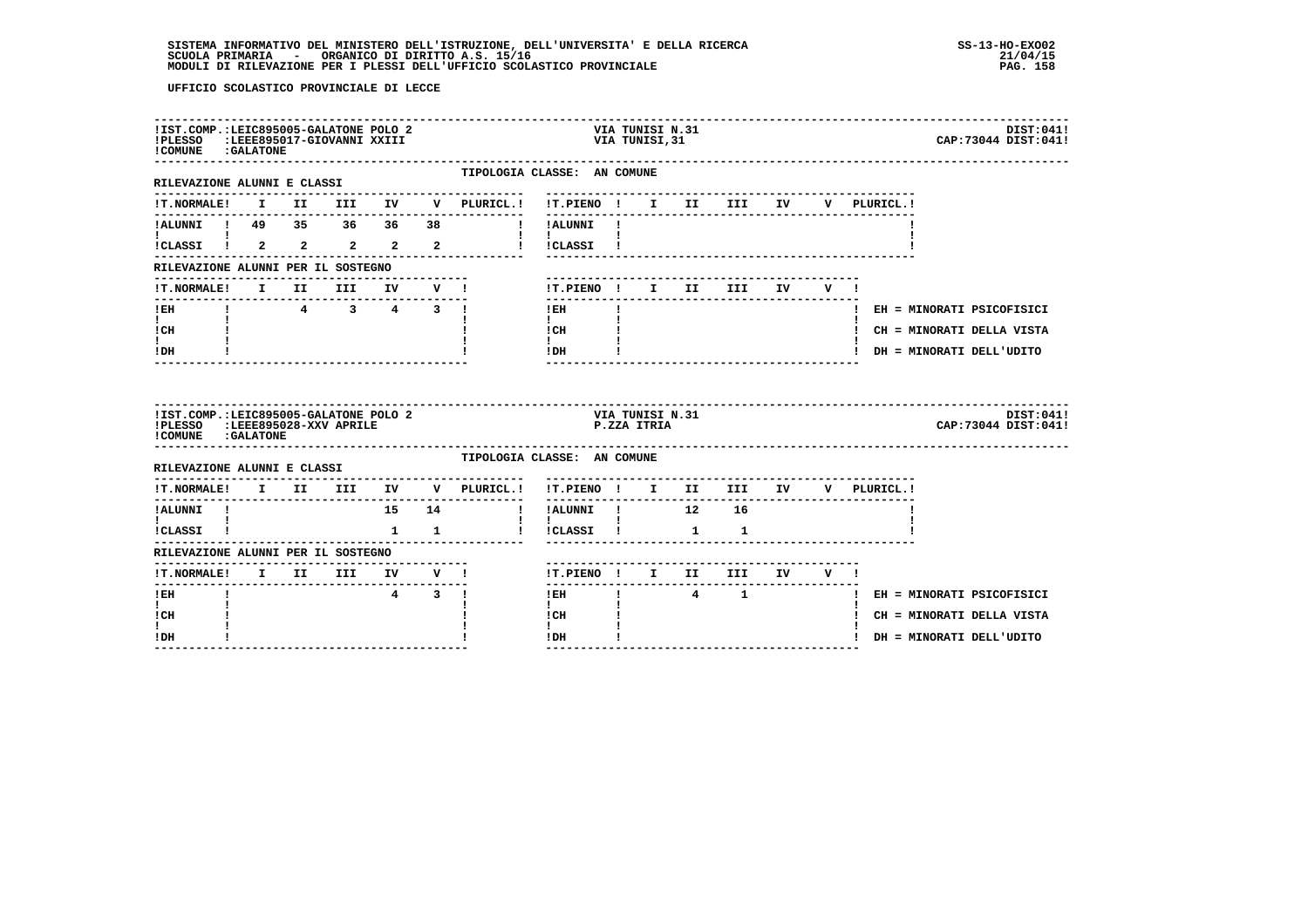**UFFICIO SCOLASTICO PROVINCIALE DI LECCE**

### **RILEVAZIONE POSTI PER L'IST.COMPRENSIVO:LEIC895005**

### **COMUNE :GALATONE**

ORGANICO FUNZIONALE DI CIRCOLO

| ORGANICO FUNZIONALE DI CIRCOLO |            |                               |    |                                      |                    |
|--------------------------------|------------|-------------------------------|----|--------------------------------------|--------------------|
|                                | TIPO POSTO | DESCRIZIONE<br>$\mathbf{I}$   |    | N. POSTI<br>! O.D. CALC. ! O.D. ATT. | $!$ 0.D. PREC. $!$ |
|                                | AF         | !ORGANICO DI CIRCOLO          | 18 | 18                                   | 19                 |
|                                | IL.        | !LINGUA INGLESE               |    |                                      |                    |
|                                |            |                               |    |                                      |                    |
|                                | CH         | !SOST. MINORATI DELLA VISTA ! |    |                                      |                    |
|                                |            |                               |    |                                      |                    |
|                                | DH         | !SOST. MINORATI DELL' UDITO ! |    |                                      |                    |
|                                |            |                               |    |                                      |                    |
|                                | EH         | !SOST. MINORATI PSICOFISICI ! |    |                                      |                    |
|                                |            |                               |    |                                      |                    |
|                                |            |                               |    |                                      |                    |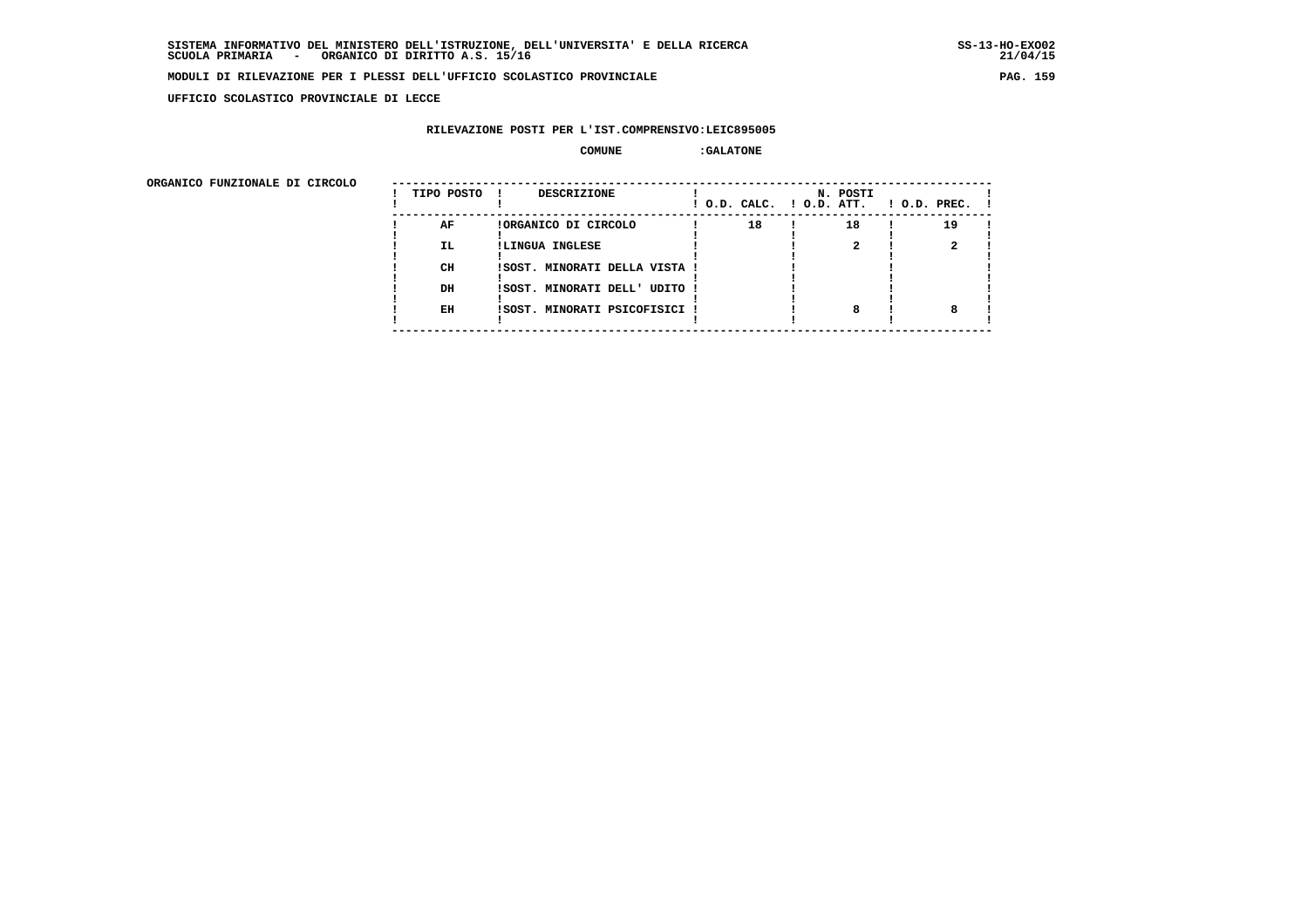| !IST.COMP.:LEIC896001-NARDO' POLO 1<br>!PLESSO :LEEE896013-P.ZZA UMBERTO I<br>! COMUNE : NARDO' |  |                              |  |                                                                                        |                                                       | P.ZZA UMBERTO I<br>P.ZZA UMBERTO I |  |              |  |  | DIST:041!<br>CAP: 73048 DIST: 041! |
|-------------------------------------------------------------------------------------------------|--|------------------------------|--|----------------------------------------------------------------------------------------|-------------------------------------------------------|------------------------------------|--|--------------|--|--|------------------------------------|
| RILEVAZIONE ALUNNI E CLASSI                                                                     |  |                              |  |                                                                                        | TIPOLOGIA CLASSE: AN COMUNE                           |                                    |  |              |  |  |                                    |
|                                                                                                 |  |                              |  | !T.NORMALE! I II III IV V PLURICL.! !T.PIENO ! I II III IV V PLURICL.!                 | -------------------------------                       |                                    |  |              |  |  |                                    |
|                                                                                                 |  |                              |  | --------------                                                                         |                                                       |                                    |  |              |  |  |                                    |
| <b>Experience</b><br>!CLASSI ! 3 3 1 4 1                                                        |  |                              |  |                                                                                        | $\mathbf{1}$ $\mathbf{1}$ $\mathbf{1}$<br>! !CLASSI ! |                                    |  | $\mathbf{1}$ |  |  |                                    |
| RILEVAZIONE ALUNNI PER IL SOSTEGNO                                                              |  |                              |  |                                                                                        |                                                       |                                    |  |              |  |  |                                    |
| !T.NORMALE!                                                                                     |  | I II III IV V!               |  |                                                                                        | !T.PIENO ! I II III IV V !                            |                                    |  |              |  |  |                                    |
| !EH ! 1                                                                                         |  |                              |  |                                                                                        | --------------------------<br>$!$ EH                  |                                    |  |              |  |  | 1 1 1 1 EH = MINORATI PSICOFISICI  |
| $\mathbf{I}$ and $\mathbf{I}$<br>ICH                                                            |  |                              |  |                                                                                        | $\mathbf{I}$ and $\mathbf{I}$<br>! CH                 |                                    |  |              |  |  | ! CH = MINORATI DELLA VISTA        |
| $\mathbf{I}$<br>IDH                                                                             |  |                              |  |                                                                                        | $\mathbf{I}$<br>IDH                                   |                                    |  |              |  |  | ! DH = MINORATI DELL'UDITO         |
|                                                                                                 |  |                              |  |                                                                                        |                                                       |                                    |  |              |  |  |                                    |
| !IST.COMP.:LEIC896001-NARDO' POLO 1<br>! COMUNE : NARDO'                                        |  |                              |  | !PLESSO :LEEE896024-DON LORENZO MILANI                                                 | VIA CRISPI                                            | P.ZZA UMBERTO I                    |  |              |  |  | DIST:041!<br>CAP: 73048 DIST: 041! |
| RILEVAZIONE ALUNNI E CLASSI                                                                     |  |                              |  |                                                                                        | TIPOLOGIA CLASSE: AN COMUNE                           |                                    |  |              |  |  |                                    |
|                                                                                                 |  |                              |  | $\verb !T.NORMALE! \quad I \quad II \quad III \quad IV \quad V \quad \verb PLURICL. !$ | !T.PIENO ! I II III IV V PLURICL.!                    |                                    |  |              |  |  |                                    |
| ---------------                                                                                 |  |                              |  | --------------                                                                         | !!ALUNNI ! 19                                         |                                    |  |              |  |  |                                    |
|                                                                                                 |  |                              |  |                                                                                        | $\mathbf{I}$<br>! !CLASSI !                           |                                    |  | $\mathbf{1}$ |  |  |                                    |
| RILEVAZIONE ALUNNI PER IL SOSTEGNO                                                              |  |                              |  |                                                                                        |                                                       |                                    |  |              |  |  |                                    |
|                                                                                                 |  |                              |  |                                                                                        | !T.PIENO ! I II III IV V !                            |                                    |  |              |  |  |                                    |
| $1$ EH                                                                                          |  | $1 \t 1 \t 3 \t 3 \t 1 \t 1$ |  |                                                                                        | $!$ EH                                                |                                    |  |              |  |  | ! EH = MINORATI PSICOFISICI        |
| $\mathbf{I}$<br>! CH<br>I.                                                                      |  |                              |  |                                                                                        | $\mathbf{I}$<br>! CH<br>$\mathbf{I}$                  |                                    |  |              |  |  | ! CH = MINORATI DELLA VISTA        |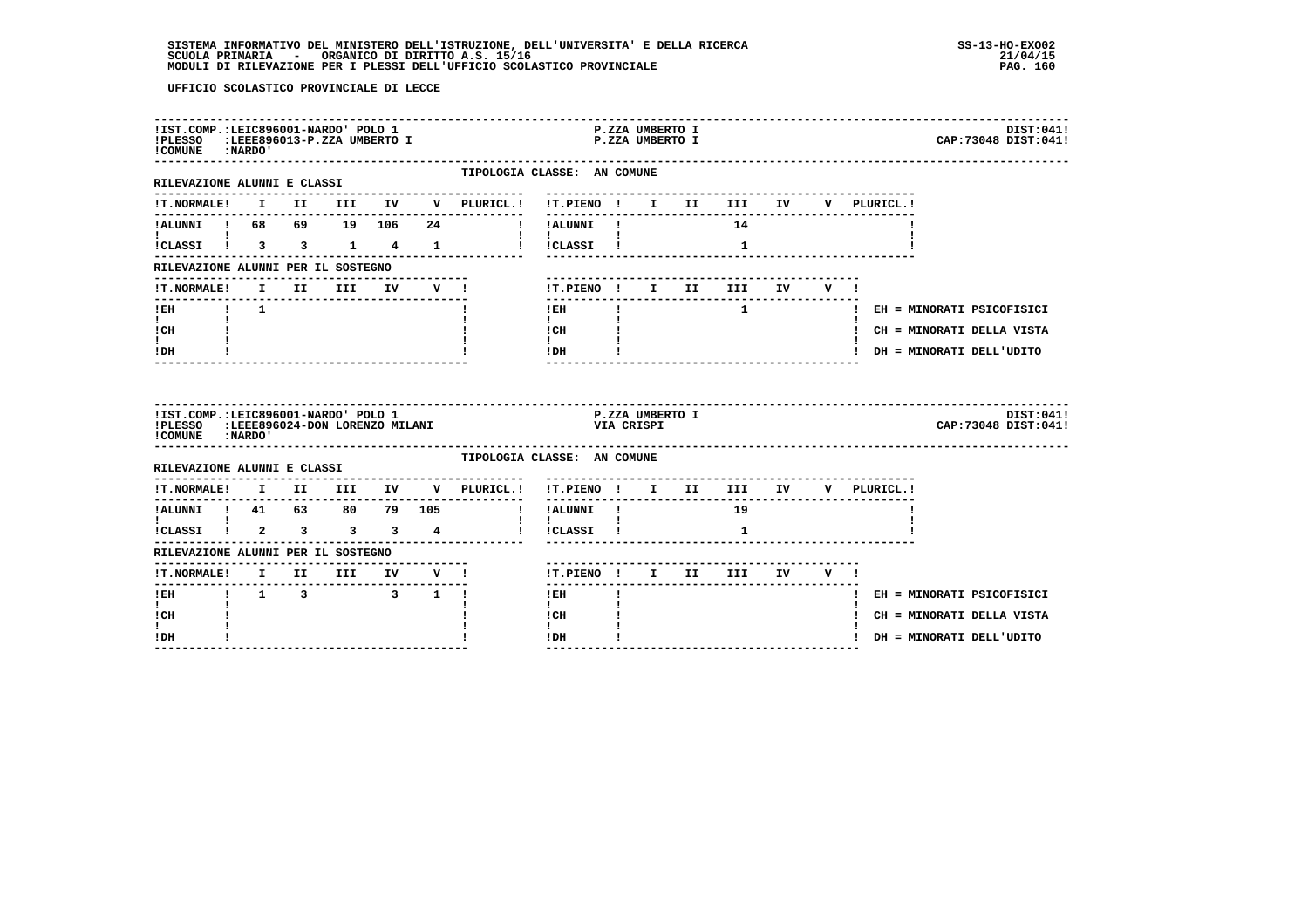**UFFICIO SCOLASTICO PROVINCIALE DI LECCE**

## **RILEVAZIONE POSTI PER L'IST.COMPRENSIVO:LEIC896001**

#### $\begin{array}{ccc} \text{COMUNE} & \text{!} \end{array}$

| ORGANICO FUNZIONALE DI CIRCOLO |            |                               |                          |          |                |
|--------------------------------|------------|-------------------------------|--------------------------|----------|----------------|
|                                | TIPO POSTO | <b>DESCRIZIONE</b><br>- 11    | ! O.D. CALC. ! O.D. ATT. | N. POSTI | ! O.D. PREC. ! |
|                                | AF         | !ORGANICO DI CIRCOLO          | 37                       | 36       | 38             |
|                                | IL.        | !LINGUA INGLESE               |                          |          |                |
|                                | CН         | !SOST. MINORATI DELLA VISTA ! |                          |          |                |
|                                | DH         | !SOST. MINORATI DELL' UDITO ! |                          |          |                |
|                                | EH         | !SOST. MINORATI PSICOFISICI ! |                          | 6        |                |
|                                |            |                               |                          |          |                |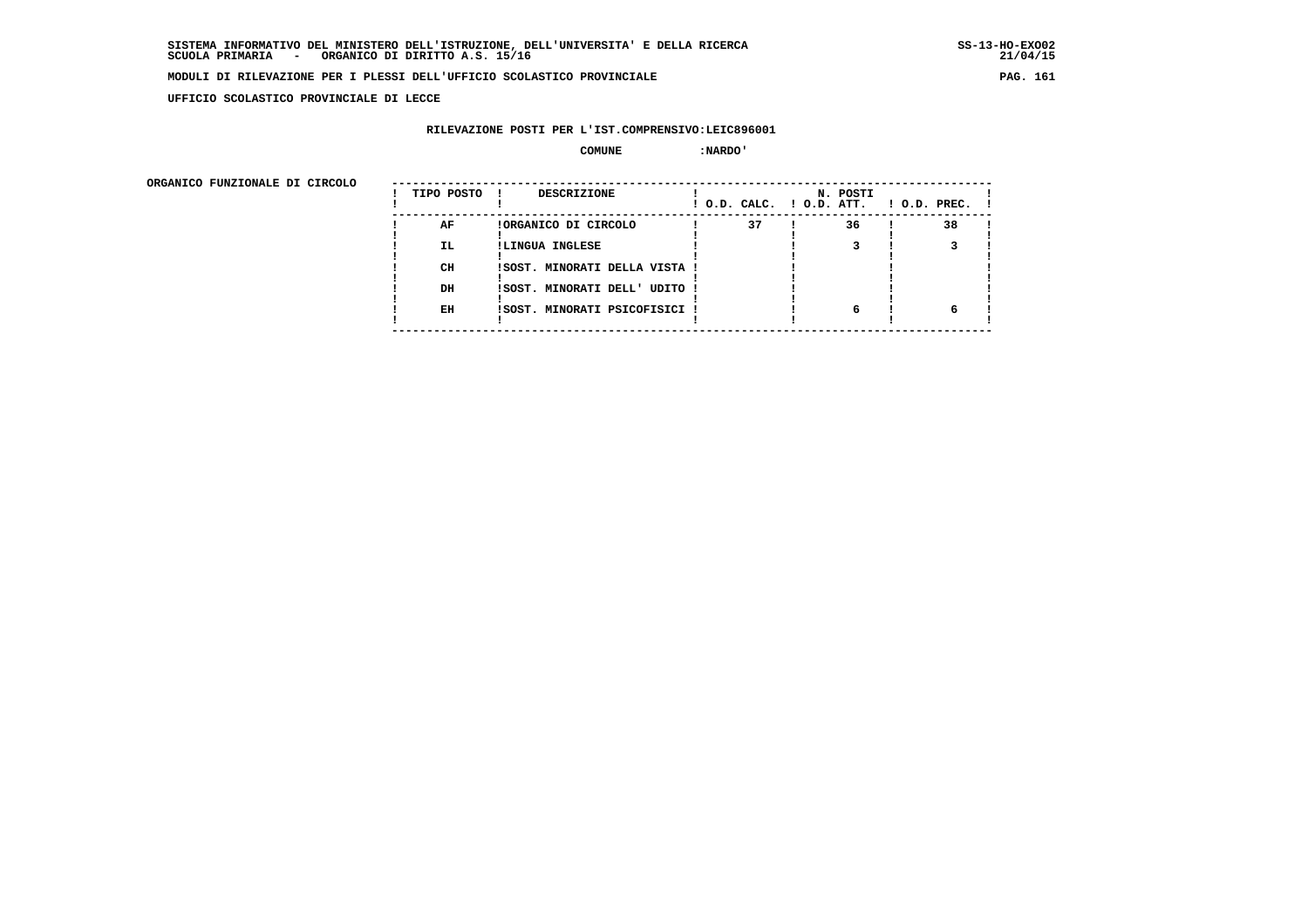|                                            |                               |  |  | !IST.COMP.:LEIC89700R-POLO 2 "RENATA FONTE" NARDO' VIA PILANUOVA, N.88<br>!PLESSO :LEEE89701V-G.LOMBARDO RADICE VIA VIA PILANUOVA N. 88<br>!COMUNE :NARDO' |                                                                                                                      |  |                                    |  |                                       | DIST:041!<br>CAP: 73048 DIST: 041! |
|--------------------------------------------|-------------------------------|--|--|------------------------------------------------------------------------------------------------------------------------------------------------------------|----------------------------------------------------------------------------------------------------------------------|--|------------------------------------|--|---------------------------------------|------------------------------------|
| RILEVAZIONE ALUNNI E CLASSI                |                               |  |  | TIPOLOGIA CLASSE: AN COMUNE                                                                                                                                |                                                                                                                      |  |                                    |  |                                       |                                    |
| !T.NORMALE! I II III IV                    |                               |  |  | V PLURICL.! !T.PIENO ! I II III IV V PLURICL.!                                                                                                             |                                                                                                                      |  |                                    |  |                                       |                                    |
|                                            |                               |  |  | ! IALUNNI ! 103 53 39 62 39 !! IALUNNI !                                                                                                                   |                                                                                                                      |  | 22 3                               |  |                                       |                                    |
| $\mathbf{I}$ and $\mathbf{I}$              |                               |  |  |                                                                                                                                                            | $\mathbf{1}$ $\mathbf{1}$ $\mathbf{1}$                                                                               |  |                                    |  |                                       |                                    |
| RILEVAZIONE ALUNNI PER IL SOSTEGNO         |                               |  |  |                                                                                                                                                            |                                                                                                                      |  |                                    |  |                                       |                                    |
|                                            |                               |  |  | ------------------------------<br>IT.NORMALE! I III IV V ! IT.PIENO ! I II III IV V !                                                                      |                                                                                                                      |  |                                    |  |                                       |                                    |
| -------------------------------            |                               |  |  |                                                                                                                                                            |                                                                                                                      |  |                                    |  | IEH   I I I EH = MINORATI PSICOFISICI |                                    |
| $\mathbf{I}$ and $\mathbf{I}$<br>ICH       |                               |  |  |                                                                                                                                                            | $\mathbf{I}$ and $\mathbf{I}$<br>$\begin{array}{ccc}\n\text{ICH} & & \text{I} \\ \text{I} & & \text{I}\n\end{array}$ |  |                                    |  | ! CH = MINORATI DELLA VISTA           |                                    |
| $\mathbf{I}$<br>! DH                       |                               |  |  |                                                                                                                                                            | $1$ DH $\qquad$ $1$<br><u>---------------</u>                                                                        |  | __________________________________ |  | ! DH = MINORATI DELL'UDITO            |                                    |
| ! COMUNE : NARDO'                          |                               |  |  | IIST.COMP.:LEIC89700R-POLO 2 "RENATA FONTE" NARDO' VIA PILANUOVA, N.88<br>IPLESSO :LEEE89702X-ARISTIDE GABELLI<br>ICOMPNE :NARDO! VIA RELLINI, 74          |                                                                                                                      |  |                                    |  |                                       | DIST:041!<br>CAP:73048 DIST:041!   |
|                                            |                               |  |  |                                                                                                                                                            | TIPOLOGIA CLASSE: AN COMUNE                                                                                          |  |                                    |  |                                       |                                    |
| ---------                                  |                               |  |  | !T.NORMALE! I II III IV V PLURICL.! !T.PIENO ! I II III IV V PLURICL.!                                                                                     |                                                                                                                      |  |                                    |  |                                       |                                    |
| ! ALUNNI !                                 |                               |  |  |                                                                                                                                                            |                                                                                                                      |  |                                    |  |                                       |                                    |
| $\mathbf{I}$ and $\mathbf{I}$<br>!CLASSI ! |                               |  |  | 1 1 1 i iCLASSI 1 1 1 1                                                                                                                                    | $\mathbf{I}$ $\mathbf{I}$                                                                                            |  |                                    |  |                                       |                                    |
| RILEVAZIONE ALUNNI PER IL SOSTEGNO         |                               |  |  |                                                                                                                                                            |                                                                                                                      |  |                                    |  |                                       |                                    |
|                                            |                               |  |  |                                                                                                                                                            | !T.PIENO! I II III IV V!                                                                                             |  |                                    |  |                                       |                                    |
| $I$ EH<br>$\mathbf{I}$                     | $\mathbf{I}$ and $\mathbf{I}$ |  |  | $2 \t3 \t1$                                                                                                                                                | <b>IEH 1</b> 1 1<br>$\mathbf{I}$                                                                                     |  |                                    |  | ! EH = MINORATI PSICOFISICI           |                                    |
| ! CH<br>$\mathbf{I}$                       |                               |  |  |                                                                                                                                                            | ! CH<br>$\mathbf{I}$                                                                                                 |  |                                    |  | ! CH = MINORATI DELLA VISTA           |                                    |
| !DH                                        |                               |  |  |                                                                                                                                                            | ! DH                                                                                                                 |  |                                    |  | ! DH = MINORATI DELL'UDITO            |                                    |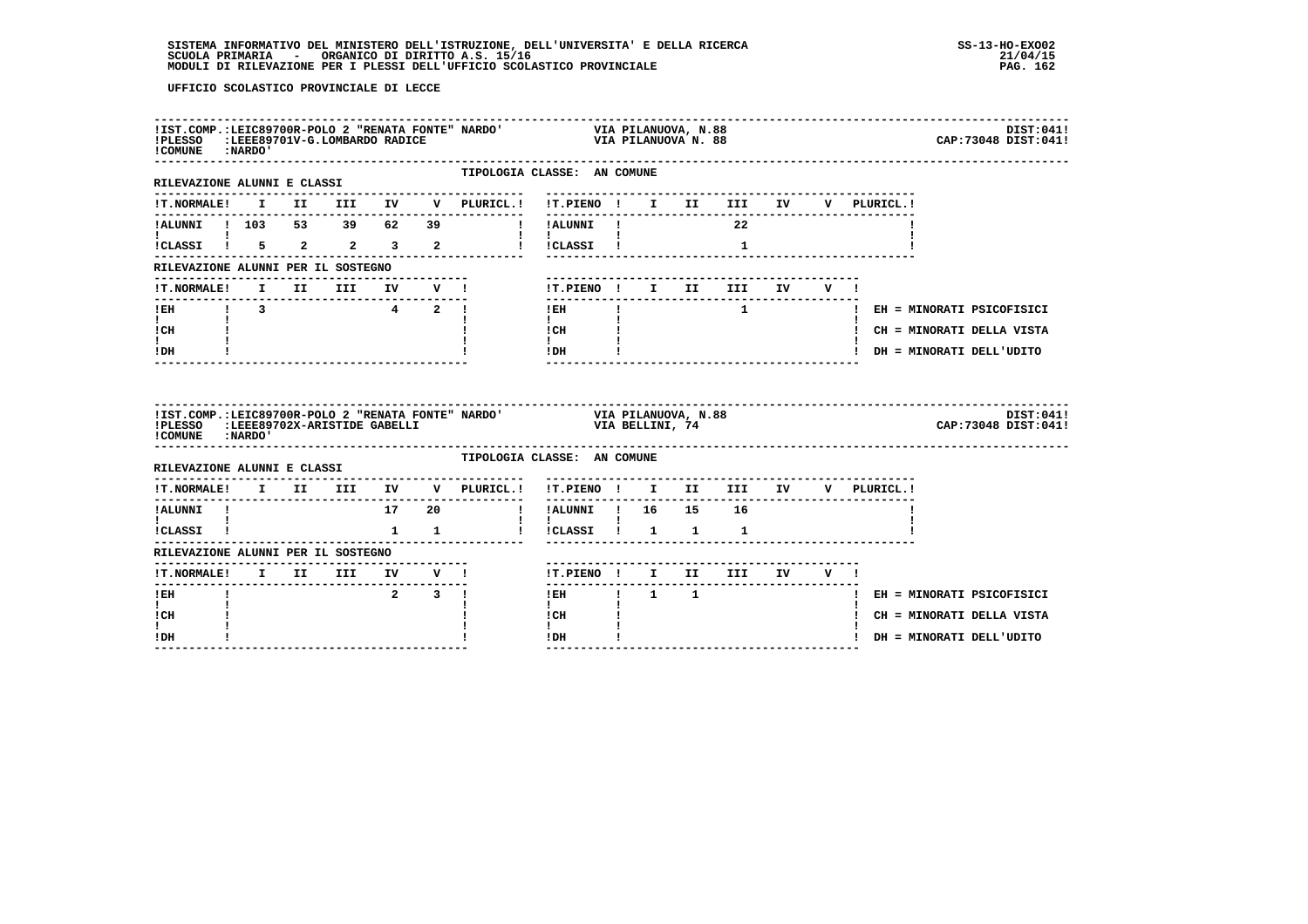**UFFICIO SCOLASTICO PROVINCIALE DI LECCE**

## **RILEVAZIONE POSTI PER L'IST.COMPRENSIVO:LEIC89700R**

#### $\begin{array}{ccc} \text{COMUNE} & \text{!} \end{array}$

| ORGANICO FUNZIONALE DI CIRCOLO |            |                               |                          |          |                    |
|--------------------------------|------------|-------------------------------|--------------------------|----------|--------------------|
|                                | TIPO POSTO | <b>DESCRIZIONE</b>            | ! O.D. CALC. ! O.D. ATT. | N. POSTI | $1$ O.D. PREC. $1$ |
|                                | AF         | !ORGANICO DI CIRCOLO          | 27                       | 27       | 24                 |
|                                | IL.        | !LINGUA INGLESE               |                          |          |                    |
|                                | CH         | !SOST. MINORATI DELLA VISTA ! |                          |          |                    |
|                                | DH         | !SOST. MINORATI DELL' UDITO ! |                          |          |                    |
|                                | EH         | !SOST. MINORATI PSICOFISICI ! |                          |          |                    |
|                                |            |                               |                          |          |                    |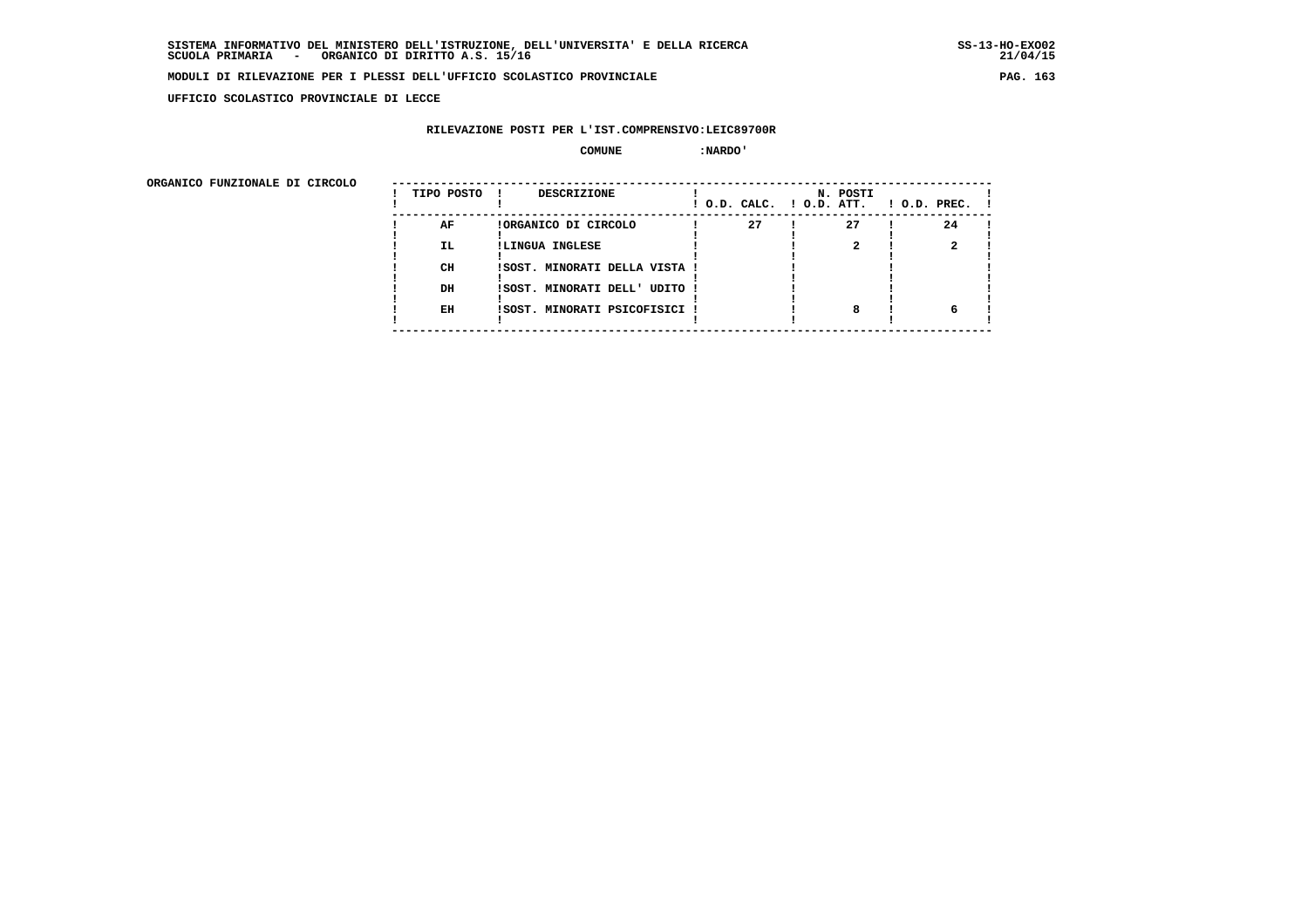| !PLESSO :LEEE89801P-S. GIOVANNI BOSCO<br>! COMUNE : NARDO'                               |  | !IST.COMP.:LEIC89800L-NARDO' POLO 3 |         |             |                                |                                          |              | VIA MARZANO<br>VIA MARZANO |             |    |         |             | DIST:041!<br>CAP: 73048 DIST: 041! |
|------------------------------------------------------------------------------------------|--|-------------------------------------|---------|-------------|--------------------------------|------------------------------------------|--------------|----------------------------|-------------|----|---------|-------------|------------------------------------|
| ------------------<br>RILEVAZIONE ALUNNI E CLASSI                                        |  |                                     |         |             |                                | TIPOLOGIA CLASSE: AN COMUNE              |              |                            |             |    |         |             |                                    |
| <b>!T.NORMALE!</b>                                                                       |  |                                     |         |             | I II III IV V PLURICL.!        | !T.PIENO ! I II III IV                   |              |                            |             |    |         | V PLURICL.! |                                    |
| !ALUNNI ! 45 21 27 19                                                                    |  |                                     |         | 66          |                                | ! !ALUNNI ! 20 21                        |              |                            |             | 15 |         |             |                                    |
| L<br>!CLASSI ! 2 1 1 1                                                                   |  |                                     |         | $3^{\circ}$ | and the property of the state  | $\mathbf{I}$<br>!CLASSI !                |              |                            | $1 \quad 1$ | 1  |         |             |                                    |
| RILEVAZIONE ALUNNI PER IL SOSTEGNO                                                       |  |                                     |         |             |                                |                                          |              |                            |             |    |         |             |                                    |
| !T.NORMALE!                                                                              |  |                                     |         |             |                                | !T.PIENO ! I II                          |              |                            | III         | IV | $V = 1$ |             |                                    |
| ! EH                                                                                     |  |                                     | 1 4 !   |             |                                | $!$ EH                                   | $\mathbf{I}$ |                            |             |    |         |             | ! EH = MINORATI PSICOFISICI        |
| $\mathbf{I}$<br>! CH                                                                     |  |                                     |         |             |                                | $\mathbf{I}$<br>! CH                     |              |                            |             |    |         |             | ! CH = MINORATI DELLA VISTA        |
| $\mathbf{I}$<br>! DH                                                                     |  |                                     |         |             |                                | $\mathbf{I}$<br>! DH                     |              |                            |             |    |         |             | ! DH = MINORATI DELL'UDITO         |
|                                                                                          |  |                                     |         |             |                                |                                          |              |                            |             |    |         |             |                                    |
| !IST.COMP.:LEIC89800L-NARDO' POLO 3<br>!PLESSO :LEEE89802Q- BONCORE<br>! COMUNE : NARDO' |  |                                     |         |             |                                | VIA MARZANO                              |              |                            |             |    |         |             | DIST:041!<br>CAP: 73048 DIST: 041! |
| -----------------<br>RILEVAZIONE ALUNNI E CLASSI                                         |  |                                     |         |             | TIPOLOGIA CLASSE: AN COMUNE    |                                          |              |                            |             |    |         |             |                                    |
| <b>!T.NORMALE!</b>                                                                       |  | I II III                            | IV DOM: |             | ---------------<br>V PLURICL.! | !T.PIENO ! I II                          |              |                            | III         | IV |         | V PLURICL.! |                                    |
| ---------------------------------<br>!ALUNNI ! 5 3 9 3                                   |  |                                     |         |             | --------------<br>$\mathbf{I}$ | IALUNNI I                                |              |                            |             |    |         |             |                                    |
| $\mathbf{I}$ and $\mathbf{I}$<br>!CLASSI !                                               |  |                                     |         |             |                                | $\mathbf{I}$ $\mathbf{I}$<br>2 ! !CLASSI |              |                            |             |    |         |             |                                    |
| RILEVAZIONE ALUNNI PER IL SOSTEGNO                                                       |  |                                     |         |             |                                |                                          |              |                            |             |    |         |             |                                    |
| <b>!T.NORMALE!</b>                                                                       |  | I II III IV V!                      |         |             |                                | !T.PIENO! I II III IV V!                 |              |                            |             |    |         |             |                                    |
| -------<br>$!$ EH                                                                        |  |                                     |         |             |                                | ------<br>$!$ EH                         |              |                            |             |    |         |             | ! EH = MINORATI PSICOFISICI        |
| $\mathbf{I}$<br>! CH                                                                     |  |                                     |         |             |                                | $\mathbf{I}$<br>! CH                     |              |                            |             |    |         |             | ! CH = MINORATI DELLA VISTA        |
| L<br>! DH                                                                                |  |                                     |         |             |                                | ! DH                                     |              |                            |             |    |         |             | ! DH = MINORATI DELL'UDITO         |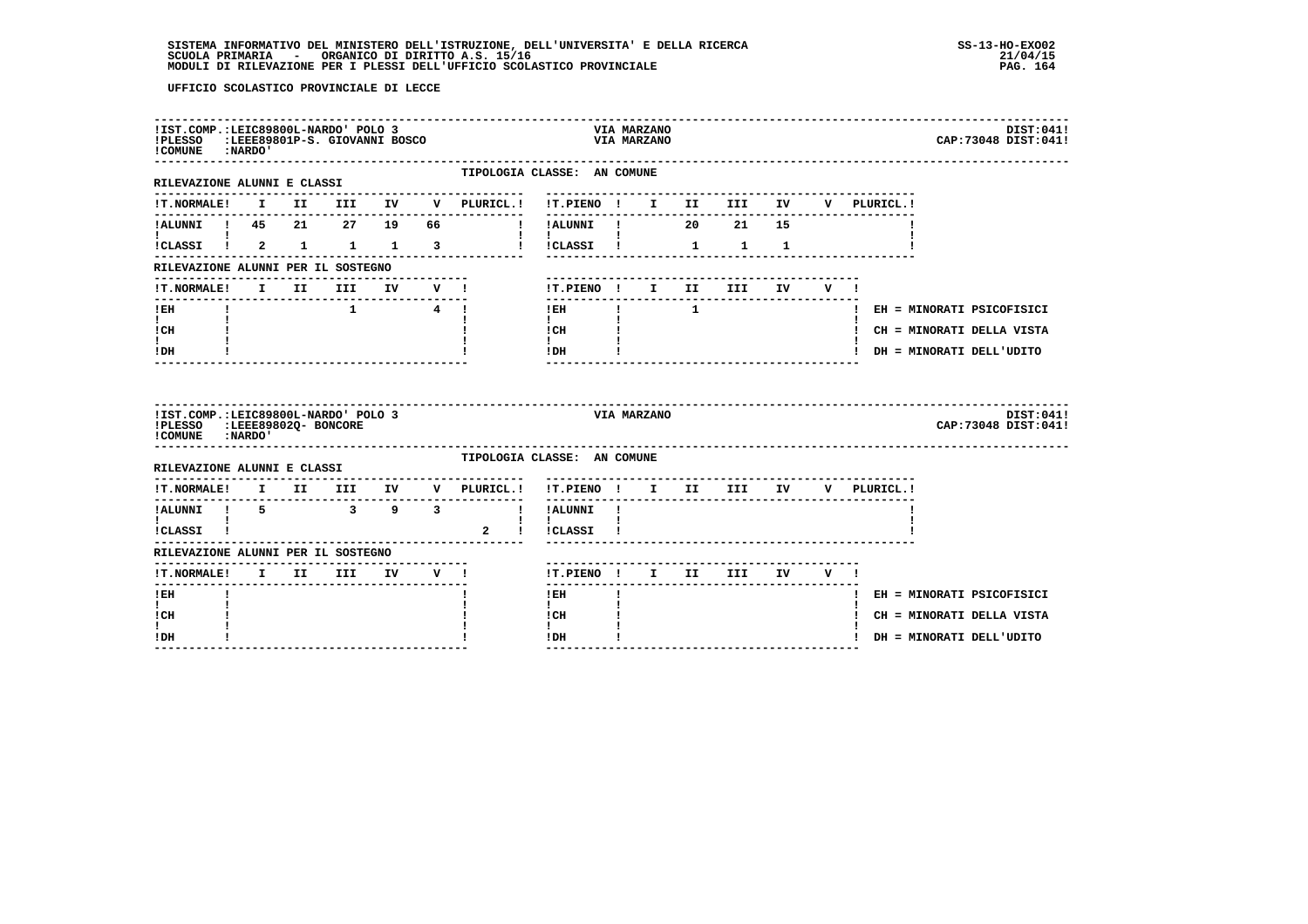**UFFICIO SCOLASTICO PROVINCIALE DI LECCE**

## **RILEVAZIONE POSTI PER L'IST.COMPRENSIVO:LEIC89800L**

#### $\begin{array}{ccc} \text{COMUNE} & \text{!} \end{array}$

| ORGANICO FUNZIONALE DI CIRCOLO |            |                               |    |                                      |                    |
|--------------------------------|------------|-------------------------------|----|--------------------------------------|--------------------|
|                                | TIPO POSTO | <b>DESCRIZIONE</b>            |    | N. POSTI<br>! O.D. CALC. ! O.D. ATT. | $1$ O.D. PREC. $1$ |
|                                | AF         | !ORGANICO DI CIRCOLO          | 18 | 17                                   | 18                 |
|                                | IL.        | !LINGUA INGLESE               |    |                                      |                    |
|                                | CH         | !SOST. MINORATI DELLA VISTA ! |    |                                      |                    |
|                                | DH         | !SOST. MINORATI DELL' UDITO ! |    |                                      |                    |
|                                | EH         | !SOST. MINORATI PSICOFISICI ! |    |                                      |                    |
|                                |            |                               |    |                                      |                    |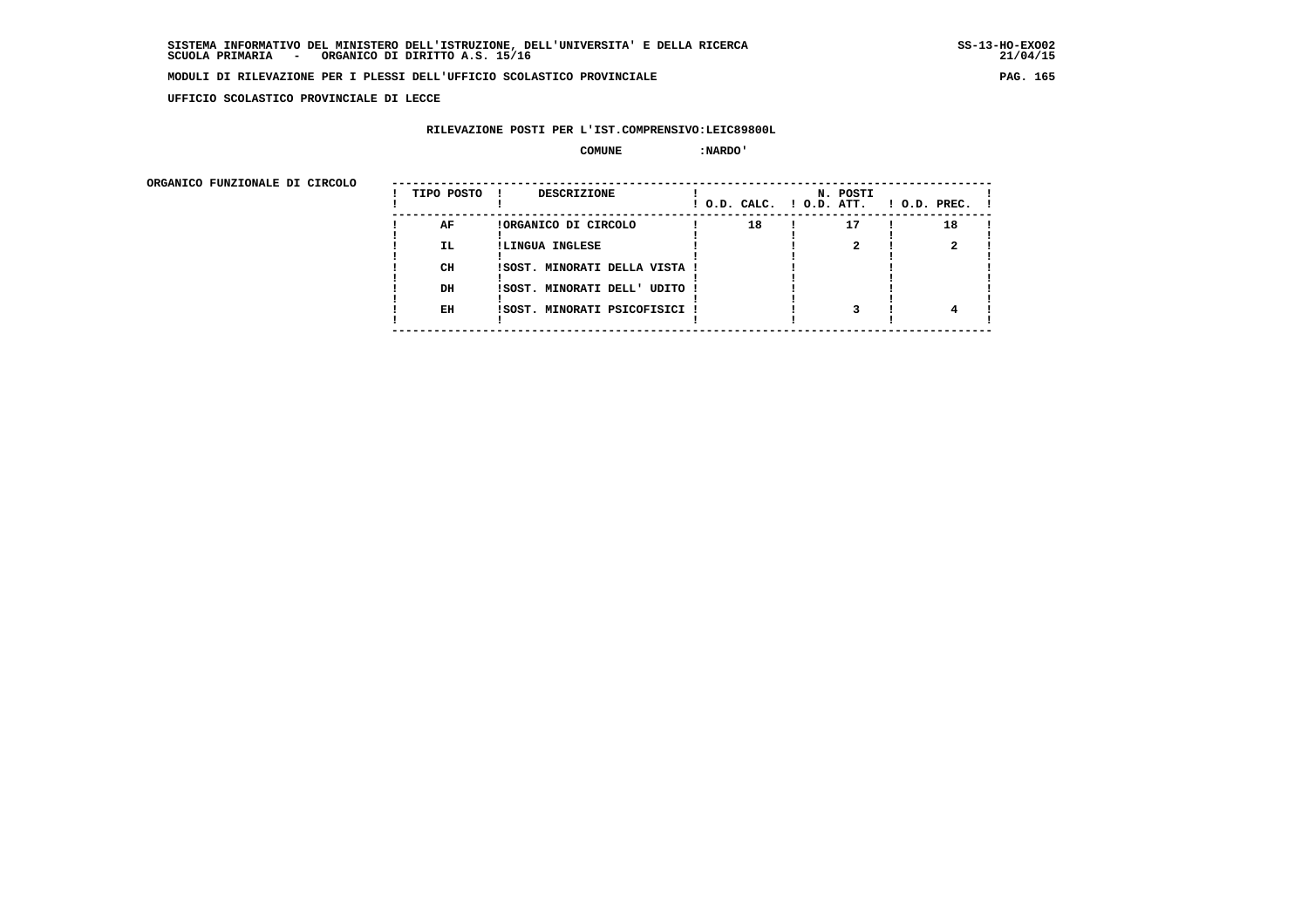| !IST.COMP.:LEIC89900C-SURBO<br>!PLESSO<br>! COMUNE | : SURBO            |                    | :LEEE89902G-R.NE GIORGILORIO |                      |     |                             |                     |              | VIA TOSCANINI, 1 | VIA DELL'AQUILONE |            |    |   |            |                                                                                    | DIST:036!<br>CAP: 73010 DIST: 036! |
|----------------------------------------------------|--------------------|--------------------|------------------------------|----------------------|-----|-----------------------------|---------------------|--------------|------------------|-------------------|------------|----|---|------------|------------------------------------------------------------------------------------|------------------------------------|
| RILEVAZIONE ALUNNI E CLASSI                        |                    |                    |                              |                      |     | TIPOLOGIA CLASSE: AN COMUNE |                     |              |                  |                   |            |    |   |            |                                                                                    |                                    |
| <b>!T.NORMALE!</b>                                 | $\mathbf{I}$       | II.                | III.                         | IV                   | v   | PLURICL. !                  | !T.PIENO            | $\mathbf{I}$ | $\mathbf{I}$     | II.               | III        | IV | v | PLURICL. ! |                                                                                    |                                    |
| ! ALUNNI<br><b>!CLASSI</b>                         | 37<br>$\mathbf{2}$ | 34<br>$\mathbf{2}$ | 37<br>$\overline{a}$         | 33<br>$\overline{a}$ | 24  |                             | ! ALUNNI<br>!CLASSI |              |                  |                   |            |    |   |            |                                                                                    |                                    |
| RILEVAZIONE ALUNNI PER IL SOSTEGNO                 |                    |                    |                              |                      |     |                             |                     |              |                  |                   |            |    |   |            |                                                                                    |                                    |
| !T.NORMALE!                                        | $\mathbf{I}$       | II.                | III.                         | IV                   | V ! |                             | !T.PIENO            | $\mathbf{I}$ | I.               | II.               | <b>III</b> | IV | v |            |                                                                                    |                                    |
| !EH<br>! CH<br>!DH                                 |                    |                    | 1                            | 3                    |     |                             | !EH<br>! CH<br>!DH  |              |                  |                   |            |    |   |            | EH = MINORATI PSICOFISICI<br>CH = MINORATI DELLA VISTA<br>DH = MINORATI DELL'UDITO |                                    |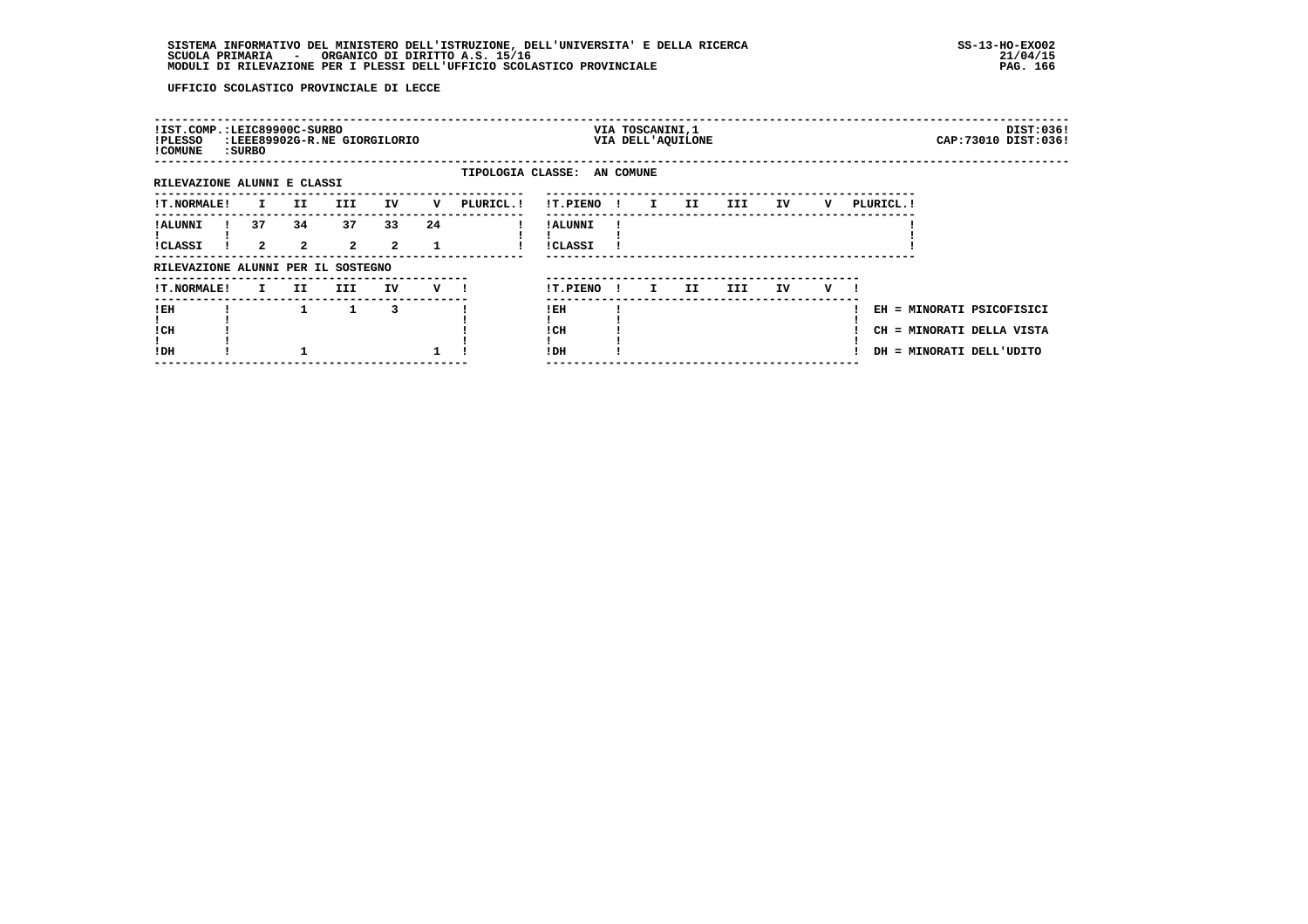**UFFICIO SCOLASTICO PROVINCIALE DI LECCE**

## **RILEVAZIONE POSTI PER L'IST.COMPRENSIVO:LEIC89900C**

#### **COMUNE :SURBO**

ORGANICO FUNZIONALE DI CIRCOLO

| ORGANICO FUNZIONALE DI CIRCOLO | TIPO POSTO      | <b>DESCRIZIONE</b><br>- 1                                                |    | N. POSTI<br>! O.D. CALC. ! O.D. ATT. | $1$ O.D. PREC. $1$ |  |
|--------------------------------|-----------------|--------------------------------------------------------------------------|----|--------------------------------------|--------------------|--|
|                                | AF<br>IL.<br>CH | !ORGANICO DI CIRCOLO<br>!LINGUA INGLESE<br>!SOST. MINORATI DELLA VISTA ! | 11 | 11                                   | 10                 |  |
|                                | DH<br>EH        | ! SOST. MINORATI DELL' UDITO!<br>!SOST. MINORATI PSICOFISICI !           |    |                                      |                    |  |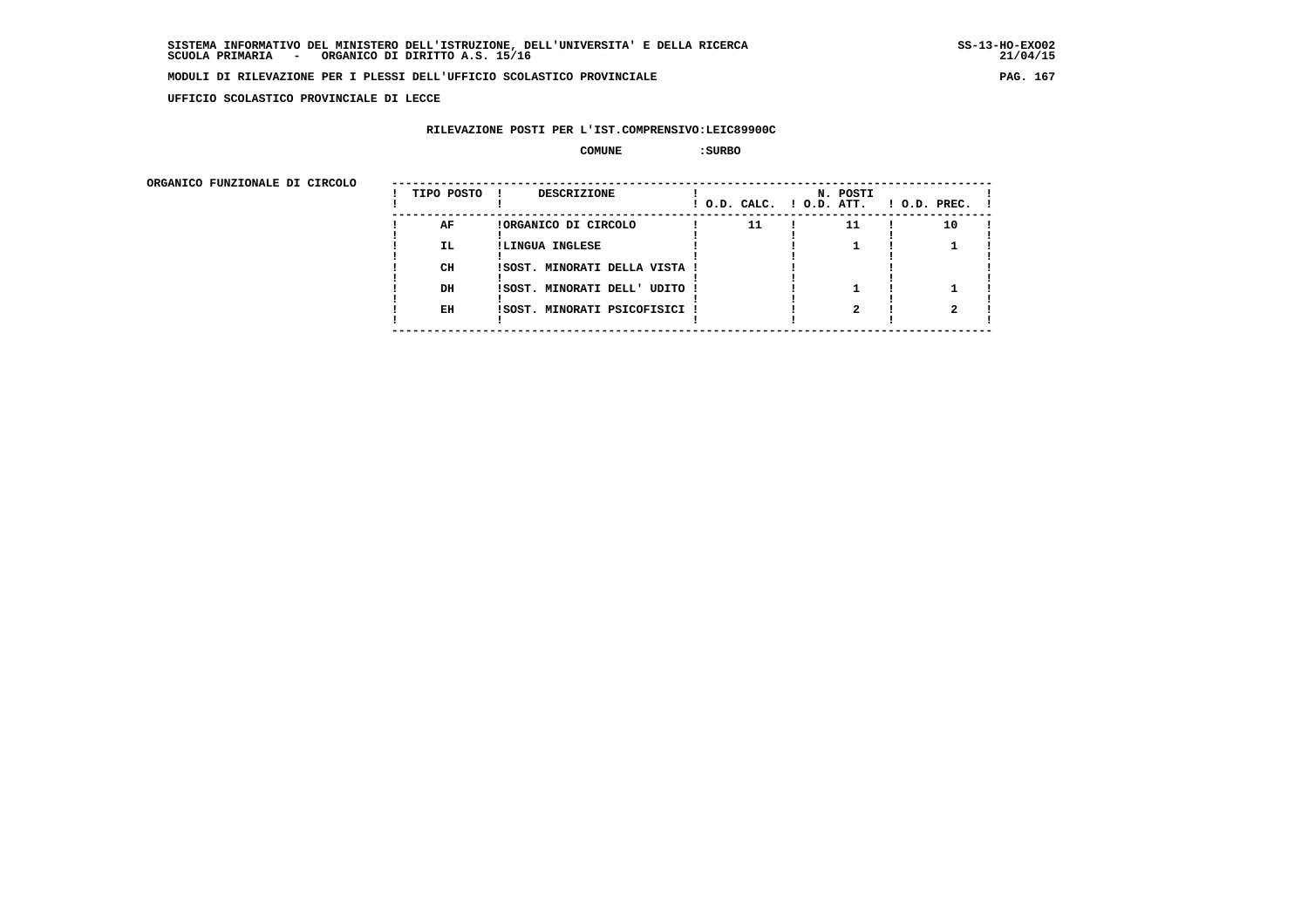| --------<br>!IST.COMP.:LEIC8AA001-ISTITUTO COMPRENSIVO STATALE                 PIAZZA G. LOMBARDO RADICE, 4<br>!PLESSO   :LEEE8AA013-A. MORO<br>! COMUNE : TAVIANO |  |  |                                                                                                                                                                                                                                                                                                                                                                                                                                                                                 |                                                                        |                                            |  |                                      |  |  | DIST:048!<br>CAP: 73057 DIST: 048!    |
|--------------------------------------------------------------------------------------------------------------------------------------------------------------------|--|--|---------------------------------------------------------------------------------------------------------------------------------------------------------------------------------------------------------------------------------------------------------------------------------------------------------------------------------------------------------------------------------------------------------------------------------------------------------------------------------|------------------------------------------------------------------------|--------------------------------------------|--|--------------------------------------|--|--|---------------------------------------|
| ---------------------<br>RILEVAZIONE ALUNNI E CLASSI                                                                                                               |  |  |                                                                                                                                                                                                                                                                                                                                                                                                                                                                                 | TIPOLOGIA CLASSE: AN COMUNE<br>. - - - - - - - - - - - - - -           |                                            |  |                                      |  |  |                                       |
|                                                                                                                                                                    |  |  |                                                                                                                                                                                                                                                                                                                                                                                                                                                                                 | !T.NORMALE! I II III IV V PLURICL.! !T.PIENO ! I II III IV V PLURICL.! |                                            |  |                                      |  |  |                                       |
|                                                                                                                                                                    |  |  |                                                                                                                                                                                                                                                                                                                                                                                                                                                                                 | !ALUNNI ! 57 77 75 63 46   !!ALUNNI ! 36 18 27 23 36                   |                                            |  |                                      |  |  |                                       |
| $\mathbf{I}$                                                                                                                                                       |  |  |                                                                                                                                                                                                                                                                                                                                                                                                                                                                                 | ICLASSI 1 3 3 3 3 2 1 1 2 2 1 2 1 1 2                                  | $\mathbf{1}$                               |  |                                      |  |  |                                       |
| RILEVAZIONE ALUNNI PER IL SOSTEGNO                                                                                                                                 |  |  |                                                                                                                                                                                                                                                                                                                                                                                                                                                                                 |                                                                        |                                            |  |                                      |  |  |                                       |
| <b>!T.NORMALE!</b>                                                                                                                                                 |  |  |                                                                                                                                                                                                                                                                                                                                                                                                                                                                                 |                                                                        | !T.PIENO ! I II III IV V !                 |  |                                      |  |  |                                       |
| $1$ EH $1$ $4$                                                                                                                                                     |  |  |                                                                                                                                                                                                                                                                                                                                                                                                                                                                                 | $1 \quad 1$                                                            |                                            |  |                                      |  |  | !EH ! 1 1 ! EH = MINORATI PSICOFISICI |
| $\mathbf{I}$ and $\mathbf{I}$<br>! CH                                                                                                                              |  |  |                                                                                                                                                                                                                                                                                                                                                                                                                                                                                 |                                                                        | $\mathbf{I}$<br>$ICH$ $\qquad$             |  |                                      |  |  | ! CH = MINORATI DELLA VISTA           |
|                                                                                                                                                                    |  |  |                                                                                                                                                                                                                                                                                                                                                                                                                                                                                 |                                                                        | $\mathbf{I}$ and $\mathbf{I}$<br>$IDH$ $I$ |  |                                      |  |  | ! DH = MINORATI DELL'UDITO            |
| I.<br>! DH                                                                                                                                                         |  |  |                                                                                                                                                                                                                                                                                                                                                                                                                                                                                 |                                                                        |                                            |  | ---------------------------------    |  |  |                                       |
| !COMUNE : TAVIANO                                                                                                                                                  |  |  |                                                                                                                                                                                                                                                                                                                                                                                                                                                                                 |                                                                        |                                            |  |                                      |  |  | DIST:048!<br>CAP: 73057 DIST: 048!    |
| RILEVAZIONE ALUNNI E CLASSI                                                                                                                                        |  |  |                                                                                                                                                                                                                                                                                                                                                                                                                                                                                 | TIPOLOGIA CLASSE: AN COMUNE                                            |                                            |  |                                      |  |  |                                       |
|                                                                                                                                                                    |  |  |                                                                                                                                                                                                                                                                                                                                                                                                                                                                                 | !T.NORMALE! I II III IV V PLURICL.! !T.PIENO ! I II III IV V PLURICL.! |                                            |  |                                      |  |  |                                       |
|                                                                                                                                                                    |  |  |                                                                                                                                                                                                                                                                                                                                                                                                                                                                                 | !ALUNNI ! 22 18 22 26 25 ' 'ALUNNI !                                   | -------                                    |  | ------------------------------------ |  |  |                                       |
| $\mathbf{I}$ and $\mathbf{I}$ and $\mathbf{I}$                                                                                                                     |  |  |                                                                                                                                                                                                                                                                                                                                                                                                                                                                                 | !CLASSI ! 1 1 1 1 1 1 ! !CLASSI !                                      | $\mathbf{1}$ $\mathbf{1}$                  |  |                                      |  |  |                                       |
| RILEVAZIONE ALUNNI PER IL SOSTEGNO                                                                                                                                 |  |  |                                                                                                                                                                                                                                                                                                                                                                                                                                                                                 |                                                                        |                                            |  |                                      |  |  |                                       |
|                                                                                                                                                                    |  |  |                                                                                                                                                                                                                                                                                                                                                                                                                                                                                 |                                                                        | !T.PIENO ! I II III IV V !                 |  |                                      |  |  |                                       |
| !EH ! 1                                                                                                                                                            |  |  | $\overline{\phantom{a}}$ $\overline{\phantom{a}}$ $\overline{\phantom{a}}$ $\overline{\phantom{a}}$ $\overline{\phantom{a}}$ $\overline{\phantom{a}}$ $\overline{\phantom{a}}$ $\overline{\phantom{a}}$ $\overline{\phantom{a}}$ $\overline{\phantom{a}}$ $\overline{\phantom{a}}$ $\overline{\phantom{a}}$ $\overline{\phantom{a}}$ $\overline{\phantom{a}}$ $\overline{\phantom{a}}$ $\overline{\phantom{a}}$ $\overline{\phantom{a}}$ $\overline{\phantom{a}}$ $\overline{\$ |                                                                        | $- - - - - -$<br>! EH                      |  |                                      |  |  | ! EH = MINORATI PSICOFISICI           |
| I.<br>! CH<br>$\mathbf{I}$                                                                                                                                         |  |  |                                                                                                                                                                                                                                                                                                                                                                                                                                                                                 |                                                                        | $\mathbf{I}$<br>! CH                       |  |                                      |  |  | ! CH = MINORATI DELLA VISTA           |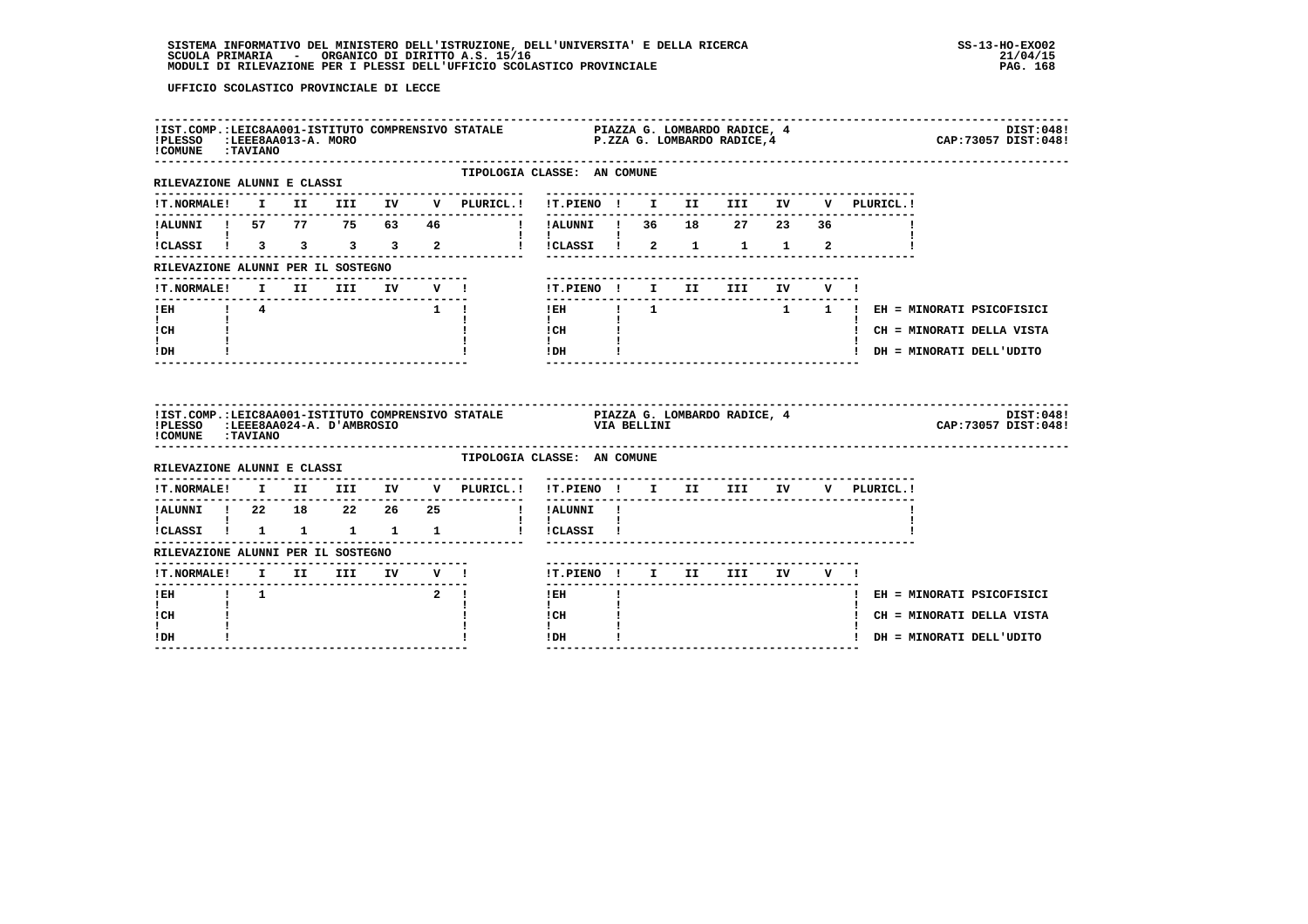**UFFICIO SCOLASTICO PROVINCIALE DI LECCE**

## **RILEVAZIONE POSTI PER L'IST.COMPRENSIVO:LEIC8AA001**

#### **COMUNE :TAVIANO**

ORGANICO FUNZIONALE DI CIRCOLO

| ORGANICO FUNZIONALE DI CIRCOLO |            |                               |    |                                      |                    |
|--------------------------------|------------|-------------------------------|----|--------------------------------------|--------------------|
|                                | TIPO POSTO | DESCRIZIONE<br>$\mathbf{I}$   |    | N. POSTI<br>! O.D. CALC. ! O.D. ATT. | $!$ 0.D. PREC. $!$ |
|                                | AF         | !ORGANICO DI CIRCOLO          | 37 | 36                                   | 36                 |
|                                | IL.        | !LINGUA INGLESE               |    |                                      |                    |
|                                |            |                               |    |                                      |                    |
|                                | CH         | !SOST. MINORATI DELLA VISTA ! |    |                                      |                    |
|                                |            |                               |    |                                      |                    |
|                                | DH         | !SOST. MINORATI DELL' UDITO ! |    |                                      |                    |
|                                | EH         | !SOST. MINORATI PSICOFISICI ! |    |                                      |                    |
|                                |            |                               |    |                                      |                    |
|                                |            |                               |    |                                      |                    |
|                                |            |                               |    |                                      |                    |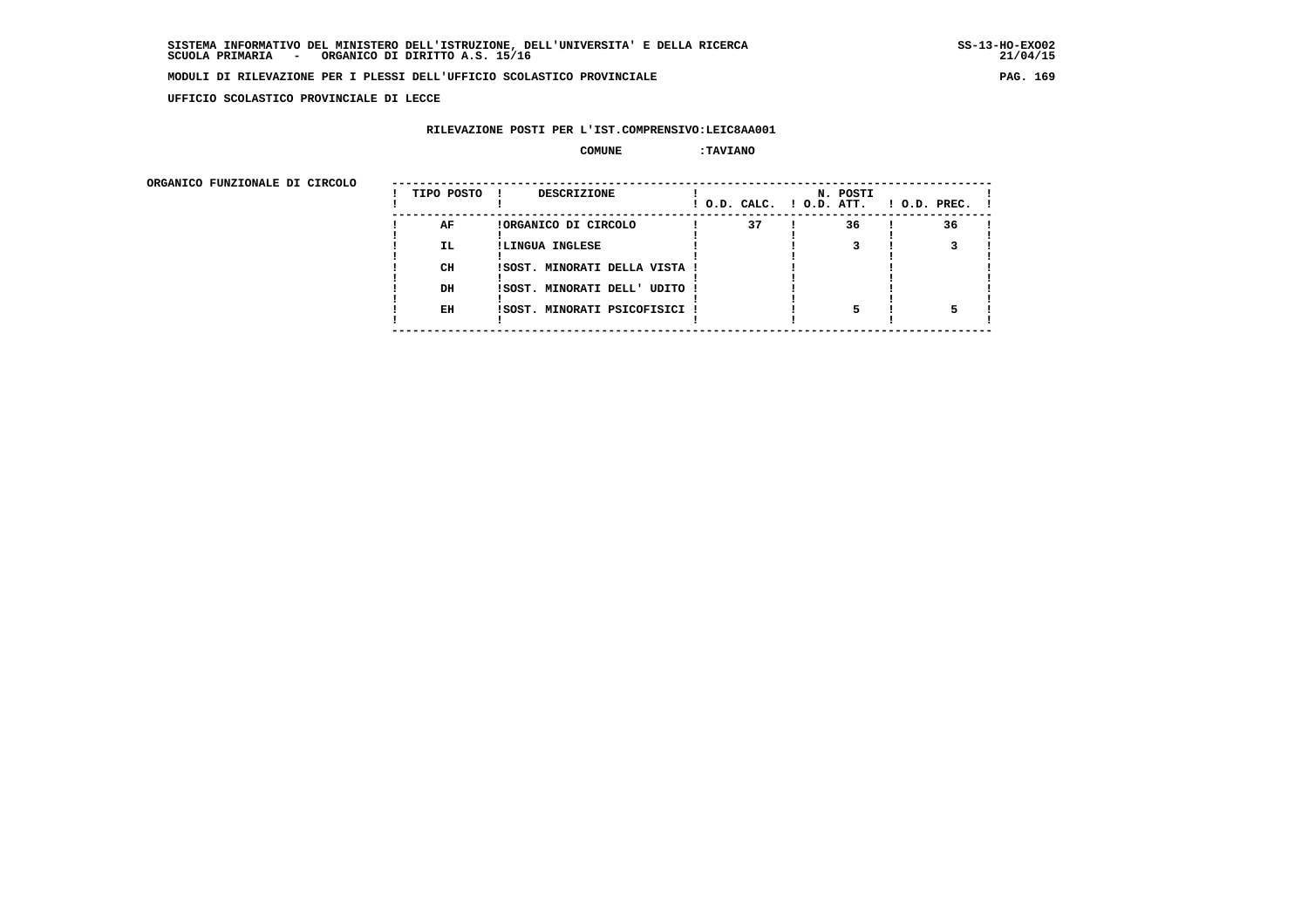| ---------------------<br>!IST.COMP.:LEIC8AB00R-UGENTO<br>!PLESSO<br>! COMUNE : UGENTO      |  | :LEEE8AB01V-VIA GOLDONI                                           |        |                                                                                        |                                      |                              | VIA GOLDONI<br>VIA GOLDONI     |    |            |    |         |              | DIST:045!<br>CAP: 73059 DIST: 045! |  |
|--------------------------------------------------------------------------------------------|--|-------------------------------------------------------------------|--------|----------------------------------------------------------------------------------------|--------------------------------------|------------------------------|--------------------------------|----|------------|----|---------|--------------|------------------------------------|--|
| -------------------<br>RILEVAZIONE ALUNNI E CLASSI                                         |  |                                                                   |        | TIPOLOGIA CLASSE: AN COMUNE                                                            |                                      |                              |                                |    |            |    |         |              |                                    |  |
|                                                                                            |  |                                                                   |        | $\verb !T.NORMALE! \quad I \quad II \quad III \quad IV \quad V \quad \verb PLURICL. !$ | !T.PIENO ! I II III IV               |                              |                                |    |            |    |         | V PLURICL.!  |                                    |  |
| !ALUNNI ! 31 32 42 48                                                                      |  |                                                                   |        |                                                                                        | !!ALUNNI!! 20                        |                              |                                | 24 |            |    |         |              |                                    |  |
| $i$ CLASSI $i$ 2 2 2 2                                                                     |  |                                                                   |        |                                                                                        | $\mathbf{I}$<br>!!CLASSI!!!!         |                              |                                |    |            |    |         |              |                                    |  |
| RILEVAZIONE ALUNNI PER IL SOSTEGNO                                                         |  |                                                                   |        |                                                                                        |                                      |                              |                                |    |            |    |         |              |                                    |  |
| !T.NORMALE!                                                                                |  | I II III                                                          | IV V ! |                                                                                        | !T.PIENO ! I II                      |                              |                                |    | <b>III</b> | IV | $V = 1$ |              |                                    |  |
| ! EH                                                                                       |  | $\begin{array}{cccccccccccccc} 1 & 2 & 2 & 3 & 1 & 1 \end{array}$ |        |                                                                                        | ! EH                                 |                              |                                |    |            |    |         |              | ! EH = MINORATI PSICOFISICI        |  |
| $\mathbf{I}$ and $\mathbf{I}$<br>! CH                                                      |  |                                                                   |        |                                                                                        | $\mathbf{I}$<br>! CH                 | $\sim 10^{-10}$ H $_{\odot}$ |                                |    |            |    |         |              | ! CH = MINORATI DELLA VISTA        |  |
| I.                                                                                         |  |                                                                   |        |                                                                                        | $\mathbf{I}$<br>! DH                 |                              |                                |    |            |    |         |              | ! DH = MINORATI DELL'UDITO         |  |
| ! DH                                                                                       |  |                                                                   |        |                                                                                        |                                      |                              |                                |    |            |    |         |              |                                    |  |
| !IST.COMP.:LEIC8AB00R-UGENTO<br>!PLESSO :LEEE8AB02X-S. GIOVANNI BOSCO<br>! COMUNE : UGENTO |  |                                                                   |        |                                                                                        |                                      |                              | VIA GOLDONI<br>VIA F. ALEMANNO |    |            |    |         |              | DIST:045!<br>CAP: 73050 DIST: 045! |  |
| RILEVAZIONE ALUNNI E CLASSI                                                                |  |                                                                   |        | TIPOLOGIA CLASSE: AN COMUNE                                                            |                                      |                              |                                |    |            |    |         |              |                                    |  |
|                                                                                            |  |                                                                   |        | !T.NORMALE! I II III IV V PLURICL.!                                                    | !T.PIENO ! I II III IV               |                              |                                |    |            |    |         | V PLURICL. ! |                                    |  |
| !ALUNNI ! 19 13 14 19                                                                      |  |                                                                   |        | . <u>.</u> .                                                                           | ! !ALUNNI !                          |                              |                                |    |            |    |         |              |                                    |  |
| <b>I</b> and the state of the state of<br>!CLASSI ! 1 1 1 1                                |  |                                                                   |        | $\mathbf{I}$                                                                           | $\mathbf{I}$<br>!CLASSI !            |                              |                                |    |            |    |         |              |                                    |  |
| RILEVAZIONE ALUNNI PER IL SOSTEGNO                                                         |  |                                                                   |        |                                                                                        |                                      |                              |                                |    |            |    |         |              |                                    |  |
| !T.NORMALE! I II III IV V !                                                                |  |                                                                   |        |                                                                                        | !T.PIENO ! I II III                  |                              |                                |    |            |    | IV V !  |              |                                    |  |
| ------<br>! EH                                                                             |  | 1 2 1 1 1                                                         |        |                                                                                        | $!$ EH                               |                              |                                |    |            |    |         |              | ! EH = MINORATI PSICOFISICI        |  |
| $\mathbf{I}$<br>! CH<br>L                                                                  |  |                                                                   |        |                                                                                        | $\mathbf{I}$<br>! CH<br>$\mathbf{I}$ |                              |                                |    |            |    |         |              | ! CH = MINORATI DELLA VISTA        |  |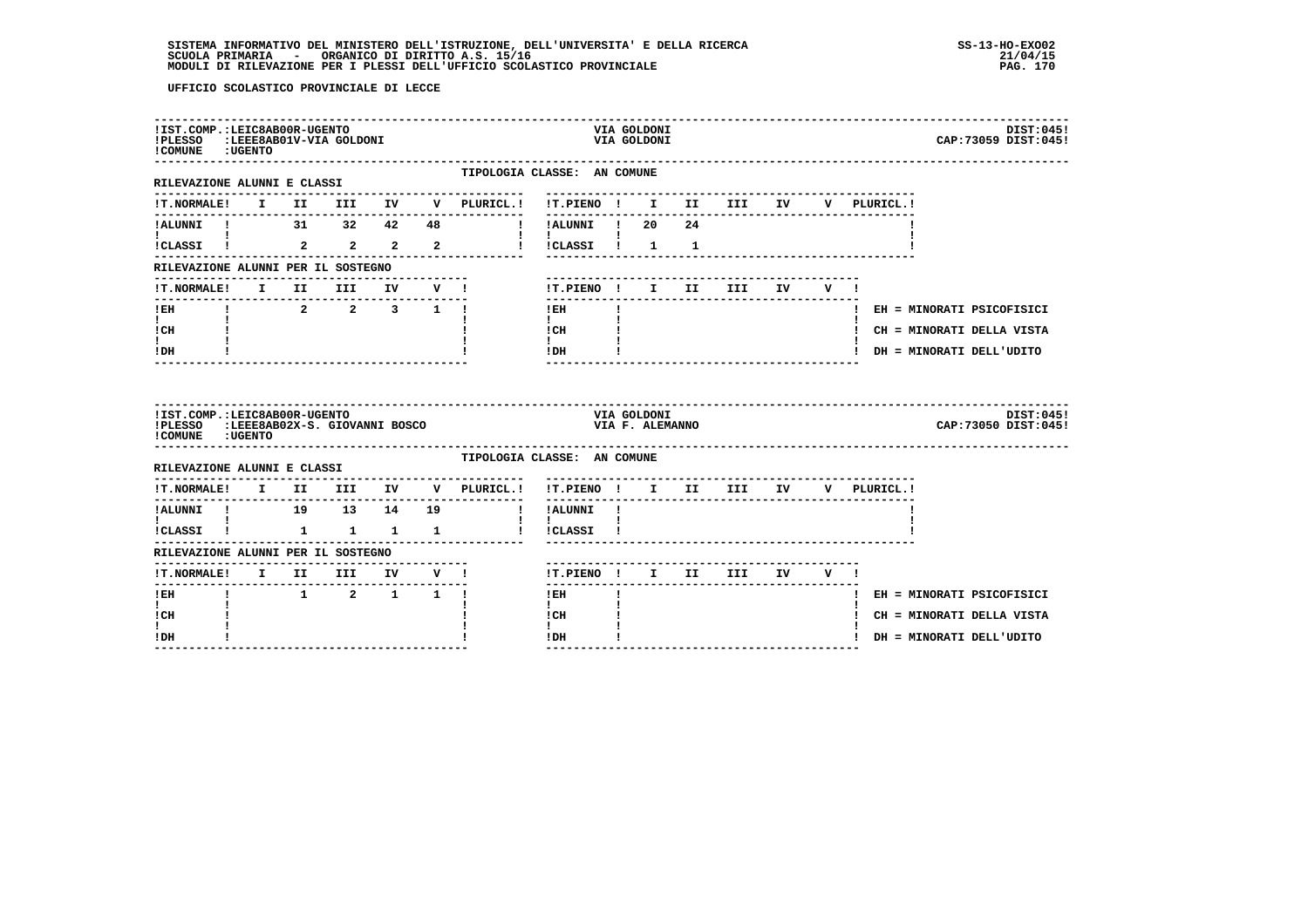| !IST.COMP.:LEIC8AB00R-UGENTO<br>!PLESSO<br>! COMUNE | : UGENTO             |     | :LEEE8AB031-LORENZO MILANI |                      |                      |                             |                            |              | VIA GOLDONI  | PIAZZA IMMACOLATA |      |     |   |            | DIST:045!<br>CAP: 73059 DIST: 045!                                                 |
|-----------------------------------------------------|----------------------|-----|----------------------------|----------------------|----------------------|-----------------------------|----------------------------|--------------|--------------|-------------------|------|-----|---|------------|------------------------------------------------------------------------------------|
| RILEVAZIONE ALUNNI E CLASSI                         |                      |     |                            |                      |                      | TIPOLOGIA CLASSE: AN COMUNE |                            |              |              |                   |      |     |   |            |                                                                                    |
| !T.NORMALE!                                         | I.                   | II. | III.                       | IV                   | v                    | PLURICL. !                  | !T.PIENO                   | $\mathbf{I}$ | $\mathbf{I}$ | IJ                | III. | IV  | v | PLURICL. ! |                                                                                    |
| ! ALUNNI<br><b>!CLASSI</b>                          | 42<br>$\overline{a}$ | 16  | 22                         | 46<br>$\overline{a}$ | 24<br>$\overline{a}$ |                             | ! ALUNNI<br><b>!CLASSI</b> |              | 20           |                   | 18   |     |   |            |                                                                                    |
| RILEVAZIONE ALUNNI PER IL SOSTEGNO                  |                      |     |                            |                      |                      |                             |                            |              |              |                   |      |     |   |            |                                                                                    |
| <b>!T.NORMALE!</b>                                  | $\mathbf{I}$         | II. | III                        | IV                   | $V$ $l$              |                             | !T.PIENO                   | $\mathbf{I}$ | I.           | II.               | III  | IV. | v |            |                                                                                    |
| !EH<br>! CH<br>!DH                                  |                      |     | 1                          | 1                    |                      |                             | ! EH<br>! CH<br>!DH        |              |              |                   |      |     |   |            | EH = MINORATI PSICOFISICI<br>CH = MINORATI DELLA VISTA<br>DH = MINORATI DELL'UDITO |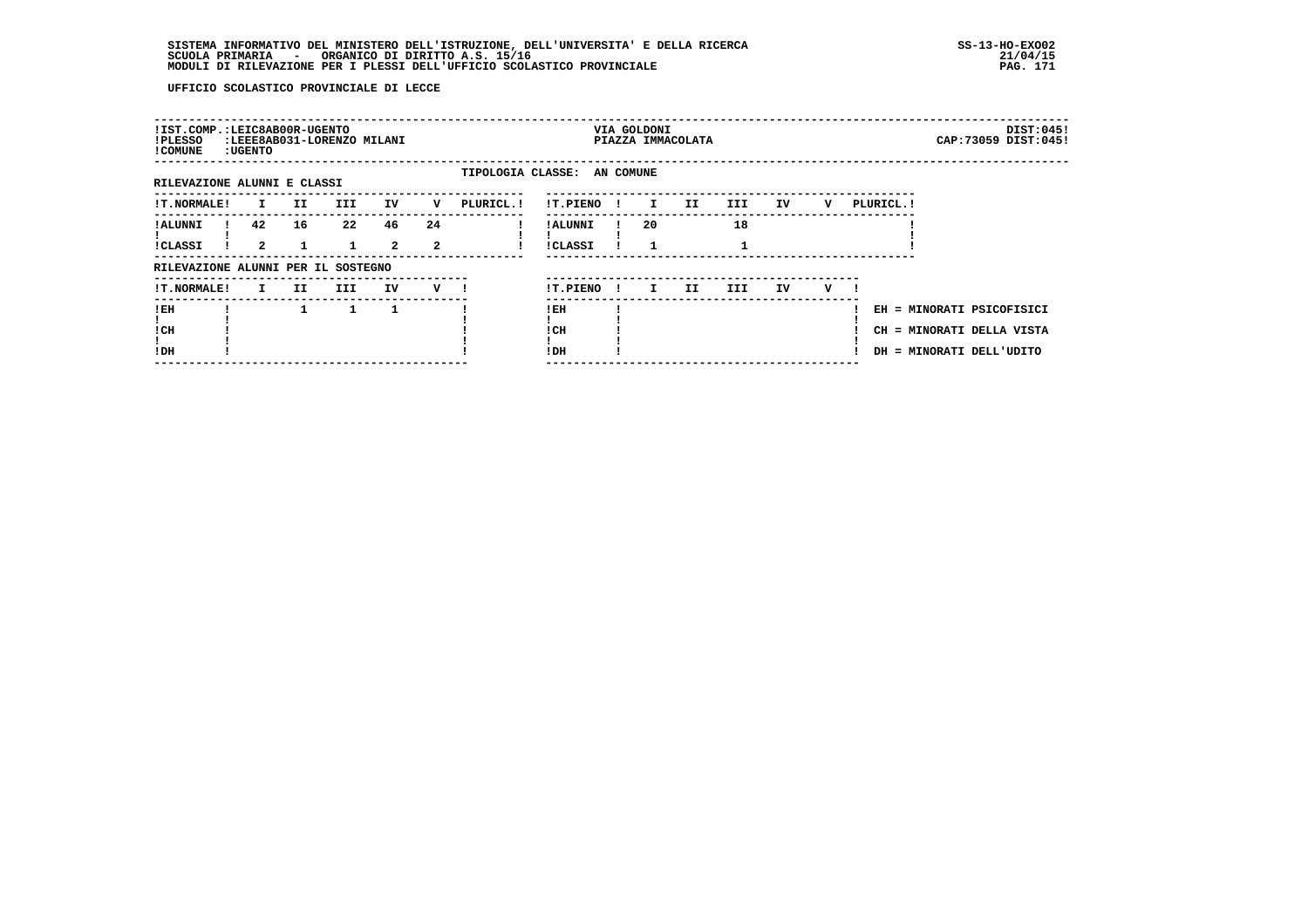**UFFICIO SCOLASTICO PROVINCIALE DI LECCE**

## **RILEVAZIONE POSTI PER L'IST.COMPRENSIVO:LEIC8AB00R**

#### **COMUNE :UGENTO**

| ORGANICO FUNZIONALE DI CIRCOLO |            |                               |                          |          |                    |
|--------------------------------|------------|-------------------------------|--------------------------|----------|--------------------|
|                                | TIPO POSTO | <b>DESCRIZIONE</b>            | ! O.D. CALC. ! O.D. ATT. | N. POSTI | $1$ O.D. PREC. $1$ |
|                                | AF         | !ORGANICO DI CIRCOLO          | 32                       | 31       | 30                 |
|                                | IL.        | !LINGUA INGLESE               |                          |          |                    |
|                                | CH         | !SOST. MINORATI DELLA VISTA ! |                          |          |                    |
|                                | DH         | !SOST. MINORATI DELL' UDITO ! |                          |          |                    |
|                                | EH         | !SOST. MINORATI PSICOFISICI ! |                          |          |                    |
|                                |            |                               |                          |          |                    |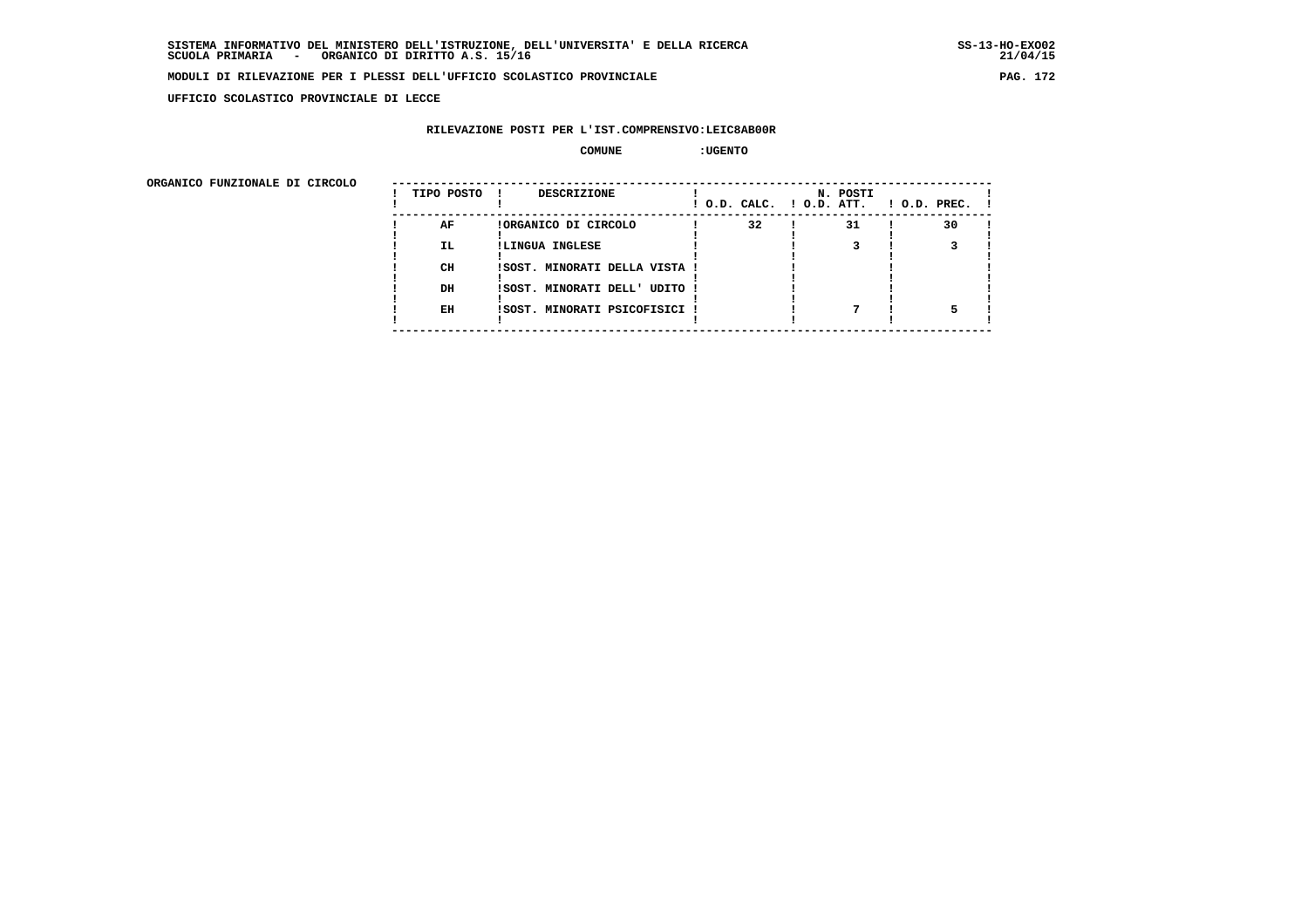| !COMUNE : MATINO                                          |  |                                 |        |                                                                        |                                                                                                                                                                                                                                                                                                                                            |              |               |                                   |             |  |  | DIST:046!<br>CAP: 73046 DIST: 046! |  |
|-----------------------------------------------------------|--|---------------------------------|--------|------------------------------------------------------------------------|--------------------------------------------------------------------------------------------------------------------------------------------------------------------------------------------------------------------------------------------------------------------------------------------------------------------------------------------|--------------|---------------|-----------------------------------|-------------|--|--|------------------------------------|--|
| RILEVAZIONE ALUNNI E CLASSI                               |  |                                 |        | TIPOLOGIA CLASSE: AN COMUNE<br>-------------------                     |                                                                                                                                                                                                                                                                                                                                            |              |               | --------------------------------- |             |  |  |                                    |  |
|                                                           |  |                                 |        | !T.NORMALE! I II III IV V PLURICL.! !T.PIENO ! I II III IV V PLURICL.! |                                                                                                                                                                                                                                                                                                                                            |              |               |                                   |             |  |  |                                    |  |
|                                                           |  |                                 |        | IALUNNI I 59 51 52 41 24   IALUNNI I                                   |                                                                                                                                                                                                                                                                                                                                            |              |               |                                   | 21 25       |  |  |                                    |  |
| $\mathbf{I}$ and $\mathbf{I}$ and $\mathbf{I}$            |  |                                 |        | $ICLASSI$ $1$ $3$ $2$ $2$ $2$ $1$ $1$ $ICLASSI$ $1$                    | $\mathbf{1}$ $\mathbf{1}$ $\mathbf{1}$                                                                                                                                                                                                                                                                                                     |              |               |                                   | $1 \quad 1$ |  |  |                                    |  |
| RILEVAZIONE ALUNNI PER IL SOSTEGNO                        |  |                                 |        |                                                                        |                                                                                                                                                                                                                                                                                                                                            |              |               |                                   |             |  |  |                                    |  |
|                                                           |  |                                 |        | !T.NORMALE! I II III IV V !                                            |                                                                                                                                                                                                                                                                                                                                            |              |               | !T.PIENO! I II III IV V!          |             |  |  |                                    |  |
| ---------------<br>!EH ! 1                                |  |                                 |        | $1 \quad 1$                                                            | $\frac{1}{2}$<br>$1$ EH $\sim$                                                                                                                                                                                                                                                                                                             | $\mathbf{I}$ |               |                                   |             |  |  | ! EH = MINORATI PSICOFISICI        |  |
| $\mathbf{I}$ and $\mathbf{I}$<br>ICH                      |  |                                 |        |                                                                        | $\mathbf{I}$ and $\mathbf{I}$<br>$\frac{1}{1}$ $\frac{1}{1}$                                                                                                                                                                                                                                                                               |              |               |                                   |             |  |  | ! CH = MINORATI DELLA VISTA        |  |
| $\mathbf{I}$<br>$!$ DH                                    |  |                                 |        |                                                                        | $!$ DH $\qquad$ $\qquad$ $\qquad$ $\qquad$ $\qquad$ $\qquad$ $\qquad$ $\qquad$ $\qquad$ $\qquad$ $\qquad$ $\qquad$ $\qquad$ $\qquad$ $\qquad$ $\qquad$ $\qquad$ $\qquad$ $\qquad$ $\qquad$ $\qquad$ $\qquad$ $\qquad$ $\qquad$ $\qquad$ $\qquad$ $\qquad$ $\qquad$ $\qquad$ $\qquad$ $\qquad$ $\qquad$ $\qquad$ $\qquad$ $\qquad$ $\qquad$ |              |               |                                   |             |  |  | ! DH = MINORATI DELL'UDITO         |  |
|                                                           |  |                                 |        |                                                                        |                                                                                                                                                                                                                                                                                                                                            |              |               |                                   |             |  |  |                                    |  |
| !PLESSO :LEEE8AC02Q-N. SAURO<br>! COMUNE : MATINO         |  |                                 |        | !IST.COMP.:LEIC8AC00L-ISTITUTO COMPRENSIVO STATALE VIA DELLE PROVINCE  |                                                                                                                                                                                                                                                                                                                                            |              | VIA UMBERTO I |                                   |             |  |  | DIST:046!<br>CAP: 73046 DIST: 046! |  |
| RILEVAZIONE ALUNNI E CLASSI                               |  |                                 |        | TIPOLOGIA CLASSE: AN COMUNE                                            |                                                                                                                                                                                                                                                                                                                                            |              |               |                                   |             |  |  |                                    |  |
|                                                           |  |                                 |        | !T.NORMALE! I II III IV V PLURICL.! !T.PIENO ! I II III IV V PLURICL.! |                                                                                                                                                                                                                                                                                                                                            |              |               |                                   |             |  |  |                                    |  |
| ----------                                                |  |                                 | ------ |                                                                        | --------------                                                                                                                                                                                                                                                                                                                             |              |               |                                   |             |  |  |                                    |  |
| $\mathbf{I}$ and $\mathbf{I}$ are all $\mathbf{I}$        |  |                                 |        |                                                                        | $\mathbf{1}$ $\mathbf{1}$<br>i iCLASSI ! 1 1 1                                                                                                                                                                                                                                                                                             |              |               |                                   |             |  |  |                                    |  |
| ICLASSI 1 2 2 1 1 2<br>RILEVAZIONE ALUNNI PER IL SOSTEGNO |  |                                 |        |                                                                        |                                                                                                                                                                                                                                                                                                                                            |              |               |                                   |             |  |  |                                    |  |
|                                                           |  | ------------------------------- |        |                                                                        |                                                                                                                                                                                                                                                                                                                                            |              |               | !T.PIENO ! I II III IV V !        |             |  |  |                                    |  |
| $!$ EH                                                    |  | 2 2 1                           |        |                                                                        | $\frac{1}{2}$<br>$!$ EH                                                                                                                                                                                                                                                                                                                    | $\mathbf{I}$ |               |                                   |             |  |  | 1 1 1 HEH = MINORATI PSICOFISICI   |  |
| $\mathbf{I}$<br>! CH<br>$\mathbf{I}$                      |  |                                 |        |                                                                        | $\mathbf{I}$<br>! CH<br>$\mathbf{I}$                                                                                                                                                                                                                                                                                                       |              |               |                                   |             |  |  | ! CH = MINORATI DELLA VISTA        |  |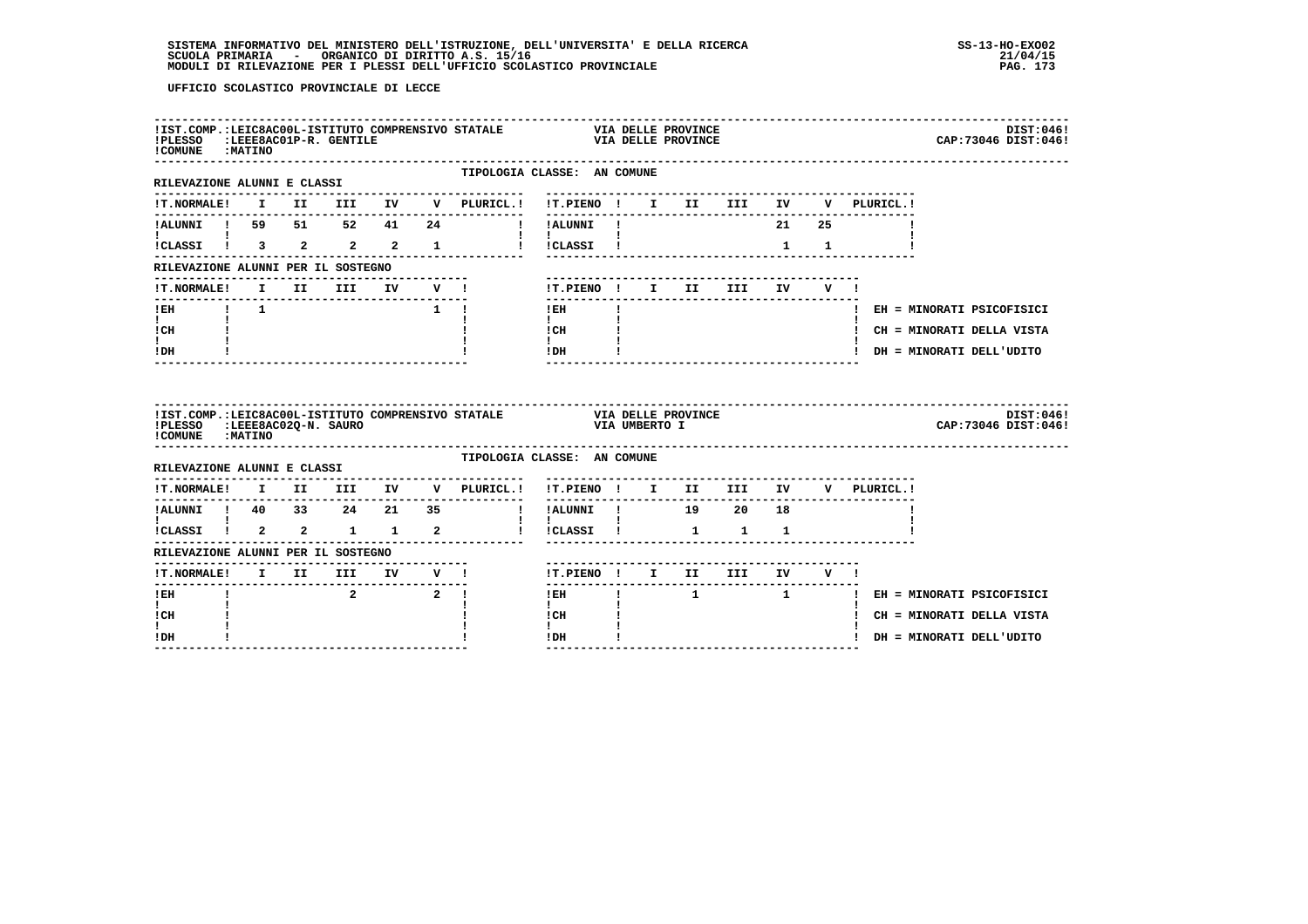**UFFICIO SCOLASTICO PROVINCIALE DI LECCE**

## **RILEVAZIONE POSTI PER L'IST.COMPRENSIVO:LEIC8AC00L**

#### **COMUNE :MATINO**

ORGANICO FUNZIONALE DI CIRCOLO

| ORGANICO FUNZIONALE DI CIRCOLO | TIPO POSTO | DESCRIZIONE                   |    | N. POSTI<br>! O.D. CALC. ! O.D. ATT. | $!$ 0.D. PREC. $!$ |
|--------------------------------|------------|-------------------------------|----|--------------------------------------|--------------------|
|                                | AF         | !ORGANICO DI CIRCOLO          | 32 | 30                                   | 30                 |
|                                | IL.        | !LINGUA INGLESE               |    |                                      |                    |
|                                |            |                               |    |                                      |                    |
|                                | CH         | !SOST. MINORATI DELLA VISTA ! |    |                                      |                    |
|                                |            |                               |    |                                      |                    |
|                                | DH         | !SOST. MINORATI DELL' UDITO ! |    |                                      |                    |
|                                | EH         | !SOST. MINORATI PSICOFISICI ! |    |                                      |                    |
|                                |            |                               |    |                                      |                    |
|                                |            |                               |    |                                      |                    |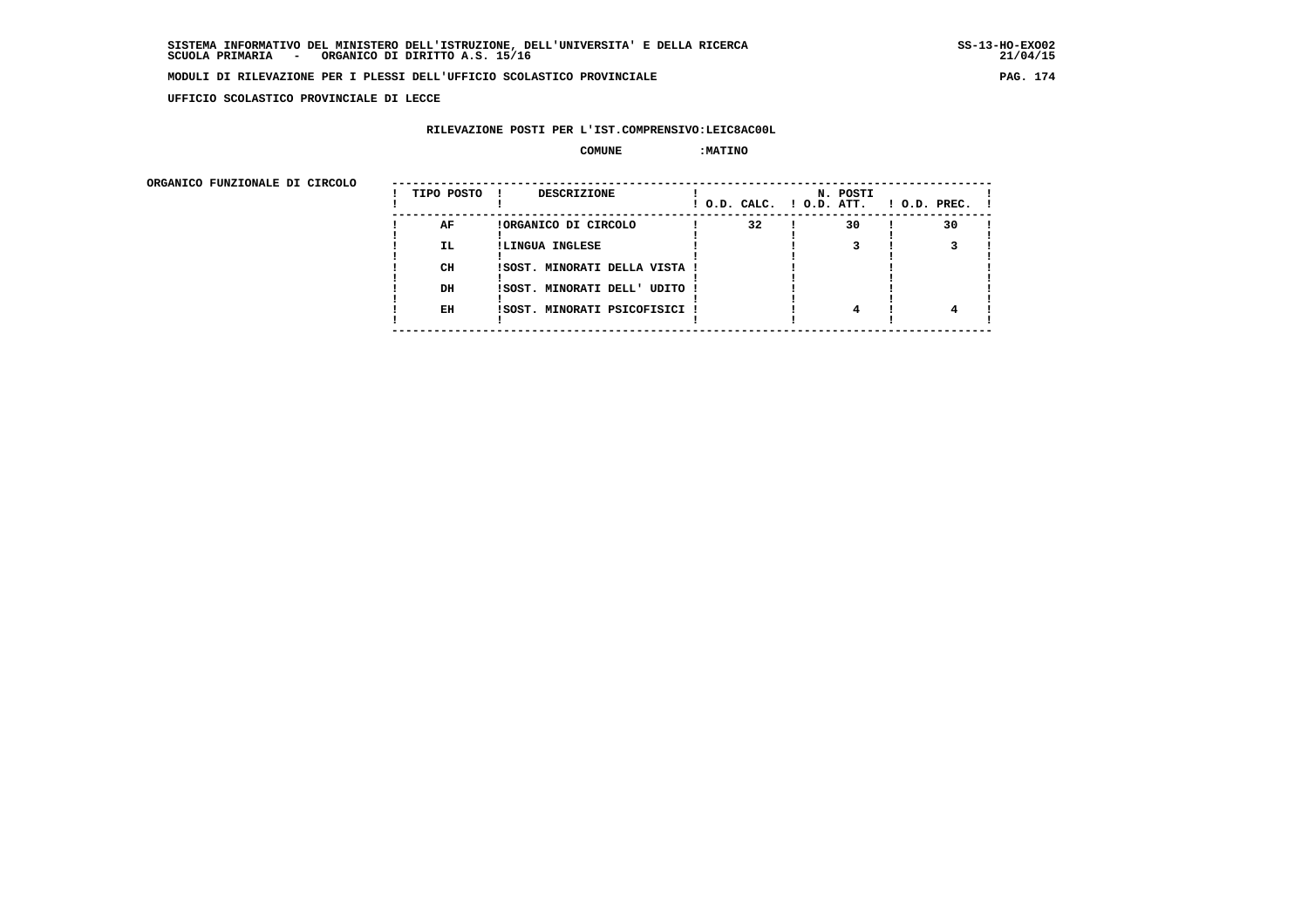| !COMUNE : CAMPI SALENTINA                                       |  |                     |                           |                                                                 |                                                                                                                                                                                                                                                                                                                                            |  |                               |       |             | CAP: 73012 DIST: 037!       | DIST:037! |
|-----------------------------------------------------------------|--|---------------------|---------------------------|-----------------------------------------------------------------|--------------------------------------------------------------------------------------------------------------------------------------------------------------------------------------------------------------------------------------------------------------------------------------------------------------------------------------------|--|-------------------------------|-------|-------------|-----------------------------|-----------|
| --------------------------------<br>RILEVAZIONE ALUNNI E CLASSI |  |                     |                           |                                                                 | TIPOLOGIA CLASSE: AN COMUNE                                                                                                                                                                                                                                                                                                                |  |                               |       |             |                             |           |
|                                                                 |  |                     |                           |                                                                 |                                                                                                                                                                                                                                                                                                                                            |  |                               |       | V PLURICL.! |                             |           |
|                                                                 |  |                     |                           | 17 ALUNNI ! 34 23 40 34 55 ! !ALUNNI ! 15 19                    |                                                                                                                                                                                                                                                                                                                                            |  |                               |       |             |                             |           |
| $\mathbf{I}$ and $\mathbf{I}$ and $\mathbf{I}$                  |  |                     |                           | icLASSI i 2 1 2 2 3 i icLASSI i 1 1 1 1                         | <b>Contract Contract Contract Contract</b>                                                                                                                                                                                                                                                                                                 |  |                               |       |             |                             |           |
| RILEVAZIONE ALUNNI PER IL SOSTEGNO                              |  |                     |                           |                                                                 |                                                                                                                                                                                                                                                                                                                                            |  |                               |       |             |                             |           |
| !T.NORMALE!                                                     |  |                     |                           |                                                                 | !T.PIENO ! I II                                                                                                                                                                                                                                                                                                                            |  | <b>III</b>                    | IV V! |             |                             |           |
| IEH 1 2 2 1 5 1                                                 |  |                     |                           |                                                                 | $1$ EH                                                                                                                                                                                                                                                                                                                                     |  |                               |       |             | ! EH = MINORATI PSICOFISICI |           |
| $\mathbf{I}$ and $\mathbf{I}$<br>ICH                            |  |                     |                           |                                                                 | $\mathbf{I}$ and $\mathbf{I}$<br>$\frac{1}{1}$ $\frac{1}{1}$ $\frac{1}{1}$                                                                                                                                                                                                                                                                 |  |                               |       |             | ! CH = MINORATI DELLA VISTA |           |
| I.<br>! DH                                                      |  |                     |                           |                                                                 | $!$ DH $\qquad$ $\qquad$ $\qquad$ $\qquad$ $\qquad$ $\qquad$ $\qquad$ $\qquad$ $\qquad$ $\qquad$ $\qquad$ $\qquad$ $\qquad$ $\qquad$ $\qquad$ $\qquad$ $\qquad$ $\qquad$ $\qquad$ $\qquad$ $\qquad$ $\qquad$ $\qquad$ $\qquad$ $\qquad$ $\qquad$ $\qquad$ $\qquad$ $\qquad$ $\qquad$ $\qquad$ $\qquad$ $\qquad$ $\qquad$ $\qquad$ $\qquad$ |  |                               |       |             | ! DH = MINORATI DELL'UDITO  |           |
|                                                                 |  |                     |                           |                                                                 |                                                                                                                                                                                                                                                                                                                                            |  |                               |       |             |                             |           |
| !PLESSO :LEEE8AD02G-E. DE AMICIS                                |  |                     |                           | ILST.COMP.:LEIC8AD00C-ISTITUTO COMPRENSIVO F.ZZA GIOVANNI XXIII | VIA DANTE 34                                                                                                                                                                                                                                                                                                                               |  |                               |       |             | CAP: 73012 DIST: 037!       | DIST:037! |
| !COMUNE : CAMPI SALENTINA<br>RILEVAZIONE ALUNNI E CLASSI        |  |                     |                           |                                                                 | TIPOLOGIA CLASSE: AN COMUNE                                                                                                                                                                                                                                                                                                                |  |                               |       |             |                             |           |
|                                                                 |  |                     |                           | !T.NORMALE! I II III IV V PLURICL.!                             | !T.PIENO ! I II III IV                                                                                                                                                                                                                                                                                                                     |  |                               |       | V PLURICL.! |                             |           |
|                                                                 |  |                     |                           |                                                                 |                                                                                                                                                                                                                                                                                                                                            |  | ----------------------------- |       |             |                             |           |
|                                                                 |  |                     |                           |                                                                 |                                                                                                                                                                                                                                                                                                                                            |  |                               |       |             |                             |           |
| RILEVAZIONE ALUNNI PER IL SOSTEGNO                              |  |                     |                           |                                                                 |                                                                                                                                                                                                                                                                                                                                            |  |                               |       |             |                             |           |
|                                                                 |  |                     |                           |                                                                 | !T.PIENO ! I II III IV V !                                                                                                                                                                                                                                                                                                                 |  |                               |       |             |                             |           |
| ! EH                                                            |  | $1 \quad 1 \quad 1$ | $\mathbf{1}$ $\mathbf{1}$ |                                                                 | ---------<br>$!$ EH                                                                                                                                                                                                                                                                                                                        |  |                               |       |             | ! EH = MINORATI PSICOFISICI |           |
| $\mathbf{I}$<br>! CH<br>I.                                      |  |                     |                           |                                                                 | $\mathbf{I}$<br>! CH<br>$\mathbf{I}$                                                                                                                                                                                                                                                                                                       |  |                               |       |             | ! CH = MINORATI DELLA VISTA |           |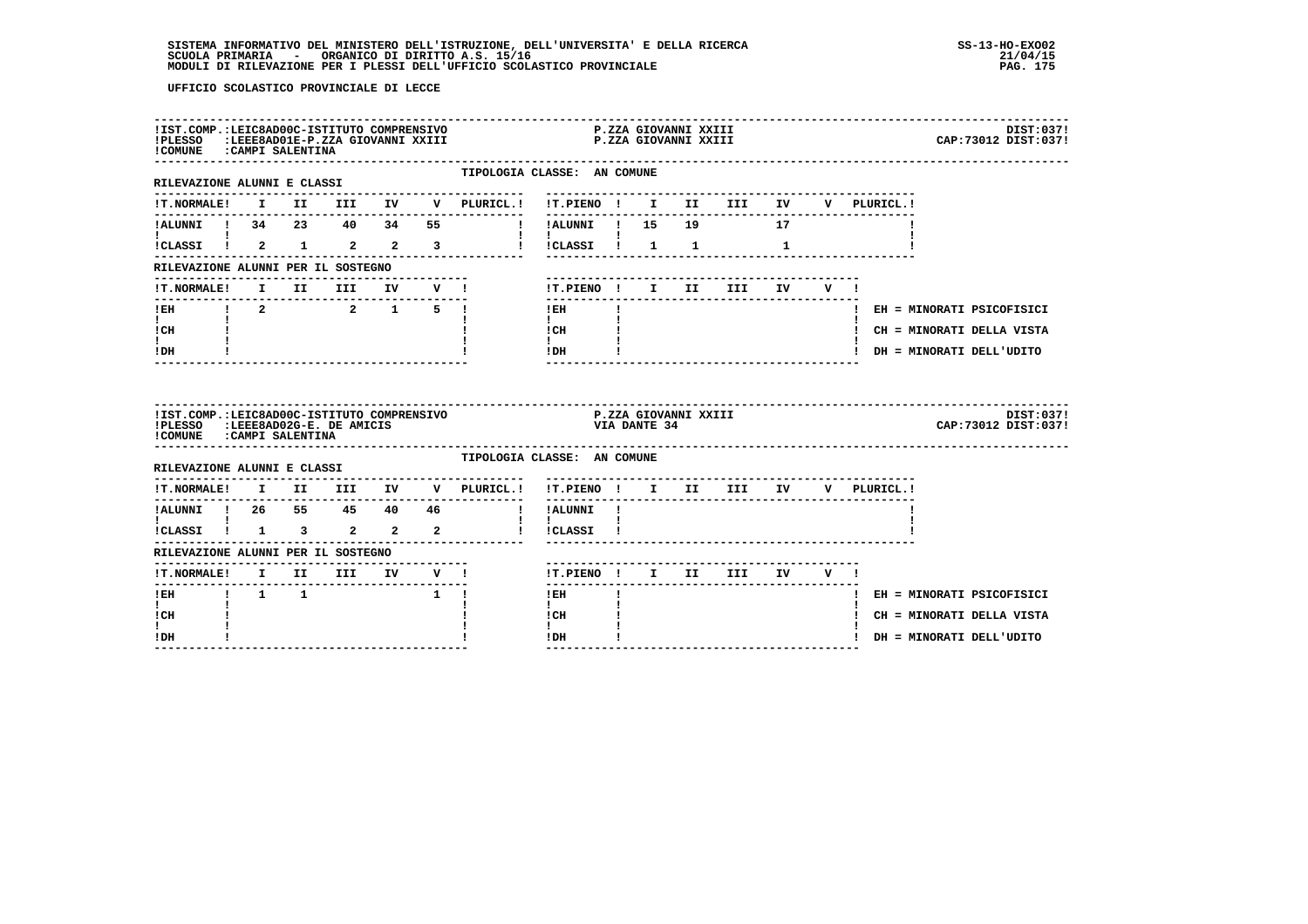**UFFICIO SCOLASTICO PROVINCIALE DI LECCE**

## **RILEVAZIONE POSTI PER L'IST.COMPRENSIVO:LEIC8AD00C**

### COMUNE : CAMPI SALENTINA

 **ORGANICO FUNZIONALE DI CIRCOLO --------------------------------------------------------------------------------------**

| URGANICO FUNZIONALE DI CIRCOLO | TIPO POSTO | DESCRIZIONE                   | ! O.D. CALC. ! O.D. ATT. | N. POSTI | $!$ $0.D.$ $PREC.$ $!$ |
|--------------------------------|------------|-------------------------------|--------------------------|----------|------------------------|
|                                | AF         | !ORGANICO DI CIRCOLO          | 30                       | 29       | 30                     |
|                                | <b>IL</b>  | !LINGUA INGLESE               |                          |          |                        |
|                                | CH         | !SOST. MINORATI DELLA VISTA ! |                          |          |                        |
|                                | DH         | !SOST. MINORATI DELL' UDITO ! |                          |          |                        |
|                                | EH         | !SOST. MINORATI PSICOFISICI ! |                          |          |                        |
|                                |            |                               |                          |          |                        |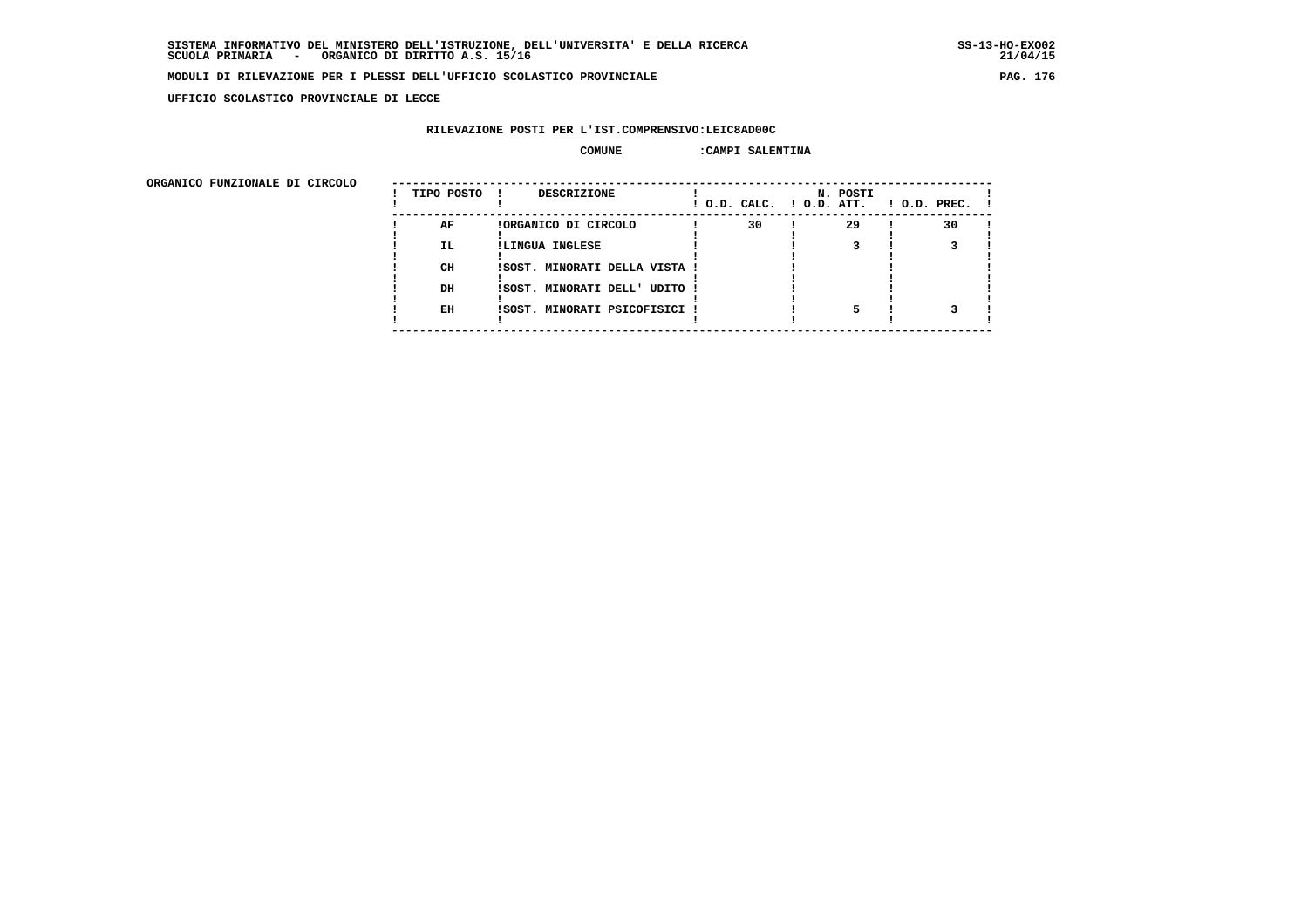| !IST.COMP.:LEIC8AE008-D. ALIGHIERI - DIAZ LECCE<br>!PLESSO :LEEE8AE01A-CASERMETTE<br>! COMUNE : LECCE |  |         |           |                                                                                                                                                                                                                                           |                                                | VIA APRILE   | VIA E. REALE 59 |                          |  |                             | DIST:036!<br>CAP: 73100 DIST: 036! |
|-------------------------------------------------------------------------------------------------------|--|---------|-----------|-------------------------------------------------------------------------------------------------------------------------------------------------------------------------------------------------------------------------------------------|------------------------------------------------|--------------|-----------------|--------------------------|--|-----------------------------|------------------------------------|
| RILEVAZIONE ALUNNI E CLASSI                                                                           |  |         |           | TIPOLOGIA CLASSE: AN COMUNE<br>---------------------                                                                                                                                                                                      |                                                |              |                 |                          |  |                             |                                    |
|                                                                                                       |  |         |           |                                                                                                                                                                                                                                           |                                                |              |                 |                          |  | V PLURICL.!                 |                                    |
| !ALUNNI ! 44 35 26 33 50                                                                              |  |         |           | ! !ALUNNI !                                                                                                                                                                                                                               |                                                |              |                 |                          |  |                             |                                    |
| <b>I</b> and the state of the state of                                                                |  |         |           | ICLASSI 1 2 2 1 2 2 1 1 1 CLASSI 1                                                                                                                                                                                                        | $\mathbf{I}$ and $\mathbf{I}$ and $\mathbf{I}$ |              |                 |                          |  |                             |                                    |
| RILEVAZIONE ALUNNI PER IL SOSTEGNO                                                                    |  |         |           |                                                                                                                                                                                                                                           |                                                |              |                 |                          |  |                             |                                    |
| <b>!T.NORMALE!</b>                                                                                    |  |         |           | I II III IV V!                                                                                                                                                                                                                            |                                                |              |                 | !T.PIENO! I II III IV V! |  |                             |                                    |
|                                                                                                       |  |         |           |                                                                                                                                                                                                                                           | $!$ EH                                         | $\mathbf{I}$ |                 |                          |  | ! EH = MINORATI PSICOFISICI |                                    |
| $\mathbf{I}$ and $\mathbf{I}$<br>! CH                                                                 |  |         |           |                                                                                                                                                                                                                                           | $\mathbf{I}$<br>! CH                           |              |                 |                          |  | ! CH = MINORATI DELLA VISTA |                                    |
| t i<br>! DH                                                                                           |  |         |           |                                                                                                                                                                                                                                           | $\mathbf{I}$<br>$!$ DH                         |              |                 |                          |  | ! DH = MINORATI DELL'UDITO  |                                    |
| !PLESSO :LEEE8AE02B-A. DIAZ<br>! COMUNE : LECCE                                                       |  |         |           | IIST.COMP.:LEIC8AE008-D. ALIGHIERI - DIAZ LECCE <b>1999 - VIA E. REALE 59</b><br>IPLESSO :LEEE8AE02B-A. DIAZ 1999 - UTA E. REALE 59                                                                                                       |                                                |              | VIA E. REALE 59 |                          |  |                             | DIST:036!<br>CAP: 73100 DIST: 036! |
| RILEVAZIONE ALUNNI E CLASSI                                                                           |  |         |           | TIPOLOGIA CLASSE: AN COMUNE                                                                                                                                                                                                               |                                                |              |                 |                          |  |                             |                                    |
| ---------                                                                                             |  |         |           | !T.NORMALE! I II III IV V PLURICL.! !T.PIENO ! I II III IV V PLURICL.!                                                                                                                                                                    |                                                |              |                 |                          |  |                             |                                    |
|                                                                                                       |  |         |           | --------------                                                                                                                                                                                                                            |                                                |              |                 |                          |  |                             |                                    |
| :<br>!CLASSI ! 3 3 3 3 3                                                                              |  |         |           |                                                                                                                                                                                                                                           | ! !CLASSI !                                    |              |                 |                          |  |                             |                                    |
| RILEVAZIONE ALUNNI PER IL SOSTEGNO                                                                    |  |         |           |                                                                                                                                                                                                                                           |                                                |              |                 |                          |  |                             |                                    |
|                                                                                                       |  |         |           | <u>KLENVALUM ANDUSTRINIST (* 12. JUNI</u><br>1988 – Andrea Brits, amerikansk politik (* 13. juni 11. december 17. december 17. december 17. december 17. december<br>1988 – Andrea Brits, amerikansk politik (* 17. december 17. december | !T.PIENO! I II III IV V!                       |              |                 |                          |  |                             |                                    |
| ! EH                                                                                                  |  | 2 1 8 1 |           |                                                                                                                                                                                                                                           | $!$ EH                                         |              |                 |                          |  | ! EH = MINORATI PSICOFISICI |                                    |
| I.<br>! CH                                                                                            |  |         |           |                                                                                                                                                                                                                                           | $\mathbf{I}$<br>! CH                           |              |                 |                          |  | ! CH = MINORATI DELLA VISTA |                                    |
| $\mathbf{I}$<br>! DH                                                                                  |  |         | $1 \quad$ |                                                                                                                                                                                                                                           | $\mathbf{I}$<br>! DH                           | $\mathbf{I}$ |                 |                          |  | ! DH = MINORATI DELL'UDITO  |                                    |
|                                                                                                       |  |         |           |                                                                                                                                                                                                                                           |                                                |              |                 |                          |  |                             |                                    |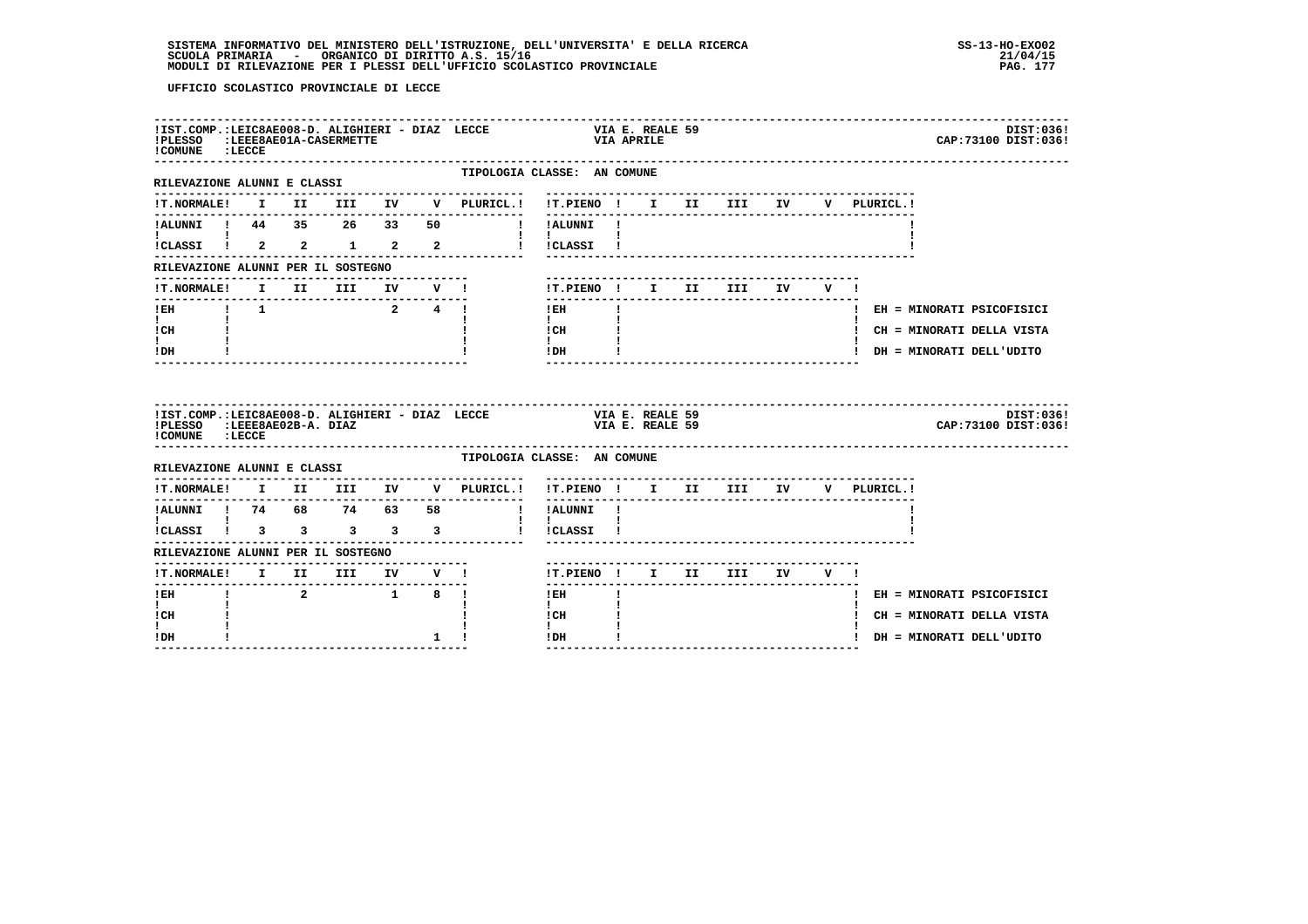|                            |                         |                     |                             |                                    |                                                 |                                                      |                        |                             |                         |        |   |           | DIST:036!<br>CAP: 73100 DIST: 036!                                                 |
|----------------------------|-------------------------|---------------------|-----------------------------|------------------------------------|-------------------------------------------------|------------------------------------------------------|------------------------|-----------------------------|-------------------------|--------|---|-----------|------------------------------------------------------------------------------------|
|                            |                         |                     |                             |                                    |                                                 |                                                      |                        |                             |                         |        |   |           |                                                                                    |
|                            | II                      | III                 | IV                          | v                                  |                                                 |                                                      |                        |                             |                         | IV     | v | PLURICL.! |                                                                                    |
|                            | $\overline{a}$          | $\overline{2}$      | $\overline{a}$              | $\overline{2}$                     |                                                 | ! ALUNNI<br><b>!CLASSI</b>                           |                        |                             |                         |        |   |           |                                                                                    |
|                            |                         |                     |                             |                                    |                                                 |                                                      |                        |                             |                         |        |   |           |                                                                                    |
|                            |                         | III                 | IV                          | v                                  |                                                 |                                                      | $\mathbf{I}$           | II.                         | III                     | IV     | v |           |                                                                                    |
|                            |                         |                     |                             |                                    |                                                 | ! EH<br>! CH<br>!DH                                  |                        |                             |                         |        |   |           |                                                                                    |
| !T.NORMALE!<br>!T.NORMALE! | : LECCE<br>$\mathbf{I}$ | $2^{\circ}$<br>I II | RILEVAZIONE ALUNNI E CLASSI | RILEVAZIONE ALUNNI PER IL SOSTEGNO | !IST.COMP.:LEIC8AE008-D. ALIGHIERI - DIAZ LECCE | :LEEE8AE06G-SCUOLA IN OSPEDALE PRIMARIA<br>PLURICL.! | !T.PIENO!<br>!T.PIENO! | TIPOLOGIA CLASSE: AN COMUNE | VIA E. REALE 59<br>I II | III DE |   |           | EH = MINORATI PSICOFISICI<br>CH = MINORATI DELLA VISTA<br>DH = MINORATI DELL'UDITO |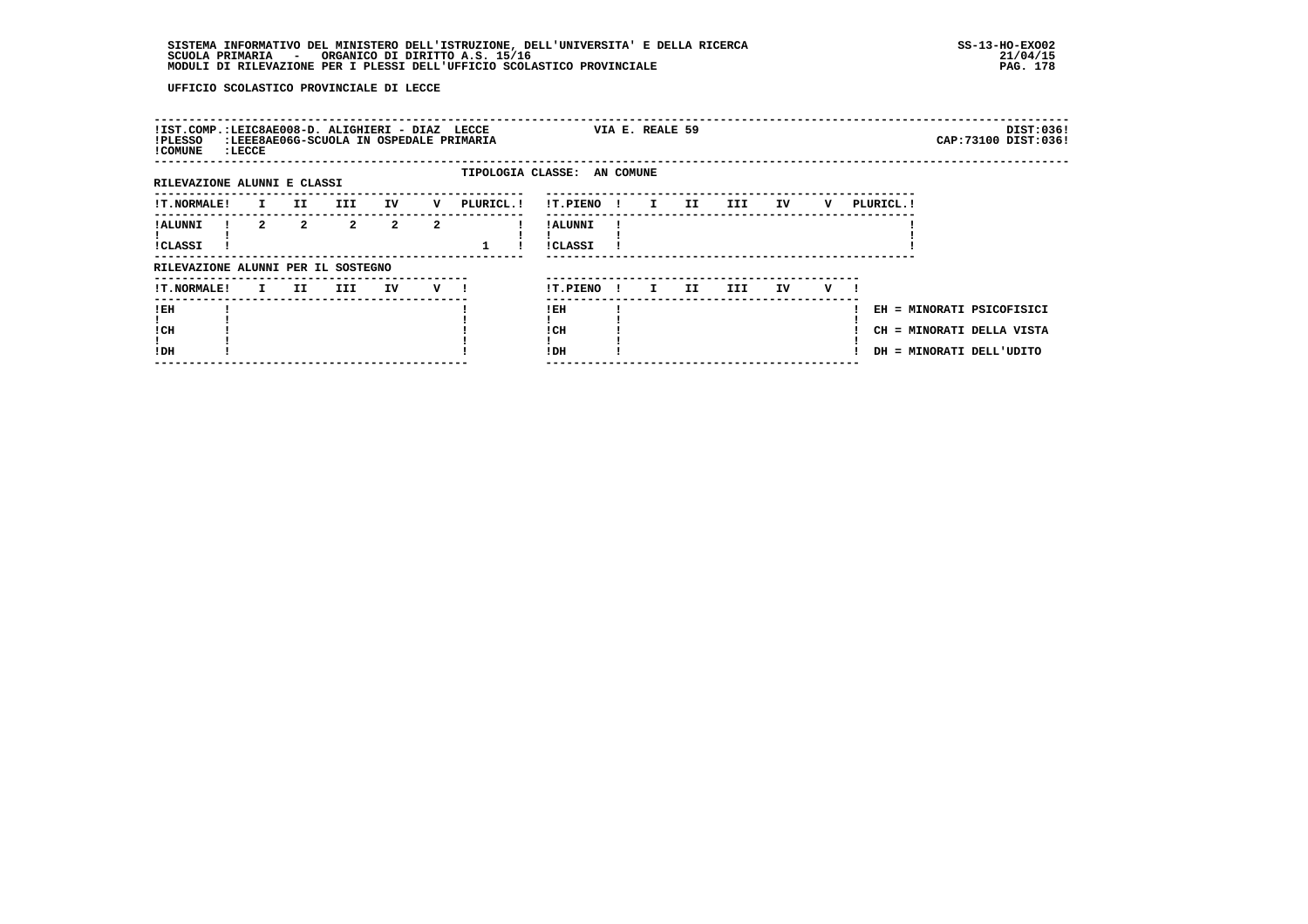$21/04/15$ 

## **MODULI DI RILEVAZIONE PER I PLESSI DELL'UFFICIO SCOLASTICO PROVINCIALE PAG. 179**

 **UFFICIO SCOLASTICO PROVINCIALE DI LECCE**

## **RILEVAZIONE POSTI PER L'IST.COMPRENSIVO:LEIC8AE008**

#### **COMUNE :LECCE**

**PLESSO: LEEE8AE06G** 

| PLESSO: LEEE8AE06G |  |            |          |                    |  |                           |                       |                    |  |
|--------------------|--|------------|----------|--------------------|--|---------------------------|-----------------------|--------------------|--|
|                    |  | TIPO POSTO |          | <b>DESCRIZIONE</b> |  | ! O.D. CALC.              | N. POSTI<br>O.D. ATT. | $!$ $0.D.$ $PREC.$ |  |
|                    |  | AN         | ! COMUNE |                    |  | $\mathbf{1}$ $\mathbf{1}$ | <u>. на стр</u>       |                    |  |
|                    |  |            |          |                    |  |                           |                       |                    |  |

**ORGANICO FUNZIONALE DI CIRCOLO** --

|     | DESCRIZIONE          |              |                                                                                                 |    |                                      |    |                |
|-----|----------------------|--------------|-------------------------------------------------------------------------------------------------|----|--------------------------------------|----|----------------|
| AF  | !ORGANICO DI CIRCOLO |              | 29                                                                                              | 28 |                                      | 27 |                |
| IL. | !LINGUA INGLESE      |              |                                                                                                 |    |                                      |    |                |
| CH  |                      |              |                                                                                                 |    |                                      |    |                |
| DH  |                      |              |                                                                                                 |    |                                      |    |                |
| EH  |                      |              |                                                                                                 |    |                                      |    |                |
|     |                      | TIPO POSTO ! | !SOST. MINORATI DELLA VISTA !<br>!SOST. MINORATI DELL' UDITO !<br>!SOST. MINORATI PSICOFISICI ! |    | N. POSTI<br>! O.D. CALC. ! O.D. ATT. |    | $1$ O.D. PREC. |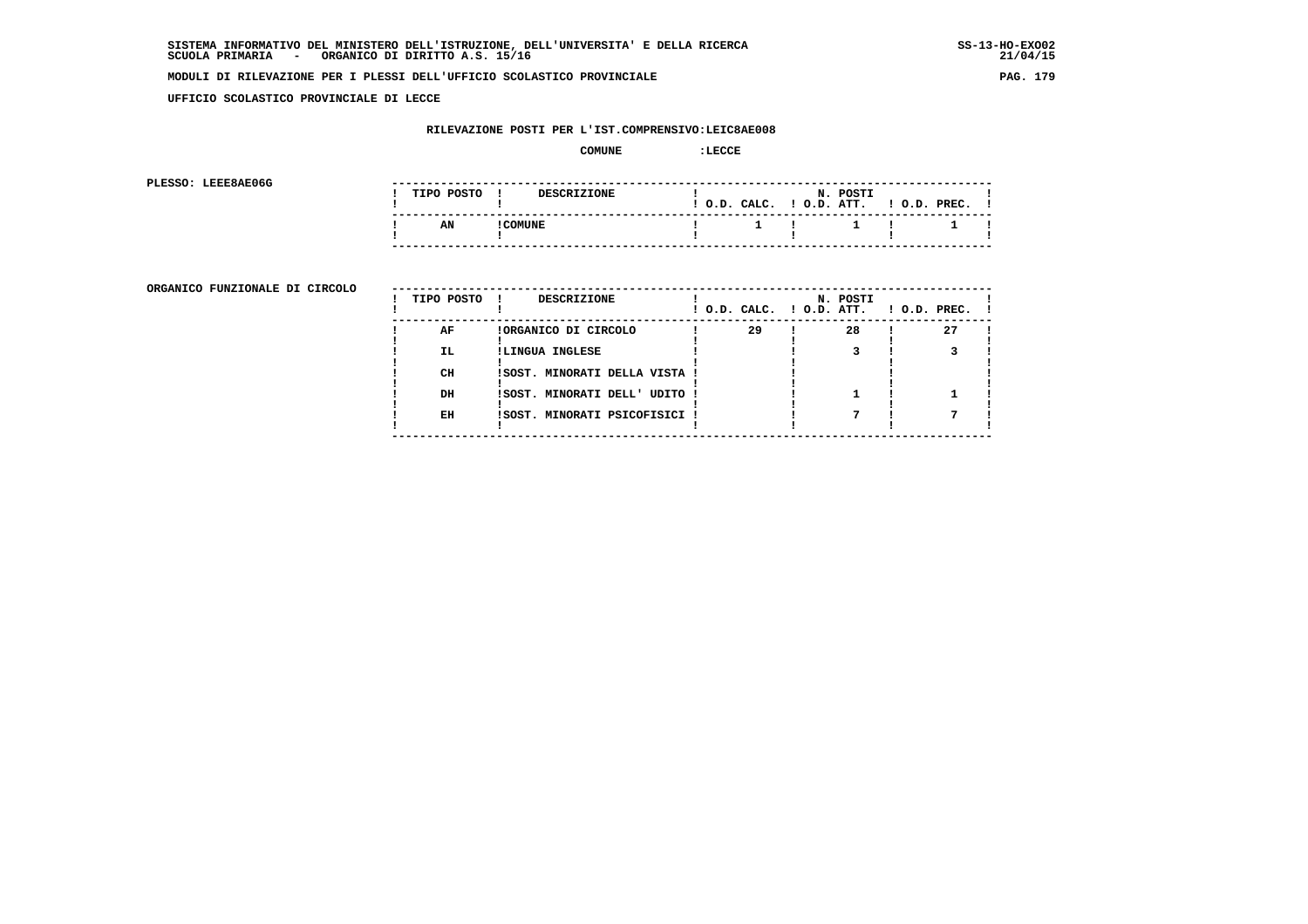| !IST.COMP.:LEIC8AF004-VEGLIE POLO 1<br>!PLESSO<br>! COMUNE | : VEGLIE           | :LEEE8AF016-VIA CASA SAVOIA |                      |                      |    |            |                     |              |              | VIA CASA SAVOIA<br>VIA CASA SAVOIA |                      |                            |                    |            |                                                                                    | DIST:038!<br>CAP: 73010 DIST: 038! |
|------------------------------------------------------------|--------------------|-----------------------------|----------------------|----------------------|----|------------|---------------------|--------------|--------------|------------------------------------|----------------------|----------------------------|--------------------|------------|------------------------------------------------------------------------------------|------------------------------------|
| TIPOLOGIA CLASSE: AN COMUNE<br>RILEVAZIONE ALUNNI E CLASSI |                    |                             |                      |                      |    |            |                     |              |              |                                    |                      |                            |                    |            |                                                                                    |                                    |
| <b>!T.NORMALE!</b>                                         | $\mathbf{I}$       | II.                         | III                  | IV                   | v  | PLURICL. ! | !T.PIENO            | $\mathbf{I}$ | $\mathbf{I}$ | II.                                | III                  | IV                         | v                  | PLURICL. ! |                                                                                    |                                    |
| ! ALUNNI<br><b>!CLASSI</b>                                 | 50<br>$\mathbf{2}$ | 27                          | 40<br>$\overline{2}$ | 43<br>$\overline{a}$ | 17 |            | ! ALUNNI<br>!CLASSI |              | 26           | 52<br>$\overline{2}$               | 42<br>$\overline{2}$ | 38<br>$\mathbf{2}^{\circ}$ | 48<br>$\mathbf{2}$ |            |                                                                                    |                                    |
| RILEVAZIONE ALUNNI PER IL SOSTEGNO                         |                    |                             |                      |                      |    |            |                     |              |              |                                    |                      |                            |                    |            |                                                                                    |                                    |
| <b>!T.NORMALE!</b>                                         | I.                 | II.                         | III                  | IV                   | v  |            | !T.PIENO            | $\mathbf{I}$ | I.           | II.                                | III.                 | IV                         | v                  |            |                                                                                    |                                    |
| !EH<br>! CH<br>!DH                                         |                    |                             | $\mathbf{2}$         | 3                    |    |            | !EH<br>! CH<br>!DH  |              |              |                                    |                      |                            |                    |            | EH = MINORATI PSICOFISICI<br>CH = MINORATI DELLA VISTA<br>DH = MINORATI DELL'UDITO |                                    |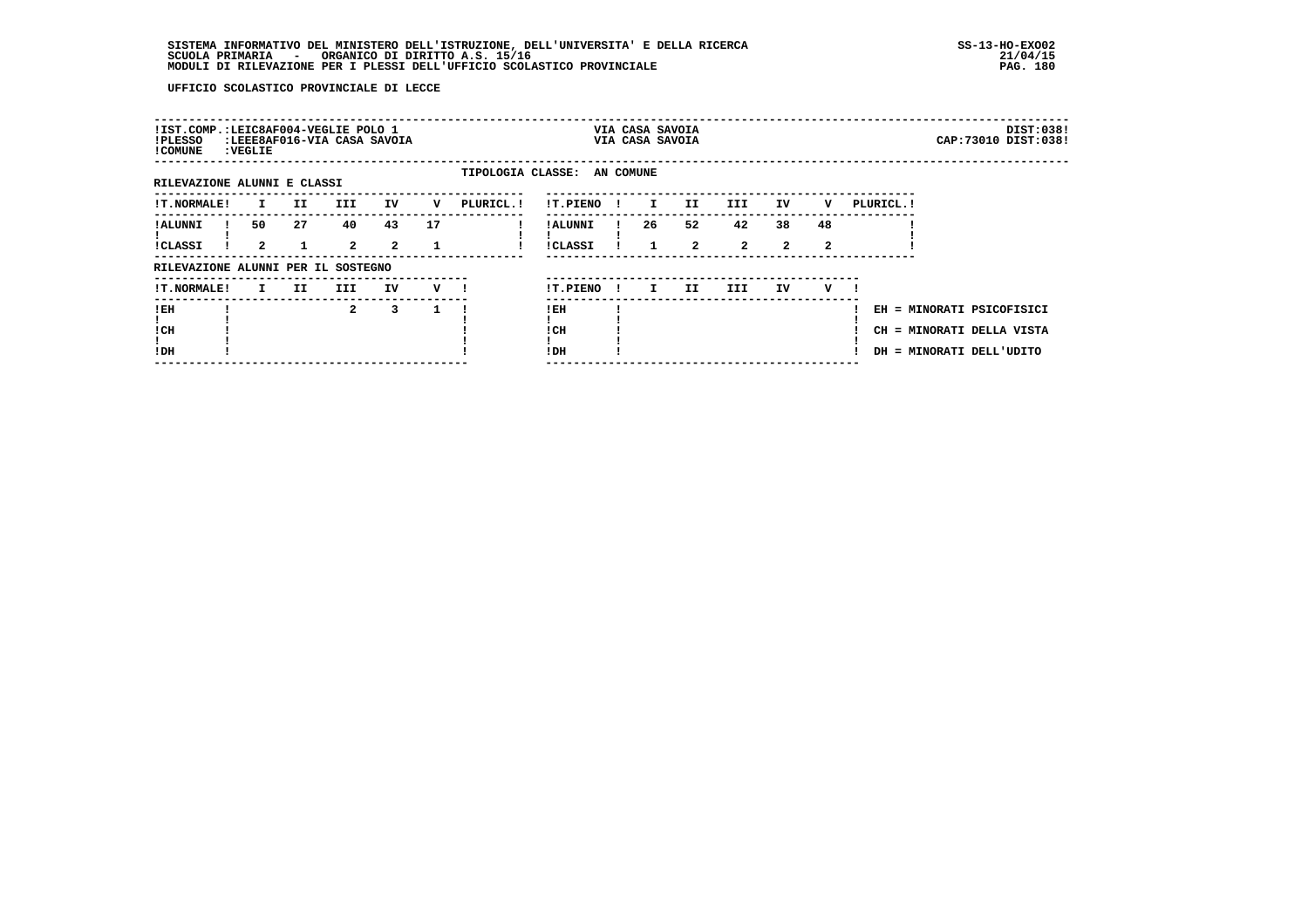**UFFICIO SCOLASTICO PROVINCIALE DI LECCE**

### **RILEVAZIONE POSTI PER L'IST.COMPRENSIVO:LEIC8AF004**

#### **COMUNE :VEGLIE**

ORGANICO FUNZIONALE DI CIRCOLO

| ORGANICO FUNZIONALE DI CIRCOLO | TIPO POSTO | DESCRIZIONE                   | ! O.D. CALC. ! O.D. ATT. | N. POSTI | $1$ O.D. PREC. $1$ |  |
|--------------------------------|------------|-------------------------------|--------------------------|----------|--------------------|--|
|                                | AF         | !ORGANICO DI CIRCOLO          | 27                       | 27       | 28                 |  |
|                                | IL.        | !LINGUA INGLESE               |                          |          |                    |  |
|                                | CH         | !SOST. MINORATI DELLA VISTA ! |                          |          |                    |  |
|                                |            |                               |                          |          |                    |  |
|                                | DH         | !SOST. MINORATI DELL' UDITO ! |                          |          |                    |  |
|                                | EH         | !SOST. MINORATI PSICOFISICI ! |                          |          |                    |  |
|                                |            |                               |                          |          |                    |  |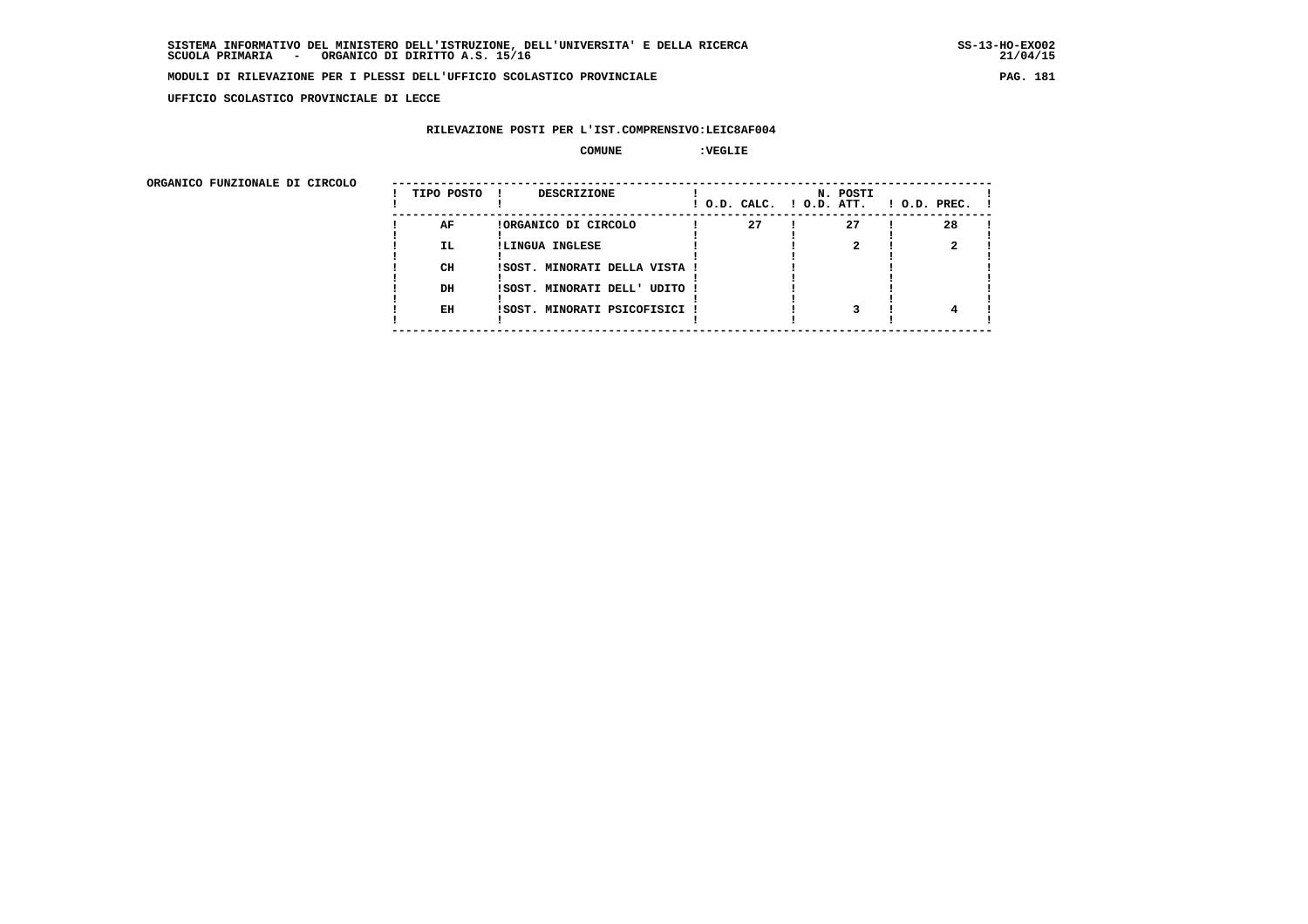| !IST.COMP.:LEIC8AG00X-VEGLIE POLO 2<br>!PLESSO<br>! COMUNE | : VEGLIE |                    | :LEEE8AG012-VIA GARIBALDI |    |         |                             |                            |              | VIA GARIBALDI<br>VIA GARIBALDI |     |              |                            |    |            | DIST:038!<br>CAP: 73010 DIST: 038!                                                 |
|------------------------------------------------------------|----------|--------------------|---------------------------|----|---------|-----------------------------|----------------------------|--------------|--------------------------------|-----|--------------|----------------------------|----|------------|------------------------------------------------------------------------------------|
| RILEVAZIONE ALUNNI E CLASSI                                |          |                    |                           |    |         | TIPOLOGIA CLASSE: AN COMUNE |                            |              |                                |     |              |                            |    |            |                                                                                    |
| <b>!T.NORMALE!</b>                                         | I.       | II.                | III.                      | IV | v       | PLURICL. !                  | !T.PIENO                   |              | I.                             | II. | III          | IV                         | v  | PLURICL. ! |                                                                                    |
| ! ALUNNI<br><b>!CLASSI</b>                                 | 33<br>2  | 33<br>$\mathbf{2}$ | 64<br>3                   | 24 | 69<br>3 |                             | ! ALUNNI<br><b>!CLASSI</b> |              | 24                             | 17  | 21           | 41<br>$\mathbf{2}^{\circ}$ | 15 |            |                                                                                    |
| RILEVAZIONE ALUNNI PER IL SOSTEGNO                         |          |                    |                           |    |         |                             |                            |              |                                |     |              |                            |    |            |                                                                                    |
| <b>!T.NORMALE!</b>                                         | I.       | II.                | III.                      | IV | v       |                             | !T.PIENO                   | $\mathbf{I}$ | I.                             | II. | III.         | IV                         | v  |            |                                                                                    |
| !EH<br>! CH<br>!DH                                         |          |                    | 3                         |    | 6       |                             | !EH<br>! CH<br>!DH         |              |                                | 1   | $\mathbf{1}$ | 2                          | 1  |            | EH = MINORATI PSICOFISICI<br>CH = MINORATI DELLA VISTA<br>DH = MINORATI DELL'UDITO |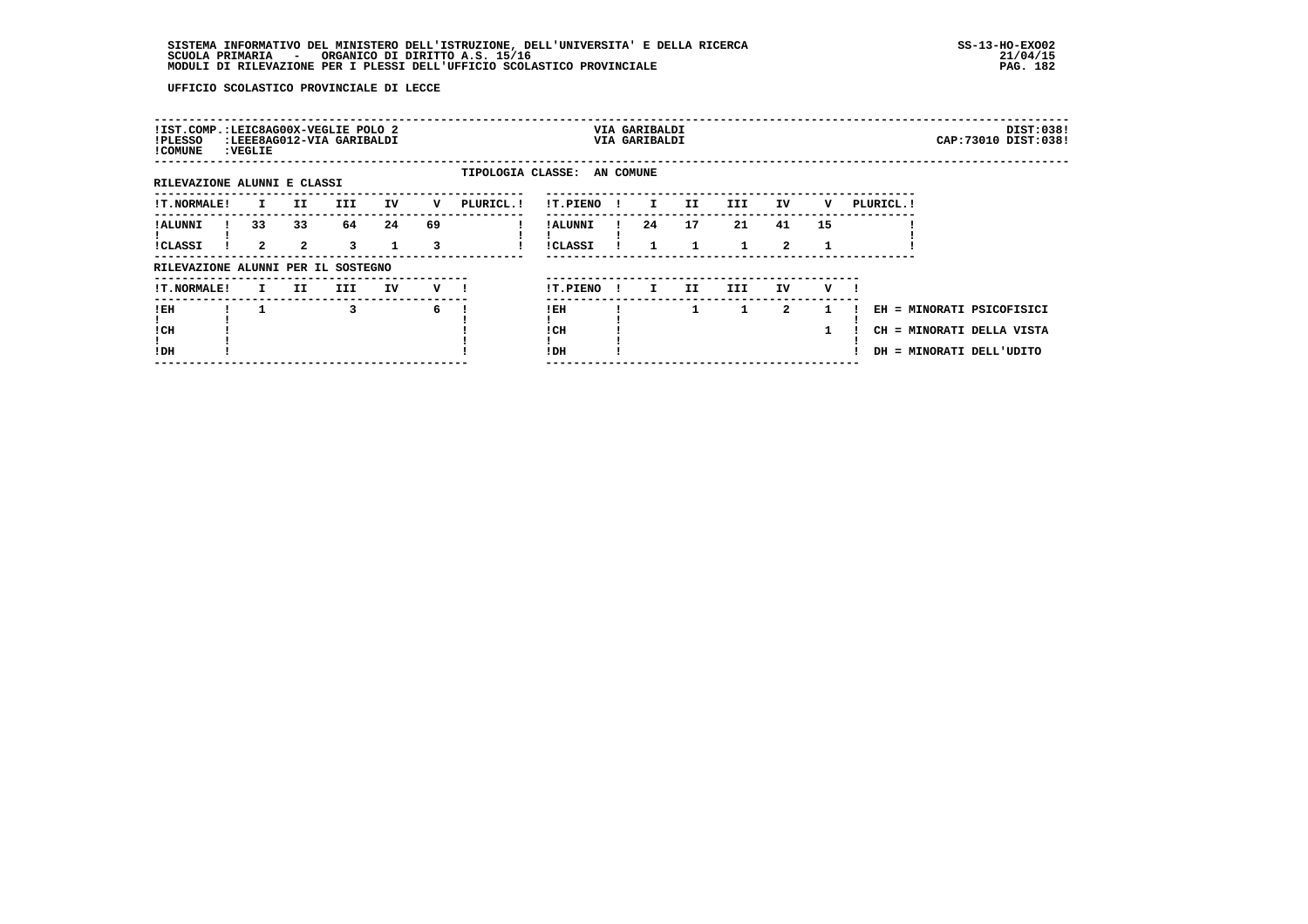**UFFICIO SCOLASTICO PROVINCIALE DI LECCE**

### **RILEVAZIONE POSTI PER L'IST.COMPRENSIVO:LEIC8AG00X**

#### **COMUNE :VEGLIE**

ORGANICO FUNZIONALE DI CIRCOLO

| ORGANICO FUNZIONALE DI CIRCOLO |            |                               |    |                                      |                    |
|--------------------------------|------------|-------------------------------|----|--------------------------------------|--------------------|
|                                | TIPO POSTO | DESCRIZIONE                   |    | N. POSTI<br>! O.D. CALC. ! O.D. ATT. | $!$ 0.D. PREC. $!$ |
|                                | AF         | !ORGANICO DI CIRCOLO          | 25 | 24                                   | 25                 |
|                                | IL.        | !LINGUA INGLESE               |    |                                      |                    |
|                                |            |                               |    |                                      |                    |
|                                | CH         | !SOST. MINORATI DELLA VISTA ! |    |                                      |                    |
|                                |            |                               |    |                                      |                    |
|                                | DH         | !SOST. MINORATI DELL' UDITO ! |    |                                      |                    |
|                                | EH         | !SOST. MINORATI PSICOFISICI ! |    |                                      |                    |
|                                |            |                               |    |                                      |                    |
|                                |            |                               |    |                                      |                    |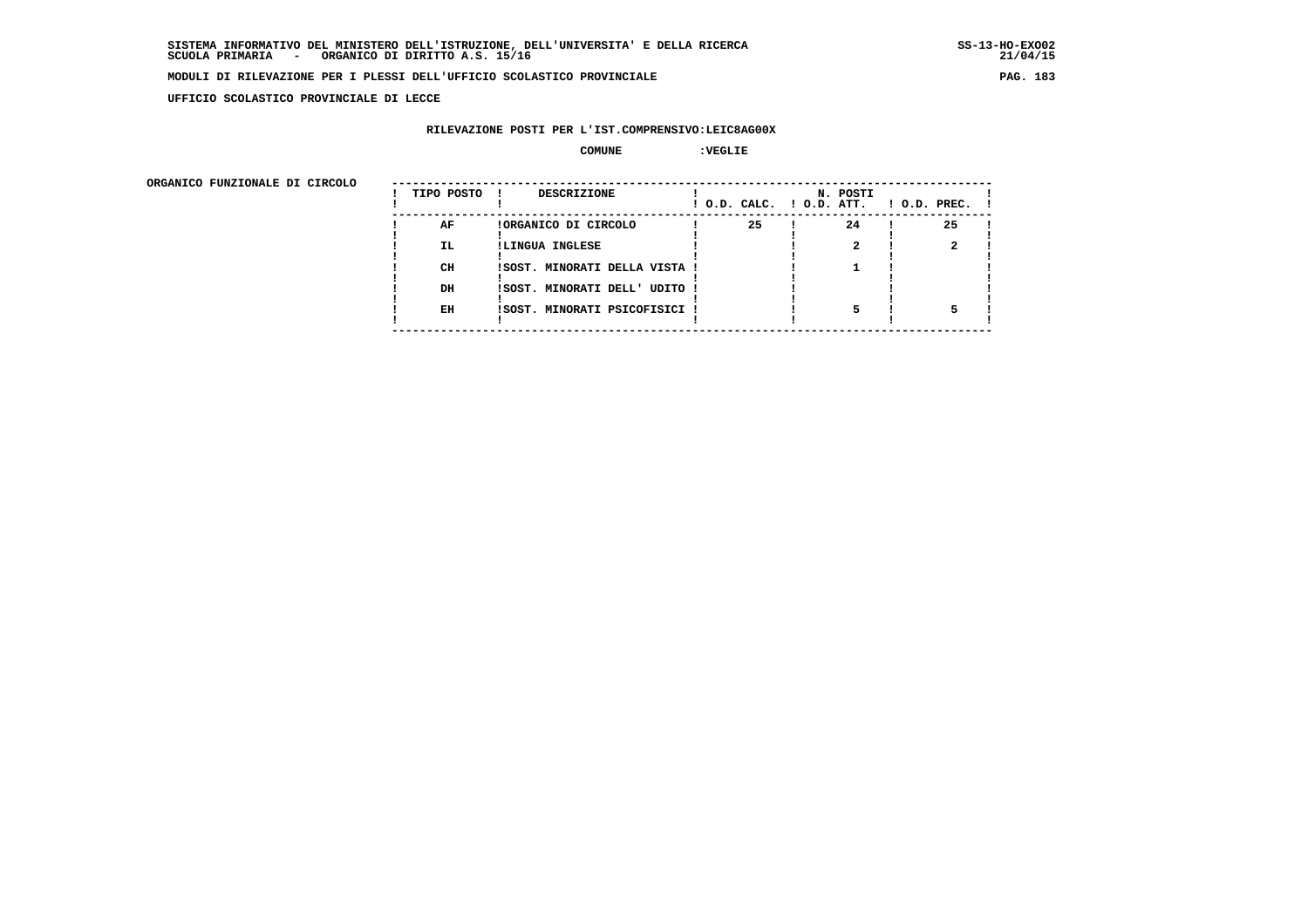| ! COMUNE : SUPERSANO                                  |  |          |  | IIST.COMP.:LEIC8AH00Q-SUPERSANO<br>IPLESSO :LEEE8AH01Q-SUPERSANO<br>ICOMPNE :GUINETANALE STATALE VIA PUCCINI,41 |                                      |                 |                    |                                   |       |             | DIST:046!<br>CAP: 73040 DIST: 046! |  |
|-------------------------------------------------------|--|----------|--|-----------------------------------------------------------------------------------------------------------------|--------------------------------------|-----------------|--------------------|-----------------------------------|-------|-------------|------------------------------------|--|
| ----------------------<br>RILEVAZIONE ALUNNI E CLASSI |  |          |  | TIPOLOGIA CLASSE: AN COMUNE                                                                                     |                                      |                 |                    |                                   |       |             |                                    |  |
| <b>!T.NORMALE!</b>                                    |  |          |  | I II III IV V PLURICL.! !T.PIENO ! I II III IV                                                                  |                                      |                 |                    |                                   |       | V PLURICL.! |                                    |  |
|                                                       |  |          |  | 1.ALUNNI ! 26 22 31 44 34        ! I.ALUNNI ! 23 19 22                                                          | ----------                           |                 |                    |                                   |       |             |                                    |  |
|                                                       |  |          |  | ICLASSI ! 1 1 2 2 2 2 ! ICLASSI ! 1 1                                                                           | $\mathbf{I}$                         |                 |                    | $\mathbf{1}$                      |       |             |                                    |  |
| RILEVAZIONE ALUNNI PER IL SOSTEGNO                    |  |          |  |                                                                                                                 |                                      |                 |                    |                                   |       |             |                                    |  |
| !T.NORMALE!                                           |  | I II III |  | IV V !                                                                                                          | !T.PIENO ! I II                      |                 |                    | <b>III</b>                        | IV V! |             |                                    |  |
| $!$ EH                                                |  |          |  | $1 \quad 1 \quad 1 \quad 1$                                                                                     | $1$ EH $\qquad$ $1$                  |                 |                    |                                   |       |             | 1 CH = MINORATI PSICOFISICI        |  |
| $\mathbf{I}$ and $\mathbf{I}$<br>! CH                 |  |          |  |                                                                                                                 | $\mathbf{I}$<br>l CH                 |                 |                    |                                   |       |             | ! CH = MINORATI DELLA VISTA        |  |
| $\mathbf{I}$                                          |  |          |  |                                                                                                                 | $\mathbf{I}$<br>$!$ DH               |                 |                    |                                   |       |             | ! DH = MINORATI DELL'UDITO         |  |
| ! DH                                                  |  |          |  | -------------------------------                                                                                 |                                      |                 |                    | ----------------------            |       |             |                                    |  |
| !IST.COMP.: LEIC8AH00Q-SUPERSANO<br>!PLESSO           |  |          |  | <b>?.:LEIC8AH00Q-SUPERSANO<br/>:LEEE8AH02V-SCUOLA PRIMARIA BOTRUGNO</b>                                         |                                      | VIA PUCCINI, 41 | VIA CALVARIO N. 30 |                                   |       |             | DIST:046!<br>CAP: 73020 DIST: 044! |  |
| ! COMUNE : BOTRUGNO                                   |  |          |  | TIPOLOGIA CLASSE: AN COMUNE                                                                                     |                                      |                 |                    |                                   |       |             |                                    |  |
|                                                       |  |          |  |                                                                                                                 | !T.PIENO ! I II III IV               |                 |                    |                                   |       | V PLURICL.! |                                    |  |
| !ALUNNI ! 22 14 17 24 24                              |  |          |  | !T.NORMALE! I II III IV V PLURICL.!<br>and the property of the property                                         | ----------<br>!ALUNNI !              |                 |                    | --------------------------------- |       |             |                                    |  |
| $\mathbf{I}$ and $\mathbf{I}$<br>!CLASSI ! 1 1 1 1 1  |  |          |  | $\mathbf{I}$                                                                                                    | $\mathbf{I}$<br>!CLASSI !            |                 |                    |                                   |       |             |                                    |  |
| RILEVAZIONE ALUNNI PER IL SOSTEGNO                    |  |          |  |                                                                                                                 |                                      |                 |                    |                                   |       |             |                                    |  |
| !T.NORMALE! I II III IV V !                           |  |          |  |                                                                                                                 | !T.PIENO ! I II III IV V !           |                 |                    |                                   |       |             |                                    |  |
| ---------------<br>!EH                                |  |          |  |                                                                                                                 | --------------<br>! EH               |                 |                    | -------------------------         |       |             | ! EH = MINORATI PSICOFISICI        |  |
| $\mathbf{I}$<br>! CH<br>ı.                            |  |          |  |                                                                                                                 | $\mathbf{I}$<br>! CH<br>$\mathbf{I}$ |                 |                    |                                   |       |             | ! CH = MINORATI DELLA VISTA        |  |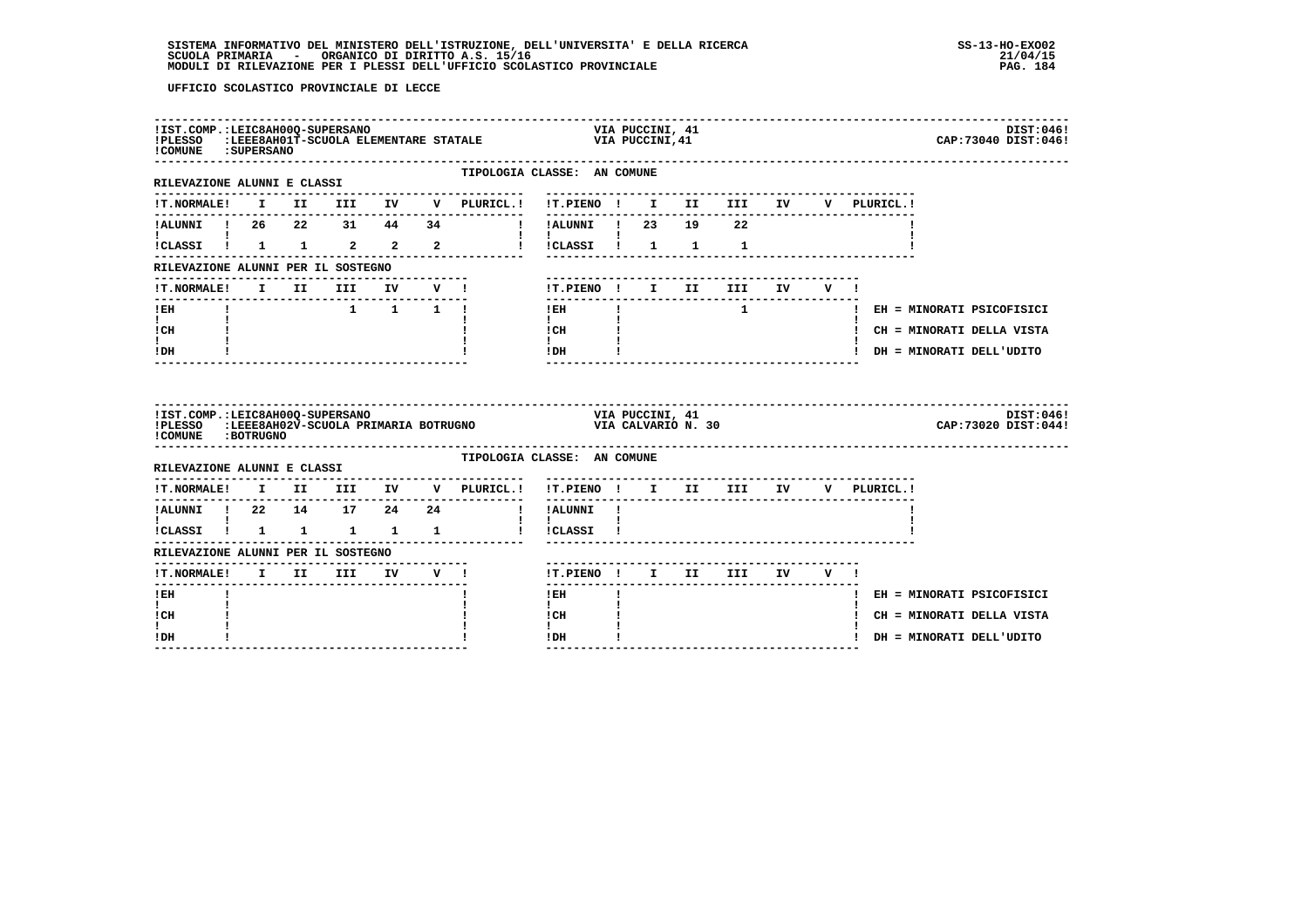| !COMUNE : NOCIGLIA                                                |  |  |  | !IST.COMP.:LEIC8AH00Q-SUPERSANO<br>!PLESSO :LEEE8AH03X-SC.PRIMARIA SAN GIOVANNI BOSCO VIA RISORGIMENTO N. 111 0 11 CAP:73020 DIST:044! |                                                                                                                                                                                                                                                                                                                                                                             |              |  |                           |    |             |  |                             |           |
|-------------------------------------------------------------------|--|--|--|----------------------------------------------------------------------------------------------------------------------------------------|-----------------------------------------------------------------------------------------------------------------------------------------------------------------------------------------------------------------------------------------------------------------------------------------------------------------------------------------------------------------------------|--------------|--|---------------------------|----|-------------|--|-----------------------------|-----------|
| -----------------------<br>RILEVAZIONE ALUNNI E CLASSI            |  |  |  |                                                                                                                                        | TIPOLOGIA CLASSE: AN COMUNE                                                                                                                                                                                                                                                                                                                                                 |              |  |                           |    |             |  |                             |           |
|                                                                   |  |  |  |                                                                                                                                        |                                                                                                                                                                                                                                                                                                                                                                             |              |  |                           |    | V PLURICL.! |  |                             |           |
|                                                                   |  |  |  |                                                                                                                                        |                                                                                                                                                                                                                                                                                                                                                                             |              |  |                           |    |             |  |                             |           |
|                                                                   |  |  |  | ICLASSI ! 1 1 1 1 1 1 ! ICLASSI !                                                                                                      | $\mathbf{I}$ and $\mathbf{I}$                                                                                                                                                                                                                                                                                                                                               |              |  |                           |    |             |  |                             |           |
| RILEVAZIONE ALUNNI PER IL SOSTEGNO                                |  |  |  |                                                                                                                                        |                                                                                                                                                                                                                                                                                                                                                                             |              |  |                           |    |             |  |                             |           |
|                                                                   |  |  |  | !T.NORMALE! I II III IV V !                                                                                                            | !T.PIENO ! I II III IV                                                                                                                                                                                                                                                                                                                                                      |              |  |                           | VI |             |  |                             |           |
|                                                                   |  |  |  |                                                                                                                                        | $!$ EH                                                                                                                                                                                                                                                                                                                                                                      | $\mathbf{I}$ |  |                           |    |             |  | ! EH = MINORATI PSICOFISICI |           |
| $\mathbf{I}$ and $\mathbf{I}$<br>! CH                             |  |  |  |                                                                                                                                        | $\mathbf{I}$<br>$\mathbf{C}$ $\mathbf{H}$ $\mathbf{I}$                                                                                                                                                                                                                                                                                                                      |              |  |                           |    |             |  | ! CH = MINORATI DELLA VISTA |           |
| I.                                                                |  |  |  |                                                                                                                                        | $\mathbf{I}$ and $\mathbf{I}$<br>$!$ DH $\qquad$ $\qquad$ $\qquad$ $\qquad$ $\qquad$ $\qquad$ $\qquad$ $\qquad$ $\qquad$ $\qquad$ $\qquad$ $\qquad$ $\qquad$ $\qquad$ $\qquad$ $\qquad$ $\qquad$ $\qquad$ $\qquad$ $\qquad$ $\qquad$ $\qquad$ $\qquad$ $\qquad$ $\qquad$ $\qquad$ $\qquad$ $\qquad$ $\qquad$ $\qquad$ $\qquad$ $\qquad$ $\qquad$ $\qquad$ $\qquad$ $\qquad$ |              |  |                           |    |             |  | ! DH = MINORATI DELL'UDITO  |           |
| ! DH                                                              |  |  |  |                                                                                                                                        |                                                                                                                                                                                                                                                                                                                                                                             |              |  |                           |    |             |  |                             |           |
|                                                                   |  |  |  | IIST.COMP.:LEIC8AH00Q-SUPERSANO<br>IPLESSO :LEEE8AH041-SC.PRIMARIA SAN CASSIANO                             VIALE A.MANZONI N.4        |                                                                                                                                                                                                                                                                                                                                                                             |              |  |                           |    |             |  | CAP: 73020 DIST: 044!       | DIST:046! |
| !COMUNE : SAN CASSIANO                                            |  |  |  |                                                                                                                                        | TIPOLOGIA CLASSE: AN COMUNE                                                                                                                                                                                                                                                                                                                                                 |              |  |                           |    |             |  |                             |           |
|                                                                   |  |  |  | !T.NORMALE! I II III IV V PLURICL.! !T.PIENO ! I II III IV V PLURICL.!                                                                 |                                                                                                                                                                                                                                                                                                                                                                             |              |  |                           |    |             |  |                             |           |
|                                                                   |  |  |  | ---------------------------                                                                                                            | --------                                                                                                                                                                                                                                                                                                                                                                    |              |  |                           |    |             |  |                             |           |
|                                                                   |  |  |  | 1 ALUNNI ! 11 11 21 13 ! !ALUNNI ! !                                                                                                   |                                                                                                                                                                                                                                                                                                                                                                             |              |  |                           |    |             |  |                             |           |
|                                                                   |  |  |  | iCLASSI i 1 1 1 1 i iCLASSI i                                                                                                          |                                                                                                                                                                                                                                                                                                                                                                             |              |  |                           |    |             |  |                             |           |
| RILEVAZIONE ALUNNI PER IL SOSTEGNO<br>!T.NORMALE! I II III IV V ! |  |  |  |                                                                                                                                        | !T.PIENO ! I II III IV V !                                                                                                                                                                                                                                                                                                                                                  |              |  |                           |    |             |  |                             |           |
| -------<br>! EH                                                   |  |  |  |                                                                                                                                        | ---------------<br>$!$ EH                                                                                                                                                                                                                                                                                                                                                   |              |  | ------------------------- |    |             |  | ! EH = MINORATI PSICOFISICI |           |
| $\mathbf{I}$<br>! CH<br>$\mathbf{I}$                              |  |  |  |                                                                                                                                        | $\mathbf{I}$<br>! CH<br>$\mathbf{I}$                                                                                                                                                                                                                                                                                                                                        |              |  |                           |    |             |  | ! CH = MINORATI DELLA VISTA |           |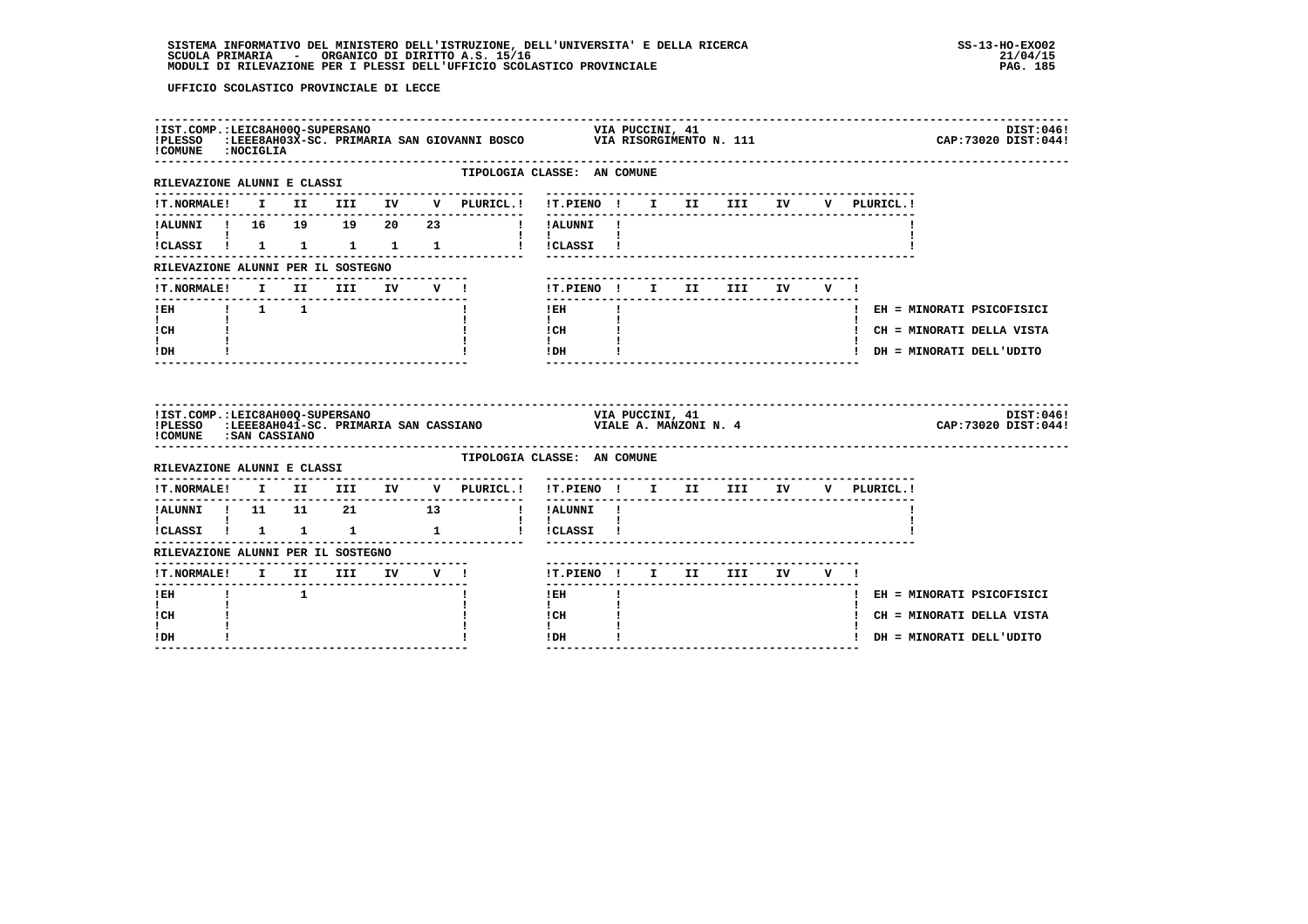**UFFICIO SCOLASTICO PROVINCIALE DI LECCE**

## **RILEVAZIONE POSTI PER L'IST.COMPRENSIVO:LEIC8AH00Q**

#### **COMUNE :SUPERSANO**

| ORGANICO FUNZIONALE DI CIRCOLO |            |                               |                          |          |                    |
|--------------------------------|------------|-------------------------------|--------------------------|----------|--------------------|
|                                | TIPO POSTO | <b>DESCRIZIONE</b>            | ! O.D. CALC. ! O.D. ATT. | N. POSTI | $1$ O.D. PREC. $1$ |
|                                | AF         | !ORGANICO DI CIRCOLO          | 33                       | 32       | 34                 |
|                                | IL.        | !LINGUA INGLESE               |                          |          |                    |
|                                | CH         | !SOST. MINORATI DELLA VISTA ! |                          |          |                    |
|                                | DH         | !SOST. MINORATI DELL' UDITO ! |                          |          |                    |
|                                | EH         | !SOST. MINORATI PSICOFISICI ! |                          |          |                    |
|                                |            |                               |                          |          |                    |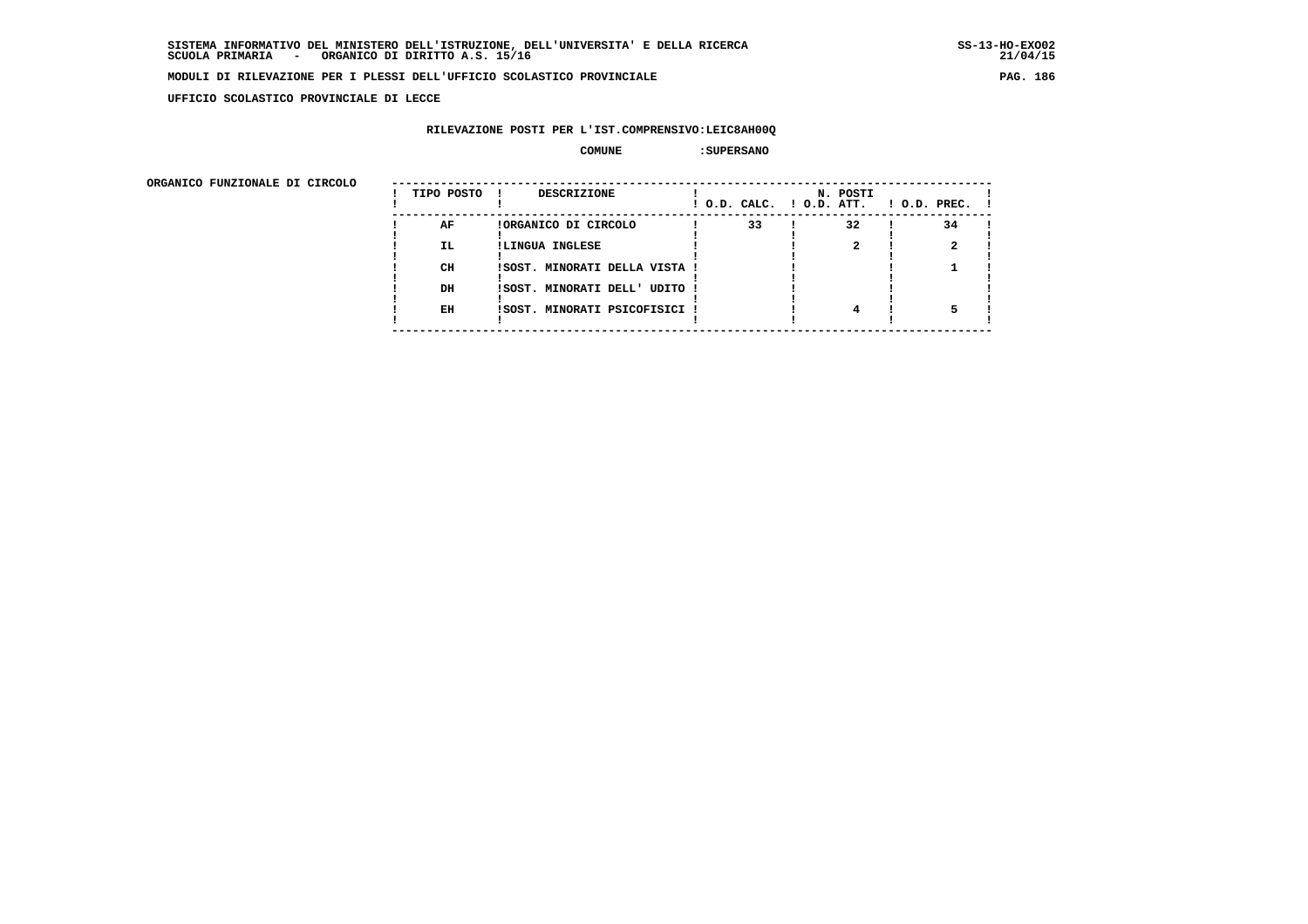| !IST.COMP.:LEIC8AJ001-TAURISANO POLO 2<br>!PLESSO<br>! COMUNE | :TAURISANO |     |      | :LEEE8AJ013-GIOSUE' CARDUCCI: |   |                             |                            |              | VIA LECCE, 129 | VIALE RIMEMBRANZE |                      |              |         |            | DIST:046!<br>CAP: 73056 DIST: 046!                                                 |
|---------------------------------------------------------------|------------|-----|------|-------------------------------|---|-----------------------------|----------------------------|--------------|----------------|-------------------|----------------------|--------------|---------|------------|------------------------------------------------------------------------------------|
| RILEVAZIONE ALUNNI E CLASSI                                   |            |     |      |                               |   | TIPOLOGIA CLASSE: AN COMUNE |                            |              |                |                   |                      |              |         |            |                                                                                    |
| <b>!T.NORMALE!</b>                                            | I.         | II. | III. | IV                            | v | PLURICL.!                   | !T.PIENO                   |              | $\mathbf{I}$   | II.               | III.                 | IV           | v       | PLURICL. ! |                                                                                    |
| ! ALUNNI<br><b>!CLASSI</b>                                    | 36<br>2    | 21  | 22   | 46<br>2                       |   |                             | ! ALUNNI<br><b>!CLASSI</b> |              | 18             | 21<br>1           | 31<br>$\overline{a}$ | 22           | 38<br>2 |            |                                                                                    |
| RILEVAZIONE ALUNNI PER IL SOSTEGNO                            |            |     |      |                               |   |                             |                            |              |                |                   |                      |              |         |            |                                                                                    |
| !T.NORMALE!                                                   | I.         | II. | III. | IV                            | v |                             | !T.PIENO                   | $\mathbf{I}$ | I.             | II.               | III.                 | IV           | v       |            |                                                                                    |
| !EH<br>! CH<br>!DH                                            |            |     |      | 3                             |   |                             | ! EH<br>! CH<br>!DH        |              |                |                   | $\mathbf{2}$         | $\mathbf{1}$ |         |            | EH = MINORATI PSICOFISICI<br>CH = MINORATI DELLA VISTA<br>DH = MINORATI DELL'UDITO |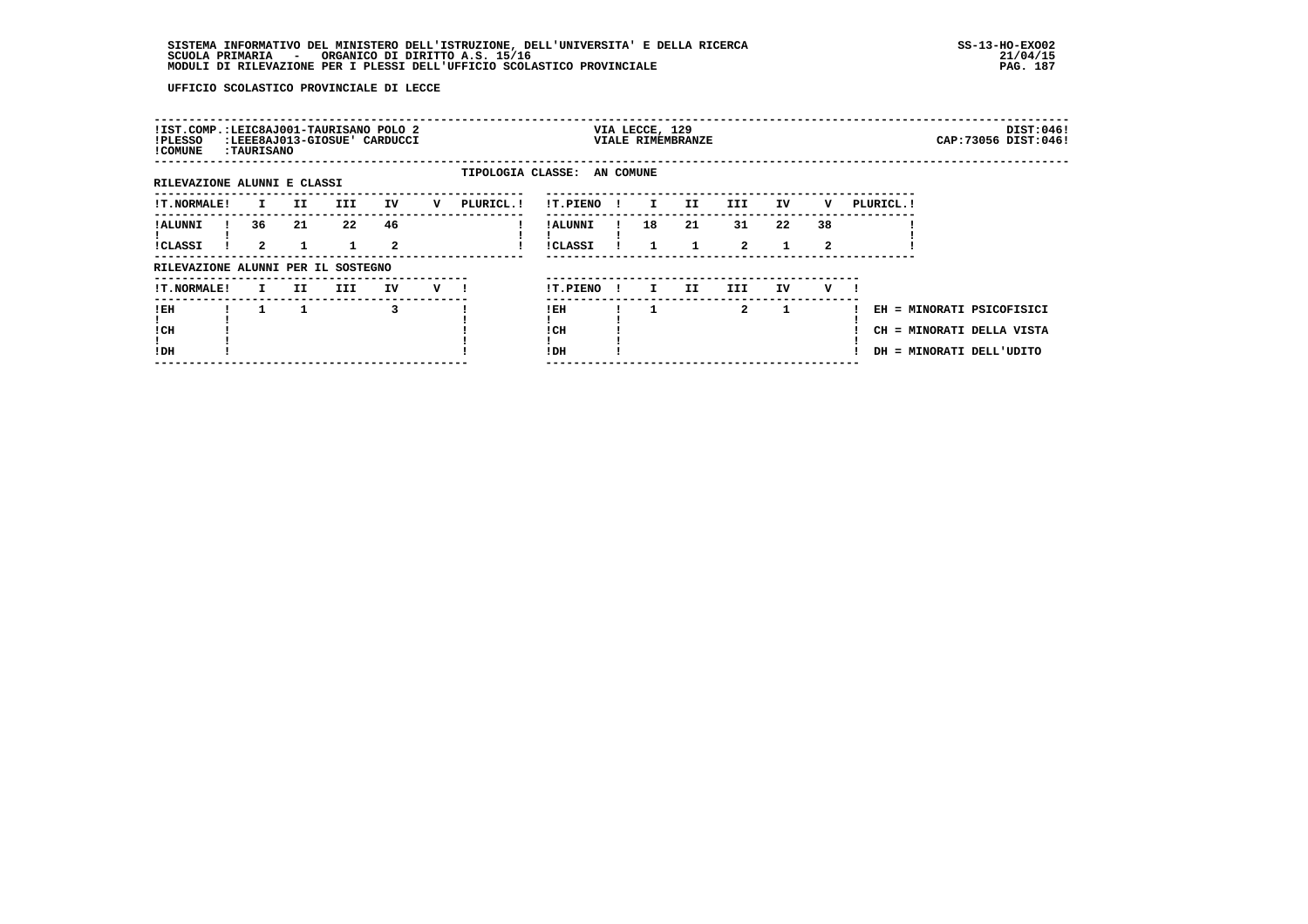**UFFICIO SCOLASTICO PROVINCIALE DI LECCE**

### **RILEVAZIONE POSTI PER L'IST.COMPRENSIVO:LEIC8AJ001**

#### **COMUNE :TAURISANO**

| ORGANICO FUNZIONALE DI CIRCOLO |            |                               |                          |          |              |
|--------------------------------|------------|-------------------------------|--------------------------|----------|--------------|
|                                | TIPO POSTO | <b>DESCRIZIONE</b>            | ! O.D. CALC. ! O.D. ATT. | N. POSTI | ! O.D. PREC. |
|                                | AF         | !ORGANICO DI CIRCOLO          | 21                       | 21       | 21           |
|                                | IL.        | !LINGUA INGLESE               |                          |          |              |
|                                | CH         | !SOST. MINORATI DELLA VISTA ! |                          |          |              |
|                                | DH         | ISOST. MINORATI DELL' UDITO ! |                          |          |              |
|                                | EH         | ISOST. MINORATI PSICOFISICI ! |                          |          |              |
|                                |            |                               |                          |          |              |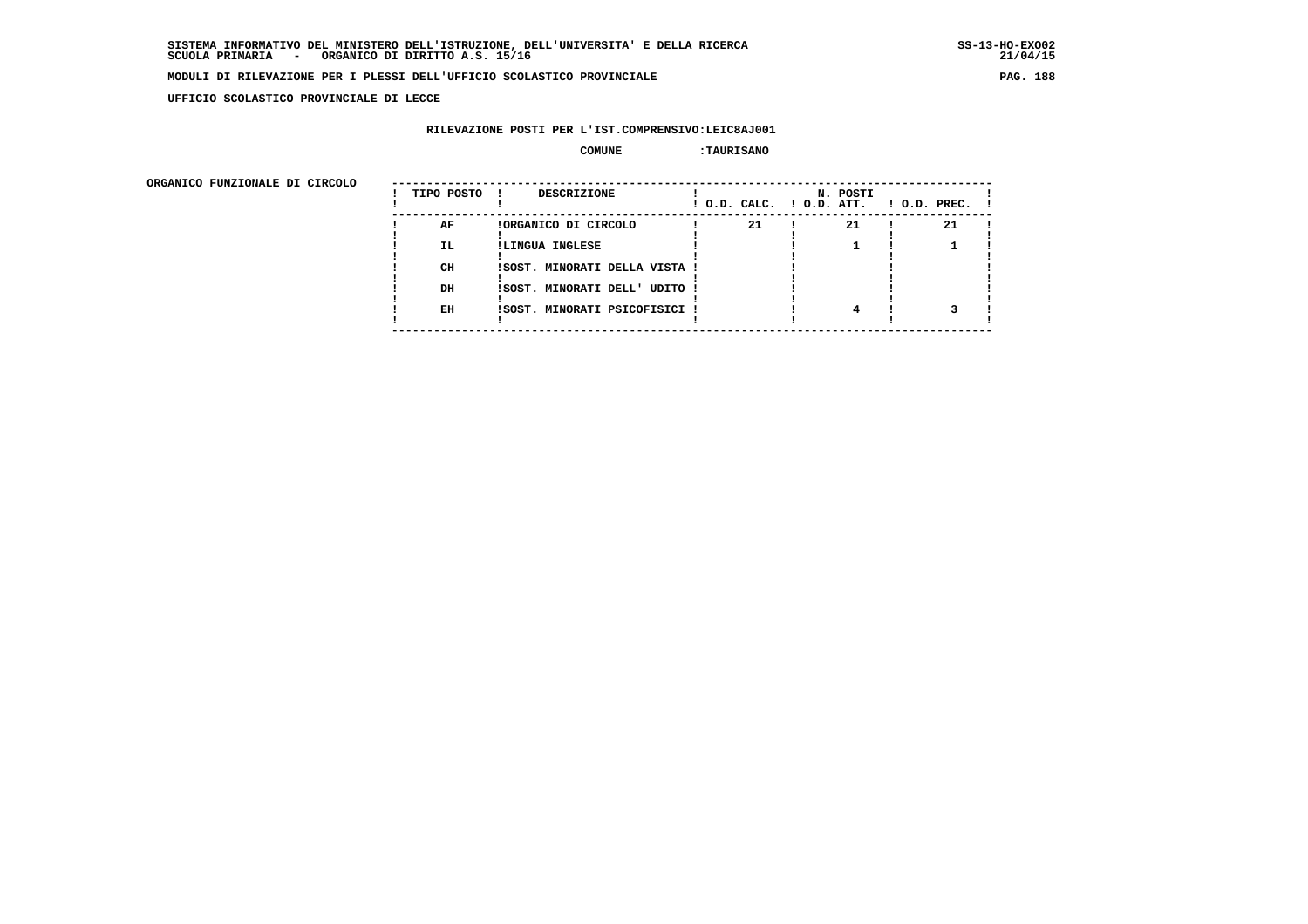| !IST.COMP.:LEIC8AK00R-TRICASE "G.PASCOLI"<br>!PLESSO :LEEE8AK01V-R. CAPUTO<br>!COMUNE : TRICASE |  |                                                                   |  |                           |                                                                                                                                                 | VIA UMBERTO I 107<br>VIA R. CAPUTO 38 |  |  |             |                             | DIST:047!<br>CAP: 73039 DIST: 047! |
|-------------------------------------------------------------------------------------------------|--|-------------------------------------------------------------------|--|---------------------------|-------------------------------------------------------------------------------------------------------------------------------------------------|---------------------------------------|--|--|-------------|-----------------------------|------------------------------------|
| RILEVAZIONE ALUNNI E CLASSI                                                                     |  |                                                                   |  | . _ _ _ _ _ _ _ _ _ _ _ _ | TIPOLOGIA CLASSE: AN COMUNE                                                                                                                     |                                       |  |  |             |                             |                                    |
|                                                                                                 |  |                                                                   |  |                           | IT.NORMALE! I II III IV V PLURICL.! IT.PIENO ! I II III IV                                                                                      |                                       |  |  | V PLURICL.! |                             |                                    |
|                                                                                                 |  |                                                                   |  |                           |                                                                                                                                                 |                                       |  |  |             |                             |                                    |
| 1<br>1 CLASSI 1 2 2 2 2 2                                                                       |  |                                                                   |  |                           | $\mathbf{I}$ $\mathbf{I}$ $\mathbf{I}$<br>! !CLASSI !                                                                                           |                                       |  |  |             |                             |                                    |
| RILEVAZIONE ALUNNI PER IL SOSTEGNO                                                              |  |                                                                   |  |                           |                                                                                                                                                 |                                       |  |  |             |                             |                                    |
| !T.NORMALE!                                                                                     |  | I II III IV V !                                                   |  |                           | !T.PIENO! I II III IV V !                                                                                                                       |                                       |  |  |             |                             |                                    |
|                                                                                                 |  |                                                                   |  |                           | ---------------<br>$!$ EH                                                                                                                       |                                       |  |  |             | ! EH = MINORATI PSICOFISICI |                                    |
| $\mathbf{I}$ and $\mathbf{I}$<br>ICH                                                            |  |                                                                   |  |                           | $\mathbf{I}$ and $\mathbf{I}$<br>$\frac{1}{1}$ $\frac{1}{1}$                                                                                    |                                       |  |  |             | ! CH = MINORATI DELLA VISTA |                                    |
| $\mathbf{I}$<br>$!$ DH                                                                          |  |                                                                   |  |                           | $!$ DH $\overline{ }$                                                                                                                           |                                       |  |  |             | ! DH = MINORATI DELL'UDITO  |                                    |
|                                                                                                 |  |                                                                   |  |                           |                                                                                                                                                 |                                       |  |  |             |                             |                                    |
| !COMUNE : TRICASE                                                                               |  |                                                                   |  |                           | !IST.COMP.:LEIC8AK00R-TRICASE "G.PASCOLI"           VIA UMBERTO I 107<br>!PLESSO   :LEEE8AK02X-ON. G. CODACCI PISANELLI          VIA C. COLOMBO |                                       |  |  |             |                             | DIST:047!<br>CAP: 73039 DIST: 047! |
| RILEVAZIONE ALUNNI E CLASSI                                                                     |  |                                                                   |  |                           | TIPOLOGIA CLASSE: AN COMUNE                                                                                                                     |                                       |  |  |             |                             |                                    |
|                                                                                                 |  |                                                                   |  | --------------            | !T.NORMALE! I II III IV V PLURICL.! !T.PIENO ! I II III IV V PLURICL.!                                                                          |                                       |  |  |             |                             |                                    |
|                                                                                                 |  |                                                                   |  |                           |                                                                                                                                                 |                                       |  |  |             |                             |                                    |
|                                                                                                 |  |                                                                   |  |                           |                                                                                                                                                 |                                       |  |  |             |                             |                                    |
| RILEVAZIONE ALUNNI PER IL SOSTEGNO                                                              |  |                                                                   |  |                           |                                                                                                                                                 |                                       |  |  |             |                             |                                    |
| $\verb !T.NORMALE ! I III III IV V ! !$                                                         |  |                                                                   |  |                           | !T.PIENO ! I II III IV V !                                                                                                                      |                                       |  |  |             |                             |                                    |
| $!$ EH                                                                                          |  | $\begin{array}{cccccccccccccc} 1 & 3 & 1 & 1 & 1 & 1 \end{array}$ |  |                           | -------<br>$!$ EH                                                                                                                               |                                       |  |  |             | ! EH = MINORATI PSICOFISICI |                                    |
| $\mathbf{I}$<br>! CH<br>I.                                                                      |  |                                                                   |  |                           | $\mathbf{I}$<br>! CH<br>$\mathbf{I}$                                                                                                            |                                       |  |  |             | ! CH = MINORATI DELLA VISTA |                                    |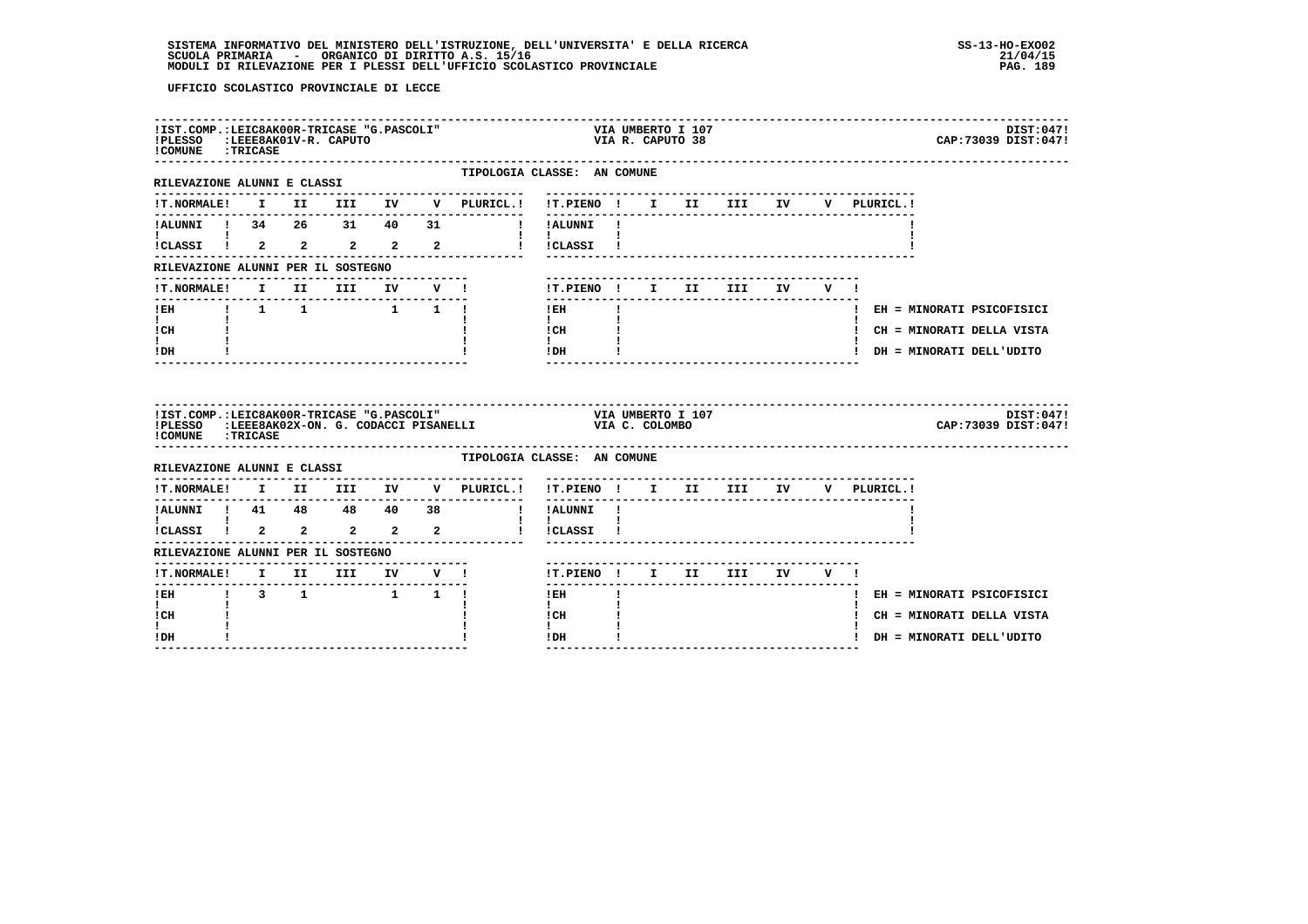**UFFICIO SCOLASTICO PROVINCIALE DI LECCE**

### **RILEVAZIONE POSTI PER L'IST.COMPRENSIVO:LEIC8AK00R**

#### **COMUNE :TRICASE**

| ORGANICO FUNZIONALE DI CIRCOLO |            |                               |                          |          |                    |
|--------------------------------|------------|-------------------------------|--------------------------|----------|--------------------|
|                                | TIPO POSTO | DESCRIZIONE                   | ! O.D. CALC. ! O.D. ATT. | N. POSTI | $1$ O.D. PREC. $1$ |
|                                | AF         | !ORGANICO DI CIRCOLO          | 24                       | 23       | 22                 |
|                                | IL.        | !LINGUA INGLESE               |                          |          |                    |
|                                | CH         | ISOST. MINORATI DELLA VISTA ! |                          |          |                    |
|                                | DH         | !SOST. MINORATI DELL' UDITO ! |                          |          |                    |
|                                | EH         | !SOST. MINORATI PSICOFISICI ! |                          | 4        |                    |
|                                |            |                               |                          |          |                    |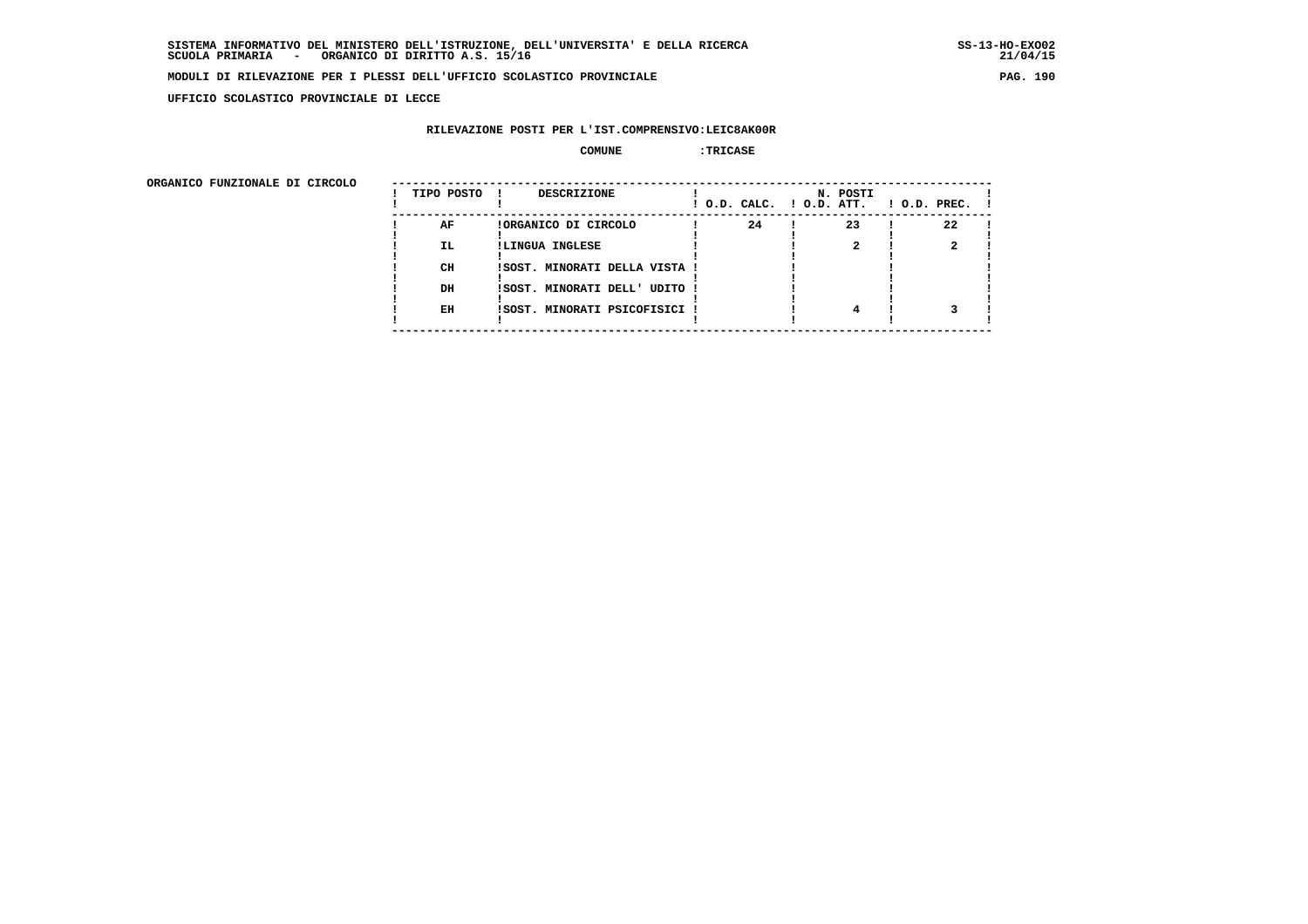| !COMUNE : ALEZIO<br>-----------------------                                                                                                                                                                                                                                                                   |  |  | ${\tt !IST.COMP.{EEC8AL00L-ISTITUTO CONPRENSIVO\ ALEZIO}\hspace{2.0cm} \tt VIA\ DANTE\ ALIGHTERI,\ 1\n! PLESSO\hspace{0.1cm} :EEE8AL01P-SCUOLA\hspace{0.1cm} PRIMARKIA\hspace{0.1cm} VIA\hspace{0.1cm} IMACOLATA\nonumber$ |                                                                                                                                                                                                                                                                                                                                            |              |                            |                            |             |                             | DIST:048!<br>CAP: 73011 DIST: 048! |
|---------------------------------------------------------------------------------------------------------------------------------------------------------------------------------------------------------------------------------------------------------------------------------------------------------------|--|--|----------------------------------------------------------------------------------------------------------------------------------------------------------------------------------------------------------------------------|--------------------------------------------------------------------------------------------------------------------------------------------------------------------------------------------------------------------------------------------------------------------------------------------------------------------------------------------|--------------|----------------------------|----------------------------|-------------|-----------------------------|------------------------------------|
| RILEVAZIONE ALUNNI E CLASSI                                                                                                                                                                                                                                                                                   |  |  | TIPOLOGIA CLASSE: AN COMUNE                                                                                                                                                                                                |                                                                                                                                                                                                                                                                                                                                            |              |                            |                            |             |                             |                                    |
|                                                                                                                                                                                                                                                                                                               |  |  |                                                                                                                                                                                                                            |                                                                                                                                                                                                                                                                                                                                            |              |                            |                            | V PLURICL.! |                             |                                    |
| !ALUNNI ! 35 45 36 33 23                                                                                                                                                                                                                                                                                      |  |  |                                                                                                                                                                                                                            | ! !ALUNNI !<br>$\mathbf{I}$ and $\mathbf{I}$ and $\mathbf{I}$                                                                                                                                                                                                                                                                              |              |                            |                            |             |                             |                                    |
| <b>I</b> and the state of the state of                                                                                                                                                                                                                                                                        |  |  | ICLASSI I 2 2 2 2 1 I ICLASSI I                                                                                                                                                                                            |                                                                                                                                                                                                                                                                                                                                            |              |                            |                            |             |                             |                                    |
| RILEVAZIONE ALUNNI PER IL SOSTEGNO                                                                                                                                                                                                                                                                            |  |  |                                                                                                                                                                                                                            |                                                                                                                                                                                                                                                                                                                                            |              |                            |                            |             |                             |                                    |
| <b>!T.NORMALE!</b>                                                                                                                                                                                                                                                                                            |  |  | I II III IV V !                                                                                                                                                                                                            | !T.PIENO ! I II III IV V !                                                                                                                                                                                                                                                                                                                 |              |                            |                            |             |                             |                                    |
|                                                                                                                                                                                                                                                                                                               |  |  | IEH   2 1 1 1                                                                                                                                                                                                              | ---------------<br>$!$ EH                                                                                                                                                                                                                                                                                                                  | $\mathbf{I}$ | -------------------------- |                            |             | ! EH = MINORATI PSICOFISICI |                                    |
| $\mathbf{I}$ and $\mathbf{I}$<br>ICH                                                                                                                                                                                                                                                                          |  |  |                                                                                                                                                                                                                            | $\mathbf{I}$ and $\mathbf{I}$<br>$\frac{1}{1}$ $\frac{1}{1}$                                                                                                                                                                                                                                                                               |              |                            |                            |             | ! CH = MINORATI DELLA VISTA |                                    |
| $\mathbf{I}$<br>! DH                                                                                                                                                                                                                                                                                          |  |  |                                                                                                                                                                                                                            | $!$ DH $\qquad$ $\qquad$ $\qquad$ $\qquad$ $\qquad$ $\qquad$ $\qquad$ $\qquad$ $\qquad$ $\qquad$ $\qquad$ $\qquad$ $\qquad$ $\qquad$ $\qquad$ $\qquad$ $\qquad$ $\qquad$ $\qquad$ $\qquad$ $\qquad$ $\qquad$ $\qquad$ $\qquad$ $\qquad$ $\qquad$ $\qquad$ $\qquad$ $\qquad$ $\qquad$ $\qquad$ $\qquad$ $\qquad$ $\qquad$ $\qquad$ $\qquad$ |              |                            |                            |             | ! DH = MINORATI DELL'UDITO  |                                    |
|                                                                                                                                                                                                                                                                                                               |  |  |                                                                                                                                                                                                                            | ----------------                                                                                                                                                                                                                                                                                                                           |              |                            |                            |             |                             |                                    |
| !COMUNE : ALEZIO                                                                                                                                                                                                                                                                                              |  |  |                                                                                                                                                                                                                            |                                                                                                                                                                                                                                                                                                                                            |              |                            |                            |             |                             |                                    |
| RILEVAZIONE ALUNNI E CLASSI                                                                                                                                                                                                                                                                                   |  |  | TIPOLOGIA CLASSE: AN COMUNE                                                                                                                                                                                                |                                                                                                                                                                                                                                                                                                                                            |              |                            |                            |             |                             |                                    |
|                                                                                                                                                                                                                                                                                                               |  |  | !T.NORMALE! I II III IV V PLURICL.!                                                                                                                                                                                        | !T.PIENO ! I II III IV                                                                                                                                                                                                                                                                                                                     |              |                            |                            | V PLURICL.! |                             |                                    |
| !ALUNNI !                                                                                                                                                                                                                                                                                                     |  |  |                                                                                                                                                                                                                            | !!ALUNNI ! 21  22  20  26  16                                                                                                                                                                                                                                                                                                              |              |                            |                            |             |                             |                                    |
| $\mathbf{1}$ and $\mathbf{1}$ and $\mathbf{1}$ and $\mathbf{1}$ and $\mathbf{1}$ and $\mathbf{1}$ and $\mathbf{1}$ and $\mathbf{1}$ and $\mathbf{1}$ and $\mathbf{1}$ and $\mathbf{1}$ and $\mathbf{1}$ and $\mathbf{1}$ and $\mathbf{1}$ and $\mathbf{1}$ and $\mathbf{1}$ and $\mathbf{1}$ and<br>!CLASSI ! |  |  | Ι.                                                                                                                                                                                                                         | $\mathbf{I}$                                                                                                                                                                                                                                                                                                                               |              | ICLASSI 1 1 1 1 1 1        |                            |             |                             |                                    |
| RILEVAZIONE ALUNNI PER IL SOSTEGNO                                                                                                                                                                                                                                                                            |  |  |                                                                                                                                                                                                                            |                                                                                                                                                                                                                                                                                                                                            |              |                            |                            |             |                             |                                    |
| !T.NORMALE! I II III IV V !                                                                                                                                                                                                                                                                                   |  |  |                                                                                                                                                                                                                            |                                                                                                                                                                                                                                                                                                                                            |              | !T.PIENO ! I II III IV V ! |                            |             |                             |                                    |
| ---------------<br>! EH                                                                                                                                                                                                                                                                                       |  |  |                                                                                                                                                                                                                            | $!$ EH                                                                                                                                                                                                                                                                                                                                     |              |                            | $\overline{\phantom{a}}$ 3 |             | ! EH = MINORATI PSICOFISICI |                                    |
| $\mathbf{I}$<br>! CH<br>I.                                                                                                                                                                                                                                                                                    |  |  |                                                                                                                                                                                                                            | $\mathbf{I}$<br>! CH<br>$\mathbf{I}$                                                                                                                                                                                                                                                                                                       |              |                            |                            |             | ! CH = MINORATI DELLA VISTA |                                    |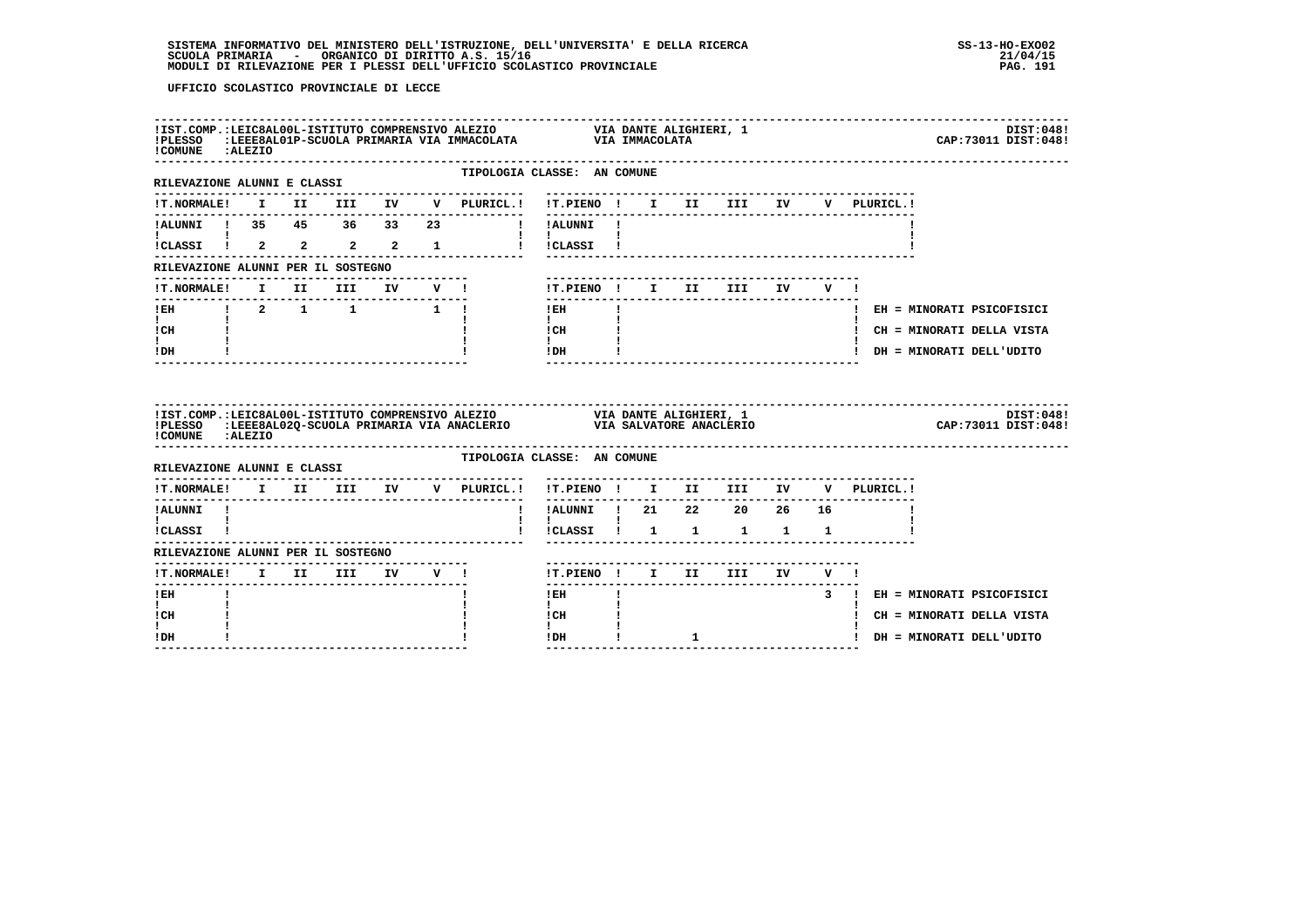| !IST.COMP.:LEIC8AL00L-ISTITUTO COMPRENSIVO ALEZIO<br>!PLESSO<br>! COMUNE | : SANNICOLA  |     |      | :LEEE8AL03R-SCUOLA PRIMARIA SANNICOLA |   |                             |                            |              | VIA COLLINA          | VIA DANTE ALIGHIERI, 1 |                      |                    |         |            |                                                                                    | DIST:048!<br>CAP: 73017 DIST: 048! |
|--------------------------------------------------------------------------|--------------|-----|------|---------------------------------------|---|-----------------------------|----------------------------|--------------|----------------------|------------------------|----------------------|--------------------|---------|------------|------------------------------------------------------------------------------------|------------------------------------|
| RILEVAZIONE ALUNNI E CLASSI                                              |              |     |      |                                       |   | TIPOLOGIA CLASSE: AN COMUNE |                            |              |                      |                        |                      |                    |         |            |                                                                                    |                                    |
| <b>!T.NORMALE!</b>                                                       | I.           | II  | III. | IV                                    | v | PLURICL.!                   | !T.PIENO                   |              | $\mathbf{I}$         | II.                    | III.                 | IV                 | v       | PLURICL. ! |                                                                                    |                                    |
| ! ALUNNI<br><b>!CLASSI</b>                                               |              |     |      |                                       |   |                             | ! ALUNNI<br><b>!CLASSI</b> |              | 40<br>$\overline{a}$ | 49<br>$\mathbf{2}$     | 35<br>$\overline{a}$ | 43<br>$\mathbf{2}$ | 45<br>2 |            |                                                                                    |                                    |
| RILEVAZIONE ALUNNI PER IL SOSTEGNO                                       |              |     |      |                                       |   |                             |                            |              |                      |                        |                      |                    |         |            |                                                                                    |                                    |
| <b>!T.NORMALE!</b>                                                       | $\mathbf{I}$ | II. | III  | IV                                    | v |                             | !T.PIENO                   | $\mathbf{I}$ | I.                   | II.                    | III.                 | IV                 | v       |            |                                                                                    |                                    |
| !EH<br>! CH<br>!DH                                                       |              |     |      |                                       |   |                             | ! EH<br>! CH<br>! DH       |              |                      |                        | 1                    | 3                  |         |            | EH = MINORATI PSICOFISICI<br>CH = MINORATI DELLA VISTA<br>DH = MINORATI DELL'UDITO |                                    |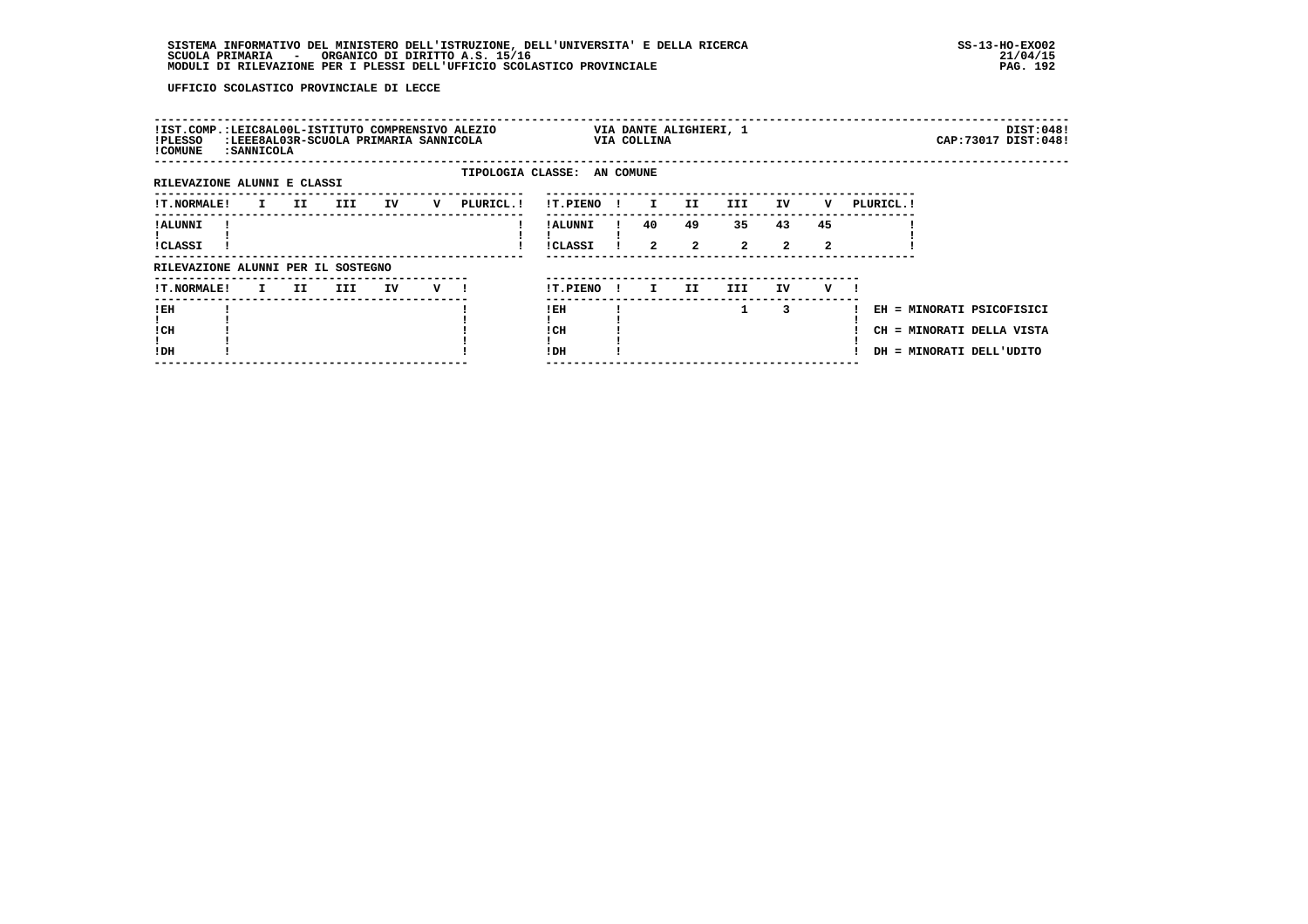**UFFICIO SCOLASTICO PROVINCIALE DI LECCE**

### **RILEVAZIONE POSTI PER L'IST.COMPRENSIVO:LEIC8AL00L**

#### **COMUNE :ALEZIO**

| ORGANICO FUNZIONALE DI CIRCOLO |            |                               |                          |          |                    |
|--------------------------------|------------|-------------------------------|--------------------------|----------|--------------------|
|                                | TIPO POSTO | DESCRIZIONE                   | ! O.D. CALC. ! O.D. ATT. | N. POSTI | $1$ O.D. PREC. $1$ |
|                                | AF         | !ORGANICO DI CIRCOLO          | 41                       | 40       | 42                 |
|                                | IL.        | !LINGUA INGLESE               |                          |          |                    |
|                                | CH         | !SOST. MINORATI DELLA VISTA ! |                          |          |                    |
|                                | DH         | !SOST. MINORATI DELL' UDITO ! |                          |          |                    |
|                                | EH         | !SOST. MINORATI PSICOFISICI ! |                          |          |                    |
|                                |            |                               |                          |          |                    |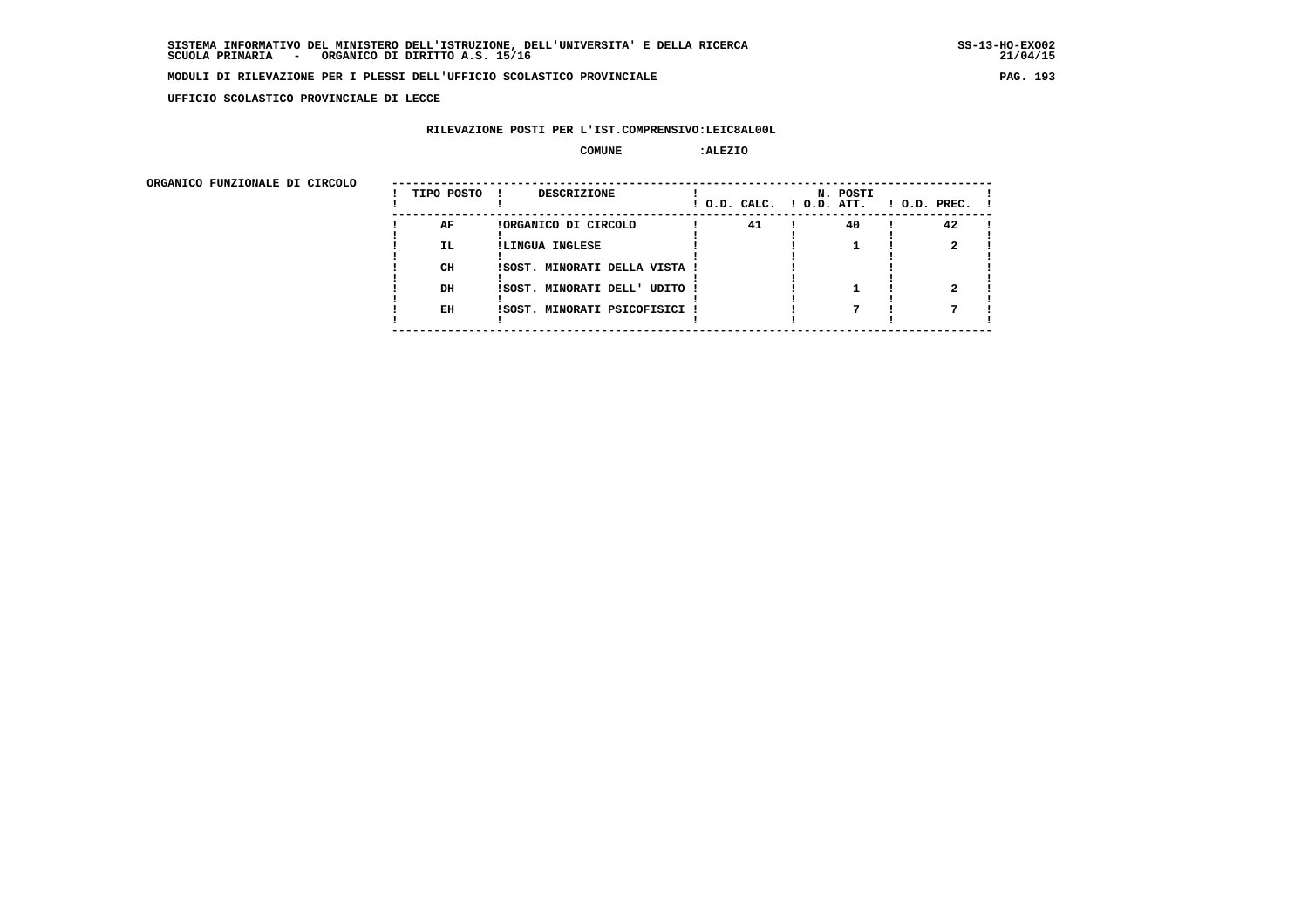| !PLESSO :LEEE8AN01A-E. DE AMICIS<br>!COMUNE : ACQUARICA DEL CAPO                                                                                                        |                     |              | !IST.COMP.:LEIC8AN008-PRESICCE |                  |                                                                                        |                                             | VIA ROMA     | VIA TOMMASO FIORE |                                 |    |              |             | DIST:045!<br>CAP: 73040 DIST: 045! |
|-------------------------------------------------------------------------------------------------------------------------------------------------------------------------|---------------------|--------------|--------------------------------|------------------|----------------------------------------------------------------------------------------|---------------------------------------------|--------------|-------------------|---------------------------------|----|--------------|-------------|------------------------------------|
| RILEVAZIONE ALUNNI E CLASSI                                                                                                                                             |                     |              |                                |                  | TIPOLOGIA CLASSE: AN COMUNE                                                            |                                             |              |                   |                                 |    |              |             |                                    |
|                                                                                                                                                                         |                     |              |                                |                  | IT. NORMALE! I II III IV V PLURICL.! IT. PIENO ! I II III IV                           |                                             |              |                   |                                 |    |              | V PLURICL.! |                                    |
|                                                                                                                                                                         |                     |              |                                |                  | I IALUNNI !                                                                            | -----------                                 |              |                   | ------------------------------- |    | 17           |             |                                    |
|                                                                                                                                                                         |                     |              |                                |                  | !CLASSI ! 2 2 3 2 2 ! !CLASSI !                                                        | $\mathbf{I}$ and $\mathbf{I}$               |              |                   |                                 |    | $\mathbf{1}$ |             |                                    |
| RILEVAZIONE ALUNNI PER IL SOSTEGNO                                                                                                                                      |                     |              |                                |                  |                                                                                        |                                             |              |                   |                                 |    |              |             |                                    |
| <b>!T.NORMALE!</b>                                                                                                                                                      |                     |              |                                |                  |                                                                                        | !T.PIENO ! I II III                         |              |                   |                                 | IV | $V = 1$      |             |                                    |
|                                                                                                                                                                         |                     |              |                                |                  |                                                                                        | $!$ EH                                      |              |                   |                                 |    |              |             | 2 ! EH = MINORATI PSICOFISICI      |
| $\mathbf{I}$ and $\mathbf{I}$<br>! CH                                                                                                                                   |                     |              |                                |                  |                                                                                        | $\mathbf{1}$<br>$\frac{1}{1}$ $\frac{1}{1}$ |              |                   |                                 |    |              |             | ! CH = MINORATI DELLA VISTA        |
| $\mathbf{I}$<br>! DH                                                                                                                                                    |                     | $\mathbf{1}$ |                                |                  |                                                                                        | $IDH$ $I$                                   |              |                   | ----------------------          |    |              |             | ! DH = MINORATI DELL'UDITO         |
|                                                                                                                                                                         |                     |              |                                |                  |                                                                                        |                                             |              |                   |                                 |    |              |             |                                    |
| !IST.COMP.:LEIC8AN008-PRESICCE<br>!PLESSO :LEEE8AN02B-A. STEFANELLI<br>!COMUNE : PRESICCE                                                                               |                     |              |                                |                  |                                                                                        |                                             | VIA T. FIORE | VIA TOMMASO FIORE |                                 |    |              |             | DIST:045!<br>CAP: 73054 DIST: 045! |
| RILEVAZIONE ALUNNI E CLASSI                                                                                                                                             |                     |              |                                |                  | TIPOLOGIA CLASSE: AN COMUNE                                                            |                                             |              |                   |                                 |    |              |             |                                    |
|                                                                                                                                                                         |                     |              |                                |                  | $\verb !T.NORMALE! \quad I \quad II \quad III \quad IV \quad V \quad \verb PLURICL. !$ | !T.PIENO ! I II III IV                      |              |                   |                                 |    |              | V PLURICL.! |                                    |
|                                                                                                                                                                         |                     |              |                                |                  |                                                                                        | ----------<br>! !ALUNNI ! 19                |              |                   |                                 |    |              |             |                                    |
|                                                                                                                                                                         |                     |              |                                |                  |                                                                                        | $\mathbf{I}$<br>! !CLASSI ! 1               |              |                   |                                 |    |              |             |                                    |
| RILEVAZIONE ALUNNI PER IL SOSTEGNO                                                                                                                                      |                     |              |                                |                  |                                                                                        |                                             |              |                   |                                 |    |              |             |                                    |
|                                                                                                                                                                         |                     |              |                                |                  |                                                                                        | !T.PIENO! I II III IV V!                    |              |                   |                                 |    |              |             |                                    |
| <u>KLENVALUAR ANDUSTRIAL II III IV V !</u><br>The contract of the contract of the contract of the contract of the contract of the contract of the contract of<br>$1$ EH | $1 \quad 2 \quad 1$ |              |                                | $\overline{4}$ 1 |                                                                                        | $!$ EH                                      |              |                   |                                 |    |              |             | ! EH = MINORATI PSICOFISICI        |
| $\mathbf{I}$<br>! CH<br>L                                                                                                                                               |                     |              |                                |                  |                                                                                        | $\mathbf{I}$<br>! CH<br>$\mathbf{I}$        |              |                   |                                 |    |              |             | ! CH = MINORATI DELLA VISTA        |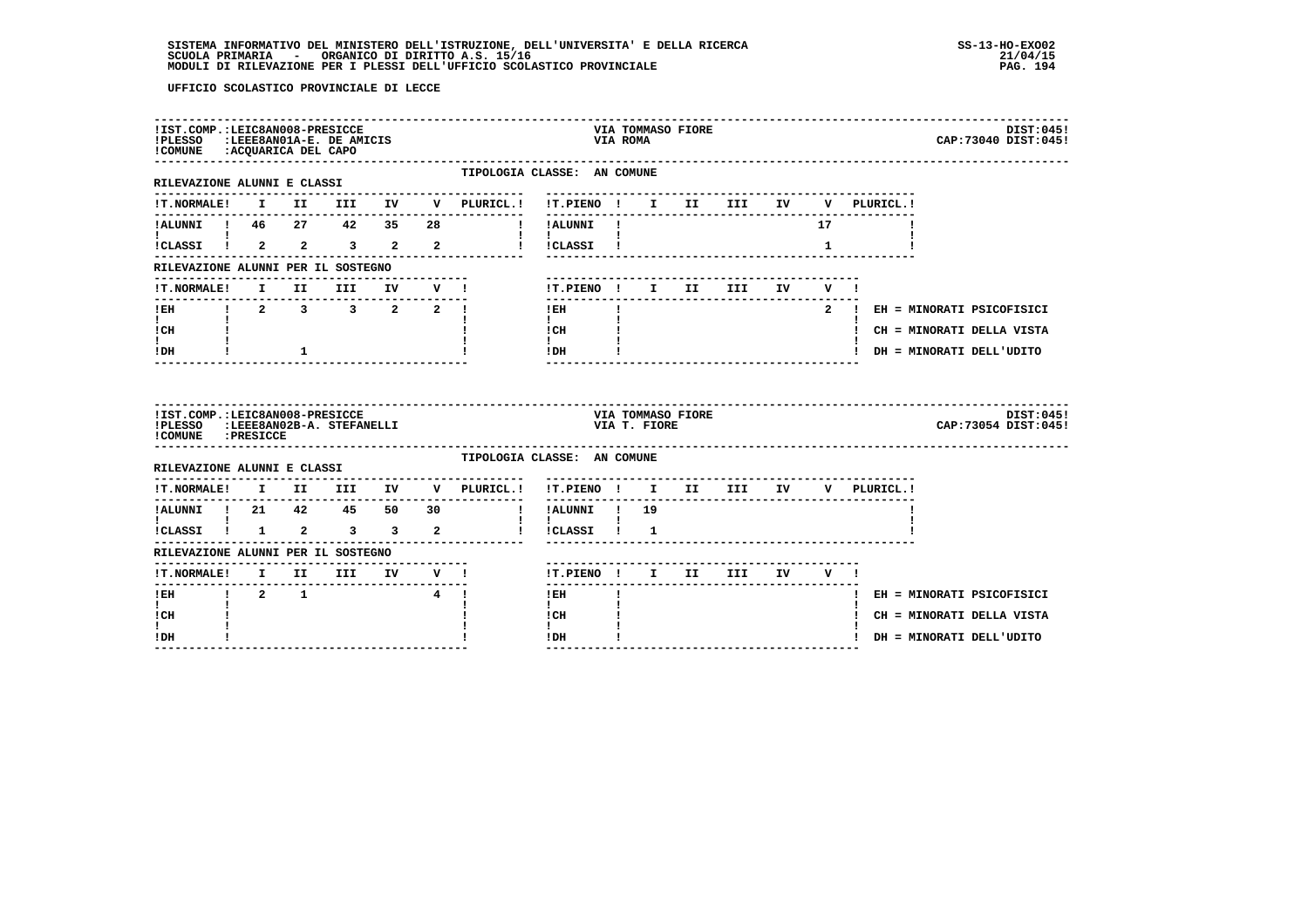**UFFICIO SCOLASTICO PROVINCIALE DI LECCE**

### **RILEVAZIONE POSTI PER L'IST.COMPRENSIVO:LEIC8AN008**

#### **COMUNE :PRESICCE**

| ORGANICO FUNZIONALE DI CIRCOLO |            |                               |                          |          |                    |
|--------------------------------|------------|-------------------------------|--------------------------|----------|--------------------|
|                                | TIPO POSTO | DESCRIZIONE                   | ! O.D. CALC. ! O.D. ATT. | N. POSTI | $1$ O.D. PREC. $1$ |
|                                | AF         | !ORGANICO DI CIRCOLO          | 31                       | 29       | 31                 |
|                                | IL.        | !LINGUA INGLESE               |                          |          |                    |
|                                | CH         | !SOST. MINORATI DELLA VISTA ! |                          |          |                    |
|                                | DH         | !SOST. MINORATI DELL' UDITO ! |                          |          |                    |
|                                | EH         | !SOST. MINORATI PSICOFISICI ! |                          |          |                    |
|                                |            |                               |                          |          |                    |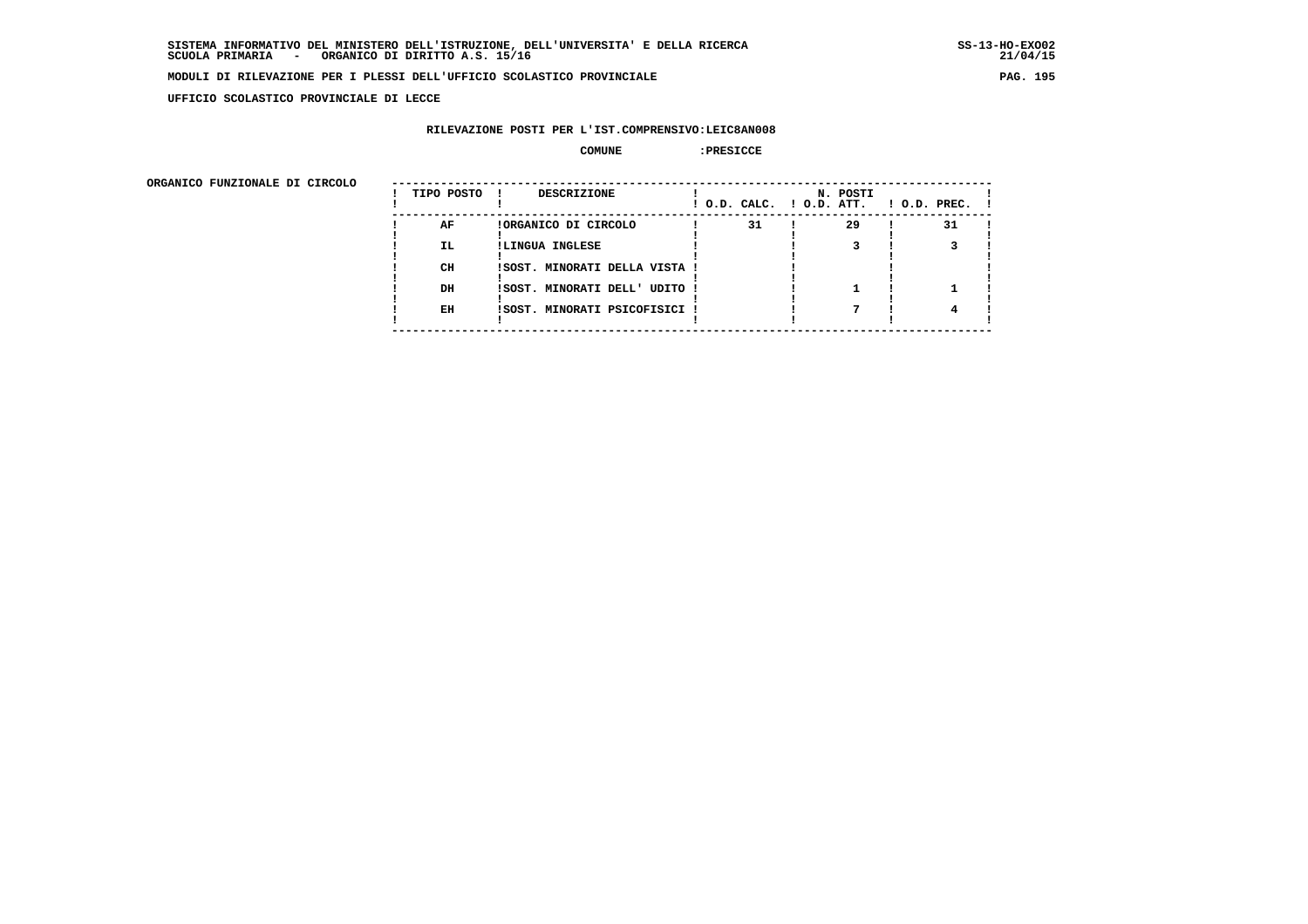| RILEVAZIONE ALUNNI E CLASSI<br>!T.NORMALE! I II III IV V PLURICL.!<br>!ALUNNI ! 8 22 20 15 18 !!!! ALUNNI!<br>$\mathbf{I}$ and $\mathbf{I}$ and $\mathbf{I}$<br>!CLASSI ! 1 1 1 1 1 1<br>RILEVAZIONE ALUNNI PER IL SOSTEGNO<br>!T.NORMALE! I II III IV V !<br>-------------------------------<br>$I$ EH<br>$\mathbf{I}$ and $\mathbf{I}$<br>$\frac{1}{2}$ CH $\frac{1}{2}$ 1<br>I.<br>IDH |       | TIPOLOGIA CLASSE: AN COMUNE<br>--------------------- | ---------------------------------<br>!T.PIENO ! I II III IV<br>$\mathbf{I}$ and $\mathbf{I}$<br>! !CLASSI !<br>! T.PIENO! I II III IV V!<br>---------------<br>$I$ EH<br>$\mathbf{I}$ and $\mathbf{I}$                                                                                                                                    | $\mathbf{I}$                                                          |                  |  |  | V PLURICL.!<br>! EH = MINORATI PSICOFISICI |
|-------------------------------------------------------------------------------------------------------------------------------------------------------------------------------------------------------------------------------------------------------------------------------------------------------------------------------------------------------------------------------------------|-------|------------------------------------------------------|-------------------------------------------------------------------------------------------------------------------------------------------------------------------------------------------------------------------------------------------------------------------------------------------------------------------------------------------|-----------------------------------------------------------------------|------------------|--|--|--------------------------------------------|
|                                                                                                                                                                                                                                                                                                                                                                                           |       |                                                      |                                                                                                                                                                                                                                                                                                                                           |                                                                       |                  |  |  |                                            |
|                                                                                                                                                                                                                                                                                                                                                                                           |       |                                                      |                                                                                                                                                                                                                                                                                                                                           |                                                                       |                  |  |  |                                            |
|                                                                                                                                                                                                                                                                                                                                                                                           |       |                                                      |                                                                                                                                                                                                                                                                                                                                           |                                                                       |                  |  |  |                                            |
|                                                                                                                                                                                                                                                                                                                                                                                           |       |                                                      |                                                                                                                                                                                                                                                                                                                                           |                                                                       |                  |  |  |                                            |
|                                                                                                                                                                                                                                                                                                                                                                                           |       |                                                      |                                                                                                                                                                                                                                                                                                                                           |                                                                       |                  |  |  |                                            |
|                                                                                                                                                                                                                                                                                                                                                                                           |       |                                                      |                                                                                                                                                                                                                                                                                                                                           |                                                                       |                  |  |  |                                            |
|                                                                                                                                                                                                                                                                                                                                                                                           |       |                                                      |                                                                                                                                                                                                                                                                                                                                           |                                                                       |                  |  |  |                                            |
|                                                                                                                                                                                                                                                                                                                                                                                           |       |                                                      |                                                                                                                                                                                                                                                                                                                                           | $\begin{array}{ccc}\n1 & \text{CH} & & & 1 \\ 1 & & & 1\n\end{array}$ |                  |  |  | ! CH = MINORATI DELLA VISTA                |
|                                                                                                                                                                                                                                                                                                                                                                                           |       |                                                      | $IDH$ $\qquad$ $\qquad$ $\qquad$ $\qquad$ $\qquad$ $\qquad$ $\qquad$ $\qquad$ $\qquad$ $\qquad$ $\qquad$ $\qquad$ $\qquad$ $\qquad$ $\qquad$ $\qquad$ $\qquad$ $\qquad$ $\qquad$ $\qquad$ $\qquad$ $\qquad$ $\qquad$ $\qquad$ $\qquad$ $\qquad$ $\qquad$ $\qquad$ $\qquad$ $\qquad$ $\qquad$ $\qquad$ $\qquad$ $\qquad$ $\qquad$ $\qquad$ |                                                                       |                  |  |  | ! DH = MINORATI DELL'UDITO                 |
| !IST.COMP.:LEIC8AP00X-I.C. MARITTIMA-DISO-CASTRO WIA ROMA, 69<br>!PLESSO :LEEE8AP034-VIA DEL MARE, 15<br>! COMUNE : ANDRANO                                                                                                                                                                                                                                                               |       |                                                      |                                                                                                                                                                                                                                                                                                                                           |                                                                       | VIA DEL MARE, 15 |  |  | DIST:044!<br>CAP: 73032 DIST: 044!         |
| RILEVAZIONE ALUNNI E CLASSI                                                                                                                                                                                                                                                                                                                                                               |       | TIPOLOGIA CLASSE: AN COMUNE                          |                                                                                                                                                                                                                                                                                                                                           |                                                                       |                  |  |  |                                            |
| !T.NORMALE! I II III IV V PLURICL.!                                                                                                                                                                                                                                                                                                                                                       |       |                                                      |                                                                                                                                                                                                                                                                                                                                           |                                                                       |                  |  |  | !T.PIENO! I II III IV V PLURICL.!          |
|                                                                                                                                                                                                                                                                                                                                                                                           |       |                                                      | ! !ALUNNI !                                                                                                                                                                                                                                                                                                                               |                                                                       |                  |  |  |                                            |
|                                                                                                                                                                                                                                                                                                                                                                                           |       |                                                      | $\mathbf{I}$<br>! !CLASSI !                                                                                                                                                                                                                                                                                                               |                                                                       |                  |  |  |                                            |
| RILEVAZIONE ALUNNI PER IL SOSTEGNO                                                                                                                                                                                                                                                                                                                                                        |       |                                                      |                                                                                                                                                                                                                                                                                                                                           |                                                                       |                  |  |  |                                            |
| !T.NORMALE! I II III IV V !                                                                                                                                                                                                                                                                                                                                                               |       |                                                      | !T.PIENO ! I II III IV V !                                                                                                                                                                                                                                                                                                                |                                                                       |                  |  |  |                                            |
| -------<br>$!$ EH                                                                                                                                                                                                                                                                                                                                                                         | 3 2 1 |                                                      | -------<br>$1$ EH                                                                                                                                                                                                                                                                                                                         |                                                                       |                  |  |  | ! EH = MINORATI PSICOFISICI                |
| I.<br>! CH                                                                                                                                                                                                                                                                                                                                                                                |       |                                                      | $\mathbf{I}$<br>! CH                                                                                                                                                                                                                                                                                                                      |                                                                       |                  |  |  | ! CH = MINORATI DELLA VISTA                |
| I.<br>! DH                                                                                                                                                                                                                                                                                                                                                                                |       |                                                      | $\mathbf{I}$<br>IDH                                                                                                                                                                                                                                                                                                                       | $\mathbf{I}$ and $\mathbf{I}$ and $\mathbf{I}$                        |                  |  |  | ! DH = MINORATI DELL'UDITO                 |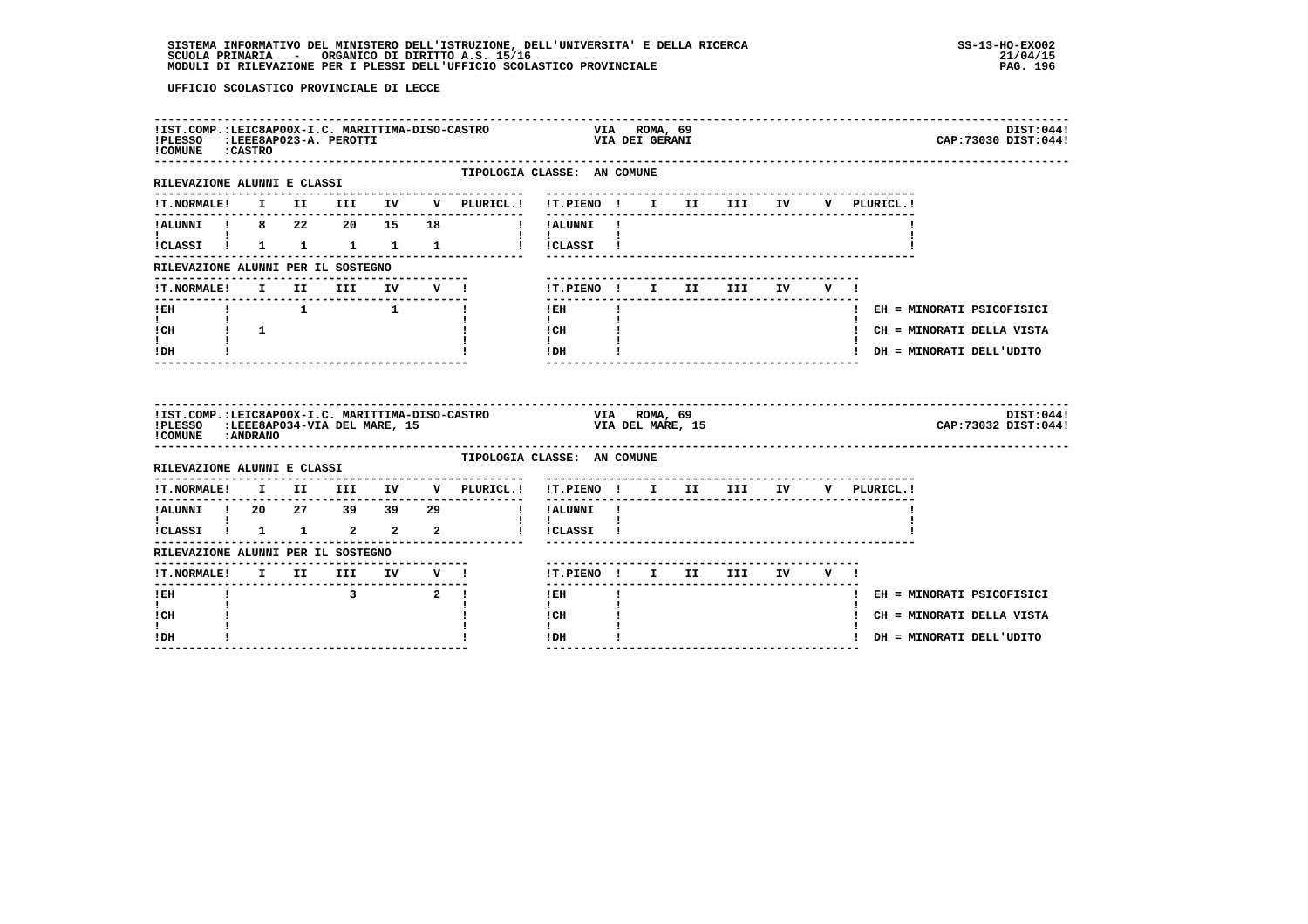|                                                                       | IIST.COMP.:LEIC8AP00X-I.C. MARITTIMA-DISO-CASTRO                         VIA   ROMA, 69<br>IPLESSO   :LEEE8AP045-VIA DON STURZO - CASTIGLIONE                   VIA DON STURZO<br>! COMUNE : ANDRANO |  |  |                                |  |  |                                                                                                                                                                                           |                                                                      |              |  |                                    |  |  | DIST:044!<br>CAP: 73032 DIST: 044! |
|-----------------------------------------------------------------------|------------------------------------------------------------------------------------------------------------------------------------------------------------------------------------------------------|--|--|--------------------------------|--|--|-------------------------------------------------------------------------------------------------------------------------------------------------------------------------------------------|----------------------------------------------------------------------|--------------|--|------------------------------------|--|--|------------------------------------|
| RILEVAZIONE ALUNNI E CLASSI                                           |                                                                                                                                                                                                      |  |  |                                |  |  | TIPOLOGIA CLASSE: AN COMUNE<br>-------------                                                                                                                                              | --------------------------                                           |              |  |                                    |  |  |                                    |
|                                                                       |                                                                                                                                                                                                      |  |  |                                |  |  | !T.NORMALE! I II III IV V PLURICL.! !T.PIENO ! I II III IV V PLURICL.!                                                                                                                    |                                                                      |              |  |                                    |  |  |                                    |
| !ALUNNI !<br><b>I</b> and the state of the state of                   |                                                                                                                                                                                                      |  |  |                                |  |  |                                                                                                                                                                                           | ! !ALUNNI !<br>$\mathbf{I}$ and $\mathbf{I}$ and $\mathbf{I}$        |              |  |                                    |  |  |                                    |
| !CLASSI !                                                             |                                                                                                                                                                                                      |  |  |                                |  |  |                                                                                                                                                                                           | ! !CLASSI !                                                          |              |  |                                    |  |  |                                    |
| RILEVAZIONE ALUNNI PER IL SOSTEGNO                                    |                                                                                                                                                                                                      |  |  |                                |  |  |                                                                                                                                                                                           |                                                                      |              |  |                                    |  |  |                                    |
| !T.NORMALE! I II III IV V !                                           |                                                                                                                                                                                                      |  |  |                                |  |  |                                                                                                                                                                                           | !T.PIENO ! I II III IV V !                                           |              |  |                                    |  |  |                                    |
| $!$ EH<br>$\mathbf{I}$ and $\mathbf{I}$                               |                                                                                                                                                                                                      |  |  |                                |  |  |                                                                                                                                                                                           | I EH<br>$\mathbf{I}$                                                 | $\mathbf{I}$ |  |                                    |  |  | ! EH = MINORATI PSICOFISICI        |
| ! CH<br>t i                                                           |                                                                                                                                                                                                      |  |  |                                |  |  |                                                                                                                                                                                           | $\begin{array}{ccc}\n1 \text{ CH} & & & 1 \\ 1 & & & 1\n\end{array}$ |              |  |                                    |  |  | ! CH = MINORATI DELLA VISTA        |
| ! DH                                                                  |                                                                                                                                                                                                      |  |  |                                |  |  |                                                                                                                                                                                           | IDH                                                                  |              |  | _________________________________  |  |  | ! DH = MINORATI DELL'UDITO         |
|                                                                       |                                                                                                                                                                                                      |  |  |                                |  |  |                                                                                                                                                                                           |                                                                      |              |  |                                    |  |  |                                    |
| !COMUNE : DISO                                                        |                                                                                                                                                                                                      |  |  |                                |  |  | IIST.COMP.:LEIC8AP00X-I.C. MARITTIMA-DISO-CASTRO                               VIA     ROMA, 69<br>IPLESSO   :LEEE8AP056-L. TEMPESTA (MARITTIMA)                             VIA ROMA, 61 |                                                                      |              |  |                                    |  |  | DIST:044!<br>CAP: 73030 DIST: 044! |
| ------------------<br>RILEVAZIONE ALUNNI E CLASSI                     |                                                                                                                                                                                                      |  |  |                                |  |  | TIPOLOGIA CLASSE: AN COMUNE                                                                                                                                                               |                                                                      |              |  |                                    |  |  |                                    |
|                                                                       |                                                                                                                                                                                                      |  |  |                                |  |  | !T.NORMALE! I II III IV V PLURICL.! !T.PIENO ! I II III IV V PLURICL.!                                                                                                                    |                                                                      |              |  |                                    |  |  |                                    |
|                                                                       |                                                                                                                                                                                                      |  |  |                                |  |  | !ALUNNI ! 10 14 12 18 15 ! !ALUNNI !                                                                                                                                                      | ________                                                             |              |  | ---------------------------------- |  |  |                                    |
| $\mathbf{I}$ and $\mathbf{I}$ and $\mathbf{I}$<br>!CLASSI ! 1 1 1 1 1 |                                                                                                                                                                                                      |  |  |                                |  |  |                                                                                                                                                                                           | $\mathbf{1}$ $\mathbf{1}$<br>! !CLASSI !                             |              |  |                                    |  |  |                                    |
| RILEVAZIONE ALUNNI PER IL SOSTEGNO                                    |                                                                                                                                                                                                      |  |  |                                |  |  |                                                                                                                                                                                           |                                                                      |              |  |                                    |  |  |                                    |
| !T.NORMALE! I II III IV V !                                           |                                                                                                                                                                                                      |  |  |                                |  |  |                                                                                                                                                                                           | !T.PIENO ! I II III IV V !                                           |              |  |                                    |  |  |                                    |
| !EH ! 1                                                               |                                                                                                                                                                                                      |  |  |                                |  |  |                                                                                                                                                                                           | ------<br>$1$ EH $\sim$                                              |              |  |                                    |  |  | ! EH = MINORATI PSICOFISICI        |
| $\mathbf{I}$<br>! CH                                                  |                                                                                                                                                                                                      |  |  |                                |  |  |                                                                                                                                                                                           | $\mathbf{I}$<br>! CH                                                 |              |  |                                    |  |  | ! CH = MINORATI DELLA VISTA        |
| I.<br>! DH                                                            |                                                                                                                                                                                                      |  |  | ------------------------------ |  |  |                                                                                                                                                                                           | $\mathbf{I}$<br>! DH                                                 |              |  |                                    |  |  | ! DH = MINORATI DELL'UDITO         |